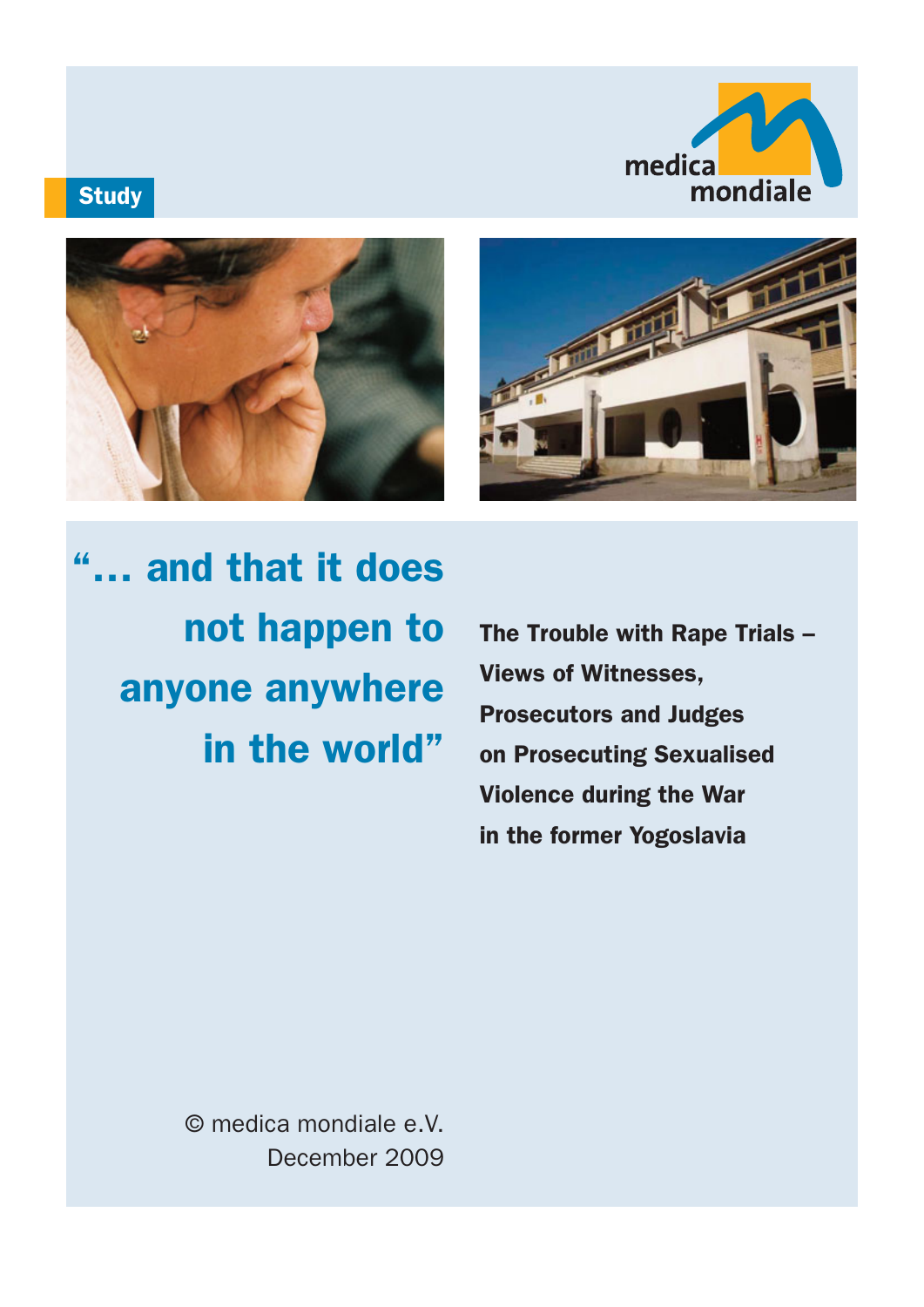"...and that it does not happen to anyone anywhere in the world"

> The Trouble with Rape Trials – Views of Witnesses, Prosecutors and Judges on Prosecuting Sexualised Violence during the War in the former Yugoslavia

> > Authors: GABRIELA MISCHKOWSKI, GORANA MLINAREVIC

Coordinators: GABRIELA MISCHKOWSKI, SARA SHARRATT Ph.D.

Editorial staff: Selmin Çalış kan (Editor-in-chief), Britta Amorin, Lizette Dennis, Jessica Mosbahi, Paul Christensen, Beate Kriechel

Special thanks to Vahida Nainar for her help with content editing

Layout: Ute Bley

Cover pictures: © Ursula Meissner/*medica mondiale* (left), High School as Detention Camp, Foča; © Gabriela Mischkowski/ *medica mondiale* (right)

This study was supported by a grant from:

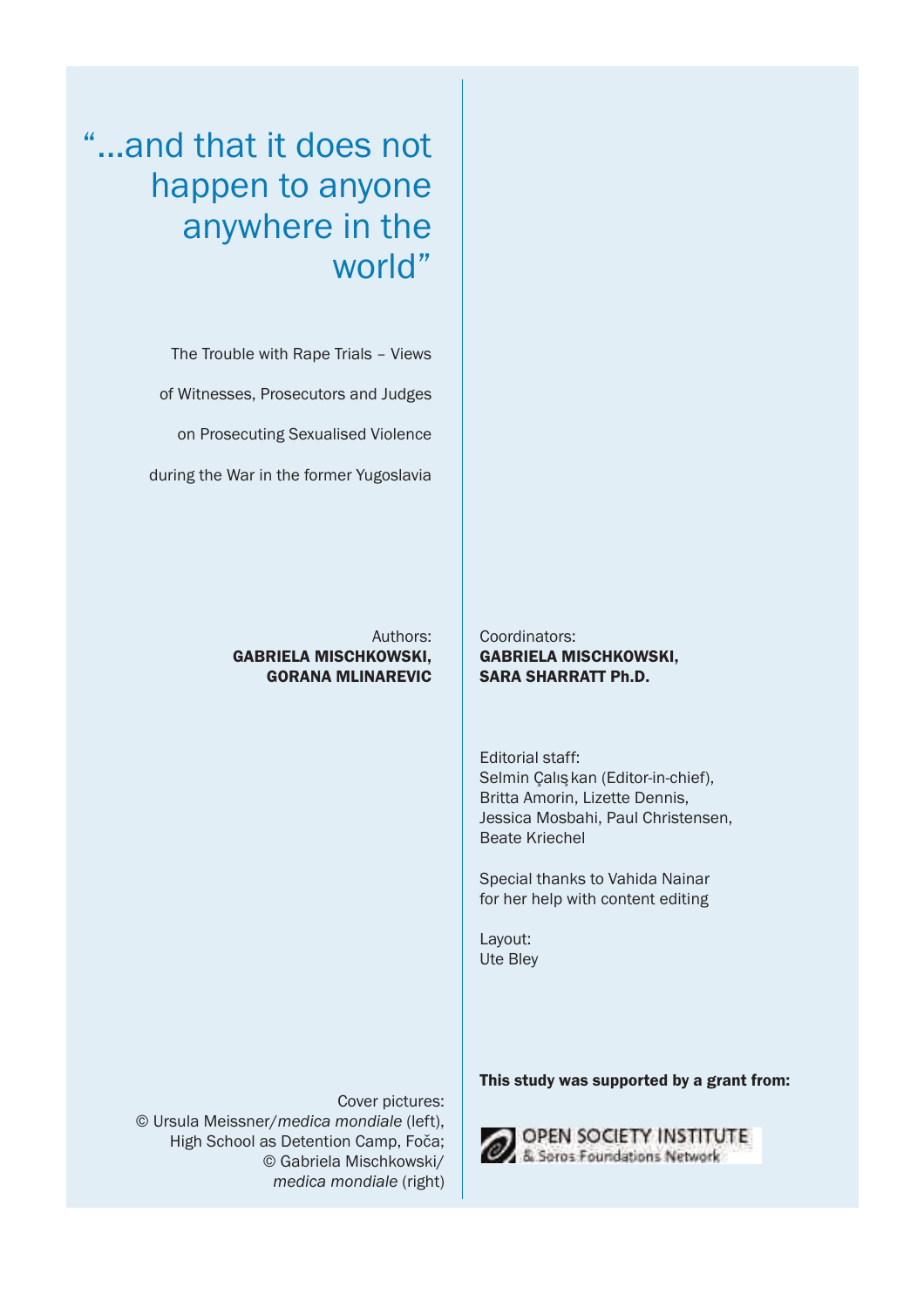# Table of Contents

## Part One:

|               | The Prosecution of Rape before the International Criminal Tribunal for the<br><b>Former Yugoslavia and the War Crimes Chamber</b> |  |
|---------------|-----------------------------------------------------------------------------------------------------------------------------------|--|
|               |                                                                                                                                   |  |
|               |                                                                                                                                   |  |
|               |                                                                                                                                   |  |
| $2.2^{\circ}$ |                                                                                                                                   |  |
|               | 2.3 The Completion Strategy of the International Criminal Tribunal for the Former Yugoslavia                                      |  |
|               |                                                                                                                                   |  |
|               |                                                                                                                                   |  |
|               |                                                                                                                                   |  |
|               |                                                                                                                                   |  |
|               |                                                                                                                                   |  |
|               |                                                                                                                                   |  |
|               | 3.2.3                                                                                                                             |  |
|               | 3.2.4                                                                                                                             |  |
|               | 3.2.5                                                                                                                             |  |
|               | 3.2.6                                                                                                                             |  |
|               | 3.3 Gender Composition of the War Crimes Chamber and the Prosecutor's Office 25                                                   |  |
|               |                                                                                                                                   |  |
|               | 4.1 International Criminal Tribunal for the Former Yugoslavia: Indictments, Convictions and Acquittals 27                         |  |
|               | 411                                                                                                                               |  |
|               |                                                                                                                                   |  |
|               | 4.1.3                                                                                                                             |  |
|               | 4.1.4                                                                                                                             |  |
|               | 4.1.5                                                                                                                             |  |
|               | 4.1.6                                                                                                                             |  |
|               |                                                                                                                                   |  |
|               |                                                                                                                                   |  |

# Part Two:

# Views of Witnesses and Court Members

|  | 6.2 Some Experiences from the International Criminal Tribunal for the Former Yugoslavia 72 |  |  |  |  |
|--|--------------------------------------------------------------------------------------------|--|--|--|--|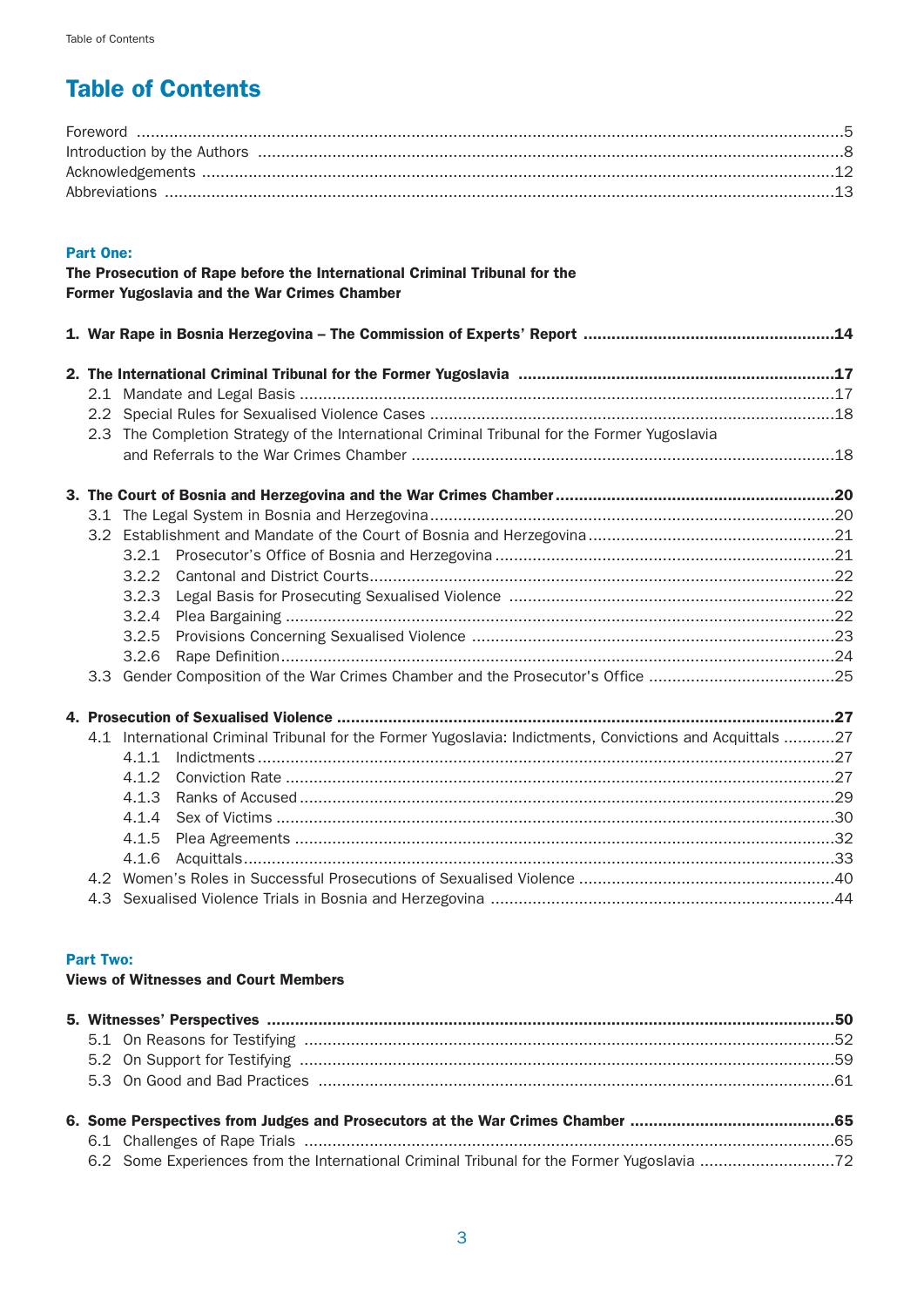| Footnotes |  |
|-----------|--|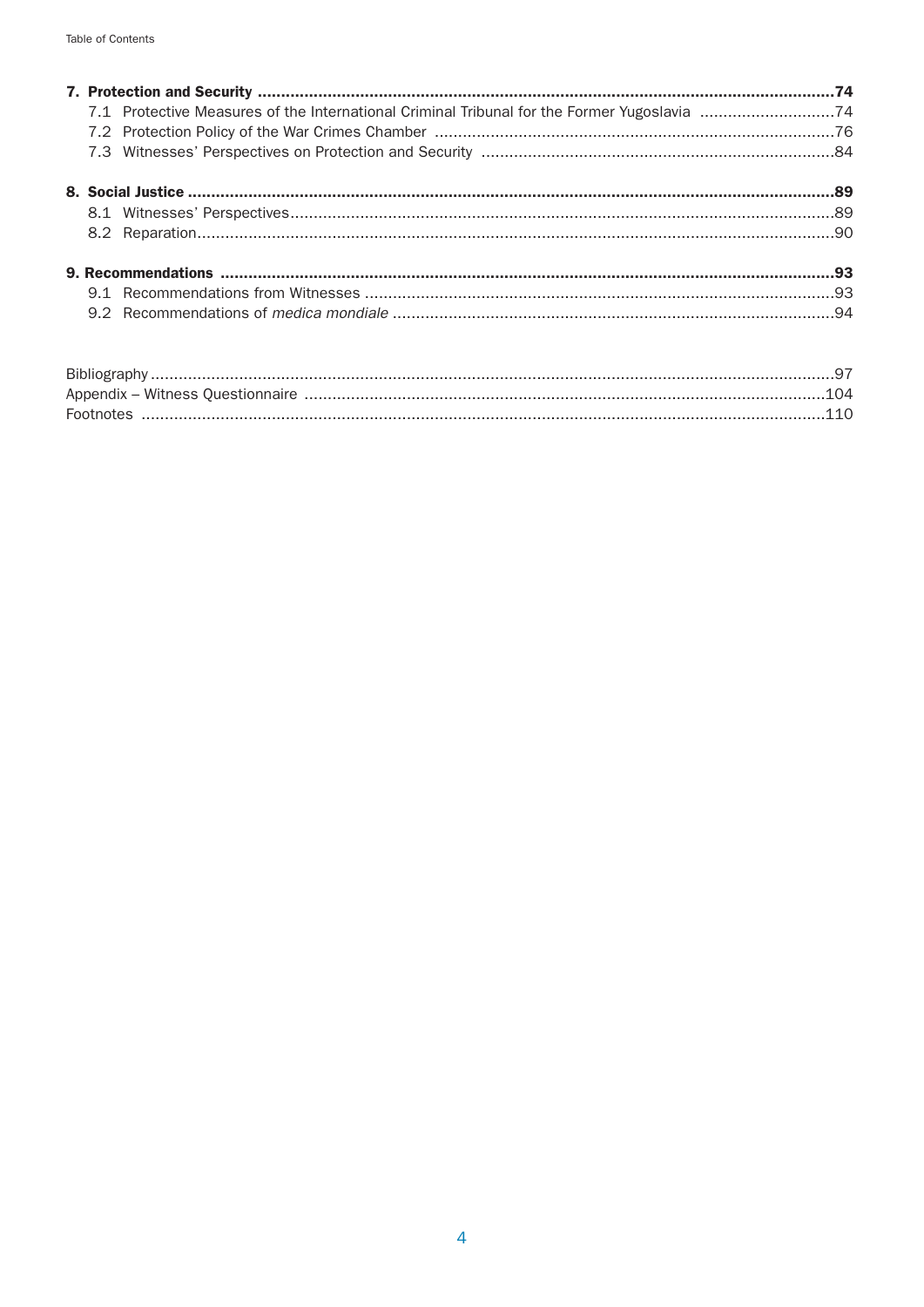# Foreword

Sexualised war crimes have been a key issue for medica mondiale for the last 17 years. Since the very beginning, the organisation has pursued two goals: putting an end to the impunity of offenders who committed war rapes as well as to the trivialisation of war rapes as an inevitable collateral damage.

War rapes were seldom prosecuted in the past. On the rare occasions where perpetrators were prosecuted, the aim was to reestablish military order and discipline. After the end of World War II, international law entered into a new era. Justice for rape victims played, however, only a minor role.

Two examples: Rapes and other forms of sexualised violence were not prosecuted during the Nuremberg Trials. Even though the French and the Sowjet prosecutor both described rapes, sexual mutilations and forced abortions and also mentioned brothels inside concentration camps, none of these crimes were prosecuted. The soldiers of the Japanese army were infamous for the rapes they committed during their campaign in the Asian-Pacific region. The Military Tribunal in Tokyo, however, dealt only with those cases that had made the world headlines and could thus not be ignored, namely the mass rapes during the invasion of the Chinese city of Nanking in 1937. The large-scale, well-organised and systematic sexual enslavement of Asian women in so-called 'comfort stations' was totally neglected. Up until today, the few remaining survivors are fighting for recognition, or at least the right to die in dignity.

In 1992 Bosnian women first broke the silence around war rapes and, at least at the beginning, told every journalist about their experiences to prevent it from ever happening again. Women's groups raised public awareness and called for an end of impunity.

In consequence, two ad hoc Tribunals for the Former Yugoslavia and Rwanda were created. medica mondiale has always supported the efforts of the International Criminal Tribunal for the Former Yugoslavia (ICTY) striving for an effective prosecution. At the same time medica mondiale remained conscious of the fact that its responsibility lies primarily with women as potential witnesses.

15 years ago, international prosecution was still in its infancy and many mistakes were made. At the beginning the protection of witnesses was, for instance, particularly neglected and the witness protection unit at the court was completely understaffed and underfunded. medica mondiale received many complaints. Witnesses bemoaned the lack of respect towards them; they felt abused and were not informed about the proceedings during the trials etc.. They lived in constant fear, while the majority of perpetrators still ran free and lead their lives undisturbed. In the Lasva-Valley in Central Bosnia war criminals lived, for example, next door to their victims. There was no need to threaten witnesses directly to intimidate them.

medica mondiale has had bitter experiences with the ICTY as well. The tribunal in The Hague ordered Medica Zenica to disclose the confidential medical and psychosocial record of one of its clients who testified as a victim witness in court. The trust of clients was betrayed and the entire future cooperation with courts was at stake. Are therapy sessions possible if a client cannot rely on the therapist-patient privilege? A relationship of trust is necessary for all survivors to reconstruct the pieces of their world.

Ever since medica mondiale has been promoting the privilege on confidentiality for physicians and psychologists in the communication with their clients. The International Criminal Court now recognises the physician-patient privilege, though only as a discretionary provision. Legal justice should not be obtained at the expense of the individual process of coming to terms with traumatic experiences.

While testifying in court is not part of the healing process per se, it should not lead to a retraumatisation or undermine the trust relationship that is needed for psychological treatment. At the same time, it is crucial that survivors can contribute to prosecuting the perpetrators. The example of Holocaust-survivors has shown us, that testifying in court was vital for them "to become part of the world again". This is particularly true for offenses such as sexualised violence, as these offenses are often trivialised and denied. This subsequently leads to the isolation of affected women, which enhances the destruction that was triggered by the actual offense.

Criticism of the witness protection was taken into account and the proceedings have changed in recent years. This study shows that many witnesses feel treated with respect by the ICTY. The example of Bosnian courts described in this study, shows that this is, however, not the norm everywhere. The witness protection unit of the War Crimes Chamber in Sarajevo is dramatically understaffed and does not exist at all in the Cantonal and District Courts in Bosnia and Herzegovina. A lot depends on arbitrary and individual decisions and the individual expertise of prosecutors and police officers. The prosecutor's office of the War Crimes Chamber is particularly overburdened. The high workload is due to a sheer flood of pending trials as well as the permanent lack of funding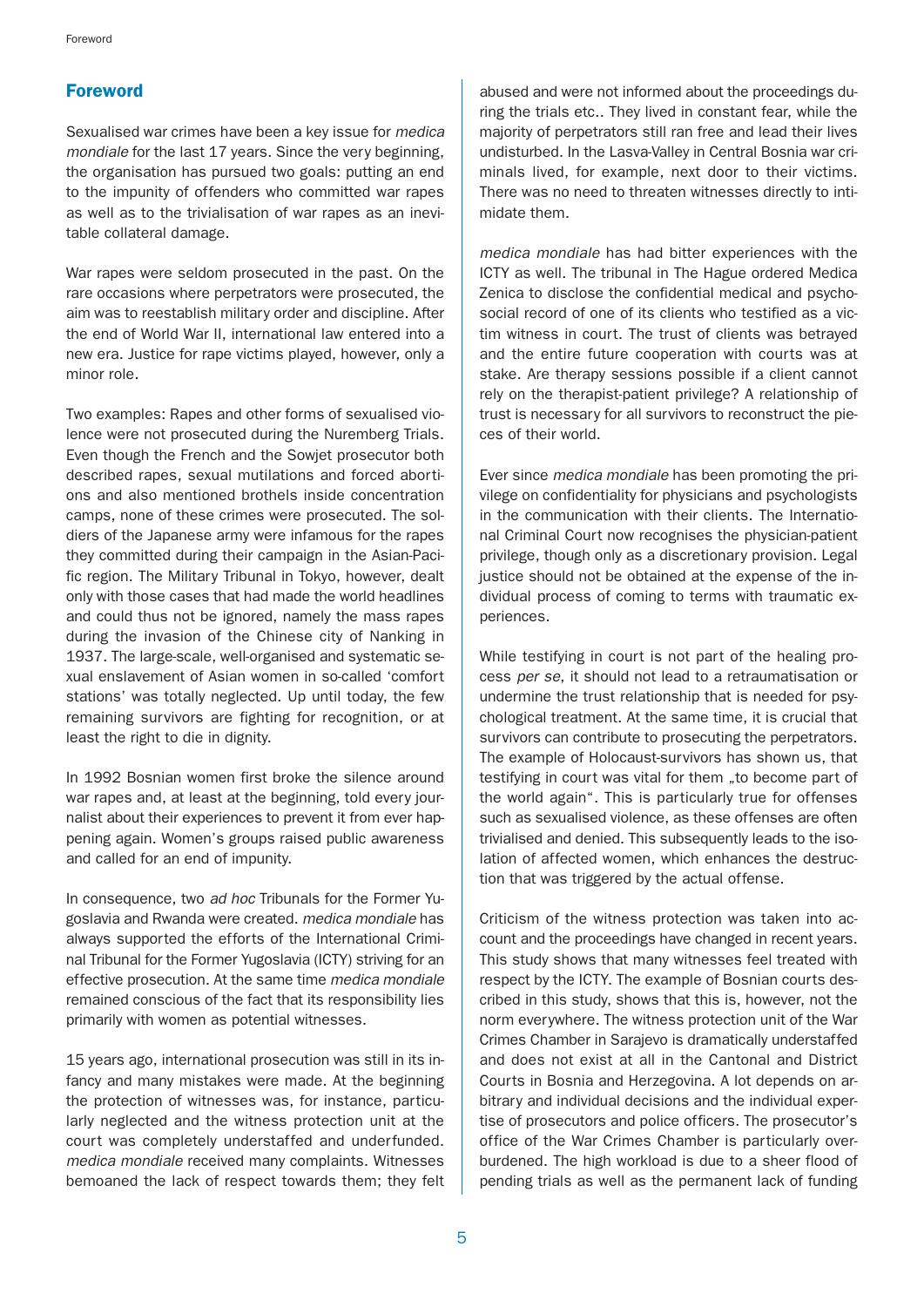and staff and leads to a situation where communication with witnesses is reduced to a minimum.

Several witnesses that were interviewed for this study described in no uncertain terms, that it is essential to treat witnesses with respect. Support and protection of witnesses should, according to them, be given a higher priority in terms of staff and funding. This applies, particularly, to the Cantonal and District Courts that need to be improved in this respect. As numerous direct perpetrators and rapists are prosecuted on this level and as many of the victims live close by, their support and protection is even more important.

The study reveals different shortcomings of the prosecution and the actual proceedings of the trials at both courts. It does, however, also challenge the myth of a particular patriarchal Bosnian society and particular shameful Muslim. In 1992/1993 media coverage shaped the public discourse about war rapes. The first news reports and documentaries about rapes during the war in Bosnia stated that the Muslim society is particularly patriarchal. This perception still prevails. The US-American journalist and Pulitzer-Price-Winner Roy Gutman wrote, for example: "In the conservative society in which the Muslims of rural Bosnia grew up, women traditionally remain chaste until marriage. Rape is a trauma with far-reaching consequences for these victims, who have well-founded fears of rejection and ostracism and of lives without marriage or children."1 Muslim women, who had survived rapes, were thus pigeonholed as particularly coy and therefore often described as extremely silent.

Sexualised violence certainly remains an enormous taboo in our societies and is often associated with a social stigma. However, the idea that the Muslim society in Bosnia-Herzegovina is particularly prone to stigmatisation is utterly wrong and was used at the time to draw a line. The subliminal message was: Bosnian Muslim men and women cannot be part of a civilised Europe, as they, in contrast to all other countries in (Western and Northern) Europe, mistreat "their" women.

It is astonishing how long such a myth prevails, in spite of all evidence to contrary. In the summer of 1992, no journalist would have been able to write a single word about war rapes, if Bosnian women had not spoken about these crimes directly in front of their cameras. They talked about these crimes with openness and anger, not shame. While the Catholic Church in Croatia still condemns abortions even if pregnancies are the result of rapes, the Muslim society, as well as their religious leaders, see things differently. As early as 1992, a fatwa declared that the Muslim society should recognise raped women as victims and treat them with respect. The young imam of Zenica, where Medica Zenica, the first therapy centre for raped women, was established in April 1993, did his utmost to support their work. He told refugee women from the countryside to seek advice from Medica Zenica, and he explicitly allowed rape survivors to abort up to the fourth month of their pregnancy.

The Federation of Bosnia and Herzegovina, one of the two entities that compose the state of Bosnia and Herzegovina, is the only post-conflict zone in the world where rape survivors are explicitly recognised as war victims and can thus claim a war pension. Although the present study underlines some weaknesses in the application of this law, it is a milestone in the social recognition and reparation for survivors of war rapes.

All of this would not have been possible without the commitment of women's organisations in Bosnia and Herzegovina and of the rape survivors themselves, the very women that were supposedly silenced by shame.

The present study reveals how an important number of women were supported by their families when testifying in court. It also shows that many women are highly motivated to bear witness because they want the offenders to be held responsible and accountable. They will not be silenced by fear or shame. Furthermore, this study demonstrates that while most witnesses want to testify in camera, they have very different reasons to do so. The general conclusion is that rape survivors do not fit into any stereotype and want to be perceived as individuals. More often than not courts are reluctant to admit their own responsibility in the numerous cases where survivors of sexualised violence refuse to testify. Instead of analysing why only a fraction of all witnesses are women and why many rape survivors decline to bear witness, courts turn to convenient stereotypes blaming the women themselves or society as a whole. However, not only rape survivors but also the investigators, prosecutors and judges themselves struggle with sexual shame and this influences their perception of the witnesses as well as their communication with them. An important first step would consist of introducing compulsory training on this issue for all court members, allowing them to reflect on their own discomfort and enabling them to deal with the issue in a more relaxed way. An interdisciplinary approach in legal training is also necessary.

Sexualised war violence can only be successfully prosecuted if investigation strategies are at the same time comprehensive and focused. At the same time courts need to change their attitude towards the victims. Instead of intimidating witnesses or luring them into testifying with false promises, courts should think how they can earn the cooperation of these women.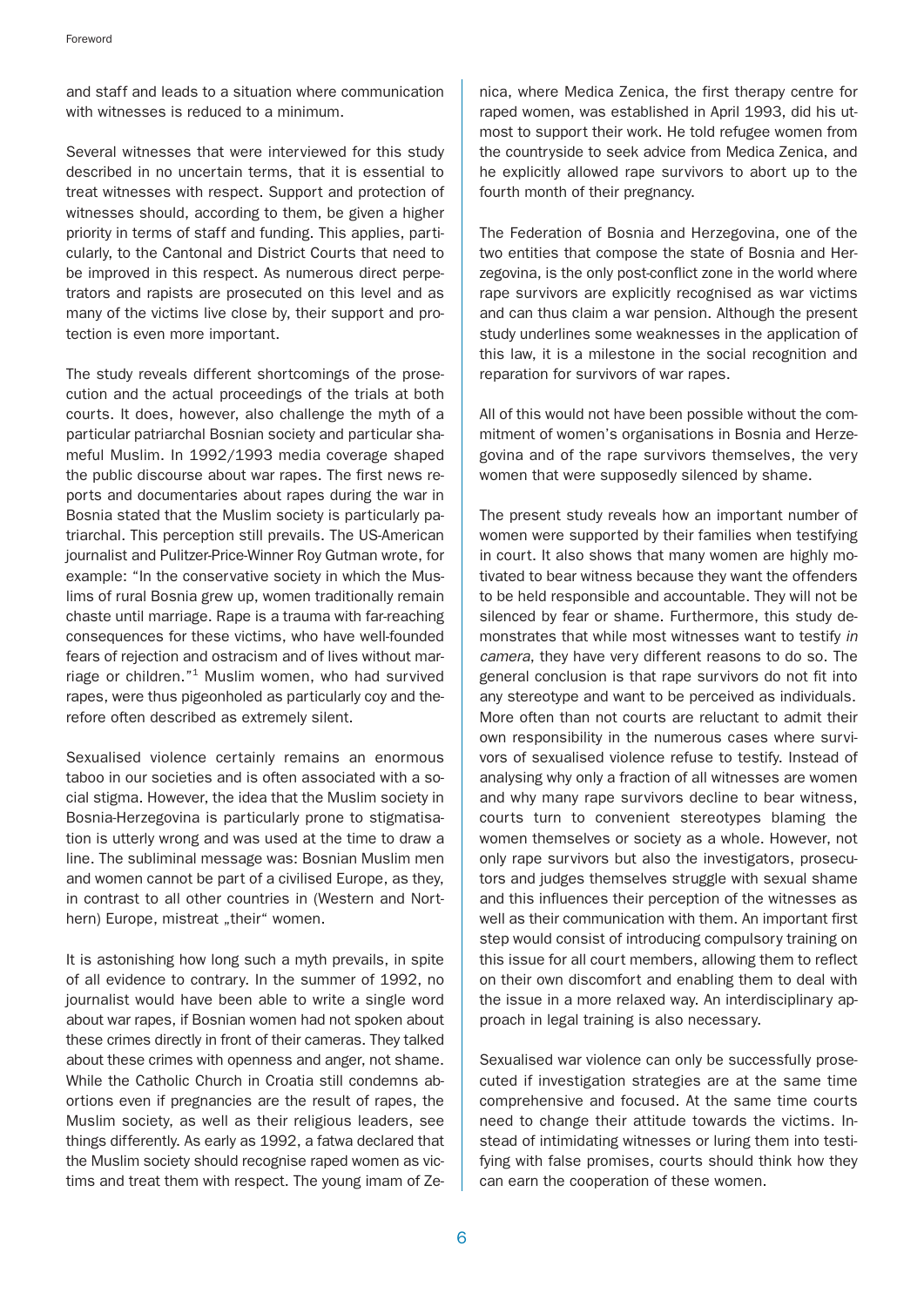The present study shows that it is important for many women to speak about their rape in court. It is part of a broader reflection on the issue of "Law and Justice" introduced by medica mondiale. Several questions are important in this context: To which extent do legal institutions give raped women a sense of justice, thus strengthening them for the future? Which obstacles need to be eliminated to achieve this? In many countries and especially in post-conflict zones, women have only limited access to justice mechanisms and rape survivors do often not obtain justice in court. This creates the need to find justice through alternative mechanisms: What standards or practices to find justice have women developed in different countries? What is the contribution of symbolic tribunals, such as the Women's Tribunal held in Tokyo in 2000 that, strictly respecting legal proceedings, succeeded where the Tokyo Trials failed and finally gave former 'comfort women' the opportunity to testify in court? How can local or traditional dispute resolution mechanisms, such as the women's courts of arbitration that are successfully used in cases of domestic violence in some regions of India, be adapted to women's specific needs?

These are only some of the questions that were discussed during an international workshop organised by medica mondiale in  $2008<sup>2</sup>$  with 50 international experts in the field of sexualised violence in armed conflicts, including lawyers and activists from 30 countries. The first conclusion was that the divide between international judicial institutions or legal aspects in general and the daily lives of women on the ground can often not be bridged. There are two worlds with two different languages and only limited connections. Only a small number of women will be able to participate actively in the trials. The second result of the workshop was that the liability of international tribunals and courts is not limited to the witnesses themselves but must include the activists who make contact with potential witnesses and are thus in

great danger during and after a war. The third conclusion was that the search for alternative and practical justice mechanisms should be intensified and that future international standards should be developed on the basis of existing approaches used by women because they are more compatible with their reality than existing legal frameworks on state level.

Social justice is not reducible to legal justice. Trials are nonetheless an important step towards justice because they give social recognition to the suffering of victims. They (should) show the solidarity of society with survivors and marginalise the perpetrators and not the victims. This recognition is particularly important for victims of sexualised violence.The international and national prosecution of war crimes is, fortunately, increasing. The International Criminal Court came into being in 2002 and can prosecute war crimes and crimes against humanity worldwide, albeit with restrictions. Sierra Leone, Cambodia and soon Bangladesh try to come to terms with their past through war crime courts. In 2010, the first war crimes trial based on the new international criminal law will open in Germany. Ignace Murwanashyaka, the leader of the Hutu rebel group FDLR (Forces Democratiques de Liberation du Rwanda) is currently under investigation for war crimes and crimes against humanity committed in the Democratic Republic of Congo. This presents the German legal system with unprecedented challenges in terms of witness support and protection. It is therefore important to share experiences: What worked well, what did not, what are the challenges, what can lawyers and jurists learn from other experts, such as psychologists or former witnesses who must be recognised as experts in their own right as is the case in the present study.

Dr. Monika Hauser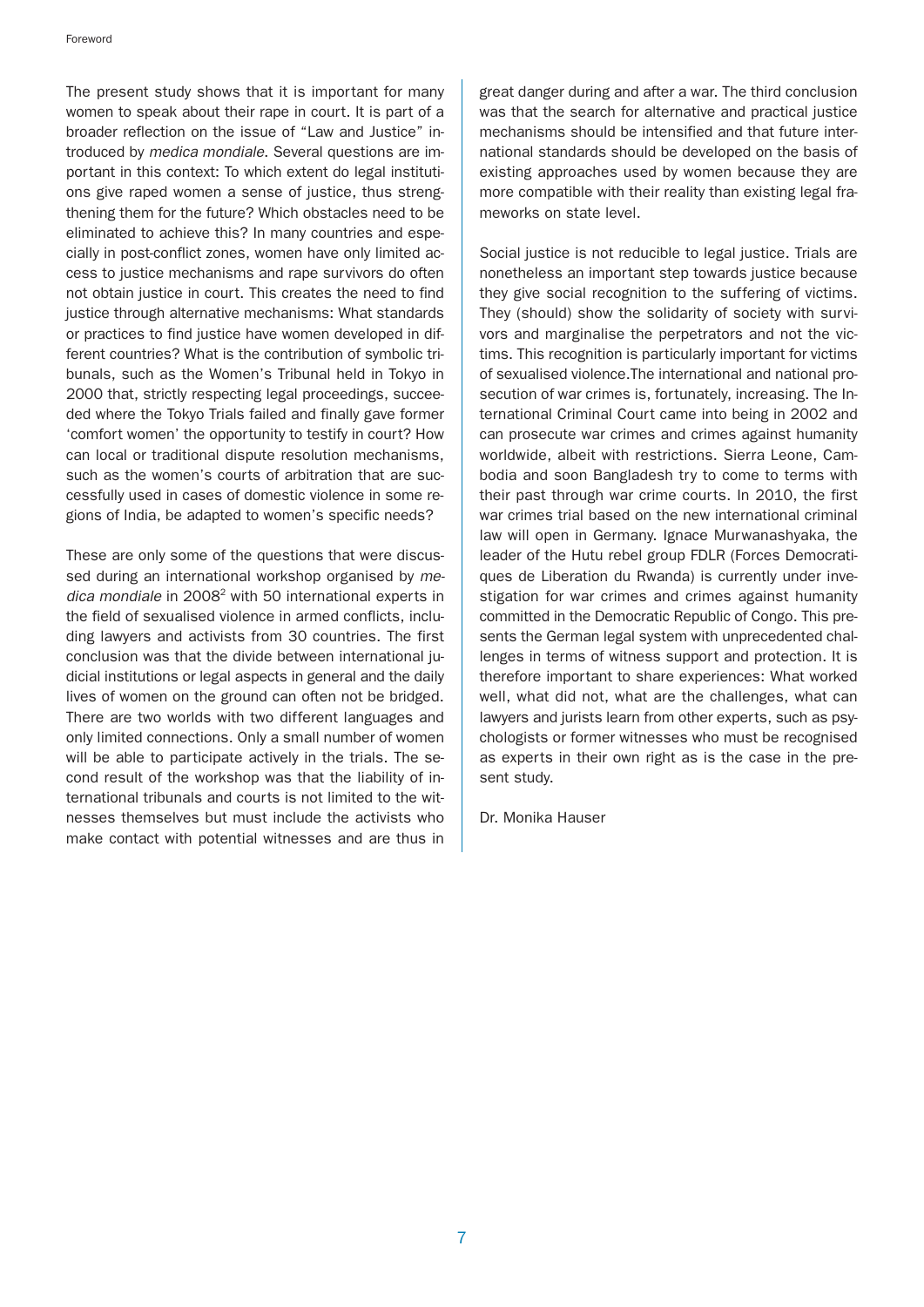# Introduction by the Authors

This study was inspired by Binaifer Nowrojee, the current director of the Open Society Initiative for East Africa. In 2005, she critically reviewed the practice and results of the prosecution of sexualised violence before the International Criminal Tribunal for Rwanda (ICTR) from the perspective of Rwandan women who survived the genocide and multiple rape. $3$  Just as the ICTR, the International Criminal Tribunal for the former Yugoslavia (ICTY) did pioneer and landmark work on gender and sexualised violence crimes. However, the number of women who testify in court is relatively small and the vast majority of those who testify did so under strong protective measures. While much analysis has been done over the past years on the legal aspects of prosecuting sexualised violence before both courts<sup>4</sup>, we know little about the experiences of rape witnesses: What made them testify? How do they feel about their testimonies? What are their notions of justice for sexualised crimes? How do they perceive the short- and long-term effects of testifying? Do they feel justice is being done? What are their thoughts and recommendations on encouraging more women to testify on rape?

The only study that has so far analysed the experiences of witnesses before the ICTY was conducted by Eric Stover, Director of the Human Rights Centre of the University of California in Berkely.<sup>5</sup> Stover's study, however, does not differentiate in terms of gender or type of crime. In the beginning, our research intended no more than to fill this gap at least in part by focusing on the experiences of female witnesses who testified on rape or other forms of sexualised violence before the ICTY. However, in 2005, the ICTY started referring cases to the War Crimes Chamber (WCC) of the Court of Bosnia and Herzegovina. The first two referral cases<sup>6</sup> focused on crimes of sexualised violence and the third one contained several rape charges<sup>7</sup>. It made sense to take a closer look. This 'closer look' became more intensive when from 2006 onward an increasing number of independent cases before the WCC included rape charges. In the end, it became imperative to integrate the WCC in our research fully as more and more witnesses we interviewed had testified either before both courts or solely before the WCC.

### Overview of Themes and Methodology

# Part One: The Prosecution of Rape before the International Criminal Tribunal for the Former Yugoslavia and the War Crimes Chambers

The following report has 2 major parts. Part One informs about the mandate and legal basis of both the ICTY and the WCC, about special provisions on sexualised violence and about indictments, convictions and acquittals in sexualised violence cases. Chapter 1 gives an account on the major findings of the Commission of Experts tasked by the United Nations to identify serious breaches of international humanitarian law. The Commission paid special attention to rape and its report remains to date the most comprehensive account of the pattern of rape and sexualised violence during the war in Bosnia and Herzegovina 1992-95. However, distinctions made between "ethnic cleansing" rape and "opportunistic" rape carries problems which are discussed at the end of the chapter.

Chapters 2 and 3 outline the mandate and legal basis of ICTY and WCC. For the WCC this required a more extensive discussion of the political and legal system of Bosnia and Herzegovina, as the country is – politically and administratively – still divided in two major entities, the Federation of Bosnia and Herzegovina and the Republika Srpska. Chapter 3 discussed several issues of major concern in respect to the prosecution of sexualised violence like the definition of rape, the special evidentiary rules for rape and sexualised violence referring to prior sexual conduct, consent and corroboration. In addition, the political division of the country entails a general legal uncertainty. 3 criminal codes are in effect that differ significantly with respect to definitions of crimes committed during the war.

Chapter 4 gives a detailed overview of indictments, trials, convictions and acquittals with regard to sexualised violence cases before the ICTY and includes a discussion of shortcomings in prosecuting sexualised violence before both courts. Neither the ICTY nor the WCC keep any statistics on cases that differentiate by gender or nature of the crime. Therefore, the data in this chapter are based solely on our own research. After some start-up difficulties several cases mainly against direct perpetrators were successfully prosecuted at the ICTY. However, the Foča cases remained the only one which attempted to display the complex gendered pattern of sexualised violence in this war. There is also, among others, a troubling tendency of first instance acquittals of rape charges in leadership cases.

In respect to the WCC we identified that about 37% of all completed cases (up to June 2009) included charges of rape and sexualised violence. While the conviction rate with over 80% is relatively high several cases are discussed in which rape charges were dismissed because the Panel found the witnesses not credible or testimonies not reliable. Witness' credibility and evidentiary issues in rape cases play a larger role at the WCC as was the case at the ICTY. This is also discussed further down in Chapter 6.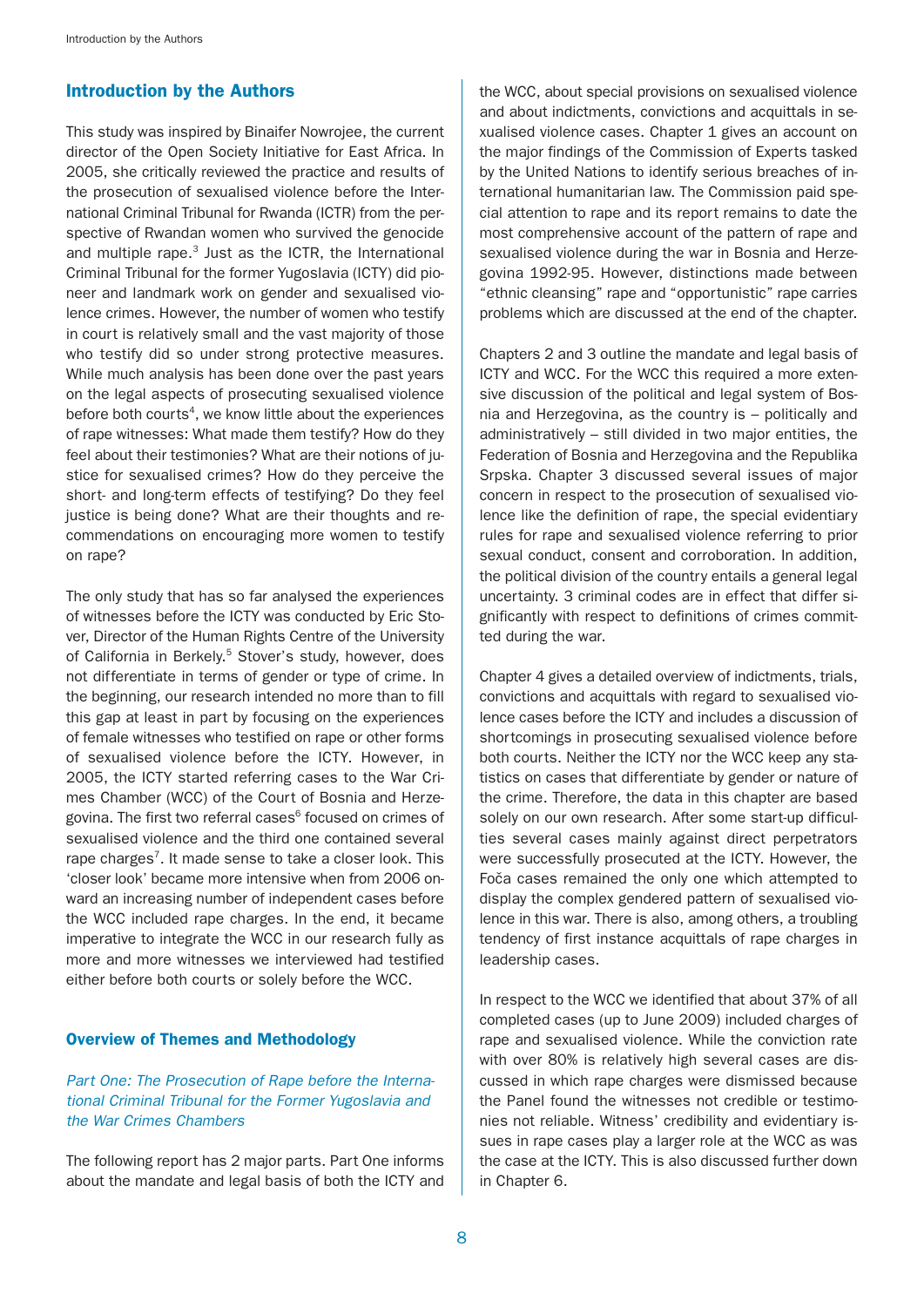### Part Two: Views of Witnesses and Court Members

Part Two of the report is based on interviews conducted with former witnesses who testified on rape before the ICTY and/or the WCC, as well as on interviews and conversations with officials from both courts, namely judges and prosecutors. In Chapter 5 former female witnesses talk about their motives to testify, their experiences in court, the support they received, their notions of justice and what they identify as good or bad practices. Many have a very clear opinion on their role within the justice process and on how they want to be treated. The Chapter shows that while each woman manages the challenges of testifying differently they all ask to be respected in both, their pains and their will to move on. The Chapter closes with a list of practices that the witnesses interviewed identified as either good or bad.

Chapter 6 explores some of the issues judges and prosecutors from the WCC identified as specifically difficult in rape cases. Two major challenges emerged from the interviews. The first referred to the interaction with rape witnesses. This included issues relating to witness' trauma, communication with witnesses, getting them to cooperate, establishing a relationship of trust with witnesses. The second major challenge concerned the problem of evidence in rape cases. A significant lack and need of training in trauma- and gender-sensitive examination of rape survivors could be identified. The Chapter also shows that there is a tendency to assign the difficulties experienced to stereotypes of either "traditional" Bosnia or "shameful" rape survivors. Such stereotypes can hinder the search for solutions that lie within the scope of one's own practice and profession. However, judges, prosecutors and all other members of the court can only do their job well if equipped with necessary resources.

Chapter 7 deals specifically with issues of protection, safety and security. Our research shows that the vast majority of rape survivors not only testified under pseudonym but also in hearing closed to public. Again, the data had to be retrieved from judgements, as the courts do not keep any data in this respect. The first 2 sub-chapters give an overview of the protection policy of both courts. The focus lies on the WCC, as the issue is particularly complicated here. The chapter shows that the legal provisions themselves are a source of confusion in respect to different categories of protected witnesses. This leads, as our discussion shows, to misinterpretations and in some cases to the dismissal of rape testimony. At the same time, there is an observed tendency to view testimony in closed session as less credible as testimony in open session, which again has serious implications for rape testimonies as most of them are given

in closed session. The Chapter shows that over 90% of women who testified on sexualised violence at the WCC did so under protective measures.

Chapter 7 concludes with a discussion of how the witnesses interviewed perceived the protection policies of the court. In general, there is a profound confusion around the different forms and meanings of protective measures. It shows that more information is needed from either the office of the prosecutor or from independent sources. While there are many examples of witnesses who want to testify in open court and under full name, the vast majority of the women we interviewed clearly opted for high protective measures, if not the highest possible. However, the reasons they gave varied, and shame, often suggested as a major reason, ranked lowest.

Legal justice is just a small part of social justice. The lack of the latter seriously hampers the willingness of women to testify. Chapter 8 shows that most witness participants of the study live in insecure situations in terms of economy, housing and health. The vast majority struggles with physical and psychological consequences of wartime violence and the lack of support is a continued source of further distress and humiliation. The chapter discusses in particular the limited access rape survivors have to reparation. While all political entities have regulations that include rape survivors there is no binding law for the whole state. Thus, only in the Federation of Bosnia and Herzegovina proof of at least 60% physical disability is not needed for rape survivors to be granted the status of a civilian victim of war and to be entitled for a pension. Even so, the pensions are small and the application procedure is open for abuse by those in charge. Health care and psychological support is non-existent and left completely to the limited resources of women's organisations and NGOs.

The last chapter finally compiles 2 sets of recommendations. The first set comes from the witnesses interviewed and is addressed to courts, NGOs and other female survivors of wartime rape. The second part of the chapter compiles recommendations of medica mondiale based on the findings of this research.

#### Methodology

The research consisted of interviews, group discussions, field observations, trial monitoring and a statistical analysis of indictments and judgements from both the ICTY and the WCC. The field research lasted from summer 2006 until spring 2009 with 130 interviews conducted with former witnesses, members of both courts, legal experts, psychologists and members of local women's or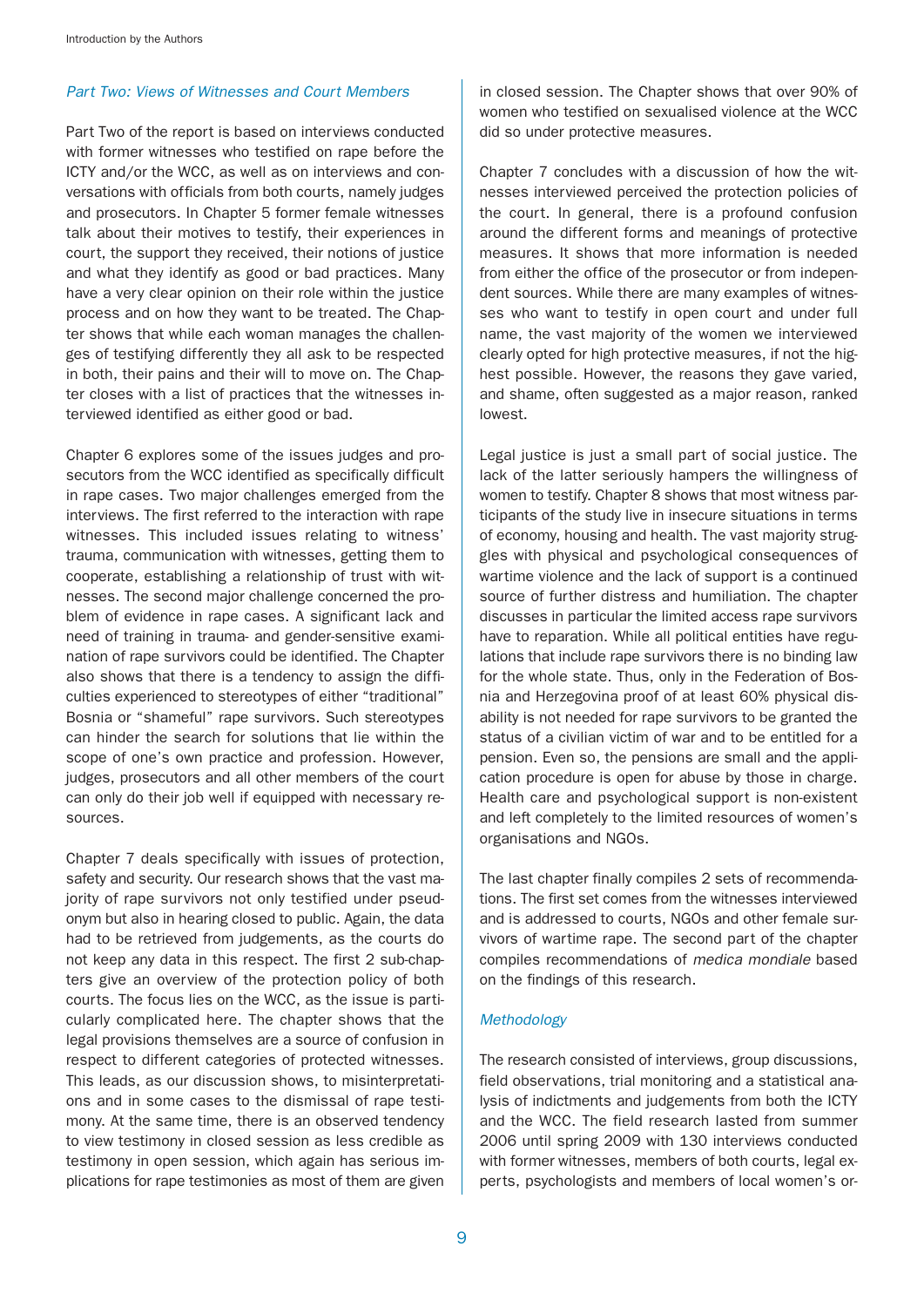ganisations, NGOs and international organisations like OSCE and OHCHR.

Relevant for this report are interviews with former witnesses who testified on rape before both courts and with members of the WCC and the Prosecutor's office in Sarajevo. Structured and semi-structured interviews of 49 women were conducted in Bosnia and Herzegovina. 45 of them had personally testified before either the ICTY or the WCC on being raped during war; several of them in both courts or, in addition, in a lower cantonal or district court in Bosnia and Herzegovina. In addition, 3 group discussions were held with a group of 8 to 10 former witnesses.8 Semi-structured interviews were also held with 7 judges of the War Crimes Chamber and 7 prosecutors from office of the prosecutor in Sarajevo. In addition, a round table discussion was conducted with 7 judges, one witness protection officer and 2 legal advisors at the WCC.

The research for this report was initiated, conceived and coordinated by Gabriela Mischkowski and Sara Sharratt. They developed the proposal to the Open Society Institute & Soros Foundations Network and took responsibility for data gathering, data analysis and the overall supervision of the project. They conducted all semi-structured interviews with witnesses, NGO activists, experts, and most interviews with court members and prosecutors. Some of the latter were also conducted by members of a local support team: Gorana Mlinarevic as local researcher, Slobodanka Dekic as assistant, and Ivana Draco who monitored trials before the WCC from May to December 2008 following a monitoring schedule developed by the 2 coordinators. The local researchers functioned also as interpreters during interviews or as translators of transcripts. In addition, 2 local females with extensive contacts and a trust relationship with many rape survivors conducted, after training, a series of interviews with former witnesses following a structured questionnaire with both closed and open-ended questions. For reasons of confidentiality the names of these 2 women remain concealed. A structured questionnaire with closed and open-ended questions was also developed for members of the ICTY and the WCC. The questionnaire was distributed through the respective registry and the prosecutor's offices. However, due to low backflow the analysis remains limited.

In addition to the interviews, all published indictments and judgements of both ICTY and WCC were reviewed and analysed in respect to sexualised violence charges, convictions and acquittals, protective measures of witnesses who testified on rape.

We kept a strict policy of confidentiality. Most witnesses we interviewed had testified under pseudonyms to protect their identity. In addition, no details about the crime itself were asked. Evidentiary issues of the trials they testified in were also not discussed in order not to compromise their status as protected witnesses. In most cases, we were permitted to record the interviews. The transcripts were anonymised and so are all quotes from participants. The same applies to the interviews with court members and prosecutors.

## **Limitations**

According to our own research, we found that approximately 60 women have so far testified before the ICTY and about 90 before the WCC on sexualised violence. An unknown number of those who testified many years ago before the ICTY lives today in another country, either in Europe, the US or in Australia. They were out of reach for this study. In addition, journalists and international researchers have been 'chasing' women who survived rape for interviews over the past 15 years. Many women in Bosnia and Herzegovina were tired of giving interviews and local women groups or victim organisations supporting them have become, in part, very protective. Nevertheless, many groups or counselling centres found this project important and were willing to facilitate first contacts. As most witnesses testified under some kind of protective measures with their identities concealed from the public this was the only way. It was a long and slow process stretching over more than 2 years.

The restrictions in finding witnesses and establishing contact with them did not permit to ensure a representative sample. We had no other choice than to move from witness to witness which was often rewarded with the facilitation of new contacts. Therefore, criteria like time of testimony in court, 'ethnic' belonging, kind of charges, circumstances of crime etc. could not be taken into account.

Neither ICTY nor WCC keep comprehensive data on trials, charges, and witnesses. Only the Victim and Witness section of the ICTY provides useful gender segregated data. For the most part, we therefore had to compile our own data based only on information that is publicly available like indictments, judgements and – for the ICTY only – trial transcripts. This approach is limited, as those documents can be rather incomplete. In particular, WCC judgements often lack information in regard to number of witnesses and kind of protection they received. This information was supplemented, if possible, through other sources like trial monitoring or information by court members.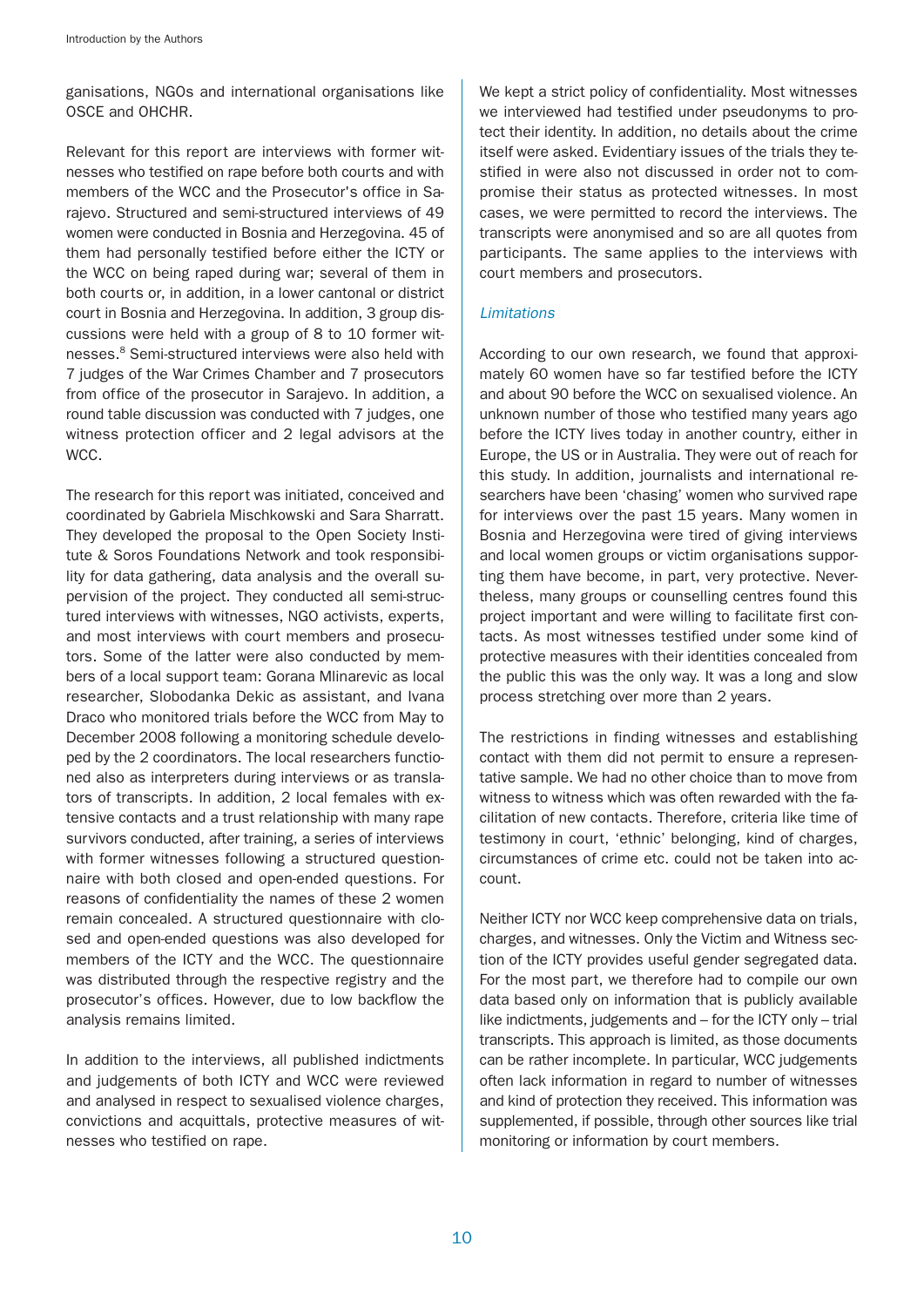Trial monitoring at the WCC had also some limitations as for many rape testimonies the public is excluded. Last but not least, 2 remarks must be made with respect to the language used in this study. First, following the practice of medica mondiale we speak of "sexualised violence" rather than "sexual violence" to put the emphasis on violence that is committed, albeit in a particular, i. e. sexualised way. Two, we hold that national or ethnic identities are social constructions and not a natural or biological given. Although terms like "Muslim", "Serb" and "Croat" could not always be avoided the reader should

have this reservation in mind. Note, that the official term in Bosnia and Herzegovina for "Muslim" today is "Bosniak" which we also use as a term when referring to recent developments.

Eric Stover gave, as he himself put it, a "first systematic glimpse into the world of witnesses who have appeared before an international war crimes tribunal".<sup>9</sup> With this study we hope to have supplemented this "glimpse" and shown that the world of witnesses is gendered.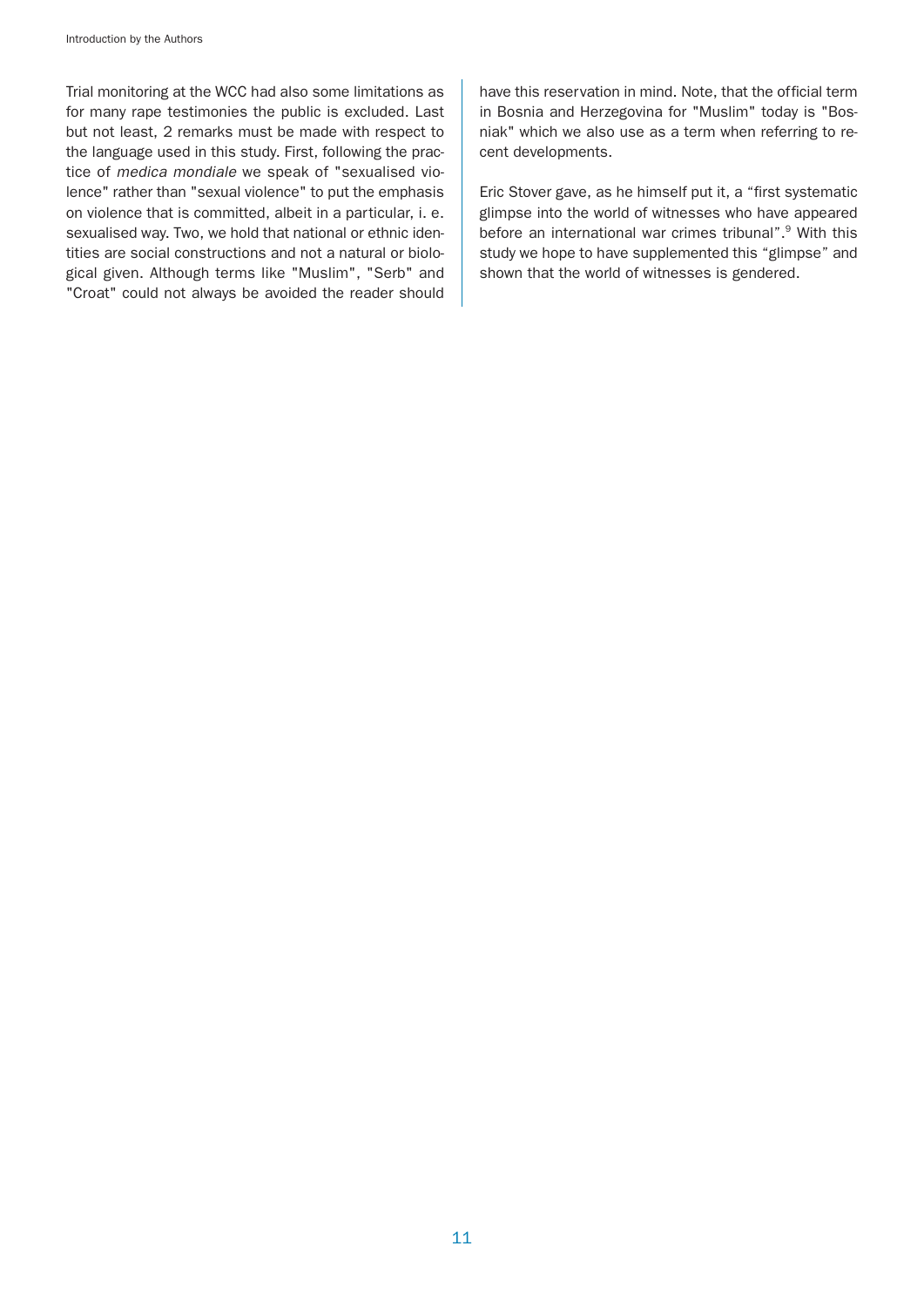# Acknowledgements

As researchers and authors of the study we have to thank many persons for their contributions. This study would not have been possible without the willingness of many women to share with us their experiences of testifying on war rape in court. Many welcomed us in their homes, some spontaneously, and they showed much patience when we needed to call them more than ten times asking for directions. Even though we did not ask to be told details of the violent acts something always broke through that needed to be told. We acknowledge all the more the extent to which they responded to all our questions.

We would also like to thank the activists of women's organisations and members of NGOs who supported the study with much advice and practical help: Centar za žrtve torture (Centre for torture victims) – Sarajevo, GERC Sumejja – Mostar, Izvor – Prijedor, Medica – Zenica, Sekcija žena logorašica, Udruženje logoraša Kantona Sarajevo (Women's Association of Women Camp Survivors within the Association of Concentration Camp Survivors of Canton Sarajevo), Vive Zene – Tuzla, and Zene Zenama (Women for women) – Sarajevo.

Important for the study had been, of course, all interview partners from the different sections of both the International Tribunal for the former Yugoslavia and the Court of Bosnia and Herzegovina who were willing to talk to us in spite of permanent time restrictions. We thank the judges and prosecutors of the WCC for their personal accounts on irritations and challenges in rape cases and the President of the Court of Bosnia and Herzegovina Judge Meddzida Kreso as well as the Head of the War Crime Section of the Prosecutor's Office David Schwendiman for the support they gave this study.

Much valuable advice was given to us by employees of ICTY Outreach and experts from different fields, like legal experts or psychologists working with traumatised women. Members of WCC Witness Support gave advice as well and invaluable practical support. Members of different organisations such as OSCE and OHCHR granted us much time for background conversations and exchange of information. Monitors from BIRN, the Balkan Investigative Reporting Network, shared with us their experiences and rich knowledge of trial events. We thank them all as we could not have accomplished our task without them.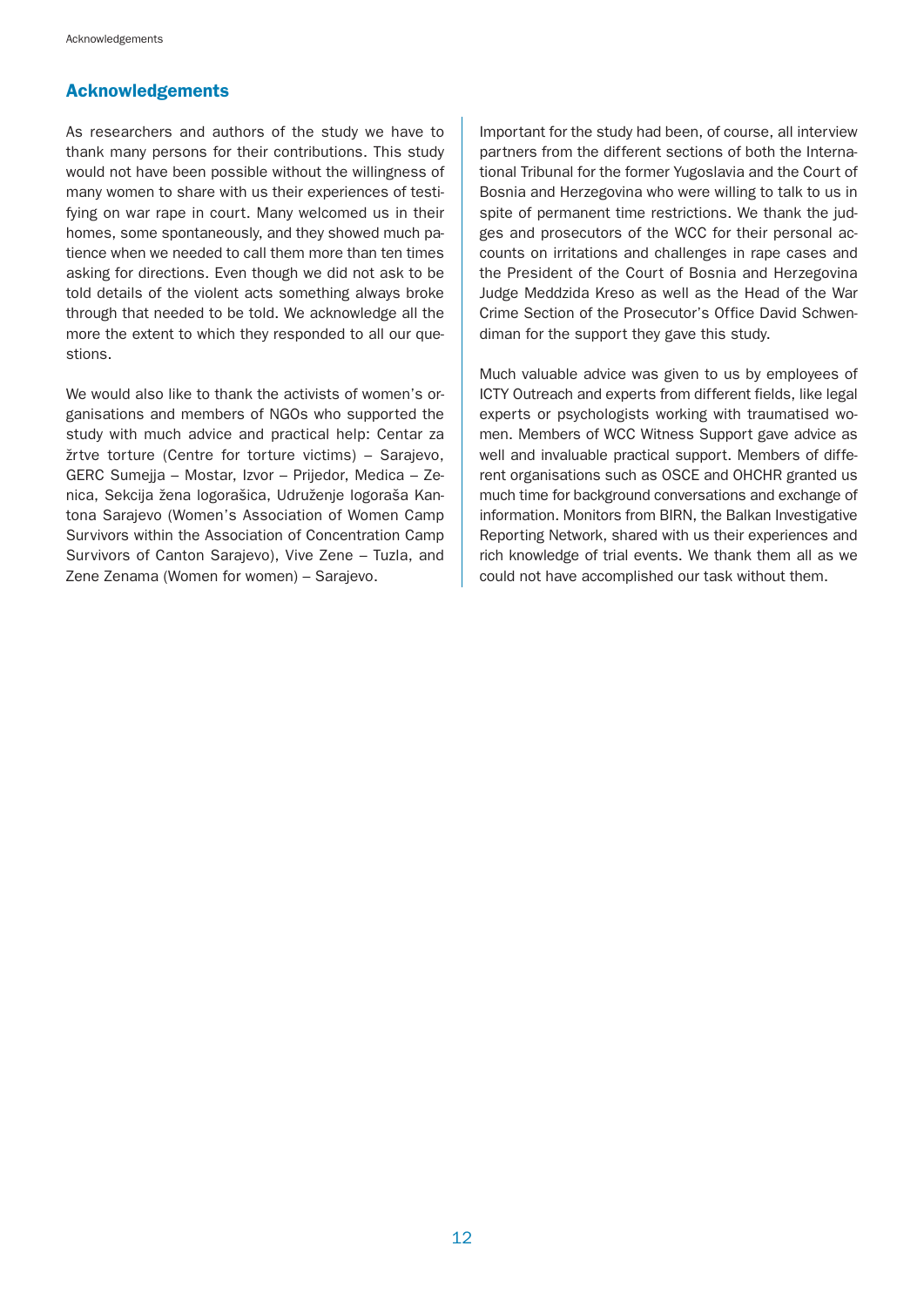# Abbreviations

| ABiH        | Army of Bosnia-Herzegovina                    |  |  |  |  |  |
|-------------|-----------------------------------------------|--|--|--|--|--|
| <b>BiH</b>  | Bosnia and Herzegovina                        |  |  |  |  |  |
| <b>BIRN</b> | Balkan Investigative Reporting Network        |  |  |  |  |  |
| <b>HJPC</b> | High Judiciary and Prosecutorial Council      |  |  |  |  |  |
| <b>ICC</b>  | International Criminal Court                  |  |  |  |  |  |
| <b>ICTJ</b> | International Center for Transitional Justice |  |  |  |  |  |
| <b>ICTR</b> | International Criminal Tribunal for Rwanda    |  |  |  |  |  |
| <b>ICTY</b> | International Criminal Tribunal for the       |  |  |  |  |  |
|             | former Yugoslavia                             |  |  |  |  |  |
| <b>JCE</b>  | Joint Criminal Enterprise                     |  |  |  |  |  |
| <b>JNA</b>  | Yugoslav People's Army                        |  |  |  |  |  |
| KI A        | Kosovo Liberation Army                        |  |  |  |  |  |

| Office of the High Commissioner for Human<br>Rights                |
|--------------------------------------------------------------------|
| Organization for Security and Cooperation<br>in Europe             |
| Republika Srpska                                                   |
| Socijalisti ka Federatvna Republika Jugos-                         |
| lavija (Socialist Federal Republic of Yugos-<br>lavia)             |
| State Investigation and Protection Agency                          |
| United Nations Protection Force                                    |
| VWS / VWU Victims and Witnesses Support Unit<br>War Crimes Chamber |
|                                                                    |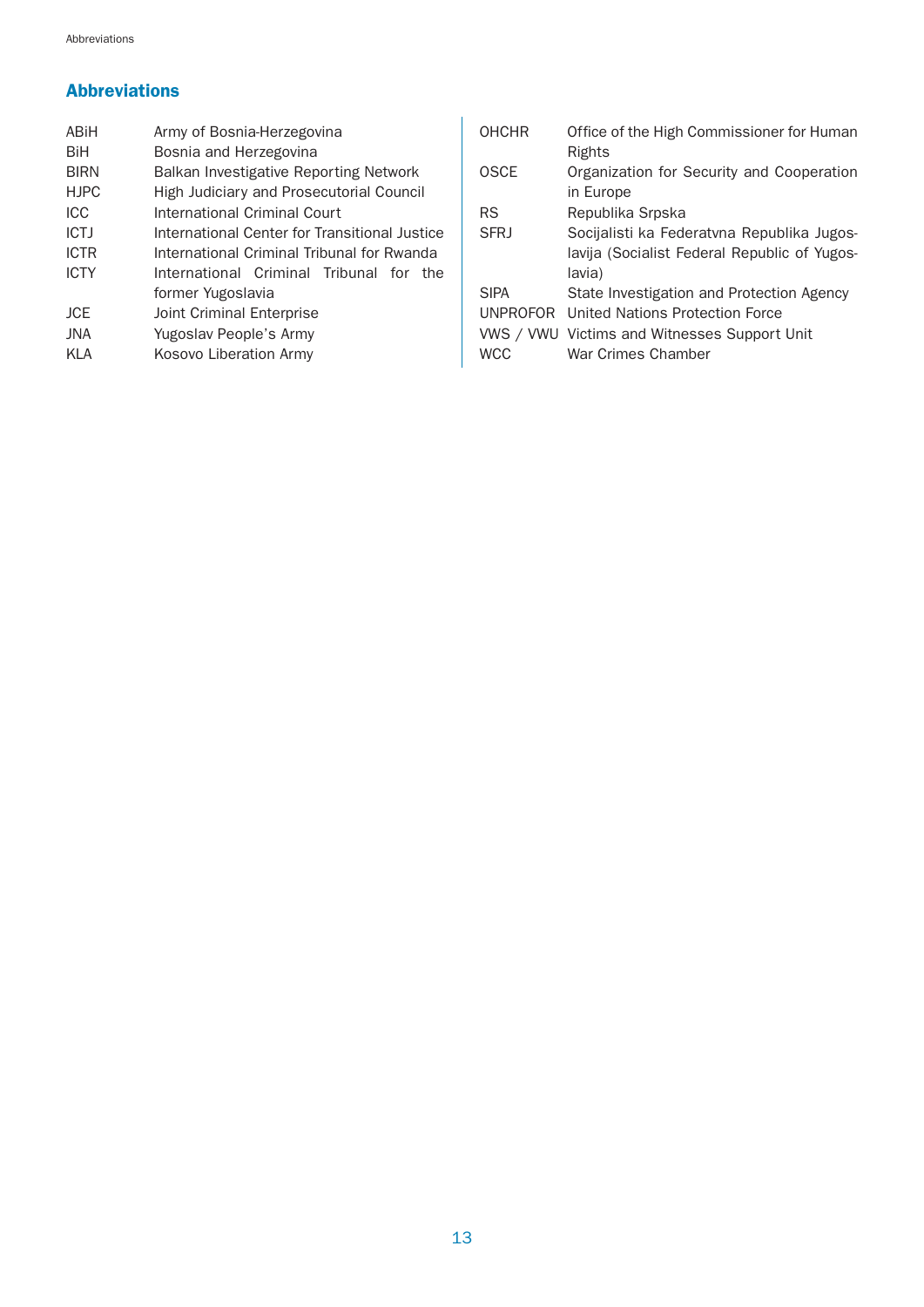# Part One

# The Prosecution of Rape before the International Criminal Tribunal for the Former Yugoslavia and the War Crimes Chamber

# 1. War Rape in Bosnia and Herzegovina – The Commission of Experts' Report

On 6 October 1992, the United Nations (UN) Security Council requested the Secretary-General to establish a Commission of Experts to examine and analyse information on crimes against humanity and war crimes committed in the territory of the former Yugoslavia. The Commission submitted its first interim report about 3 months later, on 10 February 1993. The report confirmed serious violations of international humanitarian law, including widespread rape. The systematic and widespread character of sexualised assaults became one of the focal areas of the Commission's further investigation.<sup>10</sup>

Without adequate human and financial resources, the Commission of Experts was hindered in its work rather than supported. $11$  One of the Commission's most important members, the American Law professor Cherif Bassiouni, summed up later, "we had zero resources to lead an investigation into war crimes that the UN Security Council … had entrusted to us".12 Bassiouni himself raised 1 million dollars in funding and persuaded his law school at DePaul University in Chicago to help set up a database and donate space for a documentation centre.

Bassiouni's role in the Commission was also decisive for the investigation of rape. After he took over the chair in Autumn  $1993^{13}$  he changed the composition of the originally all-male Commission by appointing Prof. Christine Cleiren to examine the legal basis for prosecuting sexualised violence in war, and Judge Hanne Sophie Greve to investigate crimes around Prijedor in the detention camps of Omarska, Keraterm and Trnopolje. He also diverted funds to conduct a thorough investigation into sexualised violence.14 A team of about 40 almost exclusively female lawyers, mental health specialists and interpreters was identified for the fieldwork in February and March 1994. Nancy Patterson, a highly experienced prosecutor from New York, who had specialised in sex crimes and child abuse, joined as legal coordinator. The team conducted 223 interviews using techniques that were gender and trauma sensitive and ensured the protection and privacy of interviewees.<sup>15</sup> The UN terminated the Commission's work in April 1994, 3 months earlier than scheduled leaving over 200 rape victims in Croatia and Bosnia, 7 in Serbia and an unknown number in Turkey unheard.<sup>16</sup>

#### Rape Evidence

The Final Report of the Commission addressed the issue of "rape and other forms of sexualised assault" in about 70 pages focusing on its possible strategic dimension. $17$ Although the war continued until the signing of the Dayton Peace Agreement in November 1995, the Commission's report remains to this day the most authoritative and comprehensive investigation of sexualised violence during the war in former Yugoslavia.

Faced with "tens of thousands of allegations of rape and sexualised assault<sup>"18</sup> the Commission discarded the most general allegations and identified 1,100 cases of rape with close to 800 identifiable victims who gave specific information as to either the place, time, or names of perpetrators. The Commission refrained from making any estimation of numbers not only because the data did not hold but also because it would distort the picture, given that a high number of multiple rapes and gang rapes were reported. However, the Commission allowed for "about 10,000 additional victims the reports could eventually lead to".<sup>19</sup> The Commission also acknowledged that generally the social stigma of rape causes a high number of cases to go unreported, and specifically so in war. About 55% of the 1,100 reported cases referred to rapes and sexualised assaults in detention sites of which about 160 could be identified. The 'Serb' forces were in charge of approximately half of these detention sites, 'Croatian' or 'Muslim' forces or both jointly ran one fourth of them; and one fourth was under unknown command. Of the 223 persons interviewed by the Commission, 82 gave statements on rape or sexualised assaults. A total of 42 of them were female and 6 were male victims of rape. The rest had witnessed rapes or sexualised assaults on other persons.<sup>20</sup>

The overall report of the Commission on all violations of international law shows that in all areas where the fighting took place, the faction in command treated the civilian population of the other group with cruelty. However, while the Commission found clear evidence of atrocities committed by all sides, it also held "that there is no factual basis for arguing that there is a 'moral equivalent' between the warring factions".<sup>21</sup> The Commission found sufficient evidence of a systematic and organised pattern of attacks against the non-Serb population with the apparent aim of rendering certain areas of Bosnia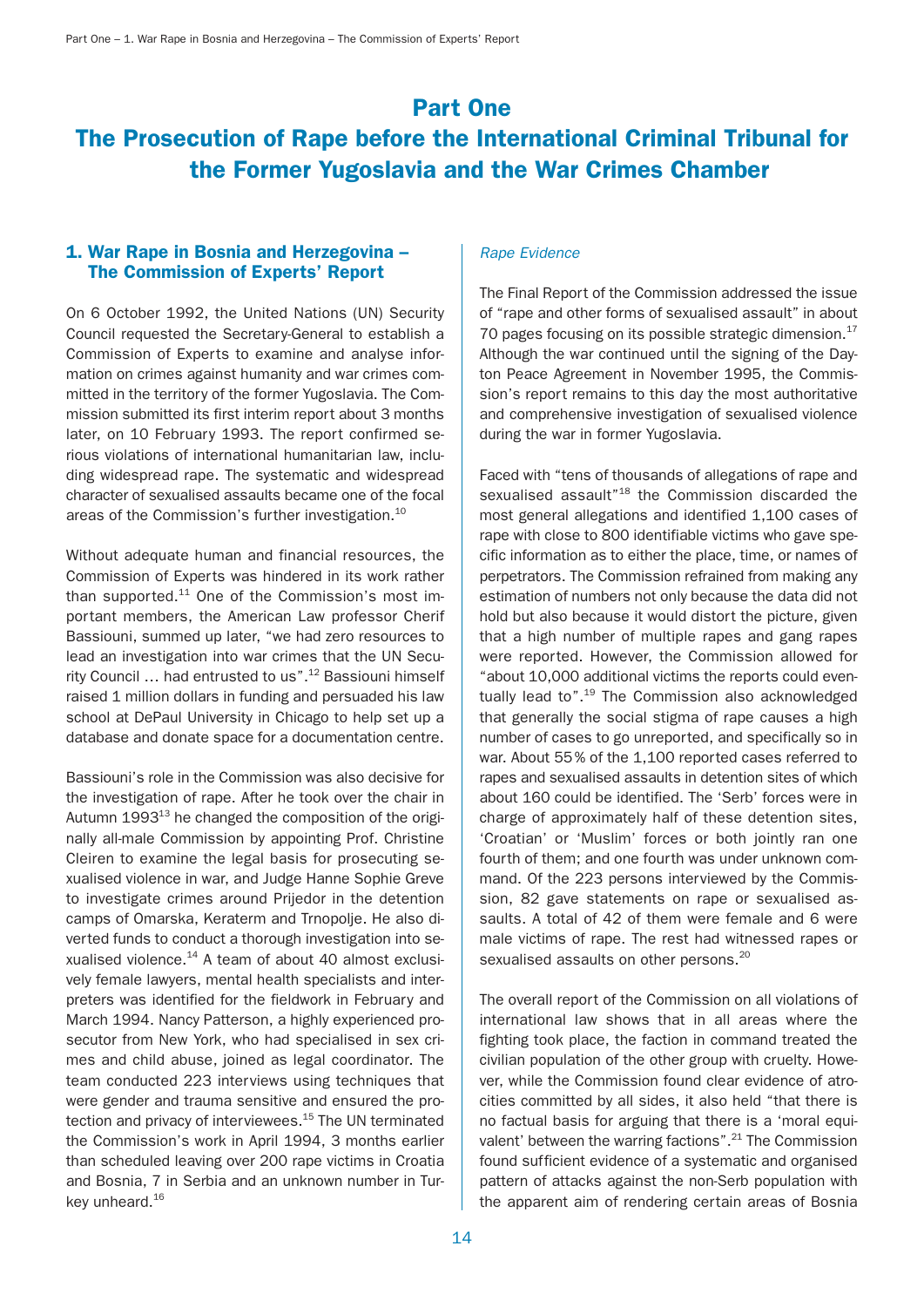and Herzegovina ethnically homogeneous. This was achieved, the Commission stated, through forced expulsion, organised detention and deportation, mass murder and mass rapes. During the war, the same means were, in part and to a lesser degree, employed by the Bosnian Croatian and the Bosnian Muslim forces; although the Bosnian Muslims did not show intention of what was termed 'ethnic cleansing'.22

## Rape Patterns

In the analysis of the data concerning rape and sexualised assault, the Commission distinguished random or 'opportunistic' rape from rape and sexualised assault as an integral part of attacks. The focus of investigation lay on the latter, i.e. on the nexus between rape and 'ethnic cleansing'.

The Commission categorised rape and sexualised assault by identifying 5 different patterns, regardless of the ethnicity of the perpetrator or the victims.<sup>23</sup>

Outside detention sites:

- Rape and sexualised assaults were committed before widespread fighting broke out in an area. These attacks were committed in homes during looting, house searches and to intimidate of the target ethnic group.
- Rape and sexualised assaults were committed in conjunction with fighting in an area, often in public.

Inside detention sites:

- Women and girls were raped and some gang-raped repeatedly over a period of weeks or months by different men in general detention sites.
- Women and girls were raped in particular detention sites for the mere purpose of being raped and sexually assaulted.
- Women and girls were held in detention sites as rewards for soldiers and other figthers.

According to the Commission, rapes in the first category of detention took place in 'collection centres' set up right after the targeted population of a certain area was rounded up. Soldiers, guards, paramilitaries and other civilians had more or less free access to the sites and the detainees at these 'collection centres'. They are reported to have walked in, picked out women and girls individually or in groups and took them to different places for rape, often in the presence of others. The women so taken would either be killed or brought back to the centres.

The Commission referred to the second category of detention sites as specific facilities where women and girls were held for the purpose of rape and where all of them were raped frequently. Women who became pregnant were detained until it was too late for abortion. The Commission classified such sites "as part of the policy of 'ethnic cleansing'".<sup>24</sup>

The third category of detention sites identified by the Commission were the so-called 'brothels' or 'bordellos' where women and girls were kept for the purpose of providing sexualised services for soldiers or other men. These were hotels or private houses that women and girls were taken to, from their homes or from other detention sites. The Commission found that women in such sites were reportedly more often killed than exchanged, unlike the women in the other camps.

The Commission also found significant evidence of a number of sexualised assaults against men. The assaults included genital mutilation (forced circumcision, castration, genital beatings, biting off the genitals, tying wires around penis or testicles), objects like bottles or sticks inserted into the anus and forced fellatio. The report suggests that sexualised attacks on men were characteristically carried out publicly for the purpose of humiliation.25

Reports of rape declined from November 1993, which corresponds with an increase in media reports about rape which indicated, as the Commission states, that commanders could control the alleged perpetrators if they wanted to.<sup>26</sup>

# **Conclusions**

The Commission confirmed the widespread character of rape and detected certain patterns of sexualised violence against women and men, albeit to a lesser degree, against men. The Commission also found that rapes were committed on all sides, however the largest number of reported victims were Bosnian Muslim women, and the largest number of reported perpetrators Bosnian Serb men. The patterns of rape "suggest that a systematic rape policy existed in certain areas, but it remains to be proven whether such an overall policy existed which was to apply to all non-Serbs".<sup>27</sup> Therefore, the Commission suggested to neglect what they termed 'opportunistic' rape and to focus the investigation and prosecution on "the use of rape and sexual assault as a method of 'ethnic cleansing'".<sup>28</sup>

The work of the Commission was outstanding in particular if we take into account the limitations in terms of time, resources, politics and an ongoing war, which made an on-site investigation impossible. In addition, the investigation team developed an exemplary gender sensitive methodology.<sup>29</sup> From the perspective of today, however, some of the parameters in establishing the patterns of rape are questionable, in particular the catego-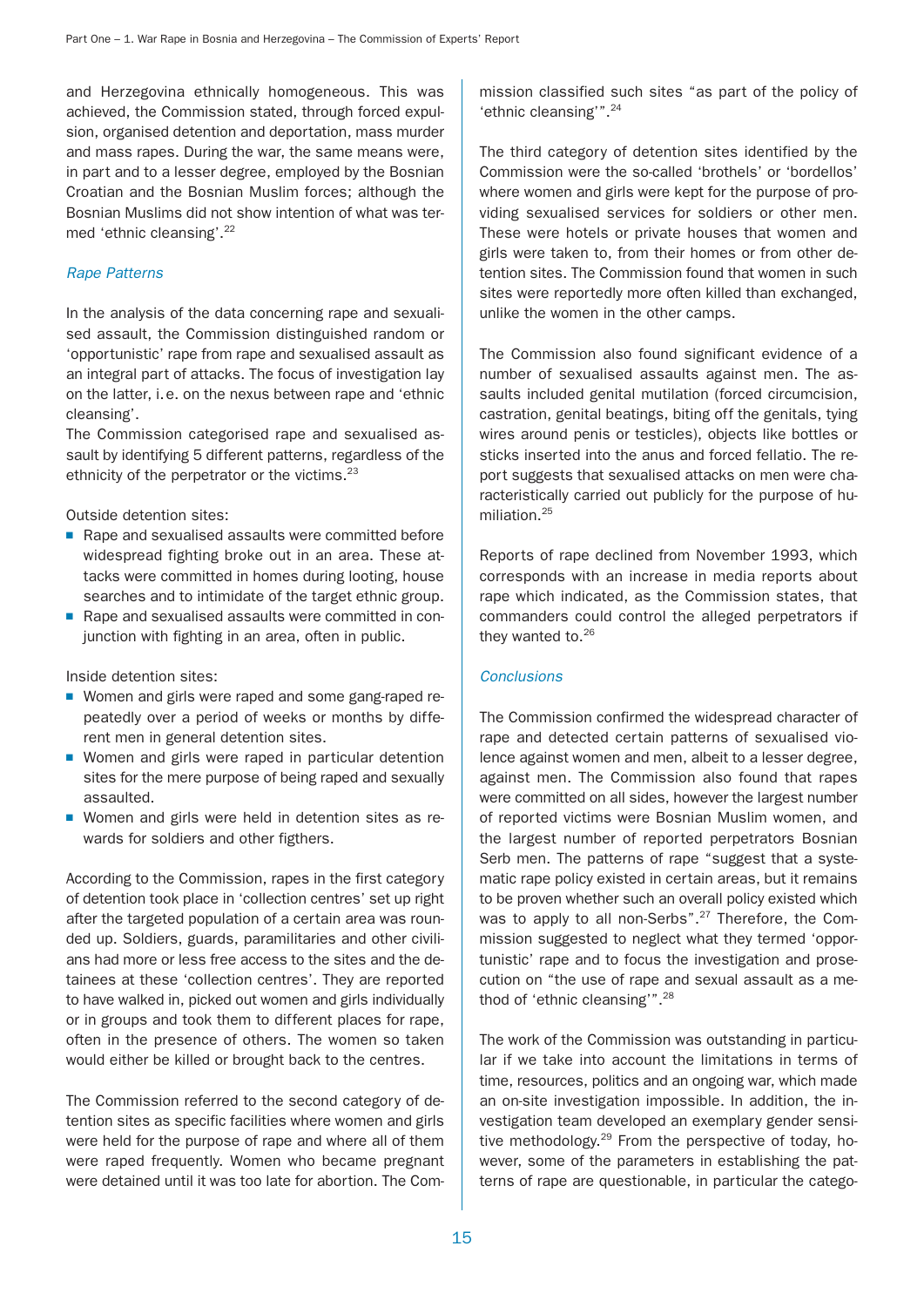risation of detention sites and the distinction and hierarchisation of 'opportunistic' and 'ethnic cleansing' rapes.

With the second category of detention sites, the Commission referred to camps, which the media at the time had commonly termed 'rape camps', i.e. camps established solely for the purpose of raping and impregnating women. For the Commission these particular detention facilities constituted a part of an "ethnic cleansing" policy. This is problematic for 2 reasons. First, the key elements of this category as named by the Commission – frequent rapes, beatings, torture, and statements of rapists to act upon order or with the purpose to impregnate – can be found in many rape accounts from other detention sites. The research that is done to date on the different forms, patterns and functions of sexualised violence during the war in former Yugoslavia is still sketchy. Therefore, we do not know whether such camps with such specific rape purpose did exist at all or if so, on a larger scale. What we can say, however, is that all charges before either the International Tribunal for the former Yugoslavia or the War Crimes Chamber on rape in detention pertain to either general collection centres or to so called 'bordellos'. It might very well be that the large extent of sexualised violence committed in many general detention sites let to the early assumption that some of them were established solely for the purpose of rape. Therefore, the category of 'rape camps' must be handled with much caution.

Secondly, the Commission's hierarchical categorisation of rape and detention sites formed the ground for the

Commission's recommendation to focus further investigation and prosecution on "ethnic cleansing" rapes and to neglect rapes and sexualised violence committed for other purposes. However, as the Commission had stated itself the most deadly detention for women and girls was to be enslaved in 'bordellos', i.e. in many small detention sites like private houses for the purpose of providing sexual services for soldiers. From here, many women and girls were reported as missing. The neglect of what the Commission had classified as "opportunistic" rapes – either in general detention sites, during house searches or in 'bordellos' – meant to neglect not only thousands of rapes but also many if not the majority of those resulting in death.

During the early years of the ICTY the focus of prosecuting sexualised violence lay on its definition as a crime under the different legal provisions of the Tribunal rather than focusing on specific types or functions of sexualised violence. However, as we will see further down in Chapter 4.1 the hierarchical distinction between "ethnic cleansing" rapes and "opportunistic" rapes recurred in some judgements and in later indictments against higher-ranking accused. It is also reflected in the fact that there is no perceptible strategy to investigate and prosecute the full scale of rape and sexualised violence in this war and its different dimensions and contexts. Thus, for example, before the ICTY no trials dealt specifically with rapes in coincidence with death or with enforced prostitution or trafficking.<sup>30</sup>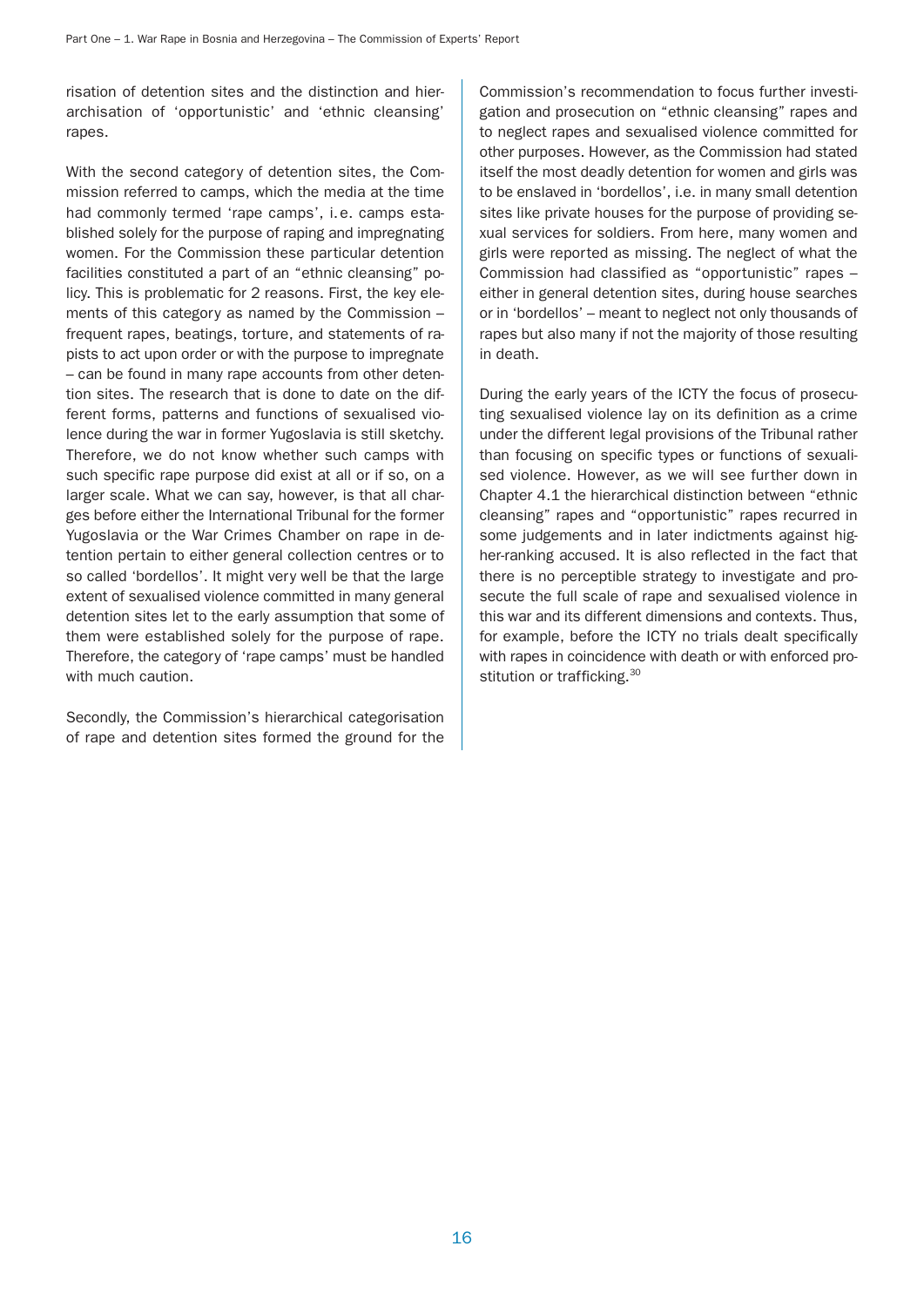# 2. The International Criminal Tribunal for the Former Yugoslavia

Even before the Commission of Experts had finalised its work, the UN Security Council established in Resolution 827 the International Criminal Tribunal for the former Yugoslavia (ICTY) on 25 May 1993. In the Resolution, the Council expressed its "great alarm" at violations of international humanitarian law, "including reports of mass killings, massive, organised and systematic detention and rape of women".<sup>31</sup>

The initial establishment of the tribunal was, however, not in the least promising and the court officials faced serious challenges. The first 11 judges found themselves in the same situation as the Commission did before: no offices, no logistics, and no money, not even for their own salaries. There was also no prison, no prosecutor, and it was unclear whether the Court would have any power to enforce arrest warrants. It quickly turned out that the UN Security Council member states had no intention of providing the Court with such powers or of tasking UNPROFOR, the UN Protection Forces, with arresting suspects. In the beginning, the Court looked very much like a toothless paper tiger.<sup>32</sup> The UN Security Council had "produced a big bang", as Judge Georges Abi-Saab from Egypt put it,

"in nearly celestial terms 'Let there be a tribunal', without conducting feasibility studies, without according a budget, without thinking of anything. The result is that we were unable to hire anyone for more than three months. How do you expect us to find qualified people, with high responsibilities in their own countries under such conditions?".<sup>33</sup>

After the UN Security Council had established the ICTY, one could almost say that the factual realisation of the Court was practically done against the Council's will. Years after the first meeting of judges, the Court's first president, Antonio Cassese, confessed: "The governments wanted to hide their political impotence behind the existence of the tribunal. Nobody in fact believed that it was actually going to exist."<sup>34</sup> Eventually, they managed to rent 3 small rooms at the Peace Palace in The Hague, but when they could not pay the rent, they were nearly kicked out. In spite of all those difficulties, the judges started to work.

### 2.1 Mandate and Legal Basis

The Tribunal was mandated "to prosecute persons responsible for serious violations of international humanitarian law on the territory of former Yugoslavia since 1991" (author's emphasis). $35$  Since there can be no punishment without law, only existing law recognised as universally binding – termed as customary law or jus cogens – could constitute the legal basis for the Tribunal. As such, the drafters recognised the following 4 violations in international law as crimes in the ICTY statute:

- Grave breaches of the Geneva Conventions of 1949
- Violations of the laws or customs of war (Hague Convention of 1907 and the four Geneva Conventions)
- Genocide
- Crimes against humanity.

Each category of violation was further specified with a list of prohibited acts defined similarly as in international customary law. The definition of genocide was taken from the Genocide Convention, which does not mention rape or other forms of sexualised violence. In the Geneva and Hague Conventions, rape is marginalised as an 'honour crime'.36 The marginalisation of sexualised violence is, in particular, reflected in the absence of rape from the list of those war crimes considered to be most serious, the so-called 'grave breaches' of the Geneva Conventions, such as willful killing, torture or inhuman treatment, extensive destruction of property or unlawful deportation. Only 'grave breaches' fall under universial juristiction placing all nations who are party to these treaties under the obligation to enact and enforce legislation penalising these crimes regardless of where they had been committed or by whom such as willful killing, torture or inhuman treatement, destruction of property or deportation. Only 'grave breaches' place an obligation on each nation who is party to these treaties to enact and enforce legislation penalising these crimes regardless of where they had been committed or by whom. The existing laws not only ignore the gravity of sexualised violence in all its different forms, but they also ignore women's experience of war in general. Indeed, they "reflect a male perspective of what is fundamental to international society that may not be shared by women or supported by women's experience of life".<sup>37</sup> The drafters of the ICTY statute thus left the gender bias within existing humanitarian law unchallenged, with the only exception being that rape was added explicitly to the crimes listed under Crimes against humanity.<sup>38</sup>

As the ICTY statute only recognised rape, other forms of sexualised violence remained, yet again, unnamed. The failure to inscribe all other forms of sexualised violence in the statute was astounding, given that UN Security Council debates at the time "support the proposition that sexualised violence against women was one of the foremost concerns in establishing the ICTY".39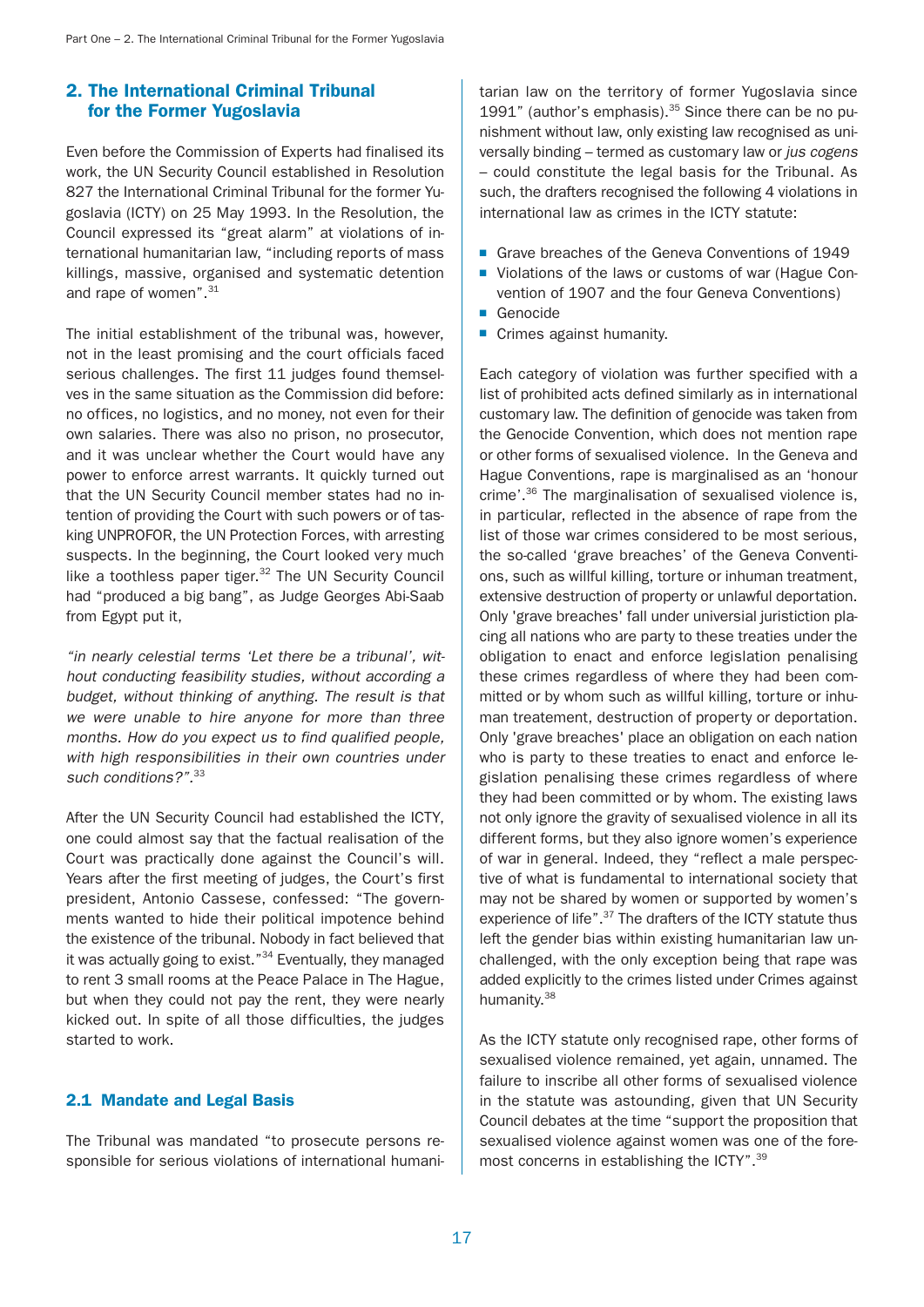# 2.2 Special Rules for Sexualised Violence Cases

Rule 96 of the ICTY limits the evidence the accused can bring in cases of sexualised violence. The rule states that in cases of sexual assault:

- (i) "no corroboration of the victim's testimony shall be required;
- (ii) consent shall not be allowed as a defence if the victim
	- a. has been subjected to or threatened with or has had reason to fear violence, duress, detention or psychological oppression; or
	- b. reasonably believed that if the victim did not submit, another might be so subjected, threatened or put in fear;
- (iii) prior sexual conduct of the victim shall not be admitted in evidence."<sup>40</sup>

This evidentiary rule, set out by the first panel of judges of the ICTY, marks a fundamental renunciation of the entrenched legal distrust of women alleging rape. The rule counteracts the discriminatory effects of rape stigma caused by socially reproduced and culturally shared gender stereotypes. In no other crime (the rape of a woman by a man constitutes over 90% of all rape cases $41$ ) can the blame and shame of the act be so easily transferred from the perpetrator to the victim. The courtroom is not free of the negative perception that a rape survivor somehow provoked or 'invited' the rape. Such culturally and socially produced perceptions as well as behavioural expectations of how a 'decent' woman or girl should behave enter into the evidentiary process if no countermeasures are taken. Thus ways of dressing or an active sexualised life of the injured woman often appear in court as evidence of consent to sexual intercourse and therefore as proof of false accusations.

Without corroborative evidence, rape victims are more often than not suspected of making false allegations. Since most rapes happen without witnesses, many women decide not to report the attack. They do not want to submit to humiliating procedures only to see the rapist walk out of the courtroom a free man. It is one of the reasons why rape is one of the most underreported crimes worldwide.

The last 2 decades have witnessed a departure from the formal requirement of corroboration in many common law systems. However, the underlying assumptions that required corroboration are still widely effective in all legal systems.42 The sub-rule on corroboration therefore "accords to the testimony of a victim of sexual assault the same presumption of reliability as the testimony of victims of other crimes, something long denied to victims of sexual assault."<sup>43</sup> The sub-rule on consent is revolutionary, as it prohibits any consent defence if the rape was committed under coercive circumstances. The sub-rule prohibiting the prior sexual conduct of the victim as evidence makes it clear that sexual behaviour of a victim is irrelevant to any trial of sexualised violence.

The special rules for evidence in sexualised violence cases were achieved through the efforts of 2 women judges. Some of their male colleagues held back, while others supported the rule. "The experience," Judge Gabrielle McDonald recalled several years later, "of working with a woman they respected enabled them to at least camouflage their perspective".<sup>44</sup> Another reason might have been the fact that the Court would only deal with rapes committed in the context of war, i.e. with some linkage to general attacks and persecutions. It made it difficult to argue that women consented to sexual intercourse with men armed to the teeth who were looting their houses, killing their families, and expelling them from their homes. However, despite the context, doubt and unfounded fear of false accusations lingered on and led to an early amendment of Rule 96 in January 1995, which allowed for consent defence if the accused can prove to the Chamber "that the evidence is relevant and credible".45

Rule 96 has remained a disputed rule. Issues of consent or prior sexual conduct were raised several times by the defence without intervention by the judges. Nevertheless, none of the Chambers ever accepted such evidence and indeed, in one of the cases, one such piece of evidence was even deleted from the court records retrospectively upon the motion of the prosecutor.<sup>46</sup>

# 2.3 The Completion Strategy of the International Criminal Tribunal for the Former Yugoslavia and Referrals to the War Crimes Chamber

The ICTY could not take the role of prosecuting all the cases nor was this the basis of its establishment in 1993. The UN Security Council stated that it was not its intention

"to preclude or prevent the exercise of jurisdiction by national courts with respect to such acts. Indeed national courts should be encouraged to exercise their jurisdiction in accordance with their relevant national laws and procedures".<sup>47</sup>

The mandate of the ICTY was to try the leaders and those with most responsibility for the violations and not the mid-level rank and file of the armed forces. In addition, it was clear that cases would also have to be tried in Bosnia and Herzegovina, Croatia and Serbia, so that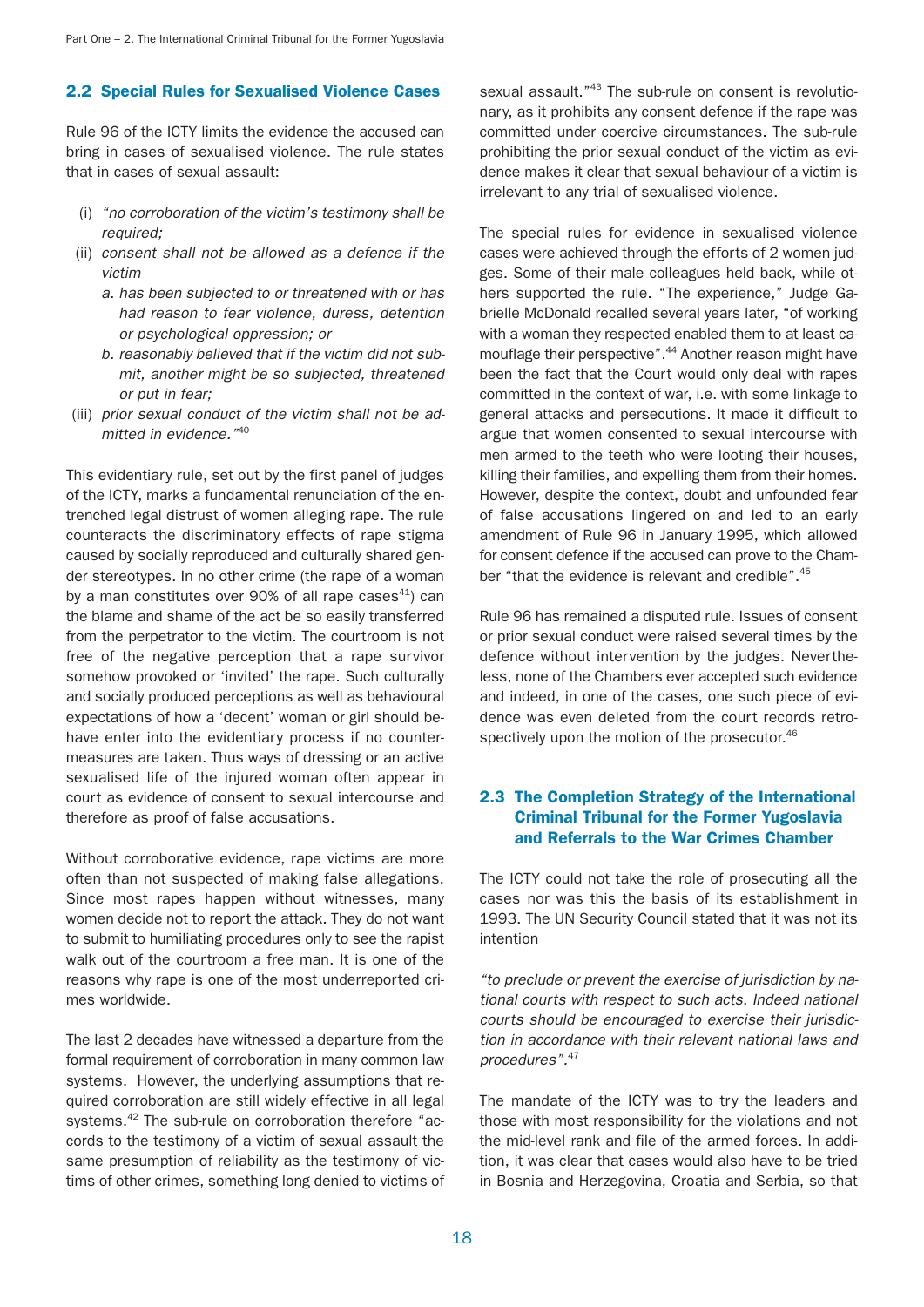justice and truth would not remain distant, not to mention the practical impossibility for the ICTY to handle large numbers of cases.

In Bosnia and Herzegowina, war crime trials had been conducted immediately after the war. However, many of these cases were marked by allegations of arbitrary arrests and unfair trials.<sup>48</sup> Therefore, to secure the fairness of future trials, the Rome Agreement was signed on 18 February 1996. According to this agreement,

"persons, other than those already indicted by the International Tribunal, may be arrested and detained for serious violations of international humanitarian law only pursuant to a previously issued order, warrant, or indictment that has been reviewed and deemed consistent with international legal standards by the International Tribunal".<sup>49</sup>

Following the Rome Agreement, an office of Rules of the Road Unit within the Office of the Prosecutor of the ICTY was established. From 1996 to 2004, this office reviewed all domestic war crime cases and the accompanying evidence. According to OSCE data<sup>50</sup>, during this period, requests to prosecute 846 individuals met international criteria. The office of the Rules of the Road Unit ended its work on 1 October 2004, and its role was taken up by the Special Department for War Crimes at the Prosecutor's Office of Bosnia and Herzegovina in 2005.<sup>51</sup>

As part of the completion strategy for the ICTY, Rule 11bis, which was first introduced in November 1997 and later amended to the current formulation, allowed for the transfer of cases from the ICTY to the national level. For this to be feasible, the Parliamentary Assembly of Bosnia and Herzegovina adopted the Law on the Transfer of Cases $52$  on 14 December 2004. In the same year, the UN Security Council decided in Resolution 1503 on the completion strategy of the ICTY by which all investigations were to be terminated by 2004, all trials by 2008, and all appeals by 2010. The current deadline for trials is now 2011 and for appeals 2013, accompanied by a general downsizing process in staffing.<sup>53</sup>

At the request of the ICTY Prosecutor and in line with its mandate, the OSCE agreed to monitor and report on Rule 11bis cases, i.e. the cases moved to the national courts for prosecution, which have been generally considered a test of the fairness and efficiency of the judicial system of Bosnia and Herzegovina.<sup>54</sup> The indictees eligible for referral to national jurisdictions must be in the category of lower or intermediate level accused in terms of the seniority and responsibility according to the criteria set forth in UN Security Council resolutions 1503 (2003)<sup>55</sup> and 1534 (2004).<sup>56</sup>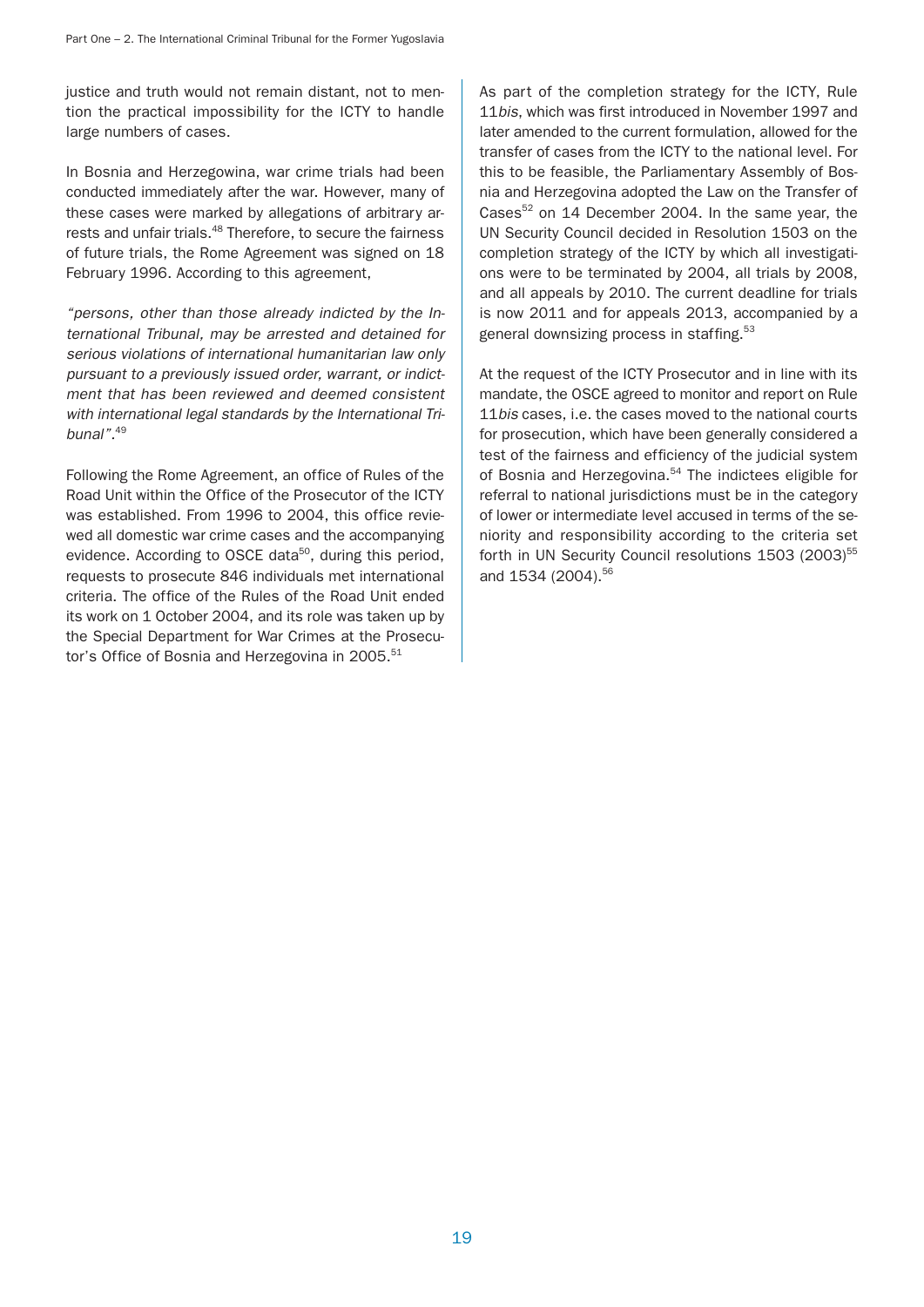# 3. The Court of Bosnia and Herzegovina and the War Crimes Chamber

## 3.1 The Legal System in Bosnia and Herzegovina

In order for the reader to understand court procedures in Bosnia and Herzegovina it is important to briefly describe the legal system and the judiciary in Bosnia and Herzegovina. Administratively speaking, Bosnia and Herzegovina is a complex state, and thus its judicial system is complex as well. Upon the signing of the General Framework Agreement for Peace in Bosnia and Herzegovina (hereafter referred to as the Dayton Peace Agreement) on 14 December 1995, the new Constitution of Bosnia and Herzegovina was established as Annex 4 to the Dayton Peace Agreement.<sup>57</sup> In Annex 10, the Dayton Peace Agreement also provided for the mandate of the High Representative, to be appointed in accordance with relevant UN Security Council resolutions to, among other things, monitor the implementation of the peace settlement.58 The High Representative also has the authority to facilitate the resolution of any difficulties arising in connection with civilian implementation. This authority was further strengthened by the Conclusions of the Peace Implementation Conference held in Bonn on 9–10 December 1997.<sup>59</sup> The mandate of the High Representative for Bosnia and Herzegovina is still in force.

The Constitution of Bosnia and Herzegovina<sup>60</sup> provides for 2 entities, the Federation of Bosnia and Herzegovina and the Republika Srpska. The Federation of Bosnia and Herzegovina is organised as a decentralised administrative unit with 10 cantons, each of which has its own government, while the Republika Srpska is a centralised administrative unit with some form of local self-government. In addition to this administrative division, the Brcko District of Bosnia and Herzegovina<sup>61</sup> has been established as a local self-governing unit under the sovereignty of Bosnia and Herzegovina. The decision was recently confirmed by the First Amendment to the Constitution.<sup>62</sup>

Although the state is the signatory of many significant international documents, which ensures the respect, protection, and fulfilment of the economic, social, and cultural rights on the entire territory of Bosnia and Herzegovina, due to the administrative divisions of the competences these are not ensured equally and without discrimination everywhere.<sup>63</sup> Among the laws that we considered in this report, and through which the economic, social, and cultural rights are secured, are laws dealing with civilian victims of war. These laws are adopted at entity levels. The laws are not harmonised, and this as we will see in Chapter 8 creates many problems for women who survived rape and are now living in different parts of Bosnia and Herzegovina.

# The Judiciary

This ambiguity with respect to the responsibilities of the state and entities has played a role with respect to the judicial system too. It has mainly been reflected in the discussions relating to the War Crimes Chamber (WCC). However, before we discuss the Court, it is necessary to briefly describe the judicial system. The judiciary in Bosnia and Herzegovina has gone through significant reforms under the supervision of the international community in recent times, beginning in 1996, but more actively since 2001 when the High Representative appointed the Independent Judiciary Commission. $64$  In 2002, the High Representative directly intervened in the reform of the judicial system in Bosnia and Herzegovina, first by enacting laws regarding the High Judiciary and Prosecution Councils (hereinafter HJPC) for the state and entities, and subsequently by appointing their members. He also intervened in the reorganisation of the courts by adopting 11 decisions on amendments to the law regarding courts and court service in Republika Srpska and 10 decisions on amendments to the cantonal laws regarding courts in the Federation of Bosnia and Herzegovina.<sup>65</sup> The amendments mainly pertained to numbers and the location of the courts after reorganisation, their chambers, and special commercial courts. Although the laws were passed in 2002, they officially entered into force only after the re-election and reappointment of the judges in those courts after the finalisation of the transitional period in mid-2004.

Currently, the court system consists of 48 first instance courts (28 Municipal Courts in the Federation of Bosnia and Herzegovina, 19 Basic Courts in Republika Srpska and one Basic Court in Brcko District) and 16 second instance courts (10 Cantonal Courts in the Federation of Bosnia and Herzegovina, 5 County Courts in Republika Srpska and 1 Appellate Court in Brcko District). In addition, each entity has its Supreme Court as the highest appellate court of the entity.<sup>66</sup> The prosecution system consists of 10 Cantonal Prosecutor's offices in the Federation of Bosnia and Herzegovina, 5 County Prosecutor's Offices in Republika Srpska, 1 Prosecutor's Office of Brcko District, and 2 Prosecutor's Offices on entity levels.67 In addition, the Federation of Bosnia and Herzegovina and Republika Srpska have their Constitutional Courts with the mandate to protect the constitutions of their respective entities.

With respect to the state level courts the situation is constantly contested. Commonly, the Constitution of Bosnia and Herzegovina is interpreted as assigning jurisdiction over the courts to the entities because the Constitutional Court of Bosnia and Herzegovina is the only court explicitly referred to in the Constitution of Bosnia and Herzegovina.68 This has created many difficulties and debates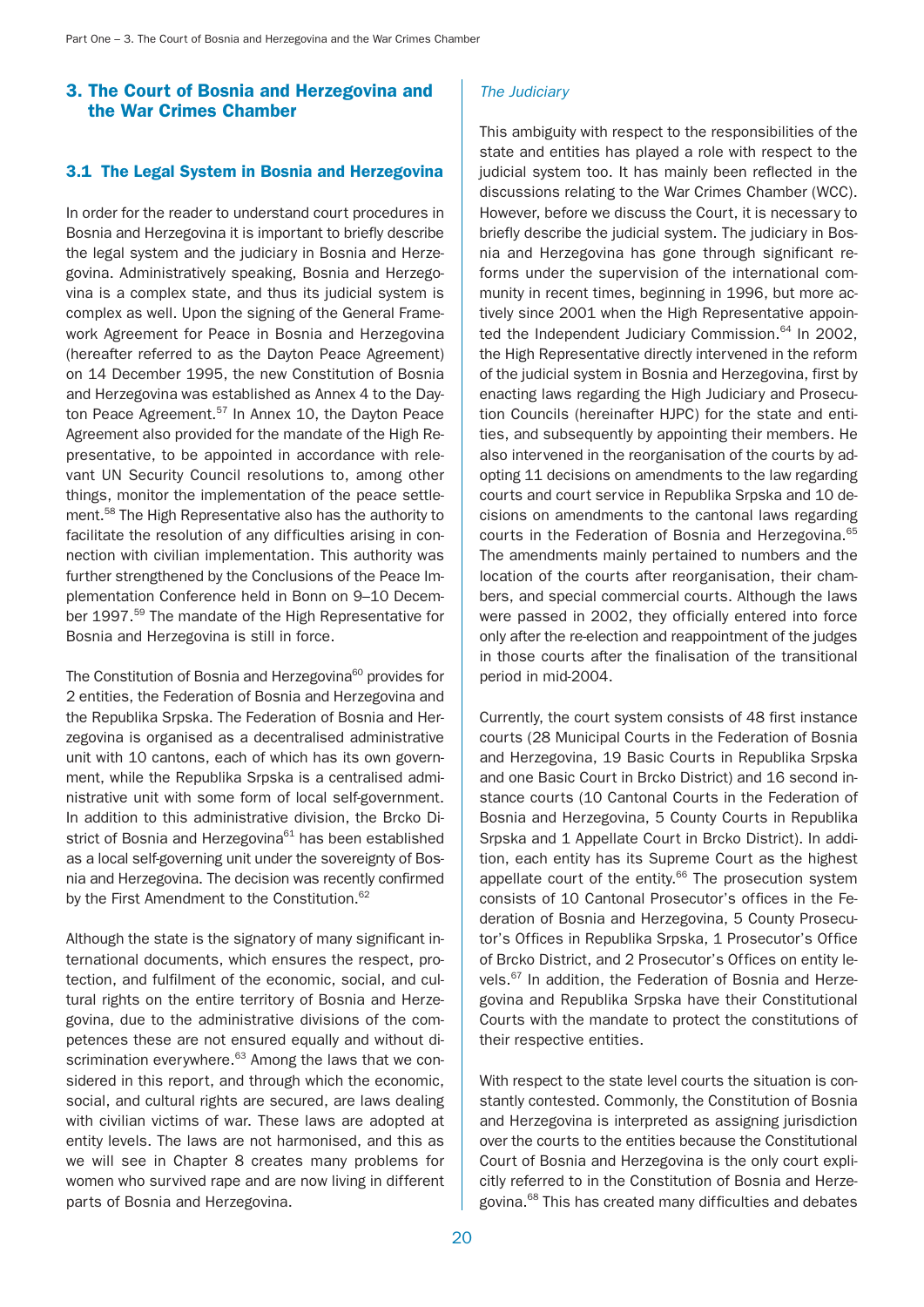with respect to the establishment of the Court of Bosnia and Herzegovina, especially on the part of political forces that could potentially end up before the Court for organised crimes or even war crimes.

# 3.2 Establishment and Mandate of the Court of Bosnia and Herzegovina

The Court of Bosnia and Herzegovina was established in accordance with the Law on the Court of Bosnia and Herzegovina by the High Representative acting as a substitute for the Parliamentary Assembly of Bosnia and Herzegovina on 12 November 2000. $69$  The primary aim for the establishment of the Court was not to process war crime trials, but to address organised crime. It was only 5 years later that the Court held its first war crimes trial.

The political sensitivity surrounding the Court of Bosnia and Herzegovina is obvious from the fact that the Law on the Court of Bosnia and Herzegovina had to be imposed by the High Representative. The High Representative said that the reasons for use of his authority in this matter were to fulfill a pre-condition for the establishment of the rule of law in the State of Bosnia and Herzegovina, as the Court needs to provide judicial remedies in matters that lie within the competence of the State under the Constitution. These matters were to ensure a functioning economy throughout Bosnia and Herzegovina, to provide judicial remedies in fields such as citizenship, foreign trade, and investment, to ensure legal certainty, and generally to protect the interests of the citizens of Bosnia and Herzegovina.<sup>70</sup> There was no specific reference to war crime trials and/or to transitional justice.

In March 2001, 25 representatives of the National Assembly of the Republika Srpska questioned the constitutionality of the Law.<sup>71</sup> Nevertheless, the Constitutional Court of Bosnia and Herzegovina declared that the Law on the Court of Bosnia and Herzegovina is in conformity with the Constitution. The Constitutional Court said that setting up the Court to strengthen the legal protection of its citizens and to ensure respect for the principles of the European Convention was necessary for the exercise of responsibilities of Bosnia and Herzegovina as a democratic state.<sup>72</sup> The same text of the law went through the parliamentary procedure in July 2002. The law provided for the jurisdictions and structure of the Court of Bosnia and Herzegovina.

In the beginning, the Court of Bosnia and Herzegovina was envisioned as primarily a national court, but in January 2003 the High Representative introduced the possibility of electing international judges for the transitional period.73 This period was to last no longer than 5 years.

Only in an amendment adopted by the Parliamentary Assembly on 2 December 2004 did the Court of Bosnia and Herzegovina get explicit jurisdiction over genocide, crimes against humanity, war crimes, and violations of the laws and practices of warfare and individual criminal responsibility related to those crimes, ex officio or at the request of any court of the entities or of the Brcko District of Bosnia and Herzegovina. Article 8 of this amendment, within the Criminal Division of the Court of Bosnia and Herzegovina, formed Section I for War Crimes, and Section II for Organised Crime, Economic Crime and Corruption, and Section III for all other crimes under the jurisdiction of the Court. This amendment was adopted upon the announcement of the Completion Strategy of the International Criminal Tribunal for the Former Yugoslavia in 2003 when it became obvious that the Court of Bosnia and Herzegovina (and the Prosecutor's Office of Bosnia and Herzegovina) should have jurisdiction over the prosecution of war crimes and that they should take over the war crime cases from the Hague Tribunal.

The Criminal Section of the Court of Bosnia and Herzegovina started its operations in January 2003. The first decisions were related to cases on forgery, trafficking, and the illegal drug trade. The first war crime trial was completed on 4 April 2006 upon the adoption of an appeal judgement in case No. KPZ 32/05 (K-127/04) against Abduladhim Maktouf. The main hearing started on 23 June 2005 and the first instance judgement was delivered on 1 July 2005. The accused Abduladhim Maktouf was found guilty of war crimes against civilians and sentenced to 5 years imprisonment. This was confirmed by the Appellate decision on 4 April 2006.

# 3.2.1 Prosecutor's Office of Bosnia and Herzegovina

The Prosecutor's Office of Bosnia and Herzegovina has a similar history as the Court of Bosnia and Herzegovina. The High Representative enacted the Law on the Prosecutor's Office of Bosnia and Herzegovina by his Decision of 6 August 2002.<sup>74</sup> This Law went through parliamentary procedure in October 2003. The amendments to the Law on the Prosecutor's Office of Bosnia and Herzegovina reflected the Amendments to the Court of Bosnia and Herzegovina. Jurisdiction over the prosecution of war crimes was given to the Prosecutor's Office of Bosnia and Herzegovina in the same package as the WCC in December 2004.75 In January 2005 the third department, the War Crimes Section, was established within the Prosecutor's Office of Bosnia and Herzegovina and prosecutes war crime cases. The Prosecutor's Office also has a hybrid structure like the Court of Bosnia and Herzegovina.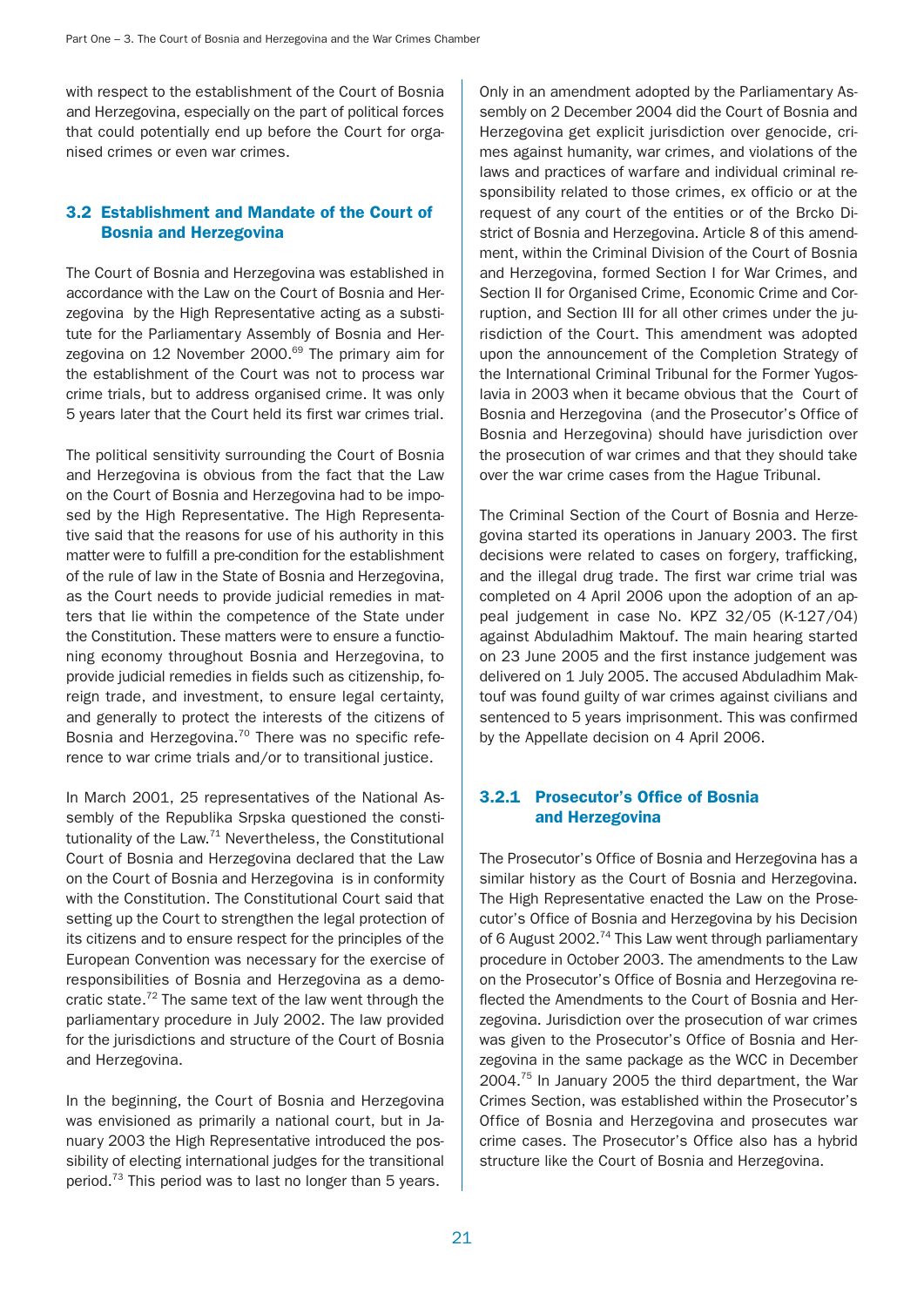# 3.2.2 Cantonal and District Courts

Apart from the trials at the WCC that will be discussed later, cases have been tried at lower level courts in the Federation of Bosnia and Herzegovina, the Republika Srpska, and in the District Brcko. Unfortunately, there are no adequate statistics nor accurate data on the total number of the war crime cases before the lower courts in Bosnia and Herzegovina.

The State Strategy for Work on the War Crime Cases recognised this problem and provided for the creation of a centralised data base at the WCC starting from 1 March 2003 when it acquired real jurisdiction over the war crime cases. All courts were to send the required data to the WCC, and evidence is to be updated regularly. Unfortunately, this data is not available yet. The High Judicial and Prosecution Council in its quarterly reports now include numbers of resolved and unresolved war crime cases before each court within the reporting period, but nothing more than that. The available data does not include more detailed information on the cases such as the category of crimes committed during the war, the number and type of charges, the number of witnesses, or regions of war crimes.

# 3.2.3 Legal Basis for Prosecuting Sexualised Violence

The Criminal Code of Bosnia and Herzegovina, adopted in 2003, provided legal foundations and definitions for war crime trials at the WCC. However, at lower courts different criminal codes are being applied. In Republika Srpska and Brcko District the Criminal Code of the Socialist Federal Republic of Yugoslavia is mainly used, which was in force during the conflict. In the Federation of Bosnia and Herzegovina, in addition to the Criminal Code of the Socialist Federal Republic of Yugoslavia, the Criminal Code of the Federation of Bosnia and Herzegovina adopted in 1998 has been used in some cases.<sup>76</sup> The 3 criminal codes differ significantly with respect to definitions of the crimes committed during the war, the definition of command responsibility, and instructions with respect to the prescription of sentences. This problem has been recognised by many relevant institutions in Bosnia and Herzegovina, but the changes have still not been made.<sup>77</sup>

Only the Criminal Code of Bosnia and Herzegovina recognises rape and acts of sexualised violence as crimes against humanity. The Criminal Code of the Socialist Federal Republic of Yugoslavia and the 1998 Criminal Code of the Federation of Bosnia and Herzegovina recognise rape and forced prostitution only as war crimes against civilians. Other forms of sexualised violence are not recognised at all. Thus, discussions to harmonise the application of criminal codes in war crime cases urgently need to include a gender perspective. Although the Criminal Code of Bosnia and Herzegovina is also gender biased, it is currently the most adequate one for war crime trials involving sexualised violence.

The Criminal Code of Bosnia and Herzegovina and the Criminal Procedure Code of Bosnia and Herzegovina adopted in 2003 introduced several new institutions and procedures in the criminal system of Bosnia and Herzegovina. Important innovations are the introduction of the adversarial procedure and the introduction of plea agreements. The system in force is similar to the ICTY. Responsibility for investigation has shifted from the judges to the police and the prosecutors and the questioning of the witnesses is no longer done by the judges but through cross-examination by prosecutors and defence attorneys who are in charge of presenting the evidence to support their cases.78 However, Articles 261 and 262 of the Criminal Procedure Code provide for the judges to take an active role in the examination.

# 3.2.4 Plea Bargaining

The second innovation in the criminal system of Bosnia and Herzegovina is the institution of plea agreements.<sup>79</sup> Until 30 June 2009, the WCC handed down 7 sentences based on a plea bargain for war-crimes charges.<sup>80</sup>

The practice of plea bargaining in war crime trials is criticised in the public discourse of Bosnia and Herzegovina. As noted by the legal advisor for the State Ministry of Justice, Elmerina Ahmetaj Hrelja, <sup>81</sup> the existing Criminal Procedures Code of Bosnia and Herzegovina does not provide for the participation of the victim in the plea bargaining procedure. This prevents victims from having access to the evidence, does not allow them to dispute the statements of the defendant, and introduces additional evidence which may be in violation of the UN Declaration on Basic Principles of Justice for Victims of Crime and Abuse of Power, and therefore adds to the feeling of alienation and dissatisfaction with the court proceedings among the victims. Given the overload of war crime cases in Bosnia and Herzegovina<sup>82</sup>, it can be recognised that through plea bargaining more perpetrators will be sentenced. With respect to the plea agreements in cases that included sexualised violence charges, it should be pointed out that of the 6 judgements reached through plea agreements $^{83}$  only 1 (Bjelic Veiz) had sexualised violence charges in the indictment (war crime against civilians – rape). In the plea agreement in Veiz the charges remained the same as in the indictment, unlike the cases at the ICTY, where, for example, in the plea agreement in Zelenovic, 7 out of 14 charges of sexualised violence were 'lost'.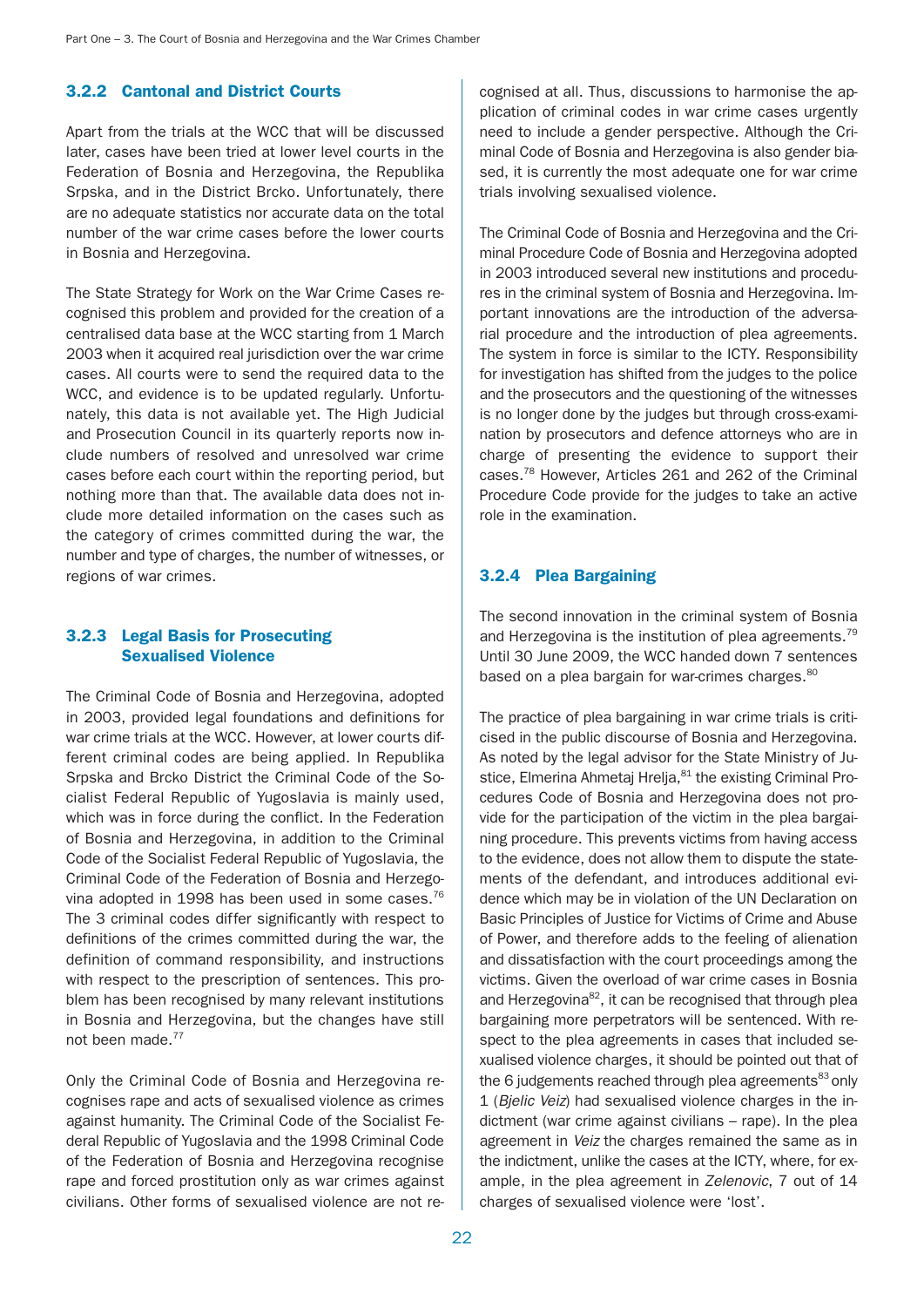# 3.2.5 Provisions Concerning Sexualised Violence

Like the ICTY, the WCC must follow special rules in relation to sexualised violence cases. Article 86, § 5 and Article 264 of the Criminal Procedure Code prohibit questions on prior sexual conduct or sexual orientation.<sup>84</sup> Article 264 of the Criminal Procedure Code also states that "in the case of the criminal offence against humanity and values protected by international law, the consent of the victim may not be used in a favour of the defence". This approach is very similar to the first version (proposed by judges on 11 February 1994) of Rule 96<sup>85</sup> of the ICTY's Rules of Procedures and Evidence.

#### Non-consent Clause

A few inconsistencies, however, need to be discussed here. First, the non-consent clause is only explicitly stated with respect to crimes against humanity. Whether sexualised violence when defined as a war crime against civilians will be understood as a "criminal offence against values protected by international law" remains to be seen. In practice, consent was raised before the court in Vukovic Radmilo<sup>86</sup> and Pincic Zrinko<sup>87</sup>; in both cases the charges pertained to war crimes against civilians. In both first instance cases the Trial Panel emphasised coercion rather than non-consent.<sup>88</sup> However, the Appellate Panel in Vukovic, stating that the credibility of the witness was questionable since they found "a whole range of unacceptable inconsistencies and lack of logic in her description of the event",<sup>89</sup> decided to trust the accused who based his defence on the issue of consent claiming he was in a love relationship with the witness. Pincic is currently on appeal and it remains to be seen whether the Appellate Panel will confirm the first instance's position.

### Corroboration of Evidence

The Criminal Procedure Code of Bosnia and Herzegovina does not mention the issue of non-corroboration of the victim's testimony. On the other hand, following ICTY case law there is a general assumption that non-corroboration is required. Material evidence is not required since it is obvious, as Kelly Askin, an expert on international law, noted, that "during wartime situations, it is extremely unlikely that corroborative evidence, such as semen, blood, or other physical or medical evidence will be available as supporting evidence".<sup>90</sup> Nevertheless, as chapter 6.1 will show, most judges and prosecutors we interviewed noted that the lack of material evidence in sexualised violence cases creates a major problem. Furthermore, the failure to explicitly establish non-corroboration of the victim witness testimony in sexualised violence cases allowed for the establishment of a case law

in which either the witnesses' testimony needs to be confirmed by someone in open session, or the witness needs to testify in open session.

The latter stems from a misunderstanding of Article 23 of the Law on the Protection of Witnesses: "The Court shall not base a conviction solely on evidence provided according to Articles 11 or 14 through 22 of this Law." Article 11 makes it clear that this refers to 'protected witnesses' who do not appear at the main trial and whose statements are read out loud. However, judges tend to also apply this provision to a different category of witnesses, the 'vulnerable' witness, which again is most often applied to rape survivors. Such an interpretation of the rules means that a verdict cannot be based on the testimony of a 'vulnerable' witness when she testifies in closed session. It needs corroboration.<sup>91</sup> While it makes sense that a verdict cannot be based on the testimony of an absent witness that cannot be questioned and cross-examined, it does not make any sense that the testimony of a rape survivor is less credible when she testifies under highly protective measures, i.e. in closed session.

In Samardzic, for example, the first instance Trial Panel stated that "the Court does not doubt the testimony of the witness G with regard to the account of the events".<sup>92</sup> However, they stated that the Prosecutor based his argument solely on the testimony of one witness without further evidence. Since the witness "enjoyed the highest protective measures during her testimony, basing the verdict solely on her testimony would be a violation of Article 23 of the Law on the Protection of Witnesses under Threat and Vulnerable Witnesses".<sup>93</sup> From the first instance judgement in Samardzic it is obvious that witness G testified in the main hearing, although in closed session and under a pseudonym. Thus the defence had a chance to cross-examine her. Consequently, the reasons for applying Article 23 of the Law on Witness Protection did not exist. The Appeals Chamber, however, did not correct this erroneous application of law. It decided to accept the testimony of the witness G only because it found confirmation of her statement in the testimony of the witness L who was found to be a credible witness.

These problems were confirmed in an interview with 2 prosecutors from the WCC, when they pointed out that the case law of the WCC has been established in such way that rape cases can be only based on the statement of a witness that is not protected. This understanding was also confirmed to us by one witness who told us that she testified in public because the prosecutor told her that the guilty verdict for the rape charges can only be reached if one of the rape witnesses testified in public session.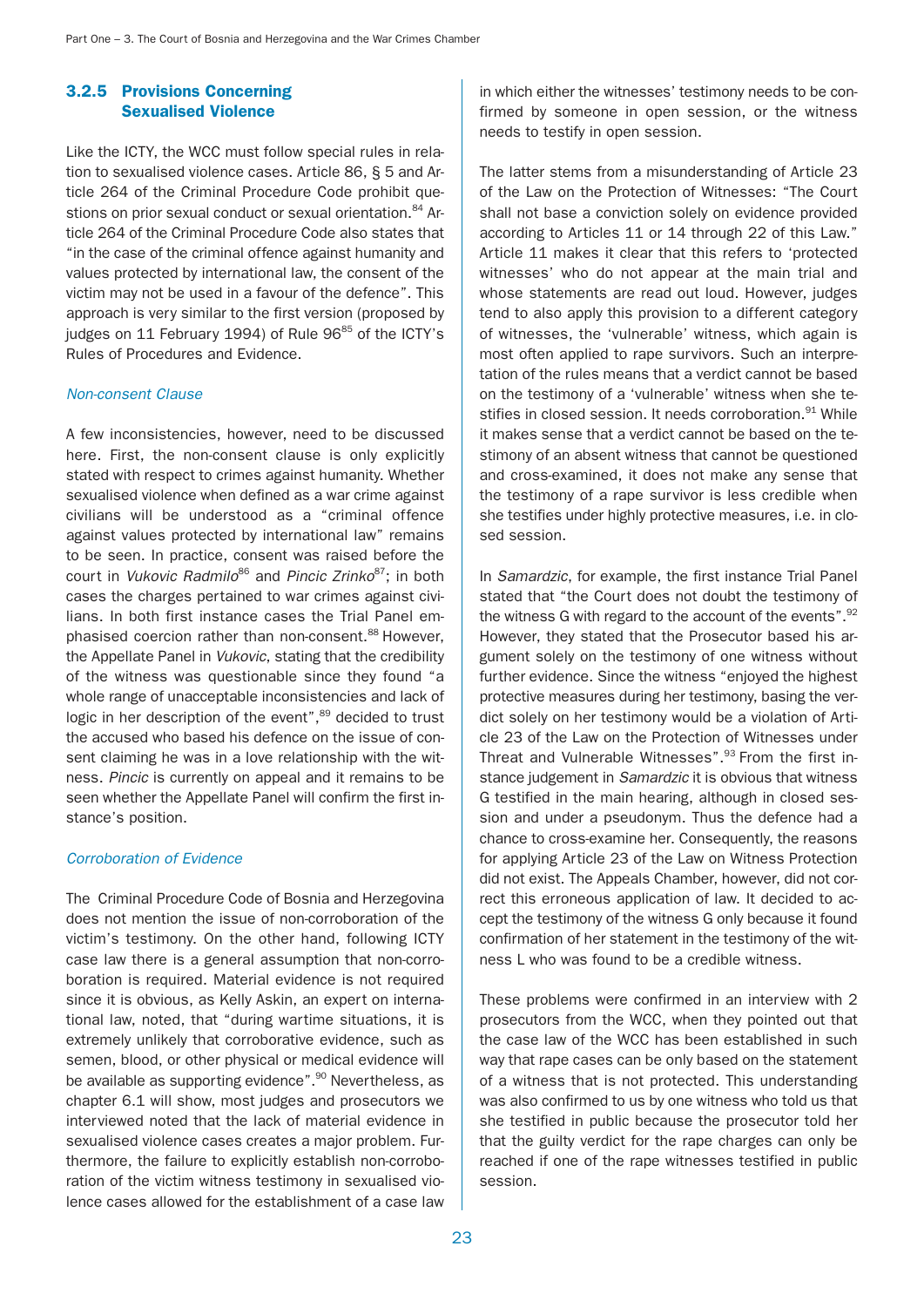# 3.2.6 Rape Definition

In Pincic, the Trial Panel noted that:

"Like torture, rape is also used with the aim of intimidation, degradation, humiliation, discrimination, punishment, control over or destruction of a person. Like torture, rape represents ravishment of personal dignity and rape actually represents torture when it is carried out by or on the incentive or with approval or with consent of a state official or other persons in official capacity. The Panel defines rape as physical invasion of a sexual nature committed against a person under circumstances which are coercive<sup>".94</sup>

Analysing the international and national definition of rape, the Trial Panel reached its definition, holding that the following elements can be accepted as objective elements of rape:

- "(i) sexual penetration, regardless of how insignificant it may be, of
	- a) vagina or anus of the victim by penis of the perpetrator or by any other object used by the perpetrator;
- (b) mouth of the victim by penis of the perpetrator; (ii) with use of coercion or force or with threat of force
- against the victim or a third person."95

Emphasis is placed on coercion rather than proof of nonconsent.

The Criminal Code of Bosnia and Herzegovina recognises acts of rape and sexualised violence committed during war as acts either pertaining to crimes against humanity or as war crimes against the civilian population.<sup>96</sup> While within the Criminal Code of Bosnia and Herzegovina97 there is no specific definition of what pertains to rape, in the Commentary on the Criminal Codes of Bosnia and Herzegovina it is noted that penetration (no matter how slight) is required for the act to be recognised as rape. In current practice at the WCC, rape is charged if the perpetrator anally or vaginally penetrated the victim. As noted above, the definition of rape reached by the Trial Chamber in Pincic requires either vaginal or anal penetration or penetration of the victim's mouth by the penis of the perpetrator.

#### Forced Fellatio

In spite of the Pincic definition of rape, there has been no uniform charging of forced fellatio as rape. For example, in Jadranko Palija the charges exclusively refer to rape without mentioning forced fellatio. Nevertheless, in the reasoning part of the judgement and in the description of the witness' testimony, forced fellatio and rape are differentiated:98 "he firstly forced her to fellatio and then he raped her." The accused is found guilty of rape.

Following the Geneva Conventions, the Criminal Court of Bosnia and Herzegovina distinguishes between prisoners of war (POW) and civilians. Article 175 defines the war crimes against POWs. Rape, however, is only included in Article 173, which defines war crimes against civilians. In 2 cases (Kurtovic and Lazarevic et al.) where men were forced to perform fellatio there were no rape or sexualised violence charges. In  $Kurtovic<sup>99</sup>$ , the charges related to POWs; thus there was no legal ground for charges of rape. Forced fellatio was charged as torture. In Lazarevic et  $al.^{100}$ , the defendant was charged with war crimes against civilians under Article 173 paragraph 1.c. He was charged with

"killings, intentional infliction of severe physical or mental pain or suffering upon a person (torture), inhuman treatment, biological, medical or other scientific experiments, taking of tissue or organs for the purpose of transplantation, immense suffering or violation of bodily integrity or health".<sup>101</sup>

The prosecutor reasoned those charges, among other things, for permitting

"on an undetermined day, unidentified soldiers abused the prisoners sexually by forcing them to put their sexual organs into one another's mouth, and thus, among other things, they forced the prisoner Ramis Smajlovic to do that to another unidentified prisoner – a Romany by ethnicity".<sup>102</sup>

It seems that it depends on individual prosecutors or the Trial Chamber how rape and forced fellatio are defined. Although in this case forced fellatio is understood as an act of sexual nature, it is not charged as sexual violence or rape.

### Gender-biased Approach to Rape – Problems of Defining Rape and Sexualised Violence

The Criminal Code of Bosnia and Herzegovina, with respect to the issues relating to crimes committed during the war, is gender biased. Sexualised violence is not recognised as a war crime against prisoners of war but only as a crime against civilians. It implies that women cannot be prisoners of war (and consequently cannot be soldiers either), and that men cannot be raped (as the assumption is that men are soldiers and are the only ones who can be prisoners of war). The other side of the assumption is that, of course, women are civilians and thus rape and sexualised violence can be charged as war crimes against civilians.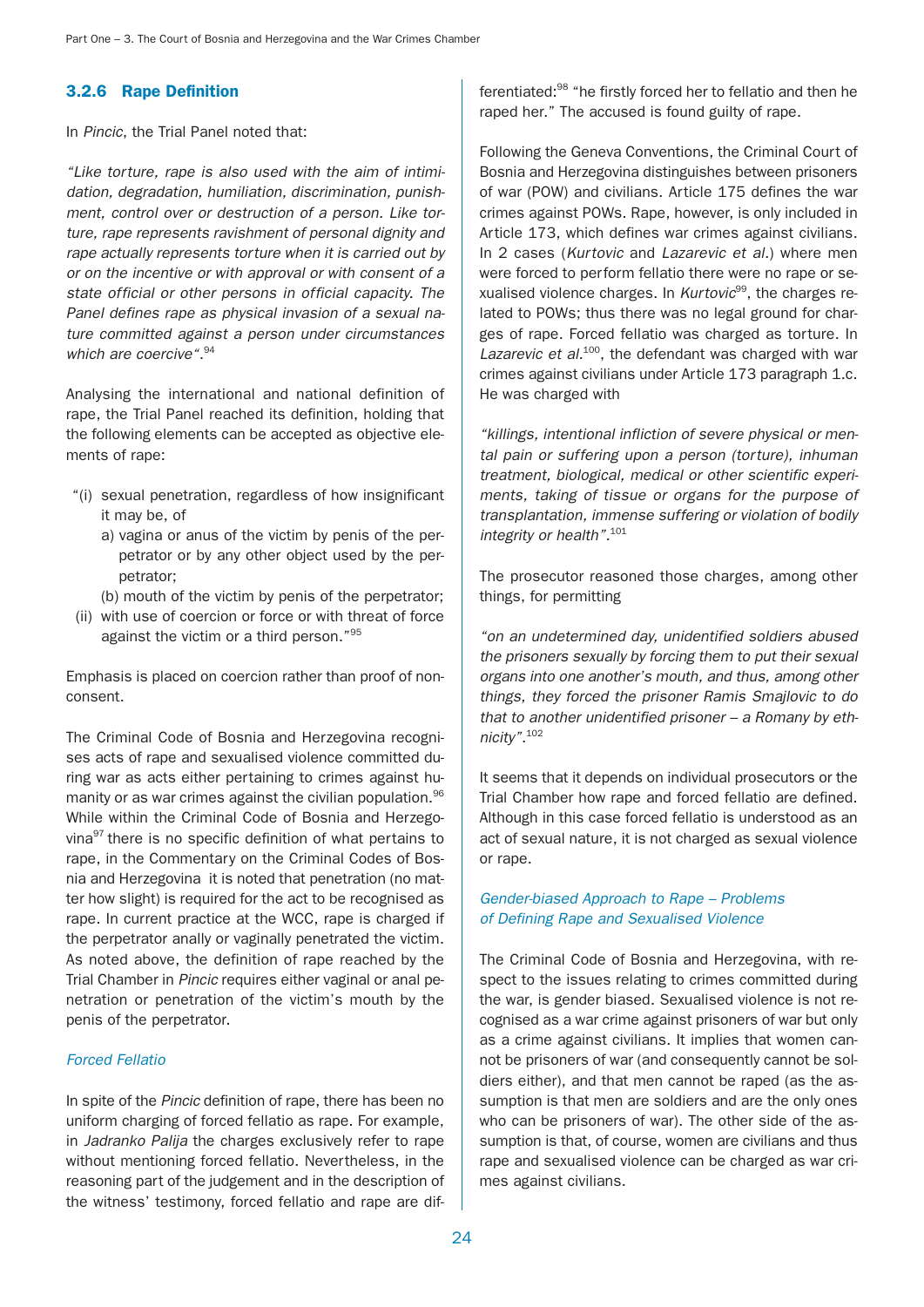Furthermore, under the Criminal Code of Bosnia and Herzegovina only rape and forced prostitution can be charged as a war crime (Article 173, Crimes Against Civilians) while under Article 172 (Crimes against Humanity) in addition to rape, forced prostitution, forced impregnation, forced sterilisation "any other form of sexual violence of comparable gravity" is recognised. Thus the only way to charge other forms of sexualised violence as war crimes is to charge them as torture or inhuman acts. In addition, those other forms of sexualised violence are not clearly defined. The Commentary on the Criminal Codes of Bosnia and Herzegovina<sup>103</sup> says that "any other form of sexual violence" must be of a "sexual nature", forcefully committed against one or more persons, or that the perpetrator forced another person or persons to engage in acts of a "sexual nature". Apart from the obvious, that sexual violence has to be of 'sexual nature' and forcefully committed, legal practitioners in Bosnia and Herzegovina are struggling to define sexualised violence. The WCC has been inconsistent in its definitions. In Lele $k^{104}$ , forcing someone to strip naked was not seen as sexualised violence but as torture. On the other hand, forcing someone to "touch him on the genitals and stroke his penis, while he slapped and beat her, and cursed her Turkish mother"<sup>105</sup> was not seen as torture but as coercing another by force to other forms of sexualised violence of comparable gravity. In addition, in Vese $linovic<sup>106</sup>$ , the ill-treatment of one witness was described. She was stopped by the defendant, who "grabbed her breasts, pushed her to a tree, leaned her against the tree and fired a number of bullets above her head," but the defendant was not charged with anything of a 'sexual nature'. Finally, our trial monitor noted that often examinations of male or female witnesses on sexualised violence perpetrated against other women were not detailed, and it is even questionable whether witnesses, or even prosecutors, knew how to define an 'act of sexual violence'. For example, in Bundalo et al.<sup>107</sup> witness R.R. testified that members of the paramilitary unit forced detained women to strip naked and held them in that way for approximately 40 minutes. The prosecutor did not examine witness R.R. as a victim of sexualised violence, and the trial monitor realised that humiliating women by forcing them to strip and stay naked was not perceived as sexually abusive. It is therefore very important to define what "sexual violence" or "other forms of sexual violence of comparable gravity" mean.

# 3.3 Gender Composition of the War Crimes Chamber and the Prosecutor's Office

#### The War Crimes Chamber

The Court of Bosnia and Herzegovina has 40 national judges (including the president of the Court) and 10 international judges. Of those, 16 national judges and 3 international judges are women. The President of the Court is a woman. The War Crime Chamber comprises 17 judges, 13 national and 4 international, of which 5 national judges and 1 international judge are women.

There are 2 different panels of judges, the trial and appellate panels, each consisting of international and national judges. The national judge is the president of the panel. The appeals procedure usually does not involve witness testimonies before the panel as is the case in the trial panels. With respect to the war crime cases involving sexualised violence charges.<sup>108</sup> of the 17 trial panels, 12 were composed of 1 woman and 2 men (in 5 of these cases women were presiding judges). A total of 4 trial panels were completely composed of men. It is very important to note that in 3 of the 4 trials with a large number of female witnesses (Stankovic, Simsic and Radic), the panels had exclusively male judges. According to Article 22 of the rules of procedure of the WCC, $109$  cases are assigned by a computerised system. The rules should be amended to allow the system to ensure that female witnesses testifying on sexualised violence committed during the war do not testify before an exclusively male panel. It is thus imperative that the judges' panel is gender balanced, ensuring that women are a part of the panel in cases that involve sexualised violence charges.

The problem could be resolved if more women were appointed as judges in the War Crime Chamber. Note that of the 2 trials concerning sexual violence against men, 1 trial panel was composed exclusively of women (this was the only trial panel in war crime cases involving sexualised violence that was composed entirely of women).

#### The Prosecutor's Office

Similar to the WCC, the Prosecutor's Office also has the hybrid structure with domestic and international prosecutors and staff working on cases. The first 4 National Prosecutors were appointed on 16 January 2002 and the first International Prosecutor was appointed by the High Representative in March 2003. Currently the Prosecutor's Office has 37 prosecutors, of which 9 are international. 14 of these (37%) prosecutors are women, and all of them are national prosecutors. The chief prosecutor is a man. The War Crime Section of the Prosecutor's Office consists of 18 prosecutors (14 national and 4 international). The chief of this Section is a male international prosecutor. 6 national prosecutors in the War Crime Section are women (33%).

The international judges and prosecutors have a mandate until the end of 2009. The need for an extension of the mandate of the international prosecutors and judges has been expressed by both the Court and Prosecutor's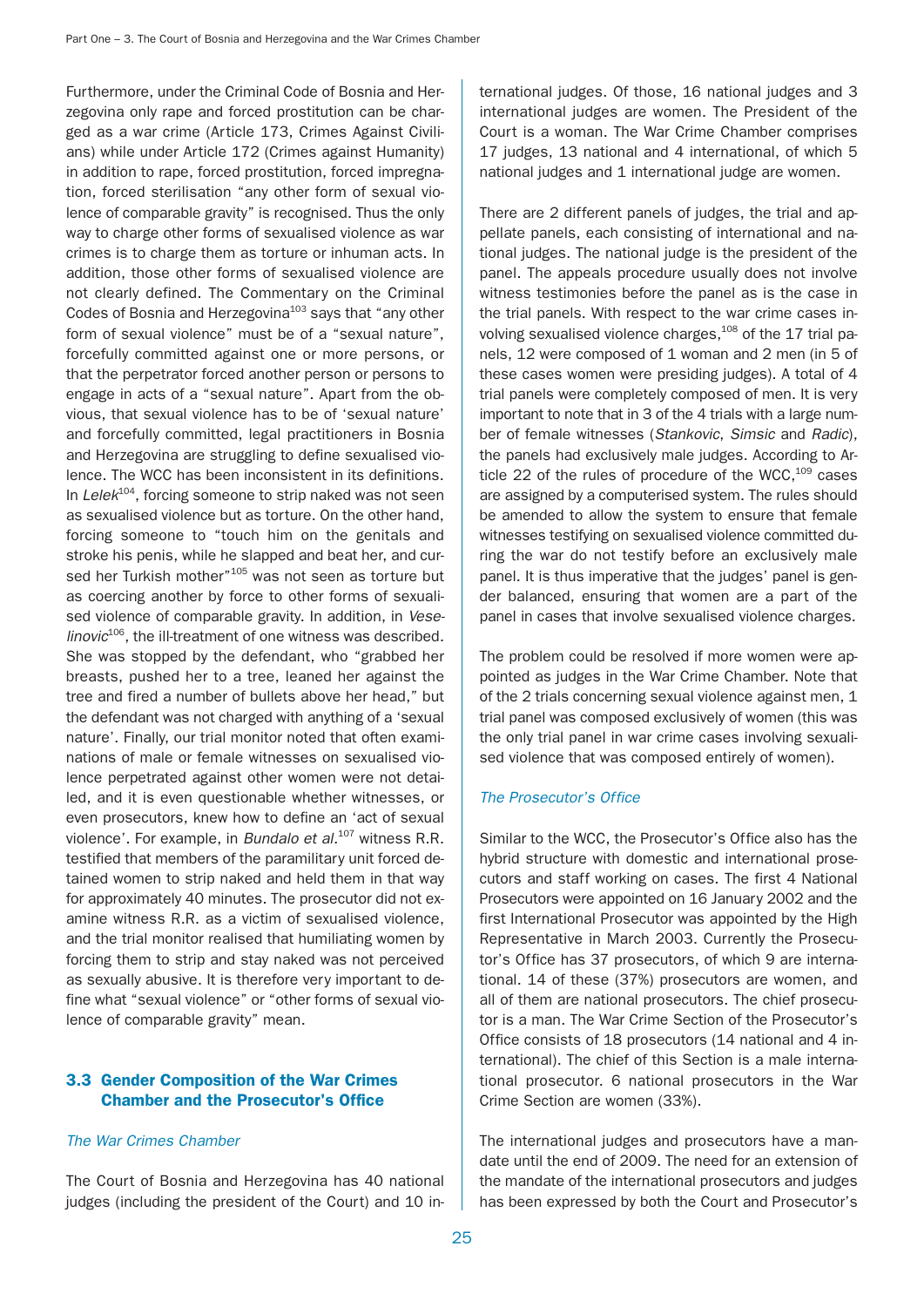Office of Bosnia and Herzegovina and the High Judicial and Prosecution Council of Bosnia and Herzegovina.<sup>110</sup> The extension of the mandate was supported by the president of the ICTY, Patrick Robinson $111$  during his visit to Bosnia and Herzegovina in June 2009. However, the government of Bosnia and Herzegovina has not yet extended the mandate.<sup>112</sup> Witnesses and other actors in war crime trials in Bosnia and Herzegovina stated, without undermining the knowledge and capabilities of the national judges and prosecutors, that the presence of the international judges and prosecutors creates among the witnesses a sense of greater neutrality and independence of the Court and Prosecutor's Office of Bosnia and Herzegovina. While several of the witnesses we interviewed for this study stressed the importance of having war crime trials at the national level, and specifically at the Court of Bosnia and Herzegovina, they also pointed to the importance of having international judges and prosecutors as part of those trials. One of the witnesses even suggested to engage the international judges at the lower level courts (Cantonal and County Courts) in war crimes cases. It is not so much the knowledge and experience of international judges that create a sense of impartiality but rather the idea that they do not belong to any of the ethnic groups of Bosnia and Herzegovina. This is reassuring for the witnesses.

There are 8 investigators within the Prosecutor's Office. 4 are national and 4 international. Only 1 (national) investigator is a woman. Unlike with judges, investigators are usually the first ones from the court/Prosecutor's Office to make contact with the witnesses. Women victims and survivors shared that they are generally more comfortable speaking to women investigators about sexualised violence crimes. "While it is up to individual women", one investigator noted, "some women find it difficult to talk about rape with male investigators."<sup>113</sup> In small towns or rural areas of Bosnia-Herzegovina, a woman's visit to another woman raises less suspicion or curious questions from neighbours. This is particularly important since many women who are living in small communities do not want to be recognised or identified as a survivor and potential witness of sexualised violence. This is particularily important in areas with mixed communities and in which the potenial witness belongs to the ethnic or religious minority. There is still much distrust among the ethnic groups and women fear that neighbours of different ethnic groups will disclose their identities to the family of the accused.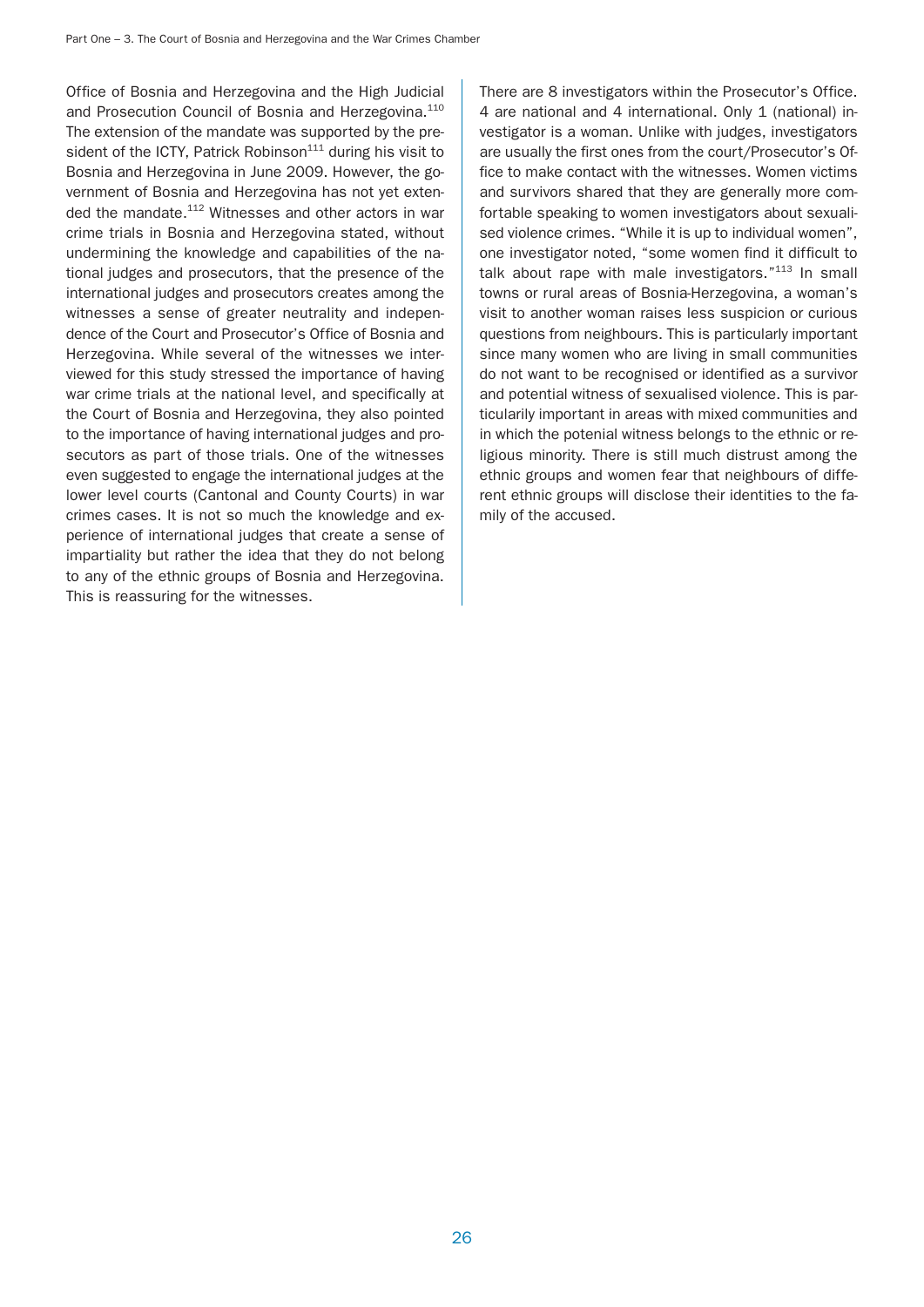# 4. The Prosecution of Sexualised Violence

# 4.1 International Criminal Tribunal for the Former Yugoslavia: Indictments, Convictions and Acquittals

The ICTY does not keep any statistics that provide details on charges, trials, judgements, and witnesses with regard to sexualised violence. The following statistical background is exclusively based on our own research. It takes into account all indictments that include charges of rape and other forms of sexualised violence. In the early years of the ICTY charges against direct perpetrators with lower or mid-level command responsibility dominated. Rape charges are clearly visible here as separate counts. In later years, as the number of trials against high-level accused grew, rape was increasingly prosecuted as a form of persecution only. "Rape and sexual assault" or "sexual violence" was often summarily subsumed among other charges, sometimes hardly recognisable in the indictments. This does not, however, mean that rape evidence did not form a relevant evidentiary part of the case.

The focus here lies on cases concluded as of July 2009, i.e. cases with appeal judgements. However, first instance judgements and ongoing trials are also included to outline tendencies. With 2 high-ranking accused still at large (Mladic and Hadzic) there may be 2 more cases that include sexualised violence charges but there is no scope for any new indictments. The data presented below therefore offers a near complete picture.

# 4.1.1 Indictments

As of October 1996, 41% of all indictees had been charged with sexualised assault. $114$  This figure has not changed very much except to drop a little. As of July 2009, out of 167 accused in total, 67 (40,1%) were charged, among others, with rape or sexualised assault committed against women or men. $115$  This number includes cases with many charges pertaining to rape or sexualised violence as well as cases in which sexualised violence played a minor role, hardly mentioned in the indictment. The number of accused does not always match the number of cases as often several accused are charged in joint indictments. If we look at cases rather than accused only 37 (33.6 %), out of a total of 110 cases include rape or sexual assault charges.<sup>116</sup> Only 2 of these cases dealt exclusively with rape. In one case, the leader of a para-military group was sentenced to 10 years for aiding and abetting the rape of a woman as part of torture.<sup>117</sup> The other case dealt exclusively with rape and (sexual) enslavement – the so called 'Foča Case', which contained a total of 25 counts against 3 accused.<sup>118</sup>

# 4.1.2 Conviction Rate

If one looks at the number of accused in concluded cases, i.e. cases with final judgements by the Appeals Chamber, one finds that as of July 2009, out of  $71^{119}$  accused 35 had been charged among others with rape, 'sexual assault' or 'sexual violence' committed against either women or men; 24 of them were found guilty while 11 had been acquitted of these charges. Only 3 of those 11 had been acquitted of all charges, the remaining 9 accused were found guilty of other than sexualised violence charges. The conviction rate in cases including rape and/or sexual assault charges is about 9.2% less compared to accused not charged with rape and/or other forms of sexualised violence.

Figure 2 below shows all accused included in the statistics differentiated by name, by convictions or acquittals of sexualised violence charges, and by rank. Behind the names in brackets the sex of the targeted victims is indicated by, "f", "m" or "n" (if the sex was not given), as well as settlement of cases by plea agreement. Accused

| <b>Accused charged with sexualised</b><br>violence |       | <b>Accused not charged with</b><br>sexualised violence |                  | <b>Total</b> |
|----------------------------------------------------|-------|--------------------------------------------------------|------------------|--------------|
| 35                                                 |       | 36                                                     |                  | 71           |
| 49.3%                                              |       | 50.7%                                                  |                  |              |
| <b>Convicted</b><br><b>Acquitted</b>               |       | <b>Convicted</b>                                       | <b>Acquitted</b> |              |
| 24                                                 | 11    | 28                                                     | 8                |              |
| 68.6%                                              | 31.4% | 77.8%                                                  | 22.2%            | 73.2%        |

Figure 1: Conviction rates of accused charged with sexualised violence in concluded cases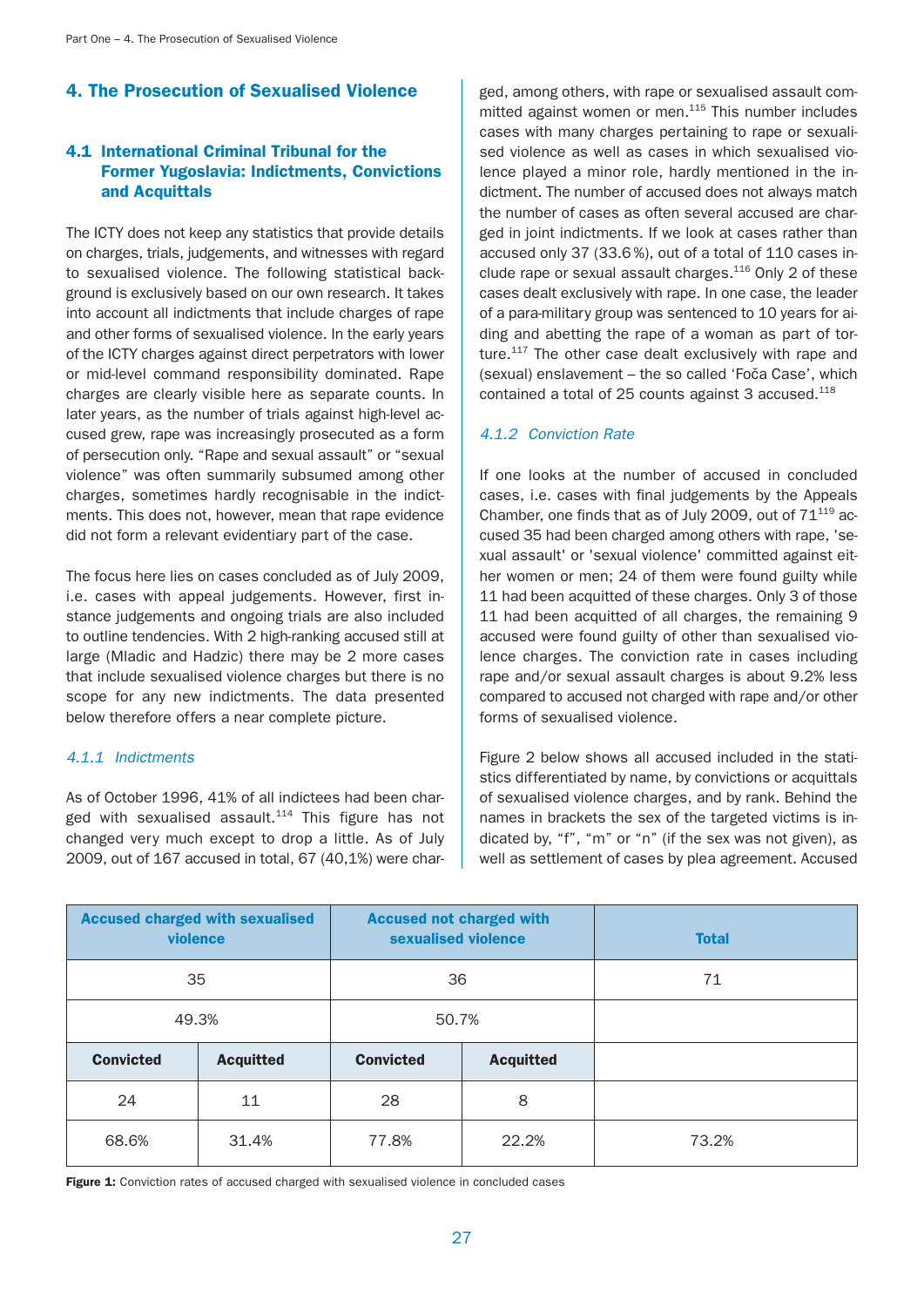who were acquitted of all charges are marked with "A" in the 'Sentence' column. In addition, we included cases finished by first instance verdicts with appeals pending as

they show a troublesome tendency of acquittals. The numbers in the 'Sentence' column refer to the final sentence the accused received for all crimes committed.

| <b>Convictions</b>                                                                                                                                                                      |                                                             |               | <b>Acquittals</b> |                                                                                                                    |                                            |                                                                                       |                           |  |
|-----------------------------------------------------------------------------------------------------------------------------------------------------------------------------------------|-------------------------------------------------------------|---------------|-------------------|--------------------------------------------------------------------------------------------------------------------|--------------------------------------------|---------------------------------------------------------------------------------------|---------------------------|--|
| <b>Concluded (24)</b>                                                                                                                                                                   |                                                             | On Appeal (1) |                   | <b>Concluded (11)</b>                                                                                              |                                            | <b>On Appeal (8)</b>                                                                  |                           |  |
|                                                                                                                                                                                         | <b>Leadership cases</b>                                     |               |                   |                                                                                                                    |                                            |                                                                                       |                           |  |
|                                                                                                                                                                                         | Sen-<br>tence                                               |               | Sen-<br>tence     |                                                                                                                    | Sen-<br>tence                              |                                                                                       | Sen-<br>tence             |  |
| Brdjanin (f+m)<br>Martic (n)<br>Plavsic (n, plea)<br>Stakic (f)                                                                                                                         | 32<br>35<br>22<br>40                                        | Pavkovic (f)  | 22                | Krajisnik (n/f)<br>Milutinovic (f)                                                                                 | 20<br>A                                    | Delic, Rasim (f)<br>Lazarevic (f)<br>Lukic, Sreten (f)<br>Ojdanic (f)<br>Sainovic (f) | 3<br>15<br>22<br>15<br>22 |  |
|                                                                                                                                                                                         |                                                             |               |                   | Medium ranking soldiers, local political leaders, camp commanders and deputies                                     |                                            |                                                                                       |                           |  |
| Delic, Hazim* (f)<br>Music (f, m)<br>Nikolic (f, plea)<br>Rajic (f, plea)<br>Simic (m, plea)<br>Tadic* $(f+m)$<br>Todorovic<br>(m, plea)<br>Kordic (n)<br>Cerkez (n)                    | 18<br>9<br>20<br>12<br>5<br>20<br>10<br>25<br>6             |               |                   | Delalic (f, m)<br>Kvocka (f)<br>Mrksic (f)<br>Radic, Miroslav<br>(f)<br>Sikirica<br>(f+m, plea)<br>Slivancanin (f) | A<br>$\overline{7}$<br>20<br>A<br>15<br>17 | Haradinaj (f)<br>Balaj (f)<br>Brahimi (f)                                             | A<br>Α<br>6               |  |
|                                                                                                                                                                                         |                                                             |               |                   | Low ranking paramilitaries, civilians, soldiers or camp guards                                                     |                                            |                                                                                       |                           |  |
| Banovic (n, plea)<br>Bralo (f, plea)<br>Cecis (m, plea)<br>Furundzjia (f)<br>Kos (f)<br>Kovac (f)<br>Kunarac (f)<br>Prcac (f)<br>Radic, Mlado (f)<br>Vukovic (f)<br>Zelenovic (f, plea) | 8<br>20<br>18<br>10<br>6<br>20<br>28<br>5<br>20<br>12<br>15 |               |                   | Dosen (f+m, plea)<br>Kolundzjia<br>$(f+m,$ plea)<br>Zigic (f)                                                      | 5<br>$\ensuremath{\mathsf{3}}$<br>25       |                                                                                       |                           |  |

A = acquitted of all charges how n = sex of victims not mentioned in indictment; f or m indicate sex of victims named in judgement f = female victims in indictment plea = accused pleaded guilty to all or some charges after negotiation with the Prosecutor m = male victims in indictment  $\blacksquare$  Numbers give sentences, in appeal cases sentence of 1st instance.

\* Delic was found guilty of raping 2 women in Omarska Camp, he was acquitted of superior responsibility for male sexual assaults. Tadic was originally indicted for both, sexualised assault on male and female detainees of Omarska Camp. However, the prosecutor withdrew the rape charges at the beginning of the trial.

Figure 2: Convictions and acquittals by names and ranks of accused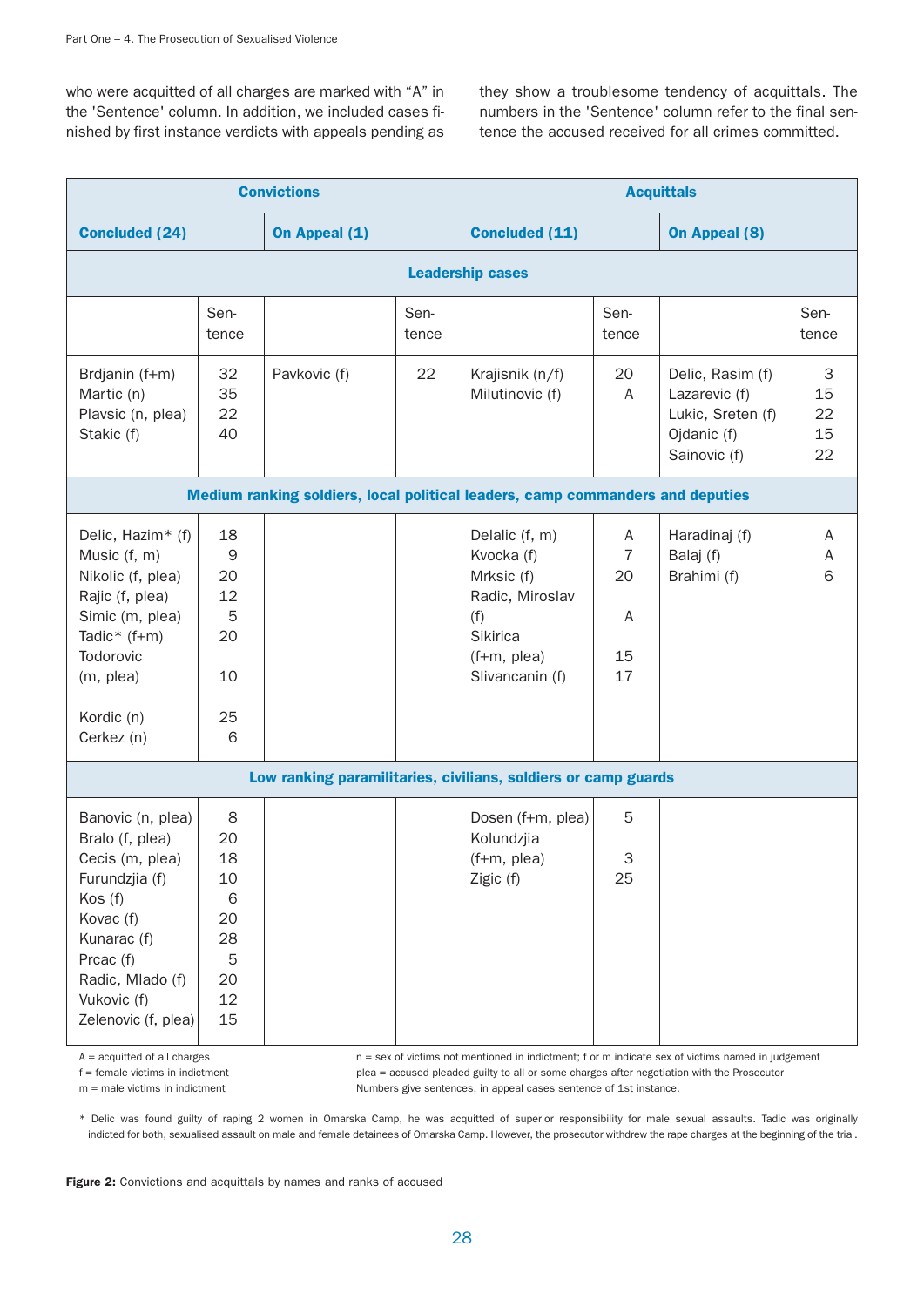3 accused were acquitted of all charges by final judgements (Milutinovic, Delalic, Radic) and 2 by first instance judgements (Haradinaj, Balaj). Several accused were charged with sexualised attacks against female and male victims, 2 of them (Tadic, Delic) were found guilty only for attacks on either males or females. They are listed as found guilty but their acquittal are also indicated by an asterisk with further explanation below the table.

## 4.1.3 Ranks of Accused

As figure 2 shows, over 80% (29 of 35) of the accused with final judgements were men of middle- or lower-grade ranks. Those classified here as low ranking were, for example, camp guards, members of regular troops or paramilitary groups, civilians without official authority. However, some of them had commanding power, for example, as shift leaders of guards in detention camps or as local leaders of paramilitary units. All of them were indicted as direct perpetrators of torture, ill-treatment, murder and other crimes. 7 of them were found guilty for personally raping or committing sexualised assaults on either women or men.120 The others were indicted and in part found guilty of indirect participation in sexualised violence, through, for example, aiding and abetting or being a member of what is termed as Joint Criminal Enterprise (JCE).<sup>121</sup>

Those classified as men ranked at mid-level are authorities such as chiefs of police, mid- ranking military officials, leading members of local or regional political decision-making bodies, camp commanders and their deputies. They too were often directly and personally involved in torturing, killing or raping victims. With regard to sexualised violence, 3 of them were accused and found guilty of directly committing sexualised violence. Rasim Delic, Deputy Commander of a camp run by Bosnian Muslim and Bosnian Croat forces in the Konjic area (Celebici Camp), was found guilty of raping 2 female detainees several times. Stevan Todorovic, Chief of Police and member of the Serb crisis staff in Bosanski Samac, was found guilty of forcing 6 male detainees to perform fellatio on each other at the police station. The commander of Susica Camp in Vlasenica, Dragan Nikolic, was originally charged with rape in one case and in participating in rape in several other cases committed by guards under his command. However, as a result of plea bargaining he was found guilty only of aiding and abetting. The other men in this category were charged with different forms of liability for sexualised violence, either as superiors responsible for the acts of their subordinates, or as members of JCE.

Only few of the concluded cases against men in leadership positions dealt with sexualised violence. A different story emerges from cases that are currently on appeal, on trial or in pre-trial. Figure 2 shows under the appeal columns the names of 6 high-ranking (and 3 mid-ranking) accused charged with sexualised violence. As of July 2009 these cases are on appeal. In addition, 11 other cases (not shown in Figure 2) are in the trial or pre-trial stage.<sup>122</sup> If all accused in cases that are either concluded, on appeal or on trial and pre-trial are taken into account, the number of high-ranking accused charged with sexualised violence increases from 6 (17%) to 12 (27%) and to 23 (42%). As Figure 3 shows, the total number of lower-ranking accused charged with sexualised violence remains unchanged at 14.123

Many of the highest-ranking accused were arrested only in recent years. In the early years, the leading political powers involved in settling the conflict displayed an ambivalent attitude towards the ICTY regardless of the fact that they themselves had established the court. This is also reflected in the scandalous lack of personal and financial resources of the early years.<sup>124</sup> The leading coun-



Figure 3: Indictments by rank of accused in cases concluded, on appeal, trial or pre-trial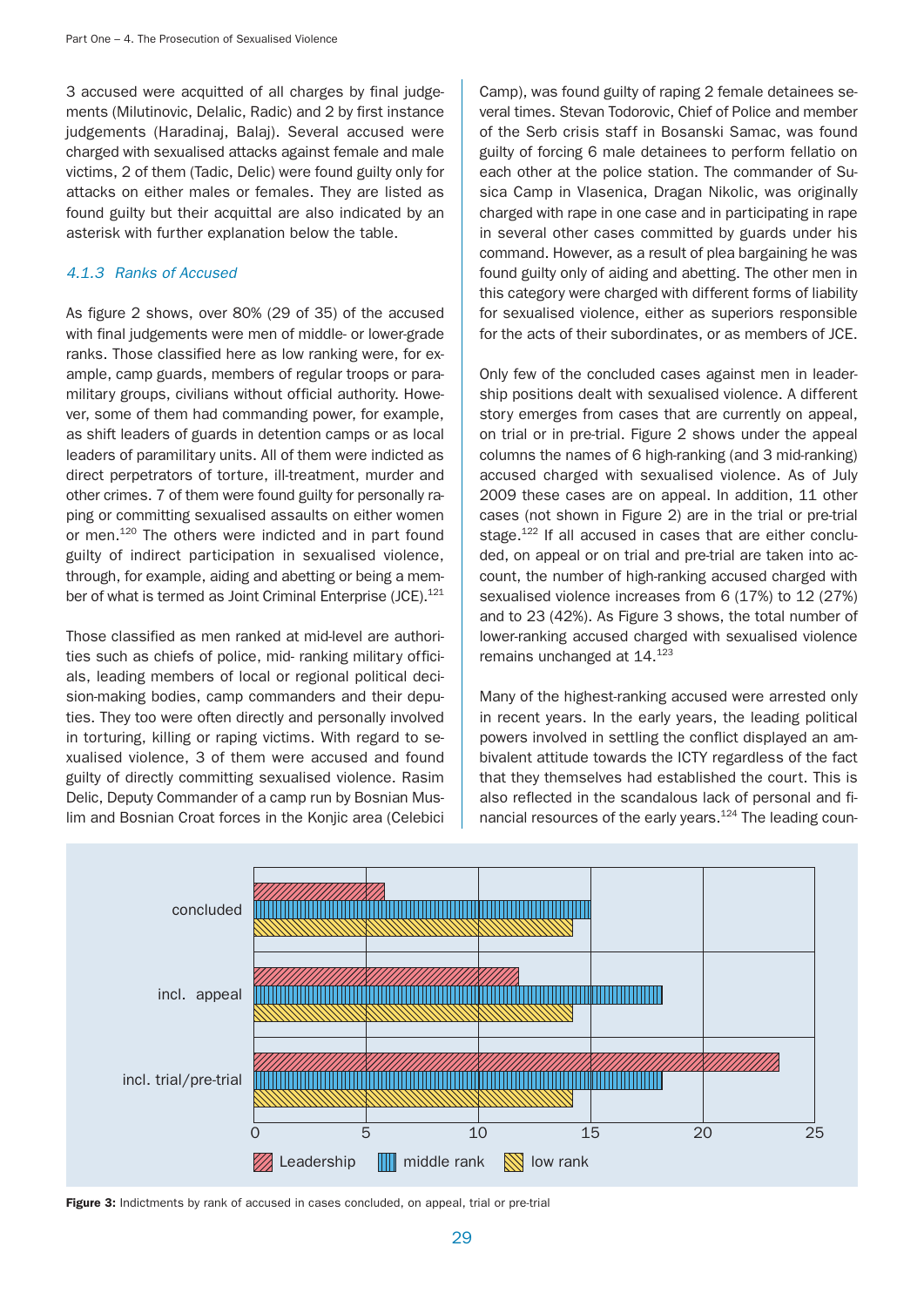tries were not willing to arrest anybody, in particular not those with whom they were simultaneously negotiating about ending the conflict. However, this attitude changed by the end of 1997 and several countries began arresting indicted persons. This change of policy can be largely assigned to the constant pressure Chief Prosecutor Louise Arbour exerted publicly and behind the scenes, highlighted by the conspiratorial kidnapping arrest in June 1997 of Dokmanovic, the former major of Vukovar to which she had given the green light.

During the first 3 years of the Tribunal's existence, only 11 accused had been arrested or had turned themselves in. From September 1997 to December 1998, 24 followed either voluntarily or by force. Among them was a large group of mid-ranking members of the Bosnian Croat forces (HVO) as well as a few high-ranking officials such as General Krstic, Deputy Commander of the Drina Corps that had attacked Srbrenica in July 1995.<sup>125</sup> The majority of high-ranking military or political leaders were transferred to the Tribunal only in the following 10 years, with Milosevic as the most prominent one in June 2001 and Karadzic as the latest in July 2008.

## 4.1.4 Sex of Victims

The immages most commonly evoked by reports on widespread rape or sexualised war violence are pictures of multiple rape of women in detention camps, of young women and girls enslaved in private houses, or of women raped during house searches and during interrogations. It is therefore surprising to note that many rape or sexualised assault charges before the ICTY refer to male victims. The sociologist Kirsten Campbell examined sexualised violence cases at the ICTY to determine how and to what effects sexualised violence is constructed as a criminal harm. She arrived at a surprising conclusion: over 40% of the concluded cases with sexualised assaults charges include men as victims.126 The conclusion is baffling for at least two reasons. On the one hand sexualised attacks against men had been nearly completely absent in the pu-



blic discourse on sexualised violence during the war. On the other hand, there are no indications that sexualised attacks on men followed similar patterns and were committed on as large a scale as the sexualised attacks on women. It must be acknowledged, however, that the ICTY prosecutors did not neglect sexualised violence against men. Its now common knowledge that sexualised violence against men in wars and during detention is also used as an efficient tool of humiliation. There is little empirical research on the subject but it is clear that the taboo and shame that accompanies this kind of violence and attacks against masculine identity is enormous.

Campbell criticises the overrepresentation of male sexual assault as it does not reflect "the generally agreed differential scale of gendered assaults".127 Campbell's findings are based on 17 concluded cases in 2007. Of the 17 cases, 7 included counts of sexualised violence solely against female victims, 3 against male victims while 4 cases involved both male and female victims. Thus, a total of 7 cases, i.e. slightly more than 40%, included charges with men as victims of sexualised violence. In 3 cases of the Campbell data, the sex of the victims was not mentioned in the indictments.

To date, there are 5 more concluded cases and with 7 more accused. With more cases included in the survey, the picture differs from Campbell's findings in 2 ways. One, there is an increase of cases in which the indictments are silent on the gender of the victim and two, the proportion of cases with female victims rises, particularly on inclusion of first instance cases.

As of July 2009, 18 accused in 10 concluded cases had been charged with sexualised violence directed against women or girls. 3 cases with 3 accused included charges of sexualised attacks against men, 4 cases with 8 accused involved male and female victims, and in 5 cases with 6 accused the sex of the victims was not explicitly named. Figures 4 and 5 show the percentage by concluded cases and by accused:



Figure 4: Gender of victims by concluded cases Figure 5: Gender of victims by accused in concluded cases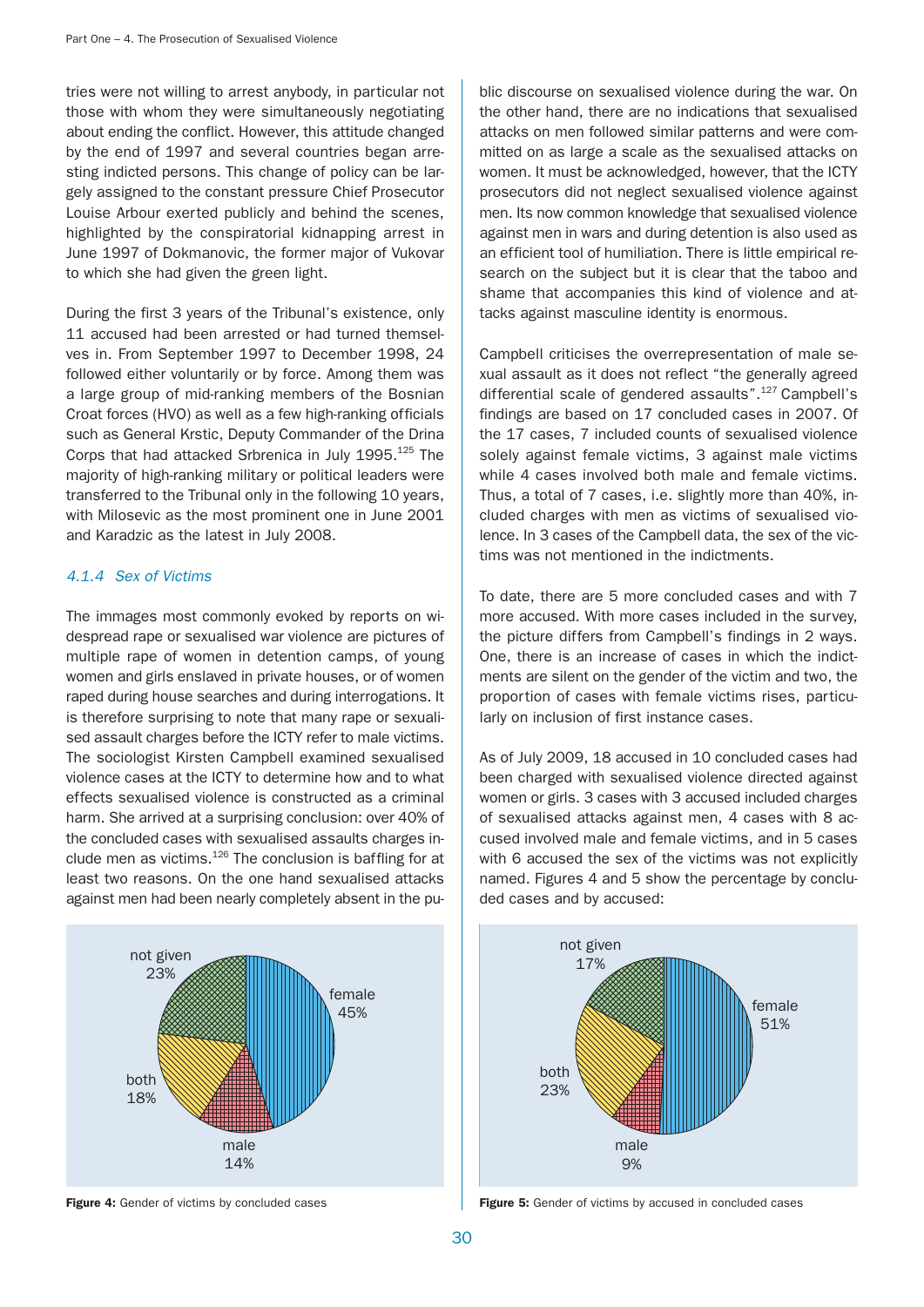The figures show that in 45.5% of the cases (10 out of 22) women and girls had been the sole victims of sexualised violence and in 31.8% of the cases (7 out of 22) they were men. The number of female victims is higher if the count is based on accused persons rather than cases. 51.4% of the accused (18 out of 35) were charged with rape or sexualised assaults against women or girls, while the number of cases involving attacks on male victims dropped to 24%.

A look at all cases before the ICTY that include sexualised violence charges, i.e. concluded cases, cases on appeal, on trial and pre-trial leads to the following conclusions.<sup>128</sup>

Of a total of 30 cases (concluded, on appeal, trial, pretrial) 15 (50%) refer solely to female victims; if the "both" cases are included this totals 20 cases (67%), which included charges with female victims. The number of cases with solely male victims has not changed since 2007 (3 cases), while the total number of cases with male victims of sexualised attacks increased by only one case to 8 in total (27%). This is significantly less than the over 40% representation of male sexualised assault victims found in 2007 by Campbell.

A closer look at the judgements of the cases where the victim's sex is not specified reveals that the evidence of sexualised violence includes in 5 cases male victims, in 4 female victims. 2 cases (Martic, Banovic) refer to male victims<sup>129</sup>, 1 case (Kordic & Cerkez) to female victims, and 3 cases (Plavsic, Krajisnik, Karadzic) to victims of both. Plavsic and Krajisnic had originally been indicted jointly. The case against Biljana Plavsic was settled in a plea agreement without naming the rape victim's gender,

however, in the Krajisnik trial the evidence pertaining to sexualised violence against female victims was much broader as compared to evidence of sexualised assaults on men. The trial against Seselj (sex of victims not given) is ongoing and the Karadzic case (sex of victims not given) is in pre-trial. However, as leadership cases they cover regions for which sexualised assaults against both, women and men, have already been established as adjudicated facts in other trials. It is therefore more likely than not that the evidence brought forward will refer to both sexes with a focus on female sexualised assault.

Based on the above data, one can draw the conclusion that in terms of quantity there is a clear focus on sexualised violence committed against women. However, the high number of indictments with female and male sexualised assault victims or gender neutral phrasing supports Campbell's critique of an increasingly undifferentiated representation of female and male sexualised assault, not so much with respect to quantity but certainly with respect to the patterns and experiences of the victims.

2 possible explanations may be presented that explain this tendency. One, there is a focus on detention camps in which both men and women had been detained, albeit separately. There were, for example, 8 concluded trials and 2 pre-trials dealing with crimes committed in the municipality of Prijedor focusing on the detention camps of Omarska, Keraterm and Trnepolje.<sup>130</sup> Music et al. also involved sexualised violence directed against both female and male detainees in Celebici Camp while 2 other camp cases referred to either solely male sexualised assault victims (Cecis, Luka Camp in Brcko) or solely female victims (Nikolic, Susica Camp at Vlasenica).



Figure 6: Gender of victims by concluded and ongoing cases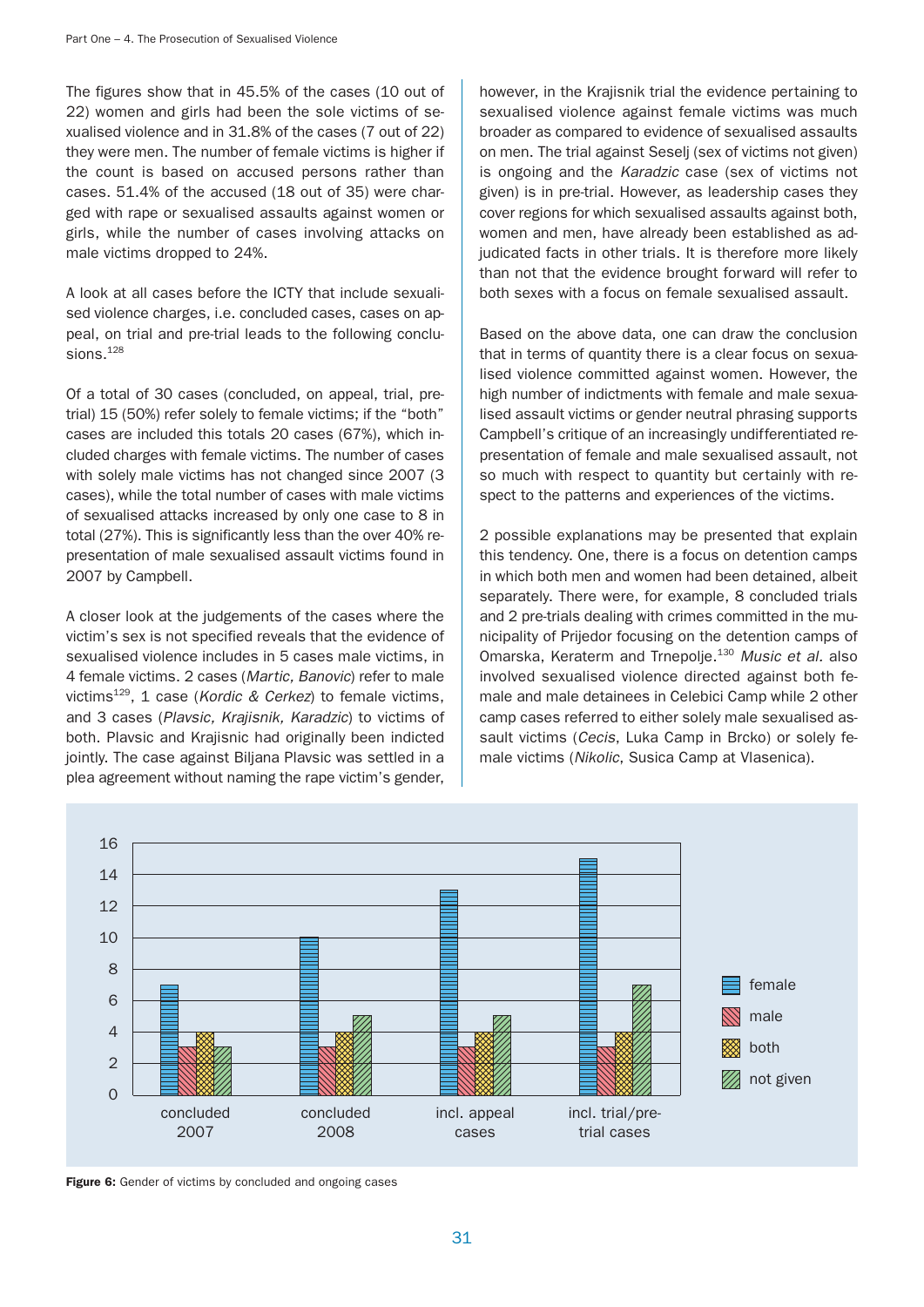Two cases against accused in positions of leadership tend to build upon adjudicated facts and investigations done for earlier trials rather than establishing new evidence of sexualised violence. Thus, the ICTY produced only 1 case, i.e. Kunarac et al, commonly referred to as the Foča case, in which the prosecution demonstrated the complex pattern of sexualised violence against women in a certain region. Although the trial had to focus on crimes committed by the 3 accused, the prosecution's case was built in a way that allowed more insight into what has been termed systematic rape, ranging from rape during house searches, through rape in detention camps, to sexual enslavement in private houses.<sup>131</sup>

Charging male and female sexualised assault as genderneutral carries the danger that the specific gendered patterns of sexualised war violence and the possible legal implications escape prosecution. This might be important, for example, for the question of the "foreseeability" of rape, which can be crucial in particular in determining the responsibility of high-ranking leaders. As we will see below, several rape charges failed exactly at this point at least in first instance.

As the Report of the Expert Commission had pointed out and as the facts in some indictments show, the gendered pattern of sexualised assaults on men differed significantly from sexualised attacks against women or girls. Contrary to what was often written about rape in this war, most of the incidents brought before the ICTY (and to date before the WCC) did not happen in open public spaces, not even necessarily in front of other persons. However, all of the indicted sexualised attacks on men took place in the presence of other prisoners as well as camp guards or soldiers watching. Not surprisingly, none of these cases involves penetration of a male detainee by a captor. The most common kind of sexualised assault against men is either genital mutilation or forcing 2 male prisoners to commit fellatio with each other. The public character of these acts is essential because of the symbolic homosexualisation of the victimised man which is witnessed by others. Symbolic homosexualisation and feminisation can also be achieved through penetration as the sociologist Dubravka Zarkov notes, "in the Balkan context, (…), there is a difference between these 2 acts of violence. While castration is a symbolic appropriation of the male's phallic power, rape is not. In Balkan norms of sexuality, both men involved in the sexual act are homosexualised. Thus, the drastic difference in the acts of sexual violence performed by the camp guards and the prisoners themselves, (…). It seems that prison guards have mutilated and assaulted male prisoners with foreign objects in public, but have not raped them in public."<sup>132</sup>

As noted at the end of Chapter 1 the Expert Commission's categorisation of rape patterns had certain implications for evaluating the gravity of different rape contexts. Oddly enough, those contexts, which led most likely to the murder of women and girls after a period of sexual enslavement, were categorised as 'opportunistic' rapes for the recreation of soldiers, i.e. as negligible crimes for a suggested prosecution strategy that was supposed to focus on "ethnic cleansing" rapes. While the Commission had very little time for a comprehensive analysis, the Prosecutor of the ICTY, however, should have taken a more comprehensive approach. The ICTY did not come out with a case focusing on rape in coincidence with murder, even though evidence of the selective murder of women did appear in some cases.<sup>133</sup> There is also only the Foča case that dealt with sexual enslavement and there is also no systematic investigation done by the ICTY on forced prostitution or trafficking. Glimpses of this were only presented in the Foča case.

At the same time, there is also no case focusing on male sexualised assault. The case against the former Chief of Police in Bosanski Samac, Stevan Todorovic, would have had the potential for that as he had ordered 6 men in the police station to perform fellatio on each other. As the case was settled with plea agreement no public attention was given to it.<sup>134</sup>

# 4.1.5 Plea Agreements

According to the rules of the ICTY, the prosecutor and the defendant can negotiate to lower the charges in exchange for a guilty plea from the accused to one or more counts of the indictment. Such plea bargaining includes agreements on a specific sentence proposed jointly to the Chamber. Although the Trial Chamber is not bound by such agreements, in most cases it is followed through if the Chamber is satisfied that the guilty plea was given voluntarily and the accused was informed to what he pleaded guilty. Guilty pleas are rewarded with lesser sentences.

In most cases the accused give statements of remorse and not all of them can be dismissed as insincere.<sup>135</sup> The rationale behind plea agreements is twofold. First, they save time because they render a trial unnecessary and lead directly to a sentence hearing. A sentence hearing can still resemble a trial process with hearing of the witnesses as was the case, for example, in Nikolic (see below). Second, it helps to establish the truth through the accused's admission of guilt and, in some cases, his or her readiness to supply more information or testify in other trials. None of this, however, is a condition for plea agreements.

It is also often emphasised by the Court that plea agreements spare victims from reliving painful testimonies and that guilty pleas can contribute to reconciliation. How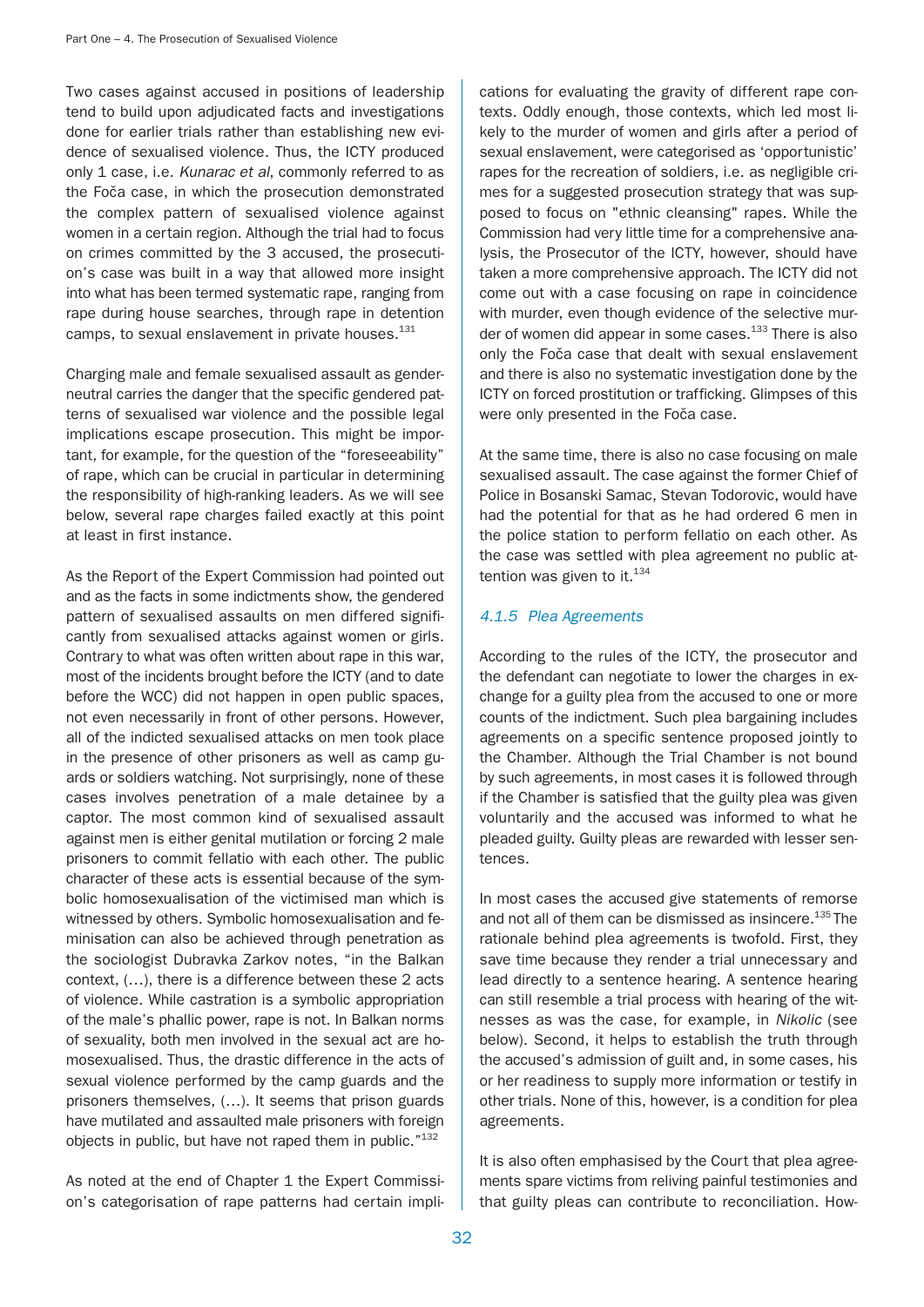ever, for some or many victims, including those of sexualised violence as the present study shows, it is of utmost importance to testify and to use the court as a forum to bring forward their side of the story and to feel that justice is being done. They view plea agreements that often reduce charges and sentences as unjust and do not feel by any means reconciled. This is also due to the fact that victim witnesses are excluded from plea bargaining procedures.136

To date, of the 60 accused found guilty at the ICTY in concluded cases, 20 pleaded guilty and their cases were settled in plea agreements (33%). 11 of those who pleaded guilty had been also charged with sexualised violence. Thus nearly a third of the cases with sexualised assault charges were settled with plea agreements (11 out of 35). As noted before, all 3 cases involving solely male sexualised assaults (Cecis, Todorovic, Simic) were settled in plea agreements.

None of the accused that pleaded guilty to rape mentioned rape in their statements of remorse. Zelenovic, who had been originally charged along with Kunarac, Kovac and Vukovic exclusively with the multiple rape of women and girls in Foča, pleaded guilty after he was arrested in 2005. He kept his statement short and did not mention the gender of his victims. For him, "this is a war that didn't make anybody happy. Guided by biblical teachings that the truth is not to be feared because that is the only thing that will help all, I have confessed as to my guilt, and I am prepared to bear all the consequences of that. I know that not a single form of punishment can erase the suffering sustained by my victims".<sup>137</sup>

There is only one case in which sexualised violence charges were fully dropped in plea bargaining (Sikirica et al.). This case was a weak case with respect to rape (see below "Acquittal"). As already mentioned, in Nikolic, the original rape charges were reduced to aiding and abetting. In fact, sexualised assault charges against Nikolic, the commander of Susica camp in Vlasenica, underwent constant changes. The initial indictment by Prosecutor Goldstone did not contain any rape charges and provoked the intervention of Judge Gabrielle MacDonald.<sup>138</sup> The first amended indictment of 1999 by Prosecutor Louise Arbour contained 8 different incidents of rape and sexualised assault with a total of 38 counts of rape and torture as crimes against humanity and a grave breach of the Geneva Conventions. The second amendment significantly reduced the number of all charges from 80 to 8 and that of sexualised violence to 3. The third amendment dropped all allegations of Nikolic personally having raped one woman. In the Plea Agreement Nikolic pleaded guilty to persecution, incorporating murder, rape and torture and was sentenced to 23 years. The Trial Chamber found that he had personally removed women of all ages from the hangar where they had been detained and handed them over to other men knowing they would be raped.

# 4.1.6 Acquittals in concluded cases

11 accused charged with sexualised violence were acquitted of these charges. Of those, 3 were acquitted in general of either superior or JCE responsibility for all crimes charged.<sup>139</sup> The remaining 8 were acquitted of sexualised violence because the Chamber found either the facts or the responsibility of the accused for the commitment of sexualised crimes not proven.<sup>140</sup> All these accused had been charged with superior responsibility, namely as members of a joint criminal enterprise.

The legal construction of JCE is used to establish liability and responsibility for collective mass crimes committed by different persons of different rank. They need not necessarily act in direct concert to commit a crime, for example as torturers acting in different roles. Sharing a common purpose suffices to make them part of a JCE. Military leaders, camp commanders, camp guards and local politicians can, for example, be held responsible for all crimes committed in a detention camp if they contribute to the running of the camp and share the intent of ill-treatment of the detainees. In other words, nobody who plays a regular role in a camp with some kind of authority, be it a commander, a guard or an administrative aide, can talk his or her way out by saying 'I didn't do it myself ' or 'I was only writing lists' or 'I was just watching the door'. JCEs can thus link the highest politicians or military leaders to the crimes committed on the ground.

The legal concept of JCEs, however, is disputed, which has implications for the charging of rape and sexualised violence. In 2004, the former gender legal advisor of the Prosecutor's office, Patricia Sellers, outlined how the prosecution of sexualised violence can benefit from the development of JCE tracing the emergence of common criminal purpose through the ICTY jurisdiction from Tadic, to Furundzija, Krstic and Kvocka.<sup>141</sup> Some of the cases discussed below (Krajisnik and Milutinovic) cast a shadow on such hopes.

# Rape not proven: Mrksic et al. (Vukovar Hospital, Croatia):

3 former officers of the Yugoslav People's Army (JNA), Mrksic, Radic and Slivancanin were accused of participating in the attacks on Vukovar Hospital in Croatia, including the killings of over 260 Croats at the Ovcara farm. While Radic was fully acquitted, the 2 others were found guilty of aiding and abetting the murders at Ovcara. The indictment had also alleged that at the Ovcara farm at least one woman had been raped and subsequently killed. However, the indictment gave no specifics about the incident. The Trial Chamber did not find any evidence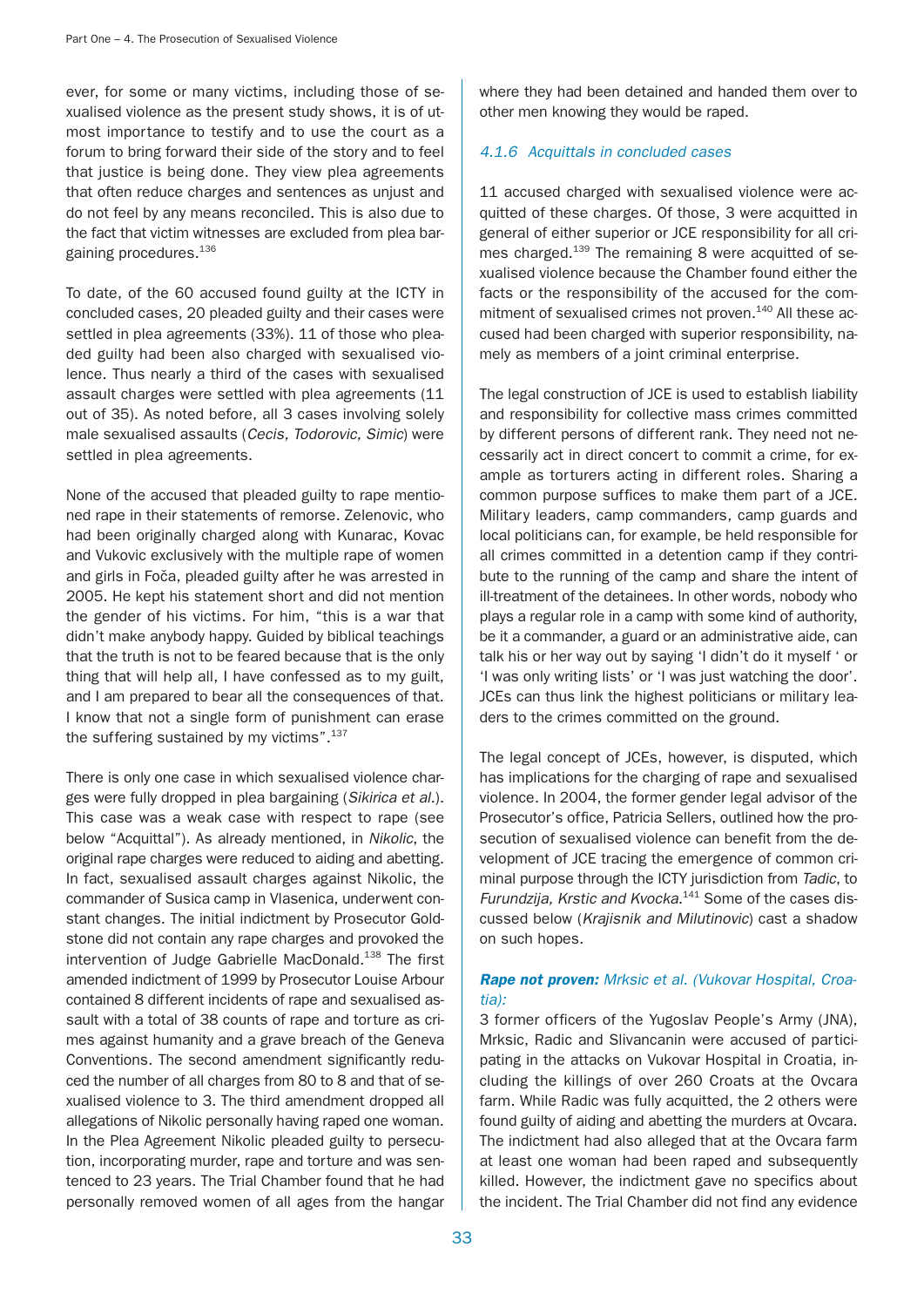to establish this as fact as the only witness was too unprecise.<sup>142</sup> Mrksic was sentenced to 20 years and Slivancanin to 17.

## Security Commander had no knowledge: Sikirica et al. (Keraterm Camp, Prijedor):

Sikirica, Dosen and Kolundzija had all been part of the security system of the Keraterm Camp by Prijedor. Sikirca was the commander of security at Keraterm Camp and originally indicted with genocide. At the close of the prosecution case, the Trial Chamber acquitted him of genocide and all 3 accused eventually entered a guilty plea. Sikirica pleaded guilty to persecutions and admitted that rapes took place in Keraterm. However, the prosecution accepted that he did not know of them nor had he been in any position to know about them. $143$  Dosen, a shift leader of guards at Keraterm, pleaded guilty to torture, beatings, harassment, confinement and humiliation as persecution but not to rape. The other shift leader, Kolundzija, pleaded guilty only to confinement. Sikirca was sentenced to 15 years imprisonment, Dosen to 5 and Kolundzjia only to 3. The documents that are available in public do not give any reason why rape specifically was excluded from the admitted crimes.

## **Camp Commander out of office: Kvocka (Omarska** Camp, Prijedor):

In the Omarska case against Kvocka et al. only one of the guard shift leaders, Mlado Radic, was accused of having personally raped and otherwise sexually abused several female detainees in Omarska. Kvocka had the function of deputy camp commander of Omarska Camp for about 1 month, Prcac had acted as administrative aide and Kos was another shift leader. The fourth, Zigic, was a civilian (see below). All accused were charged with JCE responsibility for persecutions, including rape; Radic was charged in addition with directly committing rape in a separate charge. 36 women had been detained in Omarska Camp, 10 of them testified in Court about constant sexualised assaults from touching body parts to multiple rapes.

The Trial Chamber found all accused persons guilty as members of a Joint Criminal Enterprise and made an important point by saying that "crimes committed in furtherance of the joint criminal enterprise that were natural or foreseeable consequences of the enterprise can be attributed to any who knowingly participated in a significant way in the enterprise".

The Trial Chamber in Kvocka found that rapes and sexualised violence were foreseeable under such conditions:

"In Omarska Camp, approximately 36 women were held in detention, guarded by men with weapons who were often drunk, violent, and physically and mentally abusive and who were allowed to act with virtual impunity. Indeed, it would be unrealistic and contrary to all rational logic to expect that none of the women held in Omarska, placed in circumstances rendering them especially vulnerable, would be subjected to rape or other forms of sexual violence. This is particularly true in the light of the clear intent of the criminal enterprise to subject the targeted group to persecution through such means as violence and humiliation. Liability for foreseeable crimes flows to aiders and abettors as well as co-perpetrators of the criminal enterprise."<sup>144</sup>

The Appeals Chamber uphold the Trial Chamber's finding that Kvocka was guilty as a co-perpetrator of crimes committed in Omarska as part of the joint criminal enterprise. However, the Appeals Chamber quashed the conviction of Kvocka on the charge of rape for lack of evidence that the rapes took place during the time he acted as deputy camp commander since the testimonies of the witnesses did not provide any dates. The Trial Chamber sentenced Kvocka to 7 years. His defence argued that given the severe punishment for rape in Kunarac et al., Kvokka's sentence should be reduced substantially.<sup>145</sup> The Appeals Chamber disagreed because "the overall picture of criminal conduct has not changed so substantially".<sup>146</sup> Kvocka's sentence of 7 years was confirmed leaving open the question of the gravity accorded to sexualised violence in the determination of the sentence.

The other accused charged with rape in this case were found guilty.

# No significant contribution to Joint Criminal Enterprise: Zoran Zigic (Omarska Camp):

Zoran Zigic had been indicted along with Kvocka et al. for crimes committed in Omarska camp. He was a taxi driver at the time and entered the camps of Omarska and Keraterm whenever he wanted to particpate in the torture and humiliation of the detainees. Upon appeal Zoran Zigic was acquitted from all charges with regard to crimes in Omarska and charges as member of a JCE. While the Appeals Chamber found that he acted with extreme brutality, it held that he could be held liable for crimes committed in Omarska only if his contribution to the functioning of the camp had been "significant". The Chamber found this was not the case and acquitted him of all crimes committed in Omarska in general, including sexualised violence.<sup>147</sup>

### Rape was no common purpose of Joint Criminal Enterprise: Momcilo Krajisnik:

Krajisnik was one of the highest-ranking politicians in the trials before the ICTY. He was a leading member of the Bosnian arm of the Serbian Democratic Party (SDS) and president of the Bosnian Serb Assembly working closely with Karadzic. He took part in the negotiations leading to the Dayton agreement and after Karadzic was forced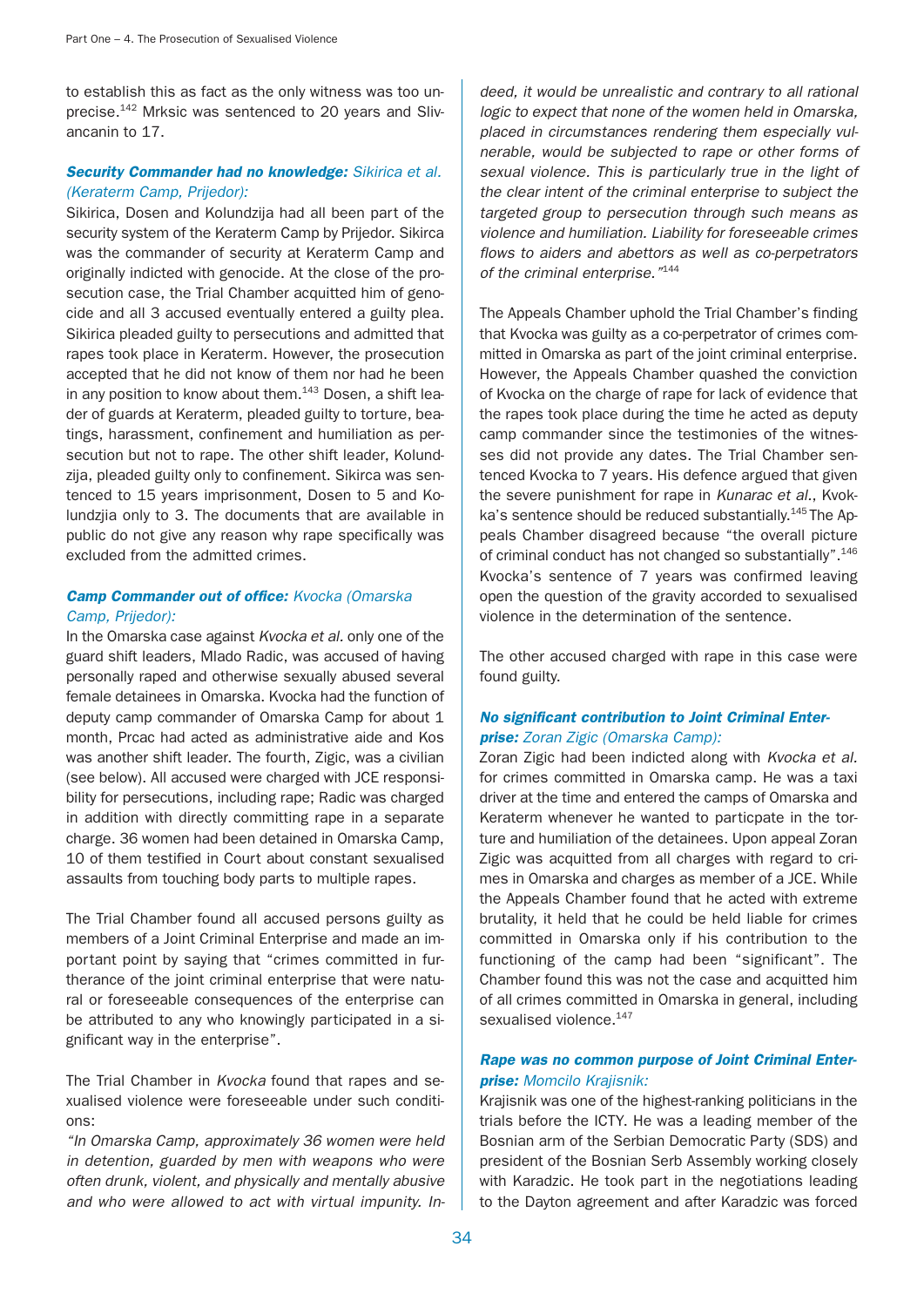to step back Krajisnik became the most powerful man in the Srpska Republica.

Krajisnik war originally indicted together with Biljana Plavsic, a former university professor, a leading member of the Bosnian SDS, former president of the Srpska Republica, and finally the Vice-president and member of the Supreme Command of the armed forced of the Republic Srpska. Biljana Plavsic is the only woman indicted by the ICTY. Both, Plavsic and Kraijsnik were held responsible for participating in a JCE together with other political and military leaders like Karadzic, Milosevic or Mladic; they were charged with genocide, extermination, murder and persecutions, including sexualised violence.

In 2001, Plavsic surrendered to the ICTY in 2002 and, pleaded guilty to the charges listed under persecution as Crime against Humanity, including sexualised assaults. The genocide charges was dropped. Consequent to the plea agreement, Plavsic was sentenced to only 11 years.

Kraijsnik was arrested in April 2000, he refused to plead guilty and stood trial. During the trial, the Prosecutor produced a load of adjudicated facts,<sup>148</sup> and written witness statements on atrocities from all over Bosnia, including evidence of rape.<sup>149</sup> At least one witness testified in person and in an open session (with pseudonym). Her testimony was clear, detailed and precise. When she needed a break and Judge Orie tried to comfort her by saying that she need not be ashamed of her emotions she told him that indeed, the testimony is most painful: "But I still want to continue with this testimony. I want to tell the truth and nothing but the truth. I want to inform you about the truth. I want the criminals to be punished. I want the crime to be punished. That's my own goal."<sup>150</sup> She continued with her account without any interruption by the Prosecutor and also described her rape without any hesitation.

While the Trial Chamber found that the Prosecutor did not prove the genocidal intent, it nevertheless held Krajisnik guilty as member of a JCE sharing with other accused persons the common purpose of extermination, murder, deportation, forced transfer and persecutions, including sexualised assaults. The trial chamber found that at the beginning the common objective of the JCE was confined to deportation and forced transfer. However, in the course of the enforcement of these objectives the scope of crimes expanded and other crimes of persecution were committed, such as murder, extermination, inhuman treatment and sexualised assaults. Since the members of the JCE were informed about those crimes, did not employ any effective measures to prevent them and insisted on the continued implementation of the deportations, all other crimes that went along with those deportations became de facto part of the JCE. Krajisnik was sentenced to 27 years.

Kraijsnik appealed the judgement and was successful in part. In March 2009, the Appeals Chamber found that Kraijsnik's participation in a JCE was proven in regard to the original common purpose, i.e. crimes of deportation and forcible transfer. However, the Appeals Chamber did not hold him responsible for what the Trial Chamber had called "expanded crimes", which included rape and sexualised violence. The Appeals Chamber criticised that no specific findings were made as to when the expanded crimes were added to the common objective of the JCE, whether all JCE members knew about the other crimes, whether or not they tried to prevent them and whether they persisted in continuing the implementation of the JCE.<sup>151</sup> The significant point to note is the fact that the Trial Chamber did not base its judgement on foreseeability of the "expanded crimes".

Krajisnik was consequently acquitted of all charges except those that concerned deportation and forcible transfer. Thus, one of the men with high political responsibility for the war was not held responsible for any crime of sexualised violence committed during the attacks or the occupation. Krajisnik's sentence was reduced to 20 years.

While Mrksic, Slivancanin, Sikirica, Dosen, Kolundzija, Kvocka, Zigic and Krajisnik were acquitted of all rape charges the following 3 were partially acquitted of rape or other forms of sexualised violence.

# Rape charges dropped, conviction of male sexualised assault: Dusko Tadic

Many observers of the ICTY noted that the first trial dealing with sexualised violence had an unsuccessful takeoff. Dusko Tadic, a Bosnian Serb, was accused of participating in 'ethnic cleansing' in the municipality of Prijedor in the Northwest of Bosnia and Herzegovina. Among others, he was indicted with participating in the torture of 12 female detainees of the Trnepolje camp including gang rapes, with "forcible sexual intercourse" of Witness F in Omarska Camp and with forcing 2 male prisoners "to commit oral sexual acts" on a third prisoner. All these acts were charged as war crimes, crimes against humanity and grave breaches of the Geneva Conventions.

At the outset of the trial, the prosecution withdrew all charges of rape. Since the case is well known and the withdrawal of the charges caused much uproar at the time, the case has been included in the present discussion of acquittals. Before the trial commenced, the main witness against Tadic on rape withdrew her testimony. Her identity had been leaked and made public on a German radio programme following which she lost trust in the court at that point.<sup>152</sup> Upon her withdrawal, the prosecutor dropped all rape charges. The fact that is often overlooked however is that another woman did testify in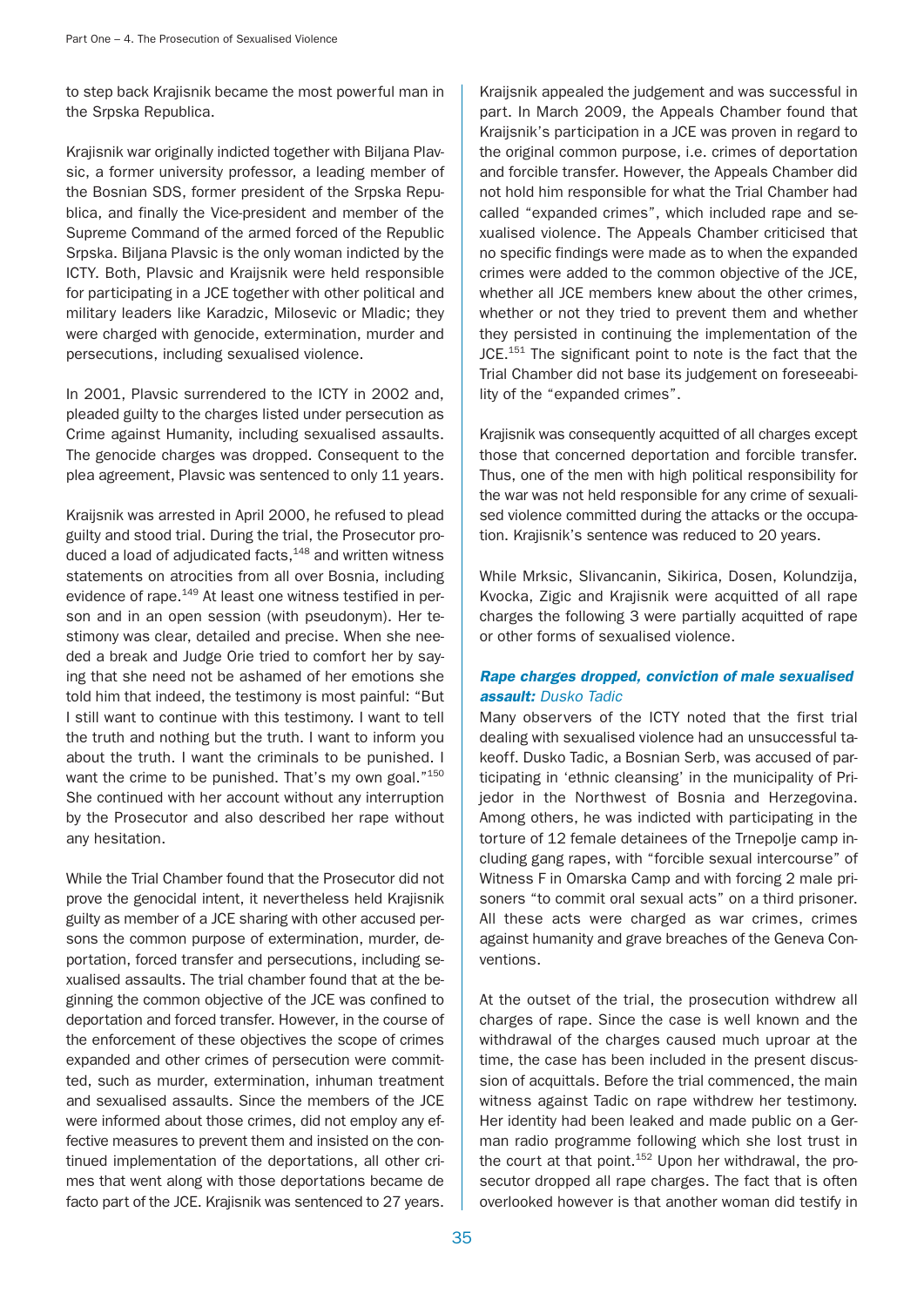this trial under her full name and in public. "She was very clear" said Patricia Sellers, "that she wanted the perpetrators within the camp to see her and know that she survived."153 She was raped multiple times in the military barracks of Prijedor during interrogations, in her flat by a former colleague during a house search, in the police station and several times in the Omarska camp where she was among the women called out during the night for rape.<sup>154</sup> Her testimony and the hearsay testimony of 2 medical witnesses to whom many women had confided about their own rape and the rape of other women, were accepted as evidence that women were subjected to sexualised violence in Omarska.

Tadic was not held guilty for personally raping or sexually assaulting women. However, he was found guilty of aiding and abetting male sexualised assault through active or tacit encouragement.

## Acquitted of male sexualised assault, convicted of rape: Hazim Delic

Hazim Delic was Deputy Commander of the Celebici camp by Konjic run jointly by Bosnian Croat and Bosnian Muslim forces. Among the 4 accused he was the only one charged and found guilty for directly raping at least 2 women.155 Delic was also charged with superior responsibility for other crimes committed at Celebici, including forced fellatio. However, the Chamber found that the prosecution did not prove beyond a reasonable doubt that Delic stood within the chain of command in Celebici camp and had the power to issue orders to subordinates or to prevent or punish their acts.<sup>156</sup> The Chamber therefore concluded that Delic is not responsible for the acts of others, including for forced fellatio.

The Celebici Case was among the early cases of the ICTY and the legal concept of JCE as an Article 7 form of liability was not yet developed by the prosecution. However, even if he had been charged with JCE responsibility the cases against Sikirica et al. or Kvocka et al. show that this is not a guarantee for conviction.

### **Insufficient evidence:** Kordic & Cerkez:

The case against Kordic & Cerkez is one of 8 cases (with 13 accused) against Bosnian Croats committed in an area in Central Bosnia named "Lasva Valley", after the river Lasva running through the valley.<sup>157</sup> 3 indictments contained sexualised violence charges. 2 accused, Furundzija and Bralo, were convicted of rape as part of torture.<sup>158</sup> The other 2, Kordic and Cerkez, were found responsible for one incident of rape.

Dario Kordic was one of the leading political figures in Bosnian Croat community from 1991 until 1995. He was president of the Croatian Democratic Union in Bosnia (HDZ-Bosnia and Herzegovina) which became later the Croatian Republic of Herceg-Bosna forming one part of today's Federation of Bosnia and Herzegovina. Mario Cerkez was Commander of the Vitez Brigade of the Croatian Defence Council (HVO). Both were charged with individual and superior responsibility for persecutions of Bosnian Muslim civilians in the municipalities of Zenica, Vitez, Busovaca and Novi Travnik as Crime against Humanity. In addition, they were charged with murder, inhuman acts, wilful killing, unlawful attacks as War Crimes.

Many rapes had been committed in the Lasva Valley area not only by paramilitary units like the 'Jokers' but also by HVO soldiers. The indictment against Kordic & Cerkez, however, enumerates "sexual assaults" among other crimes in the general description of charges. There is no specific count, and rape is not mentioned as part of persecutions. Nevertheless, prosecution brought some sketchy evidence of rape during trial but no victim witness was called in to testify. Instead, one female doctor testified that she had received several complaints of women who had been raped in the headquarter of a paramilitary unit called 'Jokers'. Other evidence of rape was taken from the trial against the high-ranking HVO Commander Blaskic who was, as a matter of fact, not charged with rape at all.<sup>159</sup> In one incident, a Muslim woman from Vitez had testified that armed men searching her house for weapons had sexually assaulted her.<sup>160</sup> A former British UN soldier described the other incident. He visited a village that had been attacked by HVO soldiers and found the dead body of a woman with clear evidence that she had been raped before she was killed.

Based on this evidence, the Trial Chamber accepted that rape was established as a fact and thus accepted the rapes alongside other inhuman acts as evidence for persecutions and war crimes. Kordic was sentenced to 25 years and Cerkez to 15.

The Appeals Chamber did not change the sentences but reversed many of the factual findings of the Trial Chamber. With regard to the rapes at the Joker's headquarter mentioned by the doctor, the Appeals Chamber held that the witness as well as the Trial Chamber had mixed up 2 places with similar names. Therefore, the Appeals Chamber dismissed this incident as evidence for inhuman acts.<sup>161</sup> With regard to the testimony taken from Blaskic, the Appeals Chamber noted that the reported incidence of the house search left open the question of the identity of the attackers, whether they were civilians or soldiers and whether they were Croats or Muslims. This incident was therefore also dismissed as evidence of persecution. Only the third incident reported by the UN soldier was accepted as evidence of rape and thus as a crime of unlawful attack on civilians. $162$  The statistics in the beginning of this chapter therefore counts Kordic & Cerkez as convicted for rape only with much reservation.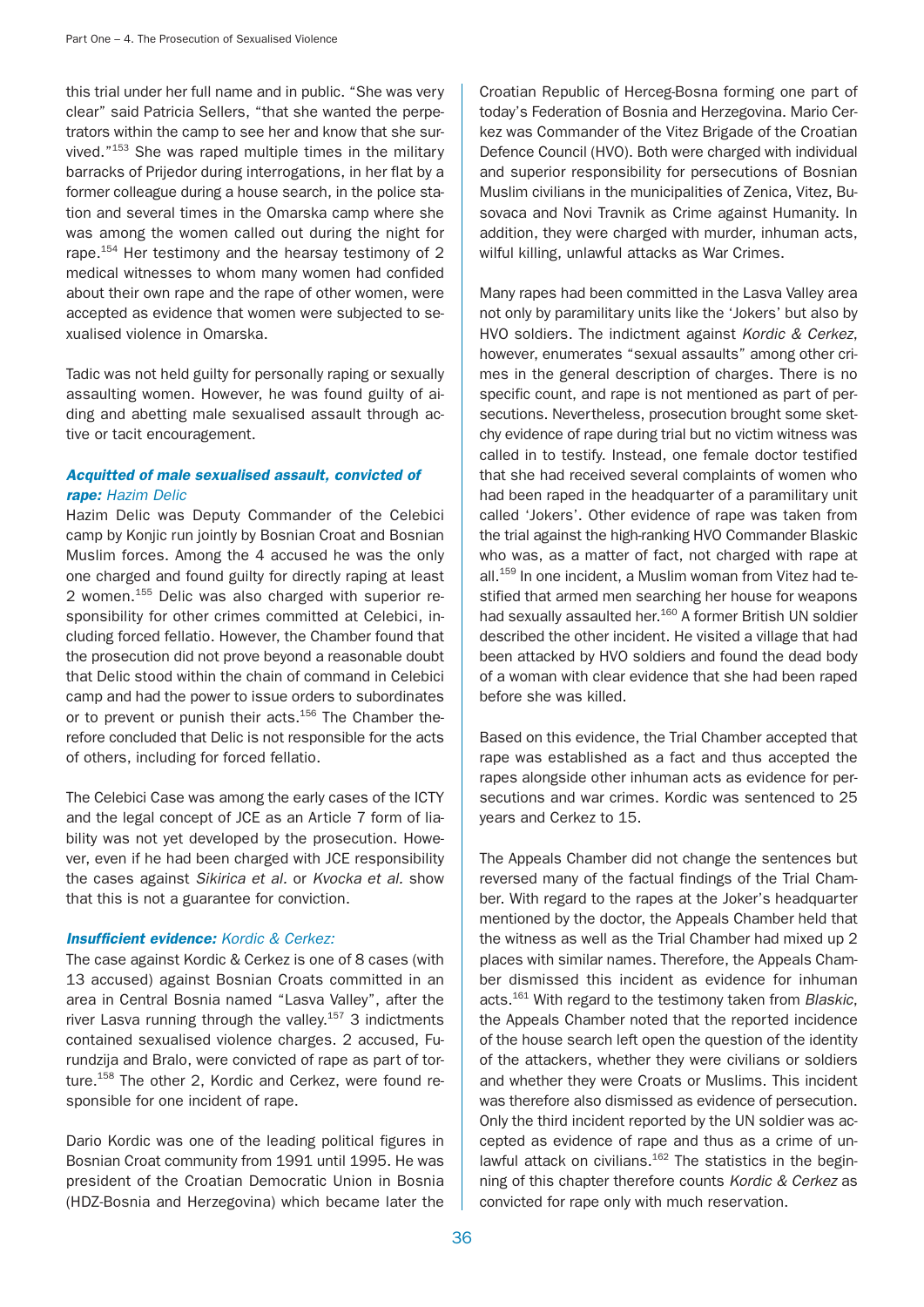## Acquittals by Trial Judgements

This section discusses the cases that were decided in first instance with appeals pending as of July 2009. The most striking feature here is that of the 9 accused, 8 (in 3 cases) were acquitted of all rape charges (see figure 2). The other notable fact is that 2 of these cases dealt with crimes committed in Kosovo.

## Unforeseeability and non-discrimination of rape: Milutinovic et al.:

The first instance judgement in the case of 6 high-level officials of the Federal Republic of Yugoslavia and Serbia accused of crimes committed in the territory of Kosovo is another example of the pitfalls of charging rape under JCE responsibility. The prosecution charged Milosevic, the President of Serbia, Milan Milutinovic alongside with Nikola Sainovic, Dragoljub Ojdanic, Nebojsa Pavkovic, Vladimir Lazarevic, and Sreten Lukic of forming a joint criminal enterprise with the common purpose to modify the ethnic balance in Kosovo and to ensure Serbian control over the province. The implementation of the JCE included deportation, killings, forcible transfer and persecutions directed at the Kosovo Albanian population. Sexualised assaults were charged under the counts of deportation, forcible transfer and persecutions.

6 Kosovo Albanian women witnesses testified to sexualised violence (stripping and being touched all over in the pretext of body searches for money) and to rape. One woman testified under her full name and in open session whereby her testimony was presented in form of a written statement;<sup>163</sup> 5 other women testified under pseudonym and in closed session.<sup>164</sup> 2 witnesses testified that during the attack on their village of Cirez/Quirez by forces of the Federal Republic of Yugoslavia (VJ), they were taken in a group of about 20 into a barn by the soldiers. Later, the women were taken out one by one and searched. They had to lift their blouses and were touched all over. Younger women had to endure this treatment repeatedly. 5 young girls were taken out and came back terrified with clothes in disorder and unwilling to speak. 8 women were shot. Evidence of the rape of 8 women who had been drowned in a well was also presented.

3 other witnesses testified of being sexually assaulted in Pristina/Prishtina by VJ soldiers. One woman said she was gang-raped in her apartment by 3 soldiers, the second woman who was still a girl at the time, was taken by Serb policemen to a hotel and raped after they had sprayed her with laughing gas. The third witness testified that she had taken her injured younger brother to a hospital where she was locked into a room in the basement with 10 to 15 women. She was called out and gangraped. During the attack on the village of Decani/Decan, all villagers were searched for valuables, money and documents. All women had to undress for the search and they were taken to a separate room. During the night the soldiers took out 20 young women and girls and among them was another witness. She told the court she was raped by 4 VJ soldiers in sequence, and that she could hear other girls screaming.

The Chamber was impressed by the detailed and strong testimony of these witnesses and found them all credible and reliable. Nevertheless, several of these rapes were not accepted as evidence and for the remaining only one of the accused, Pavkovic, was held responsible. The judgement not only denies justice to many sexually targeted women in Kosovo during the attacks and expulsion campaign by VJ and Serb police forces, it also demonstrates the problem of charging rape exclusively as evidence of other "larger" crimes and of interpreting JCE responsibility with respect to rape.

## a) Rape as part of persecutions

The prosecution had charged all rapes as a crime against humanity, however, not as a separate count but as part of persecutions. The statute of the ICTY limits the discriminatory intent of persecutions to political, racial and religious grounds and does not include other grounds such as gender, age, or any other discriminative ground. In the cases of Quirez and Decan the Chamber accepted that the rapes were acts of persecutions, i.e. that the women had been targeted because they were Kosovo Albanians. The Chamber did not accept this in case of the rapes reported from Prishtina. The overall circumstances of the systematic attack against the Kosovo Albanian population in Prishtina were the same as in the other places but the witnesses from Prishtina did not explicitly refer to any verbal insult concerning their ethnicity.<sup>165</sup> As a consequence, the rapes from Prishtina were not accepted as evidence of persecutions. Since the prosecutor had not charged them independently as crimes against humanity the accused were not held responsible for them.

## b) Foreseeability of sexualised violence

Except Milutinovic, who was acquitted of all charges, the other 5 accused were sentenced to either 15 or 22 years imprisonment. However, only Pavkovic, Chief of General Staff of the VJ, was found guilty for rape and sexualised assaults. Just like the Appeals Chamber had found in Krajisnik, the Trial Chamber in Milutinovic et al. was not convinced that "murder, sexual assault, or the destruction or damage or religious property was within the common purpose" of the joint criminal enterprise. It found that only deportation and forcible transport were originally part of it. The Chamber did not discuss the question of expansion of the common purpose but only considered "whether these crimes were reasonably foreseeable in the execution of the common purpose when addressing each of the Accused".<sup>166</sup>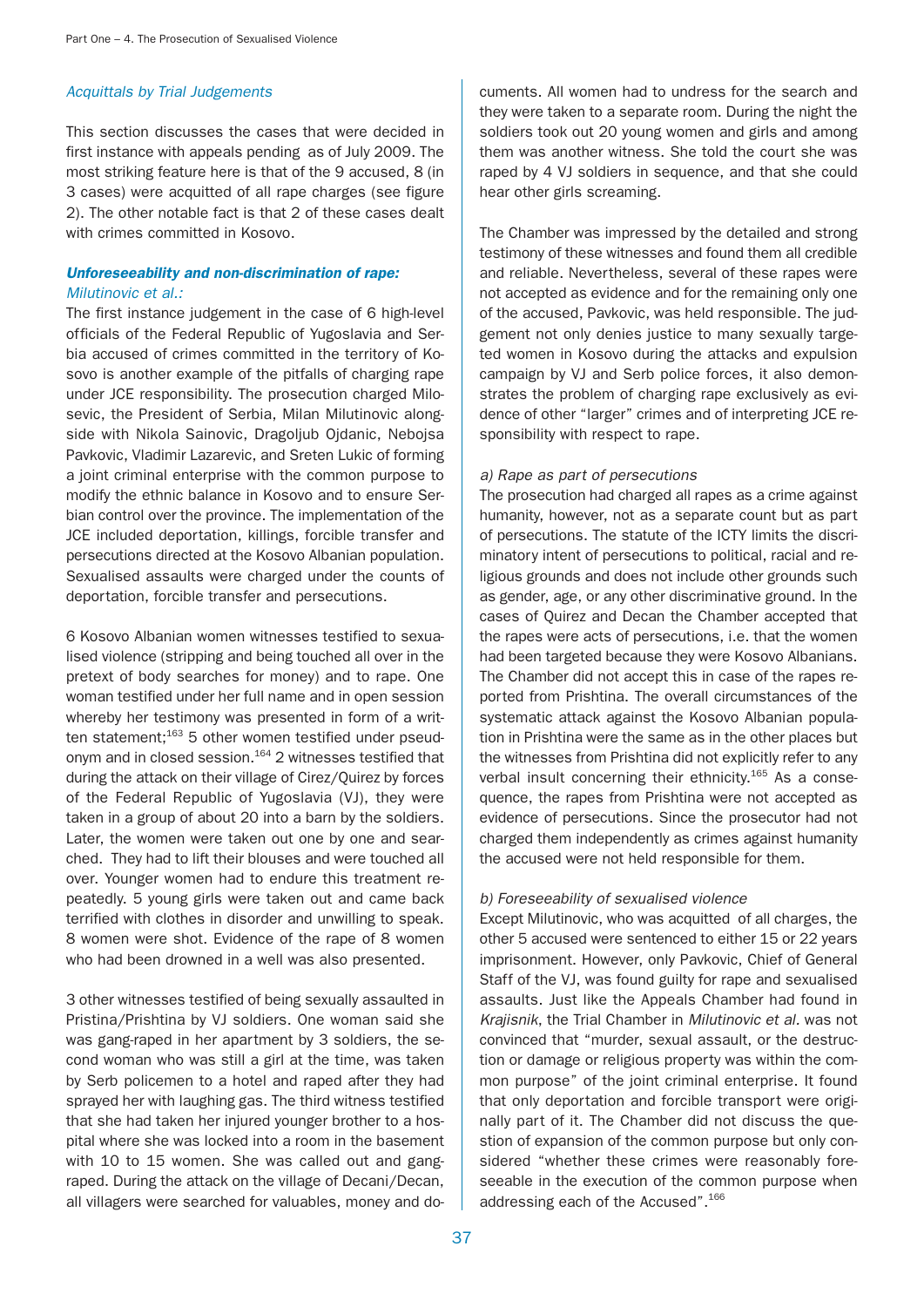In other words, the Chamber considered whether the actions of the group of which the accused were members, were likely to lead to killings, destructions and sexualised violence. In case of Ojdanic and Lazarevic, the Chamber found that they had not been members of JCE but had given practical assistance and support to the deportations. They had had no knowledge that the VJ forces had the intent to kill or sexually assault Kosovo Albanian civilians. In case of Sainovic, Lukic and Pavkovic, the Chamber confirmed their JCE membership and held that all 3 could have foreseen killings and destructions of religious property. However, the Chamber also held that only Pavkovic could also have foreseen rape.

Only Judge Chowhan saw this differently and submitted a dissenting opinion:

"I respectfully differ from the view expressed by the majority regarding the foreseeability of sexual assault of Kosovo Albanian women to members of the joint criminal enterprise. In a conflict like the one we are addressing, which involved able-bodied military and security forces acting pursuant to a common plan to use violence to remove large numbers of Kosovo Albanian civilians, including women, from their homes, prudence and common sense, as well as the past history of conflicts in the region, lead me to think that sexual assaults, like murders, were certainly foreseeable realities. Thus, I consider that it was foreseeable to the Accused found to have participated in the joint criminal enterprise that Kosovo Albanian women and girls would be raped and sexually assaulted in the execution of their criminal enterprise, and would find them responsible by way of the third form of joint criminal enterprise for the sexual assaults proved in the present case."167

The case is on appeal.

#### No *identification:* Haradinaj et al.:

The second case involved 3 members of the Kosovo Liberation Army (KLA) Ramush Haradinaj, Idriz Balaj and Lahi Brahimaj. All 3 were charged with participation in a joint criminal enterprise with the purpose of consolidating total control over the KLA operational zone through the removal of Serb civilians and the violent suppression of real or perceived collaboration with Serbs by Albanians or Roma civilians. In 1 count they were also charged with rape as a Crime against Humanity. Balaj was accused of raping Witness 61 while the other 2 were charged with superior responsibility. The Trial Chamber acquitted all 3 of participation in a joint criminal enterprise. With respect to the rape, the Trial chamber held that KLA soldiers raped Witness 61 but it was not proven that Balaj had raped the witness since the witness could not identify him in court. Haradinaj and Balaj were acquitted of all charges and Brahimaj was sentenced to 6 years for torture.

The case is on appeal.

## **Mistake of fact: Rasim Delic:**

Rasim Delic was the Commander of the Main Staff of the Army of Bosnia-Herzegovina. He was charged with murder, cruel treatment and rape as war crimes. According to the indictment, 3 Serb women had been captured and taken for 2 nights to the Kamenica Camp nearby Zavidovici, in Central Bosnia. The camp was run by El Mujahed fighters incorporated in the Army of Bosnia and Herzegovina (ABiH). The women were kept separate from male prisoners, beaten, kicked and raped.

The indictment had placed the sexualised assaults against the 3 women in Kamenica Camp while the testimony in court by one of the women showed that they in fact took place in the steel factory in Zenica. During trial, the prosecution moved to withdraw the rape charges. The motion was denied on grounds that it "would not be in the interests of justice because the accused could be tried again on that count and because he is entitled to a formal verdict on that count".168 The Chamber held that the women had been abused but since the sexualised attacks did not happen in the place alleged in the indictment, Delic was acquitted of superior responsibility for rape.<sup>169</sup>

A review of the acquittal cases above allows for some cautious conclusions. In all cases in which rape survivors testified the Chambers emphasised that they had found the witnesses credible. As for the concluded cases, the evidence presented by the prosecution was so poor that it is hard to recognise a serious will to prosecute rape. In Mrksic et al. the Chamber found the prosecution did not present any evidence for rape. In Sikirica et al. the prosecutor accepted that the accused could not have known about the rapes and was obviously easily ready to drop the rape charges against the other 2 accused. In Kvocka et al. the prosecutor agreed, that she did not prove the accused's presence. In Kordic & Cerkez et al. evidence of rape was less than sketchy and no witness testified. In Delic (first instance) the prosecutor confused sites. In Haradinaj et al. (first instance) identification failed. However, at least in the latter case the prosecutor appealed against the rape acquittal.

The situation in leadership cases is different. In Krajisnik all facts were proven but the Appeals Chamber found they did not fulfil the legal requirement of JCE responsibility. The same applies for Milutinovic et al. (first instance). The prosecutor appealed here as well against the rape aquittals. However, even if the Appeals Chamber reverses the Trial Chamber judgement which it should the developoment described above shows that the mere listing of "rape and sexual assault" among many other crimes under persecution, genocide or as JCE responsibility clearly runs the risk of loosing the cases.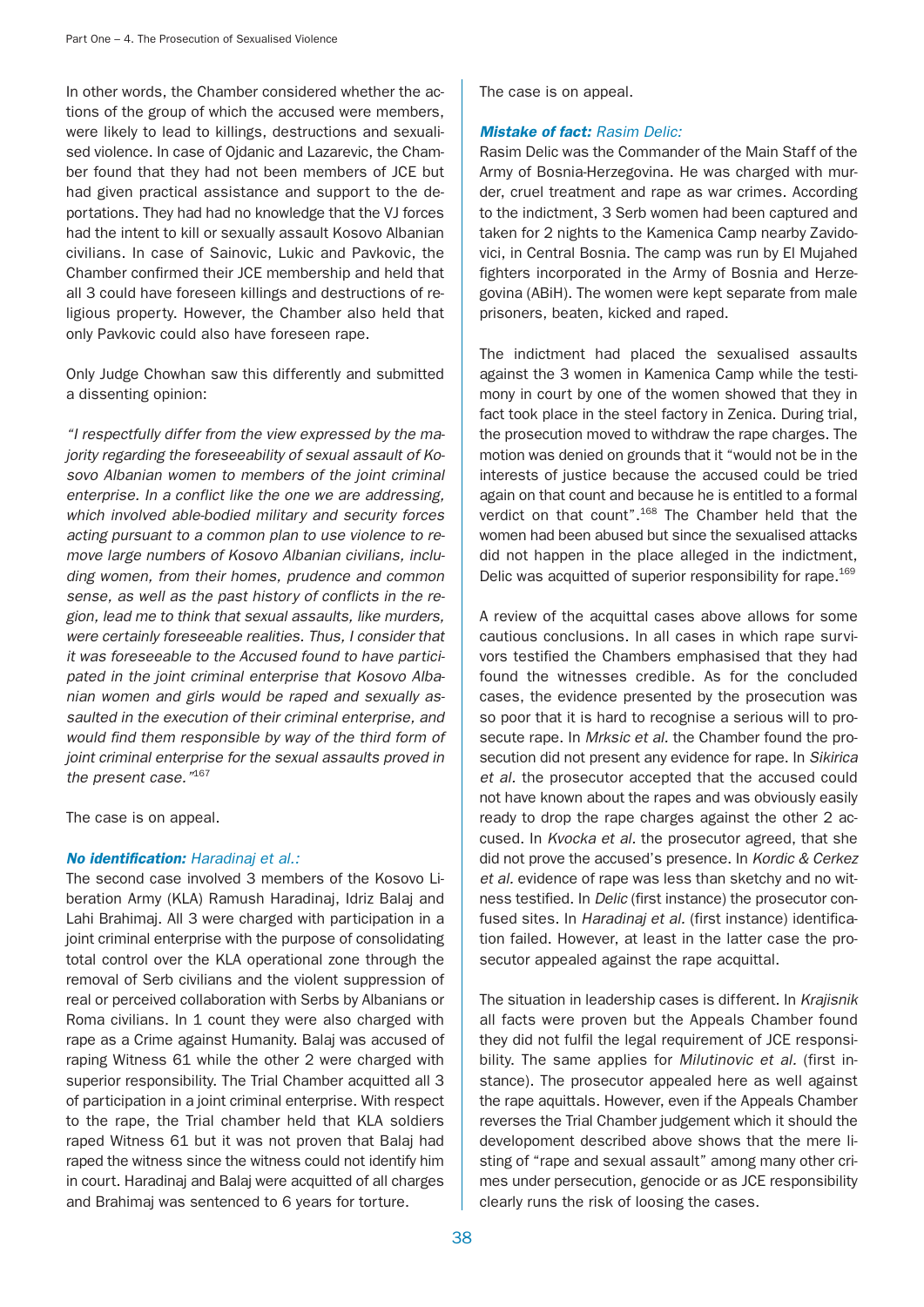## Cases with sexualised violence evidence but no charges

There are several cases before the ICTY that do not contain charges of rape or sexualised assault but in which evidence of rape is nevertheless brought forward during trial. One of them was already mentioned in the context of the trial against Kordic and Cerkez. A high-ranking HVO commander, Tihomir Blaskic, was charged with persecutions, murder, unlawful attacks, and extensive destructions. Sexualised violence was not included in the indictment but was brought forward during trial to prove inhumane acts. Most rape evidence in Kordic & Cerkez was based on testimonies from the Blaskic trial. However, in Blaskic as well no rape survivor testified directly. One man described a scene from a detention site in which a woman taken out by HVO soldiers came back crying and telling that she had been raped. A female witness confirmed that young women were taken out at night and that the walls in the school were full of frightening drawings and written threats like "this is how we would rape Muslim women".<sup>170</sup> These accounts played only a tiny part in the Blaskic trial but the Chamber accepted them as evidence of inhuman treatment. Blaskic was sentenced to 45 years in first instance. The Appeals Chamber, however, quashed most of the Trial Chambers findings and reduced the sentence to 9 years.

Similar sketchy evidence of rape was found in several other trials.<sup>171</sup> In some cases the Court accepted it as evidence for persecutions.

At this point, the recently concluded trial against Milan and Sredoje Lukic needs to be given special attention. Milan Lukic was the leader of the notorious 'White Eagles', a group of local Bosnian Serb paramilitaries in Visegrad known for their incredible cruelty and relentlessness. Both were charged with persecutions, murder, inhuman acts and extermination as crimes against humanity. Many women in Bosnia have waited for long to see in particular Milan Lukic tried.

Visegrad is situated in south-eastern Bosnia and was one of the first towns to be taken by the Yugoslav People's army in April 1992. Many Muslim men, women and children were killed by local Serbian police and paramilitaries. Those who escaped the murders were detained in various locations in the town. The former Spa "Vilina Vlas" became known world-wide as a place of torture and rape. Many of the media reports from 1992/93 reported about mass rapes that took place in and around Visegrad from about Spring to Autumn 1992. The Report of the Expert Commission contained 33 reports on rapes in Visegrad:

"The Hotel Vilina Vlas was the subject of many reports. The Hotel is located in a forest, about seven kilometres

outside Visegrad, and is known as a spa or mineral thermal cure resort. It was apparently the site of many rapes. One report estimates that 200 women, primarily Muslim, were detained at the hotel and sexually assaulted. It states that five victims committed suicide and many others were killed. One report claims that younger girls were taken to the hotel while older women were taken to other locations, such as occupied or abandoned houses, and raped. The number and consistency of the reports provides reasonable confirmation that a large number of rapes did in fact occur in this hotel. (…) Other sites of alleged sexual abuse included a large fire station, a home for retarded children at Visegrad, the Visegrad Hotel, Hotel Bikavac, and a camp set up in a building above a tunnel."<sup>172</sup>

The initial indictment goes back to 1998; it did not contain any rape charges. In 2001, Chief Prosecutor Carla del Ponte amended the indictment but did not add any rape charges. The 2 cousins were eventually transferred to the ICTY in 2005. The new Chief Prosecutor Serge Brammertz moved the Court to amend the indictment. The Trial Chamber however denied the request on the ground that the Prosecution had failed to provide adequate notice to the defence and that an amendment shortly before the beginning of the trial would "unfairly prejudice the Accused".<sup>173</sup> In its decision, the Trial Chamber also quoted former Chief Prosecutor Carla del Ponte who "had taken the position that fulfilling her obligations to conclude the work of the Prosecutor in the time frame mandated by the UN Security Council did not permit an amendment to add sex crimes to charges which … would add to the length of the trial".174

Under Carla del Ponte (1999-2007) the commitment in prosecuting rape dropped significantly, not only at the ICTY but even more dramatically at the ICTR. The number of new indictments declined increasingly. Many of the acquittal cases mentioned before fall under her responsibility. At the ICTY all major rape cases fall in the early period of the court. Del Ponte did not hide her lack of interest in prosecuting sexualised violence. In a particular case before the ICTR she ordered her team to withdraw a rape amendment and is quoted to having said that "I can do this because I am a woman. If I were a man, there would be a fuss".<sup>175</sup>

On 20 July 2009 the Trial Chamber sentenced Milan Lukic to life and Sredoje Lukic to 30 years imprisonment. Rape was not charged but rape evidence dominated during trial through the testimony of 8 women. However, this had no effect on the sentence and it served largely to rebut Milan Lukic's alibi. $176$  The colossal failure to prosecute rape commited in Visegrad, amounts to a serious denial of justice for many women who had waited long for the Lukic trial.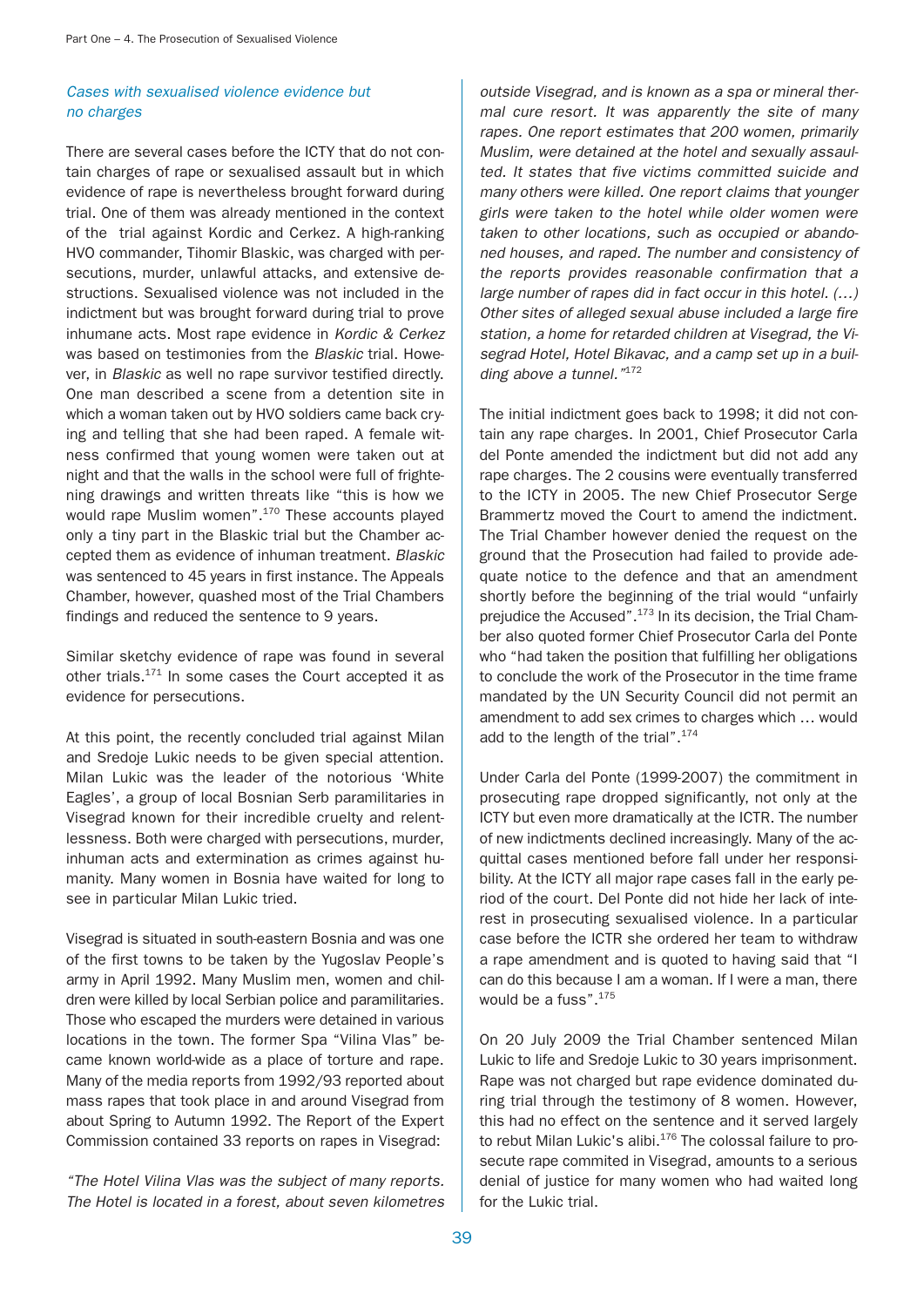#### Ongoing trials and pre-trials

The picture would remain incomplete without any mention of some of the ongoing cases that include sexualised violence charges. All of these are cases involving persons in leadership positions. In Prlic et al. are 6 men indicted, among them are some of the highest-ranking representatives of "Herceg-Bosna." All of them are charged with JCE responsibility for, among others, rape and for sexualised assault as inhuman treatment referring to events that took place in the municipalities of Prozor, Mostar and Vares. The case includes multiple rapes of Muslim women from Mostar detained in Vojno Camp. While the indictment is clear with regard to the gender of the victims when it talks about rape and sexualised attacks against women, allegations of male sexualised assault can only be inferred from phrases like HVO soldiers forced detainees "to perform sexual acts".177 The trial commenced in April 2006 and is ongoing. Several women testified about their own rape.

The case against *Dordevic* is based on the same charges as Milutinovic and it remains to be seen whether this case will also lead to acquittals on rape charges. The president of the Serbian Radical Party and founder of the Cetnik movement, Vojislav Seselj is charged with persecutions, sexualised violence is enumerated under this count. Cases against 2 leading Bosnian Serb politicians, Stanisic and Zupljanin, are currently in pre-trial stage and they are also charged with sexualised assault under the count of persecution.

The ICTY's current most prominent detainee is Radovan Karadzic. He is charged primarily with genocide and also with murders, unlawful killings, extermination, persecution, deportations and inhuman acts. So far, none of the accused before the ICTY has been convicted for genocide. "Rape and other acts of sexual violence" are listed as part of genocide, persecutions and as inhuman acts during attacks on the civilian population and in detention sites.<sup>178</sup> With this indictment, the Court missed its last opportunity to charge rape separately as torture and as crime against humanity, and to pin the responsibility for sexual enslavement to one of the high-level politicians. The Foča Trial will thus remain the only case in which enslavement as a particular pattern of sexualised violence against women was charged and convicted. The selling of women and girls as well as rape in conincidence with murder remains uncharged before the ICTY.

## 4.2 Women's Roles in Successful Prosecutions of Sexualised Violence

The shortcomings of prosecuting sexualised violence before the ICTY are only part of the picture. Both, the ICTY and the ICTR succeeded in inscribing rape and other forms of sexualised violence in internationale criminal law. Case upon case the courts established rape as crime against humanity, as grave breach of the Geneva Conventions, as violation of the Laws and Customs of War, and as part of Genocide.<sup>179</sup> Thus, the ICTY (and the ICTR) by expanding humanitarian law created a new legal basis for prosecuting sexual war violence.

However, both the tribunals had to navigate through many unknown waters and the investigation and prosecution of sexualised war violence was one of them. Given the complete failure of prosecuting war rape in the past, one would have hoped for certain proactive measures to ensure that such crimes are adequately and coherently addressed. Such meausres could have been, for example, a gender balanced composition of all organs of the court as well as qualfication programmes to secure the expertise in gender and sexualised violence. The ICTY did not implement any of this. Neither the Statute nor the Rules of Procedure and Evidence require the Court to have a minimum quota in the employment of women and staff with expertise in regarding sexualised violence. The only rule asking for "due consideration" of qualified women in the appointment of staff is Rule 34 (B) referring to the Victim and Witness Section.

It must be stated therefore that had it not been for a handful of highly committed women and men it is doubtful whether the 2 courts would have made even fewer progress at all in prosecuting sexualised violence. It was already pointed out that despite the widespread publicity of rape and sexualised violence from 1992 onward, the first thorough investigation of sexualised violence would not have taken place without the commitment of the head of the Expert Commission, Cherif Bassiouni. The appointment of a special investigative team with experienced members such as Nancy Patterson was a precondition for its swift and effective work under extreme difficult situations.

Similarly, the first Chief Prosecutor of the ICTY Richard Goldstone was aware that the existing international law had turned a blind eye on rape because "the laws were conceived of and drafted by men".<sup>180</sup> He therefore appointed Patricia Viseur Sellers as gender legal adviser to the Office of the Prosecutor. Since the prosecution of large-scale sexualised war violence had practically no precedence, and faced with limited provisions in the ICTY statute prohibiting such violence, her task was enormous. She was involved in most of the ICTY's precedence cases on sexualised violence. However, her mandate was limi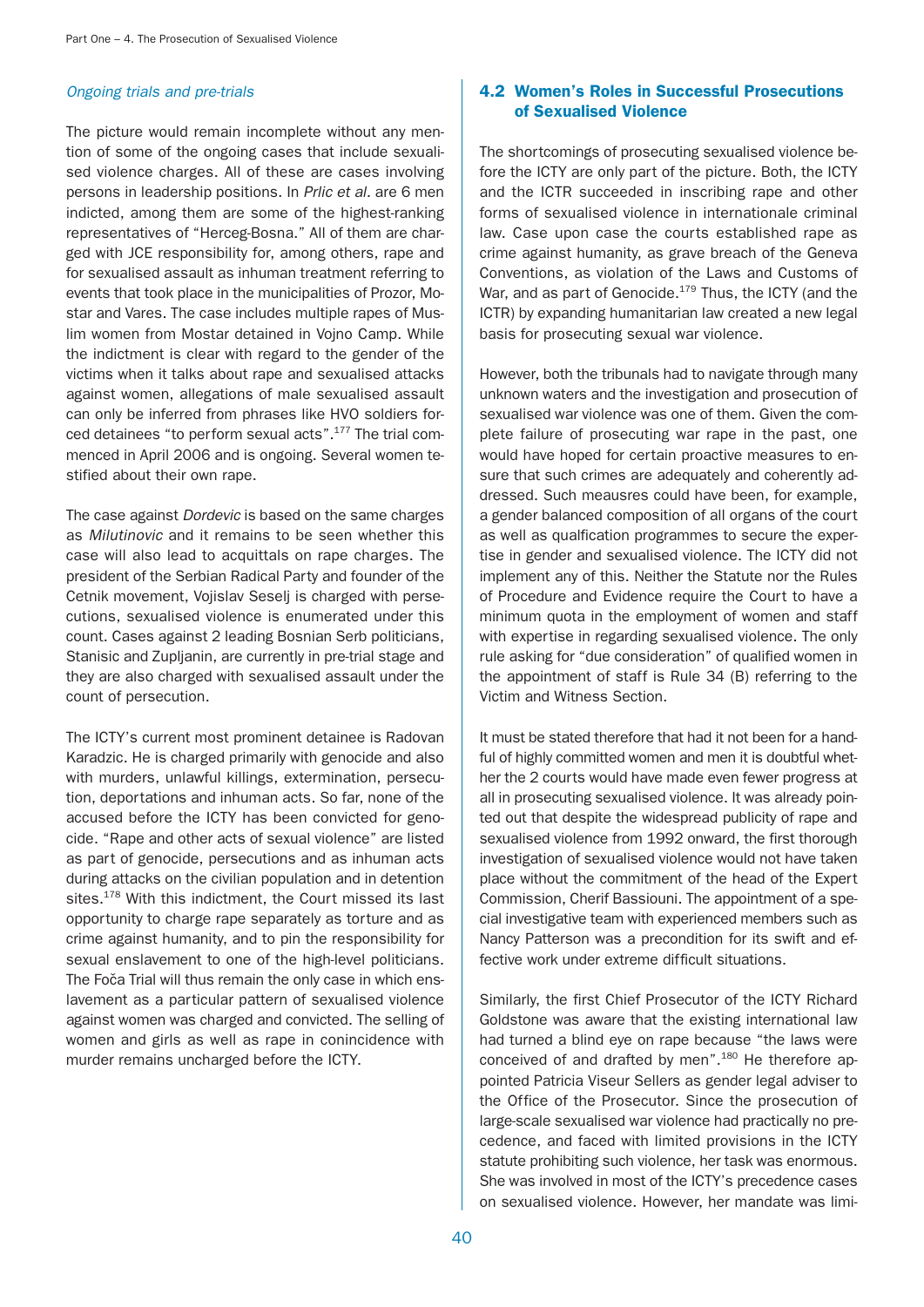ted to "advice" and her position was not institutionalised in a way that gave her authority to ensure exhaustive, coherent and persistent investigation and prosecution. Since she left in 2006, she has not been replaced.

The history of the ICTY shows that the prosecution of sexualised violence requires political will of the Chief Prosecutor, a gender-balanced and qualified staff to develop a comprehensive prosecution strategy, special investigative teams and a coherent policy to monitor and evaluate the work and progress done.

The UN General Assembly elected 11 judges for the ICTY after 10 rounds of scrutiny. When they met at a noble Spa in The Hague in November 1993, to discuss the task before them, there were only 2 women among them: Judge Elizabeth Odio Benito from Costa Rica and Judge Gabrielle Kirk McDonald from the United States. Despite the public commitment of the UN to deal seriously with sexualised violence crimes directed in particular against women, the UN did not follow Bassouini's example to ensure the implementation of the commitment. "The first unpleasant surprise came," recalled Judge Odio Bentio 6 years later, "when only two women got elected to the Tribunal out of a total of 11 judges. To me that was a bad sign because I had hoped that if more women were part of the Tribunal, their presence would serve to make these crimes more important in the proceedings. The two of us have had a long difficult struggle, although we were supported by some of our colleagues. (…) But the need for more women has been painfully evident during these vears".<sup>181</sup>

There are no official data available reflecting the gender composition of the Court. According to Kathrin Greve, who examined the prosecution of sexualised violence before the ICTY and the ICTR up to 2004, the percentage of female judges until 2004 was never higher than 24 and sometimes it was even down to 12.5. The Ruanda Tribunal faired better with up to 40% female judges. On an average, 18 % were female judges at the ICTY and 22% at the ICTR.<sup>182</sup> In 2009, the percentage is 23 with only 2 of the permanent judges and 4 of the 12 at litem judges being female.

"In spite of (…) Judge Goldstone's efforts," Judge Elizabeth Odio Benito recalled in 1999, "the indictments that followed did not reflect the crimes committed against women".183 Judge Odio Benito intervened several times in the Pre Trial phase because "I was worried that once again we were going to invisibilise what had happened to women on the pretext that we did not have any evidence or that no one was talking about rape".<sup>184</sup> On 8 November 1994, she publicly appealed to Chief Prosecutor Goldstone not to forget crimes against women in the indictment against Dusko Tadic.<sup>185</sup> About a year later, she was one of the 3 judges to confirm the first indictment of the ICTY. Dragan Nikolic, the commander of the Susica Detention Camp in Vlasenica, eastern Bosnia, was charged with murder, torture and persecutions of non-Serb camp detainees. Athough there had been numerous reports on rapes in that area, the indictment did not contain any rape charges. During the confirmation hearing,<sup>186</sup> several witnesses talked about rape. Judge Odio Benito ensured that everyone heard them. In its decision to confirm the indictment, the Trial Chamber invited the Prosecutor to amend the indictment with charges on rape and sexualised assault. The Trial Chamber found that the witness statements submitted by the Prosecutor himself suggest "that women (and girls) were subjected to rape and other forms of sexual assault during their detention at Susica camp. Dragan Nikolic and other persons connected with the camp are alleged to have been directly involved in some of these rapes or sexual assaults. These allegations do not seem to relate solely to isolated instances".<sup>187</sup> The Prosecutor amended the indictment subsequently.<sup>188</sup>

Similarly, Gabrielle Kirk McDonald too had to intervene when confronted with an indictment that did not contain any rape charges:

"There were one, two, three Indictments, major Indictments and while rape had been charged in one Indictment, it was not charged in the major one. As soon as I looked at the Indictment, I called the prosecutor assigned to the case and asked him about it and he said, 'We do not have any statements. There is no support for it.' So I said, 'You know me. I am going to go through every single page, every single page of this material, and if I find something, I am going to tell you.' I worked through it all and I found numerous statements referring to rape. One of the physicians who had treated rape victims had not even been contacted to find out whether there were any who would want to talk about it. In the statements, the women said that they would be willing to testify. It was not like they were saying, 'This happened to me and I don't want to talk about it.' That is usually the excuse given, that they do not want to talk about it. (…) I called a legal assistant and I said, 'We have some problems here and I need you to help me.' We prepared a whole list of references to rape in the material. So when I confirmed the Indictment I said, 'Now I want to get into something else. Rape has not been charged. Let me go through what I have found.' I went through it affidavit by affidavit. I turned each page and just kept on going, affidavit by affidavit. Then, in one Indictment, rape was charged (…) In another Indictment, the whole affidavit was in there but was not charging rape. They were shocked by that. So I say that before you get a monument, you have to earn it, meaning that rape has to be charged; it has to be brought out; it has to be part of the trial." 189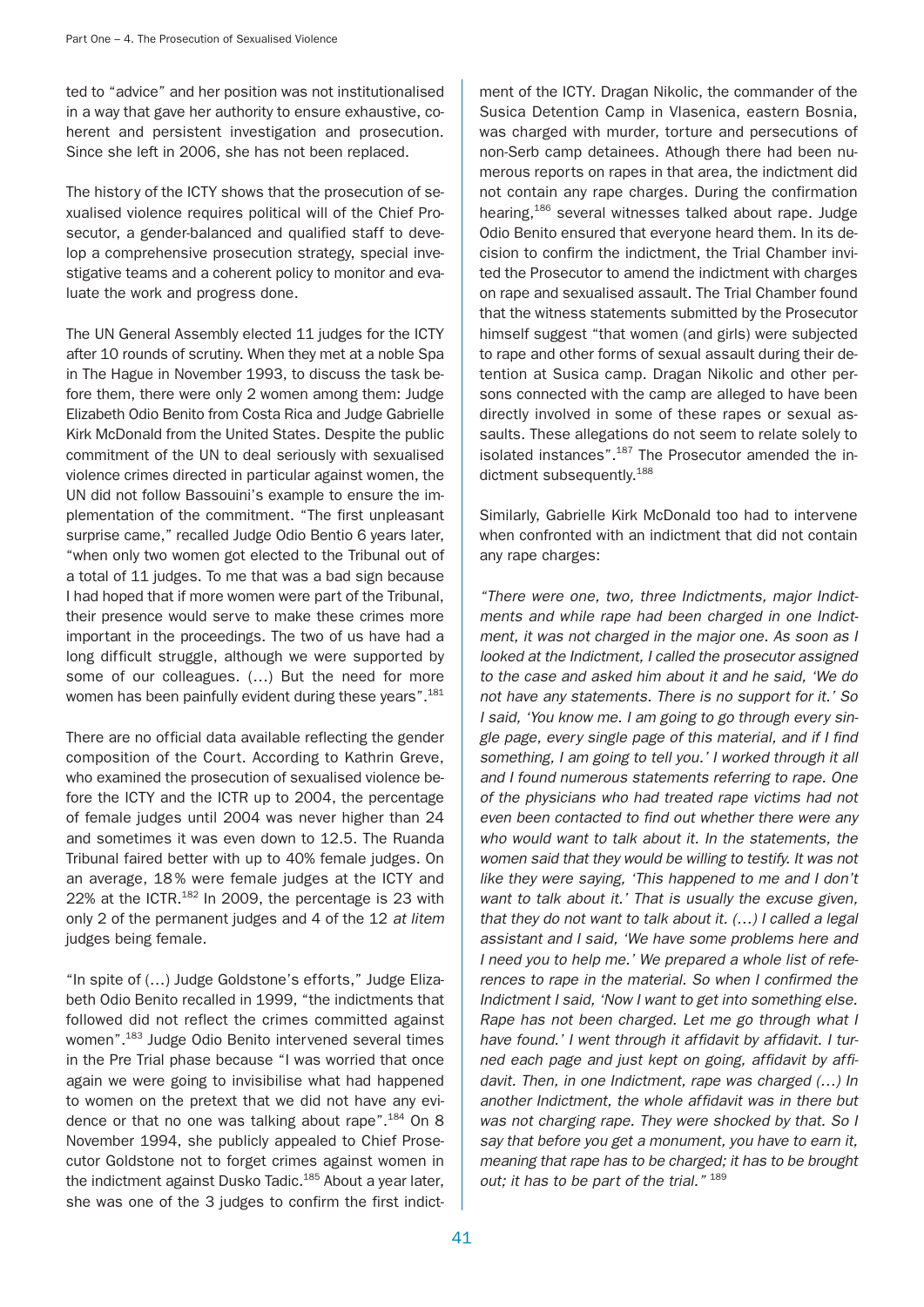All of the ICTY's most important precedent cases on rape and female sexualised assault involved the active participation of women at the Court, both on the bench and in the prosecutorial team.

## 1. The Celebici Case

The so-called 'Celebici' trial took place in 1998 with 4 accused held responsible. The case was about a camp situated nearby the village of Celebici in Central Bosnia jointly run by Bosnian Croat and Bosnian Muslim. The accused were Delalic, a military commander of the region; Mucic, the camp commander; Delic, the deputy camp commander, and Landzo, a guard of the camp. Except for Landzo all were charged with superior responsibility for the crimes committed in the camp, including rape and male sexualised assaults. In addition, Delic was charged with rape as a form of torture constituting a grave breach of the four Geneva Conventions.

2 female witnesses testified under their full name and in open session on being repeatedly raped by Delic. Witness Cecez was raped during interrogation by the accused Delic and in view of other soldiers. The accused instructed her not to tell anybody about it. Later, 4 soldiers raped her in detention room one after another. 2 of them told her not tell anyone about it, the third left in a hurry after he heard noises in the hallway and while the fourth one said: "Do you see how a Turkish cock can fuck?"190 The sixth instance of her rape was when Delic handed her over to a civilian whom she could not recognise because they turned off the lights. She besieged him not to rape her saying that she does not know anything about the whereabouts of other family members. However, the man only said: "We won't talk about that. Let's talk about sex", following which he raped her.<sup>191</sup>

Witness Antic was raped at least 3 times by Delic. During her first interrogation, the accused Mucic asked her if she was married. When she denied, he said to Delic: "This is just the right type for you."192 Later in the night, Delic ordered her into his room and asked her name and address. He then cursed her "Cetnik mother", ordered her to take off her tracksuit and asked her why she was not dressed nicely, following which he raped her. The next morning he came into the room where she was detained with other women and asked her how she felt. When she cried he said: "Why are you crying? This will not be your last time." The next time Delic ordered her through a guard to take a shower, "to take a really good bath to wash myself very clearly, very much because some doctors would come to examine us." After the shower she was taken to Delic's room where he raped her trying out different positions.<sup>193</sup>

The Trial Chamber in Celebici was composed of 3 judges; 2 men, Judge Karibi-Whyte and Judge Saad Saood Jan, and 1 woman, Judge Elizabeth Odio Benito. The Chamber set a very important precedence by qualifying all the rapes including those that took place in context of interrogation as torture. The Chamber stated that the rapes, "causes severe pain and suffering, both physical and psychological".<sup>194</sup> The purpose of torture, it found, cannot be reduced to obtaining information, as the defence had alleged, but such purpose includes punishment, intimidation, coercion and discrimination of any kind, including gender. In addition to intimidation, punishment etc., the Chamber stated, "the violence suffered by Ms. Cecez in the form of rape, was inflicted upon her by Delic because she is a woman".195 The Chamber noted the same for the rapes of Ms. Antic.

Such a judgement that clearly stated the gravity of rape would not have been possible if rape would have been charged as an act of persecution.<sup>196</sup>

# Furundzija and Bralo

The Furundzija judgement was issued one month after the Celebici judgement. The case involved 2 members of the Bosnian Croat paramilitary group, called 'Jokers' operating together with the Croat defence forces HVO in the area of Lasva valley. When the trial against Furundzija took place, the second man, Bralo, was still at large. Both had commanding functions within the group. Their headquarters was situated near Vitez, often referred to as 'the Bungalow'. During the so-called 'war in war' in 1993 between Bosnian Croat and Muslim forces, non-Croat civilians, mostly Muslims, were detained and tortured in 'the Bungalow'.

Patricia Viseur-Sellers led the prosecution on this case. Witness A was raped in context of interrogation. While Furundzija questioned Witness A, Bralo threatened her with a knife. Witness A was also forced to sit undressed before several soldiers and Bralo raped her repeatedly during the breaks of the interrogation. He even stopped another soldier from beating the Witness "as he had 'other methods' for women".197 Furundzjia was charged with rape as torture and outrage upon personal dignity, both constituting war crimes.

The Trial Chamber with Judge Florence Mumba presiding, held that there is no doubt that Furundzija and the other commander (Bralo) "divided the process of interrogation by performing different functions. The role of the accused was to question, while Accused B's role was to assault and threaten in order to elicit the required information from Witness A and Witness D".<sup>198</sup> Furundzija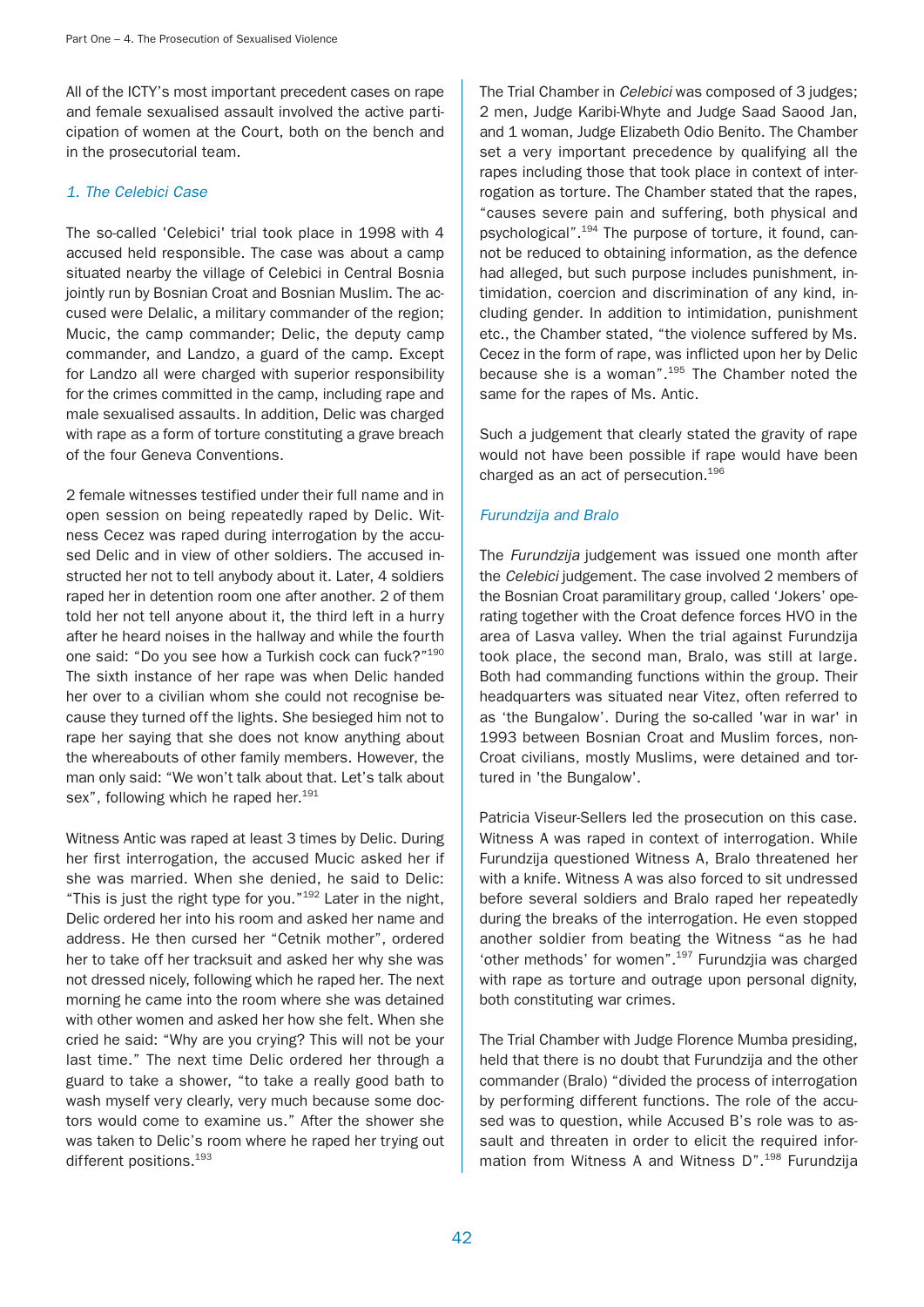was convicted of torture and of aiding and abetting in rape as outrage upon personal dignity. He was sentenced to 10 years of imprisonment.

Miroslav Bralo surrendered in 2004. He was accused of several other crimes, among them the participation in the attack of the village of Ahmici and thereby killing at least 14 persons. For those acts and other killings he was charged with persecutions, murder, torture; for the acts he committed against Witness A he was charged with rape in a separate count as war crime and as grave breach of the Geneva Conventions. Bralo pleaded guilty to all counts; the Trial Chamber found that he had undergone a personal transformation since the commission of his crimes but nevertheless sentenced him to 20 years imprisonment because of the gravity of crimes he had committed.

#### The Foča Trial

The ICTY's most prominent case involving rape was the Foča Trial, which demonstrated the gendered realities of war. The 3 accused in this case were: Dragoljub Kunarac, an alleged commander of a group of mostly Montenegrin volunteer soldiers, Radomir Kovac and Zoran Vukovic, both members of a military detachment of Bosnian-Serb forces based in Foča. All 3 were accused of multiple rapes. Kunarac and Kovac were charged in addition with enslavement of young women. They were charged with 29 counts of crimes against humanity and war crimes.

The Foča trial revealed the ways in which racism and sexism interacted to constitute an environment in which the female part of the Muslim population of one region was targeted and became fair game with the approval, albeit tacit, of the majority Serb population. The many female witnesses of the defence called in to prove alibi or to discredit the prosecution witnesses only confirmed the extent of their support to the systematic attack through their readiness to deny and lie for the accused.

With the exception of one woman who was raped by Kunarac and 2 other men in the context of a house search, all other women who testified in trial had been detained in collective centres like schools or sport halls after being taken hostage. At night, soldiers would take them elsewhere and rape them. A couple of guards tried to prevent it without much success. Most guards either joined in or looked the other way. Many participated in the crimes, including the chief of police Gagovic.<sup>199</sup> Kunarac's gang, a small group of soldiers often tasked by the local battalion with reconnoitring resided in a house close to the Aladza mosque, which was eventually completely destroyed. Kunarac brought several young women and girls from the detention site to this house to 'serve his men' in all respects. Sometimes the women were gang-raped.

Women and girls were also held in a house called the Karaman's house in a small town close by, where soldiers led by a military leader Pero Elez resided. Young women and girls taken hostage from either detention sites or directly from their homes were held in this house. The youngest were barely 13 years old. Elez was killed later in broad daylight. From Kunarac's testimony it can be inferred that the 2 gangs quarrelled over "their" women and that during one such fight, Kunarac's best friend was also killed. After Elez's death, a former policeman from Foča. Radovan Stankovic, took over the command of Karaman's house. Kunarac himself came frequently to rape some of the girls he had moved there from his headquarter. Together with a former Café owner in Foča, Gojko Jankovic<sup>200</sup>, Kunarac also held at least 2 girls hostage in another house. They treated them as property and it was clear who "belonged" to whom. There was also a female soldier Jadranka in this house promoting the rape of these young women and treating them with utmost cruelty.

The accused Kovac also held at least 2 young women hostage together with his comrade Kostic in an apartment building. Here too, the men ensured that the women knew who they had to obey. From time to time, he also brought in other women as well as other soldiers who would rape them. In the trial, Kovac tried to pass off the enslavement as a love affair. He frequently took out 'his' girl to parties or to a café where she had to pretend being his girlfriend, while everybody knew this was not the case. By then, all Muslims in and around Foča had either been killed, deported or detained. During the trial, many witnesses talked about of many other 'houses' where women were taken to and passed on from one soldier to another.

Some, maybe many women were sold to weekend fighters from Montenegro and there is also evidence that those in charge of the 'bordellos', as the Bassiouni report had termed such houses, took money from other soldiers or whatever was valuable and scarce at that time in exchange for procuring women for them. These facts could easily be termed small scale trafficking in women and girls.

The trial refers to 2 large groups of women detained in Foča or nearby Kalinovik – each up to 60 or 70 persons, including children and a few elderly men. The trial did not give a total number but it can be inferred from the testimomies that the groups the witnesses came from were not, by any means, the only ones. Other sources<sup>201</sup> confirmed that rapes took place in other places as well like, for example, the hospital. There are no estimates of how many women were raped during house searches and how many men kept girls and women in their flats.

Foča became a place where men who wanted access to women for sex were constrained only by the ownership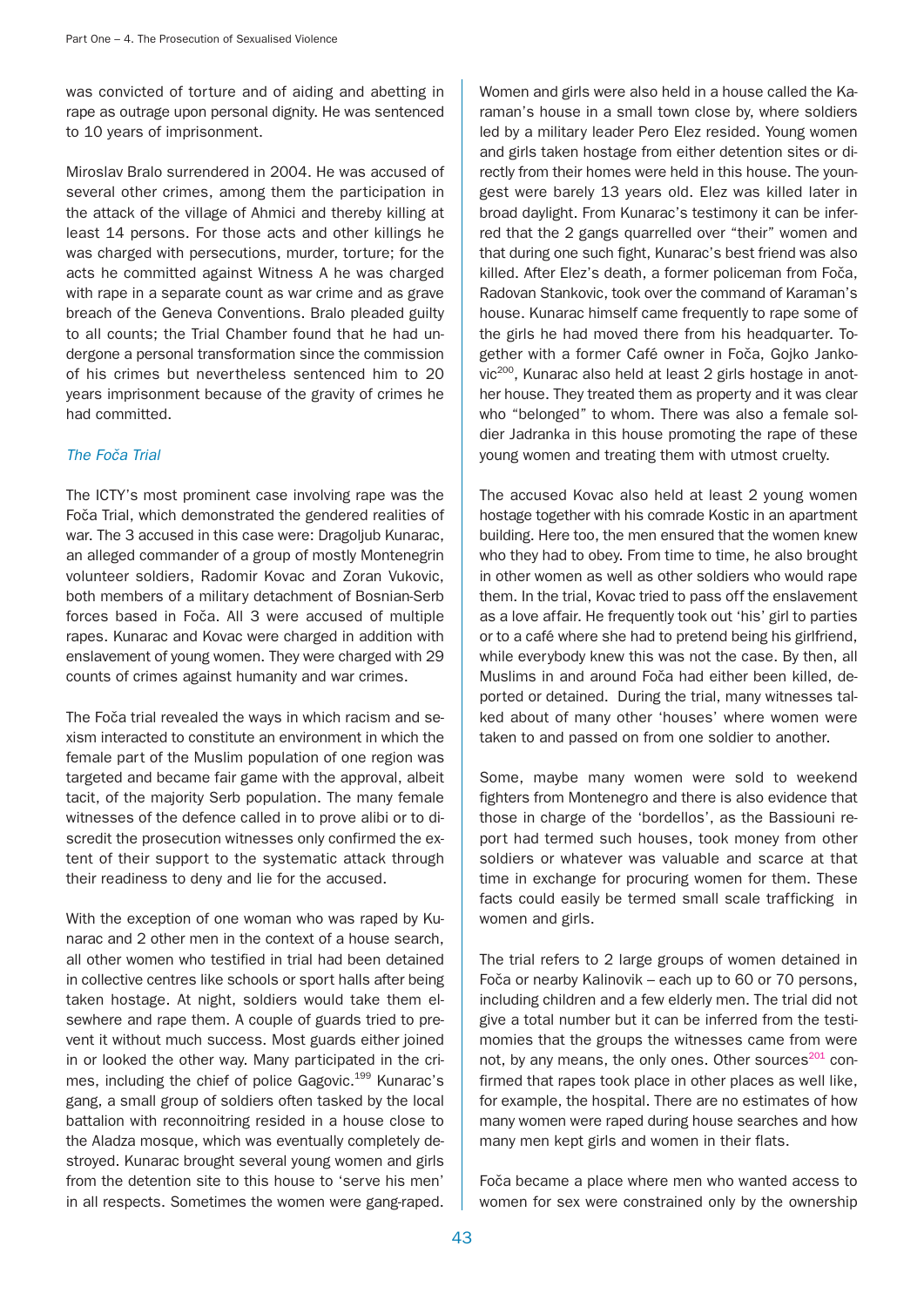claims of other men and by ethnic affiliation of both, perpetrators and victims. Some would even take the girls to their parent's homes, give them Serb names and introduce them as girlfriends. It is impossible that crimes of such scale could have taken place in a small place like Foča without, at the very least, the tacit consent of the remaining Serb population.

This case was investigated and put together by a team of mainly 3 women. Hildegard Uertz-Retzlaf, a prosecutor from Germany, headed the investigation from 1995 onward; Tejshree Thapa, a lawyer from Nepal, conduced most of the first interviews with rape survivors; and Peggy Kuo, an Asian America trial attorney, played an important role in the trial phase. The team was supported by female Croat interpreters and received advise from Patricia Sellers and Nancy Patterson. Thanks to this all female team, the Foča trial not only dealt effectively with the separate acts that had been charged, but the trial also placed the acts into the overall context of both, the general attack on the Muslim population in that region and the specific attack on the whole of female Muslim population used as 'war rewards or booty' for the warring soldiers.

31 witnesses testified for the prosecution, among them were 24 women who had survived a nightmare of continuous rapes, gang rapes and enslavement. 6 more women testified as survivors, in part mothers or close relatives of those who had been raped. Without these witnesses and the witnesses in all other cases, none of those responsible for rape and other forms of sexualised assault would have been held responsible. Kunarac was sentenced to 28 years of imprisonment, Kovac to 20 and Vukovic to 12 years.

# 4.3. Sexualised Violence Trials in Bosnia and Herzegovina

Like the ICTY, the WCC does not keep a data base on trials. To establish a tendency in regard to conviction rate and charges we conducted an analysis of the judgements published on the website of the WCC up to 1 June 2009. Those were both first instance and appeals judgements. The findings are based mainly on judgements since contrary to the ICTY transcripts of trial proceedings are not available online. This is a very limited source as the written judgements at the WCC are rather short as compared to the comprehensive descriptions of facts and legal discussions of ICTY judgements. Additional data were taken from the annual report of the WCC published by the Registry and from the  $(BIRN)^{202}$  reports; however the latter did not entirely match with the data from the judgements. Since it takes several months to publish judgements on the website the judgements we analysed were rendered from 1 July 2005 until 20 February 2009 only.

A total of 45 cases was reviewed.<sup>203</sup> 30 cases were completed (appeal judgement reached). 11 (36.7%) completed cases $^{204}$  and 4 (26.7%) cases in which the first instance judgements were reached included sexualised violence charges.

If we look instead of cases into the statistics relating to individual accused then we have 67 accused in total. 20 of them (all men) were accused of sexualised violence.<sup>205</sup> 11 of them had their cases completed, 9 were found guilty for, among others, sexualised violence against women. Figure 7 gives the conviction rate of accused charged with sexualised violence as compared with accused not charged with sexualised violence in completed cases.

Only 31.4% of individuals were accused of sexualised violence. The conviction rate of those accused of sexualised violence was 81.8%, as compared to a higher conviction rate of 91.7% in case of those not accused of sexualised violence. While this data might not allow for a statistically significant conclusion it does mark a tendency.

The cases on appeal at the time of conclusion of the review, had 9 men charged with sexualised violence, all of whom have been found guilty in first instance.

## Sexualised violence charges

In the case of the 20 men charged with sexualised violence all victims were females. 17 of those men were charged with sexualised violence under crimes against humanity, and 3<sup>206</sup> were charged under war crimes against civilians (in the completed cases, this ratio is 9 charges crimes against humanity and 2 charges for war crime against civilians). One of the accused charged under war crimes against civilians, Pincic Zrinko, was charged exclusively with sexualised violence. In 2 cases in which the accused persons $207$  forced 2 men to engage in oral sex (forced fellatio), the charges were characterised as torture, as war crimes against prisoners, and as war crime against civilians.<sup>208</sup>

Finally, when viewing the cases that involve sexualised violence charges it needs to be pointed out that 8 cases $^{209}$  refer to mass rapes (mainly in detention). These accused, apart from 2 cases (Tanaskovic – aiding and abetting and Mejakic et al. – command responsibility), were charged as direct perpetrators. Nedjo Samardzic and Gojko Jankovic have directly been found guilty, among other things, for sexual slavery.

## Plea agreements

6 cases were concluded based on plea bargaining. Only one case included sexualised violence charges<sup>210</sup> and in his plea the accused pleaded guilty to rape.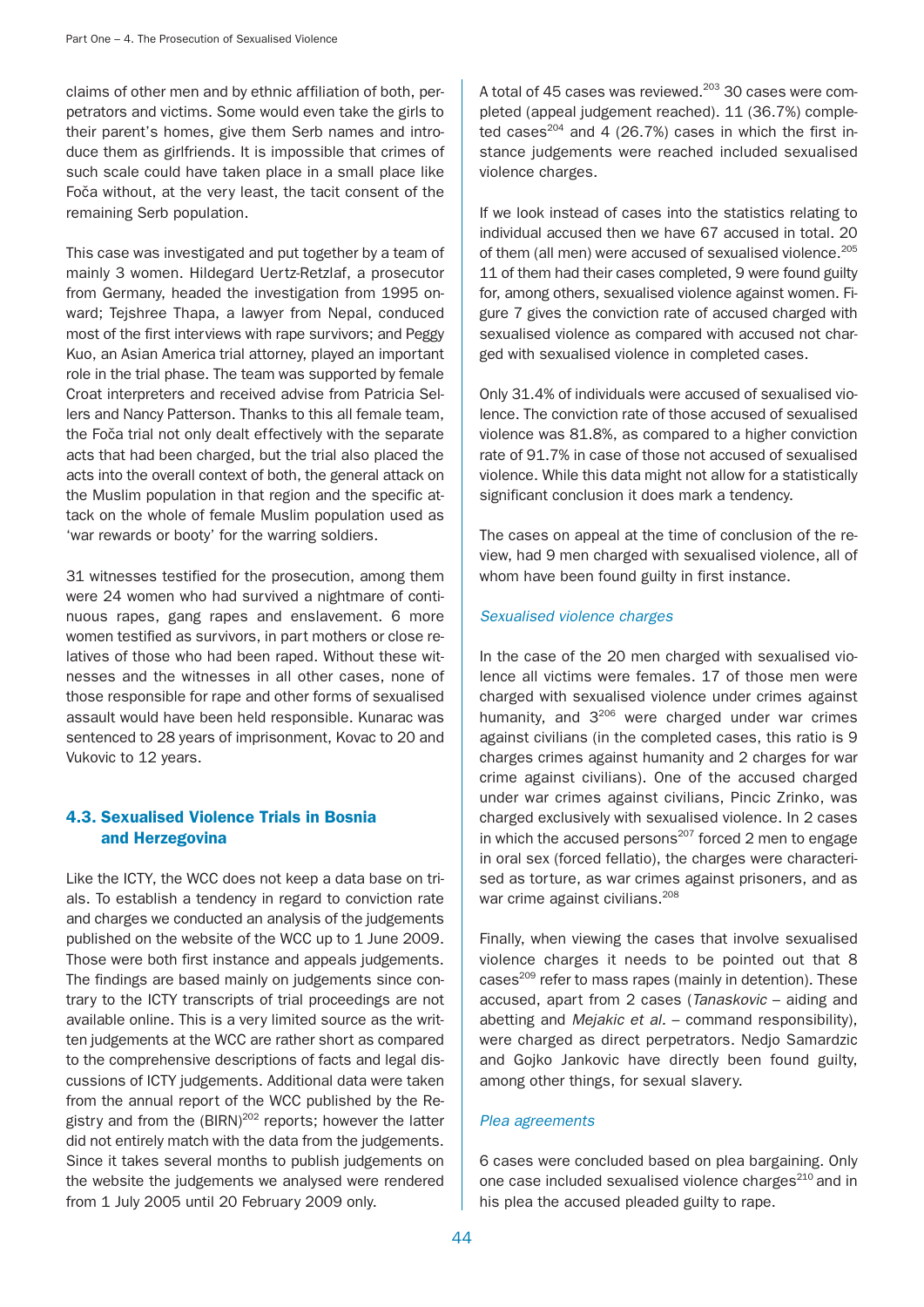| <b>Accused charged with sexualised</b><br>violence |                   | <b>Accused not charged with</b><br>sexualised violence |                   | <b>Total</b> |
|----------------------------------------------------|-------------------|--------------------------------------------------------|-------------------|--------------|
| 11                                                 |                   | 24                                                     |                   | 35           |
| 31.4%                                              |                   | 68,6%                                                  |                   |              |
| <b>Convictions</b>                                 | <b>Acquittals</b> | <b>Convictions</b>                                     | <b>Acquittals</b> |              |
| 9                                                  | 2                 | 22                                                     | $\mathcal{P}$     |              |
| 81.8%                                              | 18.2%             | 91.7%                                                  | 8.3%              | 88,6%        |

Figure 7: Conviction rate of accused charged with sexualised violence

## **Acquittals**

Several sexualised violence cases failed either in first or second instance because the judges found either the witnesses not credible or their testimonies unreliable. Thus, for example, the Appeals Panel dismissed the rape charges in Vukovic Radmilo and Vukovic Ranko et al. because the witnesses were found not credible. In some cases, rape charges were dismissed in first instance but the decision was reversed in appeal (for example in Samardzic). A closer look at the reasoning of the judges and the descriptions of testimonies given in the judgements reveals that several acquittals were influenced by everyday theories on rape and stereotyped behavioural expectations of rape survivors. In addition, our own observations in trial monitoring in 2008 confirmed that many of the disputed inconsistencies in testimonies could have been avoided if the witnesses had been prepared better by the prosecutors, indeed if the prosecutors had known their own witnesses better.

In the following we take a closer look at some cases.

#### The case Samardzi $c^{211}$ :

The trial against Samardzic is closely connected with the other 'Foča trials', i.e. with the ICTY trial against Kunarac et al., and with the WCC trials against Stankovic and Jankovic. Nedjo Samardjic had been a soldier in the Republica Srpska Army and he was accused of committing and aiding to commit killings, force relocations of persons, deprivations of liberty, sexual slavery, rapes of and persecutions against Bosniak inhabitants on "political, racial, national, ethnic, cultural, religious or sexual gender or other grounds that are universally recognised as impermissible under international law" in the period between April 1992 and March 1993, on the territory of the Foča municipality (Art. 172, item 1h of the Criminal Code of Bosnia and Herzegovina). According to the indictment Samardzic beat up and raped a woman together with a group of soldiers in June 1992. Together with his brother,

the accused forced the woman out of the house, took her to the Motel where she was repeatedly raped over a period of 7 days. Furthermore, he was accused of keeping a number of women and girls of Bosniak ethnicity in sexual slavery in the so-called 'Karaman's House' in Miljevina together with Radovan Stanković and Nikola Brcic. The Women and girls were, coerced into sexual intercourse as well as physical labour. He was also charged with having raped a number of women on several occasions in the period of July – August 1992 and of raping female patients in the Foča Hospital together with Radovan Stankovic, Dragomir Kunarac and other soldiers.

In 2006, the Trial Panel acquitted Samardzic of nearly all rape charges because they found the witnesses not credible or their statements not reliable. In some cases, testimonies were dismissed because of discrepancies between the statement the witness gave in court and several statements she had given several years before in other situations. Many of those discrepancies were of minor nature and could have been clarified if the Prosecutor had been better prepared and if he had also prepared the witnesses more properly. In other cases, women were not believed to have been imprisoned and enslaved in Karaman's House because they had a key to the house. Note, that most of these women have been girls between 12 and 18 years at the time of war and that in the whole area all Muslims had been killed, deported or imprisoned. They had no chance to escape. In another case, the Panel interpreted the words "they lived together" used by a witness to paraphrase the imprisonment and continuous rape of another young girl as "a community of two people without duress". The Trial Chamber failed completely to integrate the individual statements into the broader context of the attacks and the occupation of the area by Serb forces.

The acquittal of nearly all rape charges caused public uproar and the case went into re-trial eventually. While the main trial was held in closed session, the re-trial was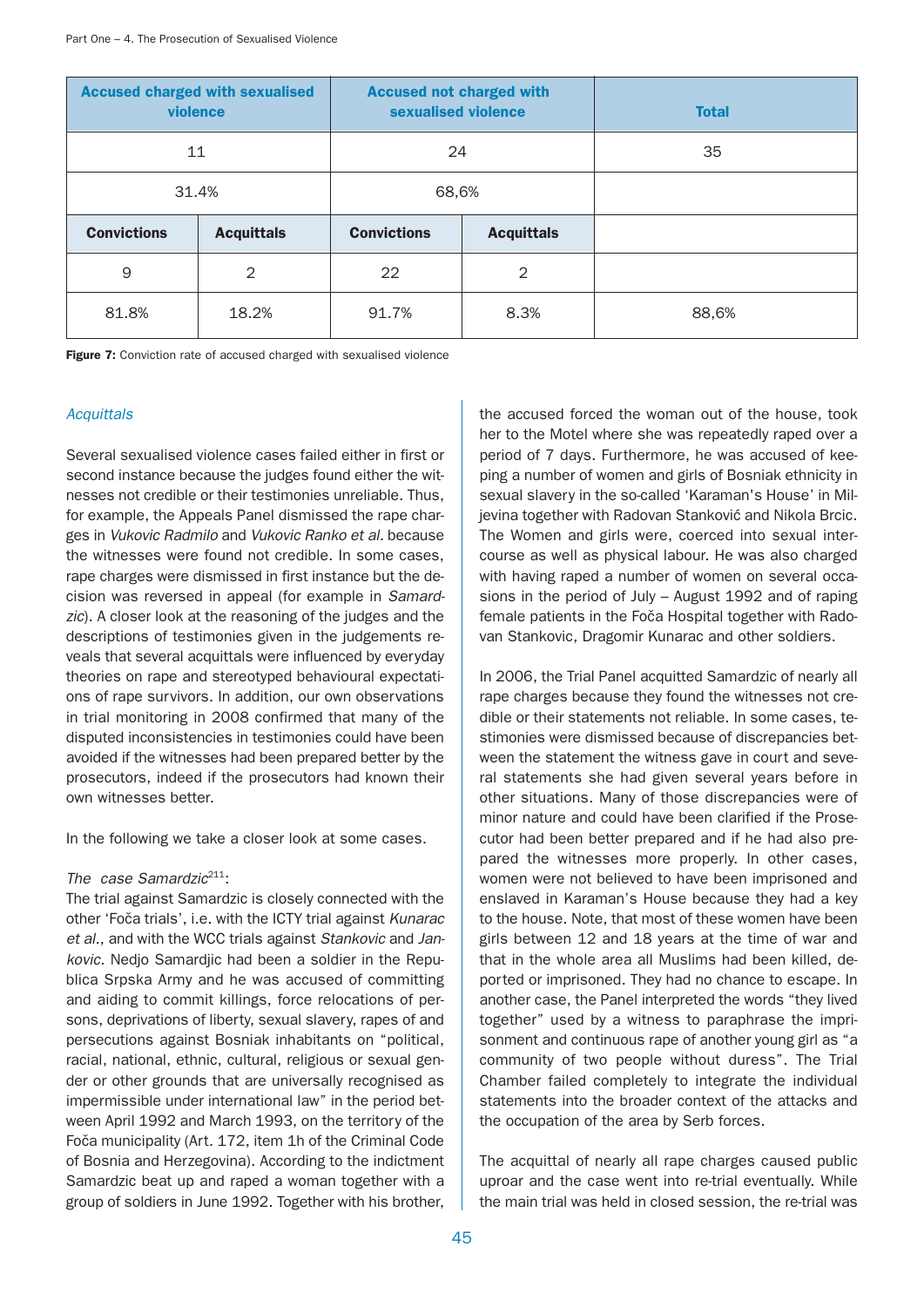open to the public and audio records of the testimonies were played in court. In the trial judgement, Samardzic appeared as not much more than a hanger-on who aided and abetted in holding women and girls in sexual slavery. The testimonies now heard in public told a different story. Samaradzic comes out as a soldier who was particularly brutal and active in the commitment of crimes and belonged to the more influential local leaders. The Appellate Panel gave full credit to this and reversed most of the Trial Panel's acquittals emphasising the credibility of the witnesses. The sentence of 12 years given by the Trial Panel was increased to 24 years. $212$ 

#### The case Vukovic Radmilo:

Radmilo Vukovic was charged for raping witness A several times in his house in Foča as a result of which she bore a child. He was charged with killings, torture, inhuman treatment and rape as war crimes against civilians.

Although there were some inconsistencies in the testimony of Witness A, namely pertaining to the question whether or not she had had an intimate relationship with the accused before the war, the first instance court gave full credit to witness A even though the panel found that the witness had lied in regard to her former relationship:

"Witness A unequivocally described the act of being raped by the accused Radmilo Vukovic, while the testimony of witness B (sister – the authors) was clear, logical and complementary in a manner that leaves no space for any doubts as to its accuracy. In fact, the testimonies are utterly consistent and correspondent in their essential and important elements, and the few varying interpretations of certain facts do not raise suspicion in relation to the authenticity and credibility of the accounts, given that these discrepancies are normal in the witnesses' psychological processes and do not refer to any of the crucial facts."<sup>213</sup>

Vukovic was sentenced to 5 years imprisonment. However, the Appelate Panel took the opposing view and gave significantly more weight to inconsistencies in the testimonies of both witnesses, in particular to the alleged lie of the victim witness about her previous relationship with the accused.

"Taking into account that the testimony of the injured party is a key piece of evidence in the case, it is absolutely necessary to consider that testimony very carefully starting from her first giving the information about the event itself and the perpetrator up to the completion of the main hearing in the case. The testimony of the injured party must not raise any suspicion as to its exactness and truthfulness, credibility and integrity of the witness exactly because the act of rape, as a rule, is never

# attended by a witness who might decisively support the testimony of the injured party.

This was particularly required in the instant case, since this was not a typical rape, characteristic for that period of time and the territory where the women were brought to the collection centres, repeatedly raped by a number of unknown persons, frequently detained and without any contact with the outside world, when, as a rule, there were witnesses to their apprehension or the act of rape itself, and where an incomplete or wrong perception of the victim might have occurred, caused by such specific circumstances, circumstances of long-term detention and multiple rapes by unknown persons."<sup>214</sup>

The Appellate Panel also found that the witness' behaviour afterwards (she tried to keep her pregnancy a secret but did not get an abortion while it was still time) was not logical as well as the fact that the accused had brought up the topic of contraceptive. "Such a behaviour", the Appellate Panel found, "by which the rapist brings the attention to the pregnancy problem is not a usual or logical behaviour of the person charged with the rape".<sup>215</sup> Vukovic was consequently acquitted.

The fact that the Appellate Panel based its verdict, among others, on speculations about 'logical' or 'illogical' behaviour of both the accused and the injured party is most troublesome. Such behavioural expectations are based on stereotypes that are closely linked to rape stigma. What the Panel did not discuss was the question why a woman after she had kept the rapes painfully secret would want to expose herself many years later. Upon our own observations after the first instance verdict we found that many people within the WCC from different sections had no doubt that the witness had lied about her prior relationship with the accused.

Without taking prejudice towards neither the witness nor the accused the gender biased argumentation of the Appellate Panel reveals lack of knowledge in terms of victimology and the psychology of giving testimony in rape cases.

## Boban Simsic case

Boban Simsic was charged with the criminal offences of crimes against humanity – persecution in conjunction with, among others, rape. During war, Boban Simsic acted as a police officer in Visegrad. His case is connected with the ICTY trial again Milan and Sredoje Lukic as he acted together with Lukic' paramilitary group, the 'White Eagles'. Simsic was charged with murder, forcible transfer of the Muslim population, imprisonment, torture, other inhumane acts and rape. In 4 counts, he was accused of sexually assaulting women, in particular in participating in at least 2 different situations in gang-rapes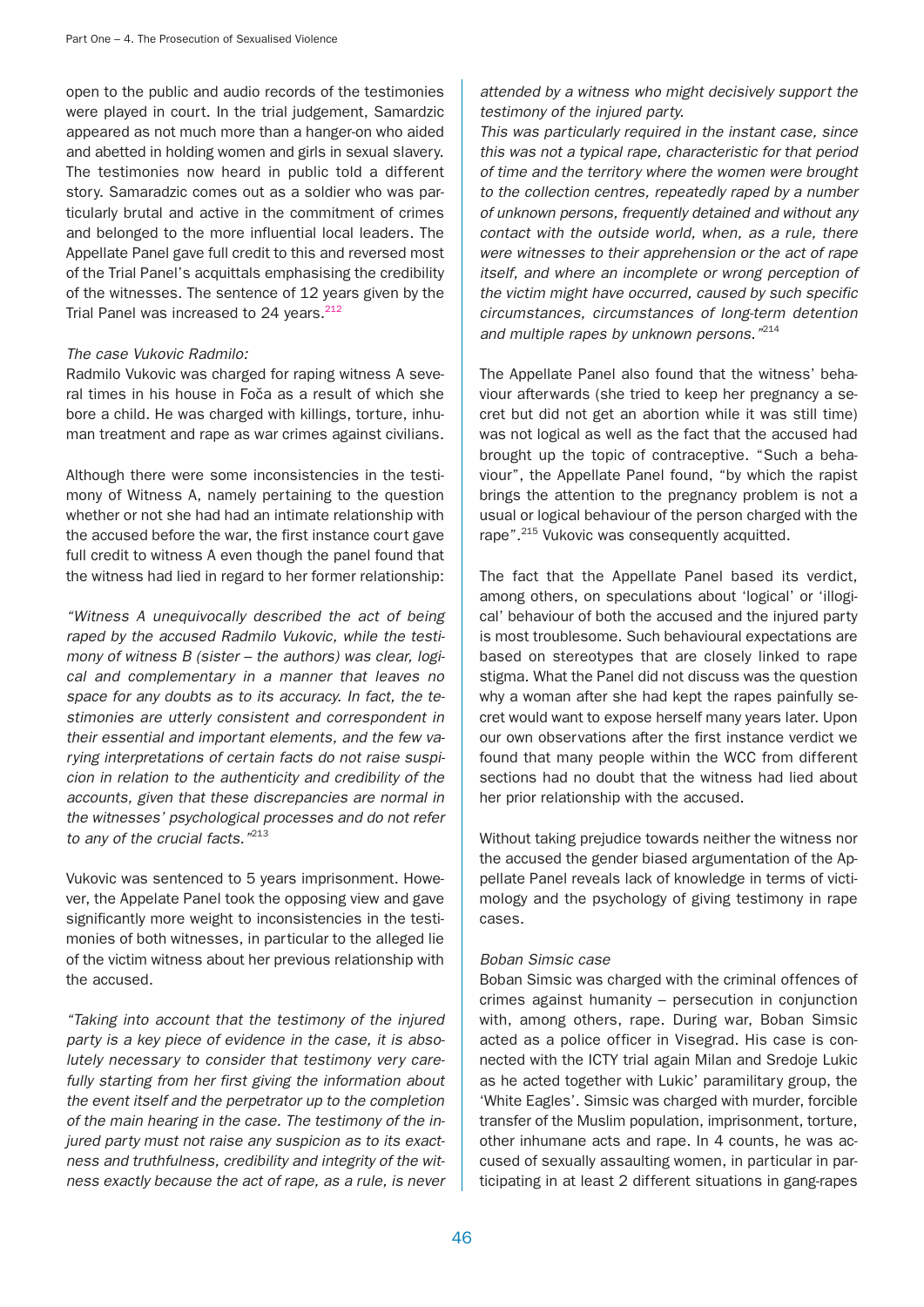of several girls and women and in handing them over to other soldiers for the purpose of rape. 21 female witnesses testified to these charges, at least 9 women said they had witnessed other women being taken out for rape and at least 6 witnesses testified they had been raped or forced to strip naked by either Simsic or by the soldiers he had handed them over to.

In 2006, the Trial Panel convicted Simsic to only 5 years and found him not guilty of having raped personally any of the women. He was, however, convicted for singling out girls and young women who had been detained in a school building "to procure them to members of the Serb Army, who carried out multiple rapes, beating and humiliation of several female persons"<sup>216</sup> The Appellate Panel confirmed the acquittals of rape but increased the sentence to 14 years as the Panel reversed several other acquittals concerning killings, enforced disappearance and torture. Thus, aside from the acquittals of all personal rapes the low sentences of both panels indicate that they considered the aiding and abetting in rape and sexual harassment of at least 9 women not as serious crimes. In this context, an ICTY judgement in a similar case is noteworthy. The camp commander Nikolic was – upon plea agreement – also found guilty for "procuring women to other soldiers". However, the Chamber did not minimise Nikolic' guilt because he "just" aided and abetted in rape but convicted them as "participation in sexual violence".<sup>217</sup>

Simsic' acquittal of having personally raped several women needs to be put into perspective. In a certain way, the trial was a disaster. The Trial Chamber found most testimonies on rape unreliable and several witnesses not credible. As all rape testimonies were held in closed session and as the judgements do not quote directly from testimonies it is impossible to assess the judgement in this respect. On the one hand, the inconsistencies in several statements as presented in the judgement seemed indeed to have been serious. On the other hand, several of the reasons that constituted the Panel's doubts on the witnesses' credibility are doubtful themselves. The Panel complained, for example, about some of the witnesses' hostile attitudes towards the defence counsel, about "standardised and schematic statements" like "Boban was in charge" or "Boban was always present", and referred to inconsistencies between testimony in court and former statements. Thus, the Panel took the fact that a witness had not mentioned the accused in her earliest statement many years ago when "by the nature of things, memory is the freshest" as evidence for lying. However, such contradictions between statements are quite common for several reasons as, for example, the different interests of the respective questioners, who steer the direction of the interview.<sup>218</sup> The Panel also dismissed trauma as a reason for inconsistencies because, as the Panel argued, the witnesses

had received support from the Witness Support section.219 Quoting Thomas Aquinas the Panel found that "neither wholeness nor coherence, and even less, clarity, were preserved in the statements" of the majority of the prosecution witnesses.<sup>220</sup>

The Trial Panel's judgement on the witnesses' credibility was overshadowed and certainly influenced by the voluntarily given confession of a witness that the president of the Association of Women War Victims had threatened her to take away her pension unless she testified against Simsic even though she did not see him commit any crimes. The witness even rose and shook hands with Simsic.

As can also be seen in the discussions in chapters 3 and 6 many judges and prosecutors struggle with evidentiary issues in cases with sexualised violence. There are major differences in what is perceived as minor or large discrepancies in testimonies. In some judgements, it seems that any inconsistency casts doubt on the truthfulness of the testimony of a rape survivor. Other judgements, as it was the case in the first instance judgment in Vukovic Radmilo, are sensitive of the victimologic particularities in rape cases. As the interviews with judges in Chapter 6 show, at least some court members are aware of these discrepancies and inconsistencies in judgements and willing to improve through expert exchange and training. At the same time, prosecutors also need to acknowledge that several rape acquittals are also due to lack of consistent strategy and thorough preparation. The interviews with witnesses in Chapter 5 demonstrate what witnesses need to be strong and "precise" in the courtroom.

#### The case of Ranko Vukovic et al.

Ranko Vukovic participated as a member of the Bosnian Serb forces persecuting the Muslim population in the municipality of Foča. He was charged with crimes against humanity for, among others, "coercing another by force to sexual intercourse (rape)". The indictment alleged that some time in July 1992 he raped witness A in Miljevina, Foča.

In 2008, the Trial Panel as well as the Appellate Panel acquitted Vukovic of rape because of inconsistencies in the statement of witness A. The court accepted that the witness had been raped several times by soldiers coming by at night to her flat but did not accept that the accused Vukovic was the first one who raped her for mainly 2 reasons: First, inconsistencies in her statements. Witness A had not mentioned the accused in her first statement to UN Forces in 2003 although she mentioned other rapists. She talked about the indicted rape for the first time in her statement during the investigation phase in which she claimed the accused had first cursed her mother, then thrown her on a sofa, ripped off her clothes and raped her. However, in court, she testified that Vukovic after some small talk had asked her to undress which she did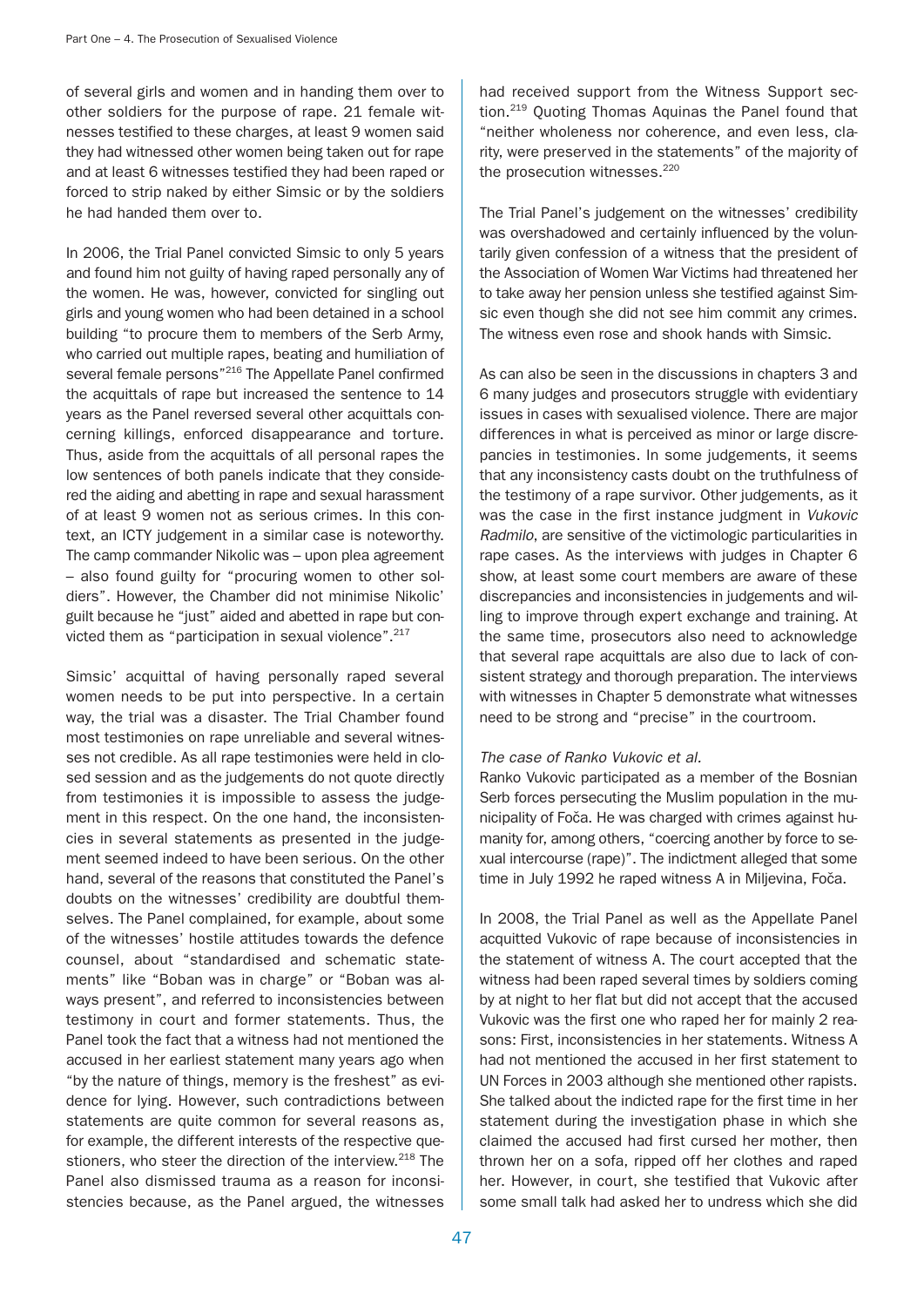and he then forced himself upon her on a sofa and raped her. He never came again but others started coming and continued to rape her. Witness A could not explain the discrepancies. The Trial Panel found "that the act of rape remains etched on a woman's memory and cannot easily be forgotten, particularly having in mind that, according to witness A, it was the first time she was raped. The Court does not view as convincing witness A's statement that she does not remember the manner of commission of the act..."<sup>221</sup> Second, 3 female neighbours of Witness A, described by the judgement as friends, testified for the defence. They stated that they knew that witness A's husband had been taken away but that witness A had never complained about rapes and that even though they had seen her often during that time they never saw any sign of distress on her or of having been raped.

The Appellate Panel also found it "illogical" that witness A forgot the course of events of her first rape and that she did not mention it to the UN Forces in 2003 when she "not only had an opportunity but also the obligation to say the whole truth about all circumstances of such, for her certainly, traumatic event".<sup>222</sup> The Panel also "expected that a victim of such a heinous act feels the need to label the perpetrator as a rapist as soon as possible, especially if she knows his identity, in order to bring him to justice".<sup>223</sup>

Psychologists, social workers as well as lawyers representing rape victims in civil law courts as a third party could easily explain the 'logic' of discrepancies as well as the illogicality of applying unscrutinised criteria as 'logical' or 'illogical' behavioural patterns of rape survivors. It is not by chance that some of the witnesses we interviewed recommended to prosecutors to allow prior reading of former statements and to bring in expert witnesses on rape and trauma. Others recommended to other women not to give any statement to anybody if they ever want to testify in court.<sup>224</sup>

## OSCE trial Monitoring

At the request of the ICTY Prosecutor and in line with its mandate, the OSCE agreed to monitor and report on the Rule 11bis cases i.e. on the cases moved to the national courts. Those cases were generally considered a test of the fairness and efficiency of the judicial system of Bosnia and Herzegovina. It is noteworthy, that 2 of the first cases referred to the WCC were major sexualised violence cases in connection with the ICTY's Foča Case.

To date 6 cases involving 10 accused were ordered by a Special Chamber to be referred to the WCC. Of the 10 accused transferred to the WCC, 4 have had their cases fully concluded. These are the cases against Radovan Stankovic, Gojko Jankovic, Mitar Rasevic, and Savo Todovic. 2 other accused, Pasko Ljubicic and Dusan Fustar,

pleaded guilty. Out of those cases, 2 cases (Stankovic and Jankovic) involved sexualised violence charges. As of June 2009, the case against 3 accused was on appeal: Zeljko Mejakic, Momcilo Gruban and Dusko Knezevic. All 3 accused are charged with sexualised violence as to crimes against humanity.<sup>225</sup> The trial of one accused, Milorad Trbic, is currently ongoing and it does not have sexualised violence charges.

As of June 2009 the OSCE Mission to Bosnia and Herzegovina submitted to the ICTY Prosecutor's Office 50 regular reports on these cases<sup>226</sup> and sent one confidential report submitted to the ICTY Prosecutor on 10 October 2006. The reports are compiled on a quarterly basis. These reports describe the main developments in each case and focus on any challenges identified by the OSCE monitors as being from the perspective of human rights standards, as well as on positive steps that have been undertaken to address these challenges.<sup>227</sup> The monitoring of the cases conducted by the OSCE is useful, especially with respect to securing a fair trial for the defendant. The comments and involvement of the OSCE have made an impact on the war crime procedures before the WCC.

Although the gender component is not systematically included in the OSCE trial monitoring their reports on the cases that include sexualised violence charges facilitated several improvements in the WCC. In its reports on Jankovic, the OSCE made several significant observations. Thus, in the second report,<sup>228</sup> the OSCE noted the lack of uniform application of protective measures in Stankovic and Jankovic, and noted that certain provisions of the Law on Protection of Witnesses lack clarity or do not sufficiently regulate all matters at issue. Furthermore, in the same report the OSCE noted:

"An additional procedural issue, on which there does not appear to be an established practice, is the question as to whether the parties can provide witnesses that they have summoned with records of their prior statements or depositions, so as to refresh their memory prior to their oral testimony before the court."<sup>229</sup>

As can be seen in Chapter 5 several witnesses we interviewed stated that prior reading of statements they gave many years ago was pivotal for their own feeling of safety and self-assurance. In Chapter 6 several prosecutors describe the statement marathon some witnesses ran over the years. According to OSCE the Presiding Judge in Jankovic "expressed her personal opinion that it would not be good to present a witness with prior statements before their oral testimony, although the Court would allow during the examination of the witness that he/she be reminded of what they have stated earlier, if they cannot recall".230 The OSCE did not take position on this issue. They only stated that it is important to clarify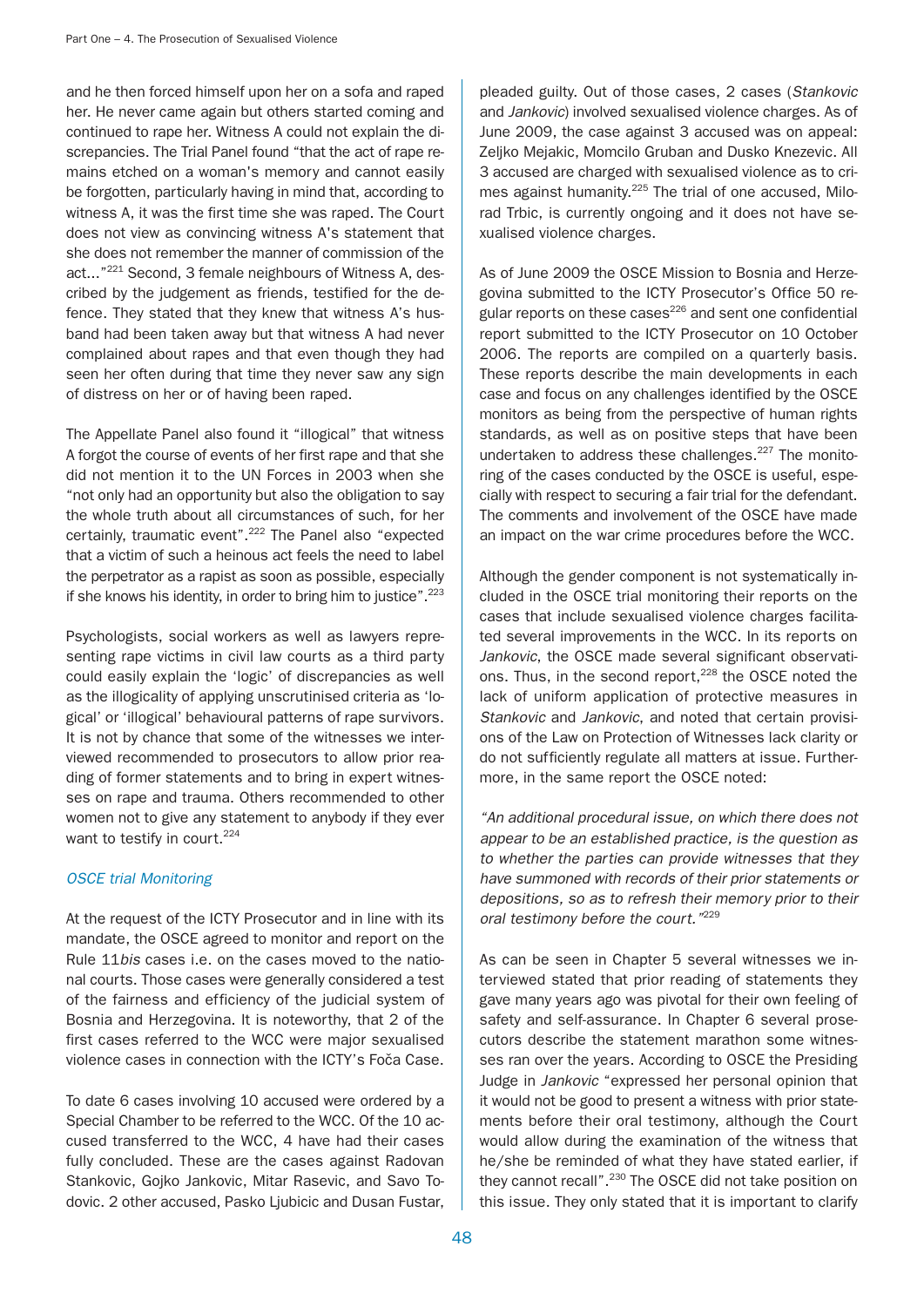whether this practice is accepted in the court in order to eliminate the danger of different panels applying different standards<sup>231</sup>

This decision is of particular relevance for rape witnesses given the emphasis judges put on consistent statements and their reluctance to give a guilty verdict without corroboration.232

In its third report on Jankovic, the OSCE did a significant intervention when "the Prosecution asked certain witnesses whether they were virgins before they were raped, while the Trial Panel did not disallow such questions".233 The prosecutor referred to virginity to make in an aggravating circumstance for sentencing. The OSCE called upon the Bosnia and Herzegovina Criminal Procedure Code provisions prohibiting questions about the injured parties' prior sexual conduct, as well as questions that are irrelevant to the establishment of the facts alleged in the indictment.

In light of discussions in our study in Chapter 8 it is important to note that in its fifth report on Mejakic et al., the OSCE monitors noted that following previous OSCE comments:

"The Trial Panel has begun asking injured parties about their desire to have their compensation claims settled in the criminal proceedings. However, in at least two instances it was rather evident that injured parties did not understand sufficiently the instruction on their right."<sup>234</sup>

In the same report, the OSCE has urged "the authorities to consider creating mechanisms to ensure the respect for injured parties interests",<sup>235</sup> and the encouragement to the "courts to exercise continued vigilance in explaining and ensuring that each injured party comprehends the scope of their right to compensation".<sup>236</sup>

Apart from the OSCE, the cases are regularly being monitored and reported on by the BIRN. Just as the OSCE reports those reports are very important and extreme useful, in particular for informing the public on an everyday basis on what is happening in the war crime trials in the WCC. However, to date no systematic and sustainable trial monitoring with a clear gender focus exists.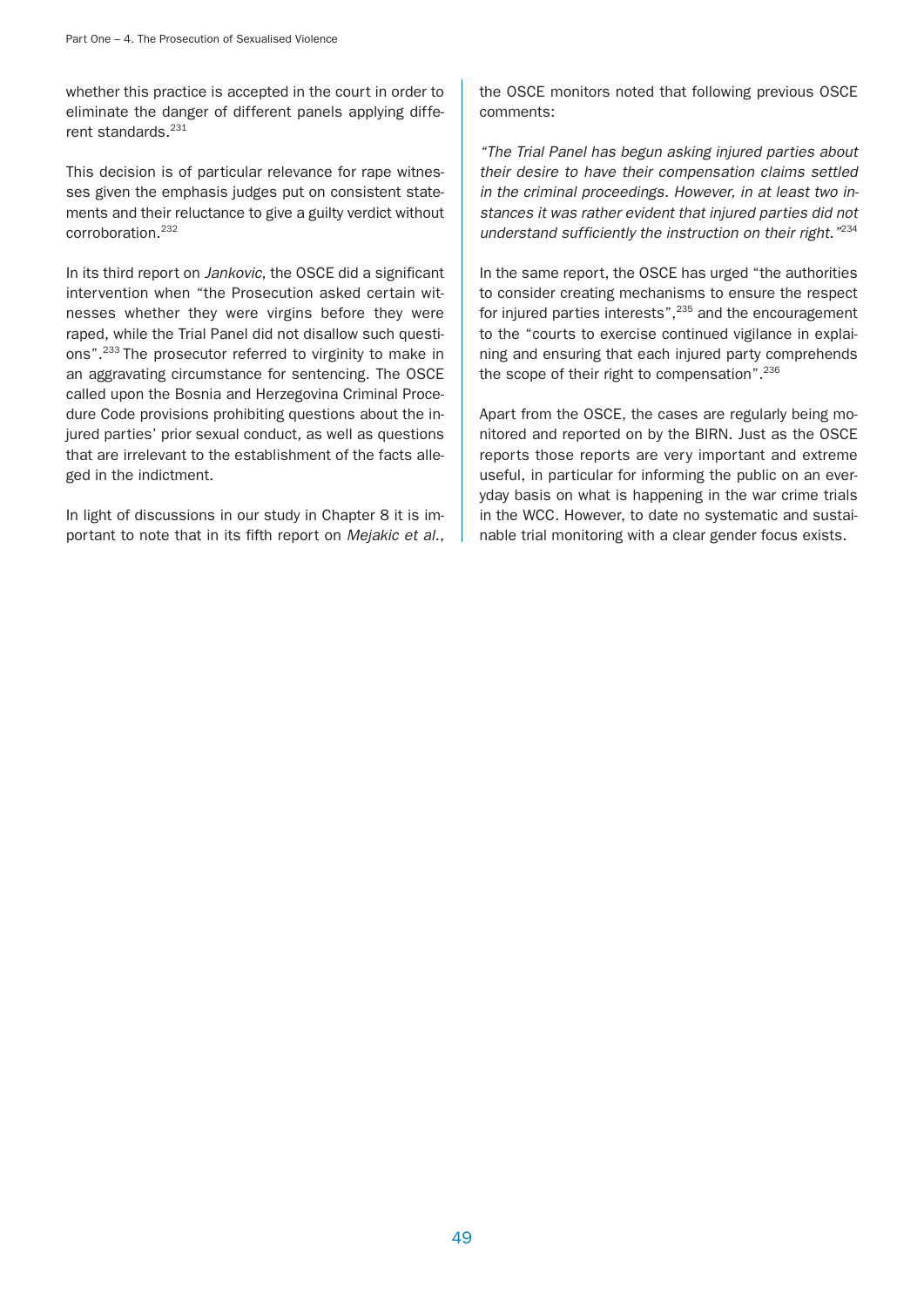# Part Two Views of Witnesses and Court Members

# 5. Witnesses' Perspectives

This section discusses what witnesses who testified about sexualised violence had to say on various aspects of their experiences in testifying. They spoke about their reasons for testifying, their positive and negative experiences in the courts, the kind of support they received or lack thereof, and their views on various aspects of being survivors of sexualised war violence.

## Limited access to legal justice for women

However, before we turn to the experiences and perspectives of female witnesses, 2 things need to be pointed out: on the one hand, significantly less women than men testified before both courts while on the other hand, much more women than men testified on sexualised violence.

As of June 2009 5,494 witnesses had been assisted by the Victim and Witness Section of the ICTY.<sup>237</sup> As no statistics were kept in the first years of the Tribunal, this figure does not reflect the exact number of witnesses that testified since 1996. The number includes prosecution, defence and chamber witnesses. 5,107 (93%) were fact witnesses and 387 (7%) expert witnesses. Out of the 5,494 witnesses only 790, i.e. 14.4 % were women. At the WCC, no such statistics are available. According to our own research based on 45 first instance judgements up to June 2009 out of a total of 848 identified witness statements 26.2% were given by women.<sup>238</sup>

These numbers signify a limited chance for women to participate in the legal process and to use it as a forum of justice, with all its limitations. This is all the more the case when we take into account that women are often called as witnesses to testify about crimes committed against others, mainly male relatives, rather than on crimes committed directly against themselves.<sup>239</sup> In his study on the experiences of witnesses before the ICTY, Eric Stover found that 90% of the witnesses he had interviewed "said it was their 'moral duty' to testify", a duty mainly grounded in obligations to family and community "to ensure that the truth about the death of family members, neighbours, and colleagues was duly recorded and acknowledged".<sup>240</sup> He also emphasised that all witnesses expressed a compelling need 'to tell their story'. Thus victims and witnesses see the ICTY and other War Crime Courts as "a forum for discharging their perceived moral duty",<sup>241</sup> to set a score right, to contribute to the

establishment of truth, and to memorise and honour those who perished. Even though, Stover continues, testifying is by no means a healing experience, and indeed can be re-traumatising, 77% of the study participants found testifying before the ICTY a positive experience.<sup>242</sup> Given the numbers above, it is so mainly for men because with only around 14% of female witnesses women are largely excluded from this experience.

## Estimated number of rape testimonies

"The lesser number of female witnesses", Wendy Lobwein, the former head of the Support Unit of VWS had stated on a conference in 2003, "can be attributed to the fact that women are witnesses predominantly in cases involving rape and sexual assault".<sup>243</sup> None of the courts offers any data in respect to the sex of witnesses in relation to the types of crimes they testified on. Based on our own research we found that at the WCC up to June 2009, 87.7% of statements on sexualised violence crimes were given by women (93 out of  $106$ ).<sup>244</sup> We do not have comparable data for the ICTY, however the Fočca trial, i.e. the only ICTY trial that dealt exclusively with large scale sexualised violence, is the only trial in which significantly more women testified than men.

The total number of women that so far testified on rape or sexualised violence can only be estimated. Based on a systematic analysis of all ICTY indictments and judgements in cases that included charges of rape and/or sexualised violence we found that between 1996 and September 2009 approximately 60 women testified before the ICTY on having been raped or sexually attacked personally. In addition, an estimated number of 10-15 women testified as corroborating witnesses of rape. The number of witnesses can differ slightly as it was not in every case possible to infer the exact number of rape testimonies from the judgements.<sup>245</sup> A few more witnesses can be expected to testify on rape in the trial against Radovan Karadzic. Nearly half of those who testified on their own rape or on sexualised assault (28) did so in 2 trials: 18 in Kunarac et al. (Foča trial) and 10 in Kvocka et al. (Omarska Camp). The other 2 trials with a larger number of rape survivors testifying were Milosevic (6) and Milutinovic et al. (6).

At the ICTY, no more than 2 or 3 women testified more than once. From the interviews with witnesses and court members, we know that the number of multiple testimonies is significantly higher at the WCC. However, given the confidential measures under which most testimonies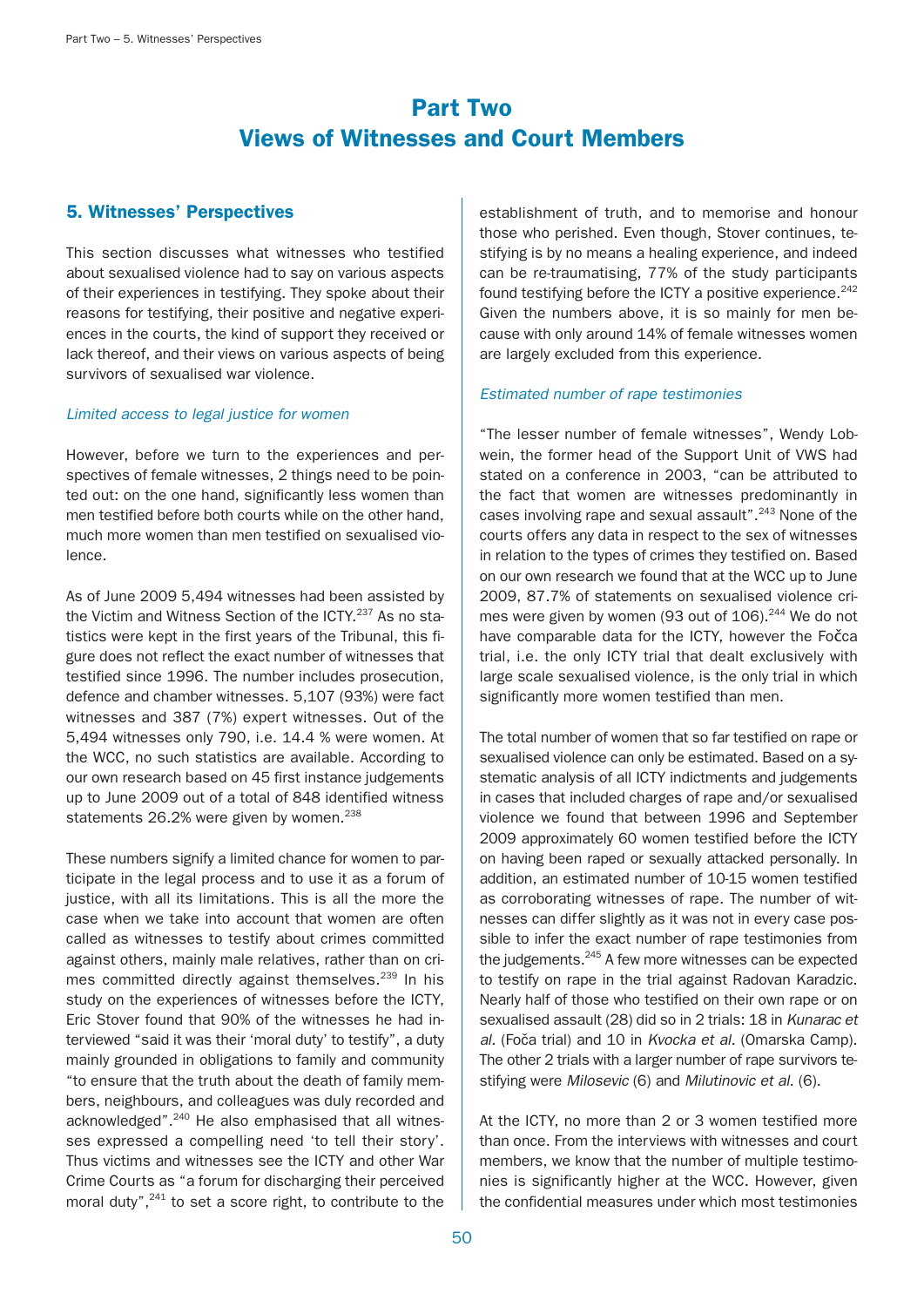on rape and sexualised violence are given, the number of women who testified more than once on rape cannot be reconstructed from public records. Considering these difficulties, we can only say with great caution that up to September 2009 probably no more than 120 to 150 women have so far testified on rape or sexualised violence before the ICTY and the WCC – as direct victim witnesses or as corroborating witnesses. The number of women who testified before Cantonal or District Court in Bosnia and Herzegovina is completely unknown.

## On Interviews, Methodology and Participants

Over 50 women shared their experiences with us on testifying before the ICTY and the WCC, and to a lesser degree before Cantonal or District courts. 49 of these women participated in either structured interviews (32) or semi-structured interviews (17). A few more joined in 3 group discussions with one camp survivor group.

45 of the women interviewed had personally testified in court.246 All except one woman had experienced rape or other forms of sexualised violence during the war. Of those who testified, 41 (91%) spoke of their own experience of rape. While all women testified also on other issues than rape, 32 women were called as witnesses in particular to testify about sexualised violence. The majority of the witnesses testified only once but 15 did so several times – 7 testified twice and 5 testified 3 to 5 times. 3 other women testified so often that they lost count saying they may have testified 9, 10 or even 20 times. In such high numbering women often included statements they gave to police, investigators or other officials over the time. They nevertheless indicate the readiness and willingness of some women to testify whenever necessary.

About two-thirds of the study participants testified before the WCC, and one-third before the ICTY. 9 witnesses testified at least twice at different courts – either before the ICTY and the WCC, or before a County Court<sup>247</sup> and either the ICTY or the WCC.

32 participants of the study were interviewed on a structured questionnaire which contained both closed and open-ended questions; some allowed for multiple responses.<sup>248</sup> The data of 5 other witnesses who participated in the pilot phase of the study in semi-structured interviews have been integrated. Thus, the data of what is termed in the following as Questionnaire Group reflect the answers of a total of 37 women. In addition, we conducted 12 semi-structured interviews and held 3 group discussions in which 6 to 10 women participated. The latter is referred to as Camp Survivor Group. Most of them had also been interviewed individually based on the questionnaire.

As mentioned in the introduction one limitation of the study has to do with protection. The vast majority of rape survivors testify under some kind of protective measures with their identity concealed from the public. This required a cautious and flexible approach in establishing contacts and a strict policy of confidentiality. First contacts were facilitated by local women groups, counselling centres and individual psychologists that all supported the study. Later on, interviewed witnesses themselves facilitated further contacts. The restrictions of confidentiality, however, did not allow ensuring a representative sample of witnesses. We simply moved on from witness to witness rather than choosing participants systematically by criteria as for example, regions with high or low rate of reported war rapes, pre-war residency, 'ethnic' or trials. Nevertheless, certain concentrations emerged through the snowball system. However, the same restrictions do not allow giving too detailed information about places of pre-war or present residence of study participants. The total number of witnesses is relatively small and "Bosnia is a place where everybody knows everybody", as many interviewed women pointed out; therefore such information might reveal the identity of individual participants. Because of this and because of the relatively small sample of interviewed women, we cannot offer a comparison between answers given and different categories of interviewed witnesses in terms of regions or cases.

All 49 women we interviewed still live in Bosnia and Herzegovina; 2 found a second home in another country but kept their house in Bosnia and commute frequently. 8% lived in the Republika Srpska at the time of interview, 92% in the Federation of Bosnia and Herzegovina. 95% gave their national identification as Muslim/Bosniak.<sup>249</sup> 8 women lived in their pre-war homes. Of the other 41 women about 60 % could not or did not want to return to their previous homes due to the political situation. The other 40% had decided to continue their life in the place where they had found refuge and where they had founded a family, made new friendships, found a workplace.

15 years after the war, 5 women were still living in collective centres, and about 60% of all women interviewed lived under very poor economic conditions with hardly enough money to sustain their families. In some cases the whole family, including grown-up children lived on the small pension of approximately 250 Euro. The pre-war professions ranged from factory worker to economist, retailer and judge. About 35% described themselves as housewives. At the time of the interview over 50% were unemployed.

All semi-structured interviews as well as all group discussions were carried out by at least one of the 2 main researchers. The structured interviews were carried out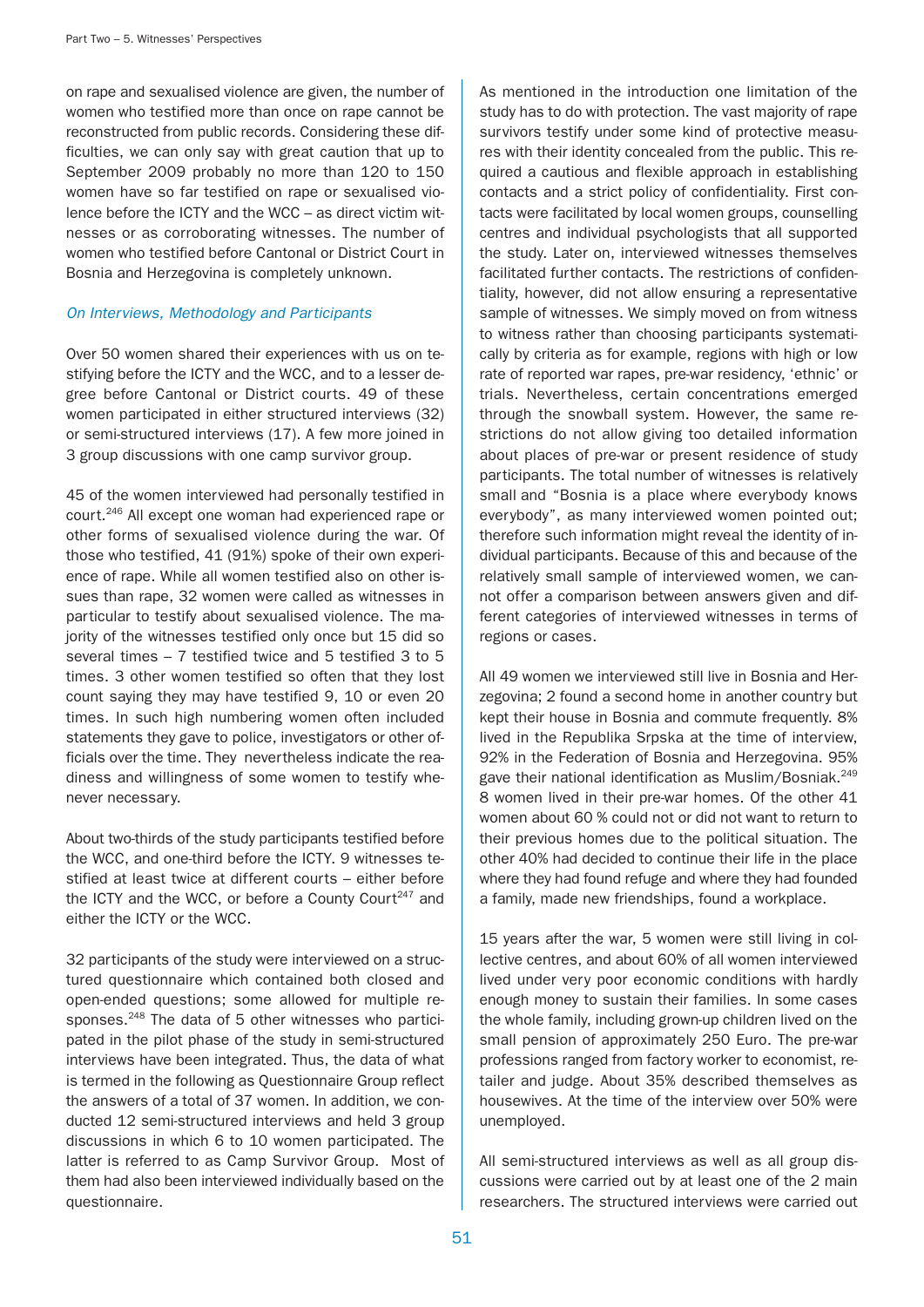by members of the local research team and, after training, by 2 additional women (one psychologist, one member of a victim support organisation).

The interviews and group discussions focused on the experiences of testifying. No questions were asked about details of the experienced violence. Evidentiary issues of the trials in which the participants had testified were also not discussed in order not to compromise their status as protected witnesses.<sup>250</sup>

## 5.1 On Reasons for Testifying

The testimonies at the various courts reveal a number of reasons why women testify before courts about their experiences of sexualised violence. The study added depth and analysis to these reasons and new explanations as to why women testified. The following section summarises witness responses on the issue.

## Motivated to Testify

84% of the Questionnaire Group felt it very important to testify on rape. For one woman, who was ready to testify wherever necessary, it was important to prove that rape was "a strategy that was not only going on in the camp where they took me to, but also in other places, other camps, prisons and so on". "It is really important to testify on rape", a former ICTY witness said. "If it happened and everybody knows anyway that I survived it why should I hide it? Investigators should know and the state should have my statement. Why should I keep that to myself, why should I not testify?" Of all study participants, only one woman said it is not really important to testify on rape. When asked to explain she said, "because the punishment for perpetrators is zero". She felt that rape was not taken seriously enough by the courts.

The motives for the study participants to testify, either in general or specifically on rape were numerous, but some were named significantly more often than others – such as to make the perpetrator accountable for what he did and to see him punished, to prevent other women and girls from being raped, and to tell "what really happened" in a place "where it would make a difference", as one witness said.

## Punishment

Punishment of perpetrators was central to all study participants. When specifically asked, 92% of the Questionnaire Group named punishment as their personal motive to testify. The same responses were provided by those

questioned in semi-structured interviews. "They have to be punished", one woman insisted, "and that's the only way". Punishment also ranked highest when the study participants described their notions of justice. 86.5% of the Questionnaire Group said justice means punishing the perpetrator. This is no surprise in an interview that turns on legal justice. As can be seen in Chapter 8 the scope of answers widened when the topics of the interviews turned to the situation today.

For many women punishment was very personal. "If the court punished them it would be recognition of my suffering", one woman said. "You get some kind of satisfaction when you are able to say what happened and when criminals get their punishment", another witness stated. At the same time, most participants were not at all content with the sentences perpetrators, rapists in particular, received. ICTY sentences for rape range from 9 to 28 years imprisonment. "It's not fair for victims to let criminals get too light sentences in The Hague", one participant said, referring to a case in which the 4 accused were sentenced to imprisonment for 7 and 25 years. The man who was directly accused of raping women in a prison camp was sentenced to 20 years. About a man who was sentenced to 28 years for multiple rape and sexual enslavement, one woman said, "I will never be satisfied with that kind of punishment." Another witness was particularly angry that the man responsible for his soldiers killing many people in her village, raping her and other women received only 12 years upon plea agreement. "He can stand that on one leg", she said. "Sentences are low. I don't know what criteria they use, but sentences are really low. When you experience on your own skin what I have and sees such ridiculous sentence – it hurts a lot."

Most participants made it clear that they feel imprisonment alone is not enough. "They should be put into jail for the rest of their lives", one witness said. 67% of the women who answered the questionnaire agreed with that. Statements like, "there is justice only if all perpetrators would get life sentence", and "justice is when they never go out of prison" were heard frequently. In many statements, prison years were balanced against either personal suffering or the suffering of others. "I have to take drugs to calm down and you give him two years?" one woman said angrily. "In my opinion", another witness said about the man who had raped her, "he should get life sentence because of everything, not only because of me. There are so many victims and everything". "Life sentence!" yet another witness said firmly. "I would say life sentence because people lost their lives and he should at least look at the ceiling for the rest of his life."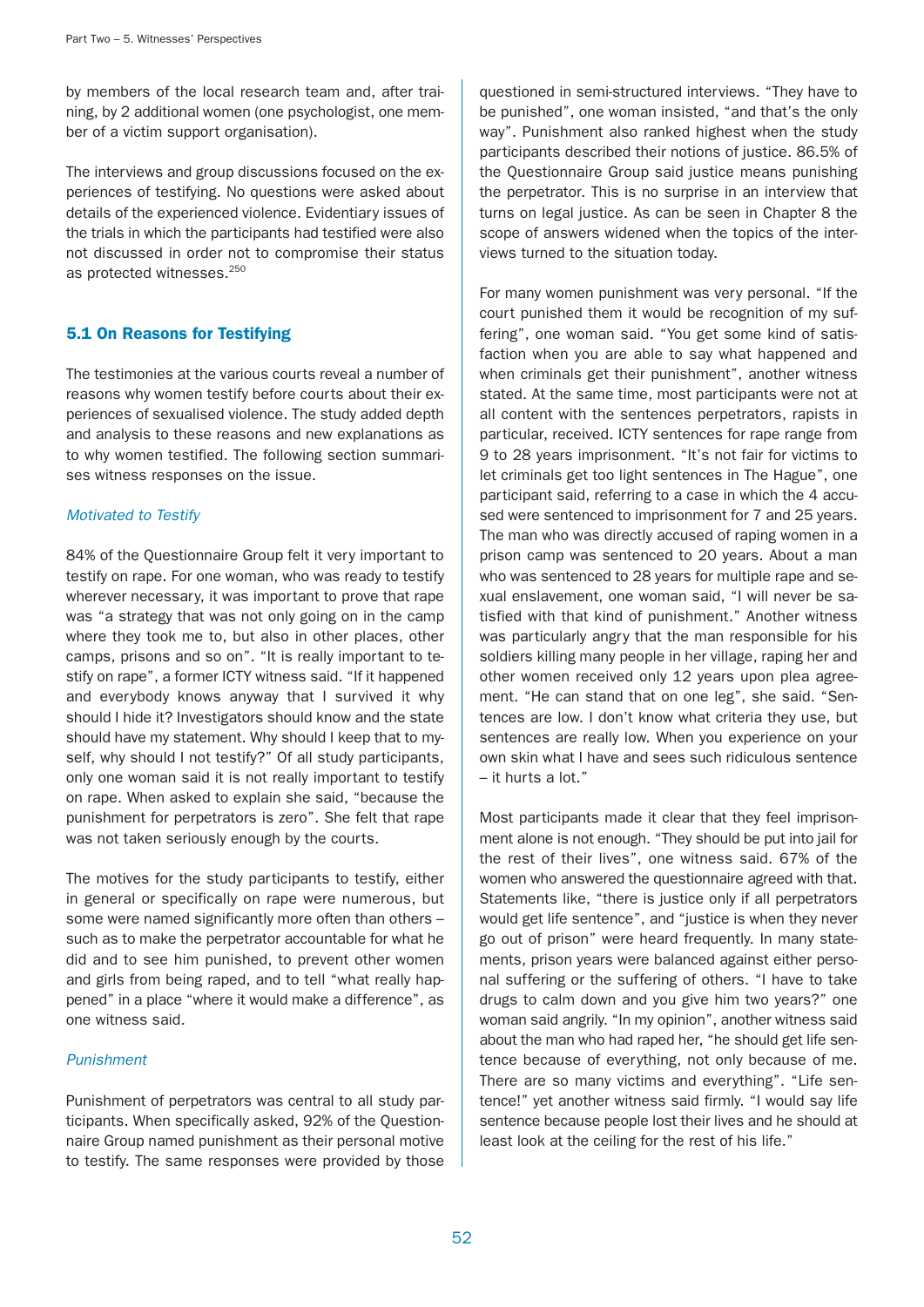## Punishment Does Not Satisfy My Soul

Within the legal justice system the hierarchical gravity of crimes becomes visible by the number of years perpetrators have to serve in prison. Victims often perceive it as equivalent to the extent of the acknowledgement they receive from society for the violations they had to suffer. Low sentences therefore for rape also means less acknowledgement of the seriousness of the crime of rape. Particularly, as one witness pointed out when she compared rape during war with rape in Bosnia today. "I don't know what would really satisfy me," she said, "but sometimes when I hear on the radio what is going on in our country today, all the pedophilia and rapes, and when I hear that the perpetrators of sexual violence crimes got 10 years, then I say, 'That is a low sentence'".

Most participants also acknowledged that balancing suffering against years in prison does not really help. Even the highest punishment will not give them a lasting feeling of satisfaction, not to mention a lasting feeling of justice. "Punishment might be justice", one participant conceded, "but that does not satisfy me and my soul". Acknowledgement of crimes through punishment is extremely important, as participants emphasised, but it is simply not enough as expressed in the following statements from 2 women:

"Yes of course. The way they punished us for nothing they should be punished too. They raped us while their women stayed at home and slept in bed. Maybe they even wore my clothes while I stayed in camp for six months wearing the same underwear, and of course I had my period meanwhile and it was humiliating. Everything else they did like destroying my property can be fixed but they cannot give me back my dignity – that's what hurts me the most and I'm sorry for the health I lost."

"I always ask myself if there's any justice at all. There is nothing that can replace my suffering, although you get some kind of satisfaction when you are able to speak about what happened to you and when criminals get punished, although I think that the sentences are really low. But that's another story, sentences are something else. But at least you feel a little better when the criminals get punished; when they are not, you feel that there's no point in saying anything."

There is another reason why imprisonment as punishment is not really experienced as satisfactory. Some participants felt that life in a modern prison might not be so bad compared to the daily constraints they themselves have to face. "All convicted have better status then we", one woman felt. She referred to the former Vice-president of the RS, Biljana Plavsic "now writing some books that are hurting us again". "I know they will be put into

jail", another participant said, "but they will have a better life than our people". Yet another woman complained that the accused obviously have enough money and get enough support to pay expensive lawyers while she cannot afford to pay one for a civil suit against those who disclosed her story to the public.

Women who testified did not often mention revenge as a motive. Only 4 said they were strongly motivated by such feelings, and for 5 it was somewhat important. But several women wanted the perpetrators to somehow suffer, the same way they did. "It doesn't matter how many years they get", one woman explained, "it is not humiliating for them. […] He will never experience the same suffering as I did during rape. I don't know what can be compared to my suffering and pain". To make them feel the same emotional pain that they had inflicted on others, is what some women named as a possible way to feel a bit more satisfied. Not to become perpetrators themselves, not to torture the former perpetrator – but to make them understand what they did in some meaningful and perceptible way. One witness said that instead of punishment she would "prefer if they could feel – not remorse, but pain and suffering to be aware of what they have done. [...] I know that I am asking for the impossible, but that would be my satisfaction". Limitation of freedom of movement for life named another witness "so that they could realise just a little bit of what we have been through". Another witness stated that for her the whole purpose of testifying lay in the hope that "perpetrators would also understand that they did something wrong when they raped me".

In plea agreements before the ICTY, perpetrators give statements of apology. We asked the witnesses what such apologies meant to them. 12 women (32%) of the Questionnaire Group said they would want perpetrators to apologise. At the same time, they also doubted, as did most witnesses, that any of those apologies would be serious. "I would doubt the honesty of that apology", one witness said. "They do it only to get lower sentences." Most witnesses said clearly, "I don't need apologies"; "I would never accept an apology"; "It would not mean anything to me"; and "I would not give him a chance for excuses". In one case the accused was the commander of the troops who had raped one of the witnesses, and he apologised to her during her testimony. "I only laughed at him", she said, "because he wasn't the direct perpetrator. […] He apologised on behalf of that unit for everything that happened to me. I only laughed and told him that he wouldn't have to apologise if he had thought of it in time".

Yet 22 participants from the Questionnaire group (60%) wanted perpetrators to confess what they did, and 18 (48.6%) wanted them to do this publicly, facing the victi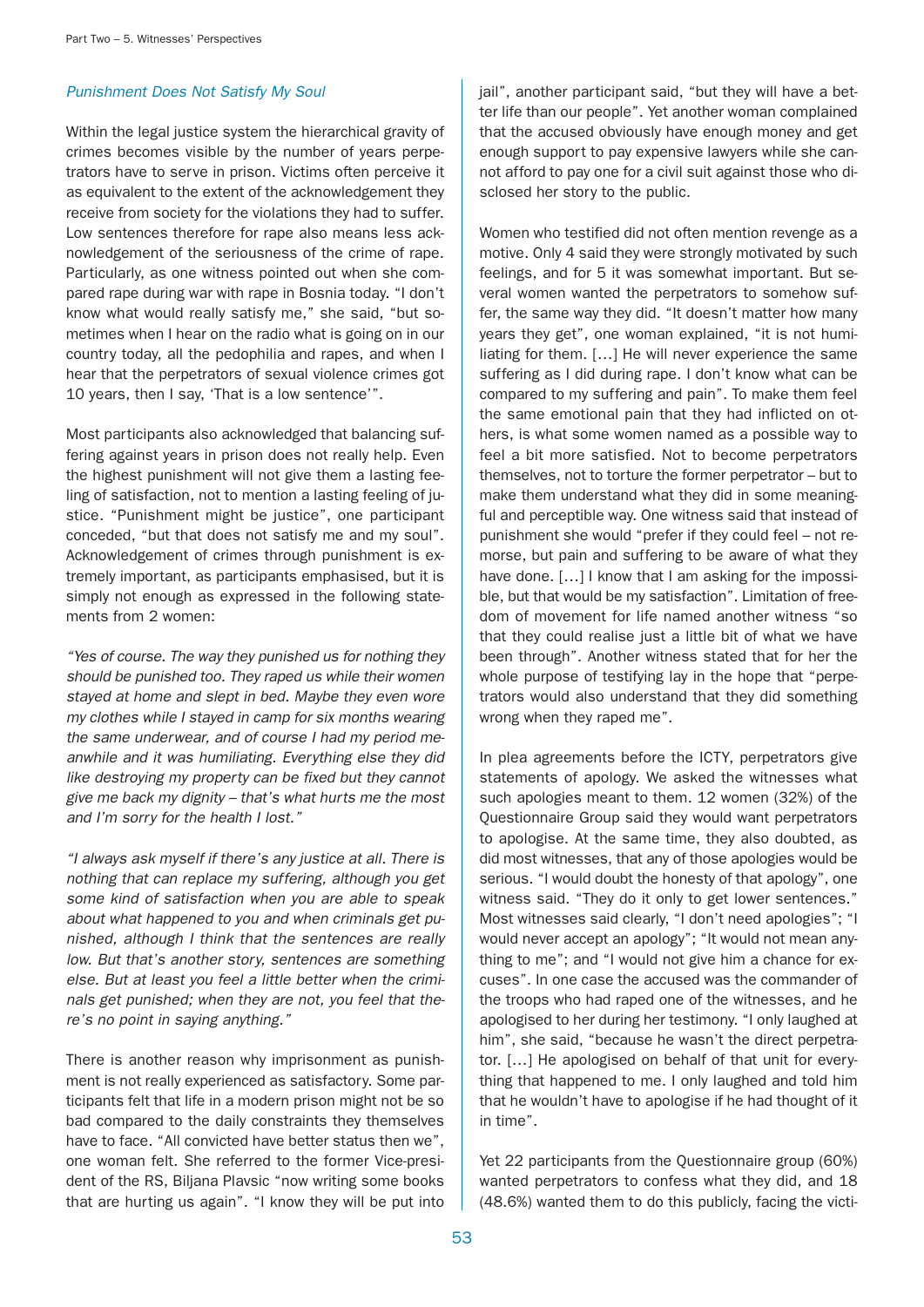mised community. "There is no revenge", one witness said, "I want that he responds to everything he did". For another woman justice meant "when somebody commits a crime he should be held responsible".

As stated in the earlier sections, since many sentences are cumulative, i.e. one sentence for many different charges, a meaningful comparison between sentences for rape and other crimes is not possible. However, it is very understandable that victims view plea agreements with disdain because the statements of remorse by perpetrators of plea agreements cannot be accepted as serious and because they are excluded from negotiations.

#### Prevention of Rape and Rebuilding Society

Some participants emphasised during the semi-structured interviews their rejection of ethnic segregation. They expressed hopes that stigmatising and excluding individual war criminals would prevent further outbreaks of ethnic violence and help re-establish political and social peace in their communities. "I believe in God", one woman said, "that only God saved me, but I also believe that he left me alive in order to finish this process, to prove that not an entire people committed crimes but that a criminal has a name and a surname". Such political issues were in particular the concern of several women living in mixed communities in the Federation. Some take great risks when testifying as they are known in their communities and have been threatened and attacked several times.

"It is important that there is no hatred in us, no hatred towards anyone. It is better to put 10 of them today in prison then to have 150 of them in a few years. Because people will see him walk around freely, saying, here you are, I did this and this and no one said nothing to me. Then others will think why couldn't I then do the same to him. [...] We are all the same – when you look at Croatian women, Bosniak women, and Serb women – we all have same eyes and noses. We are one people."

Many women were not only concerned about the continuation of ethnically expressed violence, they also feared a continuation of violence against women and girls generally regardless of the ethnic identity of the perpetrator. 73% of the Questionnaire Group hoped their testimony would contribute to spareing other women and girls from the experience of rape, which was also their reason for testifying. "I don't want that anybody has to go through what we went through", one woman said. She was pregnant during her time of imprisonment and nevertheless raped, partly in front of her children. "No matter if the woman is Bosniak, Serb or Croat", she continued, "I don't want that anybody, even my biggest enemy, experiences what I did in the seventh month of pregnancy. I feel humiliated as long as I live". Such statements do not exclusively refer to war situations, because, as one participant said in one of the group discussions, "a person who was capable of raping a child, killing a child, harassing a child, that person is capable of doing that again". Another woman added, "I decided to testify to protect our children so they do not experience what we have survived. We had to testify to remove war criminals from the streets".

Indeed, the assumption that several of the former war criminals are now, for example, engaged in trafficking would not be far off the mark. According to the 2008 Trafficking in Persons Report of the U.S. State Department, Bosnia and Herzegovina is not only a destination and transit country for women and girls trafficked from other eastern European countries; it is also a country of origin for domestic trafficking. The number of trafficked victims, the Report found, "dramatically increased over the past year".251 During the interviews with several participants in April 2009, all women talked about an incident that had happened on the premises of the State Court in Sarajevo on 22 April, 2009. A convicted trafficker knocked down a woman who asked him about her 2 under-aged nieces who had died under suspicious circumstances. What shocked the women most was that none of the security guards intervened. "How can we trust our courts", one woman said, "if things like this happen?".

In a discussion with the Camp Survivor Group, all agreed that war criminals of all sides need to get off the streets "to prevent them from becoming role models to others. Until now they are national heroes according to their ethnic affiliation". Celebrating war criminals as heroes serves not only as catalyst for ethnic violence, it also constitutes a permanent threat to all women of all ethnicities because what is celebrated as role model is the image of aggressive masculinity. Thus, as much as daughters must be protected from rape, mothers also want to protect their sons from identifying with such national heroes.

Thus, Eastern Bosnia near the border to Montenegro or the Foča regions remained for a long time a favourite hiding place for wanted Serb war criminals. Karadzic and Mladić are for many in the RS still men to worship. Another, albeit smaller hero is, for example, Ante Furundzija, the former commander of a Bosnian Croat militia group, called the Jokers. As detailed above, he was sentenced by the ICTY to 10 years for aiding and abetting in rape and torture of a Bosniak woman. During the armed conflict between Bosnian Muslim and Bosnian Croat forces, it was well known in central Bosnia and to UNPROFOR that the Jokers had a bungalow near the town of Vitez in which Muslim women were tortured and raped.<sup>252</sup> When Furundzija returned to Vitez following early release in 2004, he was hailed and received with a big welcome.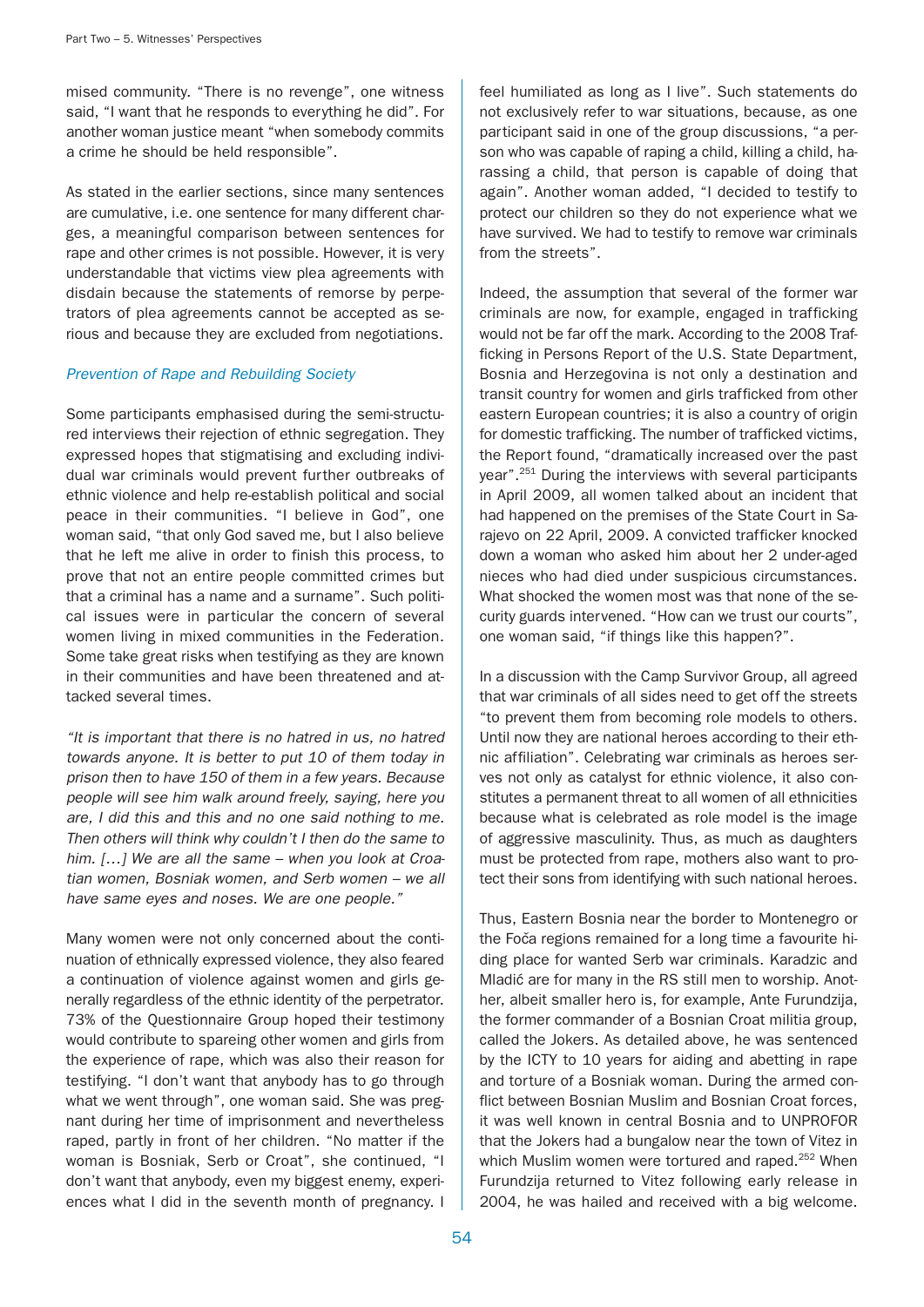Another even more famous war hero is Naser Oric, the celebrated commander of Bosniak armed forces in Srebrenica. He was charged before the ICTY with multiple murder, cruel treatment, and wanton destruction of Serb dwellings. He was acquitted upon appeal. Despite many rumours about his involvement in illegal affairs, questioning his reputation was taboo until his arrest in October 2008, when he was charged with extorting money and illegal possession of weapons and ammunition.

Removing criminals from the street sends a signal to everybody about what is right and what is wrong. One woman saw the court as a means to reach that goal and she saw her own contribution with much self-confidence:

"Rapists, killers should be taken from the streets and our daily life so that our children can live in a safer surrounding. The court will not be able to do that without the assistance of us, the victims. These persons cannot be idols and role models to future generations. The only way to prevent this is to reveal the truth about them."

## Personal Truth

Truth, truth, nothing but truth – to use the court as a forum to tell their version of the story was a strong motive for many women. Personal truth was just as important as proving that rape really happened. "It is very important to prove the truth, because as long as we keep silent about it, it will be as if nothing had happened", one woman said. About 67% of the Questionnaire Group said they wanted to prove they were victimised, and 60% said it is important to testify so that the truth about what happened to women becomes known. "I wanted to talk about what I survived. I didn't want to hide anything", one witness who had testified on her rape before the War Crime Chamber said. "I wanted to testify about everything that happened", another witness explained. "If we hadn't spoken about the things we survived, nothing would be known. We do a very good thing through our testimony."

For some, the need to be "able to say these things in a place where it would make some difference", as one woman said, i.e. where her side of the story is heard and where it has consequences for those who did wrong, was overwhelming. Several witnesses could not wait to testify, and they could not understand why other women who had been imprisoned with them would not do the same. Some women became very angry when thinking of them. "I would go crazy if I couldn't speak about it", one witness said. "I wanted to tell that", another witness said. "I couldn't carry it in my soul. Like people who lost their legs and hands, whose legs and hands were amputated, I felt like my soul was amputated. Therefore I decided to testify about rape."

One woman who had been imprisoned and raped over months in a private house together with other women had not yet testified at the time of the interview, but was desperate to do so: "I put myself at risk … but I don't care, I want the truth to come out and even if they kill me, it will be known what we survived. I was even in front of television and talked about rape."

To prove the truth and to tell what happened in cases of rape is a more compelling reason than getting even with perpetrators; it is also about setting a record straight with one's own community. To speak the truth also means to prove, as one woman said, "that rape is not your shame, but that of the criminal himself". Women who testify in court want rape to be acknowledged as a wrongdoing and a crime and not only as a damage that stigmatises them for the rest of their lives. A few witnesses had experiences of direct accusations. One participant had testified against one of her rapists at a County Court, before the War Crime Chamber in Sarajevo was established. Prior to her testimony in court, her identity was leaked and the media picked up her story, published her picture, and accused her of lying. "I never felt shame", she said, "because I know I am not guilty. But it was very painful and unpleasant that they all read it. It became just a story". When she was asked why she still wanted to testify, she said: "Everybody knew and thought I was a whore. So I wanted to tell the truth, I believed in the truth." In the end, justice was denied to her and the accused, a well-known and influential politician, was acquitted. Nevertheless, she made the decision not to be silenced and had her side of the story published in a book in Germany.<sup>253</sup>

Right after the war, many women experienced blame by neighbours or in refugee camps. As one witness said, "it was the biggest disaster. They started referring to them as 'chetnik whores' and everything. […] That was probably one of the worst periods after the war". In particular, women from eastern Bosnia who had been deported to refugee camps in Macedonia were sneered at: "When I came to Macedonia, one man said, you Balia<sup>254</sup> should be killed and raped, you aren't for life. […] Because the whole world accused us like we were guilty persons, I wanted to prove that I am one innocent person", she explained her motive for testifying.

Apart from such experiences in the direct aftermath, it is important to note that most women said they were not ostracised, neither by their families nor by their communities, because of rape.<sup>255</sup> Yet they also did not feel they were met with respect outside their families: "Let me tell you", one woman clarified, "you return from the camp and then you see in their eyes that question, 'what happened to her?' No one asked me, but I see that question in their eyes. They were in camp, they were raped, and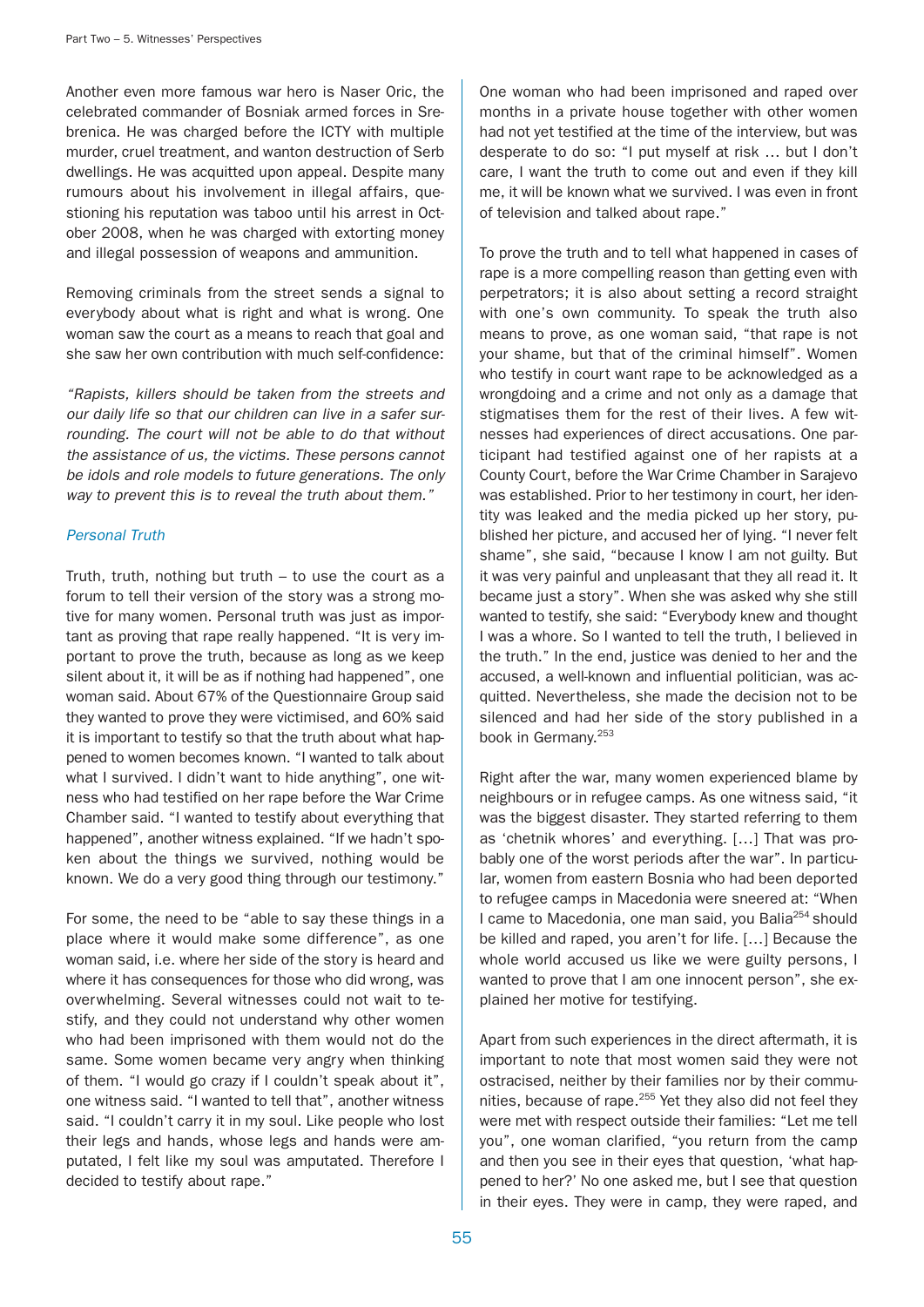you realise and want to prove that it is not a characteristic description of yourself". Although most women are aware that legal proceedings offer them very limited space 'to tell your story', they do see it as a chance to fend off stigmatisation. "We should not hide", one participant said, who had testified twice on rape, both, before the ICTY and a County Court. "We should not bear and hide that for years, and also people should not point fingers, they should not talk about that. Instead, if it happened to her, a woman should know where to go in order to report it. It's something that should be reported, and that's the way how things should be told." Her mother, who had also been imprisoned and testified, supported her:

"There is gossiping. There is no place where there is no gossiping. […] And if they talk that means they don't respect you and the fact that your child was underage. […] Of course, women want that people look at her in a way that society respects her, not to look at us as women victims but to respect us, not to humiliate us every time and feel shamed by our neighbours."

In other words, what is expressed here is a rejection of victim identity and of being reduced to the fantasised image or a raped woman. "I don't want to be seen solely as a woman who went through something like that", one witness said, referring to rape. To testify in court about rape can therefore also be a means to reclaim ownership over your own story and life.

## For Other Women

Nearly 68% of the Questionnaire Group said yes, they wanted to honour other women who were also sexually assaulted and killed later, or whom they knew very well. "I am very sorry", one witness said, "for girls who were raped, and I am very sorry for mothers who tried to protect their daughters but soldiers beat them". She would testify again "for the sake of women who survived the same like me". In particular, those who were detained with them and died should be remembered: "I was motivated by 5 women who did not survive", one witness said. Another witness said she wanted to tell the truth "about other women's experiences, who did not survive, and what perpetrators did to them". It was mainly in this context that women said they felt an obligation to testify: "I felt obliged to testify because of my sister and my friend", one witness said. Both had been detained with her and are missing to date.

#### Promises

Other witnesses felt obliged because they had promised themselves or each other to testify when the time came. Nearly 60% of the Questionnaire group named this as a motive. "I testified because I survived three or four

rapes; and I said then: 'If I leave this place alive I will speak about everything I survived". Other women said similar things, "I gave the promise to myself that I will testify if I have a chance". Some women who had been detained for a longer period in the same camp had also "promised each other to tell everyone all the things that happened to us, we swore to do that in order to punish the criminals". In this case, they were two women, and both kept their promise.

## Relief and Other Reasons

Many study participants named several other motives for testifying. Nearly half of the Questionnaire group had hoped to get some kind of relief from testifying. Testifying is "the only way to set yourself free from the past", one woman said. Another witness said she "wanted to get rid of it somehow", and yet another wanted to release a burden she had felt for years.

Very few said they testified out of moral reasons and because they owed it to victims in general. Some were especially motivated because the perpetrator was somebody they had known for a long time, or they hoped that through their testimony and the trial, other perpetrators would be unmasked. One woman simply felt it might be the last chance "to say it at the right place".

#### **Confrontation**

To confront the perpetrator and to look into his eyes was a topic mainly brought up by several women who had not (yet) testified but were burning to do so. "When I will be able to be in front of the perpetrator and say: 'Yes, you are the man who did that', I feel that a big rock would be taken away from my heart." The woman who said that did not get this chance because her perpetrator died last year. "That is the hardest thing for me", she said, "because I will not be able to sit in front of him and say: 'That's you, your are one of them'". "I can't wait to see his face", said another woman who had not yet testified on her rape, "to look into his eyes and to tell him what he did to me. Trust me, I would love to have a coffee with him, talk to him and ask him, 'what was your motive to humiliate me so much?'" One of the participants was raped by her neighbour. She, too, "would just like to look at his eyes and ask him how he lives through it now, because he knew me since I was a child". The issue of confrontation was also brought up by witnesses when they described what they felt when they were testifying.

## On Experience Testifying

Most participants experienced testifying in court about rape as traumatic. 65% of the Questionnaire group said so. "No matter how strong you are", said one woman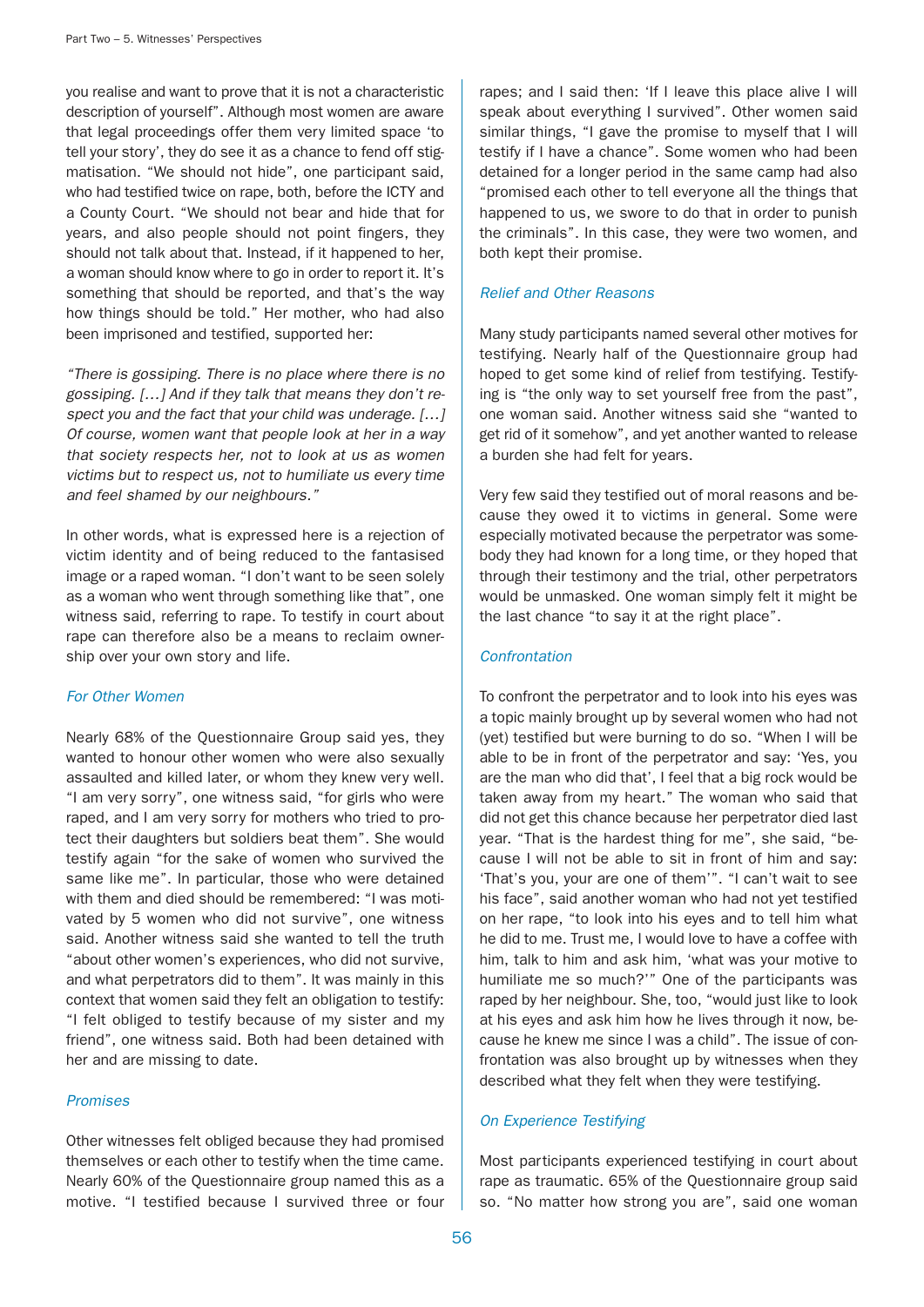who testified several times before different courts, "no matter how much you are motivated to testify – of course it is always very hard, stressful and traumatizing". Many felt thrown back into the darkest hours of their life when they had experienced themselves as most vulnerable, exposed to arbitrariness and the tyranny of others. "I felt so bad", one witness said, "as if I was living it through again. Now that person was sitting two meters away from me". While for some women it was important "to look into his eyes", other tried to avoid it and could hardly bear to sit in the same room as their torturer(s). Several witnesses took advantage of the opportunity to testify from another room by video link, and it helped. In particular, when they had to describe the details of the attacks: "When you testify, you have to tell everything – what did he do to you, how did he do it. It's really terrible to speak about the rape you survived. When I spoke about it, I was watching the person who raped me by video link, and I felt very strong!" Several witnesses confirmed that the detailed description of the different sexual acts was most difficult in their testimony:

"They asked me, what happened exactly? And I had to tell literally everything. […] I had to say it was rape and also to describe how it happened and to explain the position of my body and his body. It was really hard for me to say and to hear my voice… Oh, my god. Horrible, horrible, horrible. I had to say it, and I hated myself when I talked about that, and when I heard myself. I don't know. I hated myself. It would be better for me just to say, yes, I was sexually abused, or I was raped, just that. But I understand it is the law and I must do it."

Many found it hard to wait for several hours to testify. Sometimes testimonies were postponed for weeks because of mistakes by the prosecution or due to other procedural delays. For some, the days prior to testifying are most difficult. "I don't feel well before", one woman who had testified twice said. "I constantly thought about it, how it will go, because I forgot many things, especially those details, and it all comes back. When everything is done, then I do not think about it anymore." The same woman then used a technique in court that is effective in trauma therapy:

"What was helpful for me was that when I prepared myself I said okay, it happened to me, but when I speak I will speak as if another woman survived this, not me. Then it is easy for me to speak. I always try to look at that as if it has happened to somebody else and not to me personally. I do not feel well when I talk about it, but I feel somehow better when I think that somebody else experienced it instead of me."

## Moments of Satisfaction

Nearly all talked about painful struggles during testimony, emotional ups and downs including outbursts of tears. However, some also had triumphant moments. Witnesses are often told by prosecutors not to look into the direction of the accused. Some of the study participants did not comply with this. "I did look. I felt angry. When I said 'you humiliated me', then I looked into their eyes." This witness had to face 5 accused in the courtroom, and she felt, "[t]his was the best thing, to look into their eyes and to tell them what I think of them. I feel satisfied. I am only sad when I think about the other women who were raped but did not survive". For another woman, a different moment signified a reversal of power:

"I was happiest when I saw him in the hallway. He used to be the big soldier, one big authority, sitting there, battering, hitting – and in court he goes through the hallway hands cuffed, followed by two guards, his head bent down. I was beaten like a devil for not wanting to put my head down, and they kept beating me. No one told him to keep his head down, he did it himself. Hey, is that power when he demonstrated his manhood through firearms, shotguns, and knifes?"

"It is important to testify", said another witness who wanted to encourage other women who had been raped to come forward, "because she will know that she is not alone, she will express her emotions, she will know that she is alive to see a defendant on his knees like she was – that justice is reachable sometimes".

To confront the perpetrator can mean to demonstrate to him, to oneself and the world that he lost his power over you. It can be an act of reclaiming control over one's life, leaving the position of the helpless victim behind. The ultimate goal of the captor, Judith Herman wrote, referring to situations of domestic violence, is not just enslavement, "simple compliance rarely satisfies him; he appears to have a psychological need to justify his crimes, and for this he needs the victim's affirmation. Thus he relentlessly demands from his victim professions of respect, gratitude, or even love. His ultimate goal appears to be the creation of a willing victim".<sup>256</sup> Indeed, accounts of war rape survivors on situations of enslavement show that when a captor claims ownership over one or more women, he often arranges settings in which he appears as 'the nice guy'. Women who had to endure weeks under most unhygienic conditions in camps are suddenly offered a shower, clean towels, and new dresses. Some Commanders liked to appear as knights in shining armour rescuing a woman from the filthy rank-and-file crowd. Rapists often say, 'I will show you something nice and you will like it'. The self-promotion of these perpe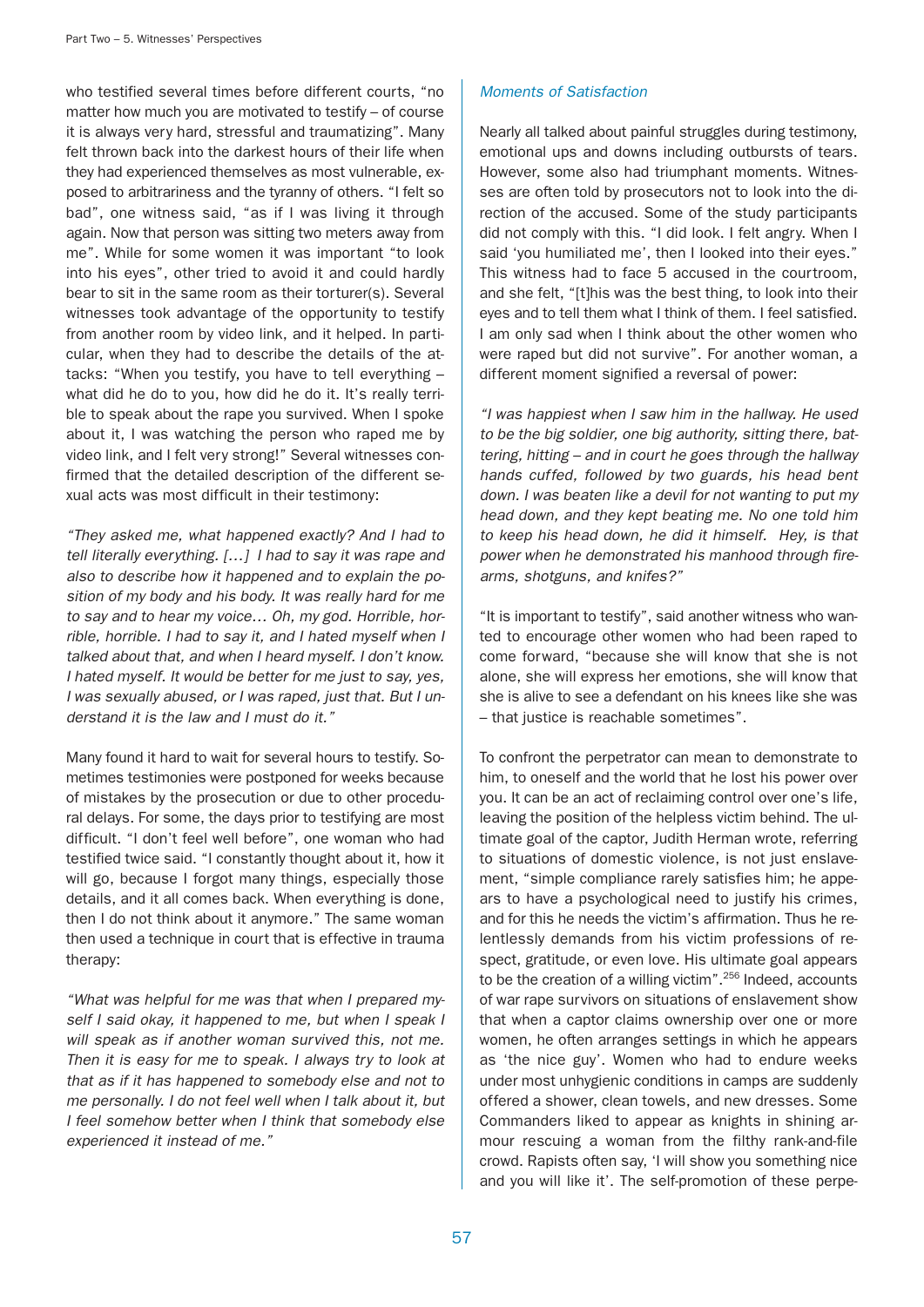trators can even mimic love relationships and resemble situations of domestic violence. In the ICTY's most important trial about sexualised violence that dealt exclusively with rape and sexual enslavement, the accused Radomir Kovac took his victim, a 15-year-old girl, out to bars and parties. As a Muslim girl in the all-Serb town of Foča, she didn't have the slightest choice but to comply with his cynical theatre. The commander of a small para-military group, Dragoljub Kunarac, took a fancy to order a young girl of 16 to come to him while he was lying idly on the couch, like a husband who had returned from work, only he had instead returned from the battlefield. The girl then had to undress him and initiate her own rape. Later on in court, his fantasy became his defence. He claimed she had seduced him, as a man he had no manoeuvering space, and he literally said it happened 'against his will'. For the victim, who was one of the prosecution's chief witnesses against him, this rape was more humiliating than many others she experienced exactly because she had to pretend to be taking the initiative. $257$ 

Perpetrators act as tyrants, and "[t]he desire for total control over another person is the common denominator of all forms of tyranny".258 It takes courage and inner strength to free oneself from this psychological domination and to testify against them. For some, confronting the former perpetrator is "the best experience because I said that when I got out from camp we will meet one day, him on that one side of the table and me on the other side".

Not all witnesses could harbour such triumphant feelings during testimony and testifying was not important to every woman. Some went only because they were pressured by courts. But once in the courtroom, they all had their own agenda. "I got the chance to look into his eyes and say, 'you killed my brothers', and to tell him everything that happened", said one witness, who had been very reluctant to testify for many years. "I cannot take revenge", she continued, "but I can stand in front of him and say, 'Because of you my mom cries every day'". The accused in her case, a famous and most brutal military leader, could not stand her glance.

#### Truth and Responsibility

Another issue raised by several women as very difficult was the responsibility of being a witness. They all came to tell the truth. But defence lawyers tried their best to confuse them and undermine their credibility:

"It is an extremely difficult, difficult task, a difficult assignment and you have to be fully concentrated. […] you are going there to tell the truth and the one sitting on the other side, the defendant and his defence crew, keep telling lies because they have nothing else. They can't confront you with anything else. You have to fight their lies with your own truth. You are exposed to various insults on their part because the fact that he is telling lies and insulting you means that you have to be fully concentrated and try not to loose your composure because of his constant vulgar words, lies […]. It is very difficult to prove the truth, […] and you cannot tell all that had happened to you at that moment. You are saying the words, but you skip so many things, and you keep returning to all of that and virtually be at that moment where you had been."

Struggling with your own truth also means not to allow anybody to interfere with it, neither friend nor foe. Some women reported that there had been efforts by different parties to influence their testimony. Relatives of the accused tried to bribe witnesses to withdraw their testimony or self-declared representatives of victims pressured witnesses to add something to their statements that they had not witnessed themselves. In some cases, the persuasion went to the extreme of telephone terror or threats to counteract the woman's application for war victim's pension. "I think", one witness commented on such an experience, "if a woman says something like that it could result in horrible consequences at the court. She wouldn't accomplish anything with that at the trial. She would only feel guilty. Thank God I didn't agree to that". It is not by chance that one of the recommendations participants give to other witnesses is – to tell the truth and nothing but the truth.<sup>259</sup>

In fact, some witnesses made clear that if they had not been absolutely sure about identifying the accused, they would have accepted 'reasonable doubts' rather than accusing somebody just because they wanted sombody to be punished for what was done to them. After more than 10 years, the man in camouflage uniform, unshaven, with bandages around the head, hardly resembles the accused in the courtroom in his nice suit, shaven, and with freshly cut hair. "It wasn't a good experience for me", said one witness who had to identify 2 accused:

"I felt so much pressure in my head. […] I didn't want to tell, yes, it is him if I wasn't sure. You know I felt a pressure in my head and they asked me to identify him. When I saw him something happened to my eyes, I couldn't see anything anymore. At that moment I was afraid that something happened to me, with my voice and everything. It was such a bad experience for me to look at him. At the end I had to ask that he please stand up, and then I recognised him. I wanted to be sure so when he stood up, I recognised him. It was only after that I realised how big was my responsibility as a witness. That was horrifying."

Similar feelings of responsibility were communicated in various ways. One woman who had to testify in a County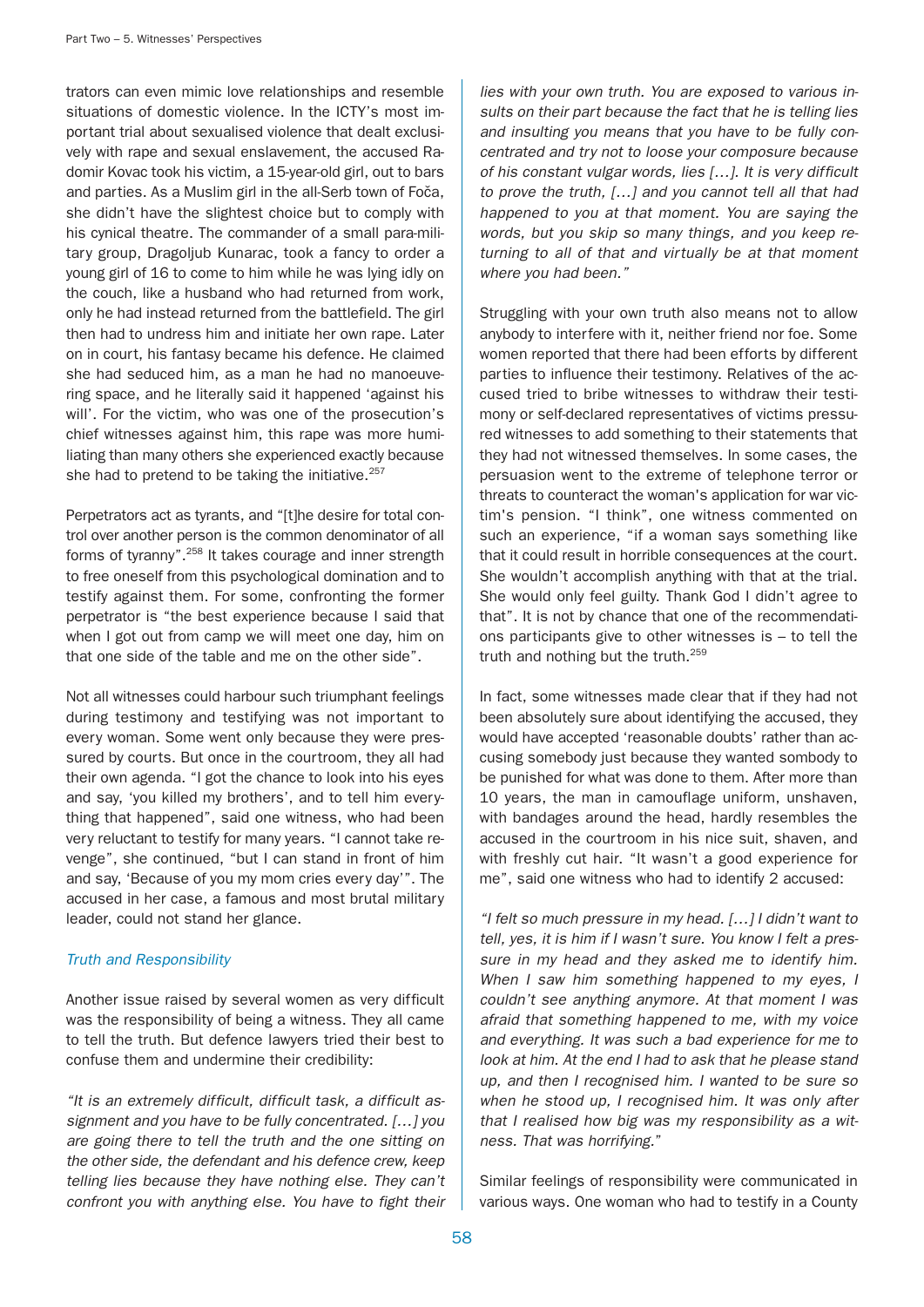Court with a hostile crowed calling her a whore believed so much in the court that she stayed calm and asked to go closer to the accused when she could not recognise him at first: "I didn't want to make a mistake", she said. Another woman found that among the 3 accused, one had not been among the rapists. "I could not lie", she said, "he was not among those 3 men. After my testimony he asked to have a word and then he thanked me for not lying and accusing him, and he also said that after his trial he will say who did it. I don't know if he lied then, but that's what he said and that was positive on his part".

The issue of responsibility was also raised at the last meeting with the Camp Survivor Group. "Look", one of them addressed us while the others nodded in agreement:

"This is a venture of great responsibility, and someone's life depends on my concentration. It's not easy to take the stand. You need to be fully concentrated and tell the things as they are, and try not to say any word more that you need to. I am myself a victim, and I was afraid I would say an extra word because this word can cost someone their life, they can convict him. But at the same time, if you miss a word he can be acquitted and then your life will be again at stake."

#### Relief

Testimony in court has hardly healing impact but there can be relief. The majority of the study participants felt relieved after the testimony. Given the choice of 'very happy', 'somewhat happy' and 'unhappy' 21 women (57%) from the Questionnaire group felt 'very happy' right after the testimony, 8 felt 'somewhat happy' and 4 'unhappy'. They felt relieved because they could share their story and put it behind them. "I was just a small woman", one witness said, "who spoke against 5 men. That felt good. I was proud when I was finished. It was the first time I spoke about it, I could share it and say how the perpetrators humiliated me". Other witnesses said similar things – "I was satisfied", "I felt better", "I was proud of myself", and "I felt super". Then again, others were not so sure – they felt "lost", "very strange", "like from space", "both sad and happy", and "very mixed". And some did not feel relieved at all. "After testimony, I felt distant for days. It was as if I wasn't in reality. I didn't feel good, although people from the court had told me that many women who testified felt relieved afterwards."

The positive feelings after the testimony changed for some women in the course of time. "Immediately afterwards I felt better", one witness who had testified several times said, "but later I get depressed, especially when there are some events that remind me of what happened". 16 women (43%) felt still 'very happy' when they

returned home, and 12 (32%) would say so for themselves today. "When I left the court", one witness said, "I was screaming with happiness but when I saw the lights of my town coming close, I started crying. […] You need someone you are close to, someone who understands how you feel, who breathes like you".

On the other hand, the number of those who felt 'somewhat happy' increased from 8 right after the testimony, to 12 when back home, and 15 today. Of course, the reasons for feeling good or bad today are manifold and determined by many other things, including health, social and economic living conditions, therapy. Most of the study participants had some kind of psychotherapy and counselling. In fact, as we established contact to many through women support groups or counselling centres this was to be expected. Such statements about feeling better or not can only indicate a tendency warranting further inquiry.

# 5.2 On Support for Testifying

31 women from the Questionnaire Group (84%) said that they had informed some family members that they would testify about rape. About 38% also named friends. Over half of the Questionnaire Group (54%) felt directly supported by family members and named husbands most frequently (27%), followed by children (13%) and mothers (11%). They also felt supported by friends, NGOs, court members and therapists or doctors. Only one woman said she went through her testimony all alone.

This finding stands contrary to the wide-spread myth that rape survivors in Bosnia are especially ostracised. As a matter of fact, only 3 women said they were blamed as liars and called 'whores'. In 2 cases, the accusations came from the family or community of the accused. Only in the third case did it come from the husband. "He used to blame me for being in camp, he used to tell me that I did it willingly – he was really jealous and he used to abuse me physically and psychologically, and I felt as if I was in another camp." Eventually she divorced him. 2 other participants had to deal with violent husbands and were also not willing "to put up with that". "Sometimes", one of them said, "I wonder is it my fault, but I know it is not. I have raised my head up during therapy. I don't want to keep silent". She insisted that domestic violence should be a public topic, and she had reported her husband to the police.

A psychologist who had treated a great number of rape survivors over many years knew of only one case where a husband left his wife because she had been raped during the war. Of course, couples divorce for many reasons after the war, but in her opinion, it is not predominantly connected to rape. She also referred to the fact that mar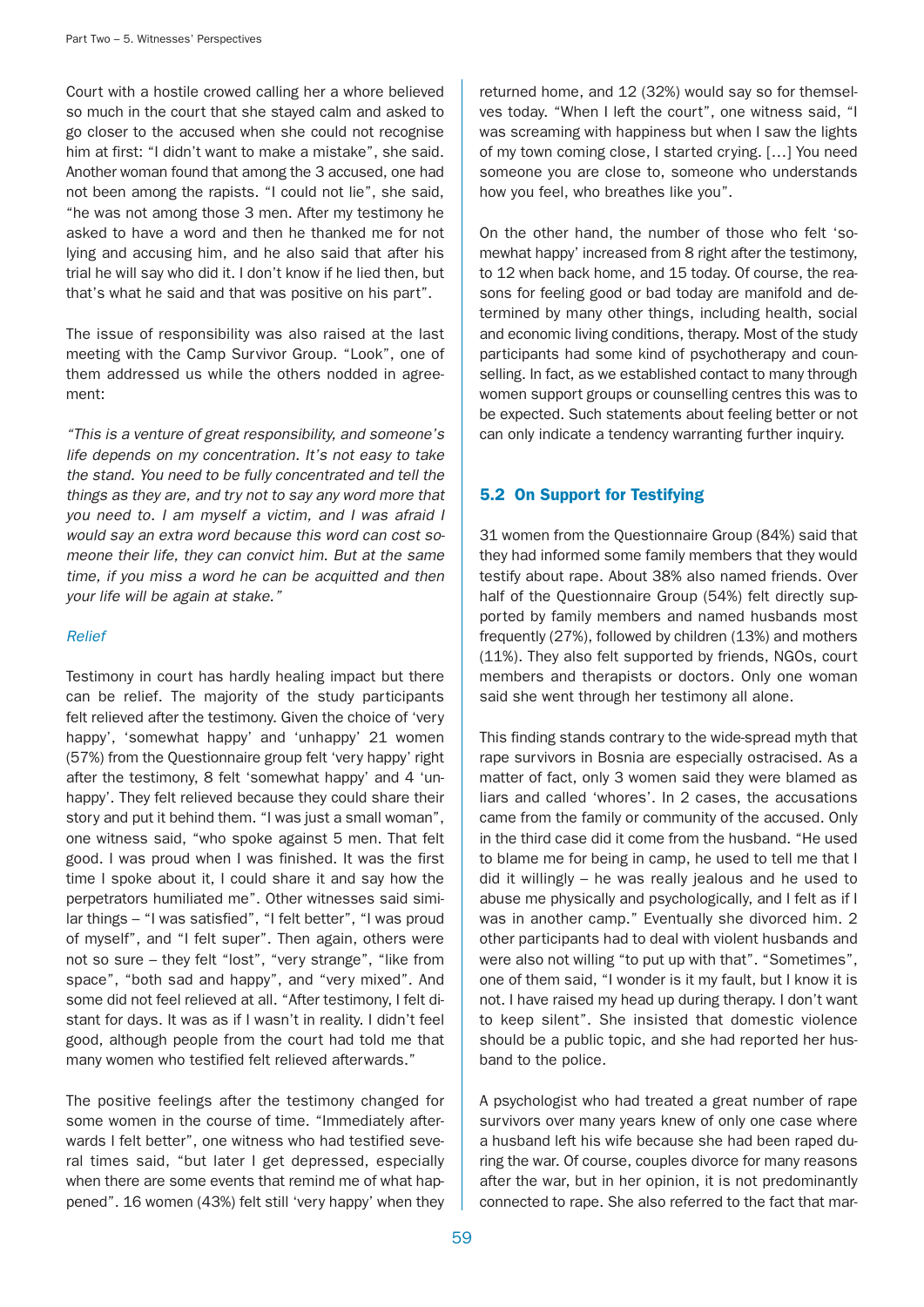ried couples were often imprisoned together during the war. They were in different houses or rooms, but they were together in one camp. They shared the experiences of humiliation and being at the mercy of their captors. Another woman who worked with camp survivors also knew of only one case where the husband left his wife because she was raped. She also referred to a different case of a woman who survived rape and who had "a great, beautiful relationship" with her husband, who had not been imprisoned. "It varies from case to case", she said. One can also not just say this happens more in rural areas where people are more traditional. In the example above, the couple lived in a tiny village.

"They really supported me", said one study participant, referring to her family, "especially my husband. He went with me to the court. […] My husband knew about my situation before we started dating. […] My father was in prison – when he came back he told me 'accept it as it never happened'. All the time he was supportive, he never blamed me." One woman who was accompanied to the court by her son-in-law had not told anybody in her family about her rape for 2 years. When she eventually decided to tell her husband, "it was very difficult for him to understand why I didn't tell him earlier. Afterwards, my husband told my daughters, so my children know too". Others were accompanied to the courts by their mothers, sisters, daughters, brothers, even son-in-laws. "The problem with reintegration into the family and remaining silent is", as another witness said, "not because of that sense of false shame and humiliation, but of pain and not wanting to hurt the person you want to tell it to".

Of course, not all husbands were understanding of the situation. 4 women said their husbands left them after a while for several reasons. One did not tell him, because they had other problems in their marriage and she thought he would not really understand what it meant for her.

Often the silence in families has to do with death rather than with rape. Where daughters or sons, fathers or mothers were killed, every mention of the war or other sufferings is like walking on a minefield. In the case of 2 witnesses who were teenagers at the time of the war, their mothers had also testified in court as witnesses. Their mutual support was visible during the interviews. In the case of another young woman, the situation was different. Her brothers and her father were killed during the war, and she did not want her mother or anybody from her family except her husband to know about her testimony because she wanted to protect her mother from more pain: "We haven't mentioned father nor brothers since 1992, but every weekend I look at my mother and see how hard it is for her (…) I have to live with it, but I cannot bear to see her like that and to know that they are gone."

# The Power of the Group

For some women friends, among them other women who had survived the same, were their biggest and most important support. This is particularly so with a group of camp survivors who organised themselves for mutual support. For many years, they had supported each other in practical ways and met on social events. "We encouraged each other, but we never spoke individually about what we've been through", the spokesperson of the group said. "Never, not even today. I never told her of her my tragedy; although we are in the same circle, we know some details, but not the entire story." Together they decided not to testify before the ICTY because they did not trust the international community as UN peace keeping soldiers had actually escorted them when they were transported to the camp. They wanted to testify in Bosnia and waited for the Court in Sarajevo to be established. Then they testified.

When the prosecution contacted the Camp Survivor Group, they were in a much stronger negotiating position than individual and isolated women, and they used it with a lot of self-confidence. The prosecutor was a foreigner and, "we told him, if you are going to do your PhD on us, you can drink coffee and goodbye. If you come to put war criminals behind bars, you have 2 months time for an indictment and you will have all support from the victims. He did it in 2 months". Every potential witness was contacted only through the group and all security and protective measure were negotiated together. After the arrest of the alleged perpetrators, over 170 witnesses of both sexes came forward, and 50 testified in the end. The Camp Survivor Group took their fate in their own hands and not only participated actively in the legal justice process, but speeded it up significantly.

They also took care of their own preparation for testimony and visits to the Court:

"We needed to visit the Court, we had no idea what the courtroom is like and what is waiting there for us. Then one day we went sightseeing, met the girls from the department for support of witnesses, saw the courtroom, saw how big they were, who's going to sit where, learned what it means to be a protected witness (…). We left as a group and we got answers to everything what we wanted to know."

The mutual support of the group, the feeling of taking care of each other, was also most important after testimony. One participant said:

"No one, not even my own mother if she were alive, nor my brother or sister-in-law, could make me feel better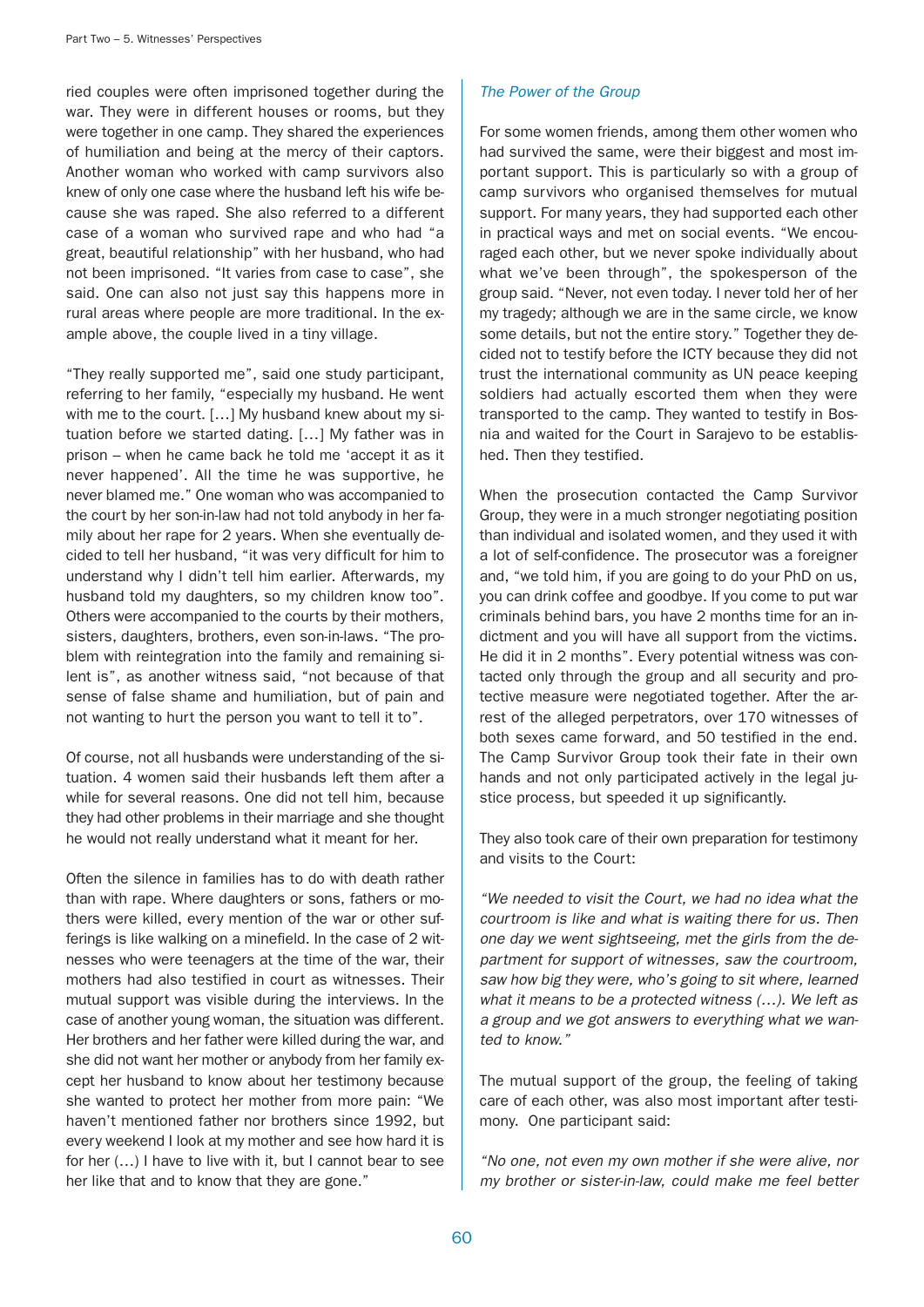after coming back from court, except the persons with whom I went. [...] When five or six of us gather and meet you in front of the court building, it's like the entire burden you've been carrying just falls off to see them waiting. You needn't speak, their look is enough, they are there, waiting for you and giving you their support."

Therefore, all women of the group rejected the imposition by the prosecutor not to contact each other in any way until the last of them had testified. Obviously, the prosecutor wanted to make sure that the defense would not challenge his case on the ground of arranged testimonies. "They always insinuate", one woman said, "that we talk each other into something, that's why I say we are put on the same level like criminals."

Witnesses who testified before the ICTY also described the importance of an ad hoc group support in a different situation. The testimonies of a group of witnesses from the same area were scheduled one after the other so that the Victim and Witness Section of the Tribunal made arrangements for the whole group to come together to The Hague. 3 or 4 of the women in this group testified about being raped themselves, and one of them said:

"This was the best thing. We all had separate rooms in the hotel, but in the evening we would sit together, drink coffee, and I could share my fears with them. I was fine when I was with them but when I left to go into my room I was afraid that somebody might watch me or attack me. Later when I spoke about this to the group, they said 'why didn't you tell us, we would have come immediately if you are afraid and support you'. This mutual support was very important for all of us."

It was planned that after the testimony, the witnesses would return home immediately. However, they wanted to stay together until the last one of them had testified, and their request was granted.

## 5.3 On Good and Bad Practices

This section summarises what witness found especially good or helpful while testifying at the different courts. Both, the ICTY and WCC have sections to support and assist all witnesses. The Victim and Witness Support Section (VWS) at the ICTY is, in addition, responsible for the security of the witnesses during their stay in The Hague and during their travel to the court and back. In Bosnia and Herzegovina SIPA is responsible for all security issues and the mandate of the VWS is limited to practical and psychological assistance. On the whole, both sections received good marks. However, major differences can be found in witnesses' evaluation of their treatment by members of the Office of the Prosecutor

(OTP). Neither the prosecutors of the ICTY nor those at the WCC have developed consistent and binding procedures in the treatment of witnesses. Therefore, much depends on individual engagement, personal backgrounds, trainings, and experiences.

The present compilation of good and bad practices from the perspective of witnesses who testified on rape should not be read only as praising one court and criticising the other. The exercise is to learn and develop an understanding of what strengthens and weakens witnesses in their efforts to contribute to justice.

With a few exceptions, those witnesses who testified before either the ICTY or the WCC did not feel re-traumatised or psychologically wounded by the way court members treated them. In fact, 21 of the Questionnaire Group (56.8%) did not want the Courts to do anything differently, and several witnesses were full of praise. 43% felt supported by the courts and nearly 38% felt supported "a great deal". However, there were also serious complaints about security with respect to the WCC.

17 of the study participants had testified at the ICTY, 31 at the WCC and 9 at other courts, including County Courts. Although most participants described the testimony as traumatic, it did not apply to the treatment from officials of both, the ICTY and WCC. During the first years of the ICTY, complaints from witnesses about lack of protection and respect had been the rule rather than the exception. Of those participants who testified in the late 1990s, 2 felt that they would have wanted more contact and support after their testimony and return to Bosnia. One said she felt very alone since she could not go back to her hometown, had nobody to talk to and there was no psychological help available. "While I was in The Hague", she said, "I had professional help and I worked with the people from the witness department […] but when I came back to Bosnia I had problems; you have nothing like that in Bosnia. You are all alone when you come back". The other witness would have appreciated if somebody from the court had kept in contact with her in some way after the judgement.

All witnesses who had testified at the ICTY during the last 2 to 3 years described in part with enthusiasm how much they felt valued and respected by the court officials they had contact with – from the Victim and Witness Section, the Office of the Prosecutor, court management, and the judges in their cases. If they had any complaints, it was about defence lawyers, but, as one witness said, "they just do their job and you have to be aware of it".

The experience of the witnesses who testified at the WCC was different. Although several participants expressed their reluctance to criticise "their court", there were more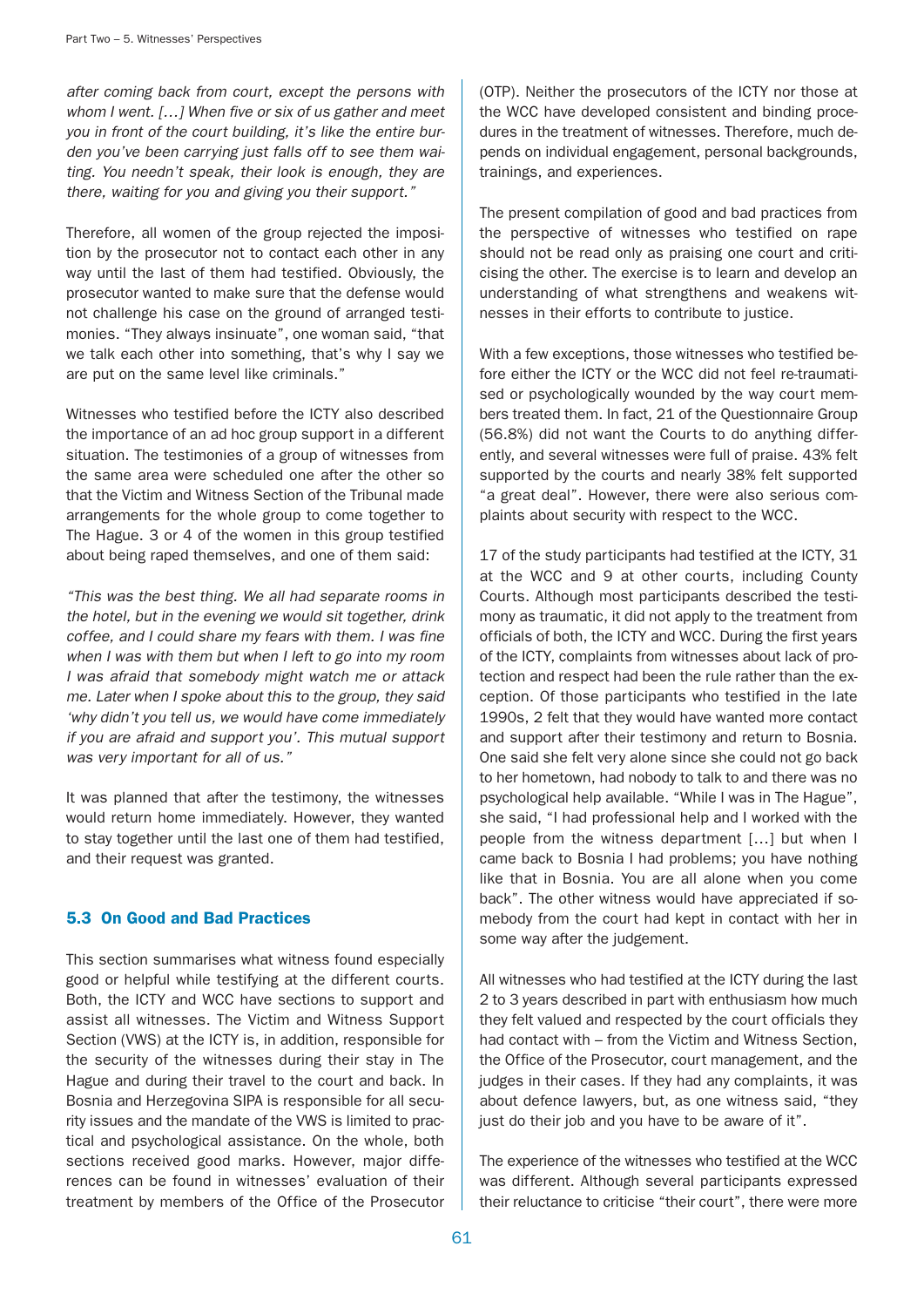complaints about lack of preparation, security, and disrespectful treatment. However, there was also much satisfaction with the way witnesses were treated by the Victim and Witness Section.

## Preparation and Information

What witnesses found most supportive in terms of preparation was to review former statements, either alone or together with the prosecutor. Several witnesses were given this possibility at the ICTY, but none at the WCC. Many witnesses had given many different statements to different authorities during the past 15 years. One witness said:

"I talked about it about 100 times, and something is always forgotten, or added, and remembered. Sometimes that small piece of information does not mean anything, but sometimes it means a lot. The first statements I gave under a lot of stress, and those are brief and clear statements. Later on when we were more relaxed, the statements were longer, but the defence sticks to the first statements. For example, they say 'you said only this', and I say 'when I gave that statement I was just rescued, I was naked, without footwear, hungry, and thirsty, and I only gave the statement to get it over'."

The defence always uses different statements of witnesses given at different times, dwelling on contradictions to question the credibility of the witness. Therefore, re-reading those statements is certainly one of the best preparations because the witness can refresh her memory. She will also be a better witness because she feels more self-assured.

Witnesses appreciated not only the explanations regarding procedures, but also to see for themselves the settings of the courtroom and to listen in on a session of another trial. It helped them prepare themselves emotionally, and they felt less intimidated. As mentioned above, the camp survivor group had organised this themselves with the help of the VWS in Sarajevo. Apart from that, such preparations were only communicated from witnesses who testified before the ICTY.

On the whole, ICTY witnesses felt well informed, with 2 exceptions. In one case, there was a lot of confusion as to whether they needed the person's statement or not, appointments with investigators were cancelled without explanation or even notification. Another witness was not informed that she was obliged to come and testify when called, and found herself eventually pressured with a subpoena. "At the Bosnia and Herzegovina Court", she said laughingly, "you know that you have to come, but at the ICTY they give you some kind of space to think about it.

They are somewhat more subtle, I would say". Nevertheless, she decided to go only when she was convinced that her testimony would be essential. As it turned out later, it was indeed, and the perpetrators received some of the highest sentences.

Again, with the exception of the camp survivor group, WCC witnesses had less contact with prosecutors and felt less informed. None mentioned long meetings with prosecutors or the offer to read former statements. A member of the study team that had monitored trials at WCC said that most of the witnesses had met the prosecutor only about half an hour before testimony. The same experience was reported by one of the study participants. She was informed about the procedures half an hour before the trial session started. Earlier she had been told that testifying is "no big deal. You have to go in and it will be finished in one hour". At that time, the witness was not doing well psychologically and asked for a postponement based on a medical certificate. "The prosecutor only told me: 'If you can't do it I have to bring an expert to confirm results of your medical exam.' […] He said that I wouldn't have to testify only if the expert found me crazy or something like that." The witness testified, but was very clear that she would never testify again.

Other WCC witnesses were obviously not well informed about formal proceedings. For example, one witness was shocked and took it as an insult when one of the judges instructed her in the beginning of her testimony not to lie. As the section on protection states, there was also a lot of confusion as to protective measures from both ICTY and WCC witnesses.

#### Respect

On the whole, all ICTY witnesses felt they were treated well and respected. They valued what some called the 'human approach'. They felt that investigators and prosecutors spent a lot of time with them in general to prepare, support and motivate them. One witness felt her fears and worries reduced, and her self-confidence lifted. The prosecutor "motivated me", she said, "telling me to take time to think when necessary. She supported me all the time, saying: 'You can do it.' […] I liked the fact that she was gentle and kept saying to me all the time: 'Truth, truth, and only truth'". Another witness asked, "Can you imagine how I felt when the prosecutor came to greet me afterwards to say thank you, and to accompany me when I was going back? I mean I felt like a human".

Witnesses also appreciated very much the work of the Victim and Witness Section. They felt taken care of "like a little baby", as one witness put it. "They were super! Everybody", she added. There was always someone who saw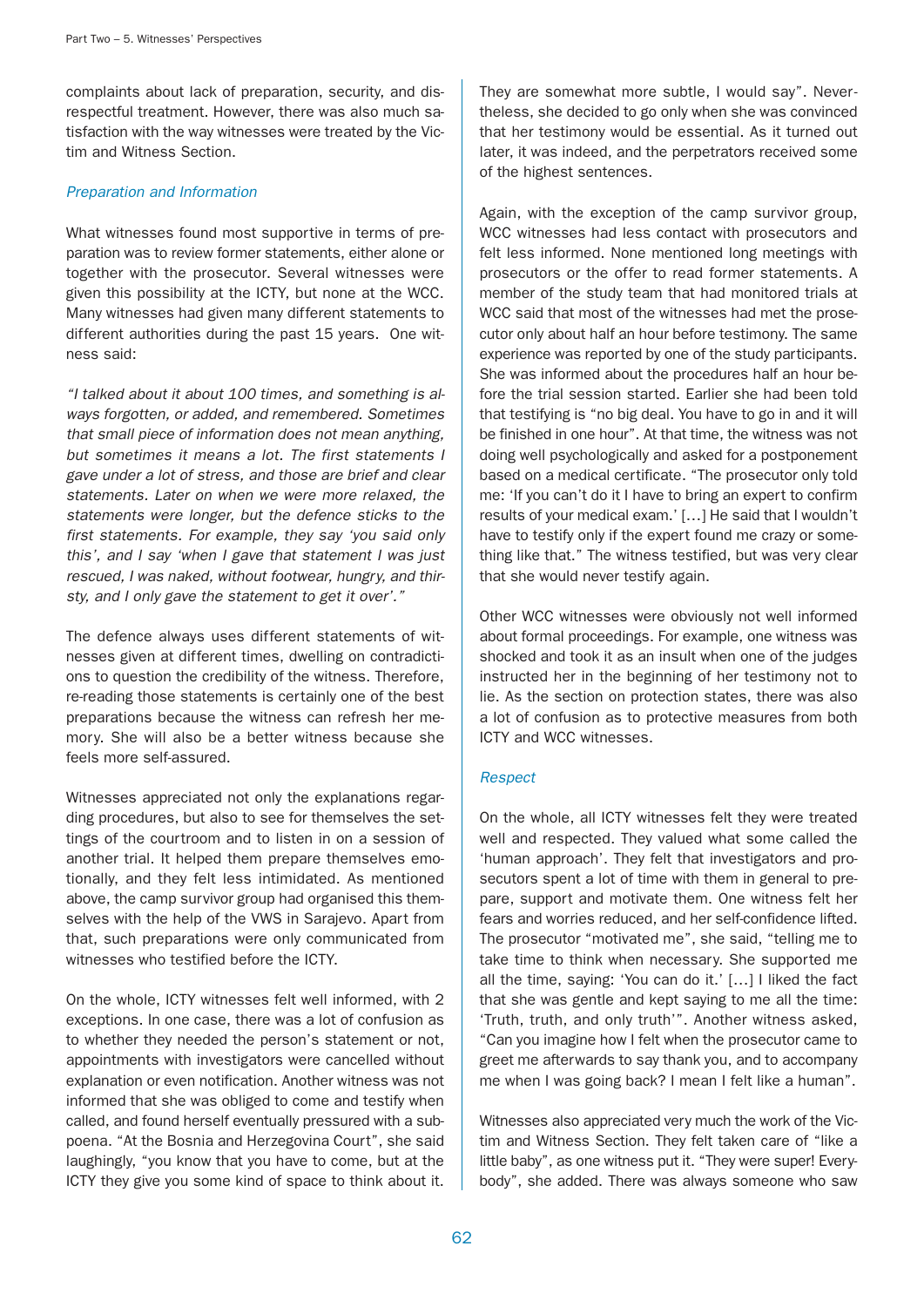that they got what they needed – be it a glass of water, a cigarette, or a visit to the dentist. To take such seemingly small worries off their shoulders helped them relax and stay focused on the task that they had come for.

Some witnesses felt they found friends at the Tribunal who kept in contact with them, calling them to inform them about new developments or just to see how they are. Investigators, too, kept contact and visited them from time to time to have a coffee.

The experience of WCC witnesses is mixed. Several women wanted more support and felt confused in the court building. One woman who had also testified in The Hague went with a friend who had to testify before the WCC. She found the whole atmosphere different. When she asked for a glass of water for her friend, she was told to look for one herself. "That's so pathetic", she commented. "I think they should be more sensitive about those things." And indeed, her friend, who had also testified at the ICTY, underlined several times in the interview the symbolic value of offering such 'banalities' as tissues and a glass of water. This simple politeness signifies respect, and it is the absence of it that sends the message, 'we, the court, are important, and you, the witness, are not'. When you know that any minute you have to go through your nightmare again, such things can make a world of difference.

The same applies to the manner the witnesses are summoned for testimony. "They only get summons to appear on that date and time, related to this or that case", one activist working in a camp survivor association told us. "For example, SIPA investigators came to me (…) and I wasn't prepared at all. It's not nice, and I'm saying it again, but you just get an envelope with notification saying 'You are called to appear on that date and time. If you fail to appear you have to pay a fine of 5,000 BAM.<sup>260</sup> Everybody is shocked, I mean, 5,000 BAM?!"

Several witnesses made a clear distinction between the way they felt treated by the WCC in general and individual persons from either the Office of the Prosecutor or the witness section. They mainly complained that the court only contacted them when they wanted them to come and testify again. One of the interviewers summarised her impressions as follows: "Victims testify and feel abused that they were only used for testifying and then abandoned afterwards. Then they open up some other case … if you understand what I mean. The time will come when they [the victims] will just not go."

The camp survivor group as well found that the court gives too little relevance to the Victim and Witness Section:

"The women and girls working in the VWS are truly giving their best, but their actions are limited, and when we analyse this we can say that the court has put the victim in some sort of a marginalised position because the staff of the VWS has not been involved from the very beginning, […]. It makes all the difference when you get to the stage of testifying and these professionals take over. We all went through this, they give you strength, security, relief, but it doesn't last long, which made me sad many times. Anyway, two or three days before, they call you, talk to you, ask you how you feel, and that's all they can do, so it's very short, their possibilities are small. When you arrive, they meet you, and their smile and positive energy glow […]. We have said this many times, as soon as you walk through that door, they meet you and right then your burden falls off, so the very meeting with them is a relief in itself. And what happens? The testimonies are over, and they're gone. No one cares, except what they do on their own – they called to see how we were, but it wasn't required of them. After a while, you start feeling like a little dust cloth that someone used and after they are finished, they throw it away. Our contacts with that staff and their humane approach - I don't like pity, I don't like the word itself – their tactful way to call us and ask about the group, send regards, that's all a part of good interpersonal relations. So, this part should be given more relevance."

And another woman of the group added:

"I can't tell you how much it means when someone calls you and asks how you are doing, whether you need anything. A kind word means a lot. The girls that stayed in touch with us did that on their own initiative, but it should definitely be a practice by the court, and they need to be urged to do this."

The Victim and Witness Section of the ICTY recently adopted a new policy of calling up former witnesses every 6 months after testimony to see how they are. A long-term follow-up survey on former witnesses is planned.

#### Conclusion

The witness participants found the prosecution of rape and sexualised violence important in order to demonstrate the gravity of the crime of rape. Their personal motives to testify were manifold but punishment of perpetrators was central as acknowledgment of what they suffered. At the same time, for some it was important "to get the criminals off the street" and to prevent them from becoming role models as celebrated heroes. They saw this a an essential precondition for rebuilding society.

For most participants testifying was a traumatic experience but that did not necessarily influence their choice of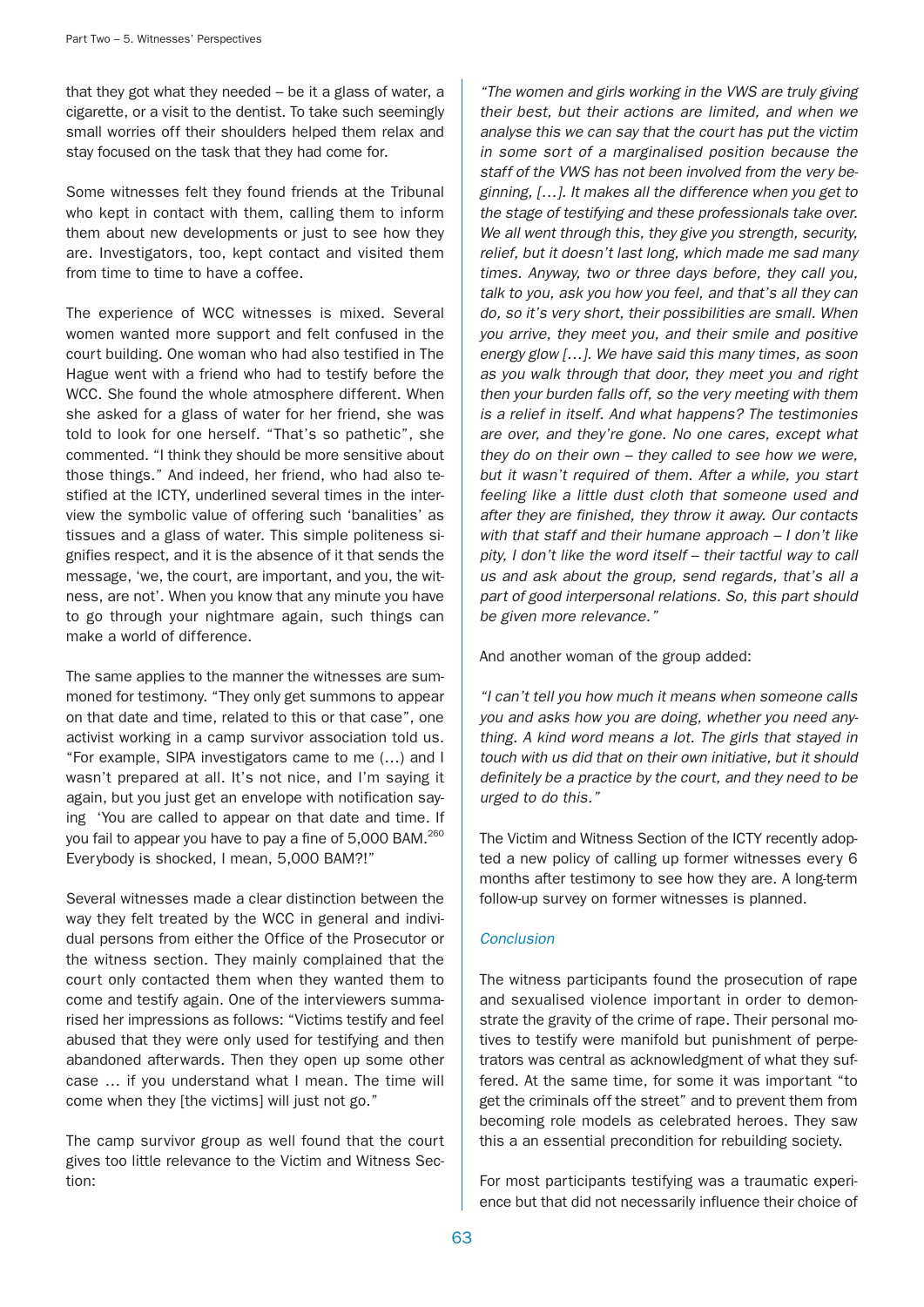whether or not they should testify again. Some were determined to testify whenever necessary; others were more reluctant or would not testify again. Those who had more support or could act in a group had significantly more negotiating power to defend their interests as witnesses. There was a high level or responsibility expressed to fulfill their role as witnesses in determining the guilt of the accused.

Respect and "human approach" was named as the best way to win their cooperation. Good preparation by prosecutors, in particular the reading of former statements, was seen as most helpful.

It might well be that if we had interviewed other women we would have received different answers to the same questions. Relatively few women who see themselves as belonging to the 'Serb' or 'Croat' community testified before the ICTY or the WCC. We will not even say how many of them participated in the study in order not to disclose their identities. However, with a greater number of them different topics and views would probably have emerged. In addition, we did not succeed in interviewing witnesses from Kosova. They would most certainly have told a very different story about stigma, marginalisation and ostracism. There are cases where women have been raped in their own community after the war because they were looked upon as fair bait. However, what the interviews

show and what more interviews with more women would confirm is the picture of diversity as opposed to stigmatising everyday theories on 'typical' rape victims or rape witnesses. Such stereotypes are, as Chapter 6 will show, also effective in the communication between court members and witnesses.The interviews also display a picture of women who want to have acknowledgement for both – their pain and their will to move on, their desperations and their struggle to come to terms, their victimhood and their individual personality.

To pay respect and to acknowledge the diversity of rape witnesses are important prerequisites for working against rape stigma. The stigma of rape is not only based on gendered notion of sexuality but also on stereotyping rape survivors as disabled, damaged, fragile, emotional, weak and shameful. This issue will be further highlighted in Chapter 7 where we discuss the views of the study participants on security, safety and protection. Most rape survivors testify under heavy protective measures, often in closed sessions. On a social and political level the exclusion of the public from rape testimonies can recreate rape as an issue of secrecy and shame with the potential of adding to the stigma. On the personal level, however, protection of privacy is necessary and we will see that the witnesses have very different reasons for requesting this, reasons which cannot be reduced to shame and fear of stigmatisation.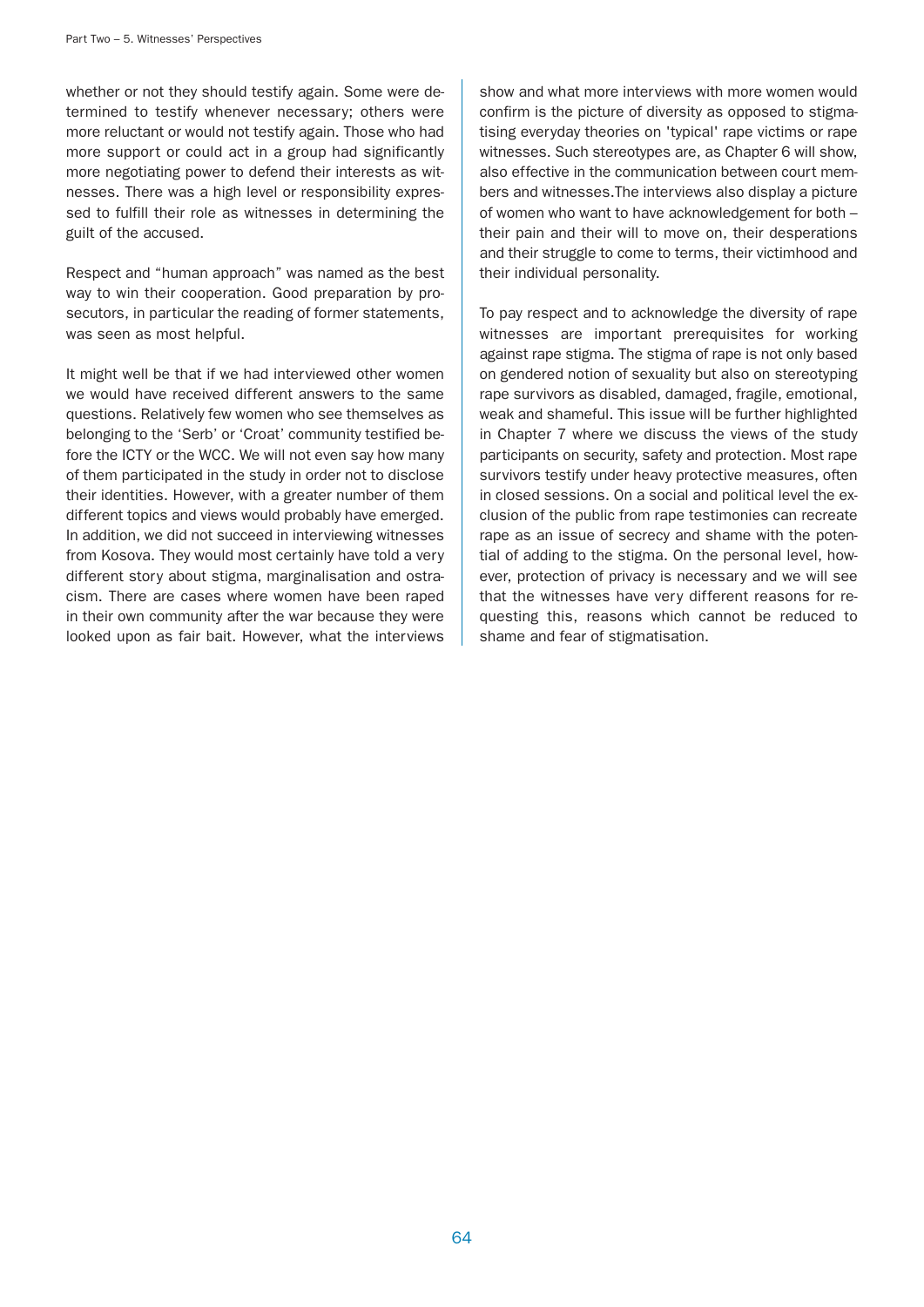# 6. Some Perspectives from Judges and Prosecutors at the War Crimes Chamber

14 semi-structured interviews with judges and prosecutors from the WCC were conducted: 7 judges (5 men and 2 women) and 7 prosecutors (4 men and 3 women). 2 more judges (1 man, 1 woman) participated in a round table discussion of judges. $^{261}$  All of them had been involved in cases with rape charges. Some of them had worked in several such cases, others did so for the first time when interviewed.

Chapter 6 tries to capture some of the major personal challenges of rape charges as named by the judges and prosecutors we interviewed. The focus lies on these 2 groups because they facilitate the testimony of rape witnesses in the courtroom. However, views of legal advisors, investigators, members of court management and of the Victim Witness Team are included.

Gender of speakers is indicated. While no representativeness is claimed it does indicate tendencies, differences, and sometimes surprising agreement. At the same time it shows that while 'gender matters' gender sensitivity matters just as much.

The sensitive nature of some of the questions might have prevented to receive open and honest answers. Interviewees were therefore assured strict confidentiality.

In Chapter 6.2 statements from several highly experienced judges from the ICTY are included.<sup>262</sup>

# 6.1 Challenges of Rape Trials

2 major challenges expressed by judges and prosecutors faced with rape cases emerged from the interviews. The first referred to the interaction with rape witnesses. This included issues relating to witness' trauma, communicating with witnesses, getting them to cooperate, establishing a relationship of trust with witnesses. The second major challenge concerned the problem of evidence in rape cases.

We asked court members and prosecutors whether rape cases were different or more difficult for them personally to handle and if so, why. All agreed they were. "Prosecutors do not like rape cases", one (male) prosecutor from the WCC said. Several statements were similar. Some prosecutors – as well as some judges – found themselves caught between 'investing more' and 'getting less' when it comes to prosecution of war rape. On the one hand there is always 'more' required: more protection, more sensitivity, more patience, more time, more emotions, more trauma. On the other hand, there is less: less witnesses willing to testify and less, in fact no material evidence. "Rape", one experienced (female) prosecutor said,

"is difficult to convict and prosecutors, especially when time constraints are present, prefer to prosecute other crimes as they want to invest their time where they have more probability of getting a conviction. It is also the case that victim witnesses require more time, patience – again making the case more demanding."

## Emotions

More male than female judges and prosecutors emphasised the emotional challenge rape testimonies present for them. "You just never know what you might encounter", one (male) judge said. "Is it going to be too emotional? Are there going to be enough words?" A (male) judge who had sat in several rape cases found it "harder to deal with rape cases because you have to meet victims when they come to testify. You see all the terror that she had to go through. She has to live with all that dread and despair. You can feel it, perceive it. Whilst in murder cases you don't have to deal with victims". Another (male) judge had just started his tenure at the time of the interview and was sitting in his first case with rape charges. "Those stories are so difficult", he stated, "you can feel your throat constricting. It doesn't matter whether you are a professional or not; it's just difficult".

Some (male) prosecutors expressed similar reservations. One had successfully prosecuted several rapists but nevertheless admitted, "I would prefer only murder cases. […] For one I have a daughter. These cases are more emotional for me while in other cases I can distance myself more". He found it more appropriate if those cases are handled mainly by women. "It is the hardest for me to listen to all those details", another prosecutor stated.

None of the few women interviewed named the emotional challenge first. "For me", a very experienced female judge said, "it is not the hardest to listen to the details of rape, that's not the problem. [For me] it is hardest to make sure the witness gets through her testimony well. What causes most anxiety is to fulfill my obligation to protect the witness". The protection of witnesses played a critical role in all our interviews with male and female interviewees.

#### **Trauma**

Everybody interviewed acknowledged traumatic consequences of rape. Many perceived rape survivors as belonging to the most vulnerable category of witnesses. "With rape cases", one member of court management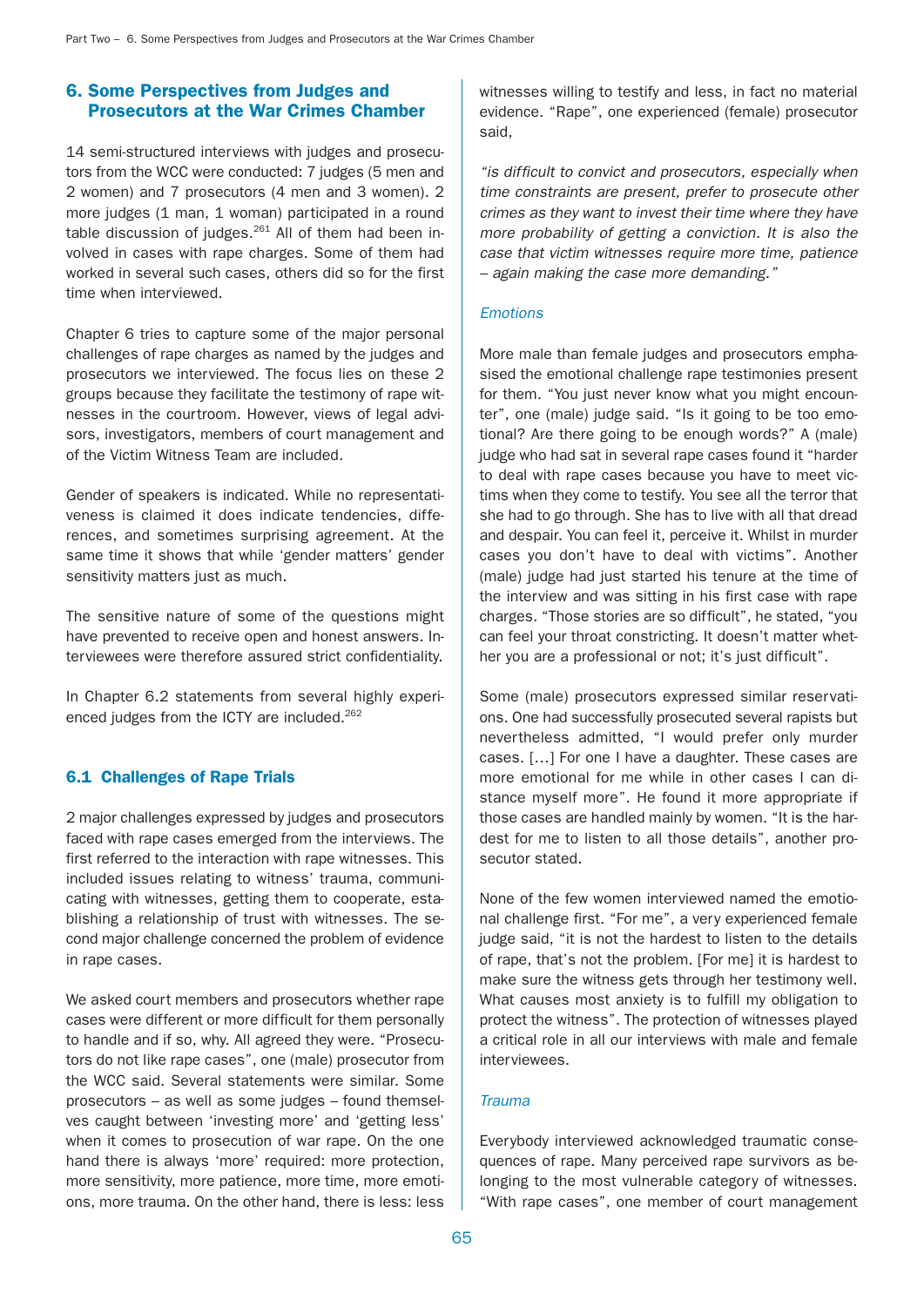stated, "the alert level goes up immediately because these women are most vulnerable and could be stigmatised." A (male) judge who was relatively new at the court but had experience with civil rape cases stated that "the fact that women were objects of sexual violence orders us to be sensitive". Judges, he added, should react in time, "that we are not the ones who cause them to be more traumatised than they already are or to be re-traumatised. I would not allow this".

All male and female judges emphasised they would not allow witnesses to get harassed in court. This does, however, not reflect the praxis at the court. The team's trial monitor observed in general that neither the presiding judges nor the other 2 members of the Panel intervene much.263 Referring to a trial with several rape witnesses one prosecutor told that at the beginning of the trial "the defense council were very rude to the witnesses, shouting at them and more, harassing them. Finally, after 4 witnesses the presiding judge told them to stop – but that also only after training. After the training all got better. I myself became more assertive". The training had been organised ad hoc by the Victim Witness Section. Afterwards the presiding judge started each session by giving conduct warning to the parties and by stating which questions were allowed and which not.

Trauma is not only perceived as a call for sensitivity but also as an obstacle for "getting the facts". Most prosecutors stated that it is hard to work with rape survivors because of their trauma. "They are of unstable character", one female prosecutor said, for example. "It is hard to get into their mind. We need to return her to that time when the rape occurred. The hardest is to get into her mind. They will not speak openly; they hide that somewhere in their minds."

2 prosecutors, 1 national and 2 international, felt they needed support from a psychologist working exclusively in the Prosecutor's office. "I would like to have psychiatrist as my assistant and at my disposal", one said, "to prepare witnesses and to harmonise my needs with those of the witnesses as opposed to protecting them as the Victim Witnesses Section does. They tell me, she's traumatised so don't touch her". This was a prosecutor with many years of experience representing torture victims in other national courts. The other prosecutor had had a paralysing experience with one witness and agreed:

"We need to have psychologists here. The Victim Unit at the Court is only included in the phase after the indictment is opened. Before that, the victims are left on their own. Few days ago, I just had one witness calling me and saying that she cannot stand it anymore and that she is going to kill herself. I wish I had someone, a psychologist to whom I could give the phone. I do not know what to do in such situation as I am not trained for that."

One (male) investigator confirmed the problem from his perspective as he found that "investigators often serve as psychologists, social workers for prosecutors". He thought the Victim Witness Team of the court should be involved in working with witnesses even before the indictment is issued because, "unfortunately, witnesses are usually left feeling exploited and deserted".

One (female) psychologist who supported a rape witness to the court described the prosecutors she met as "very committed and wonderful people". At a certain moment she found herself coaching them in what to do when a witness breaks down emotionally.

"When I talked to this one prosecutor I compared the situation with our weakness as grown-ups when our children confront us with such strong emotional outbreaks. I did not say this to equal victims with children but what is similar is our reaction to it. We are paralysed then because we feel responsible for this and we cannot endure it. Sometimes it is just enough to be there and sit with them and endure it. This is what you can do. This is what people in the court lack or don't know no matter how compassionate they are."

## Cultural stigma and 'female' shame

Just as with trauma most interviewees acknowledged the existence of social stigma of rape. Rape stigma was seen as responsible for the particular vulnerability of rape victims, their reluctance to speak and to go into detail. Rape victims, a (male) prosecutor stated "will not speak openly". "They hide what happened from surroundings and family", a (female) judge added. There was a general consensus that the difficulty in getting rape victims to testify or to talk about details had to do with the blame society burdens on rape survivors. In this context, nearly all male interviewees, regardless whether national or international saw Bosnia and Herzegovina, in particular the Bosniak community, as very traditional in this respect.

"This is a very traditional culture about sex", one international (male) prosecutor said, "which makes it even more problematic". "Stigma", another international (male) prosecutor found, "is a problem of the Bosnian culture". A national (male) member of court management agreed: "This is a very conservative society – to come forward and testify that you were raped has implications that go beyond the fear of the perpetrator." In this context, Bosnian women were also seen as traditional. As one national (male) judge stated: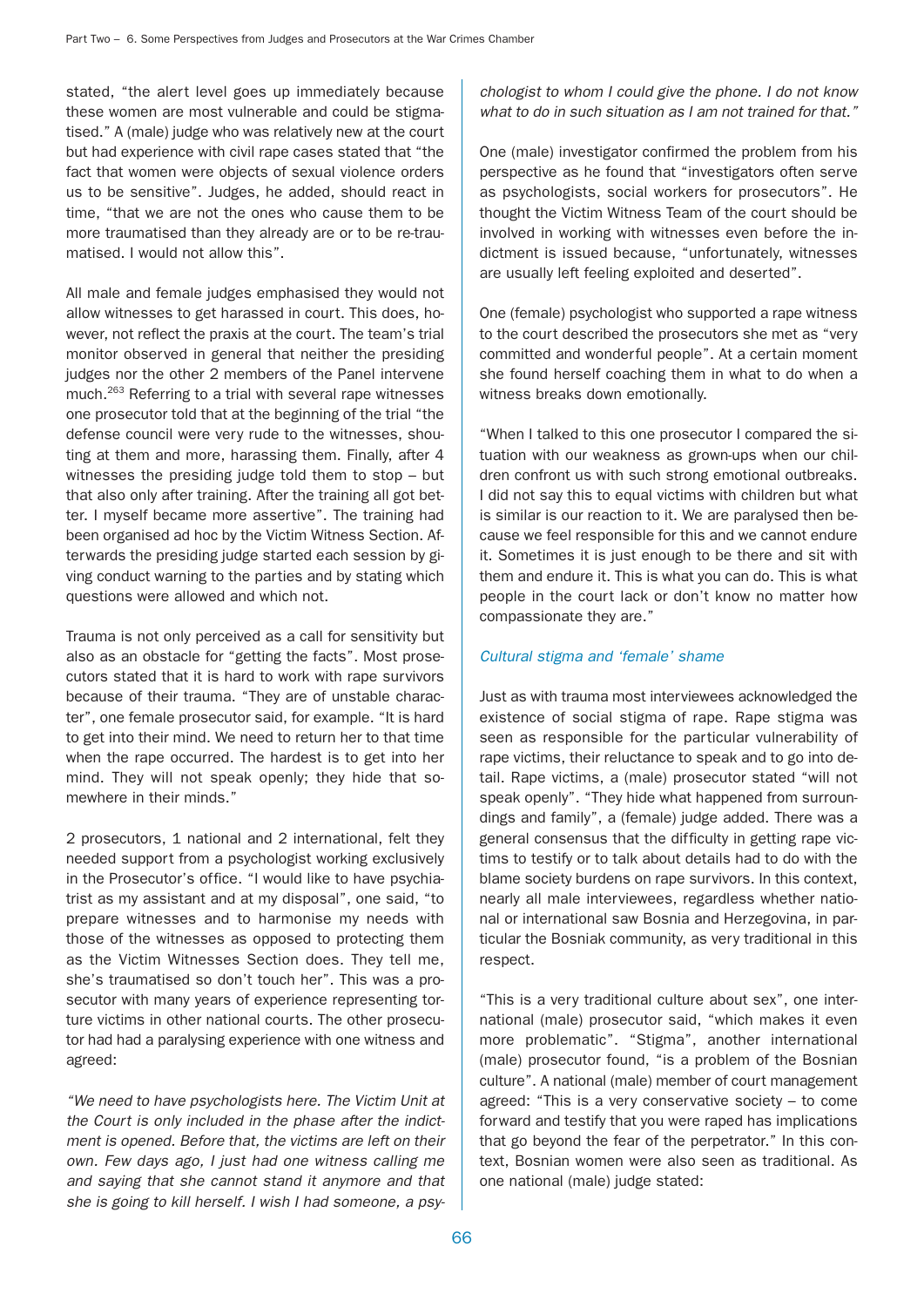"The affected women find it more difficult to tell what happened because we are a traditional society. […] They have problems to open because of our traditional society. […] Rape is shameful. You know it is. Our country is – I don't know. It is shameful. It is shameful to be raped. Women are still traditional. […] I believe that most of the women in this country think so, because they would first have to cope with social antagonism, so it would be difficult to tell anyone what happened."

A national (male) prosecutor referred to "our mentality, closed communities, villages, Muslim cult around women. In those areas where it [rape] mainly occurred, the communities are very traditional. Those women are still seen as having a special role. And for them it is the worst that they lost their 'honor'. […] The honor is protected more than anything else". One international (male) prosecutor found that "40% of all women are shy and modest about these things". For him the typical Bosnian woman was "discreet, modest and shy". He found that most women could cope facing the accused, however "it is more shyness and shame that makes them uncomfortable about revealing their names to members of the public – because of their ethnicity and of the opposite ethnicity". For him the challenge was to persuade a reluctant witness to testify: "Decency limits the degree of pressure that one can humanely impose. Usually I find that a witness who initially refuses to testify will continue to refuse."

The notions of 'traditional' Bosnia and 'shameful' Bosnian women, in particular Muslim/Bosniak women, expressed here women call for an interruption of the account of challenges and for objections. First, the Federation of Bosnia and Herzegovina is to date the only political unity in which rape survivors are recognised as civil war victims entitled to receive a pension. Bosnian women groups, including raped women, campaigned for this law. Second, Bosnian women spoke up in anger while the rapes were still going on. If they had not done so ferociously, it is doubtful that journalists would have seen it and that war crime courts would prosecute it now. Third, a well-known and very influential women's association in Bosnia, the Association of Women War Victims, organises exclusively raped women. This is rather unique. Fourth, one example from the court itself shows that even strong feelings of shame and dishonor do not necessarily contradict public testimony:

In June 2008 a women testified under the pseudonym Witness 4 and with image distortion in open session on rape. She was breathing heavily and refused to look at the (male) prosecutor. Without being asked, she volunteered the information about a rape that was not charged. When questioned on the indicted rape she spoke with visible embarrassment. "I was ashamed of being raped", she stated. "I couldn't talk about it. Rape wasn't something to brag about. I have disgraced my mother, my father, my brothers." She even cut her hair to punish herself. She did not report the other rape because of shame. She became pregnant from the rape and had an abortion. When the defence lawyer insinuated that the accused only wanted to help she became angry and yelled at him.<sup>264</sup>

Although this study does not examine reasons why many women might choose not to testify from the sample of witnesses interviewed, it can be seen that women have different reasons 'to hide what happened' from the public even when they decide to testify. As will be seen in Chapter 7.3 shame and embarrassment do not rank highest as a reason given by the interviewed witnesses for testifying in closed session. Many felt more responsible for others and wanted to protect husbands, children or mothers because they thought they would not be able to bear it. Several court members we interviewed acknowledged this themselves and even named additional reasons for women to refuse further testimony. "Women who live abroad", one (male) judge explained, "mainly do not want to testify. A lot of time has passed. They have new lives, families. They do not want to return again to that". In addition, many women had witnessed many different atrocities or were raped many times by different perpetrators. If these men are tried at different times in different cases, these women are called to testify more than once. One woman interviewed claimed she testified (or gave statements) over 20 times. "I can understand that in war crime rape cases", one (male) prosecutor stated,

"a girl is going to be questioned by a couple of activists on the side that won the war, is going to be questioned by some police officials, and is going to be questions by some prosecutors. I think that it's very unlikely to be on the scale with girls that were brought to ICTY investigations. They were usually questioned in a sequence like this: once they reached safety, the representatives of the agencies present there would question them at length, open and in the form that would be admissible in court. But probably it was just as moving for the girls. And there will be debriefing sessions and examinations by doctors. Then after a year or two, they will be seen by the ICTY investigators and they would be questioned at huge length initially by specialist investigators, then by the prosecutors. Then they would be testifying in one or more ICTY trials which are probably the biggest trials they would see in their lives. And then, after they thought that it was all over, they would be asked to go through it once again in our court. That is about twice of what would normally happen to a girl that had been raped. So, when I tell you that most of our rape victims were pretty well fed up with the whole experiences it is not surprising."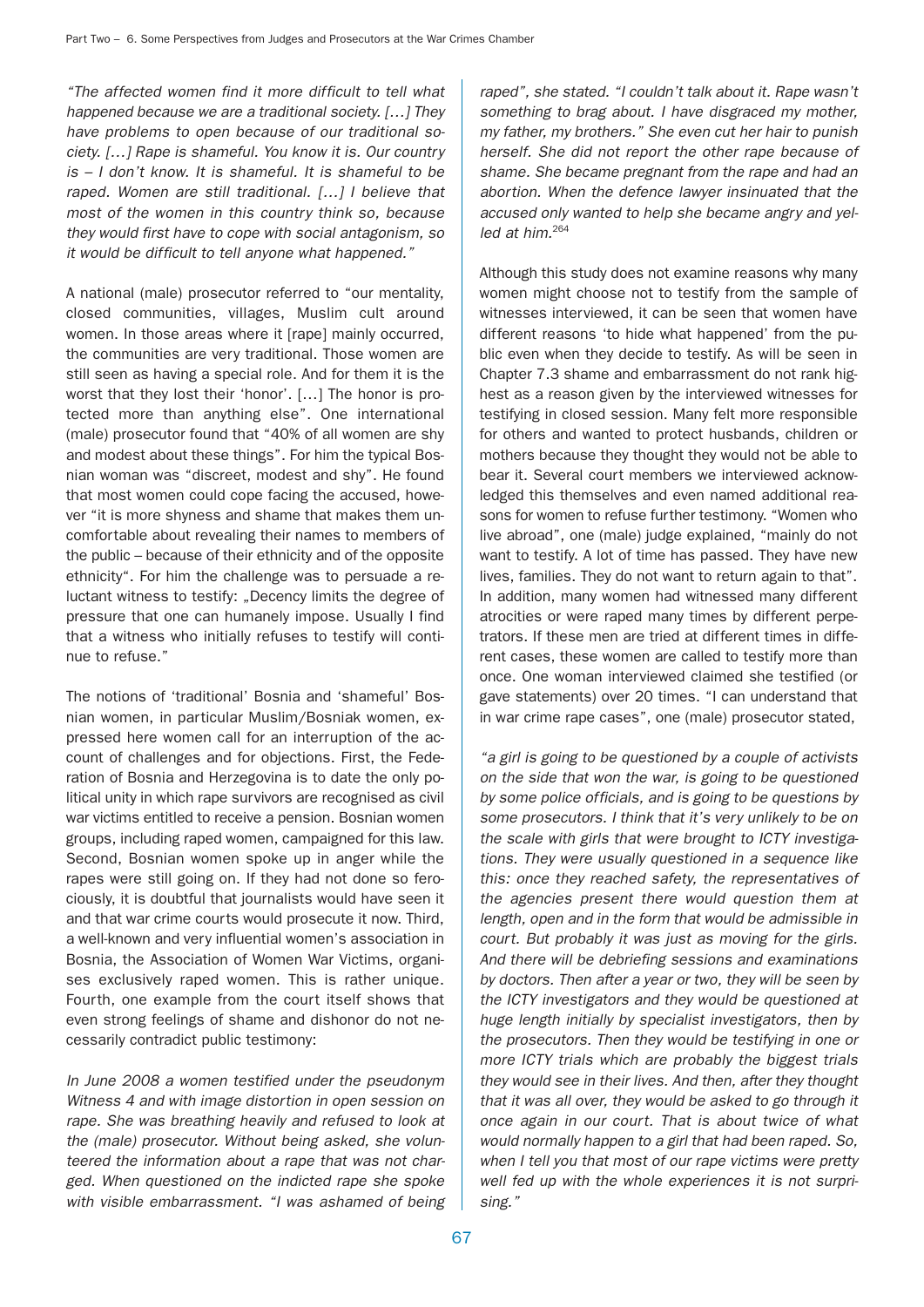Another (male) prosecutor gave another example: "Some witnesses testify so often they become professional witnesses. There was one pregnant woman who testified [on rape] in the morning in one trial, and in the afternoon in the other. This is traumatizing for witnesses."

When asked in general about obstacles of prosecuting rape many prosecutors and judges referred to the particular traditionalism in Bosnia as the main reason for their difficulties to win the cooperation of rape survivors. However, a much more diverse picture emerged when the general level was left and concrete experiences with witnesses were addressed. The statements differed much from the former: "There is no such thing as a typical rape victim", the same (male) prosecutor said who had pictured Bosnian/Bosniak women before as "modest and shy". "Raped women are the most vulnerable", another (male) prosecutor said, "but my women are okay". With 'my women' he referred to women witnesses in one of the cases.

Some of the interviewees had emphasised the differences from the beginning. "Some witnesses do very well in court", one (male) judge said, "and describe their experiences in a very convincing and extremely authentic way while others are still scared and suffer from traumas; and some of the witnesses simply don't know to answer some quite logical questions […] It varies from witness to witness". A (female) prosecutor observed, "In respect to trauma some women look as if it did not leave any trace on them; they continue with their lives. Some though have lots of difficulties". A (female) judge found that "some are really tough rape victims, not vulnerable any more; they are angry".

When leaving the level of generalisations male vulnerability and shame moves into sight as well. "From my experience", one (male) prosecutor said, "I can say that men are also deeply traumatised in cases of torture. It's the same pattern in difficulties to speak, breaking down, physically traumatised". One prosecutor pointed out that contrary to women men are socially not allowed to acknowledge their pain and show painful emotions. "Tortured men", he found, "nearly all testify. They never seem to know how traumatised they are. Maybe because men are told not to be. They are traumatised, severely damaged when they testify". On the other hand, a (male) investigator argued, "It is much easier to talk with women, since men are usually too proud. I have been investigating cases of rape in detention camp where only two men out of ten admitted being raped". Another (male) prosecutor stated: "I think women victims of sexual violence are the same traumatised as male victims of torture. Both have gradual disclosure of the story and both feel shame. Males feel the shame because of humiliation and powerlessness."

The jurisprudence of the ICTY has included rape as a classification of torture. Both, the ICTY and the WCC brought to light that rape and sexualised attacks on men were quite common during the war. "Men", a (female) judge observed, "feel more embarrassed than women victims to talk about being raped".

#### It is embarrassing to talk about 'it'

Not only male and female witnesses feel embarrassed to talk about rape. Male court members and prosecutors brought up this topic during the interviews very honestly. "I am not entirely comfortable talking to them [rape witnesses]" – one committed male prosecutors confessed. "I think that being more sensitive is a good approach. It is a job and I do it, I have to do it. Sometimes – it's not asking the question – but I felt discomfort thinking they will be uncomfortable." Another (male) prosecutor would actually prefer what women organisations demand – that only women should question female rape survivors. The witnesses, he said, are more embarrassed when he has to ask them about all the details of the rape. On second thought, however, he admitted, that he himself felt uncomfortable: "It embarrasses me to ask all the questions. It is very hard for me." He then referred to a particular group of women he had to question: "When I ask them about details they would get angry and say to me, I said rape! What do you think this means?" Another international male prosecutor also observed that, "rape cases – me being a male is a disadvantage. Ideally, only female prosecutors or investigators should interview rape victims to save the victims from further trauma or embarrassment".

In the adversarial fact-finding approach practiced by both the ICTY and the WCC, judges do not conduct the examination of the witnesses. Rape witnesses are first examined by the prosecutor and then cross-examined by the defence. If necessary, the questioning of both sides continues. While judges can ask additional or clarifying question the evidentiary process and thus the questioning of rape survivors is mainly the task of the prosecutor. Some of the judges admitted to be quite glad that it is not their task to ask the difficult questions about the details of rape. "It is certainly more difficult for prosecutors than for judges", one (male) judge said. "The prosecutor is the one who has to ask most of the questions. He is doing the interrogation. In that situation, it is easier for me than for the prosecutor. I would certainly feel more uncomfortable as a prosecutor than as a judge in that kind of situation. It is hard to pose questions in that situation. It is very, very hard."

"Survivors", a (female) member of Victim Witness Support commented such statements, "are much stronger than we give them credit for and we often underestimate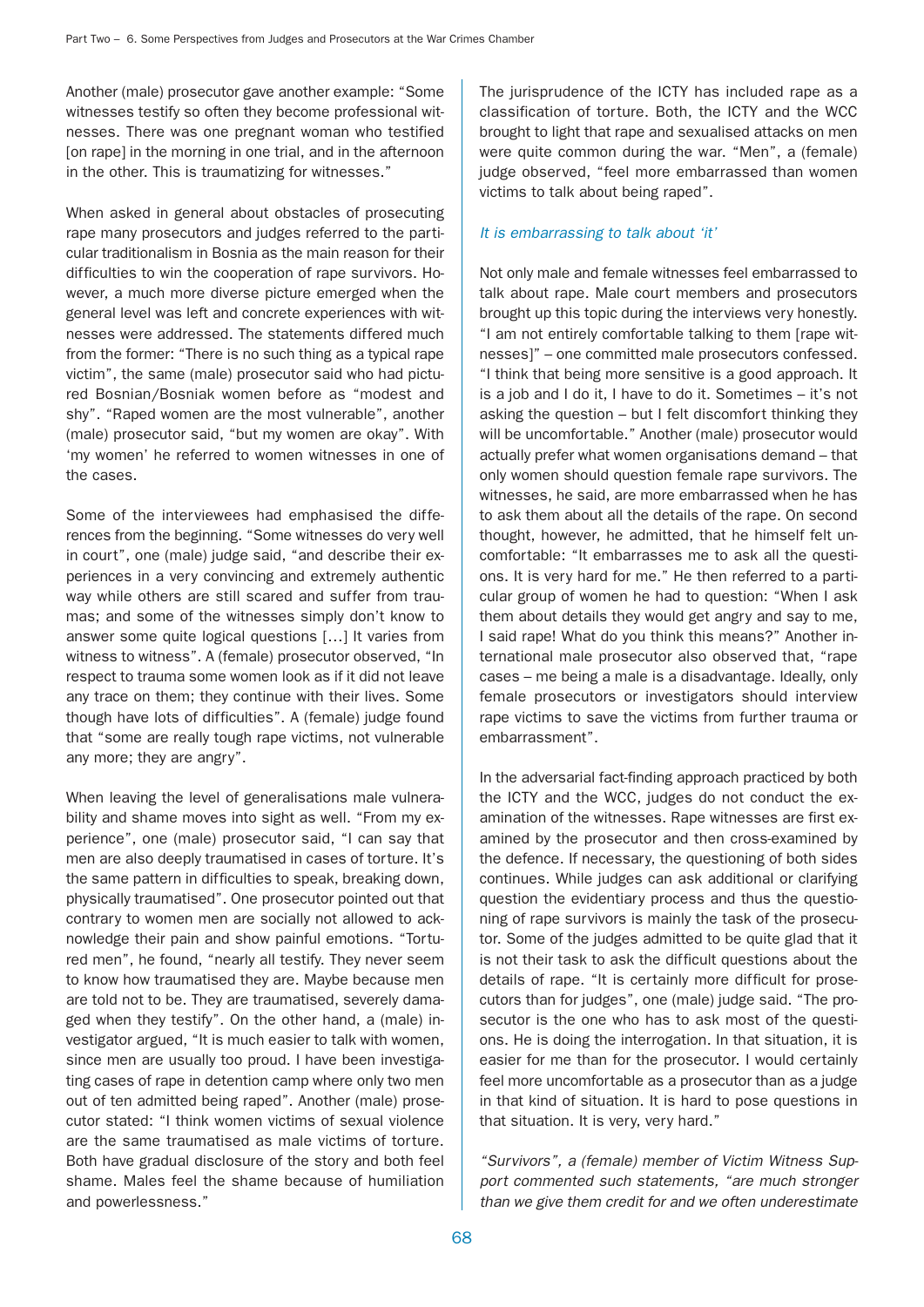their strength. The problem is more our own discomfort. It is embarrassing for the people who have to listen to it, for you and for me. […] People want justice and we should not take it always from them by saying they are too traumatised. They can be prepared and supported beforehand much more than is done now."

This statement points to the importance to acknowledge that all actors in the legal justice process interact with each other and react to each other. The assumed shame of rape survivors can, at times, be a projection of one's own sexual shame which might then materialise in behavioural patterns of the examined witness in an effort to live up to such expectations. If a 'true' rape victim feels ashamed the credibility of those who act differently is easily at stake.

#### Workload is Unbearable

In Chapter 5 several witnesses described they felt treated disrespectfully by court members at the WCC – with the exception of the Victim Witness Team. In respect to prosecutors witnesses complained in particular that they did not feel prepared. At the same time, those witnesses who had testified within the last 2 years at the ICTY were full of praise. They found it particularly helpful and less a burden when they could read former statements, they had made many years ago. The defence often uses such statements to involve the witness in contradictions and to undermine her credibility. The trial monitor of the research team confirmed that she witnessed several cases in which witnesses met the prosecutor for the first time in the courtroom and were not informed on the circumstance of testifying.<sup>265</sup> Several of the interviewed judges also remarked that unprepared witnesses increase the problem of evidence. Various sources in the court – court management, Victim and Witness Section, judges – confirmed there is no uniform procedure in the Prosecutor's office. One (male) judge informed us that in his case one female witness suddenly started talking about her rape. It was obvious to the judge that the prosecutor did not know anything about it. When he asked the witness why she did not mention it before, she explained the prosecutor never took her statement. Instead, SIPA investigators had taken her statement and she could not have told 'those kids' that she was raped. "Things should be done differently", the judge concluded, "as they are done now. I think that's essential. They have to deal with witnesses, to examine them, to know what they are going to testify". One (male) prosecutor himself pointed out "rape victims were often briefed or questioned by intelligence or security agencies after the war. These statements often contain sweeping exaggerations and inaccuracies that contaminate the credibility and reliability of later evidence". This makes preparation more urgent.

All prosecutors we interviewed were aware of the problem. They are no less and no more committed as their colleagues at the ICTY nor do they have less empathy for witnesses. When the court does not accept the testimony of a rape witness, one (male) prosecutor said, "you feel like you cannot help the victim. You loose a lot with the victim. Not only in the proceedings but when you know what they lived through". Another (male) prosecutor emphasised he would rather loose a case then pressure a rape survivor to testify. However, we received different information from witnesses who did feel pressured and threatened with subpoena.

There was a general agreement among the interviewed prosecutors that rape cases require more sensitivity and more time because of the stigma attached to it. However, time is something that in particular prosecutors at the WCC do not have. As of June 2009 there were 18 prosecutors with 21 legal advisors working on war crimes with around 4,000 cases pending.<sup>266</sup> "Due to overload", one (male) prosecutor pointed out, "the prosecutors usually do not have enough time needed to dedicate to victims of rape, to prepare them for testimony and similar". Another prosecutor explained they not only struggle with lack of time but with lack of resources in general. "Most of the witnesses fly in a day before, maximum 2 days before", he said. "You get to see them only shortly before they go to testify. […] There is no time to prepare them for testifying. […] For preparation of witnesses who do not live here certain amount of money is needed." In such cases lack of resources has impact on protection measures as the same prosecutor stated, "Protection is given more out of pragmatic reasons. […] As for them to be here to be assessed by experts, this costs a lot of money which the court does not have. It is easier to offer them closed session". He admitted, "there is a sense of exploitation but there is no time to reflect on it. All that is overwhelming: rush, pressure, management of evidence and traumatised witnesses".

The prosecutors also referred to other problems of resources: "In respect to laboratories, they are not sufficiently equipped and there are not enough experts in Bosnia and Herzegovina who could be involved in such expert analysis." Judges as well complained about pressures. "There is not enough time for detailed and sufficiently tentative approach to the victims", one (female) judge stated, "as we are bound by the legal deadlines within the trial". This situation is clearly dissatisfactory for all sides, prosecutors, judges and witnesses.

## Training and Capacity Building for Sexualised Violence Cases

Aside from the already mentioned ad hoc training for the judges in one particular case, we received information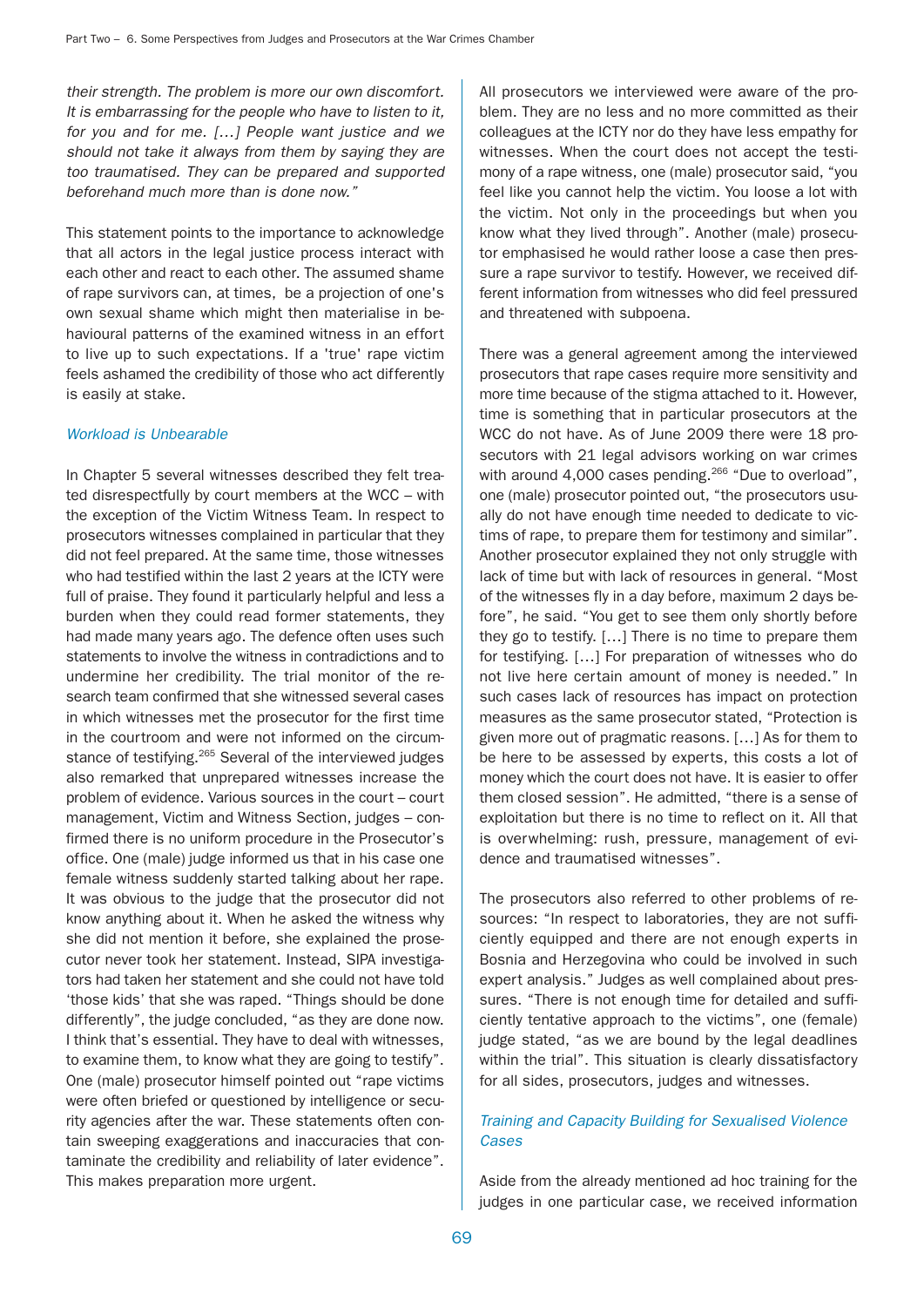only about 2 other trainings: One one-day training for judges, which included protection issues for sexualised violence cases in  $2007^{267}$ ; and a two-day training on protection in 2006. Both seminars covered a broader scope of issues with sexualised violence playing a subordinated role. The one-day training in 2007 was embedded in a general seminar for judges; issue addressed in the context of sexualised violence referred mainly to protection such as issuing warnings to both parties on proper conduct, prohibited questions, removal of accused from the courtroom if he continues harassing the witness, etc. The picture looks similar for prosecutors and investigators.

There is no systematic and comprehensive capacity building on the questions that judges and prosecutors addressed as particularly challenging and troubling for them in sexualised violence cases. Several of the judges and prosecutors we interviewed expressed their willingness and interest in further training on gender issues as well as on communication with rape witnesses.

"I would gladly attend that kind of training", one (male) judge said. The same judge suggested additional training on trauma effects and, most importantly "every education about the ways to get the most out of the victim's testimony would be very helpful for judges. It would be also helpful for them to learn how to understand the victim, how to eventually analyse her testimony from the psychological aspect. […]" .

He also recommended communication training in particular for prosecutors, as they are the ones who have to pose all the detailed and embarrassing questions to rape survivors. "One part of the training should certainly be focused on that issue of communication, too." One (male) prosecutor found the questioning of rape survivors should be done by women as a rule. If that is not possible he would find communication training helpful.

Only one female prosecutor felt she did not need any additional training after 20 years of praxis in national courts, including rape cases. And one judge felt he learnt in 12 years to establish such good and warm relations with witnesses that it became his second nature. All other interviewees found further capacity building in the field of sexualised violence in respect to evidentiary matters, communication and trust building as well as gender crimes relevant and desirable. The proposals differed regarding the form and degree of compulsory attendance. Several members of the Victim and Witness Section found that continued education should be made obligatory for all staff. "If you feel more comfortable", one said, "you do a better job."

"Judges", one (male) prosecutor said, "are not willing to attend any additional education courses, so it is much

better to use the dialog." However, judges had their own ideas. "We had some training", one judge who sat in at least 2 major rape cases, "but all of these were more like lectures, I prefer a workshop method." "More intensive training with role-play", a very experienced judge suggested. Another judge recommended on-the-job training through older and more experienced colleagues as it had helped him much in a particular case. When he faced as presiding judge a rape witness about to break down a colleague advised him not take a break because it would be worse afterwards. "So we just continued and she was okay." This counselling judge had also lectured his colleagues on communication in the courtroom: "I give space for witnesses to cry. It's important not to take a break then because that's the big and important moment when it is about to come out. In one case I waited for 3 ½ minutes while the female witness stayed silent until she said, I am ready to continue. Then it came naturally." Another judge picked up the thread of training through colleagues and expanded the idea: "They should ask their older and more experienced colleagues for an opinion on any dilemma they might have. Older, more experienced judges might explain to them what could happen or how to act in a specific situation. It would be similar to assemblies in ancient Greece. They gathered – and to express our opinions and ideas, we would be much stronger. Unfortunately, now we have a situation where the Councils take different stands on the same issues. They just cannot reach an agreement."

# Without corroboration, rape conviction is "mission impossible"

It has often been claimed that many rapes during the war in former Yugoslavia were carried out publicly in order to maximise the terrorising effect. So far, however, none of the cases brought before either the ICTY or the WCC dealt with such cases. On the contrary, one of the major evidentiary problems for rape cases named by court members and prosecutors is lack of eyewitnesses. "Rape", one (male) legal advisor commented, "is usually committed without any witnesses, for that reason it is difficult to prove".

In general, to the question what makes rape cases particularly difficult many judges, male and female answered: "getting sufficient evidence." There is "no material evidence", "we have fewer facts", "no eye-witnesses", "we only have victim's testimony". "Rape cases", one judge said, "are the most unpleasant trials, since [...] you do not have any material evidence. You have to deal with her and his story. It demands dedication". While all judges conceded that corroborative evidence is not required<sup>268</sup> in particular national judges found "that one witness' statement, with no other direct or indirect evidence to support it, cannot lead to a guilty verdict. […] I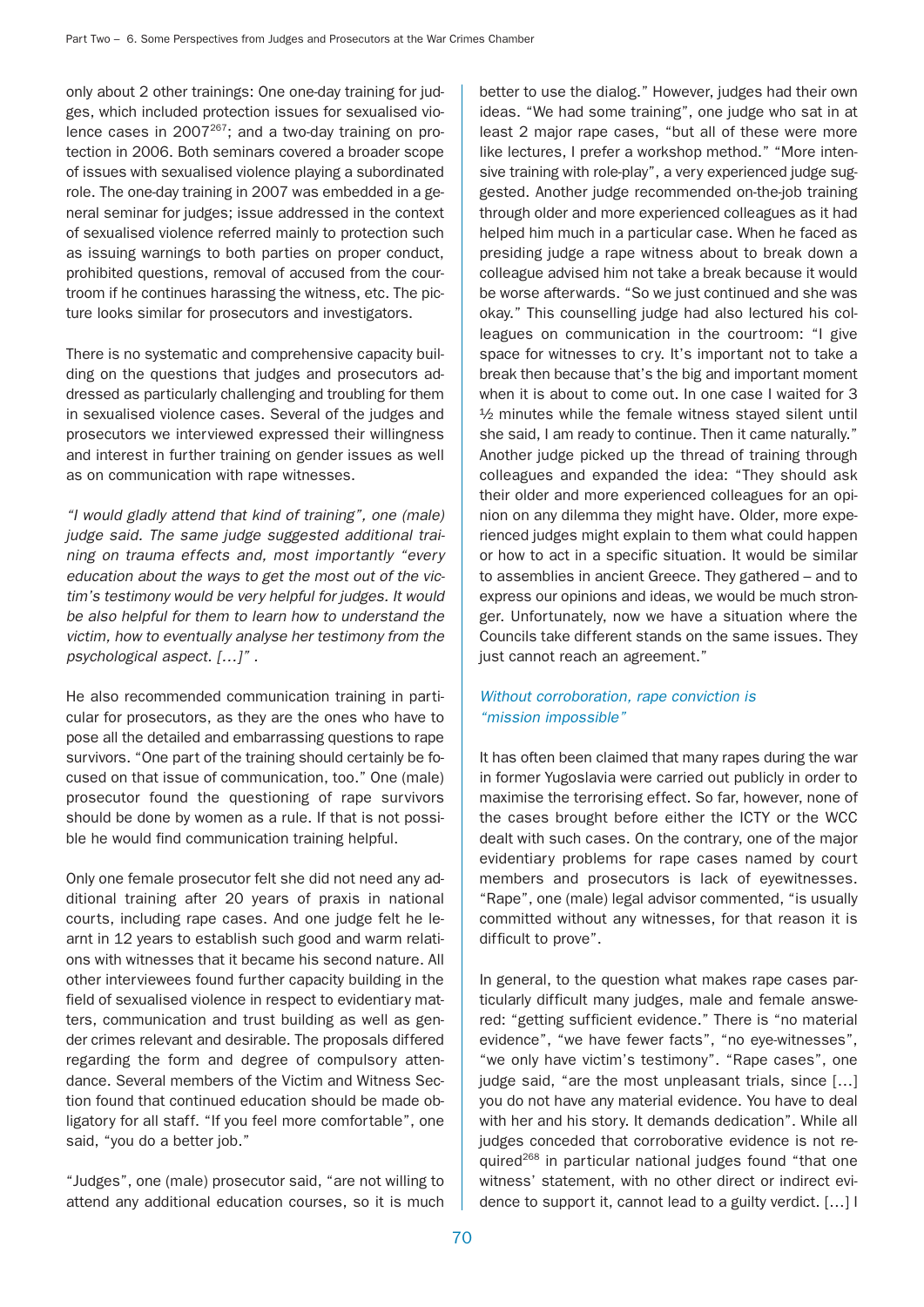accept the possibility that this act occurred but I repeat that, unfortunately, in war crime cases there is usually lack of material evidence. If there are even no other witnesses except the victim herself to testify it becomes mission impossible". One judge who has been involved in at least 4 cases with sexualised violence charges at the time of the interview stated:

"If the witness cannot present all the facts and information that we find important, it makes it harder to establish eventual criminal responsibility, because in rape cases there is no material evidence. Usually, rape victims didn't report the crime right after it happened. In the […] case, for example, rape was reported but only after 10 years. Therefore, we don't have material evidence, and we don't expect to have this and because of that we have to rely only on witnesses' testimonies. We only have victim's testimony, and maybe some testimony of witnesses who saw the victim right after the incident or to whom victim told what had happened to her. However, in some instance we don't even have indirect witnesses, because many witnesses wanted to conceal what happened to them so they haven't told it to anybody for a very long time. They even tried to cover it up with different types of behaviour. Maybe they tended to behave differently, not as rape victims generally do. So, these are our main problems concerning rape cases. We have to base our decision solely on witnesses' testimonies, and if we find him guilty, sentences are terribly long. But he might also be acquitted. So, it's a large range of possible verdicts."

Most national judges stated clearly that the chance that they will convict someone for at least 10 years without corroborative evidence is nearly zero. "We don't need much", one judge said, "as judges, we are more prone to believe that rape really happened […] but we need more evidence to prove it".

In addition, many judges state they do not get enough details from the witnesses. "I think", one judge said, "that rape cases are certainly more difficult than cases involving beating or torture. As a judge, I find those cases more difficult. […] Prosecutors often don't ask enough questions. They think it's sufficient but I don't agree. In many cases, it's not enough. I would like to know more. [...] The fact is that I'm lacking details, more flesh, more material." This judge admitted that while he often believes that "something" did happen he does have doubts whether it "really" happened this way. Rape witnesses in war crimes cases, he found, "omit details. Witnesses are usually blocked, they are somehow inhibited, bounded".

Taken all those evidentiary problems together it is not surprising that some judges do not like rape cases as

stated above. "When I see rape charges", one judge stated, "I'm instantly concerned how is the prosecutor going to prove it." Correspondently, one prosecutor stated that his first thought is "how to get the evidence out of the victim". Just as the judges, most prosecutors were deeply concerned about evidence in rape charges. Only one international prosecutor found that in war crime cases "the standard of proof is much lower" than in non war cases. "In England", he continued, "conviction in rape cases is famous because it's so hard to prove rape. In war crime cases, it is easy; it's falling off the log".

The question of 'details' was a major issue during a round table discussion with 6 judges, 2 legal advisors and one member of the VWS. There are 2 different kind of 'details' asked for. One set of required 'details' refers to circumstances, i.e. to questions as, what preceded the act, how did she meet the perpetrator, did she know him, was anybody else around, what happened afterwards. The other set of 'details' refers to the exact description of the act of rape, i.e. penetration, whether by penis or object, whether anal, vaginal, or fellatio, 'about every detail of that act'. As one (female) judge pointed out the latter bears the problem of becoming eroticised. "We need to distinguish", the judge said, "between the difficulty to talk about sex and the stigma attached to rape victims. We need to protect witnesses from the pornographic search for details, which are used, for example, by journalists. Some details can become eroticised and titillating".

In general, the judges and prosecutors interviewed found that rape witnesses give less details then other witnesses. However, during the interview some also remembered cases of, for example, a girl "which testified about witnessing of killing of her parents. She could not speak". Another (female) judge compared rape testimony to the testimony of a mother who witnessed the killing of her child. She held that the mother "can tell us details more clearly than rape victims". She therefore concluded that the lack of details in rape survivors' testimonies is "due to stigma".

While some judges required prosecutors to ask more details, one prosecutor found that judges themselves could go into more details "even though this is the prosecutor's task to secure sufficient evidence they still should ask questions in order to get sufficient details needed for decision".

If details are seen as essential and the rape survivors are perceived as unable to deliver the required details the decision on guilty or not guilty balances on the knife point of the victim's credibility. As noted before in Chapter 4.3 the credibility of rape witnesses is questioned at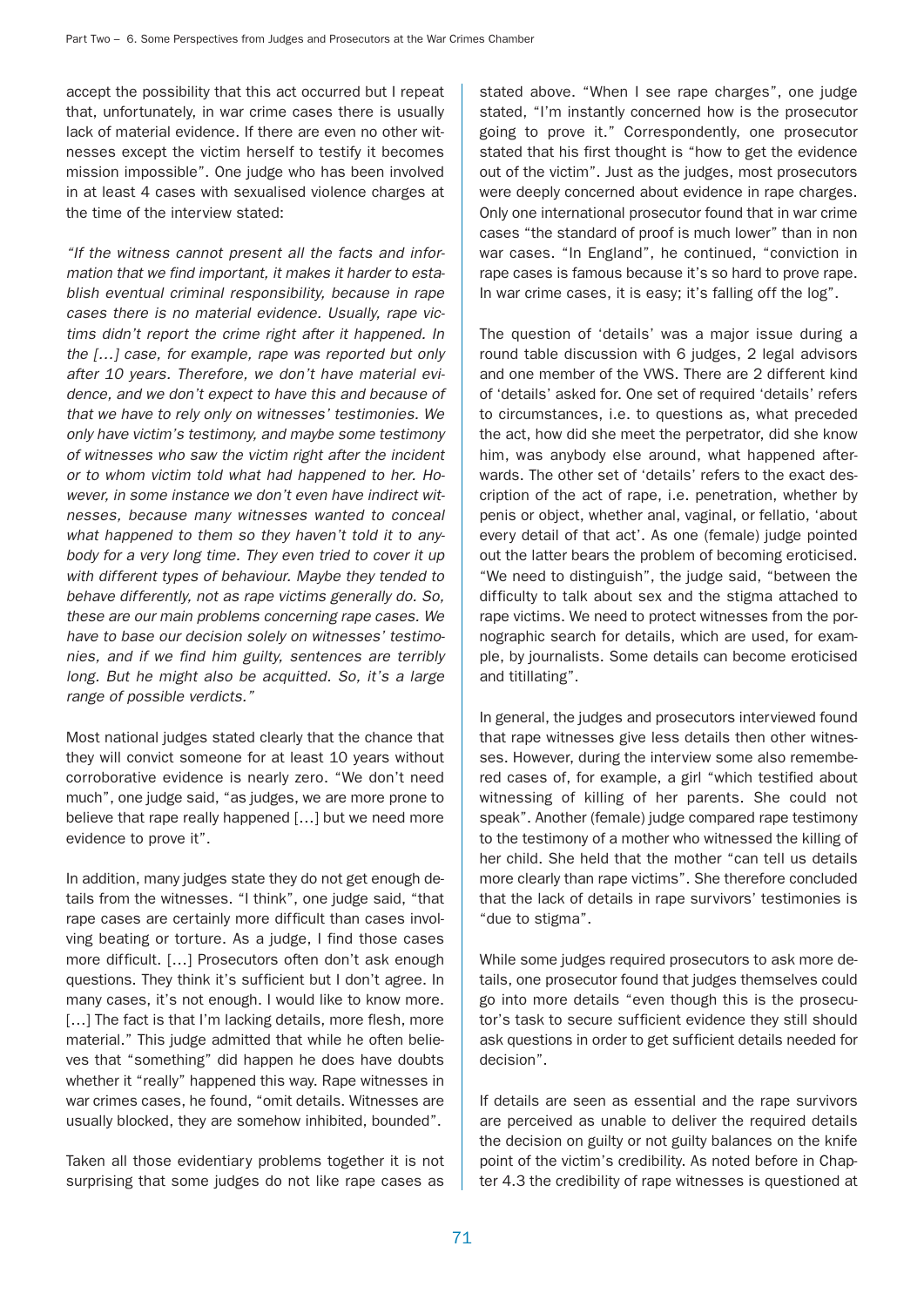the WCC more often than it was the case before the ICTY. Everyday theories on 'logical' or 'Illogical' behaviour of rape survivors play a big role here but the exact reasons for this difference would require more in-depth research. However, the question of how to establish credibility and reliability of a female rape survivor was a major issue for all court members and prosecutors from the WCC we talked to.

## 6.2 Some Experiences from the International Criminal Tribunal for the Former Yugoslavia

At the outset of the research for this study, we developed a questionnaire that was distributed with the support of the ICTY Registry and the Office of the Prosecutor to judges and prosecutors. We had no influence on the backflow, which was disappointingly low. We received only 27 responses in total, 6 from judges and 6 from prosecutors. Therefore, we had to refrain from using the results for the purpose of this study.<sup>269</sup> However, some of the most experienced judges and prosecutors regarding sexualised violence cases added more extensive comments as 'lessons learnt' and agreed to interviews. These give additional insight.

Two female judges raised the question of "how may/ should judges react to the Prosecutor's reluctance/refusal to include charges of sexualised violence in the indictments". As we already saw in Chapter 4.2 this was a major problem at the ICTY. In the beginning of the Tribunal, judges had intervened in such cases; many members of the legal community did not find this to be appropriate for a judge.270 "Judges with common law background", one judge wrote in the questionnaire,

"are reluctant to involve themselves in the process of determining what charges should be brought against the accused, although the ICTY gives them a role as they are called upon to confirm the indictments and although the ICTY is an international tribunal, not bound to any national system. Training sessions should emphasise the uniqueness of international courts and their mandate, encouraging judges to evolve and not be wedded to the judicial system from which they came. Most importantly, training designed to show how one's view of the nature, consequences and ranking of sexual violence compared with other crimes can influence the charging process may make judges aware of the dynamics which make sexual violence under-charged and the need for them to intercede should they find evidence of such acts which have not been charged."

The same judge outlined 2 other issues judges in war crime cases should be aware of and feel responsible for. The first referred to the acknowledgement of the witness as a person. The role courts play, the judge wrote, in restoring and maintaining peace is limited:

"To reach even this limited goal, the trial process must be about more than the guilt or innocence of the accused (although the trial is first and foremost about such). This approach is different from trials in municipal courts and judges at the ICTY need to appreciate this. Trials can be empowering to victims and witnesses, but only if the full trial story is told. It should not be assumed that witnesses of sexual violence do not want to testify more openly during trial. Judgements should include details about sexual violence and its impact on the region even though all such acts may not relate directly to the accused".

The judge further raised the point that judges who sit in rape cases must be aware of and scrutinise their own prejudices they bring along with them into the courtroom:

"Judges may have misguided and generalised opinions about how the effect of sexual violence against women impacts their capacity to offer testimony. It may be assumed that such witnesses are so frail their testimony needs to be abbreviated and judges may unnecessarily limit their testimony. Judges themselves may have difficulty hearing such testimony and may consciously or unconsciously limit their testimony. Hidden biases may affect judges' receipt of such testimony. The goal of having an expeditious trial may intrude on the equally important goal of affording such witnesses an opportunity to fully tell their story. A balance should be found."

Similar issues were brought up by 2 other female judges during interviews. They both gave examples from their tenure where they had to struggle with their colleagues to take the issue seriously. In one case, the 2 (male) cojudges did not want to deal with evidence of male sexualised assault, "they just did not want to talk about it", one female judge said. She found that talking about rape is not only difficult for rape survivors. "Judges need training in that as well." She also found that to give more space for "the wider picture of what happened to the woman" would contribute to de-stigmatise rape, as she would become visible as a whole person. "As judges", she said, "we put blinders on to focus on the charges only and ignore the larger context. We do not want to talk about it [rape] and that makes us even blinder to the relevance of what does not want to be talked about". And she admitted: "As women judges, we are expected to take the lead but we ourselves have trouble doing it."

"I often found myself tutoring my male colleagues of what it means to a woman to be raped", another female judge said in an interview. "You have to be insistent that this was a serious crime and the women could not have consented to it under the situation they were in." She belie-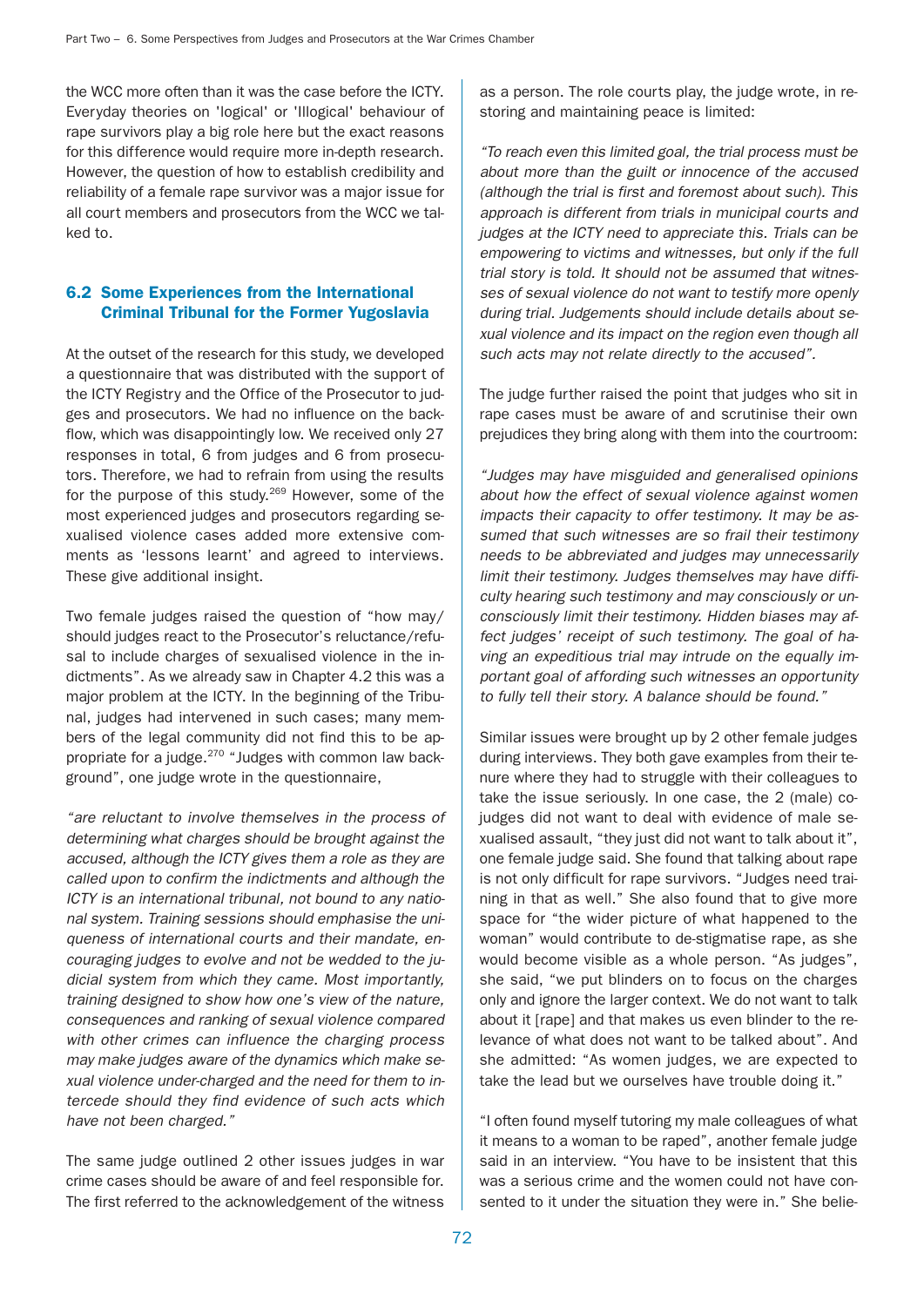ved that "judges who had direct work with victims before are more sensitive and understanding of victims. They are more patient. They tend not to hurry the victim and let them finish their story instead of looking at your watch."

One (male) judge raised the issue of the role of judges. Criticising in particular the right of the accused to crossexamine – which is possible in both the ICTY and the WCC – he strongly suggested to moderate the way of questioning. As presiding judge, he asked them to write down their questions, which he would then pose in a more human fashion.

## Challenges for Prosecutors

Several female prosecutors emphasised in their comments the importance of developing consistent legal strategies in prosecuting sexualised violence. They found it most challenging to "work out legal positions on sexual violence issues in international criminal law", as this "often involves working from first-principle, given that there is not a developed body of case law". This includes, as another female prosecutor wrote, "finding creative but legally valid ways to reconceptualise existing crimes, such as genocide, to include sexual violence crimes".

One female prosecutor referred to the reluctance to charge sexualised violence at the ICTY. She found it most

challenging during her tenure to get "the leadership of the OTP to take the cases seriously and devote the necessary resources". For her, the resistance was closely linked to myths around rape survivors. It was a challenge, she wrote,

"(…) to ensure that ignorance of gender issues and outdated attitudes among staff, did not present a barrier to dealing with sexual violence issues in a progressive, informed and sensitive manner. This applied both in developing legal positions within the office and also to investigating and prosecuting sexual violence. It seems that in the early days both at ICTY and ICTR myths about the refusal of women to come forward to testify about sexual violence for cultural reasons were used as justifications for not making an effort to seek out women and hear their stories. The lesson from the ad hoc tribunals is that, notwithstanding cultural difficulties, women will come forward, provided they are treated in sensitive and appropriate ways".<sup>271</sup>

To ensure prosecution of gender crimes and sexualised violence, one prosecutor suggested that training on gender issues is necessary but not sufficient. "I also think", she wrote, "that management must find ways to hold staff accountable for their performance on gender issues and to give them incentive to spend time and effort improving their expertise in this area".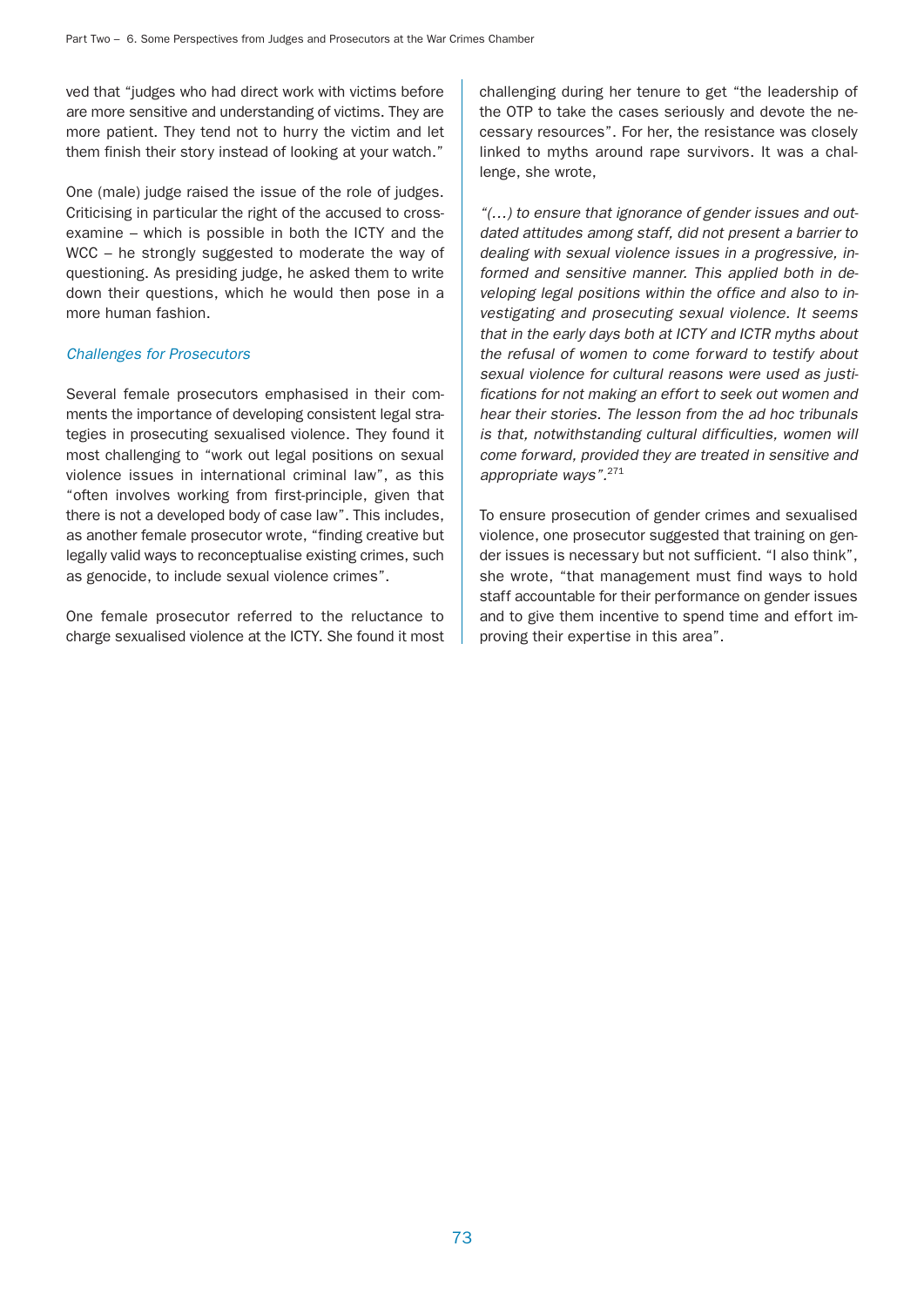# 7. Protection and Security

"Victims should be treated with compassion and respect for their dignity. They are entitled to access to the mechanisms of justice and to prompt redress (…). The responsiveness (…) to the needs of victims should be facilitated by: Informing victims of their role and the scope, timing and progress of the proceedings (…). Allowing the views and concerns of victims to be presented and considered (…). Providing proper assistance to victims throughout the legal process(…). Taking measures to minimise inconvenience to victims, protect their privacy (…). and ensure their safety, as well as that of their families(...).  $m272$ 

In Chapter 5.4 we described some of the practices before both courts which the witnesses we interviewed identified as good or bad. This chapter focuses on protection. As a rule, rape survivors testify in both courts with pseudonyms, behind screens and increasingly in closed session. At the WCC they are automatically categorised as most vulnerable. As we discussed in Chapter 6 this has implications for the way they are treated. This Chapter starts with a discussion of the laws and rules guiding the policy of protection of both courts and their application. Subsequently the views and experiences of the witness participants of our study are presented. Most of them do request to testify under the highest possible protective measures. Their reasons, however, are manifold and cannot be reduced to shame and embarrassment or fear of stigmatisation.

# 7.1 Protective Measures of the International Criminal Tribunal for the Former Yugoslavia

The Nuremberg Tribunal after World War II had no rules for the protection of victim witnesses; in fact, the prosecution's case was mainly built on documents with only 33 witnesses called into the stand against all 24 accused.<sup>273</sup> Contrary to Nuremberg, witnesses at the ICTY are crucial but similar to Nuremberg, the role of victim witnesses at the ICTY is limited to support the evidentiary process of the prosecution. Victims and witnesses are not entitled to reparations $274$  and they have no right to participate actively in the legal process and to be legally represented. Such rights became major innovations of the International Criminal Court.<sup>275</sup> However, the statute of the ICTY does address the question of witness protection. Article 22 states that the court can protect the identity of a witness and exclude the public from proceedings.276

When the Secretary General introduced the statute to the UN Security Council he added that Article 22 shall pertain "especially in cases of rape or sexual assault".277 With this he met demands put forward by many women

groups as well as feminist activists and lawyers. Fearing stigmatisation of rape survivors in their communities, fearing exploitation through the media, and fearing abusive defence strategies as well as disrespectful treatment of rape witnesses by court members prompted activists to campaign not only to prosecute sexualised violence adequately but also to ensure special protection and special procedural rules for rape cases. Thus, for example, the International Women's Human Rights Law Clinic in New York delivered a proposal to the ICTY, which included

"at a minimum, gender sensitivity training of all personnel as well as the establishment of a special sex crimes unit staffed primarily by women experienced in eliciting evidence in an empowering as opposed to a traumatizing way. In respect to indictments and trials, survivors should not be publicly identified without their consent; certain proceedings should be held in camera with safeguards to prevent abuse; victims should be able to testify without face-to-face confrontation with the perpetrators while preserving the accused's rights through video and one-way observation; rules of evidence should forbid reference to a woman's prior sexual conduct, restrict the consent defence, and control cross-examination to prevent abuse as well as distortion; expert testimony on trauma should be permitted but not required; and victims should be entitled to the assistance of their own counsel and counsellors".<sup>278</sup>

These demands refer to 4 important aspects that any protection policy should take into account: First, interviewing and questioning should be empowering rather than traumatising for witnesses; second, this requires that investigators, prosecutors as well as judges are trained to do so; third, protective measures require the consent of the victim/witness when applied; and four, crossexamination must be controlled. As we will see in this Chapter the protection policy of both ICTY and the WCC often follows a paternalistic concept of protection rather than one which empowers female rape survivors respecting their will and their ability to make decisions.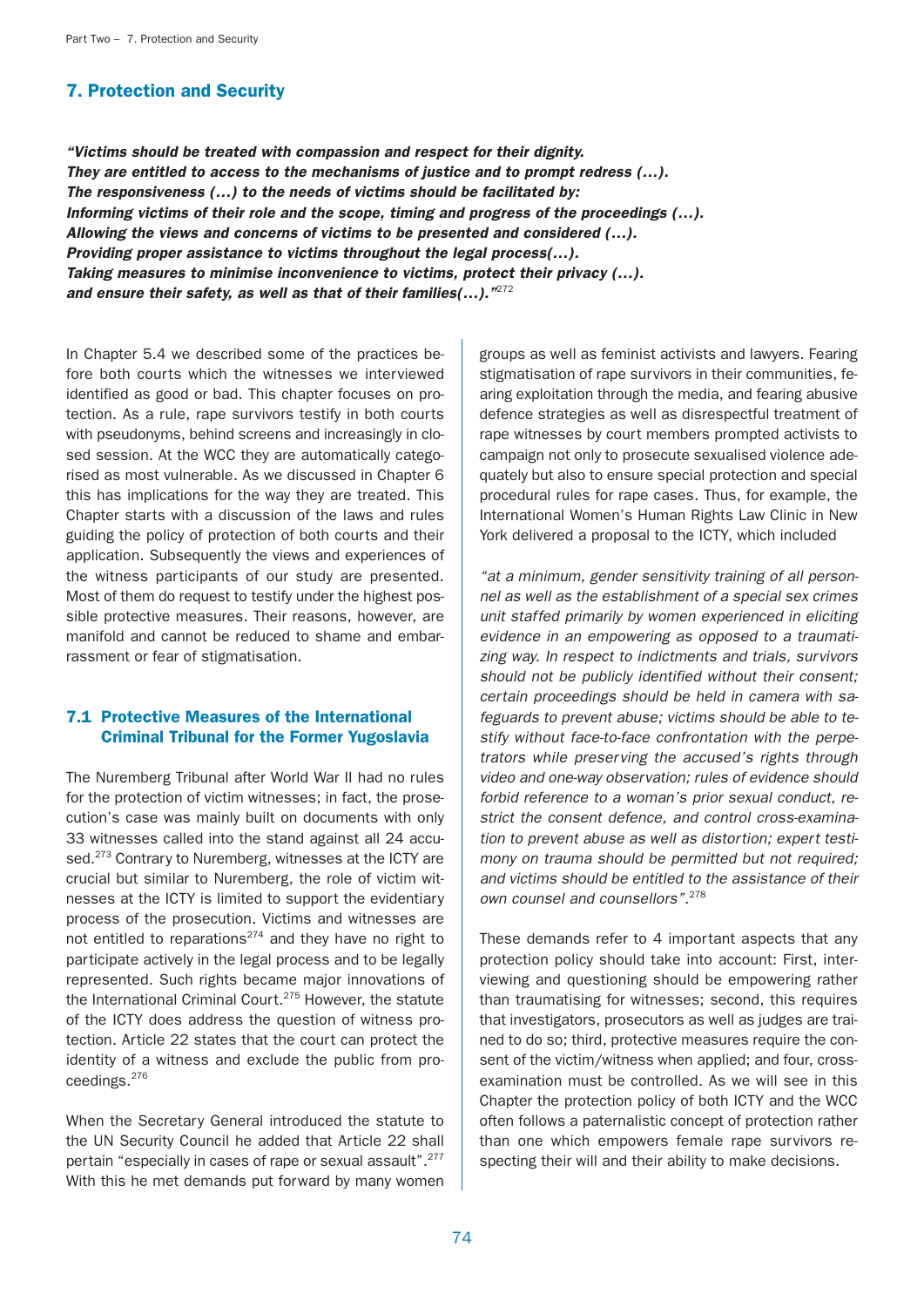## Protective measures in the Rules of Procedures

The ability of the ICTY to protect victim witnesses physically is severely limited. Operating outside national legal systems, the ICTY has no means, except for cooperation, to enforce protection outside the court. Therefore, confidentiality within the proceedings from investigation until much after the trial is closed is one of the most important tools of protection. The Chamber can assign different protective measures upon its own initiative, upon the request of either parties, or upon the request from the Victims and Witness Section (VWS). Victim and witnesses may also request it themselves but since their role in the proceedings is reduced to testifying, their wishes are filtered through and influenced by either the prosecutor or the VWS.

In summary, the following protective measures are authorised by the rules of the tribunal $^{279}$ :

- Any identifying information like names and addresses can be withheld from the media and the public and in exceptional cases also from the accused.<sup>280</sup>
- Pseudonyms can be assigned and names removed from all court documents.
- Witnesses can testify behind screens and through image- or voice-altering devices<sup>281</sup> or closed circuit television.
- Testimony can also be given in a separate room through one-way closed circuit television permitting witnesses not to face the accused directly.
- The public can be excluded from parts of or the whole testimony.

Rule 79 gives 3 reasons to exclude the public from proceedings – "public order or morality", "safety, security or non-disclosure of the identity of victim or witness," and "protection of the interest of justice".

### The Victim and Witness Section

The VWS became operational in April 1995. Their mandate is to secure the safety and security of witnesses during their stay in The Hague, to organise all logistics involved and to assist witnesses medically, psychologically and emotionally. It is divided in 2 separate teams, the Support and Operational Team and the Protection Unit for all security issues. This section of the court is the only one called upon by the Rules of Procedure to employ qualified women.

In the beginning, the task was underestimated which led to many complaints in particular by prosecution witnesses who did not feel protected at all. One common complaint was that victim witnesses found themselves sitting side by side with defence witness in the airplane or meeting them in the hotel. A staff of 4 was not only sup-

posed to support hundreds of witnesses emotionally and psychologically but also to deal with an overwhelming magnitude of logistics required to bring witnesses safely from many different countries to The Hague. A member of the unit gave us a vivid picture of the early days which demonstrates the complexity of the task:

"It was a nightmare. There were witnesses who might be seeking asylum and a country of residence, who had no secure status, no documentation, no passports or who came from the region of the conflict. [...] And every country that witnesses might be residing in has a different set of policies and procedures and documents required to allow them exit and re-entry. […] So, in those early days – it was just picking up people from the airport, going in and out of hotels, in and out of tribunal, bringing lunch packets. We were running like wild things just trying […] to get the witnesses in front of the court in time. […] I had my ears tuned to witnesses who wanted to testify – what would prevent them became my job. So, witnesses said, I want to come and testify but I've got nobody to feed the chickens or the goat. I had to find substitute care, compensation for lost wages. So that was how that policy was born. I want to come but I've got a five-year-old and a seven-year-old in school, I can't leave them. The children policy was born. I want to come but I am responsible for my disabled father who stood on a landmine. The dependent persons policy was born. […] Through these barriers that may have prevented witnesses to testify we started to develop that framework of support services. [...] To organise a nursing care for a dependent elderly person in a home of a protected witness means, how do you explain to contracted carers where the family is going without breaching their privacy? It became very individual focused on the needs of witnesses: what are your needs, what story will work for you, how do we cover your movements?"<sup>282</sup>

Until 1999, there was no budget to hire more staff for providing care for witnesses during their stay in The Hague. The employment of witness assistants was only possible through donations. These staff members who spoke not only Dutch and English but most importantly the language of the witnesses were most important: "They stayed with them overnight, they ate with them, they took care of meals, they helped them phone home, they do walks on the beach for relaxation, go shopping for necessities, organise coffee just for calming talks. They alert me for people who have got particular briefing or debriefing needs or they have identified symptoms of really strong stress or anxiety."<sup>283</sup> On the same basis, field assistants deployed in the region were hired to help witnesses when necessary when travelling. "They collect witnesses from their homes, collect flight tickets, visas, organise movements in airports, transit and they fly with them."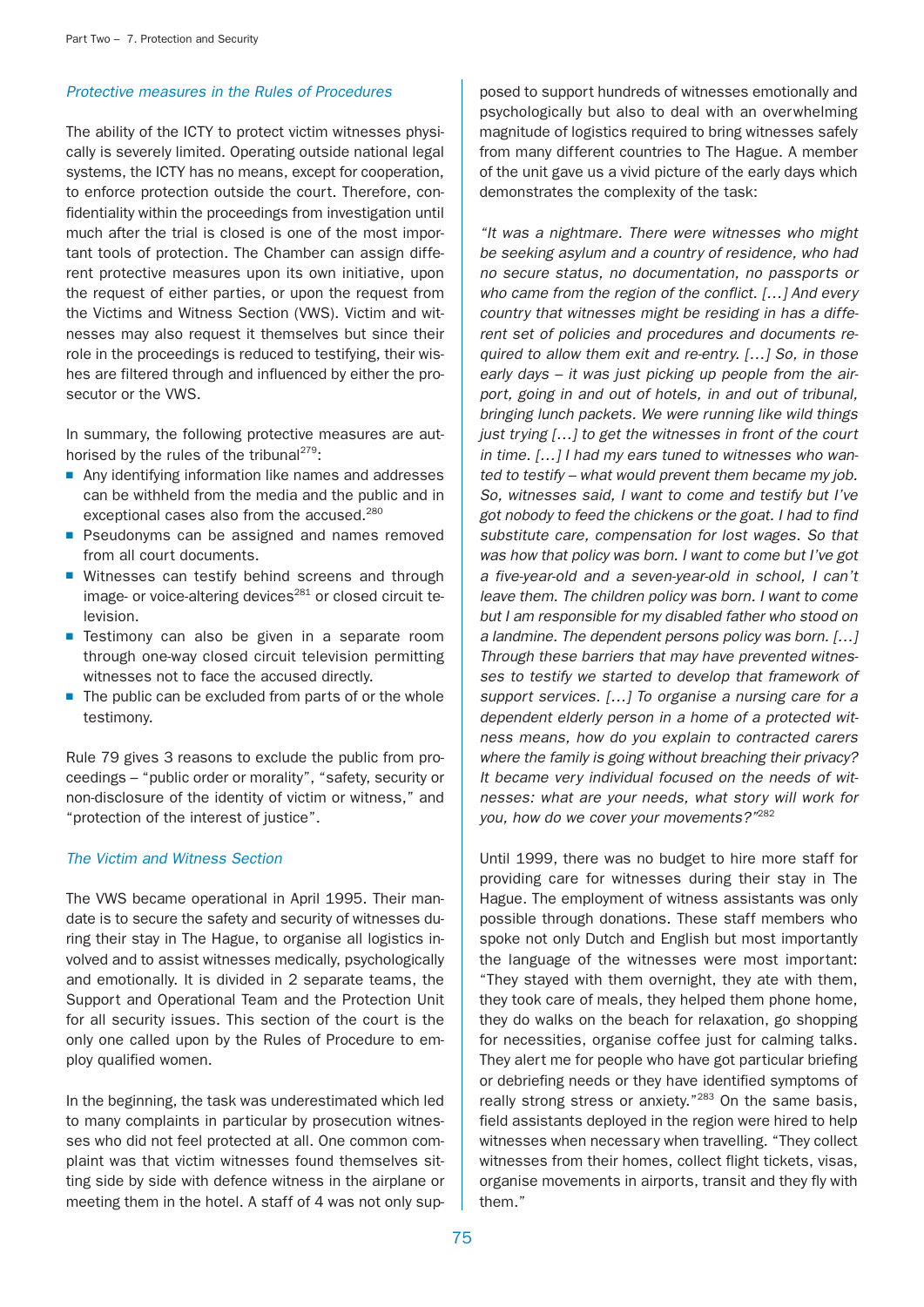Some of the witnesses we interviewed for this study had testified within the last 3 years before the ICTY. They had no complaints; in fact they were highly satisfied. They felt protected and respected.284 As the ICTY is closing the VWS has recently adopted a new policy calling up former witnesses half a year after their testimony to see how they are. They are also preparing a long-term follow-up research on protected ICTY witnesses.<sup>285</sup> As the description of the dramatic first years indicates the VWS has come a long way. It is of high value for all existing and future war crime courts and tribunals to evaluate their experiences, the failures as well as the progress made.

### Protective measures in Sexualised Violence Cases

As mentioned before in Chapter 5 we found that up to 1 September 2009 approximately 60 women had testified on having been personally raped or otherwise sexually attacked. According to our findings only 4 of these witnesses testified under their full name and without any protective measure. 3 more women testified under their name, but in closed session when they talked about rape. All others (approx. 87%) testified under pseudonyms and with protective measures like face and image distortion. 28, nearly half of them, testified in closed sessions in addition to pseudonyms. For the time being, in lack of statistics there is no means to compare these findings systematically with other cases in which other witnesses testified in closed sessions. However, communications with court members confirm the presumption that closed sessions in rape cases take place disproportionately more often. The only other category of witnesses with so many testimonies in closed session are "insider witnesses", as a member of the OTP thought, i.e. persons (mostly man) who had been working closely with political, military and police leaders.

Closed session not only means that the public is excluded from hearing the testimony. In addition, the testimony is also removed from all public records.<sup>286</sup> As we will see further down most of the women we interviewed wanted high level protection, including closed session. We will also see that the reasons for that are valid, manifold and need to be respected. However, it also means that a large and significant part of women's experiences in this war is excluded from the historical record. This does not only concern rape and sexualised violence. Rape survivors testify not only to rape or other forms of sexualised violence. Often their testimony refers not only to patterns of attack but also to their life under occupation. In many situations, only women and girls were either allowed or dared to leave the house to take care of the cattle or to organise food and water. Women were at home during house searches while men were either already deported or killed, in hiding or fighting. All these

scenarios entail uncounted situations of threat, violations and humiliation. If all this is told in closed session it is also lost for the historical record as it is often the case with women's experiences in war.

It also runs contrary to what many witnesses themselves want – that the world should know what happened to them. Some women we interviewed had found a solution. As they had been together in the same situation during the war they decided that some of them should testify in open session to ensure that the whole story is being told and publicly recorded. Ultimately however, it is on the judges to decide whether or not these stories are lost for collective memory. In their judgements they can give space to those accounts without compromising confidentiality. This requires, however, that they are aware of the discriminative effects if rape in war is yet once more rendered invisible, and that war crime trials "must be about more than the guilt or innocence of the accused", as one female ICTY judge said.<sup>287</sup>

While the rules of protection at the ICTY are clear the issue is more complicated at the WCC.

# 7.2 Protection Policy of the War Crimes Chamber

At the ICTY issues of witness protection are regulated in one set of Rules of Procedures; at the Court of Bosnia and Herzegovina the issue is regulated in 3 different documents. The rules for examination of all witnesses are regulated in the Criminal Procedure Code. In addition, there is the Law on Protection of Witnesses under Threat and Vulnerable Witnesses (hereinafter Law on Protection of Witnesses) and the Rules of Procedures on Protection of Witnesses. The way the documents are written creates confusion as to which category of witnesses is entitled for which kind of protective measures. In addition, the division of witness protection into different categories of witnesses has impact on the evaluation of rape testimony.

## On threats and vulnerability

The Law on Protection of Witnesses of Bosnia and Herzegovina defines 2 different categories of witnesses to which protection measures may be applied: witnesses under threat and vulnerable witnesses. According to Article 3 of the Law on Protection of Witnesses:

"a witness under threat is a witness whose personal security or the security of his family is endangered through his participation in the proceedings, as a result of threats, intimidation or similar actions pertaining to his testimony or a witness who has reasonable grounds to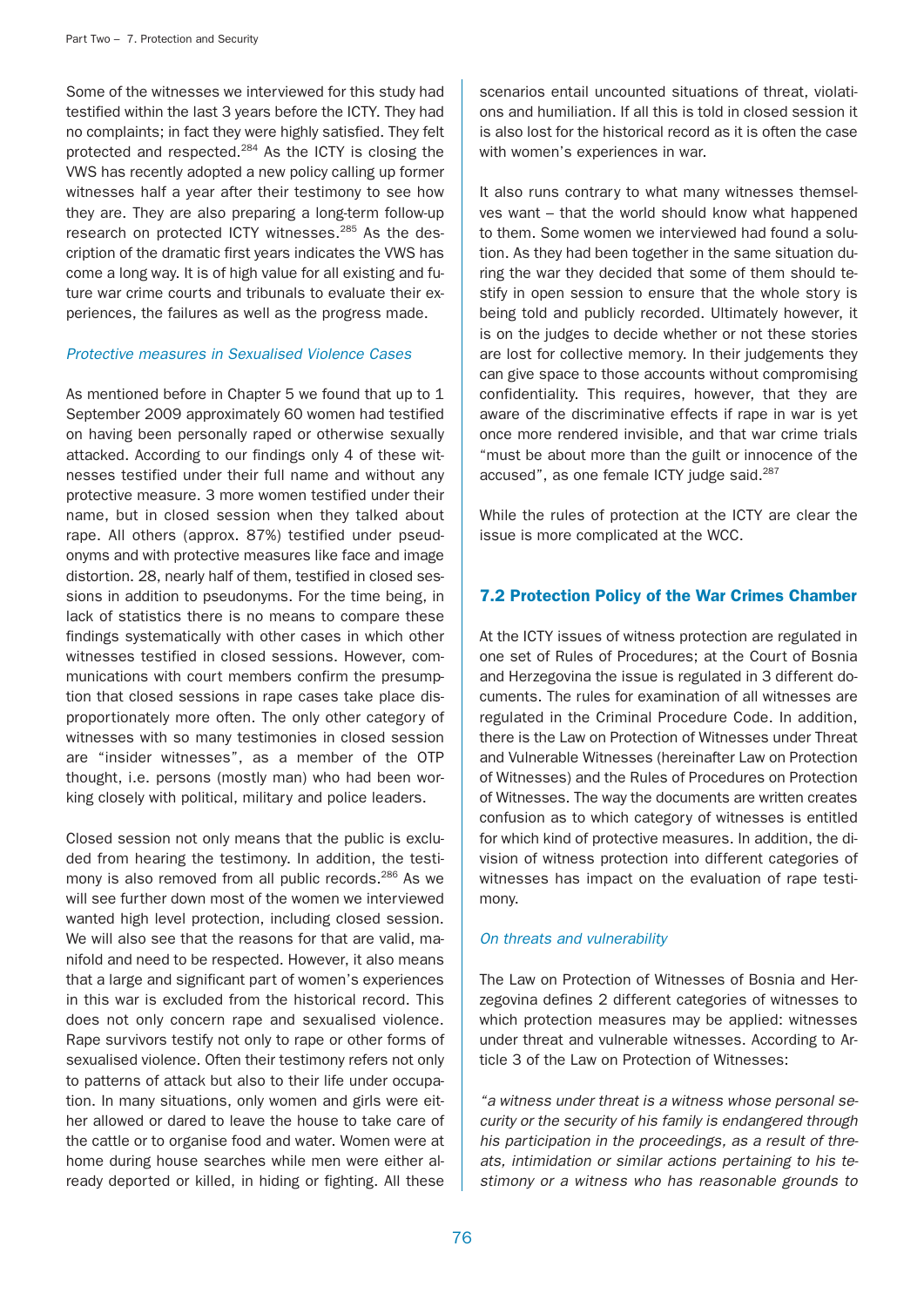fear that such a danger is likely to result from his testimony."<sup>288</sup>

The second category of witnesses is described as follows:

"a vulnerable witness is a witness who has been severely physically or mentally traumatised by the events of the offence or otherwise suffers from a serious mental condition rendering him unusually sensitive, and a child and a juvenile."<sup>289</sup>

The Law on Protection of Witnesses does not differentiate between the 2 categories in terms of protection measures, leaving room for the possibility of the application of more than one measure at any given time.<sup>290</sup> The Rules of the Procedures for the Protection of Witnesses of the Court of Bosnia and Herzegovina (hereinafter "Protection Rules") however differentiate which protection measures can be assigned to different groups. The principles for the application of protective measures are provided for in Article 3 of the Protection Rules. It states that certain protection measures are more appropriate for some witnesses than others.

Witnesses under threat can be granted a limitation of the right of an accused and his defence attorney to inspect files and documentation (Article  $12)^{291}$  as well as a witness protection hearing which implies that the protected witness' identity will be known only to the members of the Court and the minute taker of the Court.(Article 14- 22). The statement given at the protection hearing is read out in Court in lieu of the witness (Article 19.2 c, 21).<sup>292</sup> He or she cannot be compelled to answer questions that may reveal his or her identity or the identity of the members of his or her family (Article 19.2).

The vulnerable witnesses, on the other hand, may be assigned psychological and social assistance and professional help, including the presence of an "appropriate professional" during trial (Article 6). In cases of vulnerable witnesses, the judges are awarded a larger role, which allows them to control the manner of the examination of witnesses (particularly to protect the witness from harassment and confusion) (Article 8). They are also allowed, upon the consent of the parties and the defense attorney, "to hear a vulnerable witness by posing questions directly to the witness on behalf of the parties and the defence attorney".<sup>293</sup>

Certain protective measures can be applied to both "vulnerable witnesses" and "witnesses under threat". Testimony by using technical means for transferring image and sound as provided by Article 9 of the Law on Witness Protection and the exception from the imminent presentation of evidence as provided by Article 11 of the same law, are available for both groups of witnesses. At the main hearing the Court may hear witnesses under threat and vulnerable witnesses at the earliest possible time, and in a different order from the one stipulated by the Criminal Procedure Code of Bosnia and Herzegovina.<sup>294</sup>

What causes complications is the fact that both the Law on Protection and the Protection Rules, introduce a third category without defining it properly. This is the category of "protected witnesses". The term itself is confusing as any witness who receives any kind of protection is commonly also called protected witness, as both other categories of witnesses are also entitled to protective measures. The difference between protected witnesses in general and "protected witnesses" under Article 14 is that under exceptional circumstances<sup>295</sup> the testimony of the latter can be heard in a closed protection hearing before the Panel of judges only. The statement of the witnesses is later read out during trial without presence of the witness. Since this implies that the defence cannot crosseaxmine the witness Article 23 of the Law on Protection provides that no verdict can be based solely on the testimony of a "protected witness", i.e. a witness that did not give oral testimony in the main hearing. $296$ 

Even though the "protected witness" has more similarities with a "witness under threat", based on our trial observations we found that, in pratice, the confusion is with "vulnerable" witnesses, i.e. in particular with rape witnesses. This has severe consequences for the evidentiary value of rape testimony as it can lead to its dismissal not for reasons of credibility but for reasons of the status of the witness. As discussed in Chapter 3.2.5 in the case against Samardzic a rape witness was classified by the Panel as "protected witness" because "she enjoyed the highest protective measures during her testimony"<sup>297</sup>, although she did testify in person in the main hearing, albeit in closed session. The Panel found her testimony credible however as there was no corroborative evidence the judges dismissed her statement by falsely applying Article 23. In the Samardzic judgement, "testimony in closed session" became "testimony as protected witness". If so, this is not by chance. We saw in Chapter 6.1 that lack of evidence and corroboration was seen as one of the largest challenges in rape trials by judges and prosecutors we interviewed. In face of this confusion, a statement made by one of the prosecutors becomes clearer. "When the sessions are open it is easier", he said. "The evidence is stronger, when women testify publicly, when the public knows about everything. Then the judges are more aware. It is different when it is closed. The decision of the court is different when it is closed to public. (…) I will never ask for closed session." If testimony in closed session is less credible than testimony in open session many accused before the ICTY would have been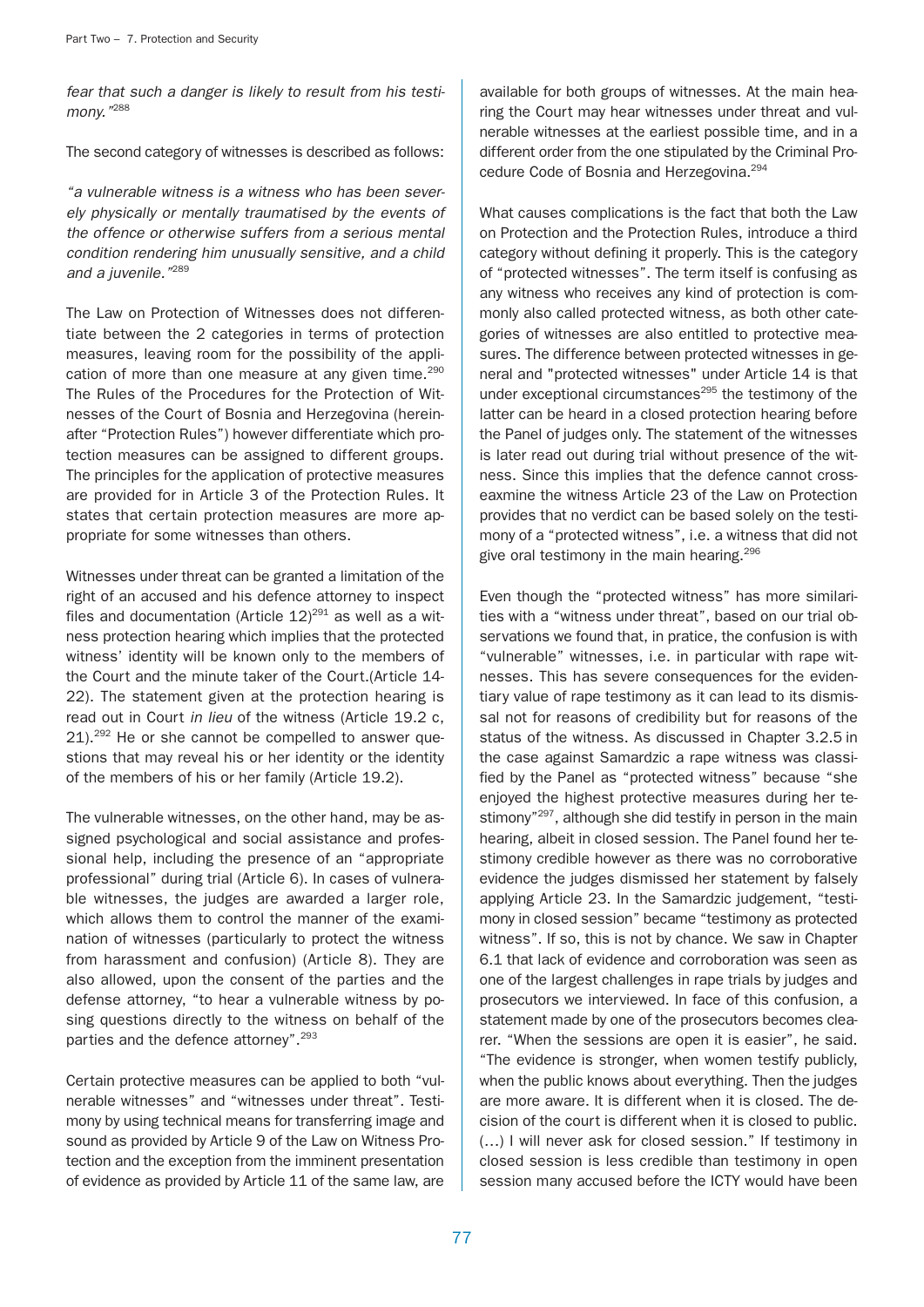acquitted of rape charges. Such a judgement is in particular problematic in the light of the fact that closed session protection is much more readily applied for rape testimonies than for other testimonies or witnesses – sometimes even against the will of the witness.

The issue of the evidentiary value of closed session testimony touches the general problem of corroborative evidence.298 The ICTY rules do not require corroboration for rape testimony. This is not explicitly established at the WCC. However, as the comments of judges and prosecutors we interviewed show it is generally accepted that corroboration is not required. On the other hand, this means, as one judge had put it, "mission impossible".<sup>299</sup> The reasoning in Mejakic et al. $300$  and Radic et al. $301$  confirm a policy that not only requires corroboration for rape testimonies but also corroboration from an unprotected witness. This was the case in both trials.

A threatened witness can be a vulnerable witness, and a vulnerable witness can be a threatened witness. The tendency however seems to be to assign vulnerability to women, in particular rape survivors, and threats to men.<sup>302</sup> This is confirmed by the statements of many judges and prosecutors we interviewed. 303 The category of "vulnerable witness" gives credit to the high amount of traumatisation of both, men and women. However, in practice when applied routinely to rape survivors it also became a tool to protect their identities and privacy from media exploitation, i.e. from further stigmatisation. While the intention to protect the witnesses is valuable, the automatic categorisation of female rape survivors who testify as "vulnerable witnesses" has ambiguous social consequences. On one hand the position of vulnerable witnesses secures women certain rights that they otherwise would not have. Article 6 of the Law on Protection of Witnesses provides that the witness is to be psychologically supported and psychologists can be present during questionings and at trial. On the other hand assigning vulnerability to women only is a double-edged sword as it reaffirms the image of female weakness. This is all the more so as the term "vulnerable witness" includes children and juveniles, i.e. highly dependent persons. Many "vulnerable" witnesses are, as our study shows, extremely strong and determined. Emotional break downs during testimony do not contradict clear thinking and acting the next moment. If "vulnerable" means traumatised than it should be said so. Some women do not really want their stories to be known, while others insist on "the world to know".

### Policy of Closed Sessions

As we will see in Chapter 7.3 the witnesses we interviewed gave different reasons for their wish for closed sessions. The reasons given by the court for excluding

the public refer on the one hand all to the particular vulnerability of witnesses who testify on rape – on the other hand they display other interests as well. The issue is complicated, in particular as they can serve to protect both, the courts' and witnesses' interest. There is no doubt; women and girls have a right to be protected from sensationalist media as well as from either curious or revengeful neighbours gossiping. Their choice whom they had spoken to before and to whom not, must in any case be respected. Therefore, it would be wrong to dismiss such special protective measures. On the other hand, as the confusion around the issue shows, it is not always clear to which extent witnesses are involved in decisions about protective measures. There are also examples of Panels imposing closed sessions against the will of witnesses or interrupting them when they bring up the topic of rape spontaneously in the middle of a testimony. Protection becomes stigmatising and disempowering when the women who opt for closed session to protect their interests have to prove vulnerability. As mentioned before, closed session also means that these experiences will not become part of public record and social memory. Judges can write their judgements in ways that disclose not the identity of the victims but the criminality of the act and the responsibility of the accused as well as the pattern of this very specific form of violence. Unfortunately, some judgements at the WCC are in part written like porn scripts.<sup>304</sup>

In the following some examples of closed session policies are given outlining the reasoning of the Panels. The Law on the Protection of Witnesses clarifies that protective measures require the consent of the witness and need to be necessary and proportionate. The application of a more severe measure is not allowed if the same effect can be achieved by application of a less severe measure. In practice, however, things looked differently.

The trial against Radovan Stankovic was one of the first ICTY referral cases at the WCC. The entire main hearing was closed for the public, among other things because the defendant threatened to disclose the names of the protected witnesses.<sup>305</sup> Furthermore, the defendant was first transferred to a special room from which he could follow the trial because he insulted the Court and the members of the Panel. Since he continued with disruptions he was removed from one of the hearings. After this removal, the defendant refused to further attend the hearings. The trial remained closed because:

"In the opinion of the panel, that was necessary to preserve morality and protect the personal and intimate life of the injured parties and the interests of the witnesses, given that these are the witnesses who should testify in respect to a great number of rapes and other humiliating procedures, which might tarnish their reputation and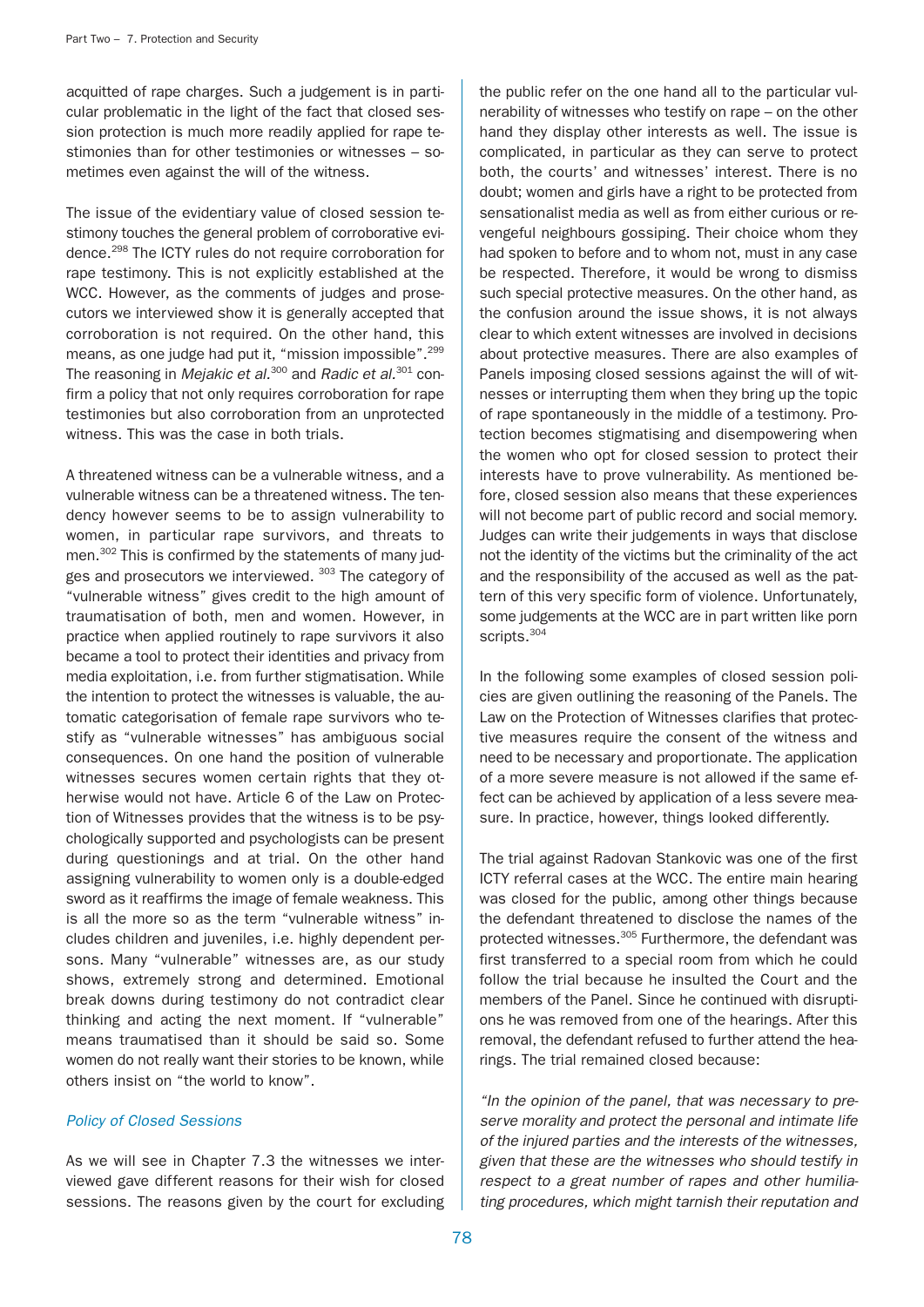damage family life, that a majority of them were very young at the time of commission of the criminal offence and who, in the meantime, founded their families and have a new personal and family life. Testifying in public about such delicate and sensitive matters, even with certain measures of protection, in the opinion of the Court, always represents a risk for private and personal lives of the witnesses-victims, because in a small community an controlled small detail of the story might be enough to reveal the identity of a protected witness."306

In its monitoring report the OSCE named additional reasons given orally by the Panel at the time: testimony might endanger their families, witnesses will testify in up to 5 more cases, witnesses might disclose identity of other potential indictees from the same region as the accused (Foča). The policy of excluding the public from the whole trial was widely criticised and looked upon as protecting the court from public critique rather then the witnesses from public abuse.<sup>307</sup>

Note, that closed session does not mean that there is no audience at all.<sup>308</sup> The Panel can permit academics, international monitors such as OSCE and even relatives of the accused to attend closed session. In Stankovic, the accused's relatives were allowed to attend which made the protection of the witnesses questionable as Foča is a relatively small town where people know each other.

Upon public critique, the Panel later asked 6 out of 10 witnesses who had testified on rape whether they would mind having their testimonies publicised in a redacted form. All of them refused:

"One witness did not want to allow her redacted statement to be publicised because she was concerned about her husband and children, so that her 'stories' and what happened to her would not be known. Another witness refused because of her and her children's safety. Yet another answered: 'No, why would I give it in public, I don't know what to say, it's fine, but it doesn't suit me at all, I am afraid'. "309

The OSCE report pointed out that mistakes were made by not leaving the witnesses the option to testify in public (if they desired so) and that the protection measures were not assigned on the case-by-case basis (but rather to the group). 310

The trial against Nedjo Samardzic was another trial after Stankovic and Jankovic dealing with crimes against women in Foča. On 13 February 2006 the Prosecutor motioned for closed session "considering that some of those witnesses were victims of rape and other humiliating acts, that many of them were underage at the time

when those crimes were committed and that many of them even today have psychological and physical problems  $(...)$ ".<sup>311</sup> The motion was supported by the defence and granted by the Panel. The arguments were similar as in Stankovic. For a second time, a Panel argued "it was very likely that the witnesses could give names of persons who were linked to the criminal offences or rape and sexual slavery and some of those persons could be prosecuted".<sup>312</sup> While this, of course, can always happen it is in the first place a question of preparing witnesses and of questioning techniques during trial. There is no reason to assume that rape survivors would more easily blurt out names than other witnesses. The reasoning also shows that not only the witnesses but also the prosecution is protected.

Upon strong criticism by legal experts, analysts and victim representatives, the judicial council of the WCC overturned the decision, and on March 30 the trial was reopened for the public.<sup>313</sup> At that time, however, all rape testimony was already given.

The third case in which a significant part of the trial was closed for the public was the case against Boban Simsic. This time, in addition to the privacy of the witnesses public morale was supposed to be protected as well. Here the Panel stated explicitly that closed session was decided against the will of several witnesses:

"The Court accepted the motions of the parties and the defense counsel and excluded the public because it concerned testimonies of women who claimed to have been victims of rape, abuse and other type of humiliation [...]The Court could only reasonably expect that the testimony would concern rape which was quite sufficient to render the decision of the exclusion of the general public. However, besides the reason of the protection of the personal and intimate life of female witnesses and their exposure to the repeated traumatisation in the presence of the public, which testimony before the Court almost inevitably includes, the Court was guided by the reason of protection of morality in a democratic society, having in mind the traditional position of a woman in the Bosnia-Herzegovina milieu, even where some female witnesses expressed readiness to confront openly with the accused during their public confession (emphasis by authors). "314

In its judgement, the Panel reversed its decision on having all rape testimonies held in closed session:

"[T]he Court notes a distinction between the need to exclude the public during the presentation of the contents of some testimonies when it proved necessary [for] the purpose of the witness identity. During the proceedings there were no motions submitted either by the prosecu-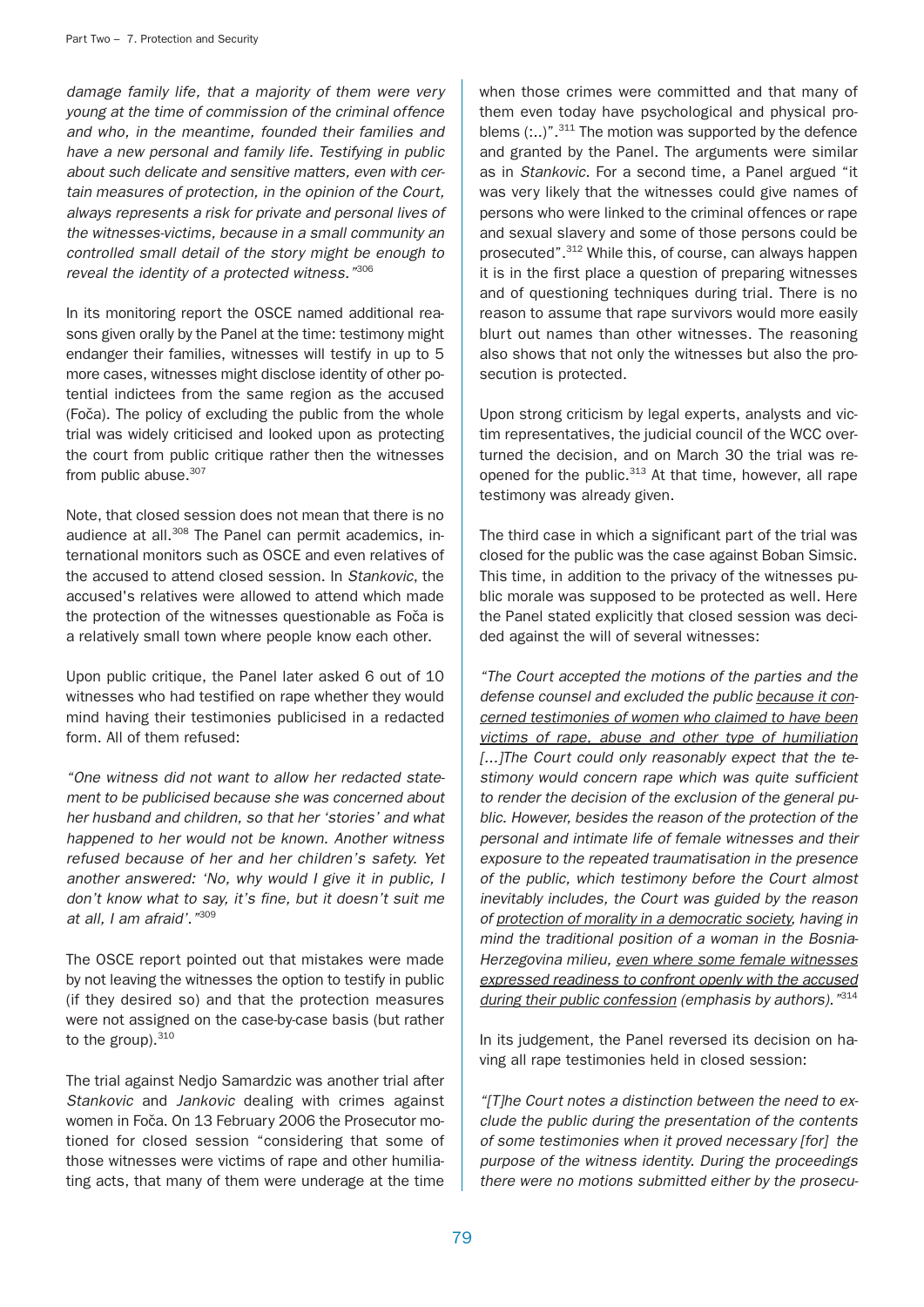tion or by the defense to protect the identity of any of the witnesses proposed. In particular, due to the fact that protective measures are applied only with the consent of the witnesses [...]. None of the examined witnesses requested anything like that [...]. "315

It is not known whether the witnesses were consulted before this decision was taken. Given that the Panel ignored the wish of the witnesses to testify openly it can be assumed that they were also not asked when the decision was reversed.

While in Stankovic, Samardzic, and Simsic the exclusion of the public was given summarily for all rape testimonies Trial Panels in later cases took a different approach by deciding protective measures on a case-to-case basis. In the trials against Savic and Mucibabic<sup>316</sup>, the prosecutor requested only a pseudonym for a witness testifying on rape stating that this was her wish. The Panel insisted on hearing the witnesses' reasons without presence of the public. After the hearing the Trial Panel's Chairwoman said that the witness would testify behind the curtain. She stated that witness H was afraid because she "often visits the area near Nevesinje", (where the crimes took place) and does not want to have any problems with her neighbours.<sup>317</sup> Later Mucibabic's defense attorney revealed the witnesses' identity, saying her name during the cross-examination.

The Trial Panel in Palija<sup>318</sup> also determined protective measures on a case-to-case basis. One witness who testified on her own rape was permitted to testify in closed session and from another room per video link. The Panel stated that this was the only witness granted such extensive protective measures "which indicates an utterly critical approach taken by the Court when deciding whether to deviate from the usual procedure of examining the witnesses, but also that the application of this measure was absolutely necessary due to the severe trauma which the injured party still stuffers".<sup>319</sup>

### Lack of Protection and Safety

While closed session is sometimes assigned despite the wish of some of the witnesses to speak publicly, the disclosure of witness identity is often not prevented. In Mucibabic, for example, the witness' identity was revealed by the defense lawyer during cross-examination. During the Stankovic trial the name of the father of a rape witness was disclosed, although the witness testified under pseudonym. Slip of the tongue happens more often than not also on the side of prosecutors and judges. There are also examples that visitors listening into trials know a witness; and when she testifies under pseudonym but openly her name is out in a minute. This happens especially in trials that attract broader attention.<sup>320</sup>

Aside from disclosing identities witnesses also face harassment in court. Judges often do not use their power to intervene as the trial monitor of the research team observed. In Bastah, for example, judges did not intervene when defense attorneys or indictees attacked the witness. In another trial in which most rape testimonies were given in closed session the judges reacted to the aggressive attacks of the accused only after 3 days and an ad hoc training for the judges was organised. $321$  At the beginning judges did also not intervene when questions prohibited in cases of sexualised violence were asked. Thus, for example, in Stankovic and Jankovic the judges did not intervene when the prosecutors – aiming for aggravating circumstances – questioned the witness whether she had been a virgin before being raped. Such questions are prohibited by the special rules for sexualised violence cases as they refer to prior sexual conduct.<sup>322</sup> When such arguments are introduced as evidence the defense could walk through this door as well in cross-examination.

The judges interviewed assured that before rape testimonies they now all give prior warning to what is allowed or prohibited to ask. However, it is recommendable to implement a permanent gender-sensitive monitoring of all trials that included charges of sexualised violence. The monitoring could assist to identify pratices which violate the dignity of the witnesses. While the trial is about guilt or non-guilt of the accused it cannot be carried out without victim witnesses. As one of the former judges of the ICTY demanded, testifying should not only be not re-traumatising but empowering.323

## **Security**

Witnesses can be granted measures to protect their privacy as well as their security. Outside the court this is the task of the SIPA. They are in charge of both visiting witnesses during the investigation stage and protecting them during the trials. Witnesses do not always feel protected by them. On the contrary, several of the study participants felt compromised. In one case a witness told that SIPA would schedule an investigative meeting in a public place where everyone could see them. Given the fact that this was happening in a small town a meeting with officials in a public place would not pass unnoticed. In another case, SIPA officers were to pick up one witness and take her to the Court for testimony. They scheduled to meet her on the main road where all the neighbours could see her getting into the official SIPA car.

In another case, SIPA contacted the local police to summons a protected witness to appear before the WCC. The woman knew the police officer and he knew her, and now he also knew that she would testify in Sarajevo which she had reasons to keep confidential. "SIPA", she told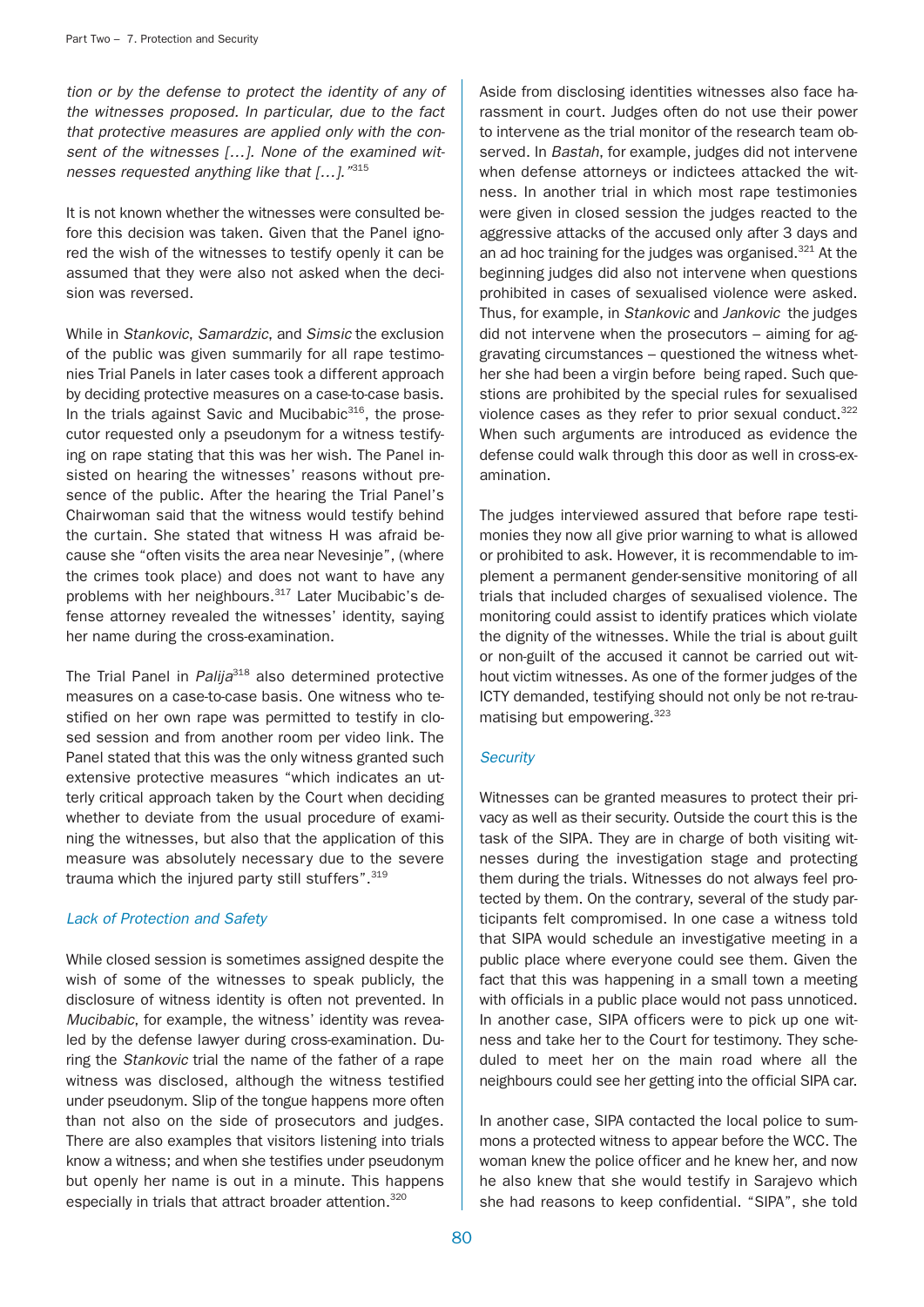us, "took all the data, for example, about my child, how old he is, where he goes to school, where does my husband work, what is his job, everything. […] It seemed to me that they wanted to know everything, even where my bathroom is. […] Then I was granted protection for 8 hours". And protection meant: On the day of her testimony, she was picked up at half past 4 in the morning. "It was dark outside. They introduced themselves as, I don't know, Djordje and Predrag<sup>324</sup>. They were very unprofessional. They listened to some music all the time and smelled badly. […] It was frightening. I mean, those 2 men came so early in the morning. Maybe they should send a woman. They should do that in future. […] I would have felt more protected if I had gone by bus." She also felt disturbed that every time somebody from the court called it was somebody new and the number would not show on the display.

Although such negligence has been criticised from the beginning the interviews with witnesses confirmed that they still take place, in particular in context with testimonies before lower courts.

### Different protective measures

None of the aforementioned documents regulating the protection of the witnesses in the WCC gives a comprehensive list of the protective measures that can be assigned to witnesses. The Protection Rules provide that all protective measures of the witnesses must be necessary, proportionate, the weakest possible and consented to be the witness.<sup>325</sup> Several protection measures can be applied at the same time.<sup>326</sup>

The following list derived from analysed judgements illustrates applicable protective measures:

- Testifying under pseudonym
- The personal data (name, image) is protected from the public and publishing in media
- Testifying behind the curtain but in the same room
- Testifying from other room using the audio and visual link
- Testifying from other room with image distortion
- Testifying from other room with voice distortion
- Testifying in closed session
- Anonymity (this implies that the name and personal data are not known even to the defense).

All those protective measures can be combined and have been combined by the WCC. Thus it is possible to testify under pseudonym in the closed session from other room with voice and image distortion. Also, it is possible that the closed session is assigned but no personal data protected from the public. Here, we need to point out that due to the principle of fair trial the defense lawyers are, apart from some exceptional cases, informed in advance about the witnesses (at least 15 or 30 days in advance).

Unlike all other courts in Bosnia and Herzegovina, the WCC is equipped with adequate technical means for transferring image and sound, and for protection of the witnesses during the trial. Nevertheless, the fact is that most of the witnesses are coming from small towns where everyone knows everything. One of the witnesses interviewed observed that just from reading what is written in the judgement, even though the names are protected, she can recognise all the witnesses, and thus she assumes all her neighbours could do so as well.

### Cantonal and District Courts

In spite of all flaws it is important to organise the system of protection in such way that witnesses are allowed to have a choice and the power to protect their rights and interests. This right is in particular important, since on the level of county courts no attention is paid to the protective measures. Protection issues are even more delicate here as these courts are technically not adequately equipped (no video links, separate rooms, screens, etc.) and the awareness for protective measures is low. While decisions at the WCC in regard to protective measures sometimes drift towards overprotection, the opposite is the case on the entity level. This is in particular dangerous for all victim witnesses as here the 'small fish' are tried, direct perpetrators who are locally well known and supported.

Although the research focused on ICTY and WCC on the district and cantonal courts, we received many disturbing accounts from the witnesses interviewed. The witnesses were summoned under the treat of imprisonment or high financial fines $327$  so they did not have other choice but to come to the trials. Although some of the trials are held in the area from which witnesses were expelled, their travel is not facilitated by the courts or any other security agency. Those witnesses are exposed to the possibility of both direct physical treat of the defendant's family, friends or neighbours and reliving the trauma by sometimes for the first time returning to the places of crimes.

5 of the study participants had testified also before lower (cantonal or county) courts. We asked 2 of them for more details. Both were appalled. There was no security, no protection, no support, no information. "They told me nothing, nothing, nothing when I entered the courtroom. They did not give me a glass of water not to mention ask me whether I agree to testify in front of the audience. This happens to everybody not just to me." The women were notified without warning that they had to appear at a certain time, otherwise police would come and get them. As protected witnesses, they had to sit and wait in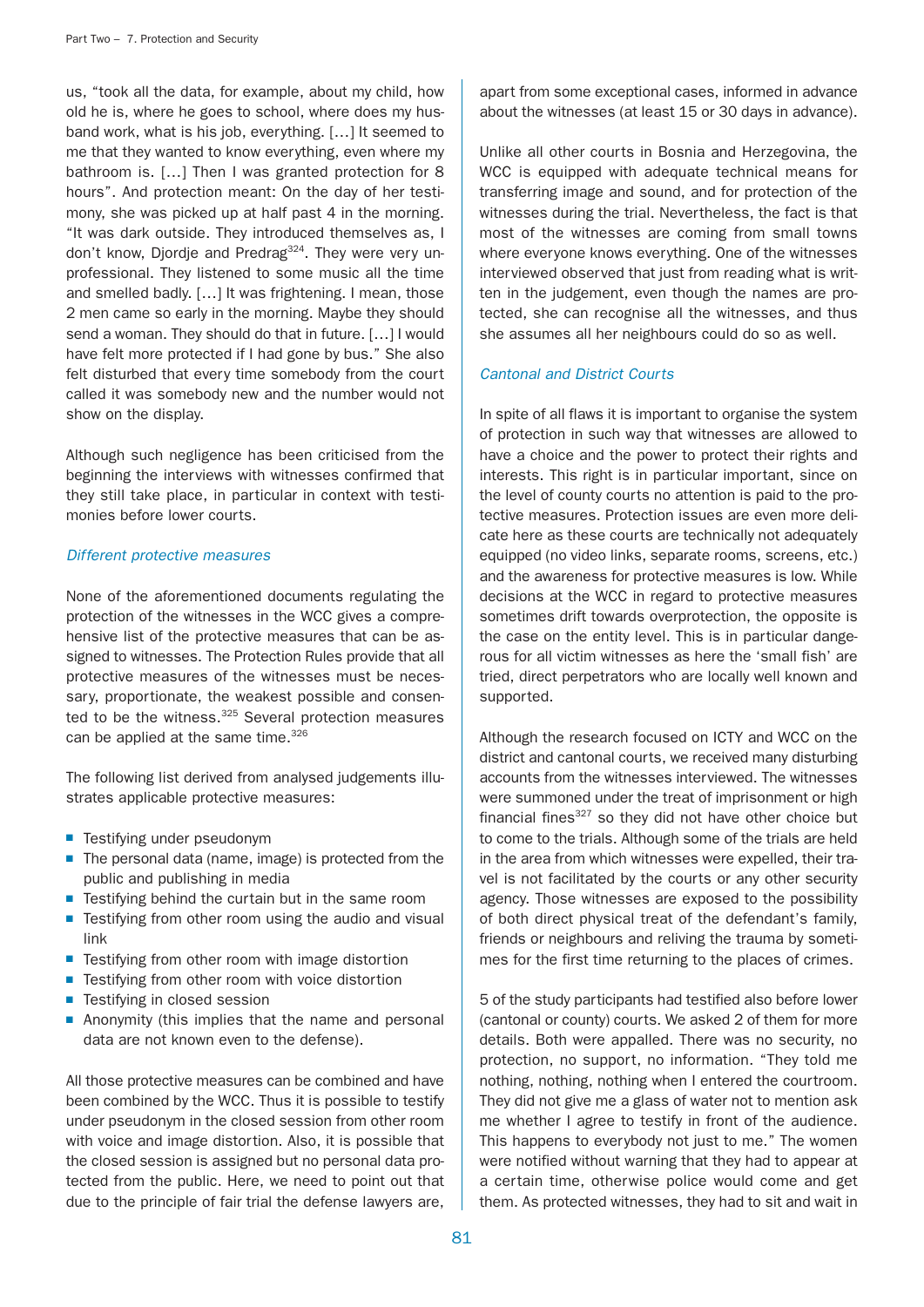the public hallway sometimes the whole day. One witness sat and waited beneath the brother of the accused. "From now on", one witness said, "I will not go there without a lawyer even if I have to borrow the money. There is no protection, nothing". She felt attacked by the defence lawyer who shouted at her without any interference from the bench.

### Witness support at the War Crimes Chamber

At the Court of Bosnia and Herzegovina a special unit for support of witnesses has been established within the Registry of Bosnia and Herzegovina. The Registry that we are referring to is the separate institution that has mandate to manage and provide administrative, legal, and other support services to Section I for War Crimes and Section II for Organised Crime, Economic Crime, and Corruption of the Criminal and Appellate Divisions of the Court of Bosnia and Herzegovina, as well as to provide support services to Special Departments of the Prosecutor's Office.<sup>328</sup> The Registry consists of 5 departments: Court Support, Criminal Defense Section, Prosecution Support Section, Finance and Administration.

The study focused on the Court Support department and specifically on the Witness and Victim Support Section within that Department. The Witness and Victim Support Section (WSU) is responsible for the support of witnesses involved in all cases in Section I for War Crimes and Section II for Organised Crime, Economic Crime, and Corruption of the WCC, for both the Prosecution and the Defense.329 The main task of WSU is to provide psychological support and assistance to witnesses before, during and after trial.<sup>330</sup> The WSU is tasked to coordinate with the Witness Protection Department within SIPA on issues related to vulnerable witnesses and witnesses under threat.331

According to the Annual Report of the Registry $332$  in 2008 the WSU provided support to a total of 1,178 witnesses in cases pending before Sections I, II, and III of the Court of Bosnia and Herzegovina. Given the fact that this unit employs only 8 people (3 psychologist, 1 social worker, 3 assistants and 1 professional advisor – all women), their capacity to provide support to this number of witnesses is extremely limited. All interviews with witnesses, prosecutors, investigators and different experts from the field clearly brought out the significance of witness support officers and the need for them to be involved and work with witnesses from as early in the trial process as possible.

One witness, who belonged to the most outspoken and determined participants of the study told us about the

moment when she broke down and felt totally left alone and unprotected. The court, i.e. the judges, prosecutor, defence lawyers, the accused and the witness went to the crime scene. She had not been there since the time of her captivity:

"In the morning I went with an enormous pressure […]. The investigation lasted from 10 to 3 p.m. I broke down when I faced again the places where people were killed, where they were raped, harassed – it was horrible. I don't even know how I got back from there, I was so bitter […]. There was a court staff member, the only woman apart from me who was there for something else but she was by my side, which wasn't her job, but she did what any human being would do. […] It made me sad that the court, as an institution, that they just said, okay, you are here, you need to do this and that, what happens to you, how you feel – we don't care. That morning the girls from witness section called me saying they were sorry they could not come [...]. It was the court's decision, there was no financial means for that."

Such inconsiderate policy on behalf of the court is hard to understand given that taking another person with them would have cost not more than a lunch and per diem.

## Protective Measures by Gender of Witness

The Annual Reports of the Registry of the Court of Bosnia and Herzegovina give the number of witnesses who testified before the WCC and received support by the Witness Support Section. Those data include prosecution and defense witnesses. Based on these data a total of 2,229 witnesses were supported by Witness Support from 2006 until end of 2008.<sup>333</sup> The data do not distinguish by gender and reflect neither the number of protected witnesses nor the reasons for protective measures.

To identify at least the approximate number of protected prosecution witnesses distinguished by gender we analysed the data on testimonie given by all 45 first instance judgements as published on the WCC website up to 1 June 2009.<sup>334</sup> As the judgements often lack details and precision in the assigned protective measures this method carries limitations. However, if not free of mistakes it does indicate a tendency. The comparison was done based on a) all 45 first instance cases, b) cases without sexualised violence charges, c) cases with sexualised violence charges, and d) testimonies on rape and sexualised violence. We were only able to account for witness' testimonies and could not confirm if any of the witnesses testified in more than one case. Thus, the numbers presented are of the witness testimonies rather than of the numbers of witnesses.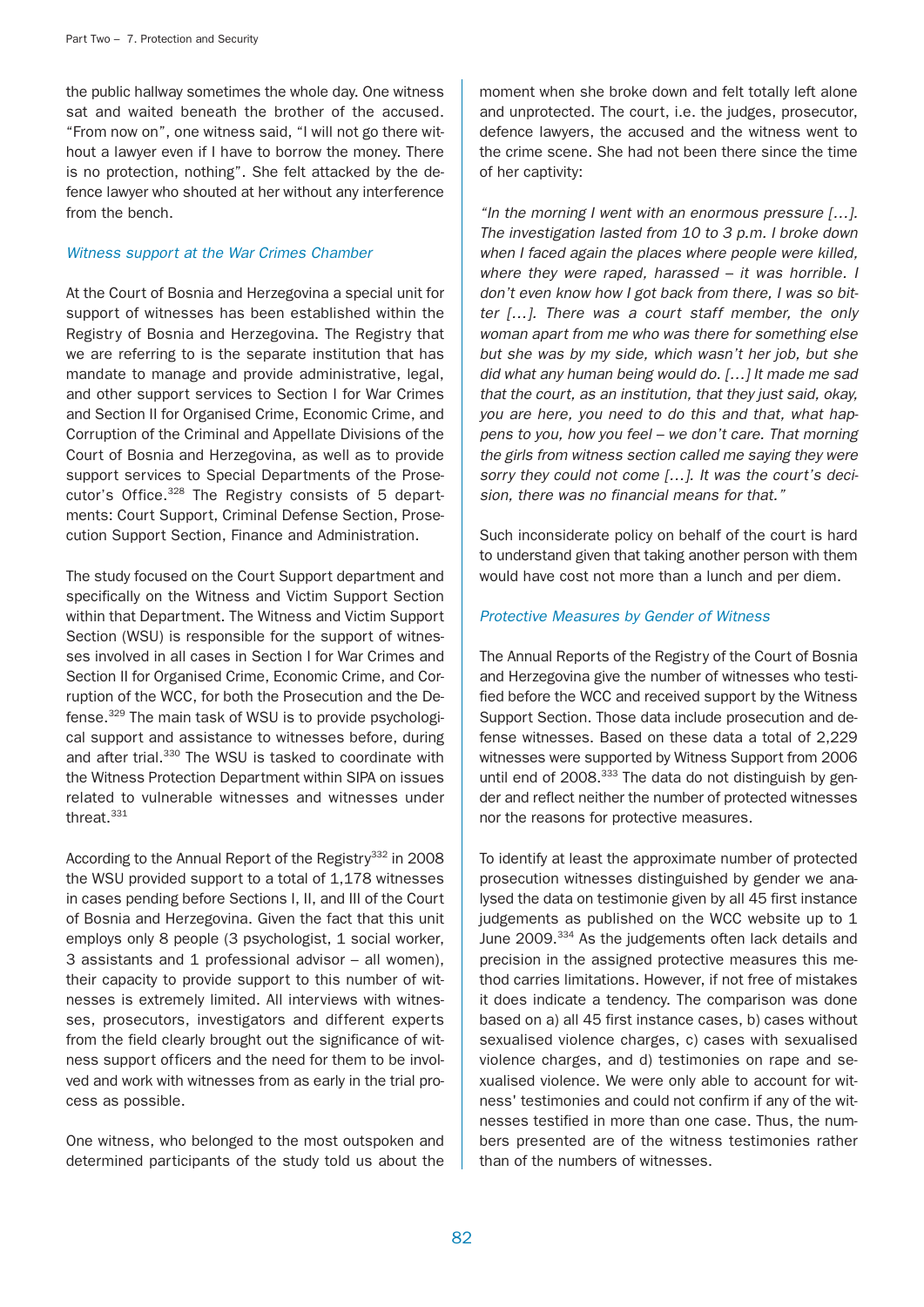The numbers given below must be adjusted and qualified in so far as several witnesses testified twice or even more times.There are no data available to establish how many. However, since this applies to male and female witnesses the deviations from the numbers given below should not be of significance for the proportions of female and male witnesses. For more preciseness read 'testimonies' instead of 'witnesses'.

### a) 45 cases in total until 1 June 2009:

- Witness' testimonies by gender: Out of 848 identified prosecution witnesses were 222 female (26.2%) and 626 male (73.8%).
- Protection by gender: 221 witnesses (26%) received some kind of protective measure: 93 female testimonies (42.1%) and 128 male testimonies (57.9%). This means that 41.9% of women testified under protective measures as compared to 20.4% of male witnesses.

Similar as to the ICTY the number of female witnesses is significantly lower although with 26.2% higher than in The Hague. Protection measures are also assigned disproportionally more often to women than to the men.

b) Cases without charges on rape or sexualised violence:

- Witness' testimonies by gender: Out of 507 (59.8%) prosecution witnesses 80 were female testimonies (15.8%) and 427 male testimonies (84.2%).
- Protection by gender: some kind of protection measures were granted 83 times (16.4%) for 4 women (4.8%) and 79 men (95.2%). Here 5% of the women testified under protective measures as compared to 18.5% men.

These figures show an ever greater discrepancy between male and female witnesses in general. A closer look displays that women are also not called in higher numbers in the cases of disappearances of their family members. In cases dealing primarily with executions of men after they had been separated from women and children the difference makes sense. However, they are important eye-witnesses for circumstantial evidence and also need to confirm names of victims. In the genocide cases of Skelani/Kravice and Srebrenica (Mitrovic Petar, Milso Stupar et al. and Bozic Zdravko et al.) the majority of witnesses were men. The same witnesses testified in the cases Mitrovic Petar and Milso Stupar et al. Among 52 prosecution witnesses 48 were men and only 4 women. Here, the highest protective measures were given to the few survivors of the massacre as well as to insider witnesses. Witness S4 made a deal with the Prosecutor's Office – plea bargaining and immunity for testifying. He testified in closed session, his personal data was declared confidential and public presentation of photos or

video records in electronic, print and other media prohibited. The Panel based most of the guilty sentence on the statements of protected witness S4, statements of the accused himself and witness Miladin Stevanovic. Many others of the male witnesses had been in the same army as the accused. In the case of Zdravko Bozic et al. only 15 male witnesses testified. 4 testified under relatively high protective measures (under pseudonym, all personal data protected and testified from other room with the distorted image). 3 of them were treated as witnesses under threat since they testified as part of their plea/immunity agreement.

Although more in-depth analysis on single case basis is required to receive a complete and differentiated picture of the proportion of female and male witnesses in cases without sexualised violence charges the fact that only 5% of female witnesses in cases without rape charges testify under protective measure affirms the assumption that "rape attracts protection", as one of the interviewed prosecutors put it. The question to be posted would be whether female testimony in other than rape cases is viewed as less important in terms of exposure to either threats or trauma.

- c) Cases with charges of rape and sexualised violence among other charges $^{335}$ :
	- Witness' testimonies by gender: Out of 341 witness' testimonies 142 were given by women (41.6%) and 199 by men (58.4%)
	- Protection by gender: some kind of protection measures were granted 138 times; 89 (64.5%) for female testimonies and 49 (35.5%) for male testimonies. It follows that in these cases 62.7% of the women testified under protective measures and 24.6% of the men.

Note that the majority of these cases refer to many different crimes aside from rape which explains the higher number of male witnesses.

## d) Witnesses on rape/sexualised violence:

- Witness' testimonies by gender: out of 106 witness' testimonies 93 were given by women (87.7%) as compared to 13 testimonies given by men or 12.3%.
- Protection by gender: some kind of protection measures were granted 89 times; 86 for female testimonies (96.6%) and 3 for male testimonies (3.4%). Out of a total number of female witnesses 92.5% testified under protective measures compared to 23.1% of men.

Even if we allow for some divergence as the judgements on which the calculation is based are not always 100% exact in their specifications this does show a clear ten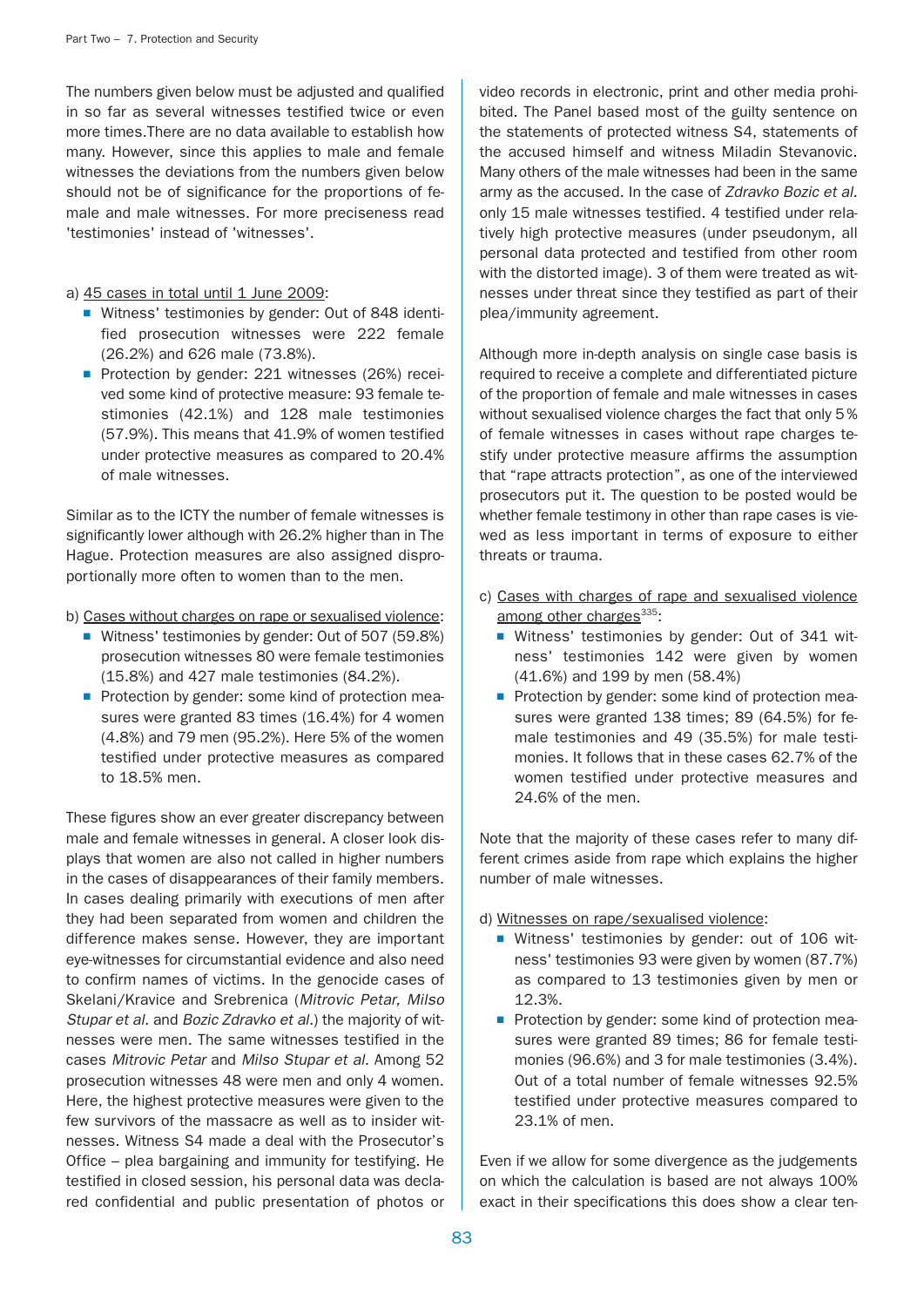dency with 90 from 106 women's testimonies being given under protective measures.

Out of the 3 men who testified under protective measures on sexualised violence 2 testified on being sexually attacked themselves. Sexualised violence against men committed during the war is a greater taboo in Bosnia and Herzegovina than sexualised violence against women. 2 male witnesses who testified on being forced to commit fellatio with each other in the trial against Kurtovic Zijad received high protection (pseudonym and closed session). In the trial against Sreten Lazarevic on the other hand the male witness testified openly on being sexually assaulted.

If the 2 cases in which men testified on sexualised assaults against men are excluded from the statistics we find that nearly only women testified on sexualised violence and rape against women. Out of 97 testimonies on sexualised violence against women 93 (95.9%) were female testimonies. Out of 87 witness' testimonies (89.7%) given under protective measures 86 or 98.9% were female testimonies. From 4 men who testified on sexualised violence against women only 1 was protected. This was in the case against Damjanovic Dragan and concerned the rape committed against his wife. For the part of his testimony that related to the rape of his wife the public was excluded; the same applied for the injured women herself. However, their identities were not protected and their names were published in the judgement. Another man, who testified about sexualised violence against women, testified without protection about the rape of his daughter. $336$  The protection rate in these cases is 91.6%.

Based on the analysis of published judgements so far (up to June 2009) and regardless of protective measures 4 men testified on sexualised violence against women and 9 men on sexualised violence against men. 3 of the 9 men were victim witnesses. 2 testified under protection measures.

To conclude, 95.9% of witnesses on sexualised violence or rape committed against women are women. Out of 222 testimonies given by women before the WCC, 142 (64%) were given in the cases involving sexualised violence and 93 (41.9%) were given exclusively on sexualised violence or rape committed against women. Out of 93 female witness' testimonies which were granted some kind of protective measures 89 (95.7%) were testimonies in the cases involving sexualised violence or rape. 82 (92.5%) were testimonies on sexualised violence or rape.

### Protection of personal data

According to Article 13 of the Law on Protection of Witnesses, only the Court may revoke the decision on data protection, either ex officio or upon the motion of parties or defence attorney. The Article states that upon the granting of this protective measure the personal details of the witness "remain confidential for such period as may be determined to be necessary, but in any event not exceeding 30 years". The judges mainly opt for the longest protection period of 30 years. This means that the witnesses (and in majority of the cases those are also injured parties) cannot talk about testifying at the trial openly. The consequence that arises from this, for example, is that they cannot ask for compensation in the civil proceedings to which they are entitled to if the defendant is found guilty.

# 7.3 Witness' Perspectives on Protection and Security

We asked all witness participants of the study to give us their opinion on the protective measures they received: Did they ask for them and if so, why? Did they get what they wanted? Were they satisfied? The first finding is that there is a lot of confusion around protective measures. In regard to the WCC this reflects in part the confusion around these measures within the court itself. The second finding is at first sight puzzling. Although most witnesses found protective measures basically useless they nevertheless wanted them, if possible the highest. The third finding is that they have very different reasons for their desire of protective measures. Shame to talk about rape did not rank highest as would many people expect.<sup>337</sup>

When we asked about protective measures we often received very different answers. Those witnesses who had been well prepared by either investigators or prosecutors explained the different measures and under which ones they testified. Some witnesses seemed not really to care and were just focused on their testimony. "I didn't care which part of my testimony was in open or closed session", one witness said. "I just remember the man who announced open or closed. I just concentrated on my story." Many witnesses, however, found the whole issue of protective measures rather confusing. Detailed questions like, "Were you in the same room as the accused?" "Was the public present?" "Could they see you?", would sometimes only add to the confusion of everybody. Less then half of the Questionnaire Group said they received information about different kind of protective measures but 40.5% did not give any answer at all. However, it was also clear that many of the witnesses we talked to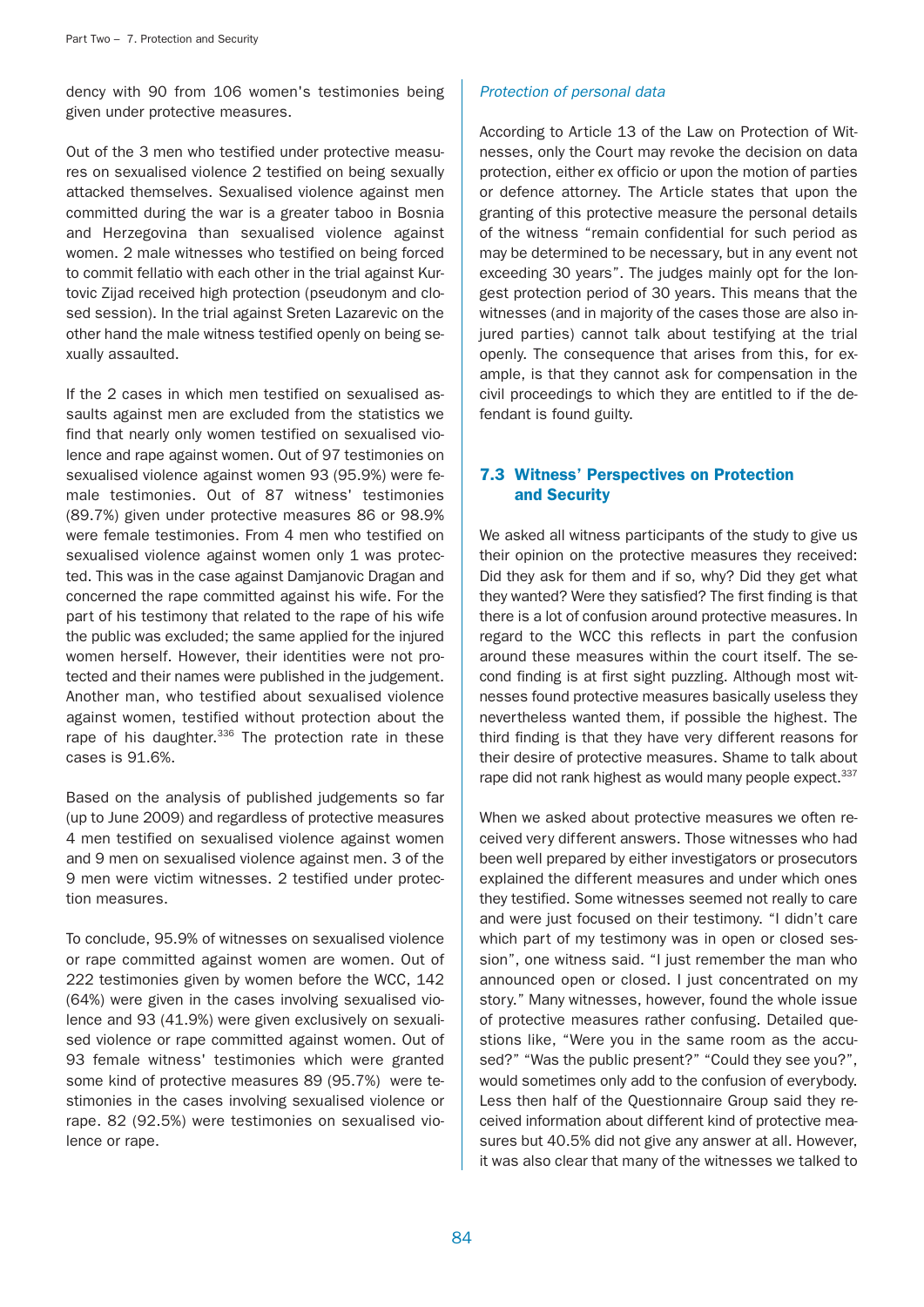did not believe in protection regardless of whether they were well informed or not.

### Protective measures are useless …

Many women found protective measures, in particular at courts in Bosnia, basically useless. "I consider those protective measures more as a psychological protection", one woman said, who testified confidentially but had often spoken publicly about her time in camp, including being raped. "The defence can see you, and the accused can see you, and then the defence reveals your name on purpose to distract you." When her name was leaked after testimony, she was very upset and found it very difficult to deal with, but later she realised that everyone knew anyway. Another woman who had testified in Bosnia as a protected witness found her photograph later in the internet. She also found one of her early statements, filed as confidential by the ICTY, printed in a book about atrocities in her region. Other protected witnesses found their names or photos in the newspaper. Several pointed out that Bosnia is small and everybody knows everybody. Therefore, they found the effectiveness of protective measures in particular questionable in the Bosnian Courts on all levels. One incident at the WCC can illustrate this. In a public session one listener wrote down the names of witnesses who testified with pseudonyms. When the presiding judge confronted this person she said she knew the witnesses but did not know she was not allowed to note their names. After this incident the session was closed for the public.<sup>338</sup>

The Cantonal and District Courts in particular lack qualified staff and resources to offer any meaningful protection and support.<sup>339</sup> "I think I would not testify here at the Cantonal Court in an open session", said one participant, who had testified in The Hague. "I would be afraid of revenge, not for me, but for my children." One psychologist who works with a camp survivor association found that women who testified before the ICTY felt more safe than those who testified in Bosnia, in particular those who testified before Cantonal or District Courts. These county courts lack resources for appropriate staff and equipment required for any effective protection like sufficient rooms for witnesses to wait separately, video link, privacy screens etc.

#### … but necessary

In Chapter 7.2 we saw that protective measures, in particular, closed session are sometimes imposed on rape survivors even though they do not want them. In our sample 2 women said they did not want to testify in closed session but the judges decided so. The majority of the witnesses we interviewed took a different view. Even though most of them were aware that there is no abso-

lute protection and that their identity can be leaked any time most of them insisted on getting whatever they can. About 76% of the Questionnaire Group had asked for protective measures, and 82% of them had received what they wanted. Those who did not said that the prosecutor in their case decided otherwise. 73% from the Questionnaire Group testified in closed session, and 89 % of them had requested it that way.

Only 6 witnesses of all we interviewed said they testified without any protective measure, i.e. under their full name and in public. One did so together with another woman because they had promised each to testify and to tell everything that happened openly. 2 others did so upon agreement with other women witnesses from the same area who wanted to testify in closed session. They felt that at least 2 of them should tell the whole story publi $c$ ly. $340$ 

When asked if other measures that do not allow the public to see the witness or hear her original voice would not be sufficient, the answer was often no. "I don't agree with you", said one participant who had testified before the ICTY. "Although their voice and images have been distorted, people are often recognised because they have to give their personal data. At the beginning they asked me about my job and other things that might lead to where I live." This witness had a high opinion of the court but she did not have sufficient trust that a partial testimony in closed session would have been sufficient. In this case the witness was concerned about her mother who knew about her rape, supported her but would not have wanted her to testify. There are however, as pointed out before, many examples from the WCC when defence lawyers, prosecutors, or even judges had a slip of the tongue and mentioned names or places that may give a clue as to the identity of the witness. Jankovic, for example, the accused referred several times to the witness in court or to other witnesses by name.

### Security and safety

One study participant who testified both before the ICTY and a county court emphasised: "It was always closed session and that is the most important." When she came to the court to testify the media was present. "I immediately asked that all audience leaves the courtroom or I won't testify." The judges then made a decision accordingly. "I asked for every protective measure", another participant who testified before the ICTY said, "because I was concerned for my future". When asked why, the main reason participants gave was security. "I did it for safety reasons primarily", one woman said. Another woman speaking for a group of witnesses who testified in closed session confirmed this: "It is primarily because of security issues that they decided to testify in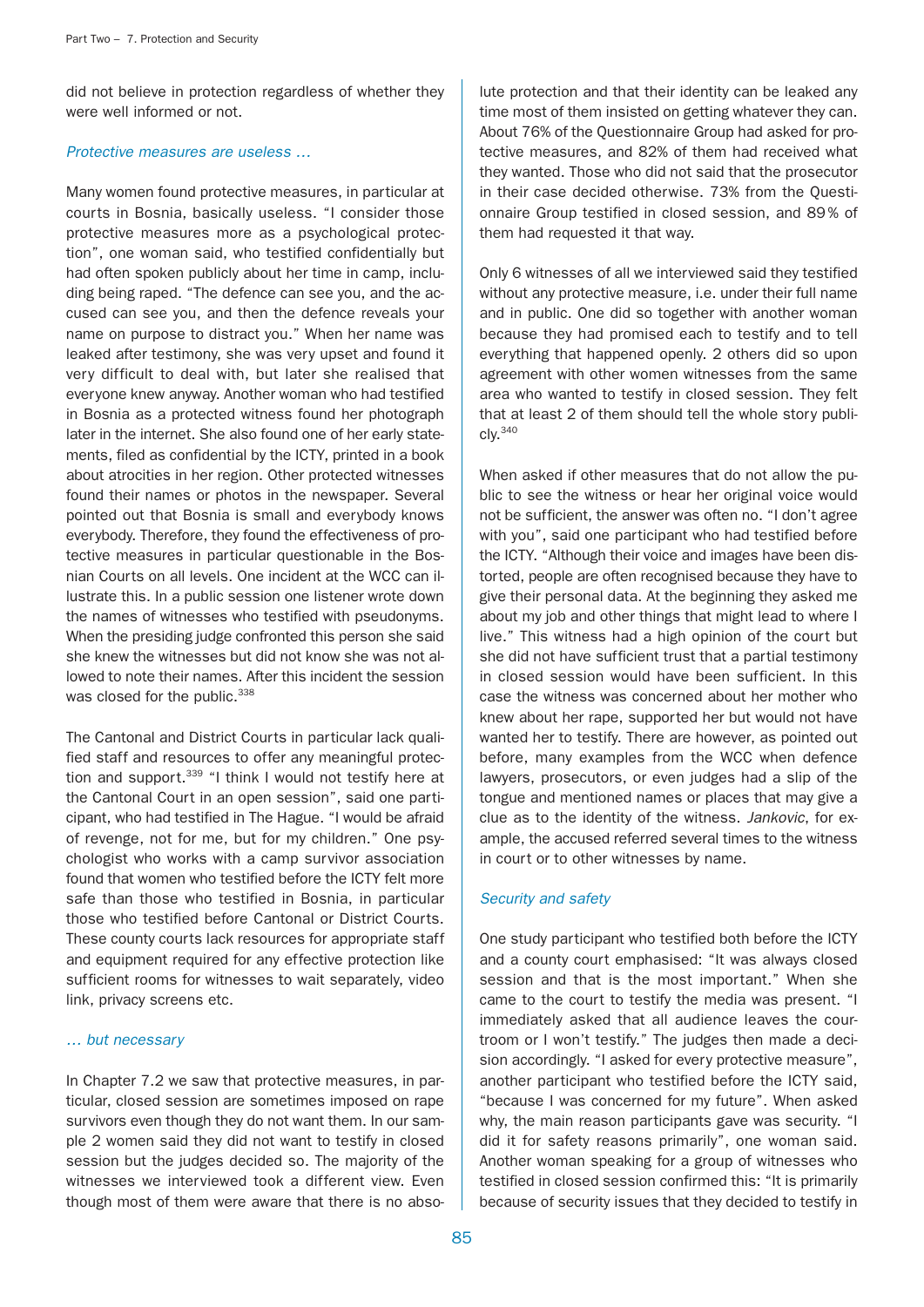closed session." Several women said they did not want so much to protect themselves, but to protect their children or younger siblings.

10 women from the Questionnaire Group had received threats of some kind and most of them before testimony. These threats included 3 death threats and 2 threats to kill their children. Other threads were more subtle like someone mentioning that "this might have consequences" or suspicious phone calls. The threats came from many sources, including the accused himself, his wife, combat friends, friends of the accused, and neighbours. The attackers were in most cases either friends or family members of the accused. In one case, the wife of the accused first tried to bribe the witness and then threatened her and her daughter. During a reconstruction at the crime scene, the accused's wife brought her children. They stood only 3 meters away from the house in which the witness had been kept imprisoned and raped. They yelled at her "you are a whore" and spat on her. Nobody among the court or police officials present intervened.

4 women said they reported these threats to the police. Only in one case a person was arrested. One woman who did not yet testify but spoke openly on TV about the crimes committed against her, including rape, received an SMS threat on her mobile phone saying "if you go to The Hague your daughter will go through everything that you have been through, even worse". She reported this to the police but they could not track down the sender of this message. They asked her instead to change her number. The other study participants said they did not receive direct threats to either stop them from testifying or to take revenge. However, many believed that as long as the political situation in Bosnia and Herzegovina remains ethnically segregated and as long as war criminals of different sides are worshiped as national heroes, the general atmosphere of fear and suspicion will remain.

The security situation is especially difficult in mixed communities. Those from the ethnic minority do not easily go to the police to report assaults. A woman from a small village who does not want to testify for security reasons still lives just a few meters away from the place where she was raped. When 2 men from SIPA came to take her statement about war crimes, neighbours immediately asked who they were and what they wanted. She said, "they watch over everything". She and her entire family fear reprisals, although nobody attacked them directly. "The atmosphere is tense", she said, "and you simply do not talk to many people". However, shortly after she had returned to her house after living several years as a refugee in a nearby town, she overheard a conversation of 3 men talking about her. "One said 'if I had known that they raped her we would have, too. At the time when she

was in that house I could have raped her, but I didn't want to. But when I heard that other soldier raped her, I said to myself why didn't I do it, too?' They are all neighbours. That is why I am hiding it." She feels particularly isolated because other women who had been raped in the village had left. We do not know for how many women in Bosnia threats or fear of reprisals are reasons not to testify. However, it makes sense that lack of security and safety is more of a reason for many women not to come forward and testify than, for example, 'shame'. This is particularly the case for women who live in isolation. "The fact is", one woman from the camp survivor group said, "that we can't even say openly we were witnesses and victims, and it will take a long time before this changes".

We already noted in Chapter 5.4 how the witness participants evaluated some of the security measures taken before testimony. While those witnesses who testified recently before the ICTY were fairly satisfied, the picture is different in Bosnia itself. Sometimes measures designed to take care of the witness' security are perceived as threats. In the tense atmosphere in Bosnia it needs little to trigger off fears. After a war of neighbour against neighbour, one has very little reason to trust anybody. Witnesses often referred to Bosnia as a village where everybody knows everybody and where confidentiality is a joke anyway. This is particularly the case in rural areas, but it is just as true for neighbourhoods in larger cities. Suspicion is everywhere. One witness told that the day before she testified at the War Crime Chamber in Sarajevo, she received a call allegedly from the court. The person asked her many questions – who takes care of your son, does he go to kindergarten, where does your husband work, etc. She answered the questions but could hardly sleep at night because she did not understand what this was about. Later on it turned out that the call had, indeed, been a security and support call from the court to check whether her children are taken care of while she was away to testify. A female expert witness told a similar story, "I told my mother not to go out with my son while I was in Sarajevo that day", she said laughingly. "I was so nervous during my testimony because of that, and afterwards I immediately called home to check whether everything is alright." Thus, the well-meant effort by a support officer of the court caused the opposite – fear rather than feelings of security.

### Self-help

Several of the witnesses had moral support by friends and families in dealing with the court. Some would consult with one or 2 other witnesses. It was experienced as comforting and empowering not have to deal alone with court authorities or young men from SIPA sweating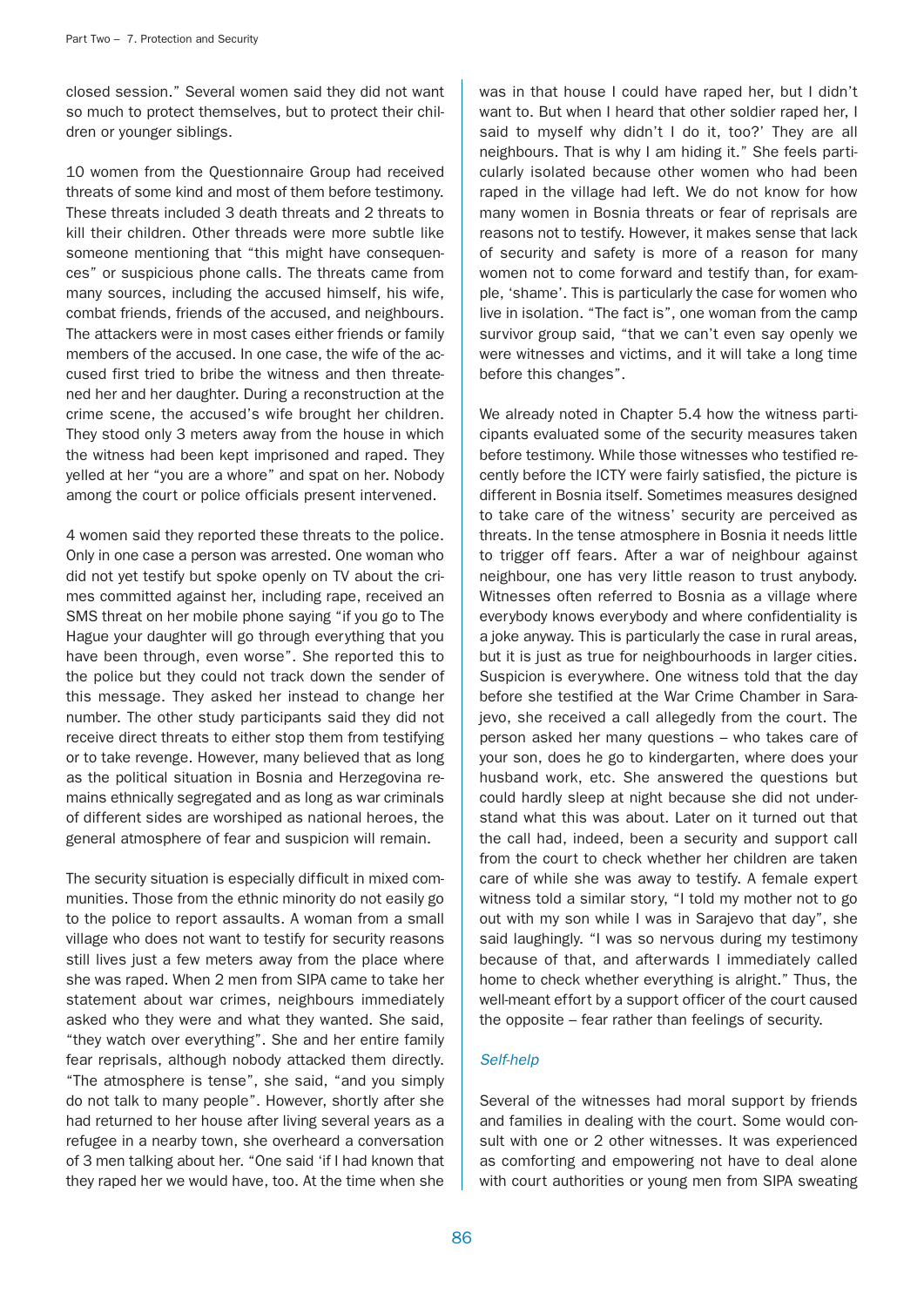out testosterone. At least one can joke about it together. "We created our own strategy of protection", participants from the camp survivor group said. There had been 2 attempts of intimidation before they testified. They immediately called the prosecutor, and the person was arrested and indicted for obstruction of justice. They recorded another effort to bribe them into not testifying. When people saw that they were well organised, they stopped threatening them.

The camp survivor group also took their own precautions. They made it clear from the very beginning to have just one or 2 contact persons of the court and their group. They also ensured that everything they received from the court is in writing and they never reacted to phone calls from anybody from the court they did not know personally. They also made it clear to the prosecutor in their case that they would fully cooperate only if the local police would be kept out of the process, "because we didn't trust them".

### Protected witnesses as protectors

While security was a recurring issue, other reasons for protective measures were also forwarded. Some women wanted to protect close relatives, mostly mothers or children, and therefore maintained silent on what happened to them. In one case, the mother knew about the rape of her daughter but not about her testimony in court. The witness was sure this would be too much for her mother. If you do not want your mother to know, this often means you cannot tell anyone in the family. As one participant said, "I made that decision because nobody knows, not even my sister; and for security reasons also".

The different emphasis participants put on security and protection of privacy or on both seems to have something to do with the different situations in their lives. Women who lived in communities with continued ethnic tensions or women who belonged to the victimised minority in their region were more concerned about physical security than women in other communities. The main concern of women who did not tell their families about being raped was not that they feared rejection but that they wanted to protect them. They did not want to increase their families' worries by disclosing how much they had to struggle themselves. Even if they feel no shame or guilt, their parents belong to an older generation and might feel they failed to protect them.

Protecting family members can also mean self-protection, because it adds to your own burden when you feel those you love cannot handle it. It also keeps you in control of the situation.

### Rejection of rape victim identity

Younger women who wanted both to see justice done and to move on with their lives and finish their education or work at their careers, simply wanted to be perceived by others as what they were now, i.e. they did not want to be perceived only as victims of the war. One woman stated she remained silent because she wanted to avoid gossip not on her rape but on her as a witness:

"Everybody in town knows what happened to me. A lot of women survived rape during the war, but I and [she names 2 others] are the only ones that the community knows about. All protection measures were for the purpose that people do not talk behind my back when I pass by, and that they cannot say, 'Did you know that she was at the court again'."

Another young self-assured woman, who had found new commitments in her life, feared to be reduced to a rape victim. "I don't want the public to know what I lived through", she said. "I don't want to be seen solely as a woman who went through something like that." And a woman who had been a highly respected professional before the war felt she became "a professional victim" that being perceived like this made it difficult for her to find employment as an academic. Several women expressed that they do want their pains acknowledged but they do not want this experience to dominate their relationship and interaction with neighbours or work colleagues: "I don't want my neighbours to know and feel pity for me knowing that I have been raped."

Study participants did not link the social stigma attached to rape exclusively to blame and social ostracism. What they feared most was to be pathologised and not to be seen and accepted as 'normal' by their environment. This is an important message on all actors in the courts as well as to Non Governmental Organisations (NGO) at least not to add to the image of the 'totally destroyed' rape victim stereotype.

As we saw it is not always clear whom or what the protection policies of the criminal courts actually protect when they categorise rape survivors as most vulnerable and in need of high protection. The trouble with 'protection' is not only that protection in its paternalistic version tends to reinforces the image of naturally helpless women, but also that the protectors often exert ownership of those they claim to protect. Sometimes women and NGOs who had contacts with rape victims and witnesses made it very difficult for us or even refused to assist with contacting witnesses. At first, this was understandable because of the longstanding history of abuse of victims and activists in Bosnia by foreign journalists or researchers who came for a juicy story or to write their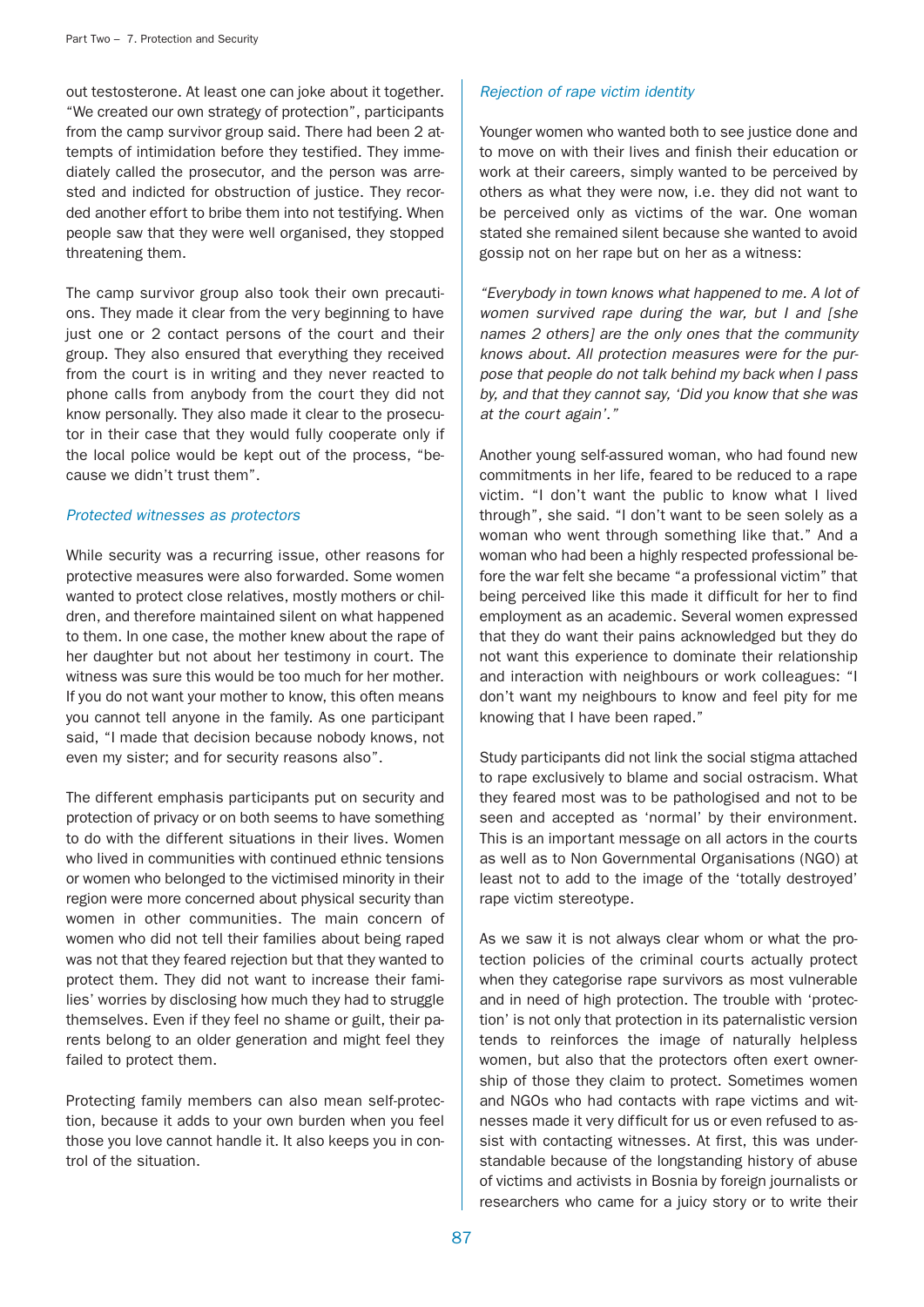Ph.Ds. Building trust is a long process. However, we learned from several witness participants that some local activists became abusive themselves. This is, in particular the case in the context of applying for the status of a civil war victim.341 One activist announced at a conference that she was the only one with 'copyright' on rape stories. Once we succeeded in establishing independent contact to some witnesses it was apparent that many rape survivors and witnesses themselves were much more open and willing to talk than some 'protectors' would have wanted us to believe. Once they understood the purpose of the study, many women were proactive and called up other witnesses and helped with establishing contacts. At the same time, many local women NGOs supported the study from the very beginning. Without their support this study would not have been as successfully accomplished.

### Legal Aid

The camp survivor group protected themselves with mutual support and making decisions together. Legal representation is another possibility, in particular for more isolated women to feel safe and in control of the situation. According to the Law on Protecting, "Any witness under threat and a vulnerable witness shall be entitled to legal aid". (Article 5 (2)). However, the formal entitlement to rape does not cover the costs.

"The accused", one participant said, "have very expensive lawyers while I barely manage to find a lawyer; and when I find one who knows what kind of lawyer he is and whether he will be able to do things in a proper way". Competent and experienced lawyers hardly render services to war victims who cannot afford to pay them. The participant was looking for a lawyer to file a civil suit against 2 men who published her story in a book with her full name without even asking her. She had sought for help at the ICTY and the county court as she had testified before both. While somebody from the ICTY tried to help by confirming she is a protected witness in the end she was told she needs a lawyer to apply for an interim order. She also

said that if she has to testify again before a county court she would take a lawyer along to protect her rights.

UNHCR funds a program of legal aid for asylum seeker, refugees, international protection seekers, and victims of trafficking. We talked to the local director of the programme who had represented several victims of traffikking in court. The work is formalised on a Memorandum of Cooperation with the Ministry of Security. She gave us an example of her work:

"One girl that suffered a great trauma and was later moved to a third country. She testified before the Cantonal Court Sarajevo and in the Bosnia and Herzegovina State Court. My first contact with her was in a psychiatric hospital. […] I explained who I was and what my possibilities are to help her. I told her she did not have to speak to the prosecutor if her legal representative was not present. She used this in a situation that was really ugly. We were told she was going to be moved from the hospital to a save house but she was moved 2 days earlier. She was taken from the hospital straight to the prosecutor. He was very rude, he shouted at her. And she said she would not talk to him unless her legal representative was present. She said I won't tell you a single word. He was stunned and he fell silent and returned her to the safe house. Then they asked me to come and to talk to her and she told me how unkind he was to her. After intervention through the legal representative the prosecutor apologised to the injured woman."

In trafficking cases the legal representative as well as a psychologist are also allowed to sit with the witness in the courtroom during closed session or, if she testified by video-link in the video room. She is not allowed to talk directly to the witness but she can interrupt the proceedings by asking for a break if needed.

When we told several participants about the existence of legal aid for victims of trafficking they immediately agreed that this would be most important and probably encourage more women to testify.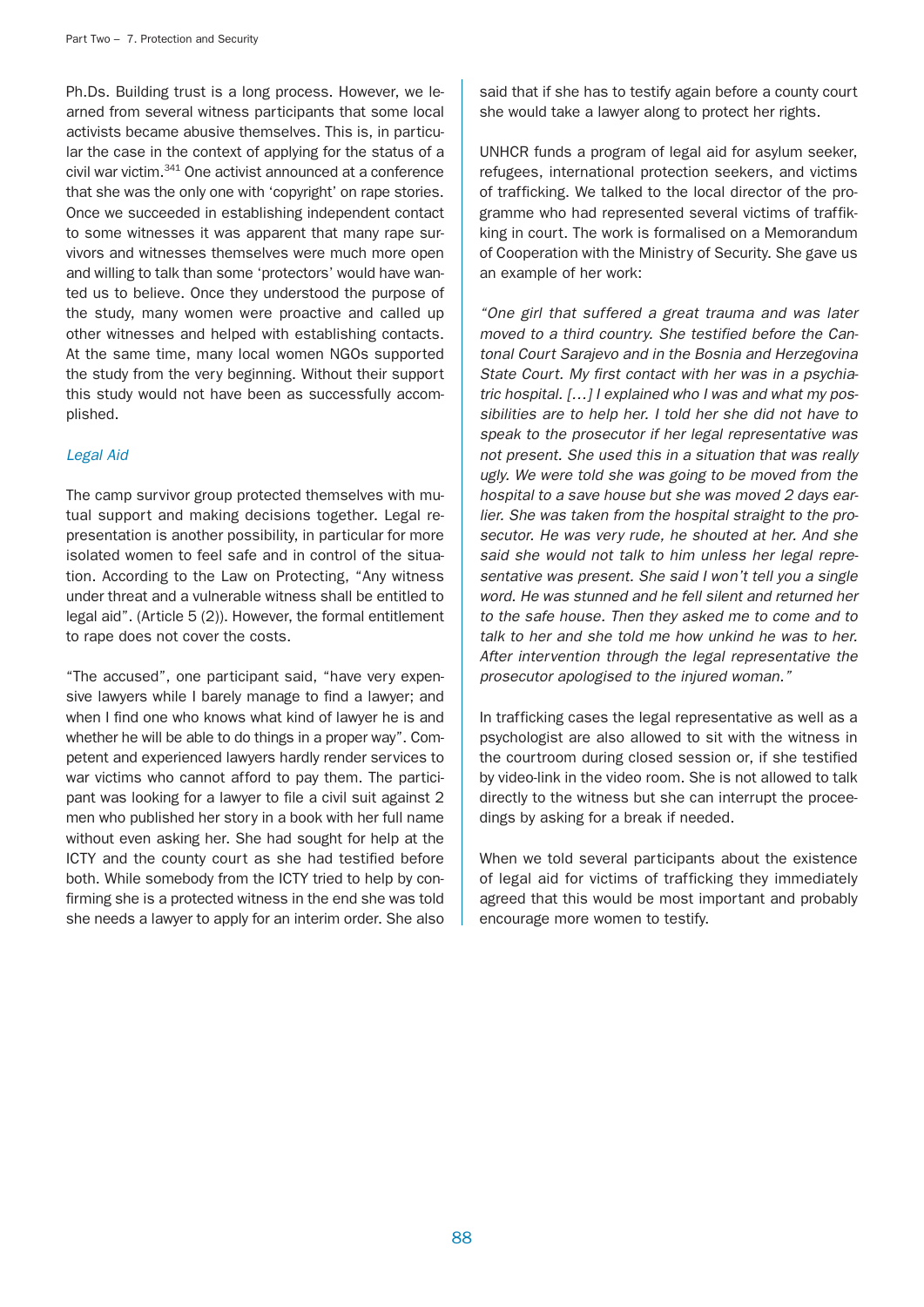# 8. Social Justice

# 8.1 Witnesses' Perspectives

The present study focuses on legal justice. It shows that the witnesses we interviewed expect that all perpetrators – those who raped directly or those who were responsible as commanders – are held accountable for the crimes they committed. Most witnesses also wanted life sentences for them as much as they concede that this too would not really satisfy "their soul" or their expectation of justice.

The abstract question as to what in their eyes would qualify as justice was difficult to answer. Many participants laughed or shrugged their shoulders, saying there is no real justice "because they cannot give me back my dignity", or "because nobody can cure your wounded soul". Some had found personal satisfaction in seeing the former perpetrator handcuffed and reduced to his small size. Others felt they received some kind of justice because they could tell their story "in a place where it makes a difference".

Not one of the study participants had had unrealistic expectations of the courts. In the early days of the ICTY many witnesses expected healing and some kind of material support as court members recalled. However, those we spoke to found that social and political justice cannot be achieved through criminal prosecution – at least not alone. As several of them saw it, the question was how they can support the court rather then what the court could do for them because, as one woman said, "the court will not be able to do justice without our assistance".

While punishing perpetrators and ending impunity ranked highest, 75.7% of the Questionnaire group named financial and emotional support for victims to rebuild their lives as an element of justice, followed by 62.3% who found social recognition of their suffering integral to justice. Over half of the Questionnaire group wanted the State or community to work against wars and about 40% demanded recognition in society.

When asked what survivors of rape need and deserve, around 80% named a permanent pension, financial compensation, housing, psychotherapy and medical care. Most participants of the Questionnaire Group said they were financially and emotionally worse off than before the war. It is indeed hard to imagine anyone feeling better after surviving a war. 45% of all participants were married at the time of the interview, 26.5% widowed, 14.3% were divorced and about the same percentage were single.

Health was a very important topic. Many were still struggling with trauma symptoms such as depression, suicide attempts, anxiety, disassociate identity disorder, sleep disturbances, high blood pressure, heart conditions, and other chronic diseases. Several women miscarried. One woman who had been a teenager at the time of the crime had 3 high-risk pregnancies and lost one child.

Some women showed bags filled with medications that they had to take and pay for themselves. "Each day, each day I take them", one woman said half laughingly, and taking out one package she said, "these are sleeping pills. I stopped using them after I fell and broke my tooth". A woman who has lived in a collective centre for 15 years said: "I visit a doctor constantly. I feel bad most the time." "See how much drugs I am taking", another woman who feared to be expelled from her temporary home said, "I pay for them most of the time, although I have health insurance but they are from foreign countries". She said she received a full pension as civil victim of war which is about 514 KM (250  $\epsilon$ ) "but my medicines cost over 300 KM per month".

Poor financial and insecure housing situations make things worse. "At first", one woman said, "I lived in a collective center (…) but my health was really bad, so they transferred me to one apartment, but I was kicked out, and then I came to this apartment, but once a year I am getting warnings that I will again be kicked out. I do not have any money, incomes; I feed myself in the public kitchen. (…) I also have that on paper – permanent personality disorder. (…) I am depressive, I just wake up in the morning and I don't want to live anymore. I used to get up in the middle of the night and go down in my underwear, frightened from nightmares".

Housing ranked high for those women who cannot and do not want to return to their former place of residence because it is simply not safe. "I can't go back there," one participant insisted. "They tell me in the municipality office you have no right to ask for an alternative place to live in because you have a house there. (…) They don't care that you cannot go back to that house. I can't go back with my son now, he is 25." She was afraid that friends or family members of the man who had raped her and against whom she had testified in court would take revenge on her son. Many study participants still lived as refugees. "It would be nice," one of them said, "if the state would not treat us as homeless any longer". Many of their temporary houses are in poor condition and often very small. "I was 12 years in a collective centre", one woman said. "After then the state gave me an alternative accommodation where mice were walking." Another participant had to share 36 square metres with her 4 children, of whom one was an invalid.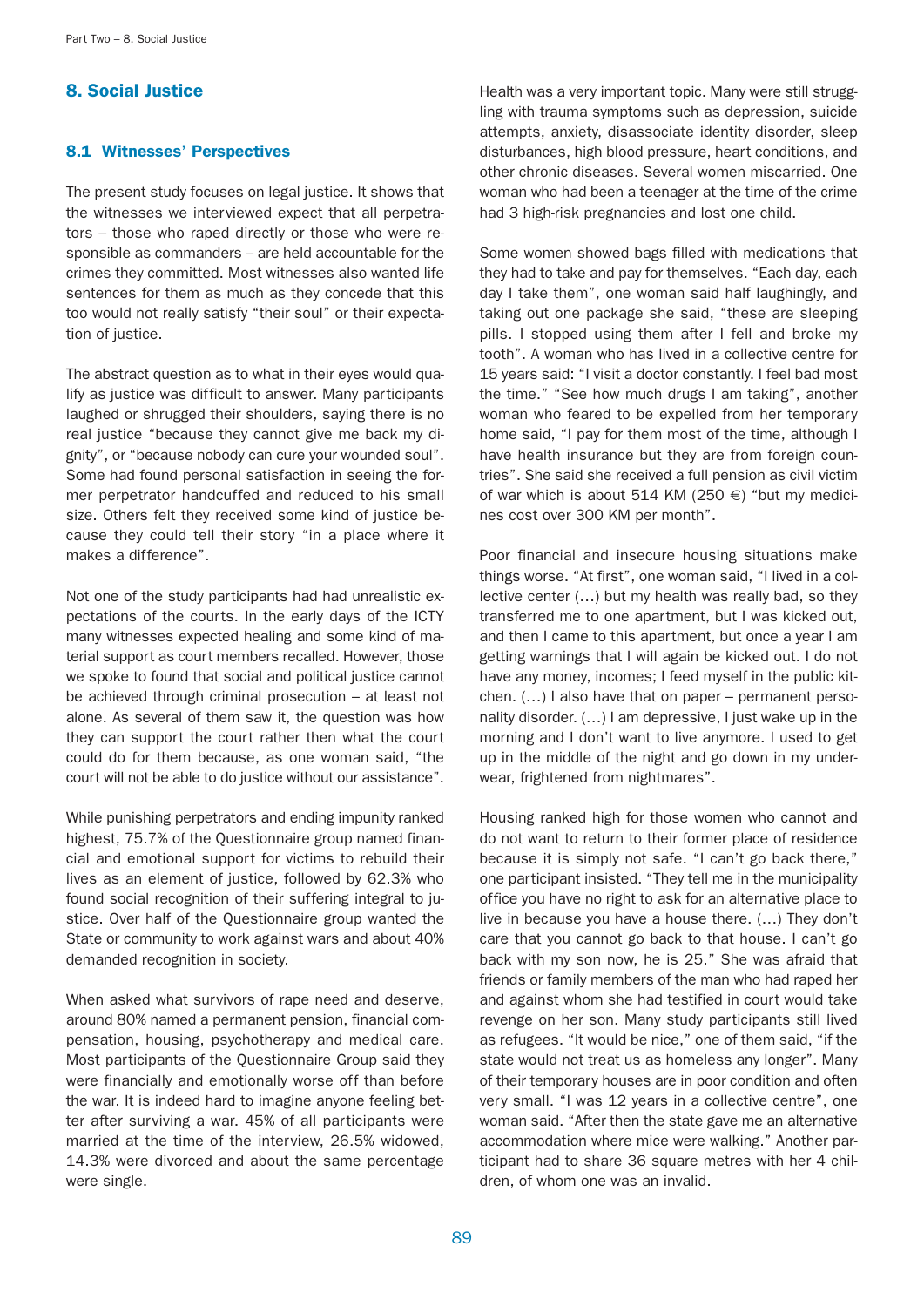Some women returned to their homes. However, given the political division of the country, 'returning home' means in most cases to become part of a discriminated minority group. "I don't belong", one woman expressed her feelings. She lives now as a Muslim in the Republika Srpska and cannot benefit from the war victim pension law, which only applies to the Federation of Bosnia and Herzegovina. She feels in general that victims are better off in the Federation of Bosnia and Herzegovina and have more chances. There is a sense of bitterness and feelings of continued injustice as expressed by one woman who testified several years ago before the ICTY. At the time of the interview she lived in her home town which now belongs to the Republika Srpska:

"It's very difficult for me to take the fact that I don't belong anywhere, not in the Republika Srpska not in the Federation. Nobody cares for me, Hague doesn't care for me  $(...)$ . I am very ill and I would like to go to officials in Republika Srpska to ask for any kind of help. They wouldn't help me especially knowing that I testified in The Hague. (…) I don't get anything because I testified against them. (…) And the Federation as well, they don't care about us. I cannot register in the Federation because they tell me I'm from Republika Srpska. I also don't want to register in the Federation because it confirms ethnic cleansing – so where do I belong? I am citizen of Bosnia and Herzegovina. All Bosnia and Herzegovina should care for me."

In the interviews and further conversations with the witnesses another urgent issue was brought forward. All mothers of under-aged children were concerned about education and security. However, many women had been detained along with their children. There are many young people now who witnessed many atrocities as children, and many saw the humiliation and rape of their mothers. Some children were no older than 2 or 5 years. It is only now that the traumatic events manifest themselves in severe symptoms. Many women said they do not know how to handle this and whom to turn.

Some of the younger women managed to finish their education with the help of local women's centres, others found a job or set up a small business. Several said that the vocational training they received from women's organisations in the years after the war enabled them to gain a foothold. Although they, talked about physical and psychological health problems they were in a better position to build up their lives as they did not have to struggle for economical survival on a daily basis.

The failure to deliver economic, social, and political rights through national legal frameworks in accordance with international standards undermines the much sought-after stability and human security following societal trauma (in-

cluding food, health, gender, and physical security). This further lessens the ability or willingness of victims and witnesses to participate in the formal processes of criminal justice.

# 8.2 Reparation

### Laws on civilian victims of war

The state of Bosnia and Herzegovina has taken very limited steps towards meeting the requirements of reparation. Women who survived sexualised violence during the war do not have the legal status of civilian war victims throughout the whole territory of Bosnia and Herzegovina. In 2006 women raped during the conflict were recognised with a legal status in one part of the country, the Federation of Bosnia and Herzegovina, which allowed them some benefits of a pension. Such recognition was effected through the Amendment to the Law on the Basis of Social Protection, Protection of Civilian War Victims, and Protection of the Families with Children in Federation of Bosnia and Herzegovina.<sup>342</sup> Yet, the implementation of this law is problematic. The fact that it regulates the status of civilian victims of war with the other social welfare categories only creates additional problems.

In other parts of the country, female survivors of sexualised violence have not yet been recognised as a separate category. In the Republika Srpska rape victims have been explicitly included in the Law on the Protection of Civilian Victims of War of the Republika Srpska from  $1993^{343}$ . However, the status is granted only to persons with at least 60% physical disability. The situation is similar in the District of Brcko. Here, the Decision on the Protection of Civilian Victims of War from 2008<sup>344</sup> grants the status of civilian war victims as well only to persons with at least 60% physical disability. In addition, rape victims are granted this status if they are "permanently psychologically disabled". The 2006 amendment in the Federation of Bosnia and Herzegovina recognised women who survived rape as a separate category in the law to which the 60% disability provision does not apply.

A large number of women who survived sexualised violence during the war used to live in the part of Bosnia and Herzegovina that is now Republika Srpska and were expelled during the war from their original residential areas. These laws are now an additional reason for women to remain either in the Federation of Bosnia and Herzegovina or outside of Bosnia and Herzegovina. Although Article 33 of the Amendment to the Federation Law provides for the continued enjoyment of those rights if women return to Republika Srpska or District Brcko, there are no guidelines on how to transfer these rights from one entity to the other. The pensions, health care,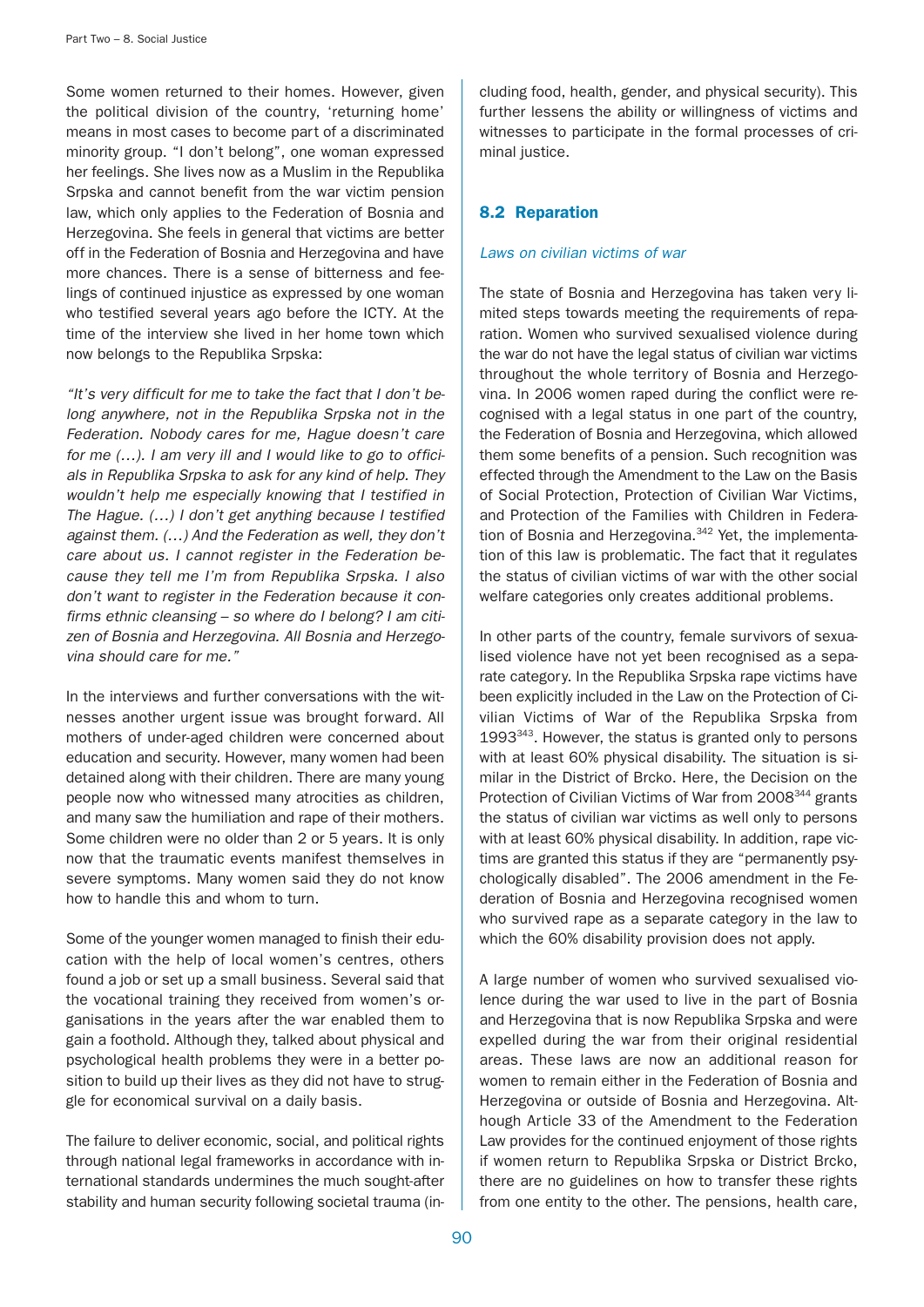housing and social security are under the administrative responsibility of the 2 entities and of Brcko District, and given the way they function, the provision of this article does not look very feasible. Another issue is that the amendment of the law in the Federation of Bosnia and Herzegovina only took place in 2006. Women who returned to their pre-war homes in the Republika Srpska prior to 2006 could therefore not apply for the legal status, at least not based on having been raped.

In the Federation of Bosnia and Herzegovina, the requirements and procedures for rape survivors to achieve the status of civilian war victims are regulated in Article 23 of the Law on Amendment. Proof of rape can be obtained through the documentation of the events by an NGO. The procedures are further detailed by Instructions.345 Item 3.d) of these Instructions provides that in order for women to be recognised under this status, they need to submit documentation forms to the association of Women Victims of War documenting the consequences of the violence and rape along with medical documentation. Other organisations assisting women who survived sexualised violence and rape can also provide this documentation, however they need an extra written agreement of the Federal Ministry of Labor and Social Affairs. In the Instructions, these arrangements are presented as temporary, until a competent institution or association on the level of the Federation of Bosnia and Herzegovina is established. To date, this institution or association has not been created. Few other organisations succeeded in obtaining this agreement after numerous problems of administrative nature.

The association of Women Victims of War took – alongside other local women's organisations – a prominent role in lobbying for the recognition of the civilian victim of war status for rape victims. However, to assign almost exclusive permission on issuing the required documentation to one specific NGO is problematic in several respects. One, to authorise one NGO among others through the Ministry causes damaging friction within the NGO community; two, there are no rules set out in respect of confidentiality and qualification for taking statements; third, no provisions hold the NGO or any individual providing the documentation accountable for breaching confidentiality or abuse of power.

Furthermore, in the Federation of Bosnia and Herzegovina, civilian victims of war have, apart from the monthly pension, the right to be trained for work (professional rehabilitation, prequalification and additional qualification); they have priority in employment, housing, psychological, and legal aid. Women who survived sexualised war violence however are excluded from the additional benefits and only entitled to receive a pension, which is largely insufficient for a decent life. To date, only women's or-

ganisations and local NGOs like the Centre for Torture Victims in Sarajevo, Vive Zene in Tuzla and Medica Zenica in Zenica provide psychological support.

The State is inactive in the matter of providing psychological support and depends exclusively on the NGOs to provide these services. Such organisations depend on donors funds and can provide support only for small groups. During the period of the present research, one such programme had to be closed down for lack of donor's continued financial support. The organisation applied to state institutions for support to continue the extremely necessary programme but their request was turned down. In addition, the law on Amendment to the Law provides for the Cantons of the Federation of Bosnia and Herzegovina to give specially priority in housing to those civilian victims of war who testified in Court. Through this provision, the law on the one hand entices victims to testify. On the other hand it excludes all those witnesses whose identity is protected for 20-30 years upon decision of the WCC, i.e. the majority of women who testified on rape.

Over 80% of all study participants were granted the status of civilian victim of war and received a monthly pension of a maximum of 514 BAM (260  $\in$ ). For many of them, it was not sufficient as in some cases the whole family including husbands, sons and families of sons and daughters survived on it. To date, nearly 500 women receive a pension based on the Law on the Status of Civilian Victim of War in the Federation of Bosnia and Herzegovina because they had been raped.<sup>346</sup>

Many participants felt positive about the existence of the law but had complaints about the lack of information and the procedures. "It's a really complicated and very slow process. At the beginning you need 3 documents, and when you go there to submit them, then you are informed that you also need some additional documents." One participant said she knew more about the procedure than the local director of the Centre for Social Work who asked her about it.

With few exceptions, the application procedure for rape victims is to give a statement with details of what had happened to them to the association of Women Victims of War in Sarajevo. What most women are not aware of is that these procedures are linked at least informally to the prosecution of war crimes. Their statements are not kept confidential, and it is not clear how and with whom they are shared. One woman who came from a small village was told that she had to go to a certain women's organisation in Sarajevo to get the pension. She had no other information. When she went there she realised she had to tell her story, which was put on record. "When they started asking me it was like a blow for me. I was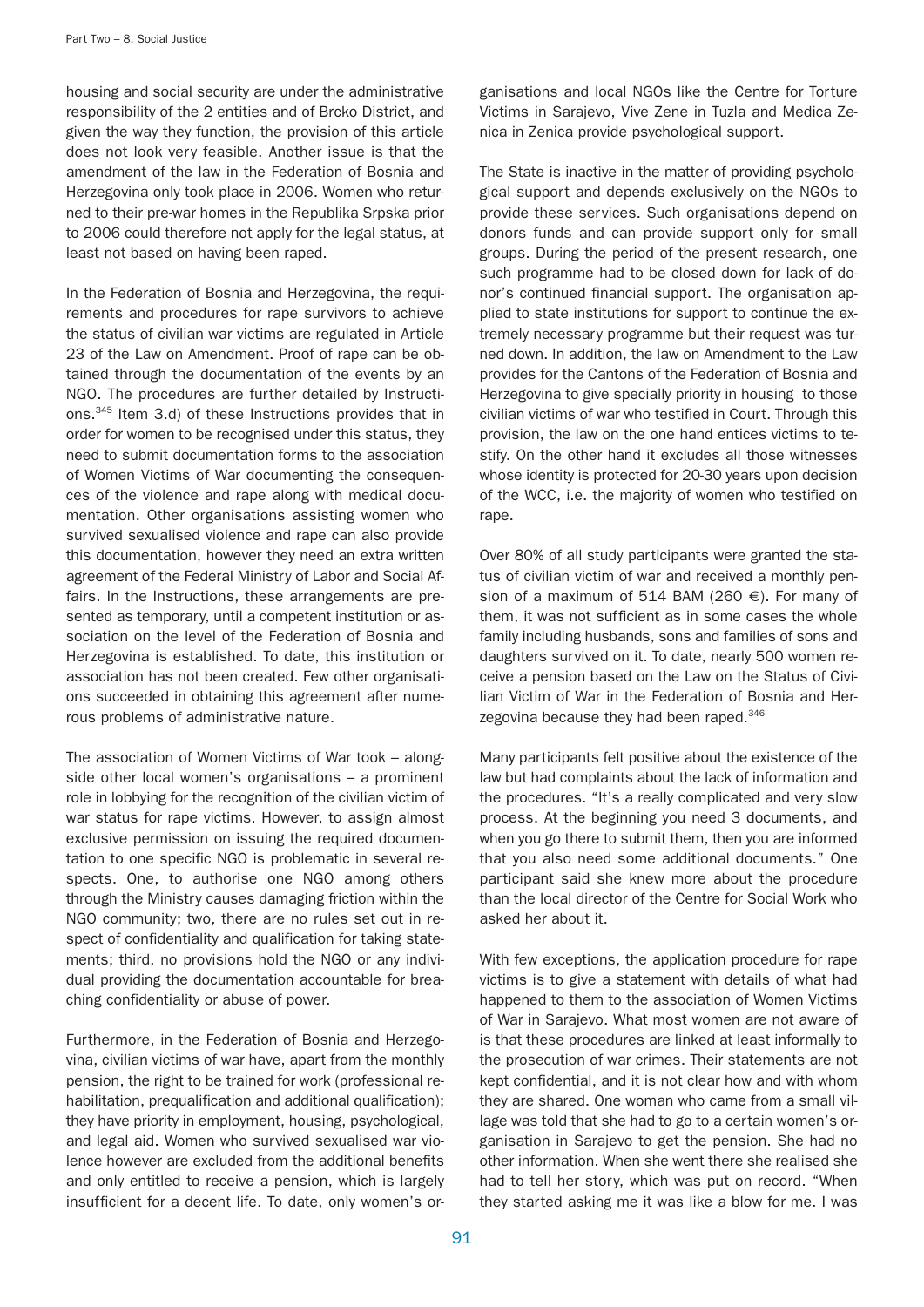so angry. I wanted to throw something. (…) I was there for 2 hours, and it was very difficult for me, and I felt ill afterwards." 2 or 3 months later, 2 men from the SIPA came to her house to take an official statement. They confirmed that they had received the information from the association of Women Victim of War. Due to her situation in the village, she does not want to testify for security reasons. Nobody had informed her that her statement had been passed to the SIPA.

While some women said they had no problem with giving their statement to the organisation, others felt pressured, not only to testify, but also to say more than they had actually witnessed or experienced. They rejected such pressure and were appalled by it. Several women were angry because members of the association would blurt out confidential information on rape or testimonies in the presence of others. One woman said, "What do they do with it? I am sick of getting manipulated by everybody".

After they give their statement to the association, women have to undergo a medical examination by a commission of 4 or 5 doctors, psychiatrists and psychologists. They mainly examine medical documents and ask additional questions. Some women said it was no big deal, while other women felt humiliated. "They said you are not missing a hand, leg, or nose, so what?" one participant said, shaking her head. Another said "they tried to minimise my experience and said I should not apply because my parents could take care of me". The participant is in her late twenties and has long lived independently from her parents. She told us:

"Then it culminated. It became such a mess and I started to cry. They also said that I didn't have any physical disability. They said it because I was clean and dressed, with no physical disability visible. So they estimated it wasn't so bad (…). I started screaming and told them I wanted to get over with it, that I didn't want anything from them. Suddenly they tried to calm me down, saying: 'You are a child.' They immediately changed their approach after I started screaming and crying. At the end, they said that there was no need for me to come any more and they sent the document to my home address. (…) It seemed that I had to become half crazy, go there in a wheelchair in order to get that status. (…) It shows that those persons have to get some education."

### Compensation for women who testified

Women who testified at the WCC have the right to seek compensation from the perpetrator. Article 198, paragraph 2 of the Criminal Procedure Code of Bosnia and Herzegovina provides for the Court to either decide on a compensation award to the injured parties, or to refer the injured parties to a civil lawsuit:

"In a verdict pronouncing the accused guilty, the Court may award the injured party the entire claim under property law or may award him part of the claim under property law and refer him to a civil action for the remainder. If the data of criminal proceedings do not provide a reliable basis for either a complete or partial award, the Court shall instruct the injured party that he may take civil action to pursue his entire claim under property law."

However, in the war crime cases thus far, the Court of Bosnia and Herzegovina has not awarded any compensation.

It took several years for the Court of Bosnia and Herzegovina and Prosecutors' Office of Bosnia and Herzegovina to begin asking the injured parties about property claims. But when they did, they referred them to civil lawsuits. The first problem with such a referral is that it is only written in the judgement, which many of the witnesses did not read or could not understand. Secondly, the Court did not give an explanation as to why the claim was referred to civil proceedings and not decided upon by the Court itself. The only excuse used for the transfer of this responsibility is the insufficient time given the backlog of the war crime cases at the WCC.

The issue especially arises when the Court refers those witnesses/injured parties with protected witness status, which is the case with most of the witnesses who survived sexualised violence during the war. Due to the fact that their identities are protected for up to 30 years,  $347$ there is no way to start a civil proceedings case, as for any claim they would have to disclose the protected information. Those witnesses can only secure their rights if the Court of Bosnia and Herzegovina awards them compensation during the war crime trial. In addition, most of the witnesses are not willing to go to civil proceedings, since they just want to continue with their lives.

Although the court has a duty to inform the victims/witnesses that they have the right to receive compensation, slightly more than half of the Questionnaire Group of the present study had not been told that they could get compensation from a convicted perpetrator through civil proceedings. Only 9 had staked their claim to compensation. Of those 9, 7 of the cases are still under appeal, and the other 2 did not get it  $-$  in one case because the perpetrator was found innocent. The remaining 7 are struggling with the request for compensation in the civil proceedings because they were protected witnesses and cannot disclose their names. While the WCC releases the perpetrators from all court expenses, it does not even symbolically acknowledge the victims' rights to compensation.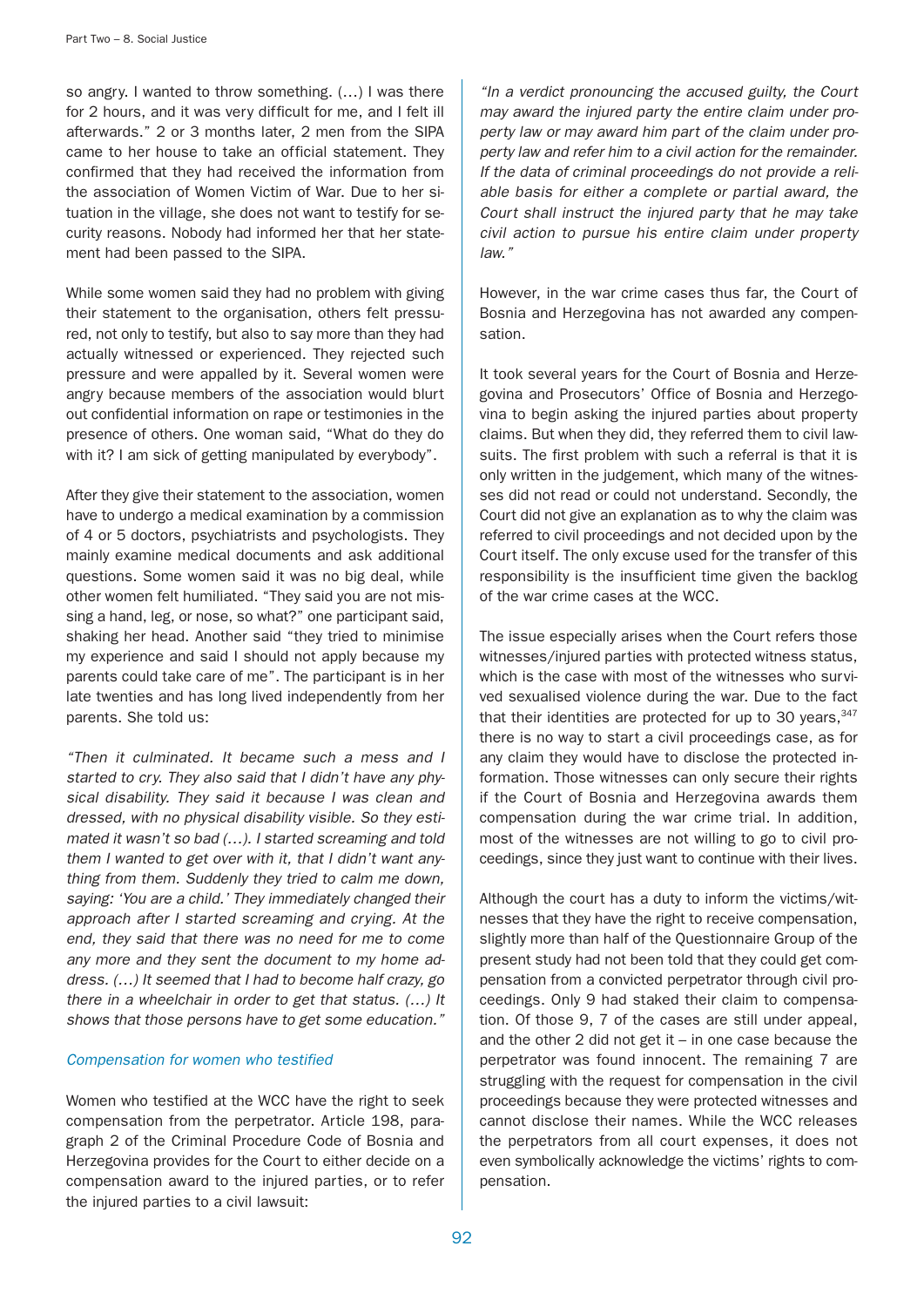# 9. Conclusions and Recommendations

# 9.1 Recommendations from Witnesses

The following section is a compilation of recommendations from witnesses given to the research team. The recommendations to the Courts and state authorities are taken out of numerous statements from participants and summarised. The recommendations to other women and to NGOs were given as answers to direct questions. They are recorded without further comment.

### Recommendations to courts

- Victim and Witness Sections of courts must be duly staffed and financed to fulfil their task. They must be involved from the beginning of investigations and keep contact with former witnesses.
- All county courts should set up a Victim and Witness Section following the example of ICTY and WCC by adopting their provisions.
- Courts should have an emergency medical unit with medical practitioners and psychologists.
- Investigators should fully explain and inform persons they take statements from about their rights and obligations.
- Teams which investigate crimes of rape or sexualised assaults should include women if the witness wishes so.
- Prosecutors should take their time and prepare witnesses well explaining procedures, protective measures, rights and obligations as well as possible defence strategies to undermine the witness' credibility.
- Witnesses should be allowed to read former statements before testifying to refresh their memory and to be prepared for efforts of defence lawyers to confuse the witness.
- Witnesses should be shown the courtrooms and invited to listen to other procedures to get a sensory impression for themselves.
- Witnesses should only be contacted by persons from the court known to them.
- Witnesses should be informed in advance about security measures.
- Witnesses should not be prohibited to be in contact with each other after testimony because they need the mutual emotional support.
- Judges should intervene when defence lawyers become insulting.
- Witnesses should have access to free legal aid and counselling. They also should have support to be able to file suits against those who disclose their identity to the public.
- Psychotherapists and/or other support persons should be allowed to be present in the courtroom during testimony even in closed session.
- Expert witnesses on trauma and rape should be heard to prove that confusion of a witness does not mean that her testimony is not reliable.
- Persons who do not want to testify should have the option to do so and they should not be coerced by the court.
- Witnesses should be supported afterwards to counter possible guilt feelings
- The Victim and Witness Section of the WCC should set up a network of witness support units in Bosnia and Herzegovina in cooperation with Social Service Centres to support witnesses after testimony. A team of doctors and psychologists should be included.
- A public place should be found to put down all names of convicted rapists with the message that something like this should never happen again.

# Recommendations to other women who survived rape

- "They should not hide it because it makes them feel even worse."
- "I would advise every woman no matter to which ethnicity she belongs to say what happened to her, not to be ashamed because it's the only way she can contribute punishing criminals and prevent future rapes."
- "Yes, it is a painful and hard experience but as we already lived through it and survived everything women should gather their strength and courage to testify so the perpetrators are punished and that it does not ever happen to anyone anywhere in the world."
- "She can decide herself under which protective measures she wants to testify."
- "Rape survivors should testify."
- "They should tell only the truth. I know it's hard but the hardest thing is to carry it in your soul."
- "They should think about their rights."
- "She should prepare herself before she goes to testify. If she has a choice she has to decide herself whether she wants to testify or not. She has to realise what it means for her personally if the indictee gets convicted or acquitted. Does it really matter for her? That part is really hard and you have to live with it."
- "She should think that she might get the chance to testify only once in her life."
- "I would recommend to every woman to have a close friend or therapist sitting in the courtroom also in closed session because too many things happen in there."
- "Women should not feel bad and guilty because of the defence. They just do their job to defend the accused.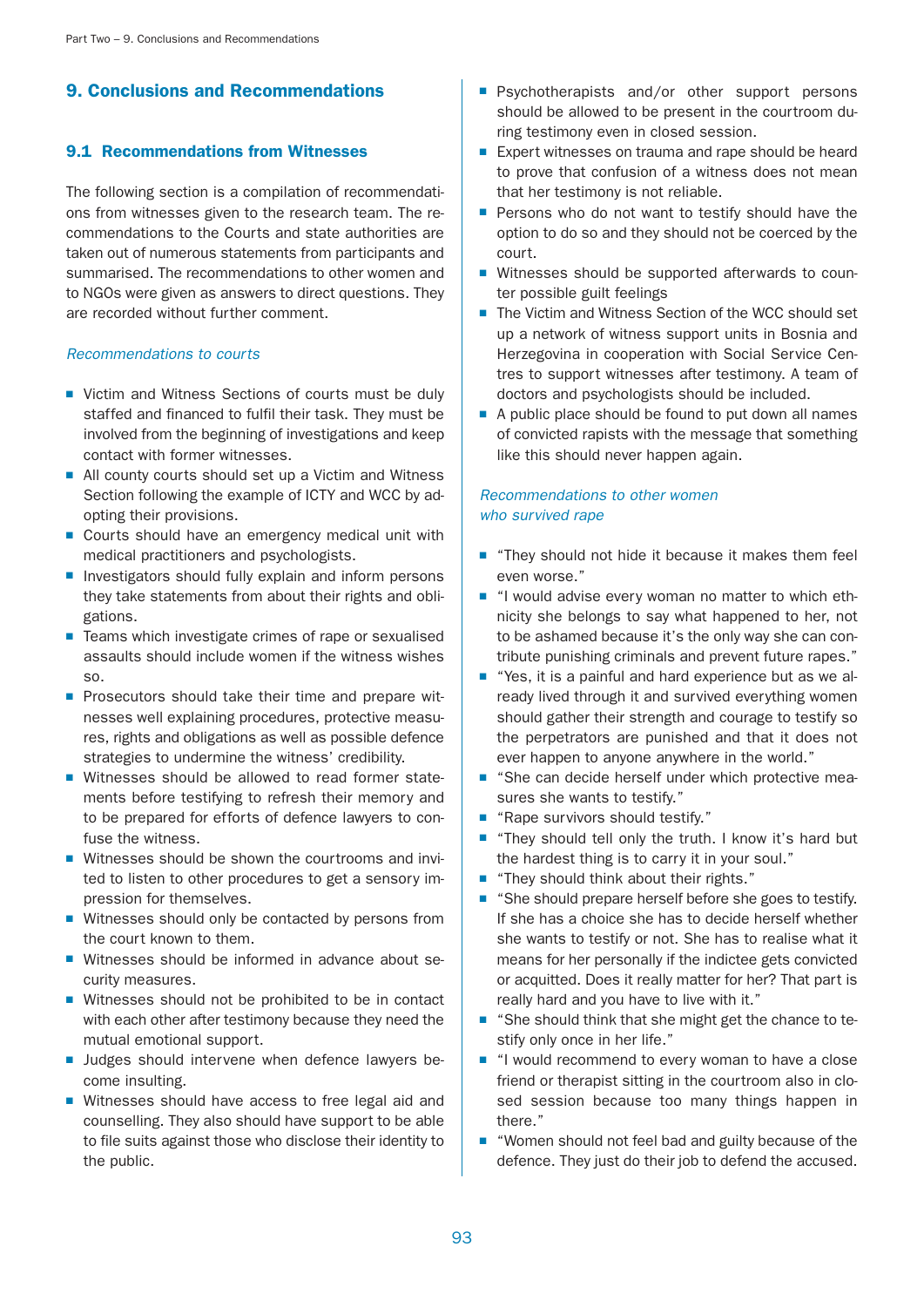I would like every woman to know that, so that she does not feel guilty afterwards. They try to destroy your credibility."

- "Don't give statements to too many persons. You might be confronted with them in court."
- "It helped me to look at myself as if it had happened to somebody else. I feel somehow better when I talk about it like that."
- "Do not accept phone calls by persons you don't know. Get everything in written. Get phone numbers from persons in court you trust."
- "Inform the court when you are threatened."

## To NGOs:

- "They should try to build an international association of rape survivors."
- "NGOs taking statements from rape survivors should be more sensible and professional. They should not try to influence women in what they should say, they should explain what happens with the statement and they should keep everything confidential."
- "All associations should have some kind of working ethics. They should not harass and pressure anybody."
- "When associations invite women to give a statement they should tell you that the Court might invite you to testify and how they are going to use your statement. Actually, I would say that in future it would be most important to explain that your statement could be used in court as evidence."
- "Organisations of Victims and Camp Survivors of all sides should work together for the benefit of all victims."

# Recommendations to the State of Bosnia and Herzegovina, the authorities of the Federation of Bosnia and Herzegovina and the Republika Srpska:

- Create a uniform state law on the Status of Civilian War Victim.
- Improve information about the rape victims' rights to apply for the Status of Civilian War Victim and make the procedure and its implications transparent.
- Persons who take statements of rape victims or sit on the medical commission for final evaluation should have extensive experience with rape survivors and training in respectful conduct.

## 9.2. Recommendations of medica mondiale

In this study *medica mondiale* has emphasised the needs and rights of war rape survivors who testified before the International Criminal Tribunal for the former Yugoslavia and the courts in Bosnia and Herzegovina. Based on the findings of the study, medica mondiale puts forth a set of recommendations outlined below. The implementation of the recommendations would assure women survivors of war crimes and sexualised violence a real chance to find their way back into society through access to justice and healing. The recommendations also urges state actors to assume responsibility to support rape survivors by opening new and enlarging existing entry-points to the state institutions and justice system and equip these systems adequately enhancing their capacities to do justice. We entirely support all recommendations made by amnesty international in their recent report: "Whose Justice? Bosnia and Herzegovina's women still waiting", from September 2009. Therefore only recommendations tailored to our specific findings and experiences are here mentioned additionally.

# medica mondiale calls on the State Court of Bosnia and Herzegovina to:

- Establish a high-level position of a gender legal officer with decision-making powers to develop, supervise and implement a coherent strategy to prosecute all forms of sexualised violence during the war;
- Increase the number of staff working at the Witness Support Section and enlarge their mandate to provide support to the women testifying;
- Enlarge mandate of Witness Support Section to continue contact with the women after they have testified to check on their well being;
- Diversify and gender segregate the data collected at the Court of Bosnia and Herzegovina, the Prosecutor's Office of Bosnia and Herzegovina, the Registry of the Court of Bosnia and Herzegovina and the High Judicial and Prosecutorial Council of Bosnia and Herzegovina to include data such as different war crime charges, gender segregated number of witnesses and types of protection measures issued;
- Include witnesses in negotiations about plea-agreements.

## medica mondiale calls on the Bosnia and Herzegovina's Council of Ministers to:

■ Amend The Law on Civilian Victims of War in both entities and make it applicable at the state level to ensure that women survivors of sexualised violence throughout Bosnia and Herzegovina would be afforded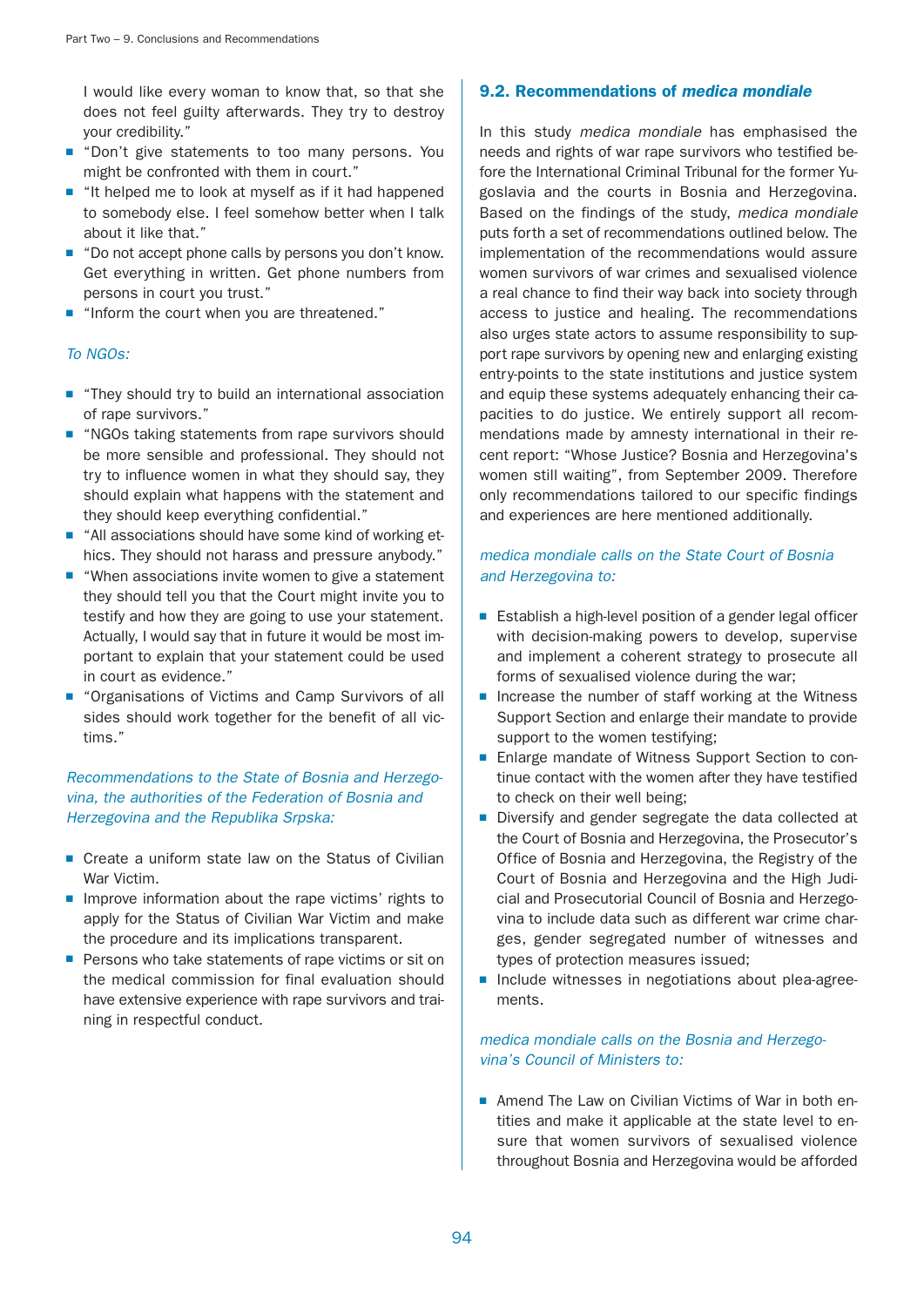the same status of civilian victims of war and thereby enjoy the same rights;

- Amend the Criminal Code of Bosnia and Herzegovina to include the following provisions:
	- State clearly that no corroboration of witnesses' testimony in cases of sexualised violence is required;
	- Recognise rape as war crime against prisoners of war;
	- Identify the various forms of sexualised violence crimes and provide a non-exhaustive list;
	- Adjust the status of victims and witnesses to comply with the international standards as represented in the Statute of the International Criminal Court including the right to participate in the legal proceedings at all levels and the entitlement to legal representation equipped with the same powers as at the International Criminal Court;
- Establish new mechanisms at appropriate state institutions with power to officially recognise and register women survivors as civilian victims of war;
- Ensure that victim witnesses receive legal counseling and practical legal aid to realise their interest in getting the status of a civilian victim of war and consequently the financial compensation;
- Establish a state strategy for reparation for victims of war crimes of sexualised violence that includes restitution, compensation, rehabilitation and guarantees of non repetition. It should be developed in consultation with credible civil society organisations, especially the survivors' organisations and women NGOs with profound expertise in this field;
- Make it mandatory that the Court of Bosnia and Herzegovina implements the compensation provision of Article 198 of the Criminal Procedure Code directly to all the witnesses including the protected witnesses without passing them to civil litigation processes.

## medica mondiale calls on the Prosecutor's Office of Bosnia and Herzegovina to:

- Set up a gender-segregated database that distinguishes between the different types of crimes, protection and convictions;
- Ensure support to the Witness Support Office in providing financial allowances to witnesses when necessary and facilitate the experience of providing testimony;
- Secure sufficient trial preparation for witnesses prior and during testifying;
- Identify the support needs of the survivors and their families;
- Establish cantonal/district units and/or contact points at the centers for social welfare to help women if they

are threatened or are in need of psycho-social support without endangering their protection as witnesses. Those units would not only secure the anonymity of witnesses as they are close to the places of residence but also give them holistic support;

- Make available former statements to refresh memories of the witnesses;
- Provide comprehensive information on protective measures and the procedures of applying for protection;
- Provide comprehensive information on the defense strategies and their possible line of questioning;
- Provide comprehensive information on the trial procedures and their evidentiary role in the process;
- Identify the obstacles of successful prosecution of rape and other war crimes of sexualised violence and address them.

## medica mondiale calls on the High Judicial and Prosecutorial Council to:

- Establish a state commission tasked with collecting gender-segregated information on rape and other crimes of sexualised violence during the war;
- Make sure that trainings for judges and prosecutors are designed and implemented to enhance knowledge on the victimology in rape cases and to heighten their capacities to develop gender sensitive interviewing techniques, questioning and examination skills of gender crimes and the working and communication with victims of sexualised violence;
- Appoint more gender-conscious and -sensitive female judges and prosecutors;
- Organise expert exchange workshop and lectures on issues of charging sexualised crimes, categorizing sexualised crimes, procedural safeguards of prosecuting sexualised crimes and evidence in cases of sexualised war violence.

## medica mondiale calls on the Judges to:

- Use their power to intervene during examination in trial:
	- to protect the interest and dignity of the victim witnesses from harassment by the defense or the accused;
	- to protect the victim witness from being asked prohibited questions;
	- to ensure that the witness is properly informed on protective measures;
	- to ensure that no protective measures are applied against the will and expressed consent of the witness.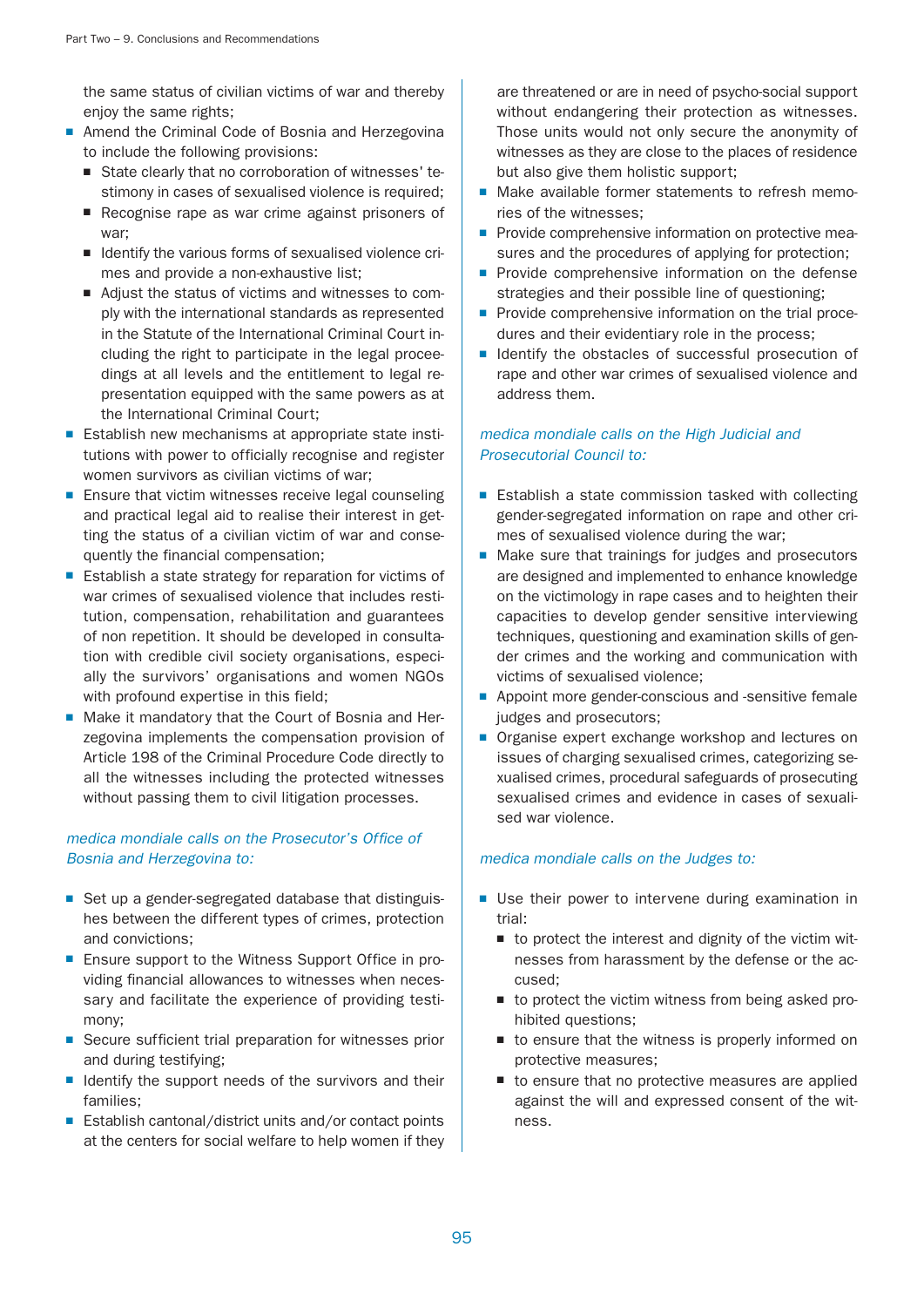# medica mondiale calls on the State Investigation and Protection Agency (SIPA) to:

- Ensure that the right to privacy, security and safety of the survivors of sexualised violence and witnesses is not violated in the course of their investigation;
- Establish measures to build capacity on handling sensitive issues regarding the privacy and security of the victim witnesses in a gender- and trauma-sensitive way;
- Institute legal proceedings against those who reveal the identity of protected witnesses violating their privacy by publishing their stories or by any other means.

### medica mondiale calls on the International Donors to:

■ Increase funding for legal aid services and information networks as a prerequisite for women's access to justice;

- Continue financially supporting the key organs which support the War Crimes Chamber and ensure similar funding to the cantonal and district courts often charged with handling (sexualised) war crimes trials;
- Place emphasis on financing the establishment of centres for mental health and health support services for survivors of sexualised violence;
- Finance gender-sensitive trial-monitoring at the State Court of Bosnia and Herzegovina and the cantonal and district courts;
- Coordinate efforts to ensure essential assistance is provided to the cantonal and district courts to facilitate fair and effective war crimes trials;
- Increase the financing of services that provide capacity building measures for staff of all state and judicial institutions in Bosnia and Herzegovina on traumasensitive treatment and accompaniment of rape survivors.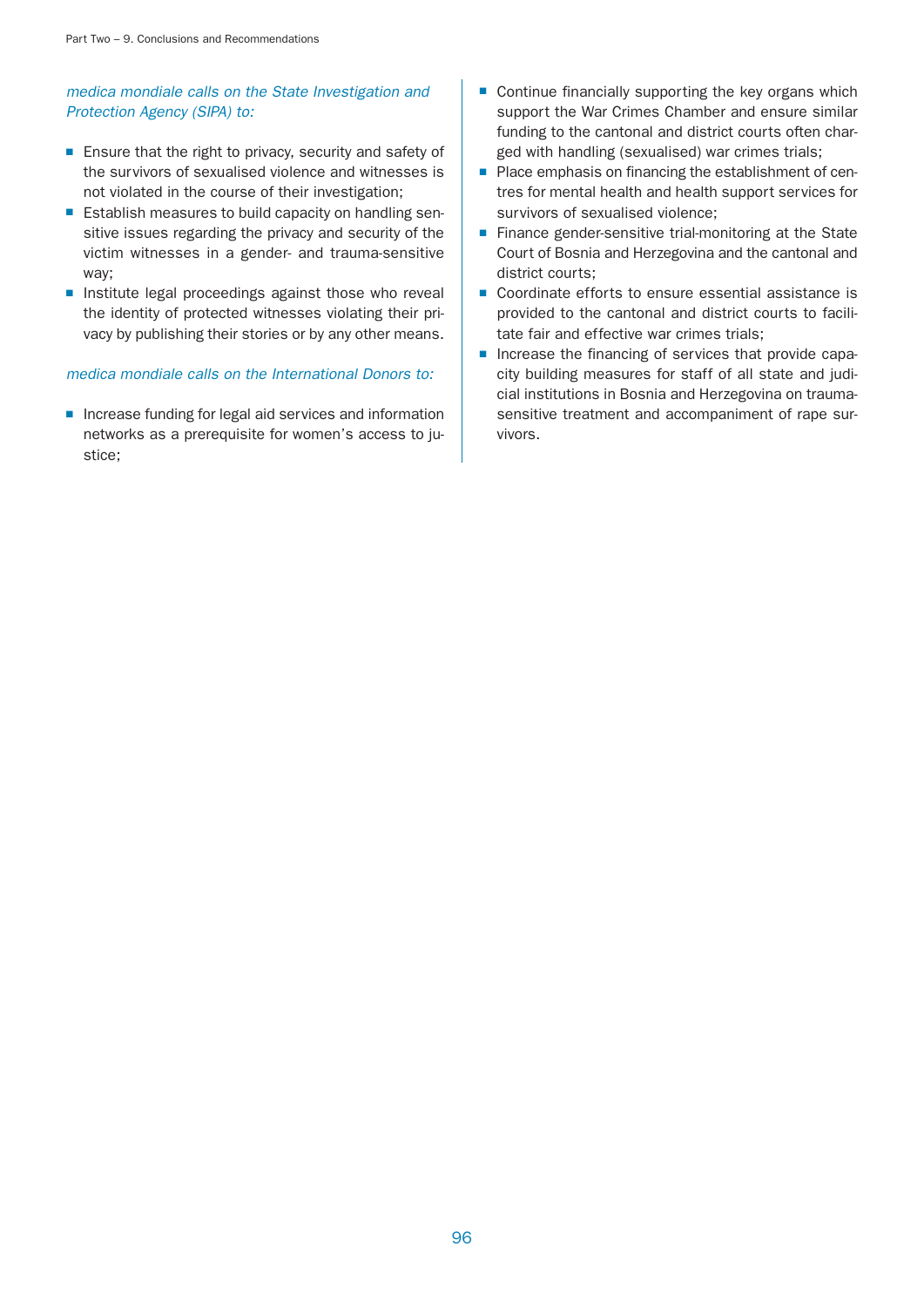# **Bibliography**

### Books and Articles

Amann, Diane Marie. 1999. Prosecutor v. Akayesu Case ICTR - 96 - 4 - T, in: The American Journal of Law, [Vol.93, No.1, January 1999].

Amery, Jean. 1989. At the Mind's limits: Contemplations by a Survivor of Auschwitz and its Realities. New York.

Arbour, Louise. 2006. Economics and Social Justice for Societies in Transition, Working Paper No. 10.

Askin, Kelly D. 1999. Sexual Violence in Decisions and Indictments of the Yugoslav and Rwandan Tribunals: Current Status. in American Journal of International Law, [Vol. 93, No. 1, January 1999] 97-123.

Askin, Kelly D. 1997. War Crimes Against Women: Prosecution in International War Crimes Tribunals. Martinus Nijhoff. The Hague.

Babic, Milos et al. 2005. Komentari krivicnih/kaznenih zakona u Bosni i Hercegovine. Knj. 1, 2. Sarajevo: Savjet/Vijece Evrope; Evropska komisija.

Bringa, Toni. 1995. Being Muslim the Bosnian Way – Identity and Community in a Central Bosnian Village, Princeton University Press, Princeton.

Campbell, Kirsten. 2007. The Gender of Transitional Justice: Law, Sexual Violence and the International Criminal Tribunal for the Former Yugoslavia, in: The International Journal of Transitional Justice, [Vol. 1, No. 3, December 2007]. 411-432

Carlson, Eric Steiner. 2006. The hidden prevalence of male sexual assault during war. Observation on Blunt Trauma to the Male Genitals, in: British Journal of Criminology. [Vol. 46, No. 1, January 2006]. 16-25

Cavelius, Alexandra. 2000. Leila. Ein bosnisches Mädchen, München.

Charlesworth, Hilary and Christine Chinkin. 1993. The Gender of Jus Cogens, in Human Rights Quarterly [Vol. 15, No. 1, February 1993]. 63-76

Copelon, Rhonda. 1998. Surfacing Gender – Reconceptualizing Crimes Against Women in Times of War, in: The Women and War Reader, eds. Lois Ann Lorentzen and Jennifer Turpin, New York University Press, New York.

de Brouwer, Anne-Marie. 2005. Supranational Criminal Prosecution of Sexual Violence – The ICC and the Practice of the ICTY and the ICTR, Oxford, Intersentia: Antwerpen, Oxford.

Fitzgerald, Kate. 1997. Problems of Prosecution and Adjucation of Rape and other Sexual Assaults under International Law, BEJIL, No. 4, 638-684.

Gardam, Judith G., and Jarvis, Michelle J. 2001. Women, Armed Conflict and International Law. Kluwer Law International, The Hague, London & Boston.

Greve, Kathrin. 2008. Vergewaltigung als Völkermord. Aufklärung sexueller Gewalt gegen Frauen vor internationalen Strafgerichten, Baden-Baden.

Gutman, Roy. 1993. Forword, in Alexandra Stiglmayer (ed.), The War Against Women in Bosnia-Herzegovina, University of Nebraska Press, Oxford.

Hagan, John. 2003. Justice in the Balkans – Prosecuting War Criminals in The Hague Tribunal, University of Chicago Press.

Hazan, Pierre. 2004. Justice in a Time of War – The True Story Behind the International Criminal Tribunal for the Former Yugoslavia, A & M University Press, Texas.

Herman, Judith. L. 1992. Trauma and Recovery: The Aftermath of Violence -- from Domestic Abuse to Political Terror. Basic Books. New York.

Lamb, Sharon. 1999. New Versions of Victims. Feminist Struggle with the Concept, New York University Press, New York.

Hrelja, Elmerina Ahmetaj. 2008. Imperative istine i tranzicijska pravda: Prikladnost pregovaranja o krivici u me unarodnim krivi nim predmetima u Bosni i Hercegovini, in: Pulsdemokratije, 23 October 2008. available at www.pulsdemokratije.net/index.php?id=1145&l=bs [accessed 20 December 2009]

Lobwein, Wendy. 2003. The work of the Victims and Witness Section of the International Criminal Tribunal for the Former Yugoslavia, in: Der Internationale Strafgerichtshof. Fünf Jahre nach Rom. Dokumentation der Fachtagung 27.-28. Juni 2003 (conference documentation).

Mischkowski, Gabriela. 2004. Sexualisierte Gewalt im Krieg. Eine Chronik. in: medica mondiale e.V. (ed.): Sexualisierte Kriegsgewalt und ihre Folgen. Mabuse-Verlag, Frankfurt am Main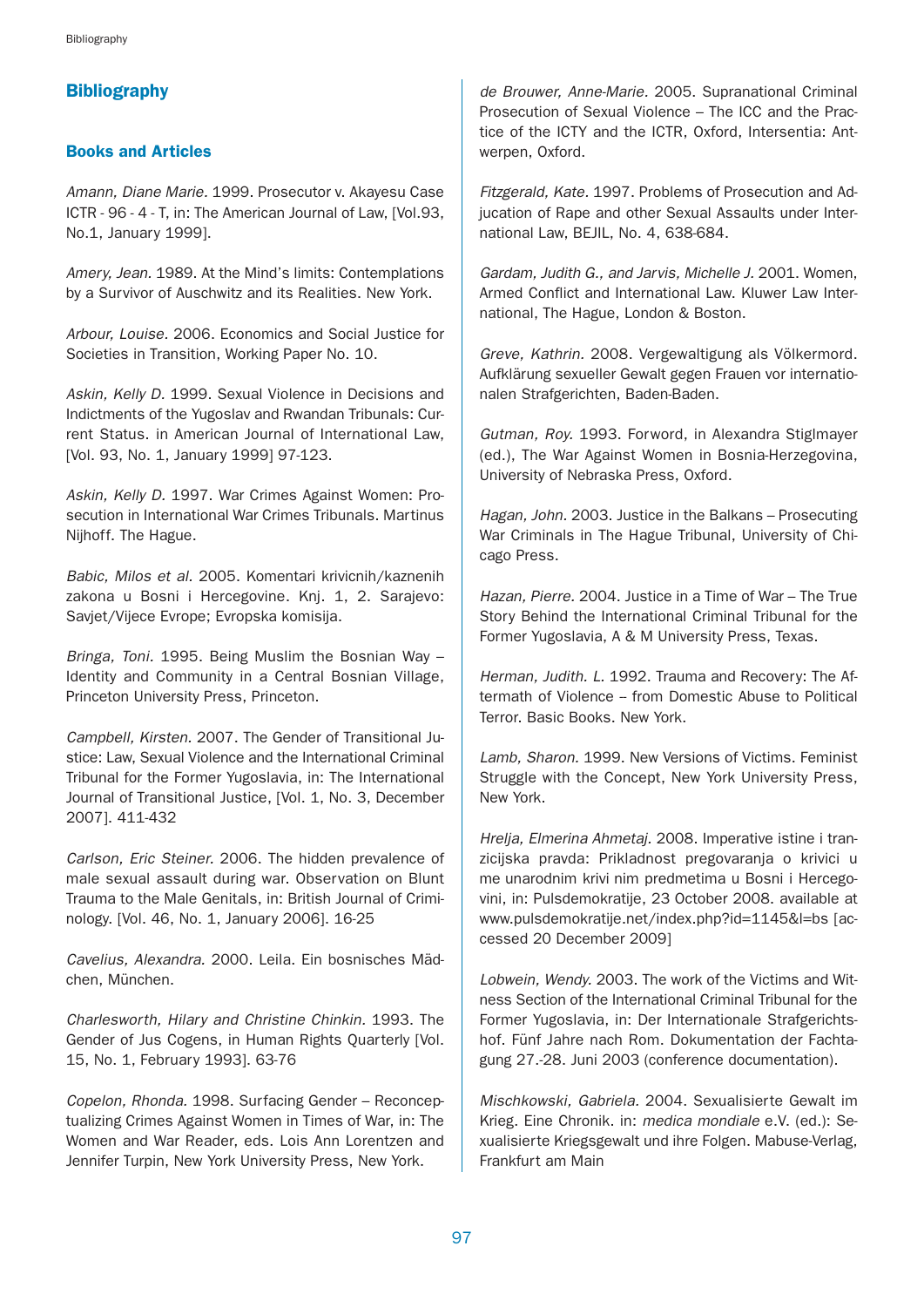Mischkowski, Gabriela. 1999. Kriegsvergewaltigungen in Bosnien-Herzegowina im öffentlichen Diskurs der BRD, in: medica mondiale, M. Fröse, I. Volpp-Teuscher (ed.) Krieg, Geschlecht und Traumatisierung, Frankfurt/M.

Möller, Christina. 2003. Völkerstrafrecht und Internationaler Strafgerichtshof – kriminologische, straftheoretische und rechtspolitische Aspekte, in: Beiträge zur Strafrechtswissenschaft Bd. 7, Münster, Hamburg, London.

Morris, Virginia, and Scharf, Michael P. 1995. An Insider's Guide to the International Criminal Tribunal for the Former Yugoslavia – Vol. I, Transnational Publishers, New York.

Nowrojee, Binaifer. 2005. Your Justice is too Slow. Will the ICTR Fail Rwanda's Rape Victims? United Nations Research Institute for Social Development (UNRISD). Occasional Paper 10, November 2005.

Ross, Fiona C. 2003. Bearing Witness. Women and the Truth and Reconciliation Commission in South Africa, Pluto Press, London.

Sellers, Patricia Viseur. 2004. Individual(s) Liability for Collective Sexual Violence, in: Karen Knop (ed.), Gender and Human Rights, Oxford University Press, Oxford. 153- 194.

Sharratt, Sara. 1999. Interview with Gabrielle Kirk McDonald, President of the International Criminal Tribunal for the Former Yugoslavia. In: Sharratt, Sara and Kaschak, Ellyn (eds.) Assault on the Soul – Women in the Former Yugoslavia, Harworth Press, New York, London, Oxford. 23-38.

Sharatt, Sara and Kaschak, Ellyn. 1999. (eds.), Assault on the Soul – Women in the Former Yugoslavia, Harworth Press, New York, London, Oxford.

Stover, Eric. 2005. The Witnesses – War Crimes and the Promise of Justice in The Hague, University of Pennsylvania Press, Philadelphia.

Stover, Eric. 2004. Witnesses and the Promise of Justice in The Hague, in: Eric Stover and Harvey M. Weinstein (ed.), My Neighbour, My Enemy, Justice and Community in the Aftermath of Mass Atrocity, Cambridge University Press, Cambridge.

Tokaca, Mirsad (ed.). 1999. Grijeh sutnje, rizik govora. Komisija za prikupljanje cinjenica o ratnim zlocinima u Bosni i Hercegovini, Sarajevo.

Wald, Patricia. 2002. Dealing with witnesses in war crime trials: Lessons from the Yugoslav Tribunal, in: Yale Human Rights & Development Law Journal [Vol. 5, 2002], 217-239

Zarkov, Dubravka. 2007. The Body of War: Media, Ethnicity, and Gender in the Break-up of Yugoslavia. Duke University Press, Durham.

# Legal and International Documents

Diplomatic Conference (Geneva), Convention (IV) relative to the Protection of Civilian Persons in Time of War. 12 August 1949, available at: www.icrc.org/ihl.nsf/INTRO/ 380 [accessed 20 December 2009].

General Framework Agreement for Peace in Bosnia and Herzegovina, 14 December 1995, BiH-FRY-Croatia, available at www.ohr.int/dpa/default.asp?content\_id=380 [accessed 20 December 2009].

International Conferences (The Hague). Hague Convention (IV) Respecting the Laws and Customs of War on Land and Its Annex: Regulations Concerning the Laws and Customs of War on Land, 18 October 1907, available at: www.unhcr.org/refworld/docid/4374cae64.html [accessed 20 December 2009].

PIC Bonn Conclusions, Bosnia and Herzegovina 1998: Self-sustaining Structures, 10 December 1997, available at www.ohr.int/pic/default.asp?content\_id=5182 [accessed 20 December 2009].

Polizeiliche Kriminalstatistik 2008, Bundesrepublik Deutschland, hrsg. V. Bundeskriminalamt, Wiesbaden 2008.

Protocol Additional to the Geneva Conventions of 12 August 1949, and relating to the Protection of Victims of International Armed Conflicts (Protocol I), 8 June 1977, available at: www.icrc.org/ihl.nsf/7c4d08d9b287a421 41256739003e636b/f6c8b9fee14a77fdc125641e005 2b079 [accessed 20 December 2009].

Protocol Additional to the Geneva Conventions of 12 August 1949, and relating to the Protection of Victims of Non-International Armed Conflicts (Protocol II), 8 June 1977, available at: www.icrc.org/ihl.nsf/7c4d08d9b287 a42141256739003e636b/d67c3971bcff1c10c12564 1e0052b545 [accessed 20 December 2009].

Rome Agreement, 18 February 1996, BiH-FRY-Croatia, available at www.ohr.int/ohr-dept/hr-rol/thedept/warcrime-tr/default.asp?content\_id=6093 [accessed 20 December 2009].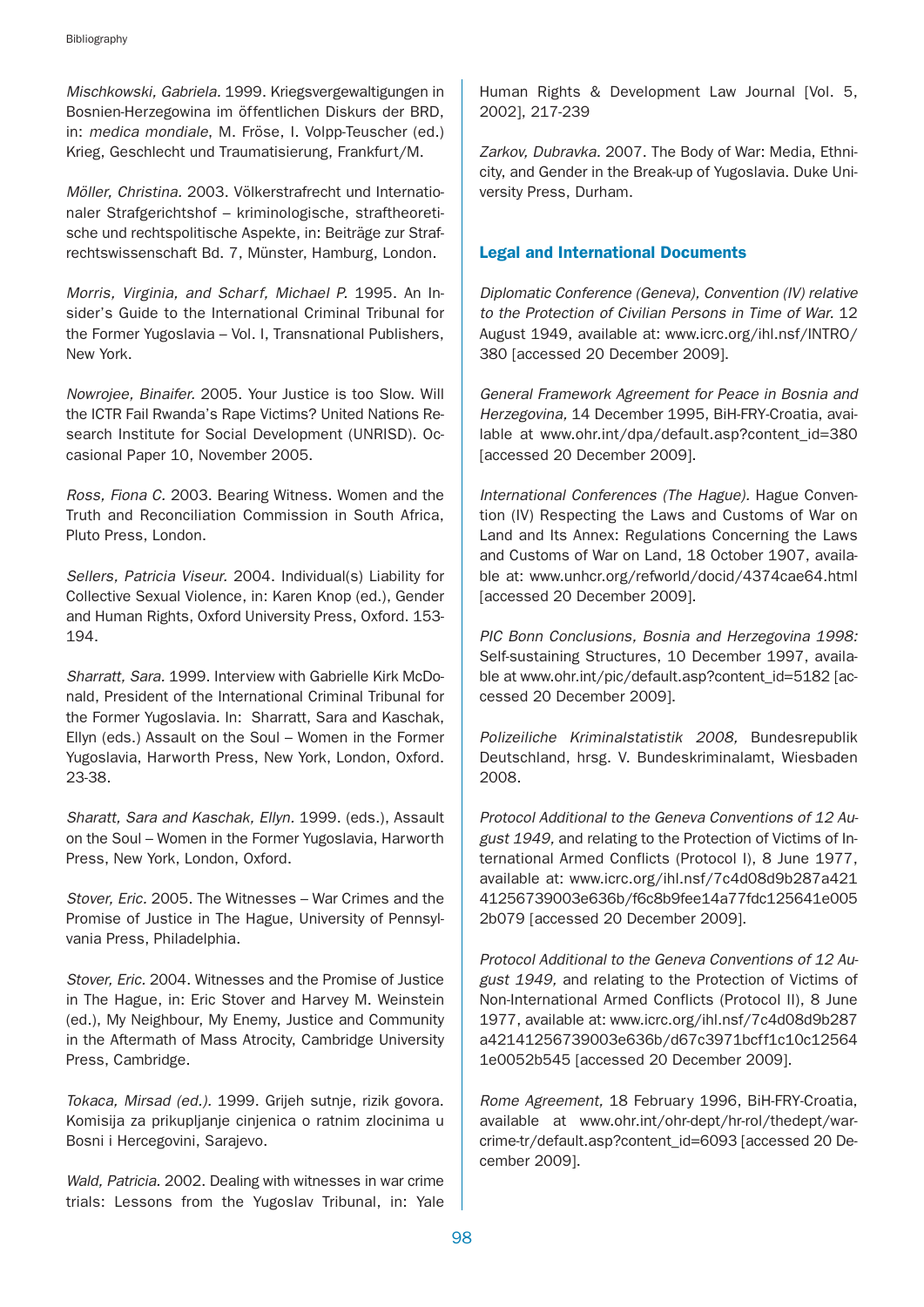UN, Commission of Experts Established Pursuant to Security Council Resolution 780 (1992), Interim Report of the, 26 January 1993, S/25274.

UN, Commission of Experts Established Pursuant to Security Council Resolution 780 (1992), Final Report, 27 May 1994, S/1994/674.

UN, Diplomatic Conference of Plenipotentiaries on the Establishment of an International Criminal Court, Rome Statute of the International Criminal Court, 17 July 1998.

UN, General Assembly, Declaration of Basic Principles of Justice for Victims of Crime and Abuse of Power, 29 November 1985, A/RES/40/34

UN, General Assembly, Rape and Abuse of Women in the Areas of Armed Conflict in the Former Yugoslavia, Report of the Secretary-General, 25 October 1996, A/51/557, available at www.un.org/documents/ga/docs/51/ plenary/a51-557.htm [accessed 20 December 2009].

UN, ICTY, Rules of Procedure and Evidence of the International Criminal Tribunal for the former Yugoslavia, IT/32/Rev.2, 4 October 1994, available at: www.icty.org/x/file/Legal%20Library/Rules\_procedure\_ evidence/IT032\_rev2\_en.pdf [accessed 20 December 2009].

UN, ICTY, Rules of Procedure and Evidence of the International Criminal Tribunal for the former Yugoslavia, IT/32/Rev.4, 3 May 1995, available at: www.icty.org/x/ file/Legal%20Library/Rules\_procedure\_evidence/IT032\_ rev4\_en.pdf [accessed 20 December 2009].

UN, Security Council, Letter Dated 14 May 2009 from the President of the International Tribunal for the Prosecution of Persons Responsible for Serious Violations of International Humanitarian Law Committed in the Territory of the Former Yugoslavia since 1991, addressed to the President of the Security Council, 18 May 2009, S/2009/252, available at www.icty.org/x/file/About/ Reports%20and%20Publications/CompletionStrategy/ completion\_strategy\_18may2009\_en.pdf [accessed 20 December 2009].

UN, Security Council, Report of the Secretary-General Pursuant to Paragraph 2 of Security Council Resolution 808 (1993), 3 May 1993, S/25704, available at www.un.org/ga/search/view\_doc.asp?symbol=S/25704 [accessed 20 December 2009].

UN, Security Council, Resolution 827 (1993), 25 May 1993, [on establishment of the International Criminal Tribunal for the Former Yugoslavia], RES/827/1993.

UN, Security Council, Resolution 1503 (2003), [International Criminal Tribunal for the former Yugoslavia and International Criminal Tribunal for Rwanda], 28 August 2003, S/RES/1503 (2003), available at daccessdds. un.org/doc/UNDOC/GEN/N03/481/70/PDF/N034817 0.pdf, [accessed 20 December 2009].

UN, Security Council, Resolution 1534 (2004) [on necessity of trial of persons indicted by the International Tribunal for the Former Yugoslavia and the International Criminal Tribunal for Rwanda], 26 March 2004, S/RES/1534 (2004), available at www.unhcr.org/ refworld/category,LEGAL,,,SVN,4113684c4,0.html [accessed 20 December 2009].

UN, Statute of the International Criminal Tribunal for the Former Yugoslavia, [Res. 1877/2009, Res. 1837/2008, Res. 1668/2006, Res. 1660/2006, Res. 1597/2005, Res. 1481/2003, Res. 1431/2002, Res. 1411/2002, Res.1329/2000, Res. 1166/1998, Res. 827/1993], available at the ICTY website: www.icty.org/sections/ LegalLibrary/StatuteoftheTribunal [accessed 20 December 2009].

UN, Statute of the International Criminal Tribunal for Rwanda, Security Council Resolution 955 (1994), available at www.ictr.org/ENGLISH/basicdocs/statute.html [accessed 20 December 2009].

# Legal documents Bosnia and Herzegovina

Amendment I to the Constitution of Bosnia and Herzegovina (Official Gazette of Bosnia and Herzegovina, 25/09).

Constitutional Court of Bosnia and Herzegovina, Decision  $U$  5/98 (4 partial decisions) – 29 January 2000, 18 February 2000, 1 July 2000, 18 August 2000.

Constitutional Court of Bosnia and Herzegovina, Decision U 26/01 of 28 September 2001.

Constitution of Bosnia and Herzegovina [Annex 4 to the Dayton Peace Agreement], available at ccbh.ba/eng/ p\_stream.php?kat=518, [accessed 20 December 2009].

Council of Ministers of Bosnia and Herzegovina, National War Crimes Strategy, December 2008, available at www.mpr.gov.ba/userfiles/file/Projekti/Drzavna%20strategije%20za%20rad%20na%20predmetima%20RZ.pdf (version in Bosnian, Croatian and Serbian languages) and www.adh-geneva.ch/RULAC/news/War-Crimes-Strategyf-18-12-08.pdf (English version) [accessed 20 December 2009].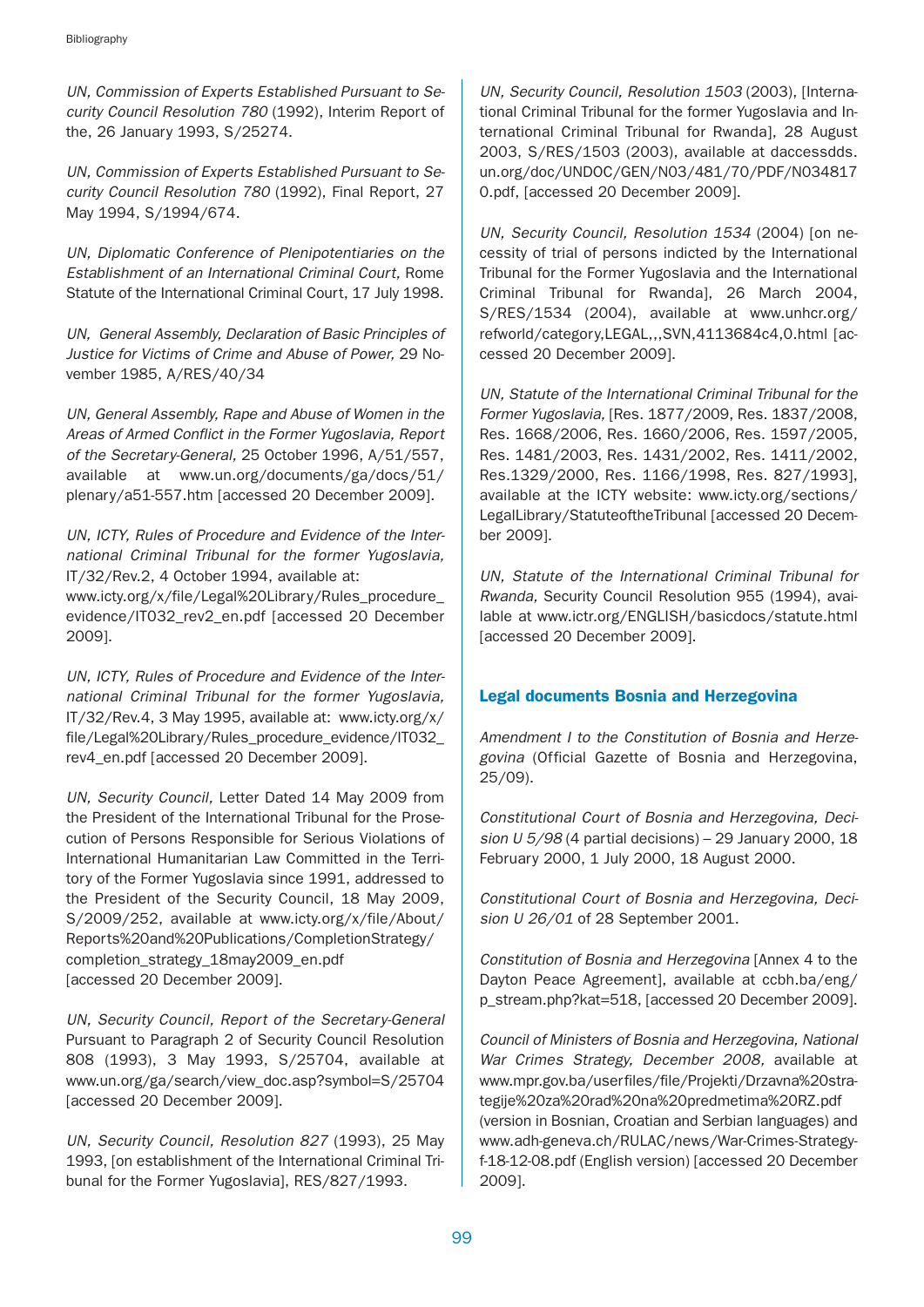Criminal Code of Bosnia and Herzegovina (Official Gazette of Bosnia and Herzegovina, 03/03, 32/03, 37/03, 54/04, 61/04, 30/05, 53/06, 55/06, 32/07).

Criminal Procedure Code of Bosnia and Herzegovina (Official Gazette of Bosnia and Herzegovina, 03/03, 32/03, 36/03, 26/04, 63/04, 13/05, 48/05, 46/06, 76/06, 29/07, 32/07, 53/07, 76/07, 15/08, 58/08, 12/09, 16/09, 93/09).

Decision on Protection of Civilian War Victims of Brcko District (Official Gazette of Brcko District 7/08).

Law on Basis of Social Protection, Protection of Civilian War Victims of Federation of Bosnia and Herzegovina (Official Gazette of Federation of Bosnia and Herzegovina 36/99, 54/04, 39/06, 14/09).

Law on Court of Bosnia and Herzegovina (Official Gazette of Bosnia and Herzegovina, 29/00, 16/02, 24/02, 3/03, 37/03, 42/03, 4/04, 9/04, 35/04, 61/04, 32/07, 49/09, 74/09).

Law on Protection of Civilian War Victims of Republika Srpska (Official Gazette of Republika Srpska 25/93, 32/94, 37/07, 60/07.

Law on Protection of Witnesses under Threat and Vulnerable Witnesses of Bosnia and Herzegovina (Official Gazette of Bosnia and Herzegovina, 03/03, 21/03, 61/04, 55/05).

Law on Transfer of Cases from the ICTY to the Prosecutor's Offices of Bosnia and Herzegovina and the Use of Evidence Collected by the ICTY in Proceedings before the Courts in Bosnia and Herzegovina (Official Gazette of Bosnia and Herzegovina, 61/04, 46/06, 53/06, 76/06).

Office of High Representative for Bosnia and Herzegovina (OHR), Decision Imposing the Law on the State Court of Bosnia and Herzegovina, 12 November 2000, available at www.ohr.int/decisions/judicialrdec/default. asp?content\_id=5228 [accessed 20 December 2009].

Office of High Representative for Bosnia and Herzegovina (OHR), Decision on the Establishment of the Brcko District of Bosnia and Herzegovina, 8 March 2000, available at www.ohr.int/ohroffices/brcko/arbitration/ default.asp?content\_id=5265, [accessed 20 December 2009].

Rules of Procedures of the Court of Bosnia and Herzegovina (Official Gazette of Bosnia and Herzegovina, 82/05).

Rules of Procedures on Protection of Witnesses at the Court of Bosnia and Herzegovina, available at www.sudbih.gov.ba/files/docs/Pravilnik\_o\_zastiti\_svjedoka.pdf [accessed 20 December 2009].

## Decision, Judgements and Court/Tribunal Orders

ICTR, Okays, Jean Paul (ICTR-96-4), Trial Chamber Judgement, 2 September 1998.

ICTY, ANOVA, (IT-02-65/1), Consolidated Indictment, 5 July 2002.

ICTY, Blaskic (Lasva Valley), (IT-95-14), Trial Transcripts, 18 November 1997.

ICTY, Delalic et al. (Celebici Camp), (IT-96-21), Trial Transcript, 17 March 1997.

ICTY, Delalic et al. (Celebici Camp), (IT-96-21), Trial Transcript, 18 March 1997.

ICTY, Delalic et al. (Celebici Camp), (IT-96-21), Trial Transcript, 3 April 1997.

ICTY, Delalic et al. (Celebici Camp), (IT-96-21), Trial Chamber Judgement, 16 November 1998.

ICTY, Delic, (IT-04-83), Trial Judgement, 15 September 2008.

ICTY, Furundzija, (IT-95-17/1), Trial Judgement, 10 December 1998.

ICTY, Furundzija, (IT-95-17/1), Appeals Judgement, 21 July 2001.

ICTY, Karadzic, (IT-95-5/18-I), Prosecution's second amended indictment, 18 February 2009.

ICTY, Kordic & Cerkez, (Lasva Valley), (IT-95-14/2), Trial Chamber Judgement, 26 February 2001.

ICTY, Kordic & Cerkez, (Lasva Valley), (IT-95-14/2), Appeals Judgement, 17 December 2004.

ICTY, Krajisnik, (IT-00-39), Trial Transcript, 6 February 2004.

ICTY, Krajisnik, (IT-00-39), Appeals Chamber Judgement, 17 March 2009.

ICTY, Kunarac et al. (Foča Case), (IT-95-9/1), Third Amended Indictment, 8 November 1999.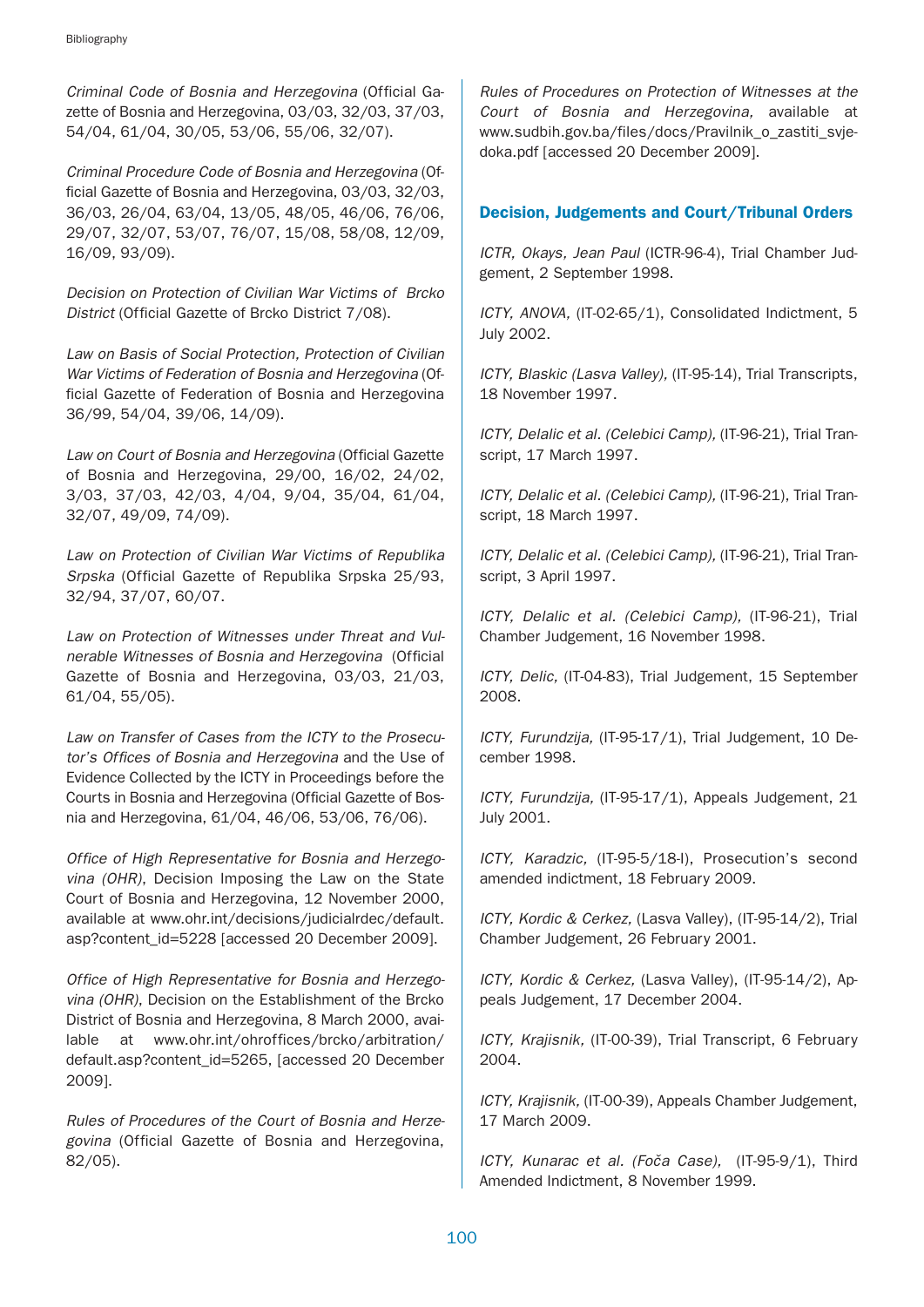ICTY, Kunarac et al. (Foča Case), (IT-95-9/1), Trial Transcript, 6 July 2000.

ICTY, Kunarac et al. (Foča Case), (IT-96-23 & 23/1), Trial Chamber Judgement, 22 February 2001.

ICTY, Kunarac et al. (Foča Case), (IT-96-23 & 23/1), Appeals Chamber Judgement, 12 June 2001.

ICTY, Kvocka et al. (Omarska, Keraterm & Trnopolje Camps), (IT-98-30/1), Trial Chamber Judgement, 2 November 2001.

ICTY, Kvocka et al. (Omarska, Keraterm & Trnopolje Camps), (IT-98-30/1), Appeals Judgement, 28 February 2005.

ICTY, Kvocka et al. (Omarska, Keraterm & Trnopolje Camps), (IT-98-30/1), Appeals Judgement Summary, 28 February 2005.

ICTY, Milan Lukic & Sredoje Lukic (IT-98-32/1), Decision on Prosecution Motion seeking leave to amend the second amended indictment, 8 July 2008.

ICTY, Milan Lukic & Sredoje Lukic (IT-98-32/1), Trial Chamber Judgement, 20 July 2009.

ICTY, Martic, (RSK case) (IT-95-11), Trial Chamber Judgement, 12 June 2007.

ICTY, Milutinovic et al., (IT-05-87), Trial Chamber Judgement, 26 Feb 2009.

ICTY, Milutinovic et al., (IT-05-87), Trial Chamber Judgement Summary, 26 Feb 2009.

ICTY, Mrksic et al. (Vukovar Hospital case), (IT-95-13/1), Trial Chamber Judgement, 27 September 2007.

ICTY, Music et al., (IT-96-21-T), Decision on the Prosecution's Motion for the Redaction of the Public Record, 5 June 1997.

ICTY, Nikolic, Dragan (IT-94-2), Review of Indictment Pursuant to Rule 61 of the Rules of Procedure and Evidence, 20 October 1995.

ICTY, Prlic et al., (IT-04-74), Amended Indictment, 16 November 2005.

ICTY, Sikirica et al. (Keraterm Camp case), (IT-95-8), Second Amended Indictment, 3 January 2001.

ICTY, Sikirica et al. (Keraterm Camp case), (IT-95-8), Sentencing Judgement, 13 November 2001.

ICTY, Tadic (Prijedor case), (IT-94-1), Trial Transcript, 8 July 1996.

Court of BiH, Jankovic Gojko case, X-KRZ-05/161, First Instance Judgement, 16 February 2007.

Court of BiH, Kurtovic Zijad case, X-KRZ-06/299, First Instance Judgement, 3 April 2008.

Court of BiH, Lazarevic Sreten case, X-KR-06/243, First Instance Judgement, 29 September 2008.

Court of BiH, Lelek Zeljko case, X-KRZ-06/202, First Instance Judgement, 23 May 2008.

Court of BiH, Mejakic Zeljko et al. case, X-KRZ-06/200, First Instance Judgement, 30 May 2008.

Court of BiH, Palija Jadranko case, X-KR-06/290, First Instance Judgement, 28 November 2007.

Court of BiH, Palija Jadranko case, X-KR-06/290, Second Instance Judgement, 24 April 2008.

Court of BiH, Pincic Zrinko case, X-KR-08/52, First Instance Judgement, 28 November 2008.

Court of BiH, Radic Marko et al. case, X-KRZ-05/139, First Instance Judgement, 20 February 2009.

Court of BiH, Samardzic Nedjo case, X-KRZ-05/49, First Instance Judgement, 7 April 2006.

Court of BiH, Samardzic Nedjo case, X-KRZ-05/49, Second Instance Judgement, 13 December 2006.

Court of BiH, Simsic Boban case, X-KRZ-05/04, First Instance Judgement, 11 July 2006.

Court of BiH, Stankovic Radovan case, X-KRZ-05/70, First Instance Judgement, 14 November 2006.

Court of BiH, Stankovic Radovan case, X-KRZ-05/70, Second Instance Judgement, 28 March 2007.

Court of BiH, Veselinovic Rade case, X-KR-05/46, Indictment, 25 April 2008.

Court of BiH, Vukovic Radmilo case, X-KRZ-06/217, First Instance Judgement, 16 April 2007.

Court of BiH, Vukovic Radmilo case, X-KRZ-06/217, Second Instance Judgement, 13 August 2008.

Court of BiH, Vukovic Ranko et al. case, X-KRZ-07/405, First Instance Judgement, 4 February 2008.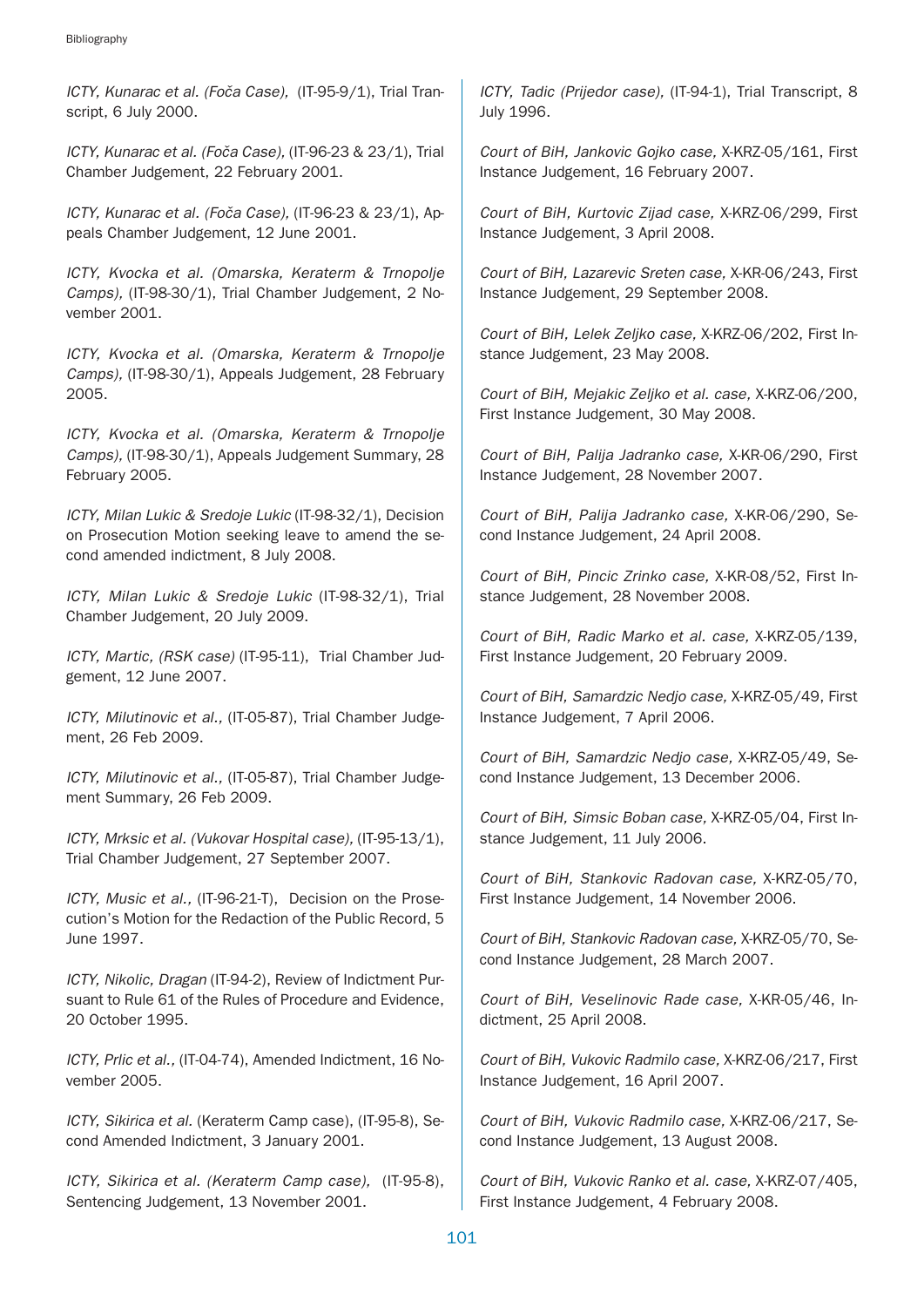Court of BiH, Vukovic Ranko et al. case, X-KRZ-07/405, Partial Second Instance Judgement, 2 September 2008.

### Other Reports and documents

Amnesty International. 2009. Whose justice? Bosnia and Herzegovina's women still waiting. 30 September 2009, available at www.amnesty.org/en/library/asset/EUR63/ 006/2009/en/6330934f-d46e-4943-b32bb39620951 73a/eur630062009en.pdf [accessed 20 December 2009].

Balkan Investigative Reporting Network (BIRN). 2009. Agreement on Cooperation between Two Prosecutors' Offices, 15 June 2009, available at www.bim.ba/en/ 171/10/20238/ [accessed 20 December 2009].

Balkan Investigative Reporting Network (BIRN). 2009. Bosnian Council of Ministers Rejects Proposal to Keep Foreign Judges and Prosecutors, 5 June 2009, available at www.bim.ba/en/169/10/19921/ [accessed 20 December 2009].

Balkan Investigative Reporting Network (BIRN). 2009. Bosnian Judiciary Still Needs International Staff, 15 June 2009, available at www.bim.ba/en/171/10/20246/ [accessed 20 December 2009].

Balkan Investigative Reporting Network (BIRN). 2006. Samardzic Trial Reopens. 30 March 2006, available at www.bim.ba/en/5/10/825/ [accessed 20 December 2009].

Balkan Investigative Reporting Network (BIRN). 2009. Veselinovic: Seven and a Half Years in Prison, 30 June 2009, available at www.bim.ba/en/173/10/20665/ [accessed 20 December 2009].

Ivanisevic, Bogdan. 2008. The War Crimes Chamber in Bosnia and Herzegovina: From Hybrid to Domestic Court, International Centre for Transitional Justice (ICTJ), available at www.ictj.org/images/content/1/0/1088.pdf [accessed 20 December 2009].

High Judical and Prosecutorial Council (HJPC). 2009. Annual Report for 2008, available at www.hjpc.ba/intro/ gizvjestaj/?cid=4276,2,1 [accessed 20 December 2009].

High Judicial and Prosecutorial Council (HJPC), History and Role of Independent Judiciary Commission, available at www.hjpc.ba/docs/ijcarch/?cid=160,2,1 [accessed 20 December 2009].

Human Rights Watch (HRW). 2008. Still Waiting: Bringing Justice for War Crimes, Crimes against Humanity, and Genocide in Bosnia and Herzegovina's Cantonal and District Courts, 10 July 2008, available at www.hrw.org/sites/default/files/reports/bosnia0708\_1. pdf [accessed 20 December 2009].

Organization for Security and Co-operation in Europe (OSCE), Mission to Bosnia and Herzegovina, Fifth Report in the Zeljko Mejakic et al. Case – Transferred to the State Court pursuant to Rule 11bis, September 2007, page 2, available at www.oscebih.org/documents/140 20-eng.pdf [accessed 20 December 2009].

Organization for Security and Co-operation in Europe (OSCE), Mission to Bosnia and Herzegovina, Monitoring and Reporting on Rule 11bis cases, available at www. oscebih.org/human\_rights/monitoring.asp?d=1 [accessed 20 December 2009].

Organization for Security and Co-operation in Europe (OSCE), Mission to Bosnia and Herzegovina. Moving towards a Harmonised Application of the Law Applicable in War Crimes Cases before Courts in Bosnia and Herzegovina. August 2008, available at www.oscebih.org/documents/12615-eng.pdf [accessed 20 December 2009].

Organization for Security and Co-operation in Europe (OSCE), Mission to Bosnia and Herzegovina, Second Report: Case of Defendant Gojko Jankovic – Transferred to the State Court pursuant to Rule 11bis, July 2006, available at www.oscebih.org/documents/13970-eng.pdf [accessed 20 December 2009].

Organization for Security and Co-operation in Europe (OSCE), Mission to Bosnia and Herzegovina, Second OSCE Report: Case of Defendant Radovan Stankovic – Transferred to the State Court pursuant to Rule 11bis, May 2006, available at www.oscebih.org/documents/ 14066-eng.pdf [accessed 20 December 2009].

Organization for Security and Co-operation in Europe (OSCE), Mission to Bosnia and Herzegovina, Third OSCE Report in the Gojko Jankovic Case: Transferred to the State Court pursuant to Rule 11bis, October 2006, page 1, available at www.oscebih.org/documents/13971 eng.pdf [accessed 20 December 2009].

Organization for Security and Co-operation in Europe (OSCE), Mission to Bosnia and Herzegovina, Third OSCE Report: Case of Defendant Radovan Stankovic – Transferred to the State Court pursuant to Rule 11bis, May 2006.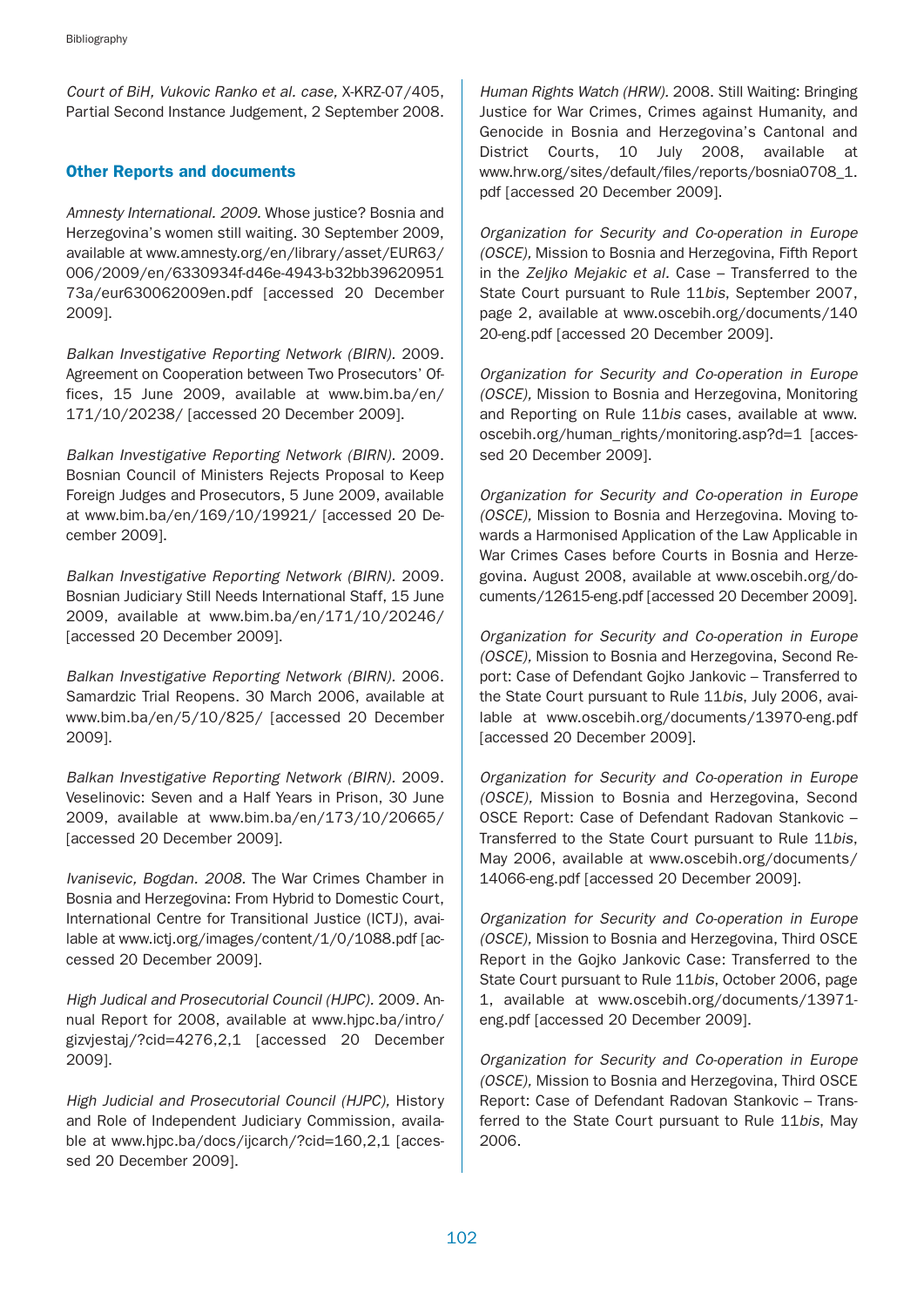Organization for Security and Co-operation in Europe (OSCE), Mission to Bosnia and Herzegovina. War Crime Trials Before the Domestic Courts of Bosnia and Herzegovina: Progress and Obstacles. March 2005, available at www.oscebih.org/documents/1407-eng.pdf [accessed 20 December 2009].

Prosecutor's Office of Bosnia and Herzegovina, History, available at www.tuzilastvobih.gov.ba/?opcija=sadrzaj& kat=1&id=2&jezik=e [accessed 20 December 2009].

Registry of Court of BiH, About the Registry, available at www.registrarbih.gov.ba/index.php?opcija=sadrzaji&id=1 &jezik=e [accessed 20 December 2009].

Registry of Court of BiH. 2009. Annual Report 2008 for Sections I and II of the Court of Bosnia and Herzegovina and Special Department of the Prosecutor's Office of Bosnia and Herzegovina, available at www.registrarbih.gov.ba/files/docs/REPORT\_2008\_FINAL.pdf [accessed 20 December 2009].

Registry of Court of BiH. 2008. Annual Report 2007 for Section I for War Crimes and Section II for Organized Crimes, Economic Crime and Corruption of the Criminal and Appellate Division of the Court of Bosnia and Herzegovina and Special Departments for War Crimes and for Organized Crime, Economic Crime and Corruption of the Prosecutor's Office of Bosnia and Herzegovina, available at www.registrarbih.gov.ba/files/docs/ANNUAL\_2007\_ report\_2.pdf [accessed 20 December 2009].

Registry of Court of BiH. 2007. Annual Report 2006 for Section I for War Crimes and Section II for Organized Crimes, Economic Crime and Corruption of the Criminal and Appellate Division of the Court of Bosnia and Herzegovina and Special Departments for War Crimes and for Organized Crime, Economic Crime and Corruption of the Prosecutor's Office of Bosnia and Herzegovina, available at www.registrarbih.gov.ba/files/docs/RAR\_Eng\_Final.pdf [accessed 20 December 2009].

Registry of Court of BiH, Witness and Victims Support Section, available at www.registrarbih.gov.ba/index.php? opcija=sadrzaji&id=12&kat=2&podkat=3&jezik=e [accessed 20 December 2009].

U.S. Department of State. 2008. Trafficking in Persons Report 2008, available at www.state.gov/g/tip/rls/tiprpt /2008/ [accessed 20 December 2009].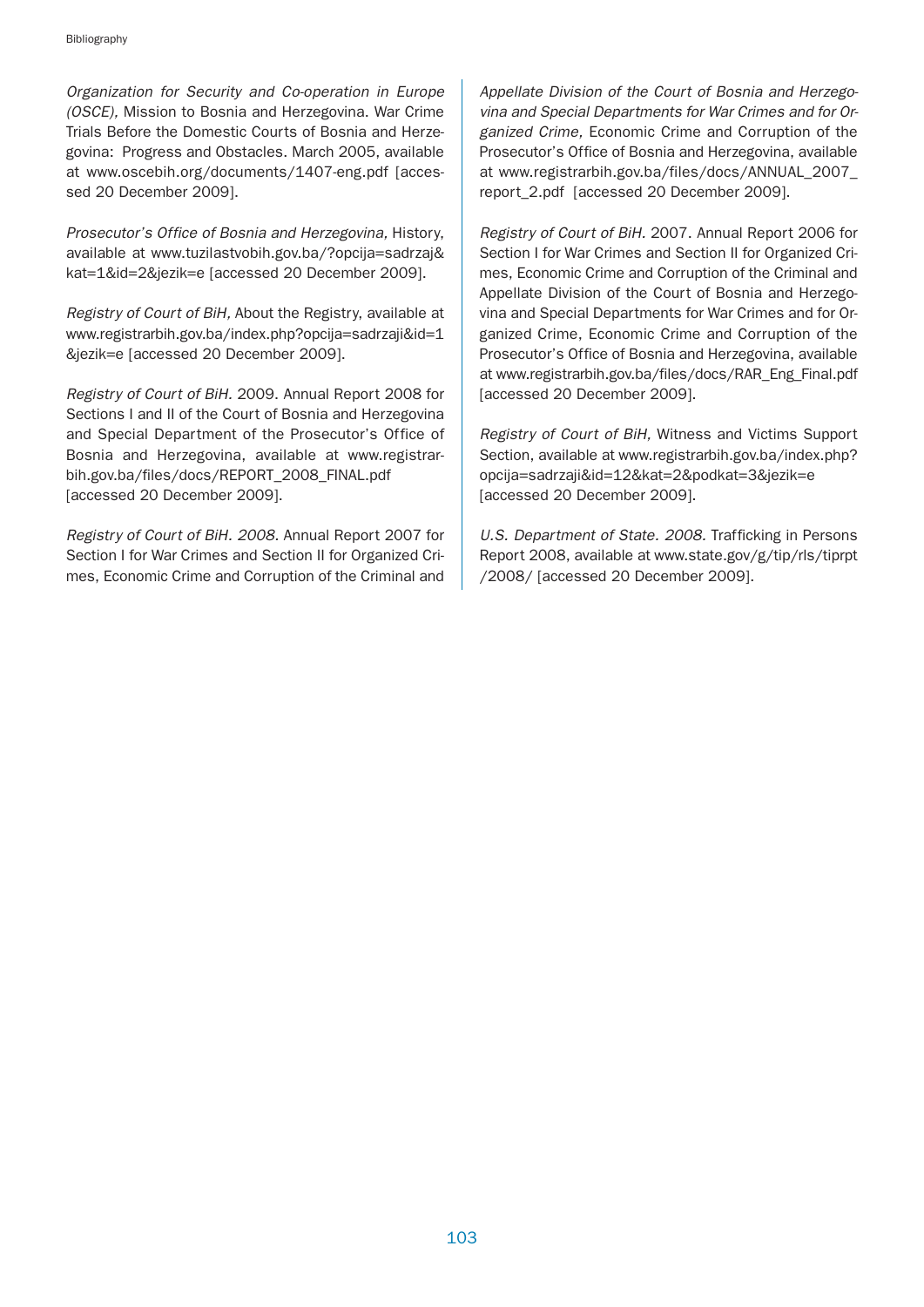# Questionnaire for Witnesses

# Setting the stage:

- A: Short introduction of researchers, study time and format of the interview
- introduce vourself
- explain aim of study
	- We are interested in finding out about the experiences of women who testified about rape and/or sexual assault before the courts in Sarajevo and the ICTY in The Hague.
	- When it comes to justice, the voices of women are seldom heard particularly in cases of sexual assault. While we hope that agreeing to an interview will be helpful to you, we see also your taking the time to answer some questions to be very important and helpful for women who will testify about rape and sexual violence. You have gone thorough it and can share what worked for you, what did not work and what you hope victims in the future get from the courts and from the judicial system. Your contribution is invaluable for them.
	- We would like to know what made you want to testify, what were your expectations and experiences, what happened afterwards? Who supported you? How do you live today? Do you feel you got justice? What should be done for survivors of sexual assault?
	- Timeframe: We would like to thank you for your trust and for sitting with us for this interview. It will take about 1 ½ hour. Some of the questions will be very specific, some more general

# B: Policy of confidentiality

- We will keep your responses confidential. Neither your name will be written down anywhere nor will there be any way to identify you. For the purpose of our internal communication, we need a name to go with the interview and we will ask you later to select one.
- In the beginning of the interview we will ask you some general questions to get an overall picture of the women who have helped us with this project. All of this will stay completely anonymous.
- It would help us to tape the interview so we do not miss important information you give us. This again will be kept confidential. Is it okay to tape it? Yes/no
- Do you have any questions?

### C: Feedback

- The study will not be published before Spring 2009. Currently the project has funds only to publish the whole study in English. However, a summary will be published in Bosnian and we are looking for additional funds to translate the whole study.
- How would you like to be informed about the results of this project?
- Would you like to have the summary in Bosnian language?
- How can we stay in contact?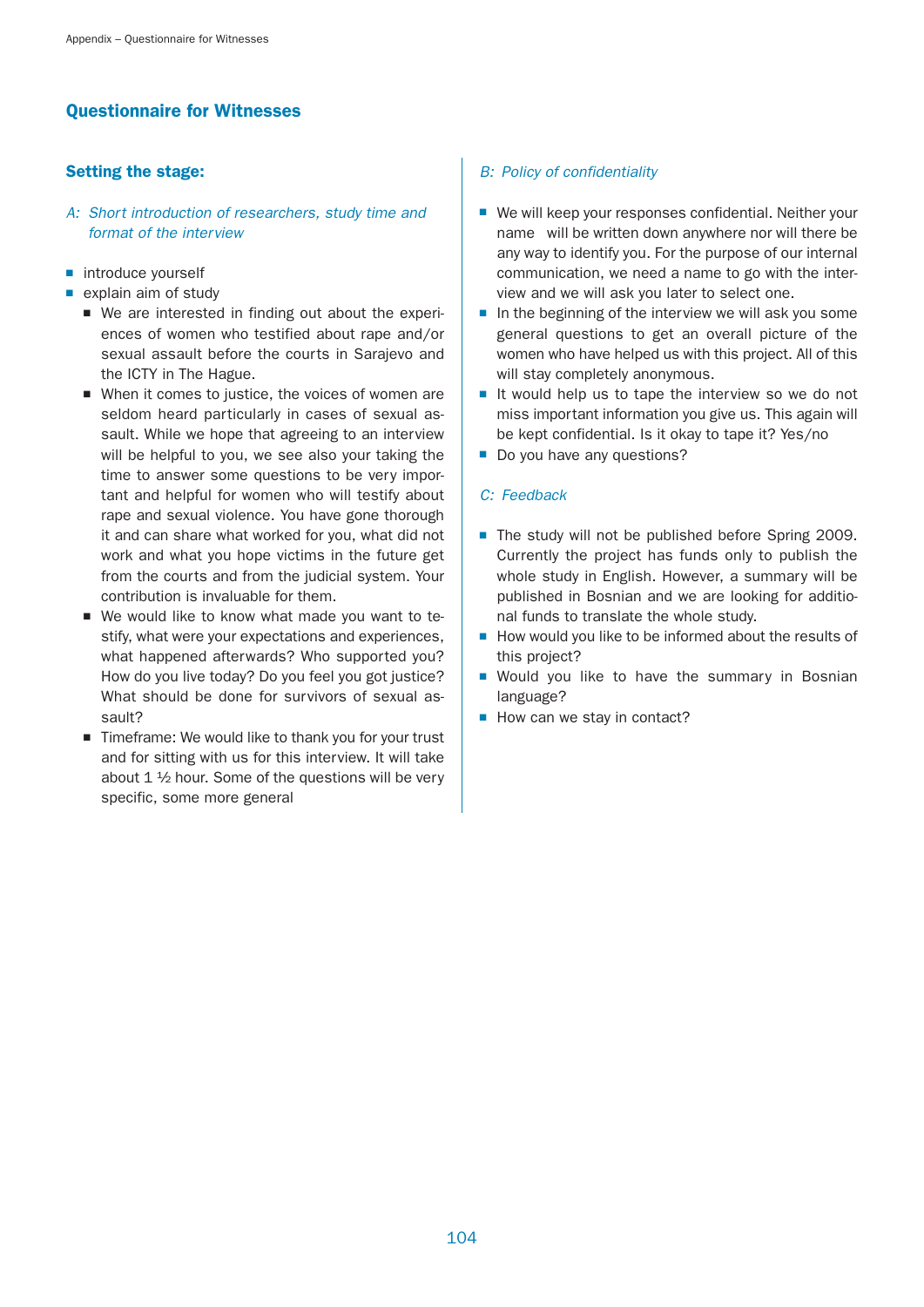## Interview

# I. Personal Information

Choose a name rather than your own

- 1. Age now
- 2. Age at time crime occurred
- 3. Age at time of testimony
- 4. Residence now. If BiH, specify if Federation of Bosnia and Herzegovina or Republic of Srpska
- 5. Residence at time crime occurred
- 6. Residence at time of testimony
- 7. National Origin
- 8. Marital Status Now
- 9. Marital Status at time crime occurred
- 10. Marital Status at time of testimony
- 11. Whom do you live with now?
- 12. Whom did you live with at time crime occurred?
- 13. Whom did you live with at time of testimony?
- 14. Children
	- $\Box$  now
	- $\Box$  at time crime occurred
	- $\Box$  at time of testimony
- 15. Education

### 16. Profession

- $\Box$  now
- at time crime occurred
- $\Box$  at time of testimony
- 17. Employment before war, during, after and now
- 18. Have you ever been displaced from your house?
- 19. Are you financially speaking better same or worse than before the war?

## 20. Are you emotionally

- $\Box$  better
- $\Box$  the same
- $\Box$  or worse than before the war?

# II.Kind of Testimony

- 1. How many times did you testify?
- 2. Where did you testify? (ICTY, Bosnian Court, both?)

### 3. What did you testify about?

Interviewer: Use numbers in order to differentiate between different testimonies and specify where testimony took place

- a. On your own experience of rape or of sexual violence?
- b. On rape or sexual violence of other women

 $\Box$  $\Box$  $\Box$  $\Box$ **DOOD** 

- c. Mainly on other issues but also on rape or sexual violence of her own  $\Box$   $\Box$   $\Box$
- 1. Was accused the direct perpetrator?  $\Box$
- 2. Was accused not direct perpetrator but a commander?  $\Box$
- 3. Was accused not the direct perpetrator but charged with aiding and abetting?  $\Box$

Interviewer: Explain and give examples of what this means (being ordered by the accused to go with another man who raped her, for example).

## 4. Who knew you were testifying about rape and sexual violence?

- a. Nobody
- b. Family members who?
- c. Friends
- d. Neighbours
- e. Therapist
- f. Doctor
- g. Religious leaders
- h. Others

### 5. If nobody what made difficult to tell them?

# III. Support and Protection

- 1. Who supported (encourage you, went to court with) you about testifying?
	- a. Family specify whom
	- b. NGOs
	- c. Friends
	- d. Therapist, doctors
	- e. Religious leaders
	- f. Members of the court
	- g. Anybody else (specify)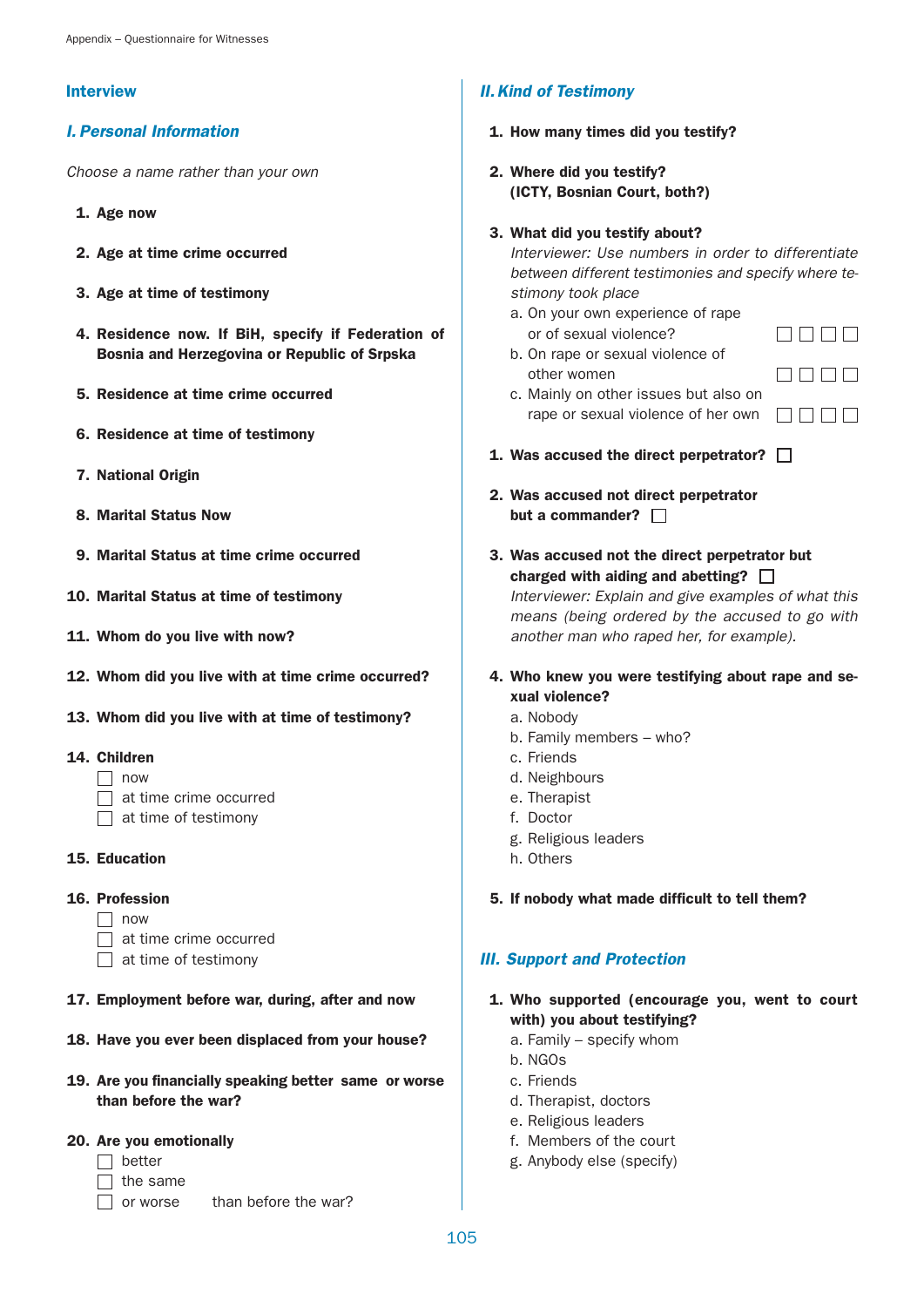- 2. Was someone against your testifying? If YES whom and why?
- 3. How much support did you receive from the Court?
	- $\Box$  A great deal
	- $\Box$  They were helpful
	- $\Box$  Not much

Interviewers: go into detail about who and how?

## 4. Did you receive any threats at any time before, during or after testimony?

Interviewer: make sure the witness tells you exactly; especially her understanding of threat; ask the questions below

If YES

- a.  $\Box$  before  $\Box$  during  $\Box$  after trial
- b. what kind of threats?
- c. from whom?
- d. Did it make you think about not testifying?
- e. Did you tell officials about the threats?
- f. If YES, what officials?
- g. What did they do?

### 5. Did any members of her family receive threats?

Interviewers: Make sure the witness tells you exactly what the threats were. Then ask the questions below:

If YES

- a.  $\Box$  before  $\Box$  during  $\Box$  after trial
- b. What kind of threats?
- c. From whom?
- d. Did it make you think about not testifying?
- e. Did you tell officials about the threats?
- f. If YES, what officials?
- g. What did they do?
- 6. Were you offered any bribe, by someone connected to the accused, not to testify or did someone tried to persuade you to alter your testimony? If YES from whom and how? Be specific
- 7. Were you ever asked to alter your testimony? If YES how?
- 8. Did you ask the court for any specific protection? If NO, why not?

Checklist for interviewers:

- I did not want any, everybody should know.
- $\Box$  I did not know that was possible.
- $\Box$  I was too nervous or upset to think of this.
- If YES
- a) Who did you ask?
- b) How was the reaction?
- c) Did you get what you asked for?

9. What kind of information were you given by the court about different ways to be protected? Who gave you this information?

Interviewers: Listen first, don't specify here the different protective measures. Encourage the witness to remember and describe what she remembers.

### 10. Did you testify in open session?

| Interviewers: Explain now differences listed below.   |
|-------------------------------------------------------|
| For example, ask witness, who was sitting in the gal- |
| lery if she remembers, was she sitting in the same    |
| room as accused, was her real name used? etc.         |
| No Res No                                             |

| $\sim$ |
|--------|
|        |
|        |

- $\Box$  With pseudonym
- $\Box$  With image distortion but sitting in courtroom
- □ With image and voice distortion but sitting in courtroom
- $\Box$  Video link in the court building but not in the same room as accused
- $\Box$  with distorted image  $\Box$  distorted voice  $\Box$  Video link outside the court building
- $\Box$  with distorted image  $\Box$  distorted voice  $\Box$  None of the above – totally public

## 11. If you testified in a closed session (completely closed to the general public) is that how you wanted to testify?

- $\Box$  Yes
- $\Box$  No
- If NO, please explain why not.

### 12. How was the final decision made?

- a. The prosecutor made the decision.
- b. The witness and Protection Unit made the decision.
- c. The judges made the decision.
- d. I made the decision.
- e. The prosecutor and I made the decision.
- f. I do not know who made the decision.
- g. Other

# 13. Did you have any contact with the court after testimony?

- $\Box$  No
- $\Box$  If YES, please explain: What kind of contacts? Who contacted you?
- 14. Overall, did you feel protected?

If not, why not?

П  $\Box$  $\Box$ 

> $\Box$  $\Box$  $\Box$  $\Box$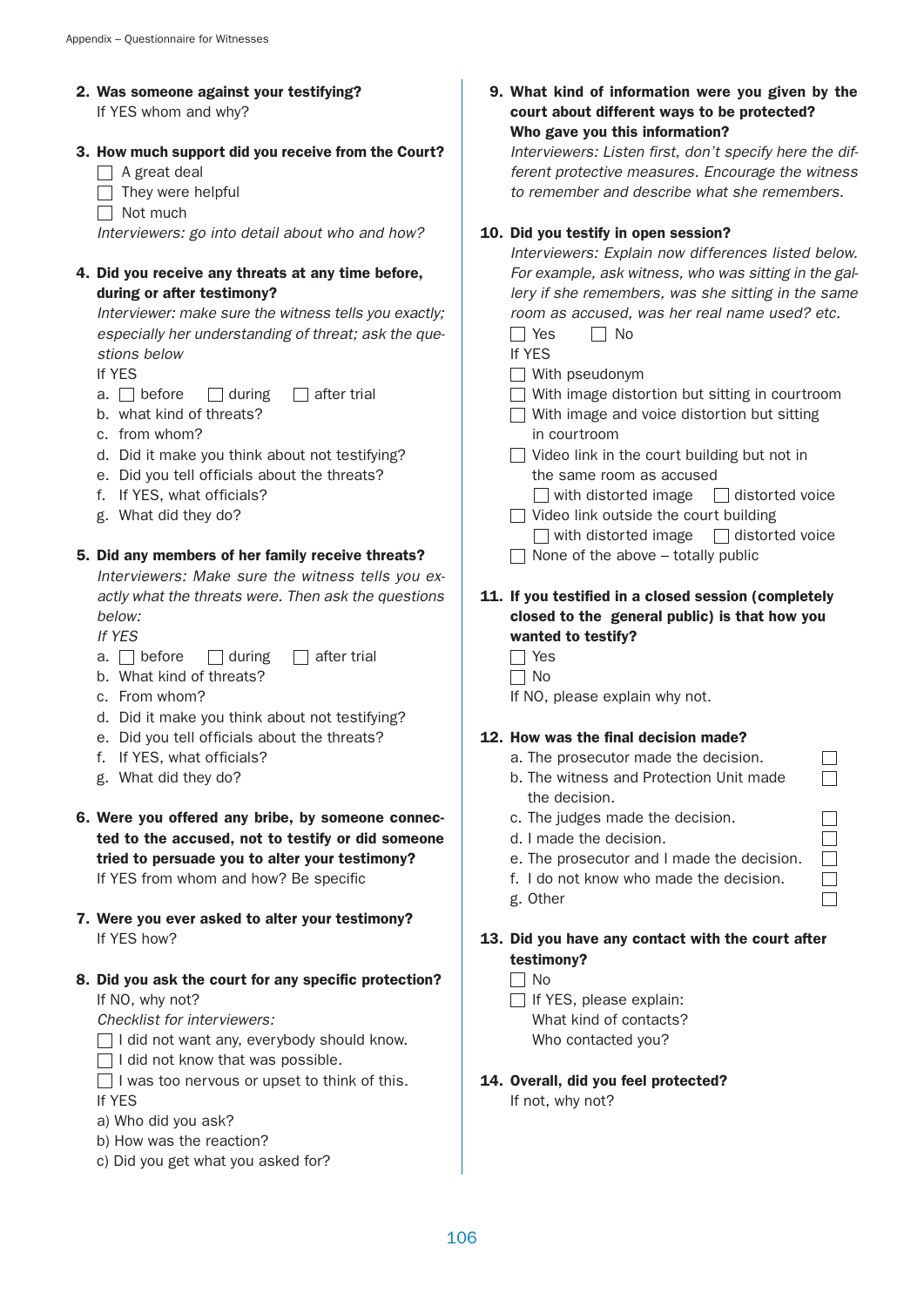# IV. Motivation and Reactions

1. How important do you think it is for women who were raped or sexually assaulted to testify in Court?

> $\Box$  $\Box$

> > $\Box$

 $\Box$ 

 $\Box$ 

 $\Box$ 

 $\Box$ 

 $\Box$ 

- a. Very important
- b. Somewhat important
- c. Not very important

### 2. If 'not very important' please explain why?

#### 3. If very or somewhat important how come?

Interviewers: Listen first and then, if necessary, check more than one response. If witness does not answer at all, note this and then read the possible answers.

| a. Rape and sexual assault is a crime |  |
|---------------------------------------|--|
| and needs to be punished.             |  |

- b. Rape and sexual assault victims need to be honoured.
- c. What happens to women needs to be known.
- d. Sexual assault is among the very serious crimes.
- e. Men who sexually assault women are especially evil and need to be punished.
- f. So it won't happen to other women.  $\Box$
- g. Other reasons

## 4. What made you personally want to testify in court about the sexual assault?

Interviewer: Listen carefully first, and then mark responses listed below. If witness does not answer, note this and then read possible answers. More than one answer is possible.

 $\Box$ 

 $\Box$ 

 $\Box$ 

- a. Wanted perpetrator(s) to get punished
	- i. Very important
	- ii. Somewhat important  $\Box$
	- iii. Unimportant
- b. Wanted revenge
	- i. Very important
	- ii. Somewhat important
	- iii. Unimportant
- c. Did not want other women to go through same experience
- d. Did not want daughters or children to ever go through it
- e. Wanted to prove that she was victimized
	- i. Very important
	- ii. Somewhat important  $\Box$  $\Box$
	- iii. Unimportant
- f. Wanted to prove her innocence to (can mark more than one answer)

| i. Parents   | $\Box$ Yes           | $\Box$ No            |
|--------------|----------------------|----------------------|
| ii. Husband  | $\Box$ Yes $\Box$ No |                      |
| iii Childron |                      | $\Box$ Voc $\Box$ No |

 $\Box$ iii.Children  $\Box$  Yes  $\Box$  No

- iv. Neighbours  $\Box$  Yes  $\Box$  No
- g. Did not want to testify but was pressured to If so, by whom?
- h. Wanted to honour all the women who were sexually assaulted during the war
- i. Wanted to honour other women who were assaulted and died
- j. Wanted to honour other women whom she knew and witnessed being sexually assaulted
- k. Wanted the whole world to know what had happened
- l. Hoped I would feel better afterwards
- m.Wanted to keep a promise I made at time of crime n. Other
- 5. How did you feel after the testimony then?

# Interviewers: If testified more than one time check if the feelings are the same or different and mark with numbers each different testimony. Then ask to specify how come.

- a. Very happy
- b. Somewhat happy
- c. Unhappy



 $\Box \Box \Box \Box$ 

 $\Box \Box \Box \Box$ 

## 6. Feelings when returned home. Did it change?

- a. Very happy
- b. Somewhat happy
- c. Unhappy

## 7. Feelings now

c. Unhappy

- a. Very happy
- b. Somewhat happy

### 8. Did any of the following happened to you after testimony?

Interviewers: Read the questions.

- a. Was your name or any confidential information leaked to the public?
	- $\Box$  Yes  $\Box$  No If YES, how?
- b. Did friends and members of the community isolated you?
	- $\Box$  Yes  $\Box$  No
- c. Were you attacked and sexually abused afterwards?
	- $\Box$  Yes  $\Box$  No
- d. Did you feel in any way blamed?
	- $\Box$  Yes  $\Box$  No
	- If YES, how?
	- Interviewer: Try to get a specific response.
- e. Did your husband or family leave you?  $\Box$  Yes  $\Box$  No
- f. Did your family become more supportive later?  $\Box$  Yes  $\Box$  No
- g. Did you feel better about yourself?
	- $\Box$  Yes  $\Box$  No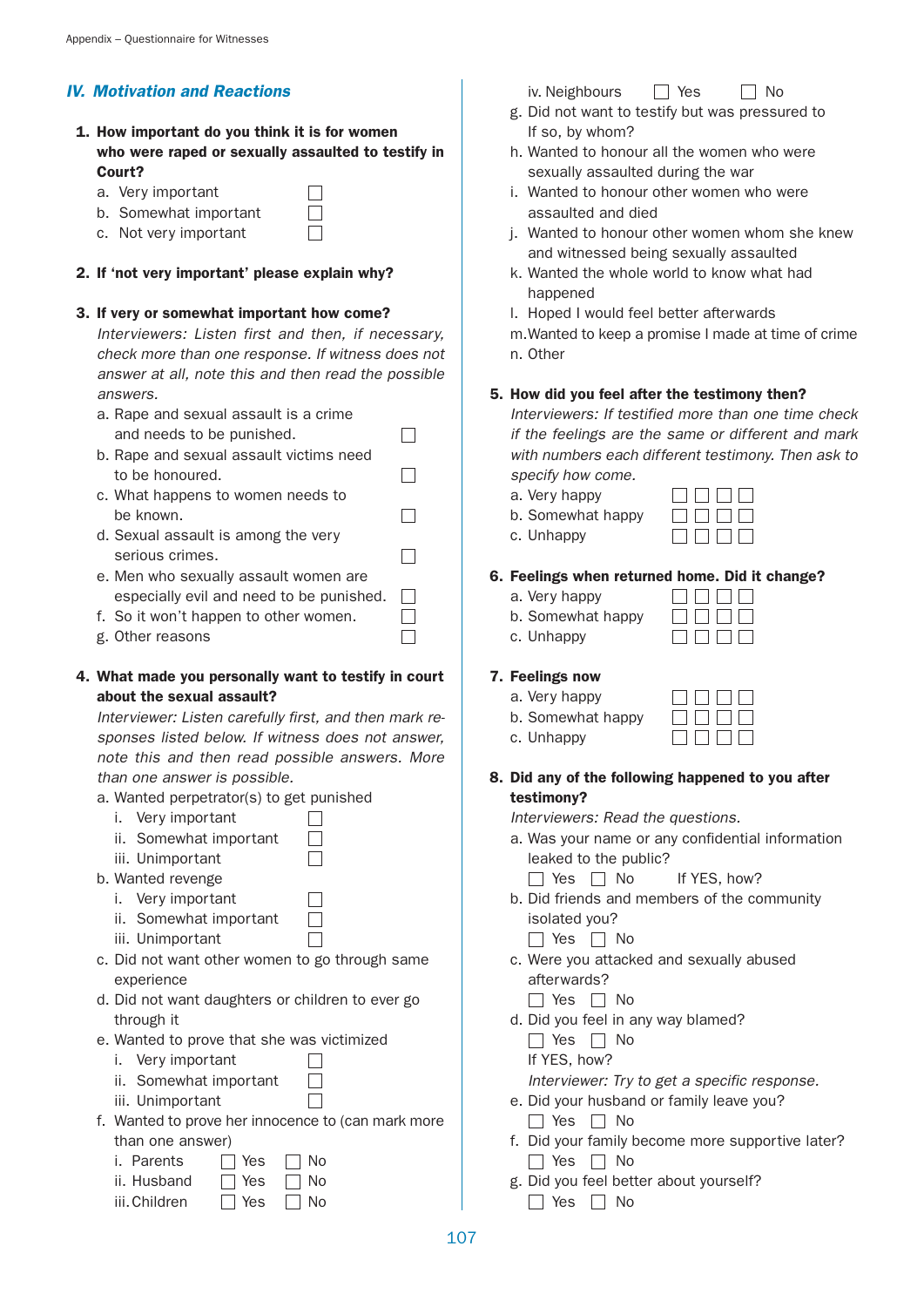- h. Did you find the court experience was too traumatic?
- $\Box$  Yes  $\Box$  No If YES, please explain how i. Did you become very upset and go to psycho
	- therapy?
	- $\Box$  Yes  $\Box$  No
- j. If you went to psychotherapy are you still going?  $\Box$  Yes  $\Box$  No
- k. Did your husband or partner became more supportive later?
	- $\Box$  Yes  $\Box$  No
- l. Did you feel relieved afterwards and did life became easier?
	- $\Box$  Yes  $\Box$  No
- m.Did you feel you had fulfilled your responsibility?
	- $\Box$  Yes  $\Box$  No
- n. Other
- 9. If you were asked to testify again what would be your choice?
	- a. I would say yes immediately.
	- $\Box$  Yes  $\Box$  No If YES, please explain why
	- b. I would have to think about it.  $\Box$  Yes  $\Box$  No If YES, please explain what
	- you would consider. c. I would not testify again
- Interviewers: Ask reasons, then check the following list (more than one answer possible).
	- i. I was stigmatized
	- ii. I was tired of testifying so many times.
	- iii. Other perpetrators are still walking the streets.
	- iv. I was re-traumatized with the court experience. Please explain if not already done so above.
	- v. The testimony was dismissed. If YES, do you know the reasons? Who told you?
	- vi. It did not bring any positive change in my life (financially, emotionally, physically) or made it worse.
	- vii. The sentence was too light.
	- viii. The accused was found innocent.
	- ix. I did not get a fair trial.
	- x. The court made promises they never kept. Please explain in more detail.
	- xi. Other reasons
- 10. Looking back would you do anything different regarding testifying or would you ask for anything different?
- 11. Would you choose different protective measures?
- 12. Would you want the Court to have done something different?

Interviewers: Ask specifically: prosecutors, investigators, judges, witness section.

13. What would be the most important recommendation you have for other women who want to testify on sexual assault?

# V. Justice

# 1. What does justice mean to you?

Interviewers: First listen carefully. Then read all the responses not given at first by the witness.

> $\Box$  $\Box$  $\Box$

 $\Box$ П  $\Box$ П

> $\Box$  $\Box$  $\Box$  $\Box$  $\Box$  $\Box$  $\Box$

 $\Box$ 

 $\Box$ 

 $\Box$ 

- a. ending impunity
- b. punishment of the accused
- c. apologies from perpetrator
- d. apologies from the state
- e. financial and emotional support for victims to rebuild their lives (provided for by state or international community)
- f. recognition of your innocence
- g. recognition of your sufferings
- h. reconciliation in society
- i. state and community work against wars
- j. other

# 2. Did you get any of the above?

 $\Box$  No  $\Box$  Yes If YES, which ones?

3. What do survivors of rape and sexual assault need and deserve?

Interviewers: First listen. Note which of the answers from the list below witness gives herself. If witness does not answer, note that, then read out possible answer.

- a. Financial compensation and tools to rebuild  $\Box$ their lives
- b. Treat them as any other survivor of the war
- c. Provide psychotherapy and medical care
- d. Provide them with permanent house
- e. Help them relocate
- f. Give them a permanent pension
- g. Apologies should be given by the perpetrator
- h. Apologies by government, state, and community
- i. Change the laws so that they are recognized as war casualties
- j. Improve the status of all women in society so that they achieve equality with men
- k. Support national and international campaigns about eliminating violence against women at home and outside the home.

# 4. Did you get any of the above?

 $\Box$  No  $\Box$  Yes If YES, which ones?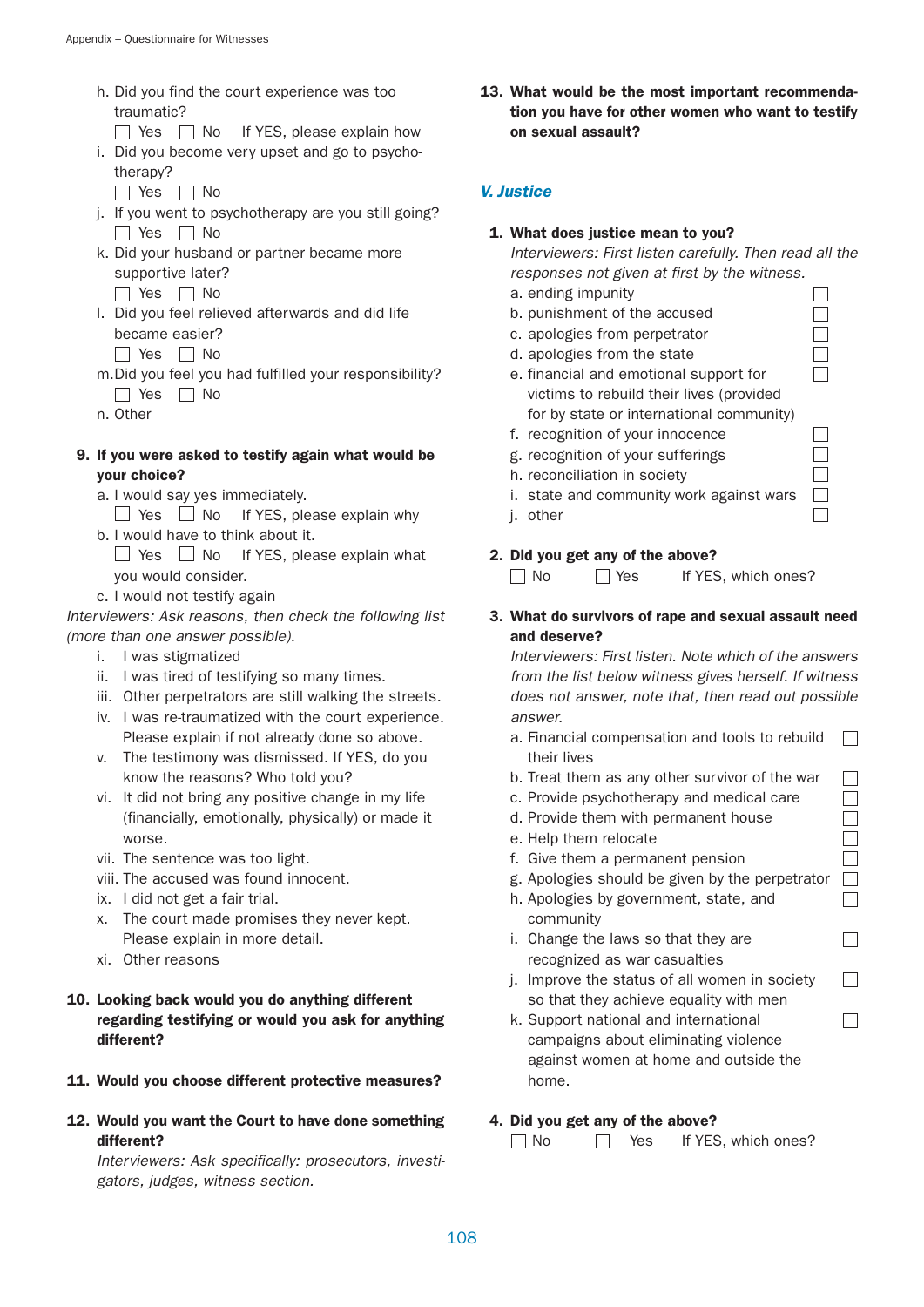# 5. What should be done with perpetrators?

Interviewers: First listen. Note which of the answers from the list below witness gives herself. If witness does not know note that as well, then read out possible or remaining the answers.

- a. Forget about them
- b. Arrest them and try them in local and/or international courts
- c. Have them confess
- d. Have them compensate the victim
- e. Have them face the community
- f. Forgive them
- g. Reintegrate them into the community
- h. Put them in jail for the rest of their lives
- i. Have them apologize to the victim

If YES,  $\Box$  in private  $\Box$  publicly

j. other

# 6. How should survivors of sexual assault be remembered?

Interviewers: First listen. Note which of the answers from the list below witness gives herself. If witness does not know, note that as well, then read out possible or remaining the answers.

 $\Box$ 

Г

- a. Memorials
- b. Films
- c. Official day to remember
- d. Documentation and books
- e. Forget about remembering. It does not help
- f. Trials are enough
- g. Equal status with war veterans
- h. Other

# 7. Do you feel you got a just trial?  $\Box$  Yes  $\Box$  If NO, why not?

# VI.Compensation and Reparation

- 1. Were you told you could get compensation from the convicted perpetrator through civil proceedings?
	- $\Box$  No
	- $\Box$  If YES, did you ask for it? What happened? Did you get it?
- 2. Did you apply for the status of war victim because of sexual assault or rape?
	- $\Box$  If NO, why not?
	- $\Box$  If YES, what happened?
		- a) Did you get it?
		- b) Do you receive a pension now?
		- c) Is it sufficient?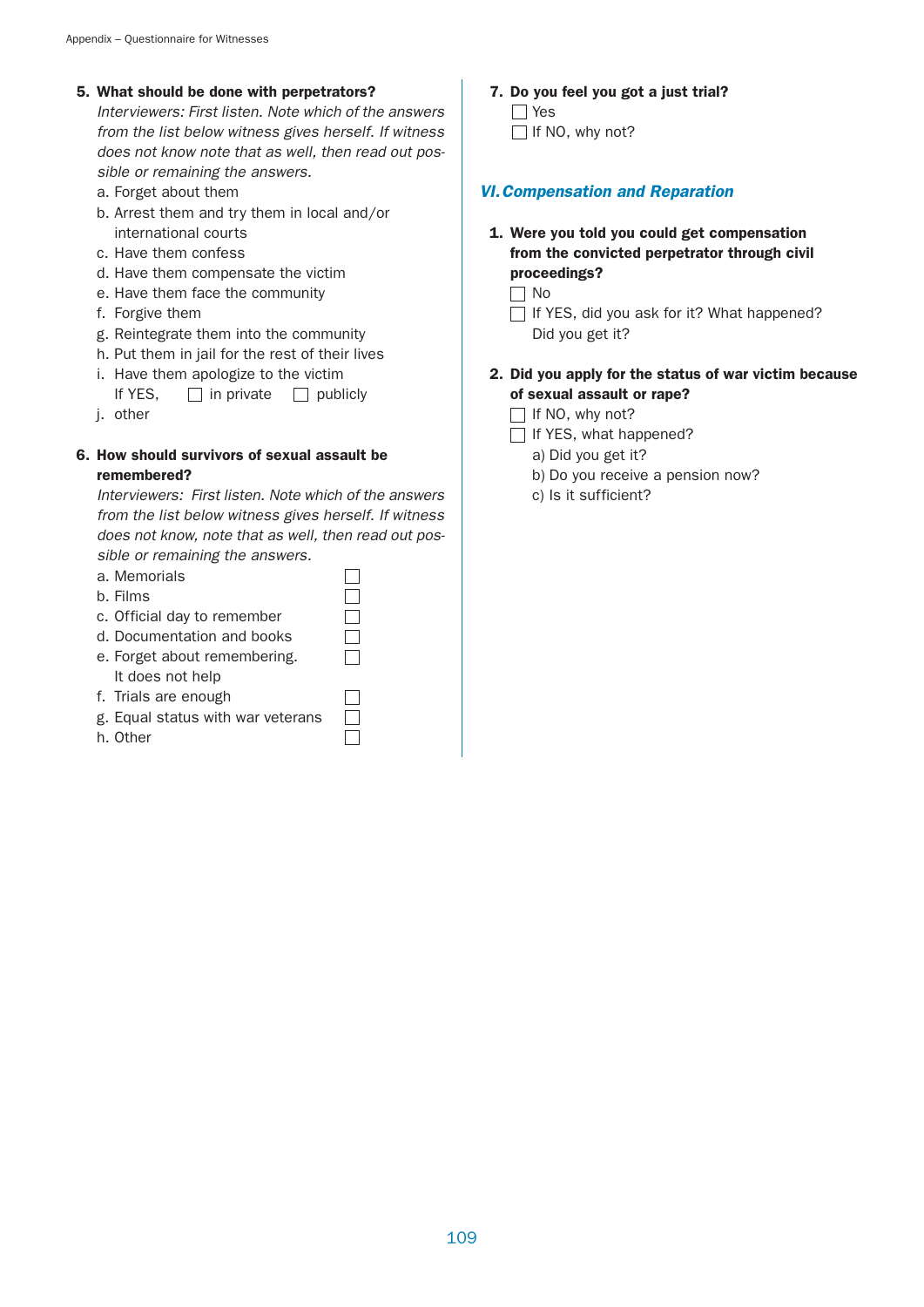#### Foreword

- 1 Roy Gutman, Foreword to Alexandra Stiglmayer (Ed.), Mass Rape. The War against Women in Bosnia-Herzegovina, University of Nebraska Press, Lincoln and London 1994, p.ix
- 2 Seeking justice/ Auf der Suche nach Gerechtigkeit, Conference report of medica mondiale of September 2008 in Bad Honnef, medica mondiale, September 2008, available in German: www.medicamondiale.org

#### Introduction by the Authors

- 3 Binaifer Nowrojee, Your Justice is too slow. Will the ICTR Fail Rwanda's Rape Victims?, United National Research Institute for Social Development, Occasional Paper 10
- 4 See, for example, Kelly Dawn Askin, War Crimes Against women. Prosecution in International War Crimes Tribunals, Kluwer Law International 1997; Ann-Marie-L.M. de Brouwer, Supranational Criminal Prosecution of Sexualized Violence. The ICC and the Practice of the ICTY and ICTR, Intersentia 2005; Judith G. Gradam and Michelle J. Jarvis, Women, Armed Conflict and International Law, Kluwer Law International 2001
- 5 Eric Stover, The Witnesses. War Crimes and the Promise of Justice in The Hague, University of Pennsylvania Press, Philadelphia 2005
- 6 The cases against Radovan Stankovic and Gojko Jankovic (Foča municipality)
- 7 The case against Meakic et al. (Omarska Camp)
- 8 For more details of the sample of witnesses see Chapter 5.
- 9 Stover (2005), p. xii

## Part One

#### 1. War Rape in Bosnia Herzegovina – The Commission of Experts Report

- 10 Interim Report of the Commission of Experts Established Pursuant to UN Security Council Resolution 780 (1992), 26 January 1993, S/25274, p. 17
- 11 For more details on the political struggles nearly paralysing the work of the Commission see Pierre Hazan, Justice in a time of war. The true story behind the International Criminal Tribunal for the Former Yugoslavia, Texas A&M University Press, 2004; John Hagan, Justice in the Balkans. Prosecuting war criminal in the Hague Tribunal, University of Chicago Press, 2003
- 12 Quote from Hazan (2004), p. 27
- 13 The British government had blocked Bassiouni's appointment as chairperson of the Commission and later as the first Chief Prosecutor to the ICTY. Bassouni believed he was seen as a Muslim who was 'too victim-oriented' and therefore biased. See his foreword in Hazan (2003).
- 14 Judith G. Gardam and Michelle J. Jarvis, Women, Armed Conflict and International Law, Kluwer Law International, The Hague, London, Boston 2001, p. 157
- 15 For further reading on difficulties and limitations see the Final Report of the UN Commission of Experts (1992), Annex IX.A "Sexual assault investigation"
- 16 Kathrin Greve, Vergewaltigung als Völkermord. Aufklärung sexueller Gewalt gegen Frauen vor internationalen Strafgerichtshöfen, Baden-Baden 2008, p. 76, Fn 471
- 17 Mainly in Annex II and IX of the Final Report of the UN Commission of Experts (1992)
- 18 Final Report (1994), Annex IX, p. 4
- 19 Final Report (1994), Annex IX, p. 7
- 20 It is important to note that the Commission worked on the data when the war in the former Yugoslavia was at its peak. For its own fieldwork, the Commission depended on the permission of those in control of the different territories and therefore the Commission accomplished fieldwork only in the refugee camps in Croatia and to a lesser degree in Slovenia. The authorities in control of Serbia and Montenegro, who hosted many refugees as well, did not give permission for interviews.
- 21 Final Report (1992), p. 37, § 149
- 22 Final Report (1992), pp. 29-37, §§ 110-150
- 23 Final Report (1992), Annex IX C. Summary Analysis
- 24 Final Report (1992), p. 59, § 248
- 25 For widespread forms of sexualised attacks on men and male rape see Eric Steiner Carlson, The hidden prevalence of male sexualised assault during

war. Observation on Blunt Trauma to the Male Genitals, in: British Journal of Criminology (2005) – Advance access published April 27, 2005

- 26 Final Report (1992), p. 56, § 237
- 27 Final Report (1992), p. 60, § 253
- 28 Final Report (1992), Annex IX, p. 9, § 10
- 29 Final Report (1992), Annex IX.A, "Sexual assault investigation"
- 30 Only the Foča trial contained one or 2 charges pertaining to the selling of sexual services of enslaved women to other soldiers and to the selling of some girls themselves. For more details, see Chapter 4.2. However, there has been no systematic investigation into this topic.

### 2. The International Criminal Tribunal for the Former Yugoslavia

- 31 UNSC Res. 827/1993, 25 May 993
- 32 For more background information on this see Hazan (2004)
- 33 Hazan (2004), p. 44
- 34 Hazan (2004), p. 49
- 35 Statute of the International Criminal Tribunal for the Former Yugoslavia, available at the ICTY website: www.icty.org/sections/LegalLibrary/Statuteof theTribunal
- 36 The Hague Convention of 1907 does not mention rape but Art. 46 provides that "family honour and rights, the lives of persons, and private property must be protected, as well as that religious convictions and practice must be respected." The fourth Geneva Convention of 1948 mentions rape and enforced prostitution explicitly in Art. 27, but again characterises them as honour crimes: "Women shall be especially protected against any attack on their honour, in particular against rape, enforced prostitution, or any form of indecent assault." Thus, while protection is afforded to male ownership over women in the Hague Convention, chastity is sought to be protected in the Geneva Conventions. The Expert Commission had suggested including both Additional Protocols of the Geneva Conventions, which prohibit in Art. 74 resp. 4 "outrages upon personal dignity, in particular humiliating and degrading treatment, rape, enforced prostitution and any form of indecent assault" in international and internal armed conflict. This was not done at the ICTY. However, the Rwanda Tribunal did include violations of Common Art. 3 and Additional Protocol II as quoted, in the statute.
- 37 Hilary Charlesworth and Christine Chinkin, The Gender of Jus Cogens", (1993), 15 Human Rights Quarterly, p. 63
- 38 The irrefutable evidence in the Commission of Experts' report was largely responsible for this crucial inclusion. Crimes against humanity was first formulated in the Statute of the Nuremberg Tribunal in 1945. Different than war crimes and 'grave breaches', crimes against humanity are not necessarily linked to an armed conflict. Their constituting elements are that they must be either systematic or widespread, taking place in the context of some kind of attack upon a civilian population.
- 39 Judith G. Gardam and Michelle J. Jarvis, Women, Armed Conflict and International Law, Kluwer Law International, The Hague 2001, p. 150. See also Fn 93, p. 150 in which the authors give detailed reference to contributions of SC members.
- 40 Rule 96, ICTY Rules of Procedure and Evidence as of 4 October 1994 available at www.icty.org/sid/136
- 41 The 2008 statistics on crime in Germany note that 99.2% of the perpetrators were male and 95.5% of all rape victims were female. Polizeiliche Kriminalstatistik 2008, Bundesrepublik Deutschland, hrsg. V. Bundeskriminalamt, Wiesbaden 2008
- 42 The civil law system does not need corroboration as a formal requirement.
- 43 Virginia Morris and Michael P. Scharf, An Insiders' Guide to the International Criminal Tribunal for the Former Yugoslavia, New York, Translational Publishers, 1995, Vol. 1, p. 263
- 44 Gabrielle Kirk McDonald, in: Sara Sharratt, Ellyn Kaschak (ed.): Assault on the Soul. Women in the Former Yugoslavia, Harworth Press, New York, London, Oxford 1999, p. 26
- 45 Rule 96, ICTY Rules of Procedure and Evidence as of 3 May 1995
- 46 Music et al. Decision on the Prosecution's Motion for the Redaction of the Public Record, 5 June 1997, IT-96-21-T. The defence tried to question the credibility of the rape witness by claiming she was lying about an abortion that she allegedly had had. In the case against Kunarac et al. (Foča Case) both Trial and Appeal Chambers referred to Rule 96 when the accused Kovac demanded corroboration of the testimony of one witness.
- 47 UN, Report of the Secretary-General Pursuant to Paragraph 2 of UN Security Council Resolution 808 (1993) Presented 3 May 1993 (S/25704), available at www.un.org/icty/legaldoce/basic/statut/s25704.htm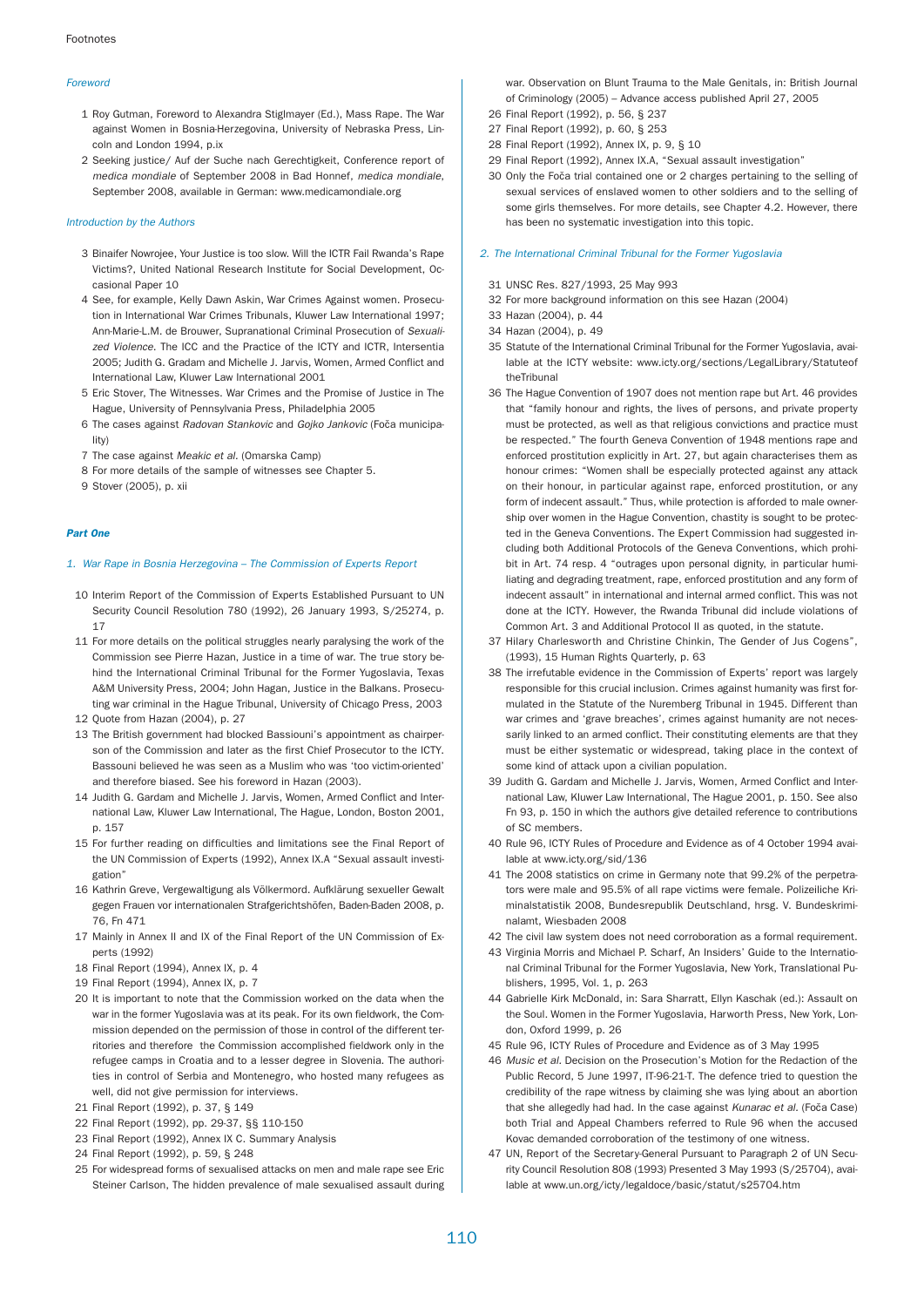- 48 OSCE, Mission to Bosnia and Herzegovina, War Crime Trials Before the Domestic Courts of Bosnia and Herzegovina: Progress and Obstacles, March 2005, p. 4, available at www.oscebih.org/documents/1407-eng.pdf
- 49 Text of Rome Agreement available at www.ohr.int/ohr-dept/hr-rol/thedept/ war-crime-tr/default.asp?content\_id=6093
- 50 OSCE, War Crime Trials Before the Domestic Courts of Bosnia and Herzegovina (2005), ibid, p. 6

51 However, the role taken by the Special Department for War Crimes at the WCC is not an adequate replacement of the Rules of the Road Unit. As noted by the ICTJ in their Report, the Prosecutor's Office of Bosnia and Herzegovina lacks coordination with the entity offices of prosecutors and the Special Department for War Crimes cannot issue binding instructions to cantonal and district prosecutors. See International Centre for Transitional Justice and Bogdan Ivanisevic (ICTJ), The War Crimes Chamber in Bosnia and Herzegovina: From Hybrid to Domestic Court, 2008, p. 31, available at www.ictj.org/images/content/1/0/1088.pdf

Furthermore, there is a lack of regional cooperation (between Bosnia and Herzegovina and neighbouring countries) which still, even after 14 years since the signing of the Dayton peace agreement, allows for political manipulations. For example, as noted by BIRN: "The Sarajevo and Belgrade Prosecutions are currently conducting two parallel investigations. One concerns crimes committed against the Yugoslav National Army, JNA, convoy in Tuzla in May 1992, while the other concerns the attack on a group of JNA soldiers in Sarajevo in May 1992. The Belgrade Prosecution filed an indictment against Ilija Jurisic, whose trial is underway, for his alleged co-participation in the crime committed in Tuzla. Later, it requested the filing of an international warrant against 13 individuals who are associated with the incident that took place in Sarajevo in May 1992. Both of these initiatives were widely criticised in Bosnia and Herzegovina." BIRN, Agreement on Cooperation between Two Prosecutors' Offices, 15 June 2009, available at www.bim.ba/ en/171/10/20238/

- 52 The Law on the Transfer of Cases from the ICTY to the Prosecutor's Offices of Bosnia and Herzegovina and the Use of Evidence Collected by the ICTY in Proceedings before the Courts in Bosnia and Herzegovina (Official Gazette of Bosnia and Herzegovina, 61/04,46/06, 53/06, 76/06 )
- 53 See the latest progress report to the UN Security Council at www.icty.org/ tabs/14/2
- 54 OSCE, Mission to Bosnia and Herzegovina, Monitoring and Reporting on Rule 11bis cases, available at www.oscebih.org/human\_rights/ monitoring.asp?d=1
- 55 UN Security Council Resolution 1503 (2003), International Criminal Tribunal for the former Yugoslavia and International Criminal Tribunal for Rwanda, available at daccessdds.un.org/doc/UNDOC/GEN/N03/481/70/PDF/ N0348170.pdf
- 56 UN Security Council Resolution 1534 (2004) International Criminal Tribunal for the former Yugoslavia and International Criminal Tribunal for Rwanda available at daccessdds.un.org/doc/UNDOC/GEN/N04/286/29/PDF/ N0428629.pdf

#### 3.The Court of Bosnia and Herzegovina and the War Crimes Chamber

- 57 The full text of the Dayton Peace Agreement available at www.ohr.int/ dpa/default.asp?content\_id=380
- 58 Annex 10 of the Dayton Peace Agreement: Civilian implementation, available at www.ohr.int/dpa/default.asp?content\_id=366
- 59 PIC Bonn Conclusions, full text available at www.ohr.int/pic/default.asp? content\_id=5182
- 60 Constitution of Bosnia and Herzegovina, Article I.3, full text available at ccbh.ba/eng/p\_stream.php?kat=518
- 61 The High Representative's Decision on the Establishment of the Brcko District of Bosnia and Herzegovina, 8 March 2000 available at www.ohr.int/ ohr-offices/brcko/arbitration/default.asp?content\_id=5265
- 62 Amendment I to the Constitution of Bosnia and Herzegovina, adopted by the Parliamentary Assembly of Bosnia and Herzegovina (in the House of Representatives on 25 March 2009 and in the House of Peoples on 26 March 2009) available at ccbh.ba/eng/article.php?pid=1527&kat=518&  $nkat=500$
- 63 See General Framework for Peace in Bosnia and Herzegovina, Constitution of Bosnia and Herzegovina and Decisions of the Constitutional Court of Bosnia and Herzegovina U 26/01 and U 5/98. Decisions available at www.ccbh.ba/eng/odluke/
- 64 High Judicial and Prosecutorial Council, History and Role of Indenpendant Judiciary Commission, available at www.hjpc.ba/docs/ijcarch/?cid=160, 2,1
- 65 Enacted laws available at www.ohr.int/decisions/judicialrdec/archive. asp?m=&yr=2002
- 66 High Judical and Prosecutorial Council, Annual Report 2008, p. 61. available at www.hjpc.ba/intro/gizvjestaj/?cid=4276,2,1

67 ibid.

- 68 Article VI of the Constitution of Bosnia and Herzegovina, available at ccbh.ba/eng/article.php?pid=835&kat=518&pkat=500
- 69 OHR, Decision imposing the Law on the State Court of Bosnia and Herzegovina, available at www.ohr.int/decisions/judicialrdec/default.asp?content\_id=5228
- 70 ibid.
- 71 Constitutional Court of Bosnia and Herzegovina, Decision No. U 26/01
- 72 ibid.
- 73 Amendment to the Law published in Official Gazette of Bosnia and Herzegovina 3/03, the Law on Court of Bosnia and Herzegovina with all the amendments available in English at www.sudbih.gov.ba/?opcija=sadrzaj &kat=6&id=20&jezik=e
- 74 Enacted laws available at www.ohr.int/decisions/judicialrdec/archive. asp?m=&yr=2002
- 75 see Prosecutor's Office of Bosnia and Herzegovina, History, available at www.tuzilastvobih.gov.ba/?opcija=sadrzaj&kat=1&id=2&jezik=e
- 76 OSCE, Mission to Bosnia and Herzegovina, Moving towards a Harmonised Application of the Law Applicable in War Crimes Cases before Courts in Bosnia and Herzegovina, August 2008, p. 5, available at www.oscebih.org/ documents/12615-eng.pdf
- 77 OSCE, HRW and ICTJ discuss this issue in their reports referred to in this study.
- 78 ibid.
- 79 For a discussion on plea agreements in ICTY see chapter 4.1
- 80 BIRN Bosnia and Herzegovina, Justice Report, Veselinovic: Seven and a Half Years in Prison, 30 June 2009, available at www.bim.ba/en/ 173/10/20665/
- 81 Elmerina Ahmetaj Hrelja, Imperatv istine i tranzicijska pravda: Prikladnost pregovaranja o krivici u me unarodnim krivi nim predmetima u Bosni i Hercegovini (Imperative of justice and transitional justice: adequacy of plea bargaining in the international criminal cases in Bosnia and Herzegovina), Pulsdemokratije, 23. October 2008.
- 82 According to recent estimates, there are around 6000 potential war crime cases awaiting trial before the WCC.
- 83 The decisions published on the website of the Court of Bosnia and Herzegovina by 1 June 2009
- 84 Art. 86 (5) reads: It shall not be allowed to ask an injured party about his sexual experience prior to commission of the criminal offense and if such a question has already been posed, the Court decision cannot be based on such statement. Art. 264 reads: The evidence offered to prove that injured party was engaged in other events related to sexual behavior and to prove a sexual predisposition of the injured party is not admissible.
- 85 The Rule 96 provides for rules of evidence in cases of sexualised assault. The first version read as follows: "In case of sexual assault: (i) no corroboration of the victim's testimony shall be required; (ii) consent shall not be allowed as a defence; (iii) prior sexual conduct of the victim shall not be admitted in evidence."
- 86 Vukovic Radmilo case, X-KRZ-06/217
- 87 Pincic Zrinko case, X-KR-08/52
- 88 First Instance Judgement in the *Vukovic Radmilo* case, X-KR/06/217 of 16 April 2007, p. 11

First Instance Judgement in Pincic Zrinko case, X-KR-08/05 of 28 November 2008, p. 3

- 89 Second instance judgment in the Vukovic Radmilo case, X-KRZ-06/217 of 13 August 2008, p. 5
- 90 Askin, "Sexual Violence", p. 111, Fn. 7
- 91 see discussion on the protection of witnesses below
- 92 First Instance Judgement in Nedjo Samardzic case, (X-KRZ-05/49), p. 35
- 93 ibid.
- 94 First Instance Judgement in Pincic Zrinko case, p. 30
- 95 ibid.
- 96 See Art. 172 and 173 of the Criminal Code of Bosnia and Herzegovina
- 97 Miloš Babi et al., Komentari krivi nih/kaznenih zakona u Bosni i Hercegovine. Knj. 1, 2. Sarajevo: Savjet/Vije e Evrope; Evropska komisija, (Com-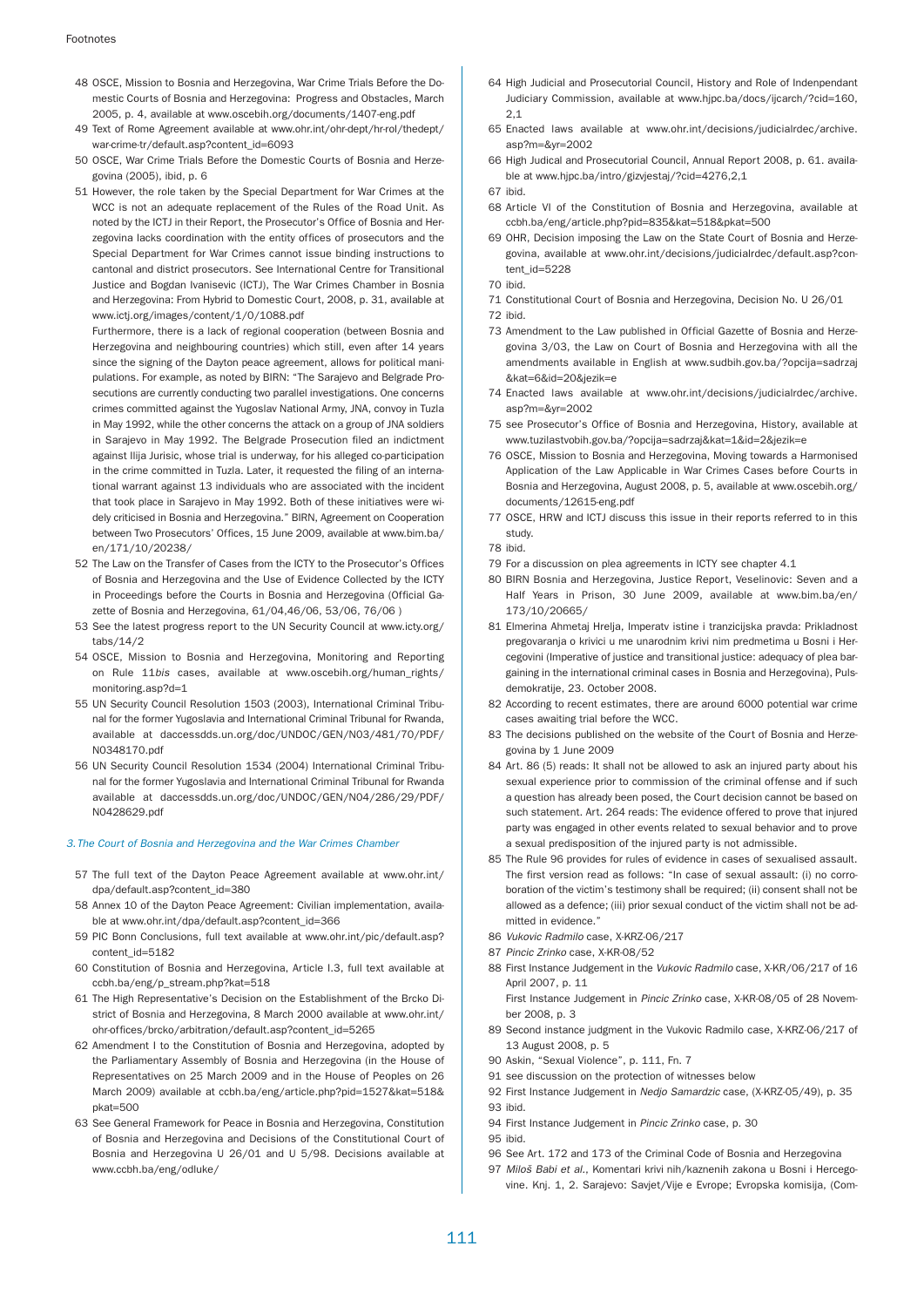mentary of the Criminal codes of Bosnia and Herzegovina, vol. 1 and 2, Sarajevo: Council of Europe) 2005, p. 567

- 98 First Instance Judgement in the Palija Jadranko case, X-KR-06/290 of 28 November 2007, p. 42 of version in Bosnian language
- 99 Kurtovic Zijad et al., X-KR-06/299
- 100 Lazarevic Sreten et al., X-KR-06/243
- 101 First Instance Judgement in Lazarevic Sreten case, X-KR-06/243 of 29 September 2008
- 102 ibid.
- 103 Miloš Babi et al. ibid.
- 104 Lelek Zeljko case, X-KRZ-06/202
- 105 ibid.
- 106 Veselinovic Rade case, X-KR-05/46
- 107 Bundalo Ratko et al. Case, X-KR-07/419
- 108 Of all the cases where the first instance judgements were published on the website of the Court of Bosnia and Herzegovina, War Crime Chamber, concluding as on 1 June 2009, there is a total of 15 cases involving sexualised violence charges and 2 cases involving sexualised violence against men charged as torture.
- 109 Rules of procedure of the Court of Bosnia and Herzegovina, available at www.sudbih.gov.ba/?opcija=sadrzaj&kat=3&id=65&jezik=b
- 110 See for example BIRN, Justice Report, Bosnian Council of Ministers Rejects Proposal to Keep Foreign Judges and Prosecutors, 5 June 2009, available at www.bim.ba/en/169/10/19921/
- 111 See for example BIRN, Justice Report, Bosnian Judiciary Still Needs International Staff, 15 June 2009, available at www.bim.ba/en/171/10/ 20246/
- 112 Finally, in the session held on 24 July 2009 the Council of Ministers proposed to the Parliament the version of the solution for extension of the mandate of international judges pending confirmation in the parliamentary procedure.
- 113 Personal Communication with investigator

#### 4.The Prosecution of Sexualised Violence

- 114 Report of the UN Secretary-General, Rape and Abuse of Women in the Areas of Armed Conflict in the Former Yugoslavia, 25 October 1995, A/51/557
- 115 This includes all indictments ever issued. Several accused died before or during trial, other cases have been transferred to the State Court of Bosnia and Herzegovina and 2 accused are still at large.
- 116 The ICTY website gives a total of 161 accused in 104 cases: www.icty.org Go to: Key figures of ICTY cases. 6 accused that died after transfer to the Tribunal have been included and some, like Milosevic, were also charged with rape.
- 117 Prosecutor v Furundzja, (IT-95-17/1), Appeals Judgement, 21 July 2001, p. 21
- 118 Prosecutor v Kunarac et al., (IT-95-9/1), Third Amended Indictment, 8 November 1999, p.  $\Lambda$
- 119 The ICTY website gives a total of 86 accused but they include cases referred to the War Crime Chamber which were not included here since the objective is to study conviction rate at the ICTY.
- 120 Bralo, Cecis, Kovac, Kunarac, Radic, Vukovic, Zelenovic
- 121 For more information about joint criminal enterprises see further down in this chapter
- 122 On trial: Prlic, Stoijc, Prljak, Petkovic, Coric, Pusic (high ranking HVO commanders), Seselj (President of the Serbian Radical Party), Dordevic (Chief of Serbian Public Security Department, responsible for all units in Kosovo). On pre-trial: Stanisic & Zupljanin, (high-ranking politicians of the Republika Srpska), Karadzic. Indicted but still at large: Mladic, Hadzic. All of them are cases of accused who were in leadership positions.
- 123 The numbers do not include accused persons charged with sexualised assault but who may have either died before or during the proceedings (6) or were referred to the State WCC (6).
- 124 For the political struggles behind the scenes and in public see Hagan (2003), Hazan (2004)
- 125 For more details see Hagan (2003), Chapter 4. He also offers a detailed table on the cases transferred to the Tribunal from April 1995 to July 2001 (p. 110). Only France did not participate in the arrests and the region under French control in Eastern Bosnia remained a refuge for many war criminals walking the streets openly.
- 126 Campbell (2007), p. 422

127 Campbell (2007), p. 242

- 128 The data from 2007 are based on Campbells's findings.
- 129 In case of Martic the incidents of sexualised abuse like "forced mutual oral sex or oral sex with prison guards, and mutual masturbation" referred to male detainees in the hospital of Knin. Prosecutor v Martic, (IT-95-11-T) Trial Judgement, 12 June 2007, Fn 899. In the case of Banovic the operative consolidated indictment of July 2002 refers only to "sexualised violence" but early indictments were more specific charging Banovic with participating in forced fellatio in Keraterm; see second amendment of the indictment Prosecutor v Sikirica et al., (IT-95-8), 03 January 2001, count 22.
- 130 This includes cases of persons in positions of leadership and with responsibility for large territories.
- 131 For more details on the case see further chapter 4.3
- 132 Zarkov (2007), p. 166
- 133 For example in Nikolic or Milutinovic et al. In the first cases there was evidence of mass graves of women, in the latter evidence was presented of 8 women raped, killed and thrown into 3 wells in Kosova.
- 134 Prosecutor v Todorovic, (IT-95-9/1)
- 135 Statements of remorse are published on www.icty.org/sid/203
- 136 See Chapter 3.2.4 on plea bargaining before the WCC and Chapter 5. Witnesses' Perspectives
- 137 See his statement published on the www.icty.org
- 138 See further down this Chapter 4.3
- 139 Delalic, Miroslav Radic, Milutinovic
- 140 Kraisnik, Kvocka, Zigic, Mrksic, Slivancanin, Sikirica, Dosen, Koloundzjia
- 141 Patricia Viseur Sellers, Individual(s') Liability for Collective sexualised Violence, in: Karen Knop (Ed.), Gender and Human Rights, Oxford: Oxford University Press, 2004, p. 153-194
- 142 Prosecutor v Mrksic et al., (IT-95-13/1), Trial Judgement, 27 September 2007, § 529
- 143 Prosecutor v Sikirica et al., Sentencing Judgement, 13 November 2001, § 125
- 144 Prosecutor v Kvocka et al., Trial Judgement, § 326
- 145 Prosecutor v Kvocka et al., Appeals Chamber Judgement, § 330
- 146 ibid., § 684
- 147 Prosecutor v Kvocka et al., Appeals Chamber Judgement, Summary
- 148 Rule 94B allows the Chamber to decide to take judicial notice of adjudicated facts or documentary evidence from other proceedings.
- 149 Rule 92bis of the Rules of Procedure and Evidence allows the Court to accept the evidence of a witness as written statement or transcripts from other trials in lieu of oral testimony if the evidence does not directly concern the acts and conduct of the accused. Rule 92ter also allows for cross-examination and questioning by the Judges if the witness is present in court and is available.
- 150 Prosecutor v Krajisnik, (IT-00-39), Witness KRAJ-224, Transcript p. 590
- 151 Prosecutor v Krajisnik, Appeal Judgement, § 171
- 152 However, it must also be noted that the same witness testified later in another trial on rape.
- 153 Crimes of sexualised Violence, in: The sin of silence risk of speech, Collection of reports from international conference held in Sarajevo on 10th and 11th March 1999, titled "Violation for the Human Rights of Women in Bosnia and Herzegovina during the war 92-95", Sarajevo 1999, 357-365, p. 364
- 154 Prosecutor v Tadic, (IT-94-1-T), Transcript 3631-3765
- 155 For more on the case see further down, Chapter 4.3
- 156 Prosecutor v Delalic, IT-96-21-T, § 810
- 157 Aleksovski (commander of Kaonik prison by Busovaca), Blaskic (General of the Croatian Devence Council – HVO,) Bralo (commanding member of paramilitary unit 'Jokers'), Furundzija (commanding member of 'Jokers'), Kordic & Cerkez, Kupreskic et al. (Ahmici massacre), Liubicic (highest ranking HVO member), Naletilic & Martinovic (middle ranking Bosnian Croat military commanders)
- 158 More on this see further down, Chapter 4.3
- 159 More on this see below: Cases without sexualised violence charges
- 160 Note that at this point the Trial Chamber went into private session arguing that names of protected women may be mentioned accidentally. (Prosecutor v Kordic et al., T p. 7940)
- 161 Prosecutor v Kordic et al., (IT-95-14/2), Appeal Judgement, 17 December 2004, § 492f
- 162 ibid., § 537-539
- 163 According to Rule 92ter, instead of the oral testimony of a witness a written statement of him or her can also be read out in court provided the wit-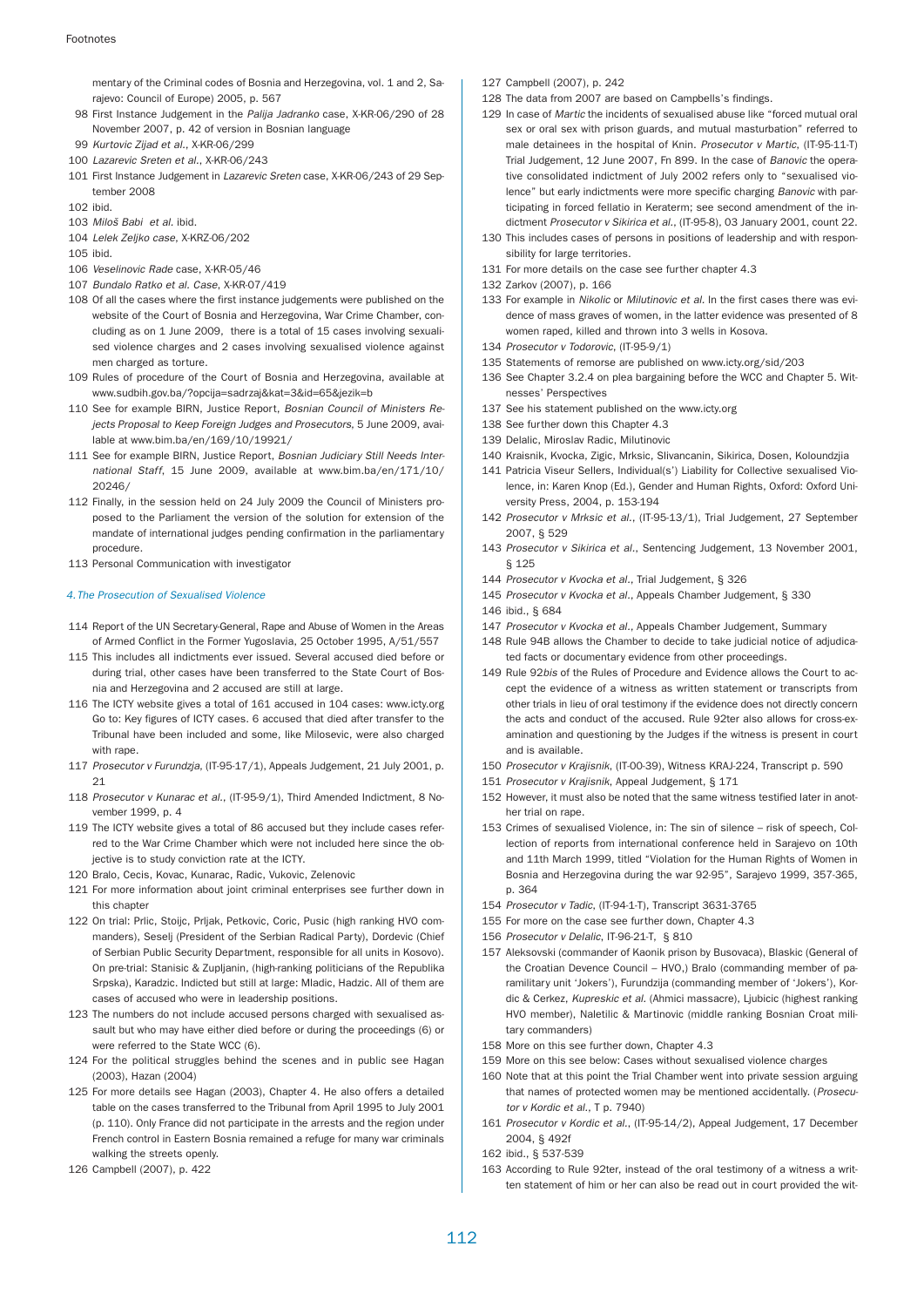ness confirms the correctness and is available for cross-examination or questions of the judges.

- 164 3 of them had testified as well in the Kosovo case against Milosevic alongside with 3 more rape witnesses.
- 165 Prosecutor v Milutinovic et al., (IT-05-87), Trial Judgement, 26 February 2009, § 1188, § 1224
- 166 Prosecutor v Milutinovic et al., (IT-05-87-PT), Judgement Summary
- 167 Prosecutor v Milutinovic et al., (IT-05-87), Trial Judgement, Vol 3, p. 481
- 168 Prosecutor v Delic, (IT-04-83-T), Trial Judgement, 15 September 2008,
- § 20 169 ibid., §318-320
- 170 Prosecutor v Blaskic, (IT-95-14), T 3266, 3966-3969
- 171 Krstic, Halilovic, Vasiljevic, Deronjic
- 172 Bassouni Report, Annex IX, Rape and sexualised assault, § 53.
- 173 Prosecutor v Lukic & Lukic,(IT-98-32/1), Trial Judgement, 20 July 2009, § 1152
- 174 Prosecutor v Lukic & Lukic, Decision on Prosecution Motion seeking leave to amend the second amended indictment, 8 July 2008, § 60
- 175 Binaifer Nowrojee, Your Justice is too Slow. Will the ICTR Fail Rwanda's Rape Victims? The United Nations Research Institute for Social Development (UN-RISD) Occasional Paper 10, November 2005
- 176 ibid., § 37
- 177 Prosecutor v Prlic et al., (IT-04.74), Amended Indictment, 16 November 2005, § 55
- 178 Prosecutor v Karadzic, (IT\_95-5/18-PT), 2nd amendet indictment 18 February 2009
- 179 ICTY prosecuted rape and sexualised assault successfully under all provisions except genocide. ICTR defined rape also as part of genocide (Akayesu case). The Rome Statute of the permanent International Criminal Court, 1998 has widened the scope of sexualised violence crimes significantly. It also prohibits any kind of discrimination in the application and interpretation of law on grounds of, among others, gender (21). See also Anne-Marie L.M. de Brouwer: Supranational Criminal Prosecution of Sexual Violence. The ICC and the Practice of the ICTY and the ICTR, Antwerpen, Oxford 2005; Gradam (2001); Askin (1997)
- 180 Gardam/Jarvis (2001), p. 217
- 181 Sharratt, (1999), p. 44f
- 182 Greve (2008), p. 145
- 183 Sharratt (1999) p. 44
- 184 Sharratt (1999) p. 42
- 185 Tadic was arrested in Germany. The initial indictment, issued in February 1995 contained rape charges. The Prosecutor however had to withdraw them after the main witness on rape withdrew her testimony shortly before commencement of trial. Confidential information about her testimony was leaked and she lost trust in the court.
- 186 This was the first hearing based on Rule 61 where the Tribunal has been unable to obtain custody of an accused. In such hearings, the Trial Chamber examines an indictment and supporting evidence in public. If it determines that there are reasonable grounds to believe that the accused committed any or all of the crimes charged, the Chamber confirms the indictment and issues an international arrest warrant. The only other Rule 61 hearing was held against Karadzic and Mladic.
- 187 Prosecutor v Nikolic, Review of indictment pursuant to Rule 61 of the Rules of Procedure and Evidence, (IT-94-2-R61), § 33
- 188 However, see the discussion of Nikolic above.
- 189 Interview with Gabrielle Kirk McDonald, in: Sharratt (1999), p. 30f
- 190 Prosecutor v Delalic, (IT-96-21-T), Transcript p. 501-503
- 191 ibid., p. 525-527
- 192 ibid., p. 1774
- 193 ibid., p. 1782-1784
- 194 Prosecutor v Delalic, Trial Judgement, 16 November 1998, § 495
- 195 ibid. § 941
- 196 Note that none of the acts in *Celebici* was charged as constituting persecutions.
- 197 ibid., § 87
- 198 Prosecutor v Furundzija, (IT-95-17/1-T), Trial judgement, 10 December 1998, § 130
- 199 He had also been indicted but was killed during an attempt to arrest.
- 200 Stankovic and Jankovic were later tried at the WCC.
- 201 Research and Documentation Centre Sarajevo; see also the discussion of other Foca trials before the WCC in Chapter 4.3
- 202 BIRN is the only agency regulary monitoring trials at the WCC and issuing reports (even though not gender sensitive)
- 203 45 Reviewed Cases: Alic Sefik, Andrun Nikola, Bjelic Veiz, Bozic Zdravko et al., Damjanovic Dragan, Damjanovic Goran i Zoran, Fustar Dusan, Jankovic Gojko, Jankovic Zoran, Kapic Suad, Kovacevic Nikola, Kurtovic Zijad, Lazaraevic Sreten et al., Lelek Zeljko, Ljubicic Pasko, Ljubinac Radisav, Lucic Kreso, Maktouf Abduladhim, Mandic Momcilo, Mejakic Zeljko et al., Mihaljevic Zdravko, Mitrovic Petar, Nikacevic Miodrag, Palija Jadranko, Paunovic Dragoje, Pekez Mirko et al., Pincic Zrinko, Radic Marko et al., Ramic Niset, Rasevic Mitar et al., Sakic Salko, Samradzic Nedjo, Samardzija Marko, Simsic Boban, Sipic Idhan, Skrobic Marko, Stankovic Radovan, Stevanovic Miladin, Stupar Milos et al., Tanaskovic Nenad, Todorovic Mirko et al., Todorovic Vaso, Vrdoljak Ivica, Vukovic Radmilo, Vukovic Ranko et al.
- 204 NOTE: in the case Vukovic Ranko et al. by the time the review concluded.(1 June 2009) the final judgement was reached in respect to sexualised violence charges, while other charges were still deliberated on in appeal proceedings. The case was treated as completed for the purpose of the present analysis.
- 205 In the group cases, the situation is as follows: in the case Ranko Vukovic et al. – Ranko Vukovic was charged with rape but aquitted of those charges; in Mejakic et al. 3 were charged with sexualised violence, while the case of the fourth defendent, Dusan Fustara, was separated due to plea bargaining but he was not charged with sexualised violence; in case of Radic Marko all 4 accused are charged with sexualised violence.
- 206 Bjelic Veiz, Vukovic Radmilo and Pincic Zrinko
- 207 Kurtovic Zijad
- 208 See discussion on forced fellatio in Chapter 3.2 on rape definition
- 209 Samardzic Nedjo, Sismsic Boban, Stankovic Radovan, Jankovic Gojko, Tanaskovic Nenad, Lelek Zeljko, Mejakic Zeljko et al., Radic Marko et al.
- 210 Bielic Veiz
- 211 Note that aside from the famous Foča case at the ICTY there are several cases held before the WCC focusing on sexualised violence committed in that area; see, for example, Stankovic, Jankovic
- 212 Samardzic Nedjo case (X-KRZ-05/49), First instance judgement, 7 April 2006; appeals judgement 13 December 2006.
- 213 Vukovic Radmilo case (X-KRZ-05/217), First instance Judgement, 16 April 2007, p. 10
- 214 Vukovic Radmilo case, Appeals Judgement, 13 August 2008, p. 5
- 215 Vukovic Radmilo case, Appeals Judgement, 13 August 2008, p. 8
- 216 Simsic Boban case (X-KR-05/04), First Instance Verdict, 11 July 2006, p. 2
- 217 The Prosecutor v Nikolic (IT-01-46-1), Trial Judgement, 18 December 2003, § 68, p. 18
- 218 Simsic Boban case (X-KR-05/04) First Instance Verdict, 11 July 2006, pp. 25-27
- 219 ibid., p. 25
- 220 ibid., p. 27
- 221 Vukovic Ranko et al. case (X-KR/07/405) First Instance Verdict, 4 February 2008, p. 27
- 222 Vukovic Ranko et al. case (X-KR/07/405) Appeals Verdict, 2 September 2008, p. 10
- 223 ibid., p. 10
- 224 See Chapter 8.1
- 225 Zeljko Mejakic command responsibility, Momcilo Gruban command responsibility and aiding and abbetting, Dusko Knezevic – aiding and abetting
- 226 in Gojko Jankovic case 8 reports, in Zeljko Mejakic et al. case 11 reports, in Milorad Trbic case – 7 reports, in Pasko Ljubicic case – 9 reports, in Radovan Stankovic - 5 reports and one, third report, was classified confidential and thus not published, in Mitar Rasevic and Savo Todovic case – 10 reports
- 227 OSCE, Mission to Bosnia and Herzegovina, Monitoring and Reporting on Rule 11bis cases, ibid.
- 228 OSCE, Mission to Bosnia and Herzegovina, Second Report: Case of Defendant Gojko Jankovic – Transferred to the State Court pursuant to Rule 11bis, July 2006, available at www.oscebih.org/documents/13970-eng.pdf 229 ibid., p. 2
- 230 ibid.
- 231 For further disscussion on this issue see Chapter 5 of this study
- 232 For more details see Chapter 6.1
- 233 OSCE, Mission to Bosnia and Herzegovina, Third OSCE Report in the Gojko Jankovic case: Transferred to the State Court pursuant to Rule 11bis, October 2006, p. 1, available at http://www.oscebih.org/documents/13971 eng.pdf
- 234 OSCE, Mission to Bosnia and Herzegovina, Fifth Report in the Zeljko Mejakic et al. case – Transferred to the State Court pursuant to Rule 11bis, Sep-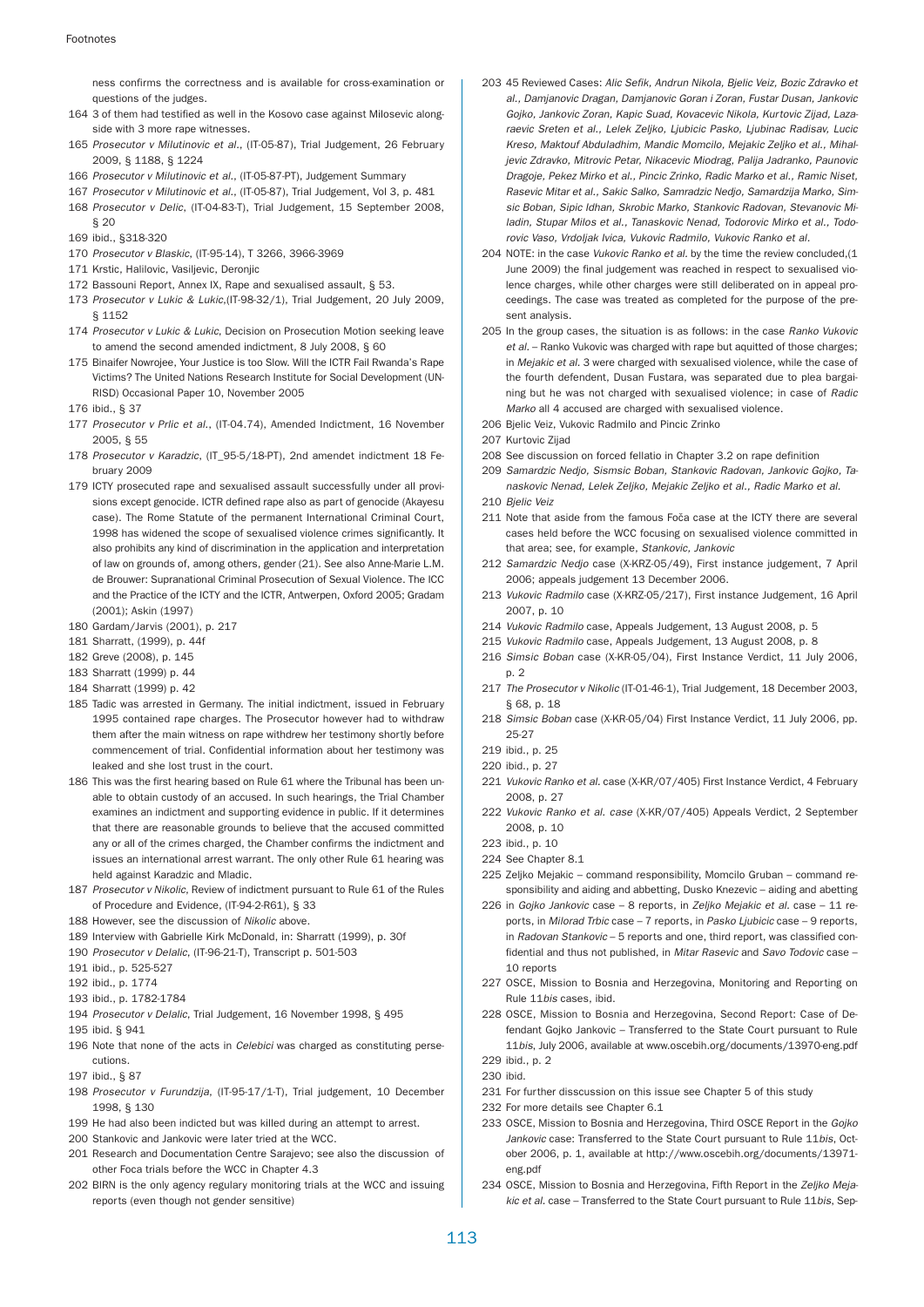tember 2007, p. 2, available at http://www.oscebih.org/documents/ 14020-eng.pdf 235 ibid.

236 ibid.

### Part Two

### 5.Witnesses' perspectives

- 237 The VWS is the only section of the court that keeps and provides useful data. The following figures were kindly provided to us by the VWS. The figures published on the ICTY website do not contain those that distinguish by gender: www.icty.org/sid/10175
- 238 For more details see Chapter 7.2
- 239 See, for example, Fiona C. Ross, Bearing Witness. Women and the Truth and Reconciliation Commission in South Africa, London 2003. She found that 79% of women testified about violations committed against men, while only 8% of men testified on violations against women, p. 17.
- 240 Eric Stover, The Witnesses. War Crimes and the Promise of Justice in The Hague, University of Pennsylvania Press, Philadelphia 2005, pp. 76, 126
- 241 Eric Stover, Witnesses and the promise of Justice in The Hague, in: Eric Stover and Hervey M. Weinstein (Ed.): My Neighbor, My Enemy. Justice and Community in the Aftermath of Mass Atrocity, Cambridge University Press 2004, p. 108
- 242 Stover (2005), p. 134
- 243 Wendy Lobwein, The work of the Victims and Witness Section of the International Criminal Tribunal for the Former Yugoslavia, in: Der Internationale Strafgerichtshof. Fünf Jahre nach Rom. Dokumentation der Fachtagung 27.- 28. June 2003 (conference documentation), p. 68
- 244 See Chapter 7.2. This number includes testimonies on personal rapes as well as corroborative testimonies on sexualised violence.
- 245 There were also rape testimonies in trials in which rape was not charged, for example in Blaskic, Vasiljevic or Lukic et al.. We included those testimonies but other trials might have slipped our attention. In addition, in some cases it was not possible to infer from the judgements whether a written statement (according to rule 92bis and 92ter) was written out in court in lieu of oral testimony.
- 246 2 other had given statements to investigators and were waiting to be called for testimony; 2 did not want to testify.
- 247 As explained before war crime cases are also brought before Cantonal Courts in the Federation of Bosnia and Herzegovina or District Courts in the RS. For reasons of confidentiality we will term them here indiscriminately "County Courts".
- 248 See Annex 1
- 249 To date, very few women of other national identity testified.
- 250 In particular women who testified in closed session are bound to confidentiality. The status of a protected witness can only be lifted by the court itself.
- 251 U.S. Department of State: Trafficking in Persons Report 2008, p. 74, available at: www.state.gov/g/tip/rls/tiprpt/2008/
- 252 Personal experiences of members of medica mondiale during the war
- 253 Alexandra Cavelius, Leila. Ein bosnisches Mädchen, München 2000
- 254 Abusive term for Bosniak women
- 255 See the section below on support
- 256 Judith L. Herman, Trauma and Recovery, New York 1992, p. 75
- 257 Kunarac et al., (IT-96-23-T & IT-96-23/1-5), Transcript p. 4543
- 258 Herman, (1992), p. 76
- 259 See Chapter 8.1
- 260 Approx. 2,500 €

## 6. Some Perspectives from Judges and Prosecutors at the War Crimes Chamber

- 261 In addition, we talked to 2 legal advisors, 2 investigators, 3 members of court management, and 3 members of the Victim Witness Team.
- 262 The same questionnaire was also distributed through the Registry and the Office of the Prosecutor (OTP) at the ICTY. However, the very low backflow does not allow any meaningful interpretation of the statistical data. We did, however, include some experiences written down by several highly experienced female judges as free comments or in answer of open-ended questions.
- 263 More on this in Chapter 7
- 264 Internal Report of Research Team, Trial Monitor on Case: X-KG-07/500 Nika evi , Miodrag, June 10 2008
- 265 For example Case: X-KR-08/489 Kovac, Ante
- 266 National War Crimes Strategy (2008) states that there have been around 4000 unresolved cases/accused before the Prosecutor's Office of Bosnia and Herzegovina. The latest estimations presented in the Amnesty International report: Whose justice? Bosnia and Herzegovina's women still waiting (2009) gives a number between 6000 and 16000 unresolved war crimes cases in different stages of the process registered in all 14 jurisdictions in Bosnia and Herzegovina. National War Crimes Strategy available on www.adh-geneva.ch/RULAC/news/War-Crimes-Strategy-f-18-12-08.pdf; Amnesty's report available on www.amnesty.org/en/news-and-updates/ report/women-raped-during-bosnia-herzegovina-conflict-waiting-justice-20090930
- 267 See "Judicial Council 2007" for the judges of the Court of Bosnia and Herzegovina held in Neum on June 11 2007
- 268 See Chapter 2.3.4. Procedural rules on sexualised violence. While 'consent' and 'prior sexual conduct' are explicitly prohibited to be raised as defence the Criminal Procedural Code of Bosnia and Herzegovina is actually silent on the question of whether or not evidence that corroborates the victim witness testimony is required. However, the provisions of ICTY's Rule 96 are commonly accepted among judges at the WCC; and Rule 96 states that no corroboration is required, (Chapter 2.2.).
- 269 The Questionnaire was also distributed in the WCC with a backflow only slightly higher as from the ICTY (34 responses). While some general tendencies could be drawn, the results lost meaning when broken down into the different categories of professions.
- 270 Other judges would at least mention in judgements that rape evidence was presented but not charged. In his dissenting opinion in Deronjic Judge Schomburg criticised harshly among others that sexualised assaults had not been charged. It is not by chance that Judge Schomburg has a civil law background. Prosecutor vs. Deronji, (IT-02-61-S), Dissenting opinion of Judge Wolfgang Schomburg, p. 85, § 6c
- 271 It is noteworthy that only one person from ICTY named "finding witnesses" as a major challenge in rape cases.

## 7. Protection and Security

- 272 UN Declaration of Basic Principles of Justice for Victims of Crime and Abuse of Power, adopted by the General Assembly on 29 November 1985, A/RES/40/34
- 273 Patricia Wald, Dealing with witnesses in war crime trials: Lessons from the Yugoslav Tribunal, in: Yale Human Rights & Development L.J., Vol. 5, 2002, p. 218
- 274 For more details see Chapter 8
- 275 The International Criminal Court (ICC) was founded when the Rome Statute from 1998 entered into force on 1 July 2002 after ratification by 61 countries. Contrary to the ICTY and the ICTR, the ICC is not a UN based court but governed by States Parties. For more information see the ICC website on www.icc-cpi.int/Menus/ICC/Home . For more information about victim witness status see also the website of the Vitim's Rights Working Group, a non governmental organisation sub-group of the Coalition for an International Court on www.vrwg.org
- 276 For the full text of the Statute as well as Rules of Procedures of the ICTY see www.icty.org
- 277 Report of the UN Secretary-General pursuant to § 2 of UN Security Council Resolution 808 (1993), 4 May 1993. UN Doc. S/25704, § 108
- 278 See Rhonda Copelon, Surfacing Gender. Reconceptualising Crimes against women in time of war, in: The Women & War Reader, ed. by Lois Ann Lorentzen and Jennifer Turpin, New York University Press, New York 1998, p. 73
- 279 See Rule 69, 75, and 79
- 280 Complete anonymity was granted only once at the ICTY for a victim of male sexualised assault in the Tadic case.
- 281 All proceedings before the ICTY are videotaped and broadcasted with 15 minutes delay to the public gallery and through the internet.
- 282 Interview with former support officer
- 283 Interview with former support officer
- 284 See Chapter 5 on witnesses' perspectives
- 285 Communication with VWS member
- 286 Testimonies given in closed session are also removed from public transcripts only in one case (Milosevic) the redaction of 6 rape testimonies was reversed upon protest of journalists.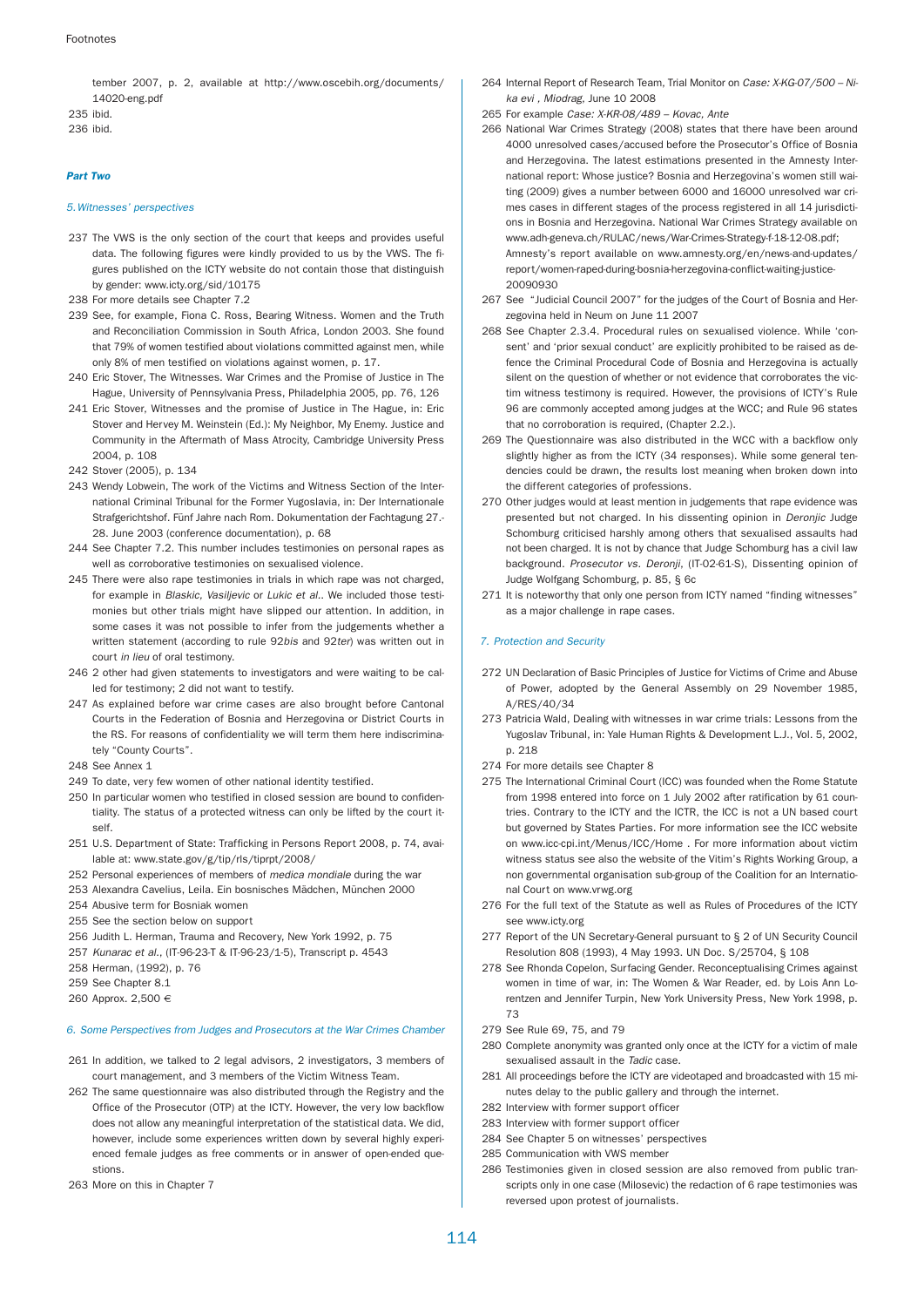- 287 See Chapter 6.2, Experiences from the ICTY
- 288 Art. 3 of the Law on Protection of Witnesses, Official Gazette of Bosnia and Herzegovina Nos. 03/03, 21/03, 61/04 and 55/05

289 ibid.

- 290 Art. 4 of the Law on Protection of Witnesses, Official Gazette of Bosnia and Herzegovina Nos. 03/03, 21/03, 61/04 and 55/05
- 291 Articles listed in brackets refer to the Law on Protection of Witnesses under threat and vulnerable witnesses
- 292 ICTY rules 92bis and 92ter regulate the evidentiary value of written statements or transcripts in lieu of oral testimony more clearly.
- 293 Art. 8 of the Law on Protection of Witnesses
- 294 Art. 7 of the Law on Protection of Witnesses
- 295 Special circumstances are defined as "risk to the personal security of a witness or the family of the witness, and the risk is so severe that there are justified reasons to believe that the risk is unlikely to be mitigated after the testimony is given, or is likely to be aggravated by the testimony" (Art. 14 of the Law on Protection).
- 296 All this is regulated in Protection Rule Art. 3 (2) referring to Art. 14-22 of the Law on Protection which regulate the Protection Hearing.
- 297 First Instance Judgement, Samardzic Case-No. X-KR-05/49 of 7 April 2006, p. 35
- 298 See Chapter 3.2.5 on procedural rules on sexualised violence cases.
- 299 See Chapter 6.1 Perspectives of Judges and Prosecutors.
- 300 First Instance Judgement in the case of Zeljko Mejakic et al., (X-KR-06/200) of 30 May 2008
- 301 First Instance Judgement in the case of Marko Radic et al., (X-KR-05/139) of 20 February 2009
- 302 Note, that we cannot verify this statistically as the judgements are often not clear about this.
- 303 See Chapter 6.1
- 304 For example the Nikacevic Judgement, (X-KR-08/500) of 19 February 2009
- 305 First Instance Judgement in Radovan Stankovic case, p. 12-13
- 306 Verdict in Prosecutor vs. Radovan Stankovic case, (X-KR-05/70), 14 November 2006, p. 12f
- 307 See Second OSCE Report, Case of Defendant Radovan Stankovic, May 2006, p. 5
- 308 Art. 236 of the Criminal Procedure Code
- 309 Third Confidential OSCE Report, May 2006, p. 6
- 310 ibid.
- 311 Samardzic, First Instance Judgement, p. 8
- 312 ibid., p. 8
- 313 BIRN Report No 5, 30 March 2006
- 314 First Instance Judgement, Simsic case, p. 9
- 315 First Instance Judgement, Simsic case, p. 10
- 316 Savic Krsto et al. case, (X-KR-07/400)
- 317 Observation Trial Monitor of Research Team
- 318 First Instance Judgement in the case of Jadranko Palija, (X-KR-06/190) of 28 November 2007
- 319 First Instance Judgement in the case of Jadranko Palija, (X-KR-06/190) of 28 November 2007, p. 17
- 320 For more examples see below Chapter 7.3 Witnesses' Perspectives on Protection
- 321 Related to us by one of the court members interviewed, see Chapter 6.1.
- 322 See Chapter 3.4; Third OSCE Report in the Goijko Jankovic Case, October
- 2006 323 See Chapter 6.2
- 324 Typical Serb names
- 325 Art 2 of the Rules of Procedure on the Protection of WItnesses, available in Bosnian on WCC webpage www.sudbih.gov.ba/?opcija=sadrzaj&kat=3&id =65&jezik=b
- 326 ibid.
- 327 Art. 81 of the Criminal Procedure Code of Bosnia and Herzegovina
- 328 See Registry, About the Registry, available at www.registrarbih.gov.ba/ index.php?opcija=sadrzaji&id=1&jezik=e
- 329 ibid.
- 330 See Registry, Witness and Victims Support Section available on www.registrarbih.gov.ba/index.php?opcija=sadrzaji&id=12&kat=2&podkat=3&jezik=e
- 331 ibid.
- 332 See Registry, Annual Report 2008
- 333 The reports are available at www.registrarbih.gov.ba/index.php?opcija=sad rzaji&id=1&jezik=e
- 334 Same judgements as used for the analysis of conviction rates, see also Chapter 4
- 335 This includes cases of sexualised assault against men charged as torture (i.e. Zijad Kurtovic and Sreten Lazarevic cases).
- 336 Radovan Stankovic case.
- 337 On the issues of the compensation see our discussion in chapter 8
- 338 See our discussion of Perspectives from Judges and Prosecutors in Chapter 6
- 339 Amnesty International, Whose Justice? The women of Bosnia and Herzegowina are still waiting, September 2009, pp. 29
- 340 Another participant testified as a defence witness mainly because she wanted to use the possibility to publicly say that she had been raped. Together with several other women and girls, she had been imprisoned and was raped frequently. All other women had been killed and the prosecutor of a County Court had told her that he would need 2 other rape witnesses before he could file an indictment. Therefore, when she was asked to testify in another case for the defence she used the chance to say what was most important for her.
- 341 See Chapter 8

## 8. Social Justice

- 342 Official Gazette of Federation of Bosnia and Herzegovina 39/06
- 343 Official Gazette of Republika Srpska 25/93, 32/94, 37/07, 60/07
- 344 Official Gazette of Brcko District 7/08
- 345 Official Gazette 62/06 of the Federation of Bosnia and Herzegovina
- 346 It is important to note, however, that women can also received the status of civilian victim of war on other grounds that existed prior to the 2006 amendments, such as detention camp surrvivor, mother/daughter of the dissapeared/killed person, wounded, tortured etc. Many women opted for this possibility.
- 347 Art. 20 of the Law on Protection of Witnesses